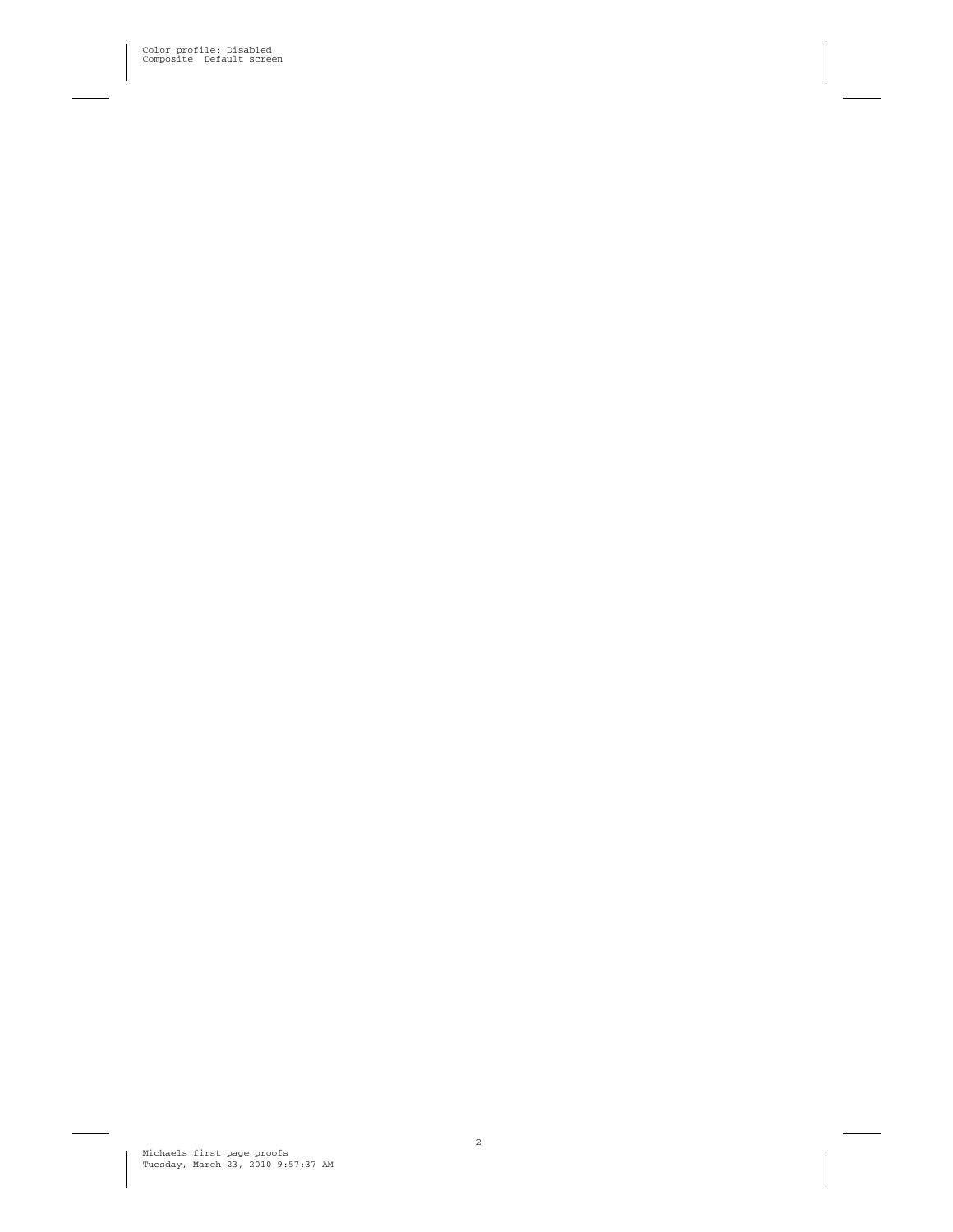# The Gospel of JOHN

J. RAMSEY MICHAELS

William B. Eerdmans Publishing Company Grand Rapids, Michigan / Cambridge, U.K.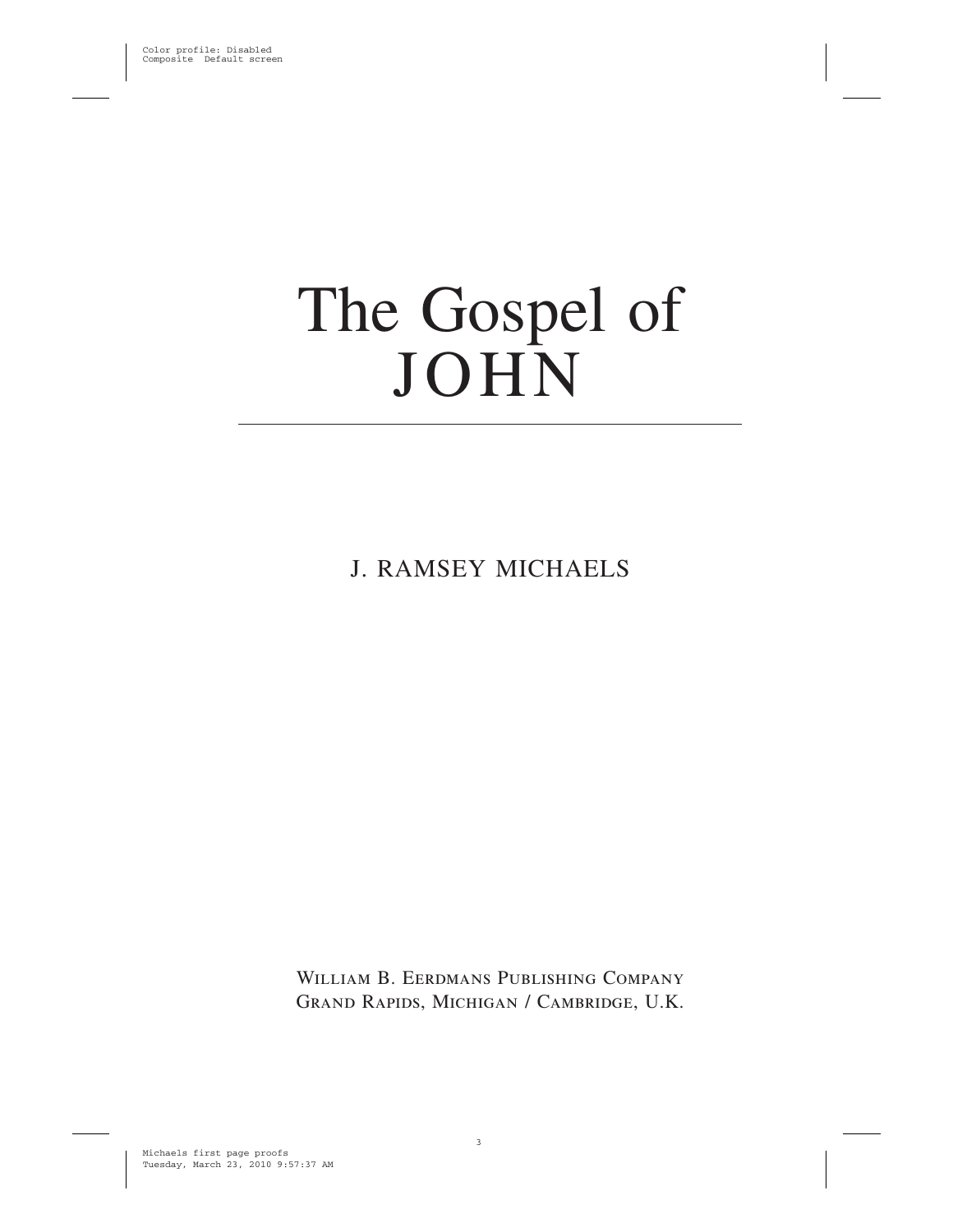© 2010 J. Ramsey Michaels All rights reserved

Published 2010 by Wm. B. Eerdmans Publishing Co. 2140 Oak Industrial Drive N.E., Grand Rapids, Michigan 49505 / P.O. Box 163, Cambridge CB3 9PU U.K.

Printed in the United States of America

15 14 13 12 11 10 7 6 5 4 3 2 1

**Library of Congress Cataloging-in-Publication Data**

ISBN 978-0-8028-2302-1

www.eerdmans.com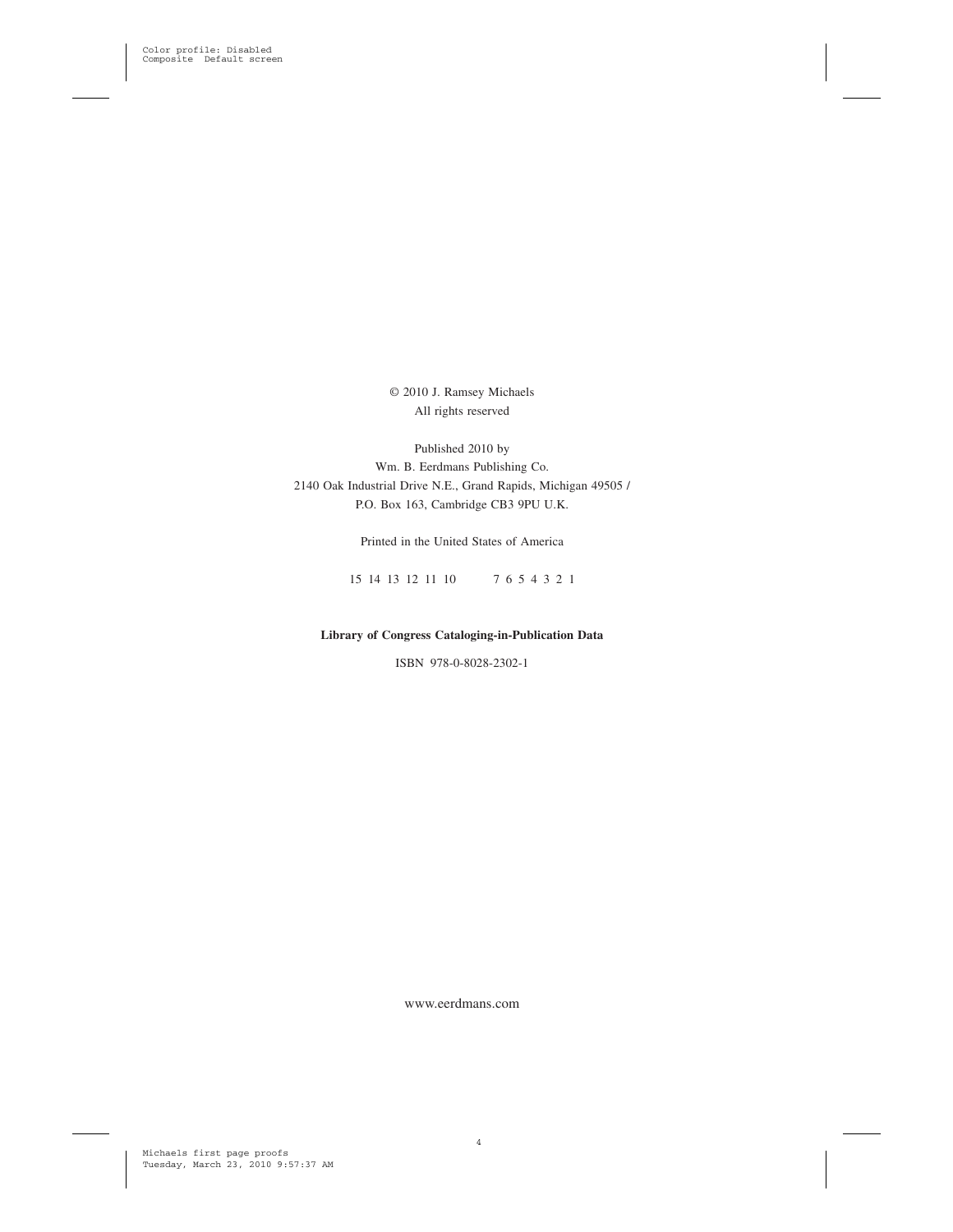# **CONTENTS**

| Editor's Preface                 | $\cdots$<br>V111 |
|----------------------------------|------------------|
| Author's Preface                 | X                |
| Abbreviations                    | XIV              |
| <i>Bibliography</i>              | XVI              |
|                                  |                  |
| <b>INTRODUCTION</b>              |                  |
| I. THE NATURE OF JOHN'S GOSPEL   |                  |
| II. THE AUTHORSHIP OF THE GOSPEL |                  |

| A. "John" in Ancient Traditions   |    |
|-----------------------------------|----|
| B. The Tradition Pro and Con      | 12 |
| C. That Disciple                  | 17 |
| <b>III. TRUTH CLAIMS</b>          | 24 |
| IV. JOHN AND THE OTHER GOSPELS    | 27 |
| V. THE STRUCTURE OF JOHN'S GOSPEL | 30 |
| VI. LOCATION AND DATE             | 37 |

|  | VII. THEOLOGICAL CONTRIBUTIONS |  |
|--|--------------------------------|--|

| <b>TEXT, EXPOSITION, AND NOTES</b>           |    |
|----------------------------------------------|----|
| I. PREAMBLE: THE LIGHT $(1:1-5)$             | 47 |
| II. THE TESTIMONY OF JOHN $(1:6-3:36)$       | 57 |
| A. John and the Coming of the Light (1:6-13) | 58 |

5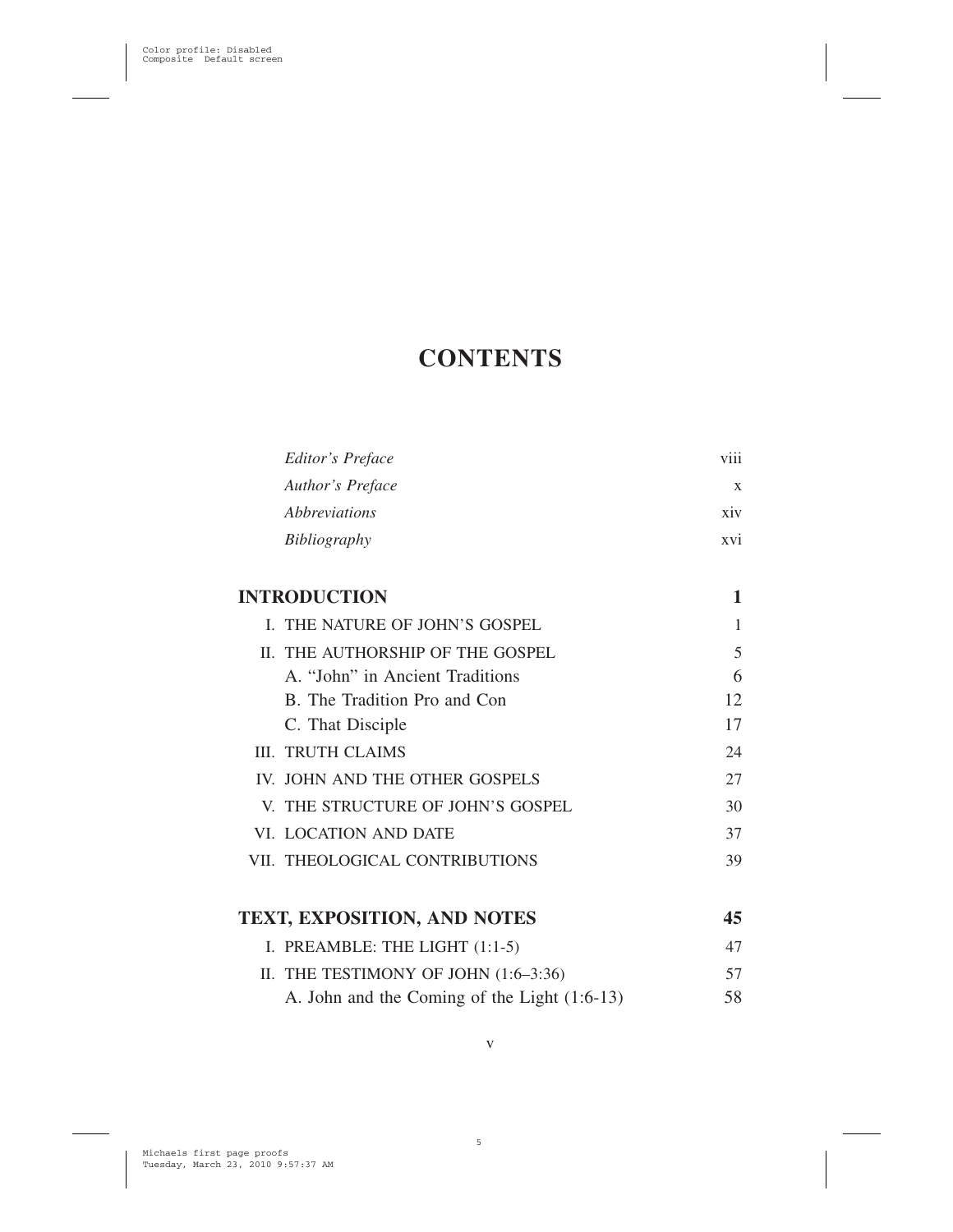| NTEN <sup>°</sup><br>╲ |
|------------------------|
|------------------------|

|     | B. Our Testimony and John's (1:14-18)                           | 74  |
|-----|-----------------------------------------------------------------|-----|
|     | C. John and Jesus $(1:19-34)$                                   | 93  |
|     | D. Jesus and John's Disciples (1:35-51)                         | 117 |
|     | E. Jesus at Cana and Capernaum (2:1-12)                         | 139 |
|     | F. Jesus in the Temple at Passover $(2:13-22)$                  | 156 |
|     | G. Jesus and Nicodemus at Passover (2:23–3:21)                  | 171 |
|     | H. John's Farewell (3:22-36)                                    | 211 |
|     | III. JESUS' SELF-REVELATION TO THE WORLD (4:1-12:50)            | 228 |
|     | A. Jesus and the Samaritans (4:1-42)                            | 229 |
|     | B. Jesus in Galilee Again (4:43-54)                             | 270 |
|     | C. Jesus and the Sick Man in Jerusalem (5:1-18)                 | 285 |
|     | D. Jesus' Answer to the Jews in Jerusalem (5:19-47)             | 305 |
|     | E. Across the Lake and Back (6:1-21)                            | 338 |
|     | F. Jesus and the Crowd at Capernaum (6:22-40)                   | 359 |
|     | G. Jesus and the Jews at Capernaum (6:41-59)                    | 382 |
|     | H. Jesus and His Disciples at Capernaum (6:60-71)               | 404 |
|     | I. To Jerusalem, or Not? $(7:1-13)$                             | 419 |
|     | J. Jesus in the Temple $(7:14-36)$                              | 431 |
|     | K. The Last Day of the Festival: Jesus and the                  |     |
|     | Pharisees (7:37-8:29)                                           | 459 |
|     | L. The Last Day of the Festival: Jesus and the                  |     |
|     | Jews Who Believed (8:30-59)                                     | 501 |
|     | M. Jesus and the Man Born Blind (9:1-38)                        | 537 |
|     | N. Blind Guides and the Good Shepherd<br>$(9:39 - 10:21)$       | 570 |
|     | O. Titles and Works $(10:22-42)$                                | 593 |
|     |                                                                 | 612 |
|     | P. Going to Bethany $(11:1-16)$                                 |     |
|     | Q. The Raising of Lazarus, and Its Consequences<br>$(11:17-54)$ | 625 |
|     | R. To Jerusalem Again (11:55-12:19)                             | 659 |
|     | S. The Hour of Glorification (12:20-36)                         | 683 |
|     | T. The Verdict on the World (12:37-50)                          | 706 |
| IV. | JESUS' SELF-REVELATION TO THE DISCIPLES                         |     |
|     | $(13:1-17:26)$                                                  | 719 |
|     |                                                                 |     |

6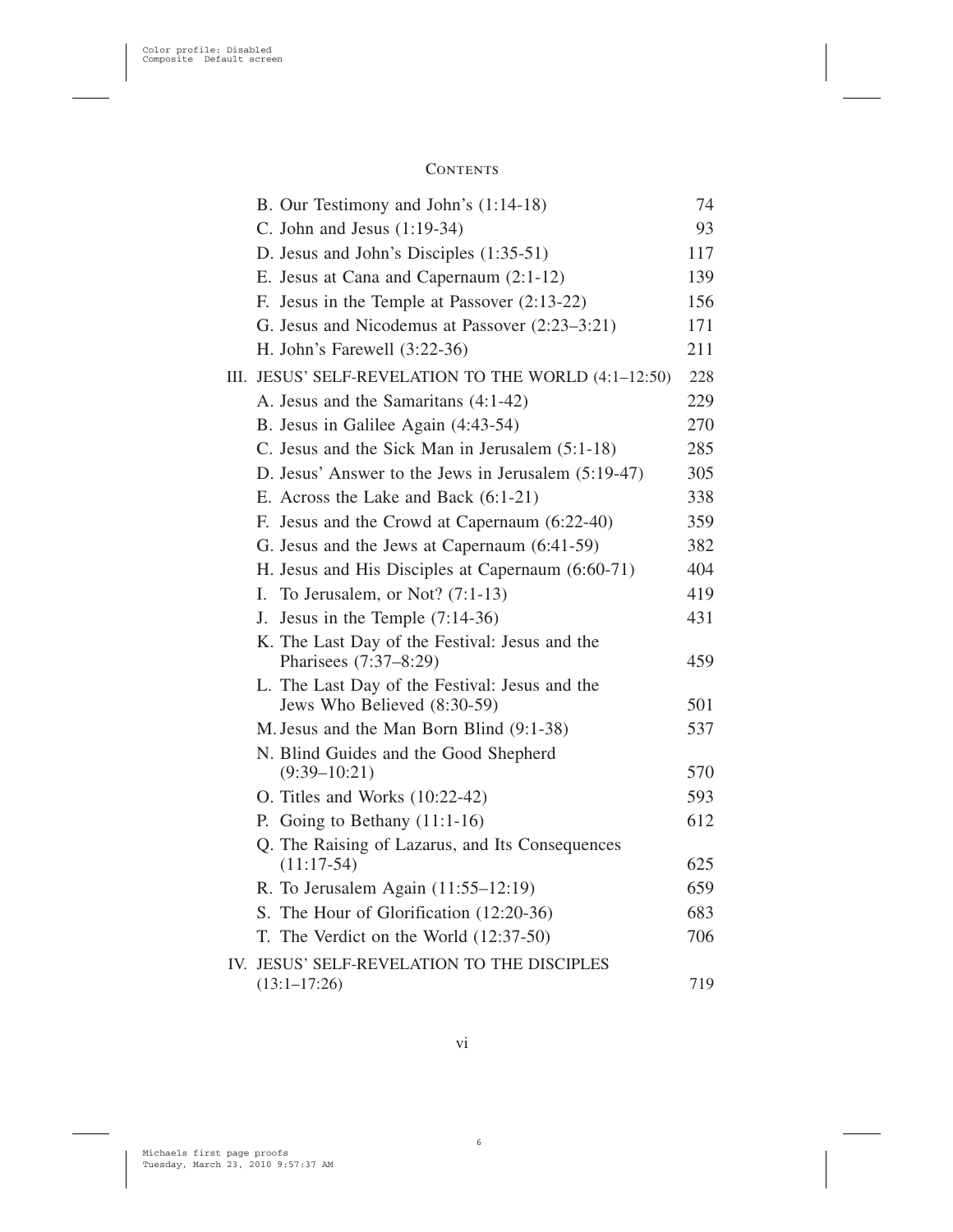## **CONTENTS**

| A. Jesus at Supper $(13:1-20)$                                            | 719  |
|---------------------------------------------------------------------------|------|
| B. The Departure of Judas (13:21-35)                                      | 745  |
| C. Four Questions $(13:36-14:31)$                                         | 761  |
| D. Indwelling and the Love Command $(15:1-17)$                            | 799  |
| E. The World and the Advocate $(15:18-16:16)$                             | 817  |
| F. The Disciples' Response (16:17-33)                                     | 840  |
| G. The Prayer for the Disciples $(17:1-26)$                               | 856  |
| V. VERIFICATION OF JESUS' SELF-REVELATION IN                              |      |
| HIS PASSION AND RESURRECTION (18:1-21:25)                                 | 883  |
| A. The Arrest and Hearing (18:1-27)                                       | 883  |
| B. Jesus, Pilate, and the Jews $(18:28-19:15)$                            | 912  |
| C. The Crucifixion and Burial (19:16-42)                                  | 945  |
| D. The Empty Tomb and the First Appearance:<br>Jesus and Mary $(20:1-18)$ | 984  |
| E. The Second Appearance: The Disciples and<br>Thomas $(20:19-31)$        | 1004 |
| F. The Third Appearance and Simon Peter's<br>Commission $(21:1-25)$       | 1025 |

# **INDEXES**

| Subjects                       | 1059 |
|--------------------------------|------|
| <i>Authors</i>                 | 1065 |
| <i>Scripture References</i>    | 1069 |
| Early Extrabiblical Literature | 1089 |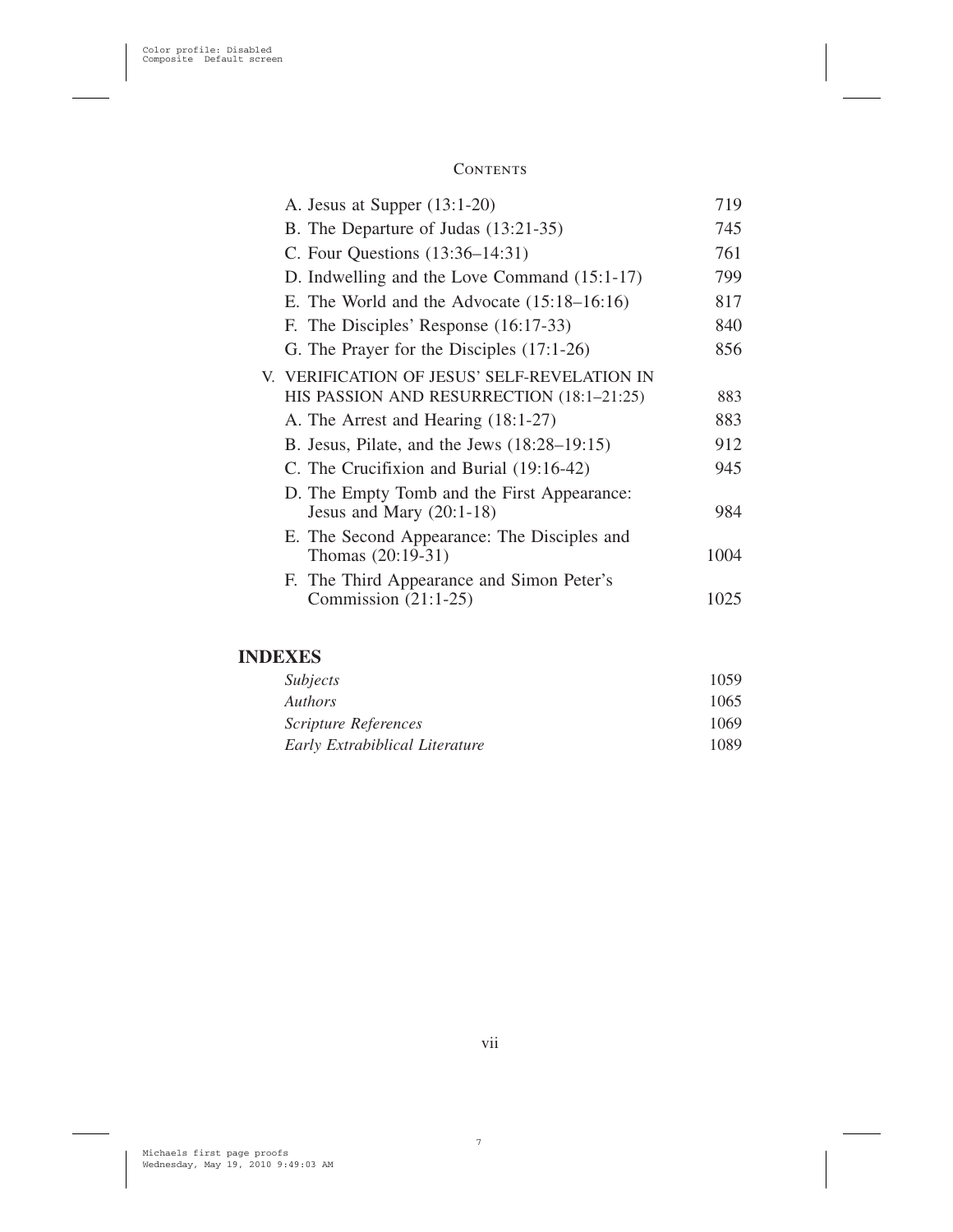# **EDITOR'S PREFACE**

I take great pleasure in introducing this commentary on John's Gospel to the larger Christian community of scholars and students. In one of my earliest years in the role of editor of this series, I had opportunity to visit Professor Leon Morris at his home in Melbourne, New South Wales, who was at that time in his ninetieth year. He agreed to work on a revision of his commentary that had first appeared in 1971. The revised edition appeared in 1995. But for a number of reasons the "revision" turned out to be much more cosmetic than substantial. So after his passing, I approached my former colleague and longtime friend, J. Ramsey Michaels, as to whether, in keeping with what was happening elsewhere in the series, he would like to offer a replacement volume. The present superb exposition of the Gospel of John is the end product of his agreeing to do so.

It is a special personal pleasure to welcome Ramsey's contribution to this series, since our own relationship dates to 1974 when Andrew Lincoln and I joined him and David Scholer on the New Testament faculty at Gordon-Conwell Seminary in Massachusetts, where the four of us (and our spouses) spent five wonderful years together. I had taught the Gospel of John at Wheaton College before moving to Gordon-Conwell, and it was this move that also shifted my primary New Testament focus from John to Paul, since the Johannine material was in Ramsey's very good hands. So I owe Ramsey a personal debt of gratitude for this move, which turned out to mark most of the rest of my New Testament career (apart from a commentary on the Revelation due out in 2010).

Whereas one might well question whether the scholarly/pastoral world needs yet another commentary on this Gospel, anyone who takes the time to read or use this work will easily recognize that the answer is "yes." Here is a substantial, truly original, work of extraordinary insight and helpfulness to pastor and scholar alike, which should have a considerable life span well after both author and editor have gone to their eternal reward. What

viii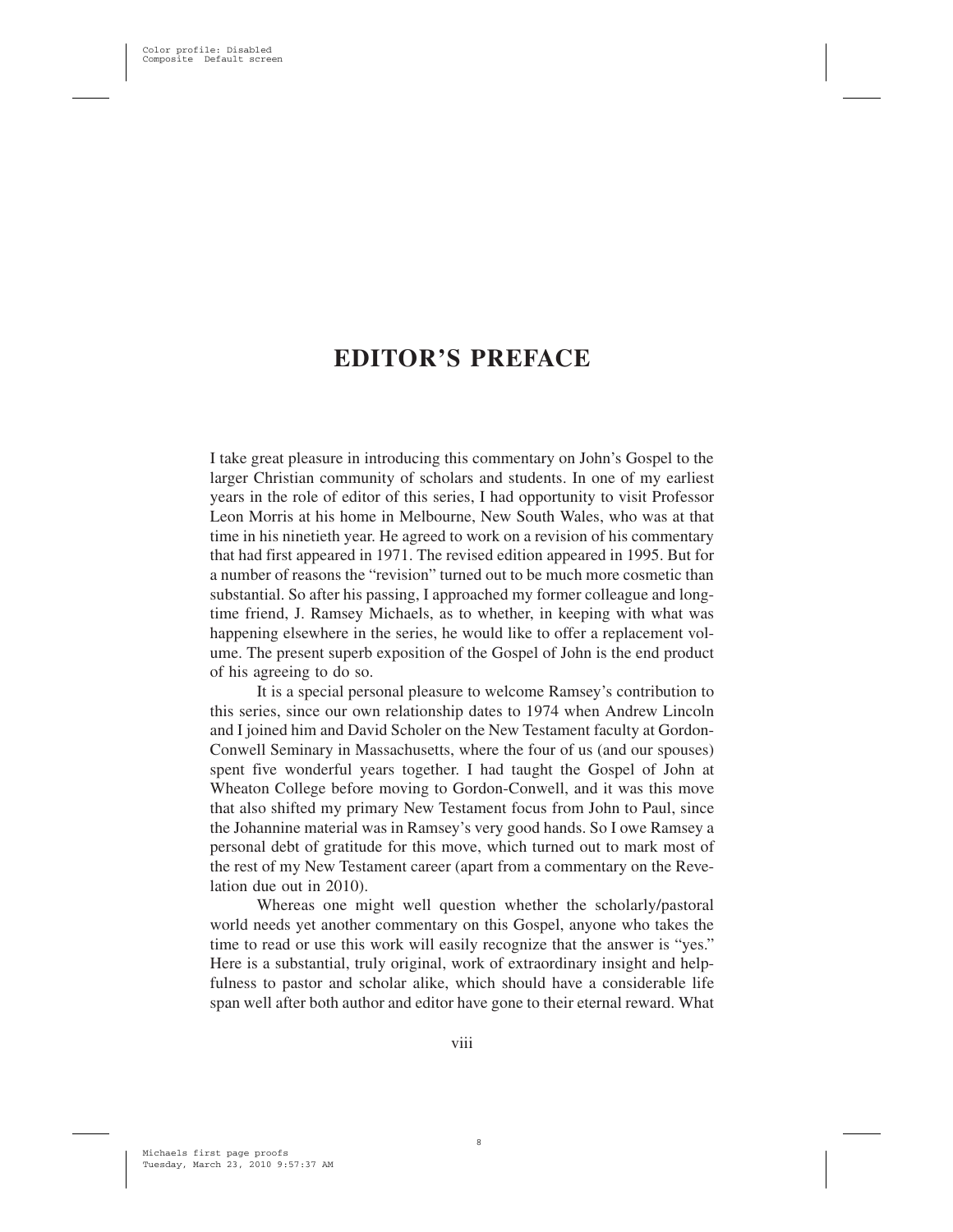#### Editor's Preface

the careful reader and user of this commentary will recognize is the large number of insights into this Gospel, which, for want of a better term, must be judged as "new." But that does not mean "eccentric"; rather they are the result of many years of focused labor — and love — for John's Gospel. I am therefore pleased to commend it to one and all.

GORDON D. FEE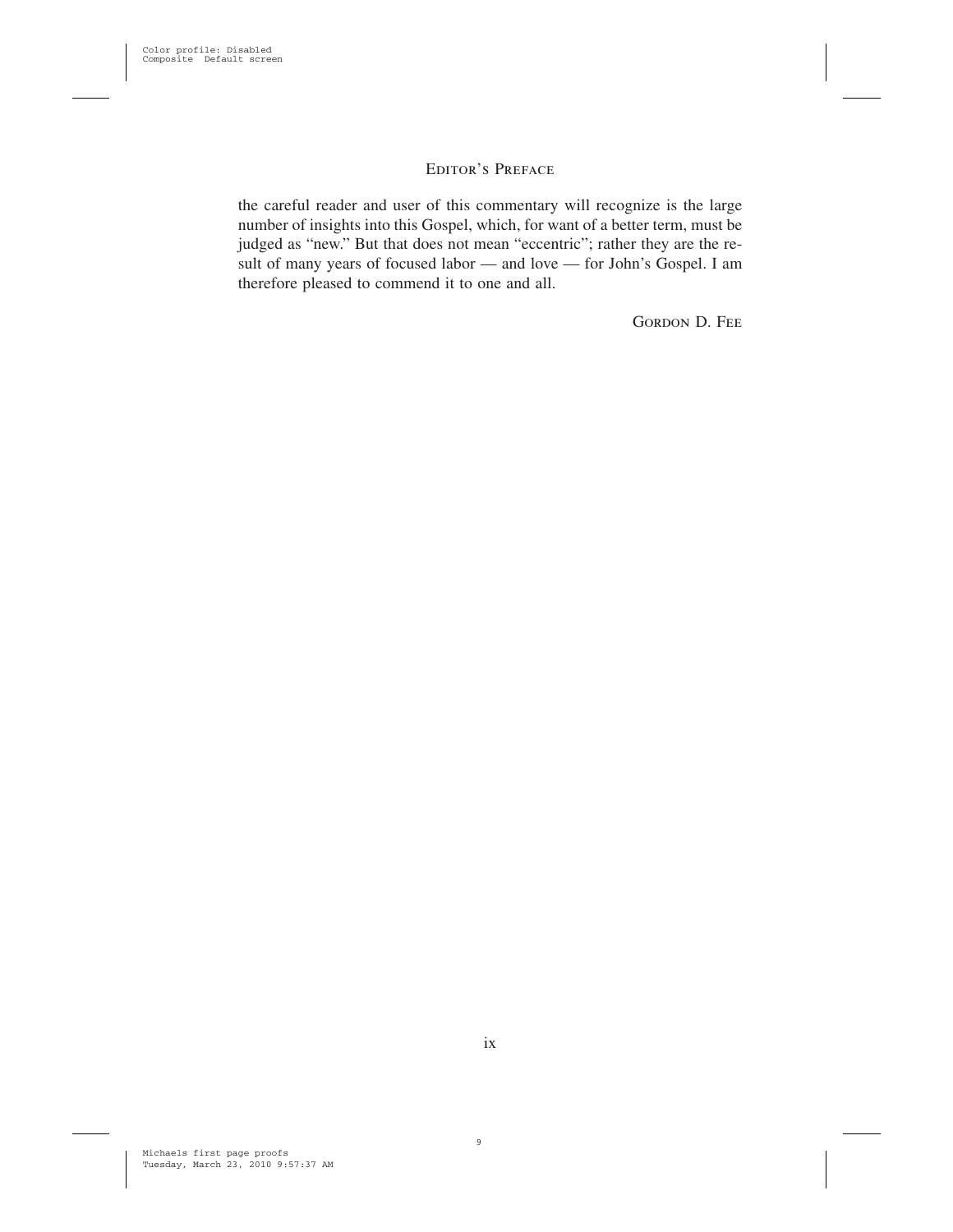# **AUTHOR'S PREFACE**

This commentary represents a second effort, building to some extent on the first (1984 and 1989),<sup>1</sup> but attempting a far more detailed exposition of the text. I used to tell my friends that I keep trying until I get it right. The charm of the enterprise, of course, is that one never quite "gets it right." Moreover, as I get older I am increasingly conscious of the mortality rate among some who have written on John's Gospel. Edwyn Hoskyns's commentary had to be finished and edited by F. N. Davey (1947), R. H. Lightfoot's by C. F. Evans (1956), J. N. Sanders' by B. A. Mastin (1968), and Ernst Haenchen's by Robert W. Funk and Ulrich Busse (1980). Yet I am encouraged by the example of C. H. Dodd, who completed his first great work on the Gospel of John, *The Interpretation of the Fourth Gospel,* in 1953 at the age of 69, and his second, *Historical Tradition in the Fourth Gospel,* ten years later.

It may help readers to know from the start what this commentary will provide and what it will not. First, I have not begun to monitor all the publications on the Gospel in the seventeen years that have passed since I first signed the contract with Eerdmans (I may even have missed a few from before that!). Rather, I have tried to immerse myself in the text itelf, while interacting repeatedly with the major commentators, past and present, such as Bultmann, Schnackenburg, Brown, and Barrett (the first tier, more or less), and a number of others from whom I have learned a great deal, including Leon Morris, my predecessor in the NICNT series, Westcott, Hoskyns, Lindars, Lincoln, Carson, Beasley-Murray, Keener, Moloney, and my own younger self. The list could go on and on. To my surprise I found Rudolf Bultmann's commentary the most useful of all, a work widely admired for all the wrong reasons. Bultmann's theories of source, redaction, and displace-

1. See my *John: A Good News Commentary* (San Francisco: Harper and Row, 1984) and *John,* NIBC 4 (Peabody, MA: Hendrickson, 1989). The latter differs from the former only in being based on the NIV rather than the TEV, or Good News Bible.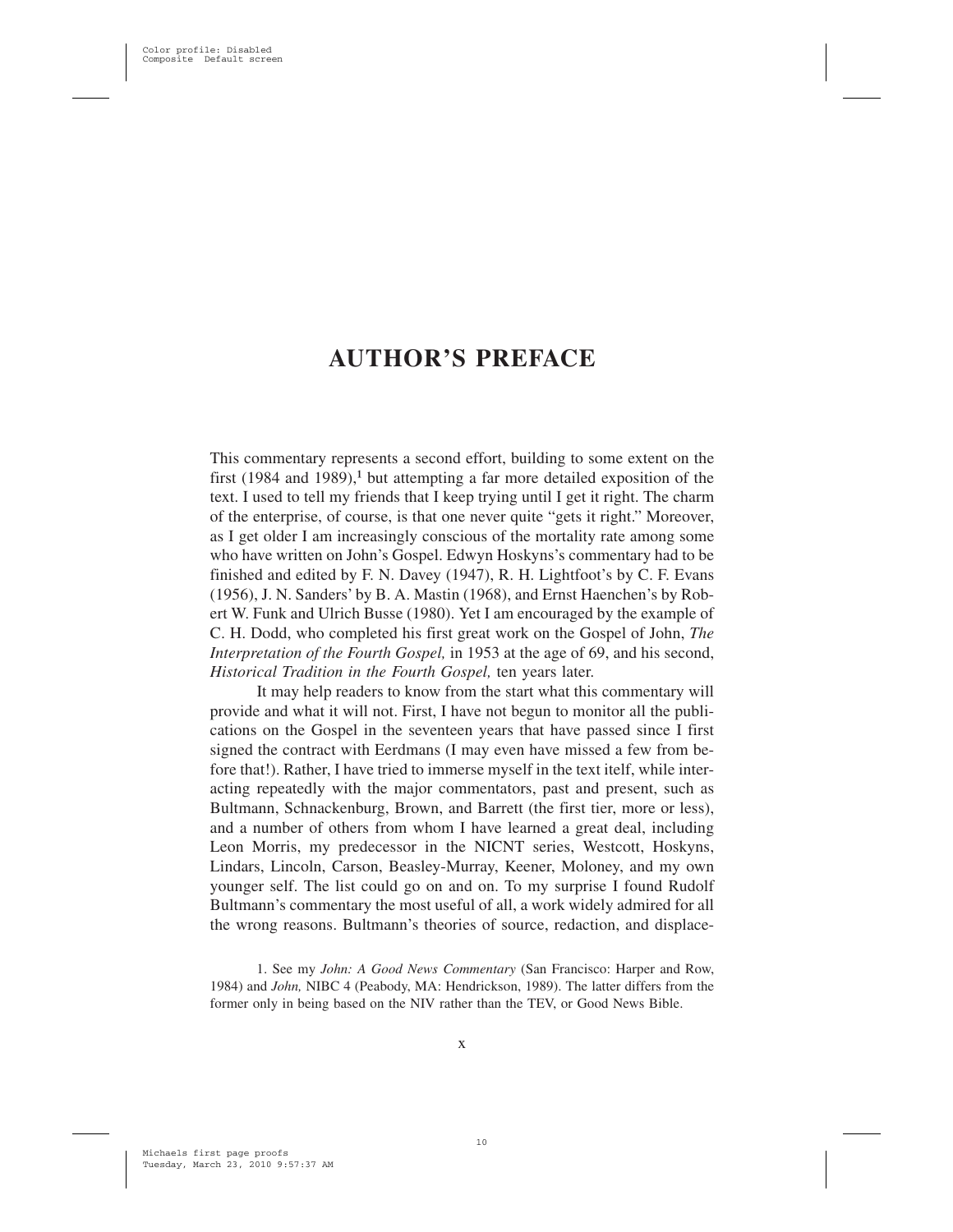#### Author's Preface

ment have not survived and should not, yet his eye for detail is unsurpassed, and his close reading of the text as it stands — even when he discards it perceptive and illuminating. It is only a slight oversimplification to say that Bultmann interprets the Gospel correctly (more or less), finds it unacceptable, and then rewrites it. His greatness lies in the first of those three things. To a degree, I have also dealt with the relevant periodical literature, but for something close to an exhaustive bibliography the student will have to look elsewhere. Keener's 167 pages (!) is a good, up-to-date place from which to start.<sup>2</sup>

Second, I have not spent a great deal of time on the "background" of the Gospel (whatever that might mean), whether in Judaism, Hellenism, Hellenistic Judaism, Qumran, Gnosticism, or whatever. It is customary to do this in relation to the Gospel of John but not to any great extent in relation to the other three Gospels, because of the assumption that this Gospel somehow has a unique "background" not shared by the others. I am not so sure that this is true. I am more sure that its background, like that of all the Gospels, is mixed, that its main ingredients are the Jewish Bible, Second Temple Judaism (both Palestinian and Hellenistic), and primitive Christianity, and that the interpreter should have an eye open for relevant parallels (be they background or foreground) in Gnosticism as well. "Background," to my mind, is better assessed in relation to particular passages than in generalities.

Third, and consequently, I have kept the Introduction relatively short, at least in relation to the size of the commentary as a whole. Not only the Gospel's historical and cultural background, but its use of sources, its relationship to other Gospels and other New Testament documents, its literary style, its christology and theology, all of those issues are as well, or better, addressed as they come up in connection with the relevant texts than at the outset, before one has even started reading. Leon Morris's introduction ran to almost sixty pages, Raymond E. Brown's to well over a hundred, $3 \text{ C}$ . K. Barrett's to almost 150, Schnackenburg's to just over two hundred — and Craig Keener's to 330 pages! Yet, by contrast, Bultmann's commentary in German had no introduction at all, and when Walter Schmithals added one for English readers in 1971, it took up a modest twelve pages! So I will not apologize for a comparatively short introduction centered largely on the question of authorship. In any event, I have always suspected that the so-

2. See Craig S. Keener, *The Gospel of John: A Commentary* (Peabody, MA: Hendrickson, 2003), 2.1257-1409.

3. This is not quite fair to Brown, inasmuch as his introduction was expanded after his death into a 356-page book (Raymond E. Brown, *An Introduction to the Gospel of John: Edited, Updated, Introduced, and Concluded by Francis J. Moloney,* Anchor Bible Reference Library; New York: Doubleday, 2003).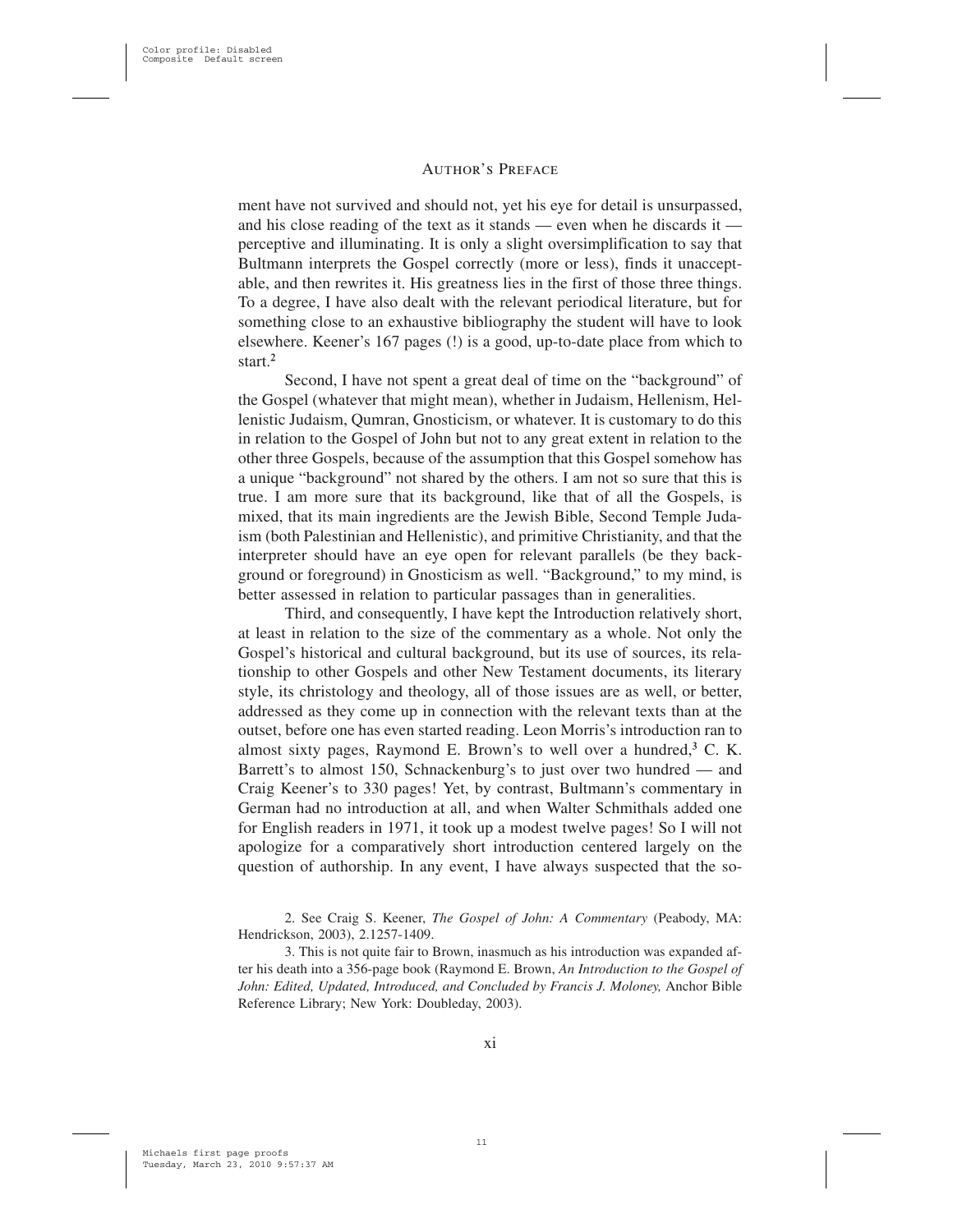called "Introduction" should come *after* the Commentary proper, not before. I wrote it last, and it would not be a bad idea to read it last.

Finally, I have given the priority to understanding the text in its present form, just as it has come down to us, rather than tracing the history of how it came to be. The sources of John's Gospel, whether one or more of the other Gospels, the oral traditions behind them, or a putative "Signs Source," or "Revelation Discourse," are of secondary interest, often consigned to footnotes. I do not assume that something in the Gospel which is there by default, as it were, having been taken over from an earlier source, is necessarily *less* important to the writer than the editorial work the writer has brought to it. In the current jargon, the approach taken here is synchronic, not diachronic. I have assumed that the Gospel of John as we have it is a coherent literary composition, and I have attempted to read it as such — even while alerting the reader to the supposed difficulty of doing so in certain places.<sup>4</sup> Sometimes I am asked, "Does the Gospel of John put words in Jesus' mouth?" My answer, which will become evident in the Commentary, is "Perhaps so, though not as often as some might think," and when I conclude that it does, my job as a commentator is to leave them there.

Given the choice of using the NIV (or TNIV) translation, or making one of my own, I chose the latter course. I prefer not to use up space either defending or quarreling with the peculiarities of a given English version. My own translation is painfully literal, deliberately so, sometimes almost to the point of unintelligibility. Its sole value is to give the reader without knowledge of Greek some idea of the structure and syntax of the original. It is not intended to stand on its own, and it should never ever be made to do so! As for the text, I have generally followed the Nestle-Aland Greek New Testament (26th and 27th editions, depending on what I had available). When I departed from it (for example, at 1:15 and at 12:17), I have indicated why, sometimes at considerable length.

This second effort of mine has been largely carried out during retirement years, yet it is the product of a half-century in the classroom, at Gordon Divinity School, Gordon-Conwell Theological Seminary, Andover Newton, Missouri State University, and in retirement Fuller Seminary in Pasadena and Seattle, and Bangor Seminary in Portland, Maine. I am grateful to the students in all those places whom I taught and who taught me a thing or two.

4. That is, certain so-called *aporias,* or awkward transitions, prompting theories of displacement (for example, the proposed reversal of chapters 5 and 6), theories of two farewell discourses separated by "Rise, let's get out of here!" (14:31), and attempts to separate certain passages from the Gospel proper, either as later additions by a different hand (for example, chapter 21, or 6:52-58), or as earlier and more primitive formulations (for example, parts of 1:1-18 and the so-called "Signs Source").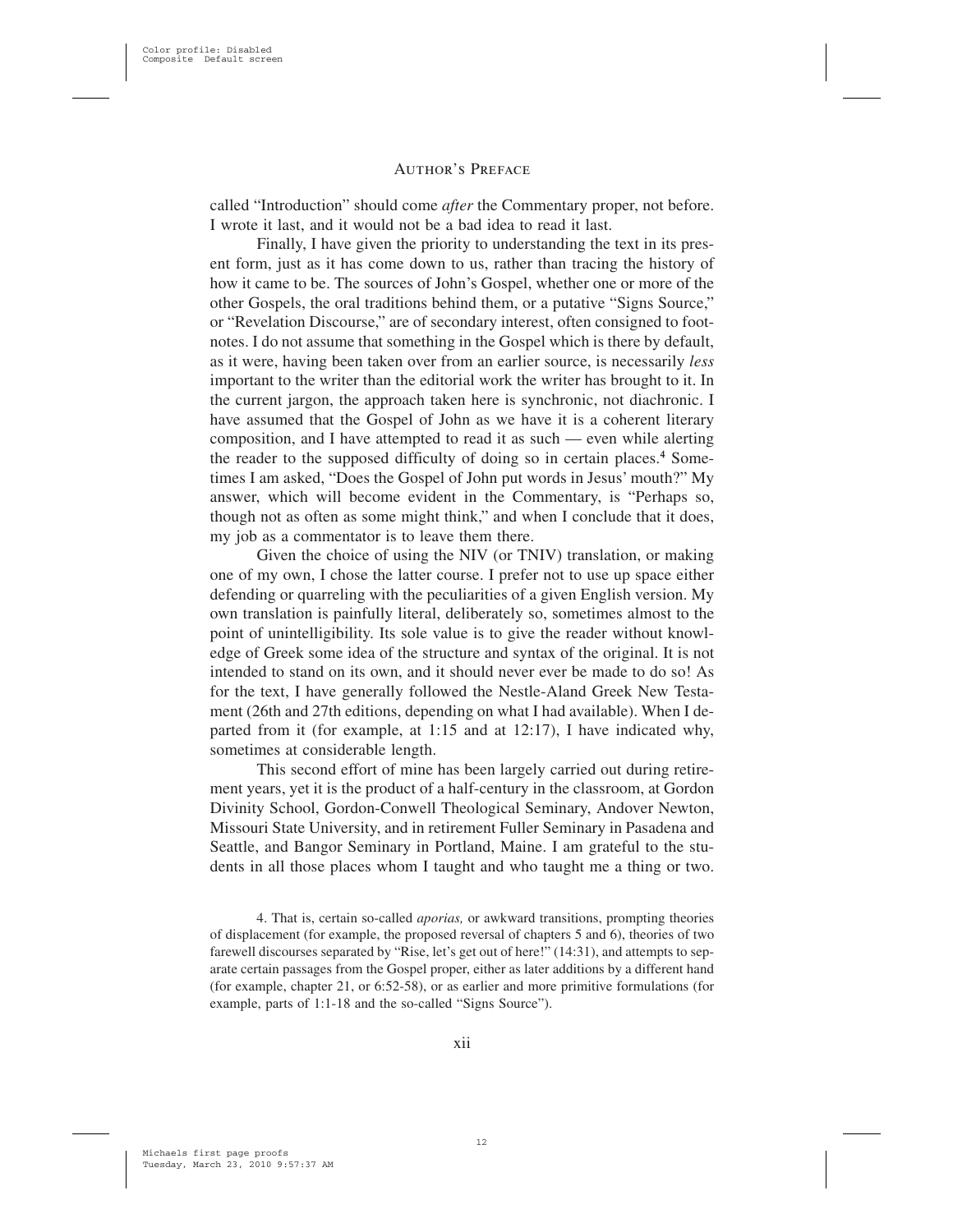Three of them — Ben Witherington (1995), Rod Whitacre (1999), and Craig Keener (2003) — have written fine commentaries of their own on the Gospel of John. So has Homer A. Kent Jr., professor and later president of Grace Theological Seminary (*Light in the Darkness: Studies in the Gospel of John,* 1974), who in the Spring of 1953, as I recall, introduced me to John's Gospel in the classroom. To them I dedicate this volume. Homer's lectures were very well organized, but what I remember best were twenty-one assigned "problem texts" he gave us to deal with, one to a chapter. That, with the help of Westcott's commentary on the English text and Merrill Tenney's *John: The Gospel of Belief,* was what got me started.

In more recent years, I benefited from interaction with colleagues, including Gordon Fee at Gordon-Conwell (now my General Editor), Charlie Hedrick at Missouri State, and the late David Scholer at Fuller. Still more recently — down the "home stretch," as it were — I had a lot of encouragement from a clergy support group in New Hampshire consisting of six or seven pastors of small American Baptist churches (my own pastor among them). We worked together mostly on case studies, giving me a sense of what the rural and small city pastor has to deal with, outside the orbit of the megachurch. I am grateful for their prayers, and I hope the commentary meets their expectations, for they are fairly typical of the audience for which I am writing.

And of course there is my wife Betty, who has loved me and whom I have loved ever since that Spring of 1953 when I first got acquainted with the Gospel of John.

J. Ramsey Michaels

13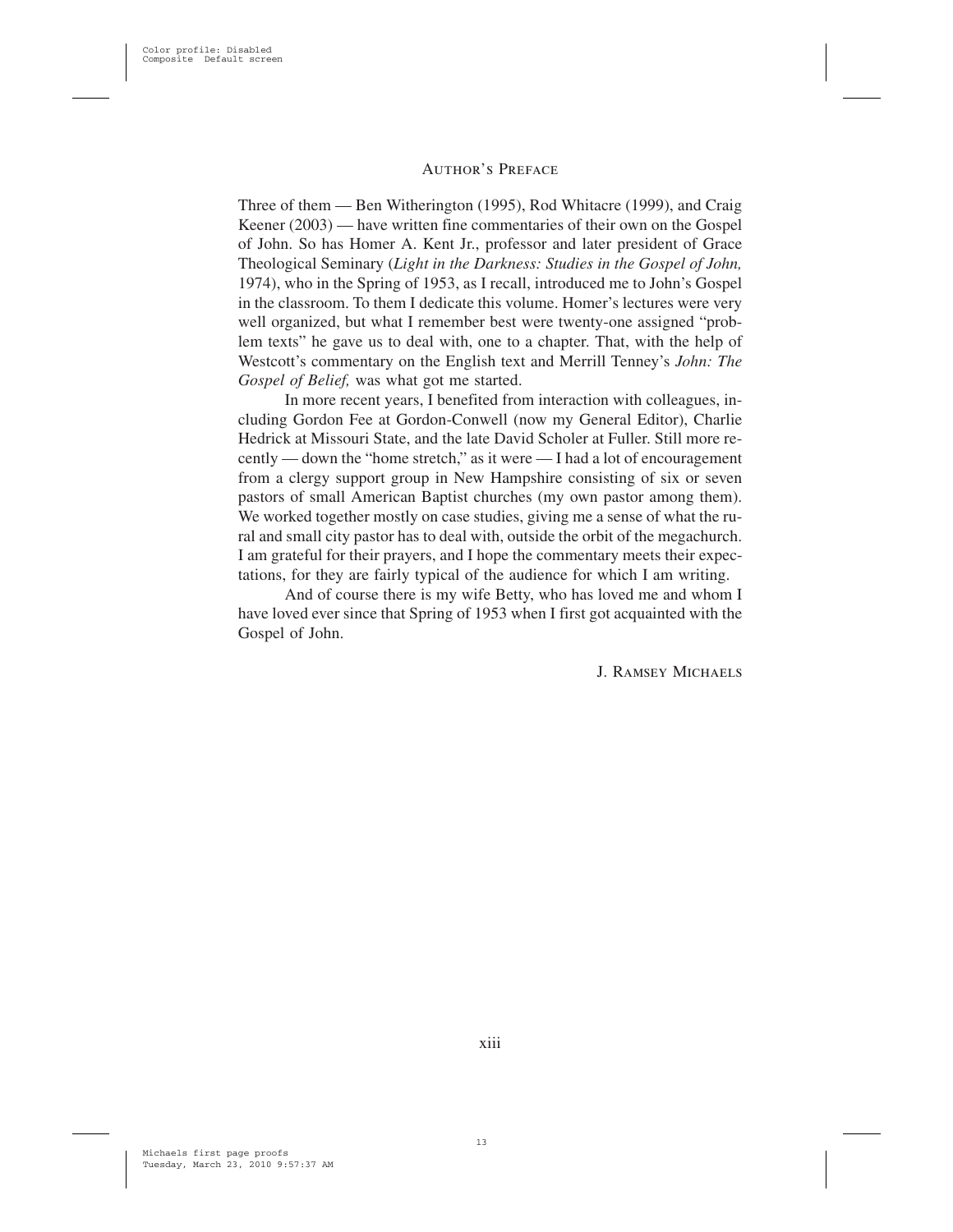# **ABBREVIATIONS**

| Ante-Nicene Fathers. 10 vols. Grand Rapids: Eerdmans, n.d.  |
|-------------------------------------------------------------|
| Apocrypha and Pseudepigrapha of the Old Testament, edited   |
| by R. H. Charles. 2 vols. Oxford: Oxford University Press,  |
| 1913                                                        |
| American Standard Version (1901)                            |
| Bauer, Walter. A Greek-English Lexicon of the New           |
| Testament and Other Early Christian Literature. 3d ed.      |
| revised and edited by F. W. Danker. Chicago: The University |
| of Chicago Press, 2000                                      |
| Blass, F. and Debrunner, A. A Greek Grammar of the New      |
| Testament and Other Early Christian Literature, edited by   |
| R. W. Funk. Chicago: The University of Chicago Press, 1961  |
| <b>Bibliotheca Sacra</b>                                    |
| Catholic Biblical Quarterly                                 |
| Contemporary English Version (1995)                         |
| Dictionary of Jesus and the Gospels. Downers Grove, IL:     |
| InterVarsity Press, 1992                                    |
| Holy Bible: Douay Version (1956)                            |
| English Revised Version (1881)                              |
| English Standard Version (2001)                             |
| Fathers of the Church: A New Translation. Washington, DC:   |
| Catholic University of America Press, 1947-63               |
| Die griechischen christlichen Schriftsteller der ersten     |
| <b>Jahrhunderte</b>                                         |
| Good News Bible (1976)                                      |
| Harvard Theological Review                                  |
| International Standard Bible Encyclopedia. Grand Rapids:    |
| Eerdmans, 1979-88                                           |
| Jerusalem Bible (1966)                                      |
|                                                             |

xiv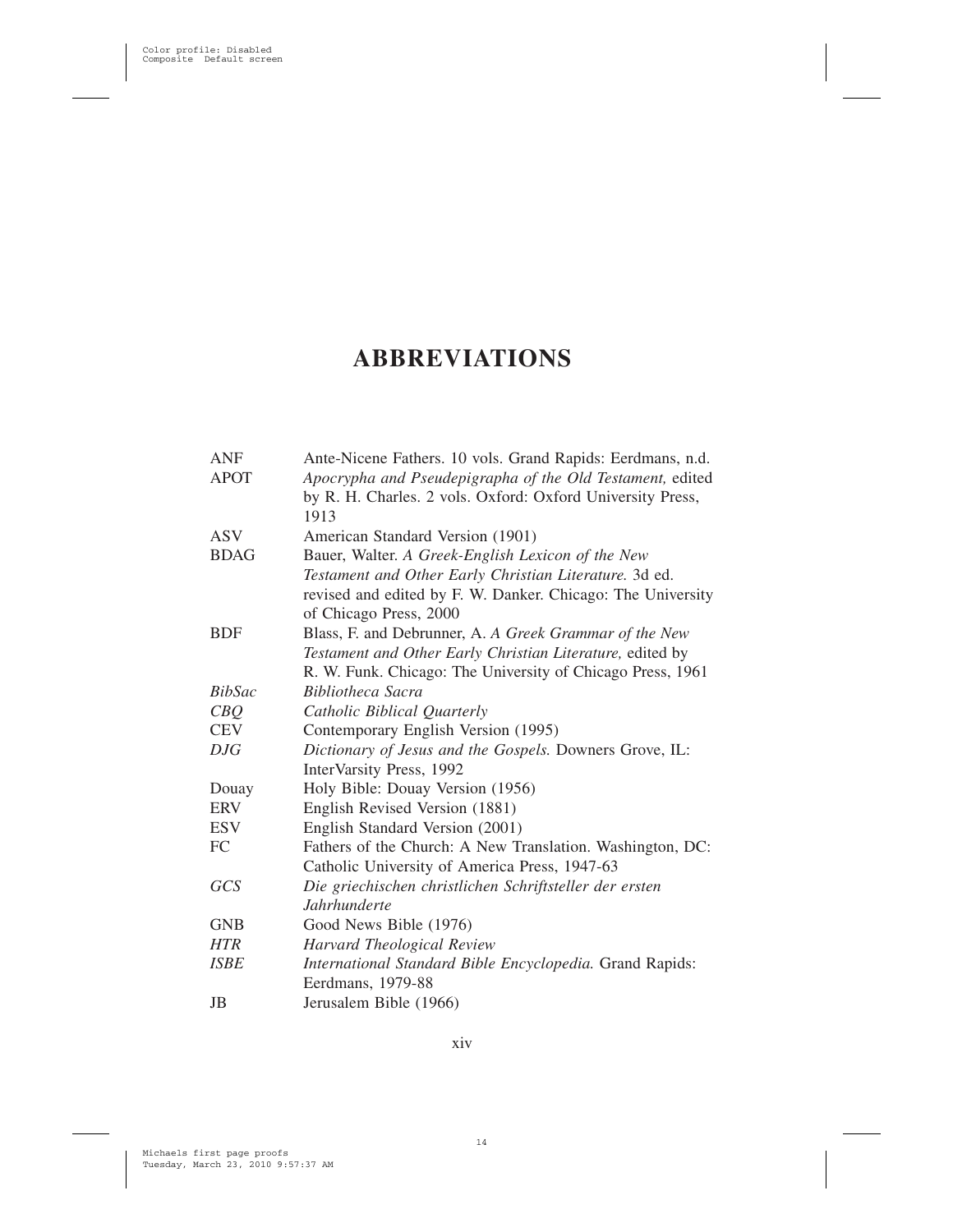## **ABBREVIATIONS**

| JBL              | Journal of Biblical Literature                               |
|------------------|--------------------------------------------------------------|
| <i>JSNT</i>      | Journal for the Study of the New Testament                   |
| <b>JSNTSup</b>   | Supplements to Journal for the Study of the New Testament    |
| <b>JTS</b>       | Journal of Theological Studies                               |
| <b>KJV</b>       | King James Version (1611)                                    |
| <b>LCL</b>       | Loeb Classical Library. Harvard University Press.            |
| <b>LSJ</b>       | H. G. Liddell and R. Scott, A Greek-English Lexicon, revised |
|                  | by H. S. Jones. Oxford: Oxford University Press, 1996        |
| <b>LXX</b>       | The Septuagint, or Greek Version of the Old Testament.       |
| NA <sup>27</sup> | Nestle-Aland. Novum Testamentum Graece. 27th ed.             |
|                  | Stuttgart: Deutsche Bibelgesellschaft, 2001                  |
| <b>NAB</b>       | New American Bible (1970)                                    |
| <b>NASB</b>      | New American Standard Bible (1977)                           |
| <b>NEB</b>       | New English Bible (1961)                                     |
| <b>NIBC</b>      | New International Biblical Commentary. Peabody, MA:          |
|                  | Hendrickson, 1989                                            |
| <b>NICNT</b>     | New International Commentary on the New Testament            |
| <b>NIV</b>       | New International Version (1978)                             |
| <b>NJB</b>       | New Jerusalem Bible (1999)                                   |
| <b>NLT</b>       | New Living Translation (1996)                                |
| <b>NPNF</b>      | Nicene and Post-Nicene Fathers of the Christian Church.      |
|                  | Grand Rapids: Eerdmans, n.d.                                 |
| <b>NRSV</b>      | New Revised Standard Version (1989)                          |
| <b>NTS</b>       | <b>New Testament Studies</b>                                 |
| <b>OTP</b>       | Old Testament Pseudepigrapha, edited by J. H.                |
|                  | Charlesworth. Garden City, NY: Doubleday, 1983-85            |
| PL               | Patrologia Latina                                            |
| RB               | Revue Biblique                                               |
| <b>REB</b>       | Revised English Bible (1989)                                 |
| <b>RHPR</b>      | Revue d'Histoire et de Philosophie Religieuse                |
| <b>RSV</b>       | Revised Standard Version (1952)                              |
| <b>SBL</b>       | Society of Biblical Literature                               |
| <b>SNTS</b>      | Studiorum Novi Testamenti Societas                           |
| Strack-          | Strack, H. L., and Billerbeck, P. Kommentar zum Neuen        |
| Billerbeck       | Testament aus Talmud und Midrasch. 6 vols. Munich: Beck,     |
|                  | 1922-61                                                      |
| TDNT             | Theological Dictionary of the New Testament. 10 vols.        |
|                  | Grand Rapids: Eerdmans, 1964-83                              |
| <b>TEV</b>       | Today's English Version                                      |
| <b>TNIV</b>      | Today's New International Version (2005)                     |
| <b>WUNT</b>      | Wissenschaftliche Untersuchungen zum Neuen Testament         |
| <i>ZNW</i>       | Zeitschrift für die neutestamentliche Wissenschaft           |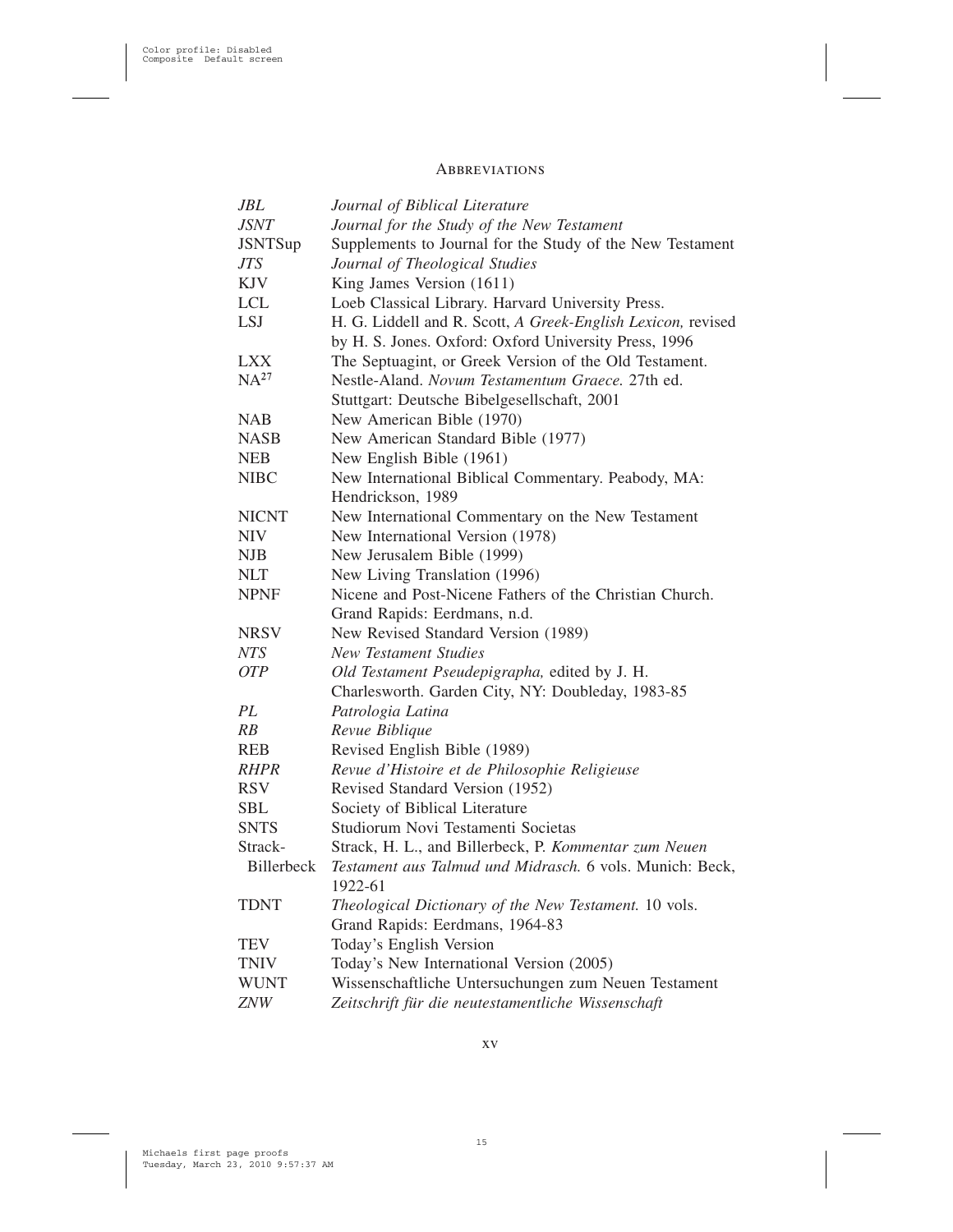# **BIBLIOGRAPHY**

## **I. PRIMARY SOURCES**

These include texts and translations of the Gospel of John and of ancient sources relevant to its interpretation, other than those listed under the the table of Abbreviations. This involves a judgment call, in that English (and other) translations are viewed as in some sense primary texts rather than as commentaries.

- *Apocrypha, II: Evangelien* (ed. E. Klostermann). 3d ed. Berlin: Walter de Gruyter, 1929.
- *Authorized Daily Prayer Book* (rev. ed.). New York: Bloch, 1960.
- *The Babylonian Talmud* (ed. I. Epstein). 18 vols. London: Soncino, 1935-61.
- Bell, H. I., and Skeat, T. C. (eds.). *Fragments of an Unknown Gospel and Other Early Christian Papyri.* London: Published by the Trustees, 1935.
- *The Catholic Study Bible.* NAB. Oxford: Oxford University Press, 1990.
- Charles, R. H. *The Book of Enoch.* Oxford: Clarendon, 1912.
- Danby, Herbert. *The Mishnah.* Oxford: Oxford University Press, 1933.
- Fenton, Ferrar. *The Holy Bible in Modern English.* Merrimac, MA: Destiny, 1966.
- García Martínez, F. *The Dead Sea Scrolls Translated.* Leiden: Brill, 1994.
- Ginzberg, Louis. *Legends of the Jews.* Philadelphia: Jewish Publication Society, 1909ff.

Grant, R. M. *Second-Century Christianity.* London: SPCK, 1957.

- ¾¾¾. *Gnosticism.* New York: Harper & Brothers, 1961.
- Harvey, W. W. *Sancti Irenaei Episcopi Lugdunensis: Libris quinque adversus Haereses.* 2 vols. Cambridge: Typis Academicis, 1857.
- Hawthorne, Gerald F. "A New English Translation of Melito's Paschal Homily," in *Current Issues in Biblical and Patristic Interpretation* (ed. G. F. Hawthorne; Grand Rapids, Eerdmans, 1975), 147-75.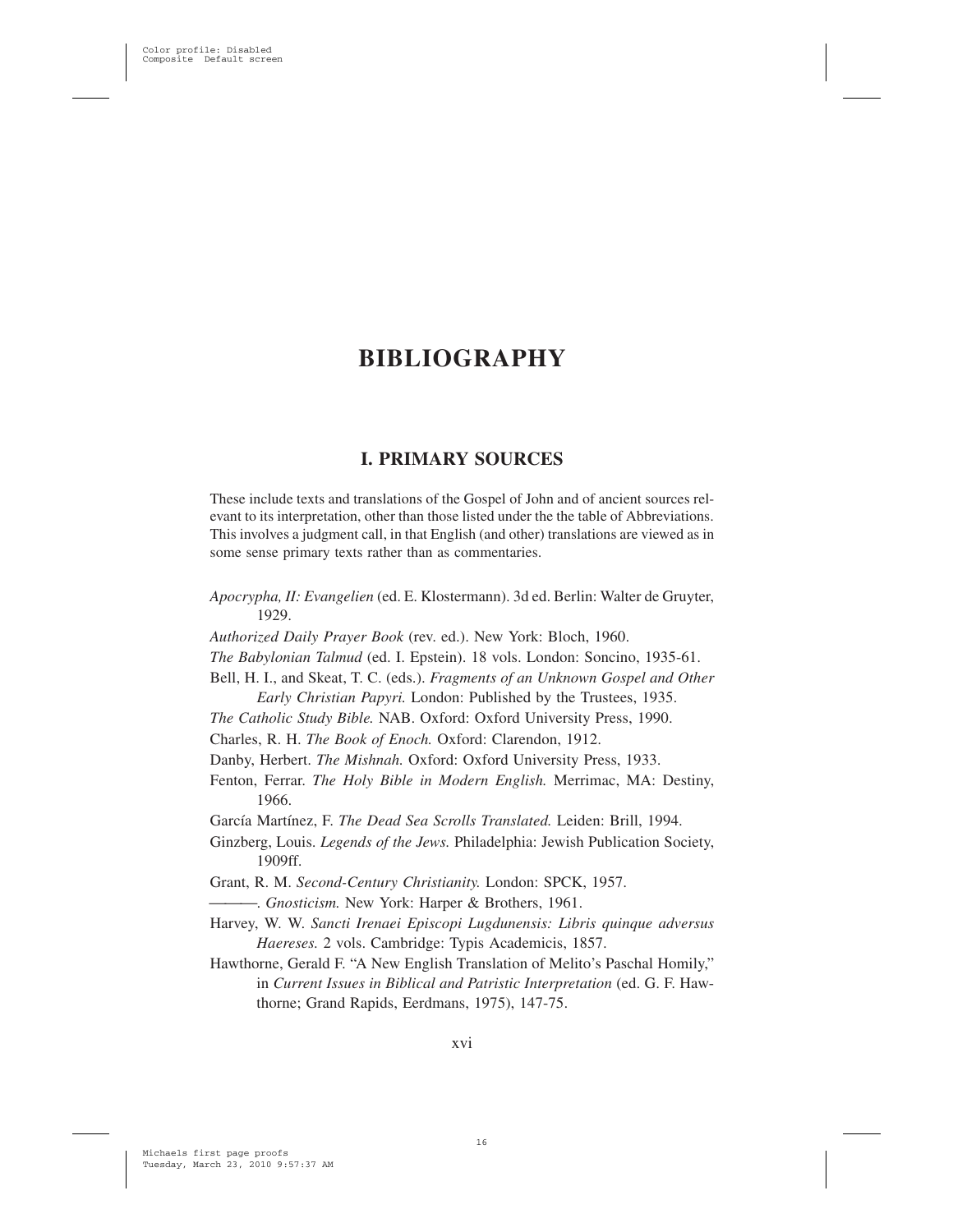- Hennecke, Edgar, and Schneemelcher, Wilhelm. *New Testament Apocrypha.* 2 vols. Philadelphia: Westminster, 1964.
- James, M. R. *The Apocryphal New Testament.* Oxford: Clarendon, 1924.
- *Joseph Smith's "New Translation" of the Bible.* Independence, MO: Herald, 1970.
- Knox, Ronald. *The New Testament of Our Lord and Saviour Jesus Christ: A New Translation.* New York: Sheed & Ward, 1946.
- Lattimore, Richmond. *The New Testament.* New York: North Point, 1996.
- Layton, Bentley. *The Gnostic Scriptures: A New Translation.* New York: Doubleday Paperback, 1995.
- Lewis, Agnes Smith. *A Translation of the Four Gospels from the Syriac of the Sinaitic Palimpsest.* London: Macmillan, 1894.
- *Mekilta de-Rabbi Ishmael* on Exodus (ed. J. Z. Lauterbach). Philadelphia: Jewish Publication Society, 1976.
- *Midrash Rabbah* (ed. H. Freedman and M. Simon). 10 vols. London: Soncino, 1961.
- Montgomery, Helen Barrett. *The New Testament in Modern English.* Centenary Translation. Philadelphia: Judson, 1924.
- *The New Testament and Psalms: An Inclusive Version.* New York: Oxford University Press, 1995.
- *The New Testament in Basic English.* New York: E. P. Dutton, 1941.
- *The New World Translation.* Brooklyn: Watchtower and Tract, 1961.
- Neusner, Jacob. *Sifre to Deuteronomy: An Analytical Translation.* Atlanta: Scholars Press, 1987.
- Nock, A. D., and Festugière, A.-J. *Corpus Hermeticum, Tome I: Traités I-XII.* Paris: Société d'Édition, 1960.
- *The Odes of Solomon: The Syriac Texts* (ed. James Charlesworth). Missoula, MT: Scholars Press, 1977.
- *Palestine in the Fourth Century A.D.: The Onomasticon by Eusebius of Caesarea.* Jerusalem: Carta, 2003.
- *Pesikta de-Rab Kahana* (ed. W. G. Braude and I. J. Kapstein). Philadelphia: Jewish Publication Society, 1975.
- Phillips, J. B. *The New Testament in Modern English.* London: Geoffrey Bles, 1963.
- Roberts, C. H. (ed.). *An Unpublished Fragment of the Fourth Gospel in the John Rylands Library.* Manchester: Manchester University Press, 1935.
- Robinson, James M. (ed.). *The Nag Hammadi Library in English.* 3rd ed. San Francisco: Harper & Row, 1988.
- Rotherham, J. B. *Emphasized New Testament.* Grand Rapids: Kregel, 1959.
- Stern, Menahem (ed.). *Greek and Latin Authors on Judaism.* 3 vols. Jerusalem: Israel Academy of Sciences and Humanities, 1976-84.

*Tertullian's Homily on Baptism* (ed. E. Evans). London: S.P.C.K., 1964.

xvii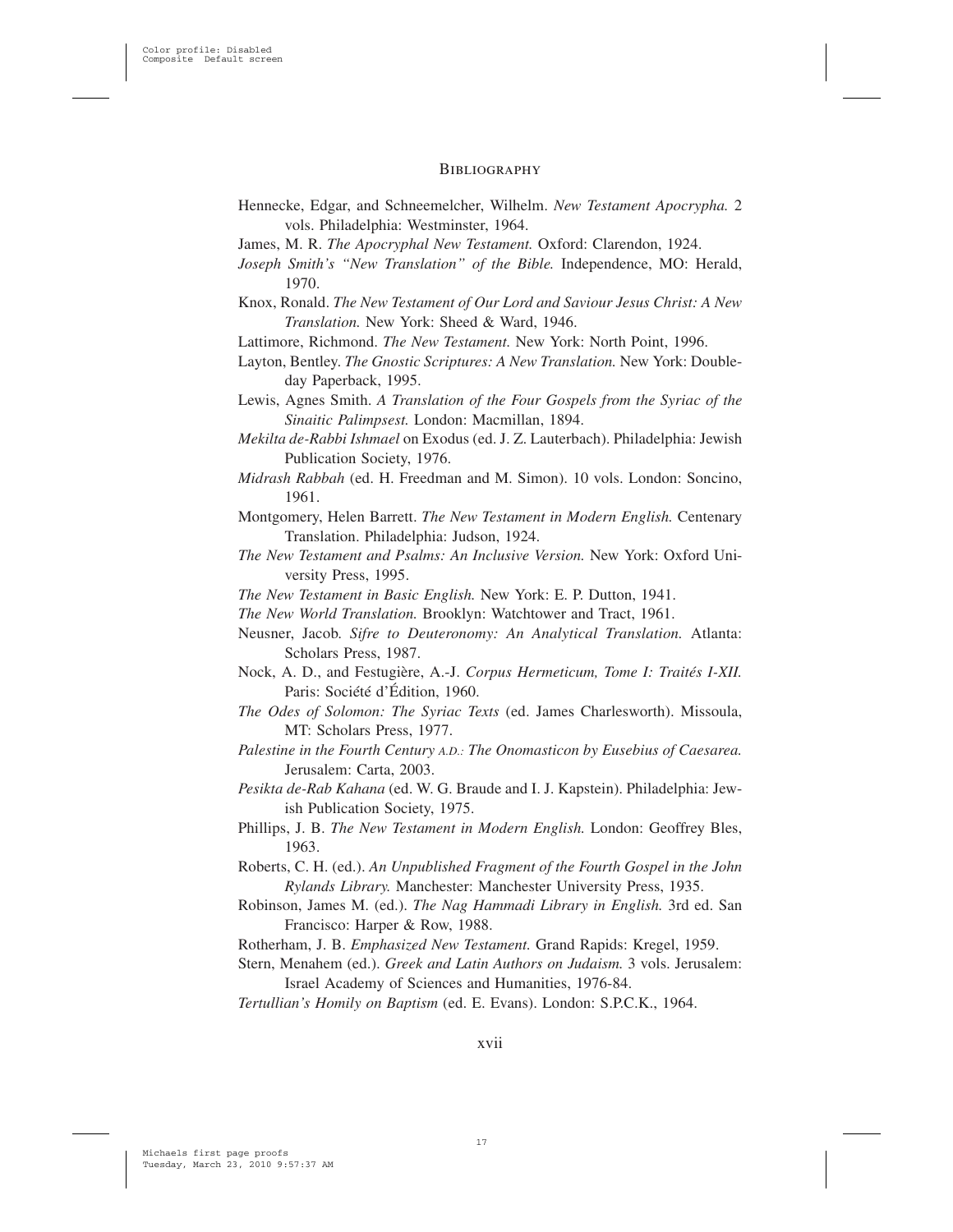- *The Twentieth-Century New Testament* (rev. ed.). New York: Fleming H. Revell, 1904.
- Vermes, Geza. *The Complete Dead Sea Scrolls in English.* New York: Allen Lane: Penguin, 1997.
- Völker, W. (ed.). *Quellen zur Geschichte der christlichen Gnosis.* Tübingen: Mohr (Siebeck), 1932.
- Wade, G. W. *Documents of the New Testament.* London: Thomas Murby, 1934.
- Wakefield, Gilbert. *A Translation of the New Testament.* Cambridge, MA: Harvard University Press, 1820.
- Westcott, B. F., and Hort, F. J. A. *The New Testament in the Original Greek.* New York: Harper and Brothers, 1882.
- Wetstein, J. J. *Novum Testamentum Graece.* Amsterdam, 1751.
- Wilkinson, John. *Egeria's Travels to the Holy Land.* Jerusalem: Ariel, 1981.
- Williams, Charles B. *The New Testament: A Private Translation in the Language of the People.* Chicago: Moody, 1960.

## **II. COMMENTARIES ON THE GOSPEL OF JOHN**

Modern commentaries will normally be cited merely by the author's last name and the page number. If the author has written secondary commentaries, or other works that are in the Bibliography, these will be cited by a keyword from the title.

- Augustine. *Homilies on the Gospel of John.* NPNF. 1st ser., 7.7-452. Grand Rapids: Eerdmans, 1978.
- Barrett, C. K. *The Gospel According to John.* 2d ed. Philadelphia: Westminster, 1978.
- Beasley-Murray, G. R. *John.* Word Biblical Commentary 36. Waco, TX: Word, 1987.
- Bengel, J. A. *Gnomon of the New Testament.* 5 vols. Edinburgh: T&T Clark, n.d.

Bernard, J. H. *A Critical and Exegetical Commentary on the Gospel According to John.* 2 vols. International Critical Commentary. Edinburgh: T&T Clark, 1928.

- Brodie, Thomas L. *The Gospel According to John: A Literary and Theological Commentary.* New York: Oxford University Press, 1993.
- Brown, Raymond E. *The Gospel According to John.* 2 vols. Anchor Bible 29 and 29A. Garden City, NY: Doubleday, 1966 and 1970.
- Bultmann, Rudolf. *The Gospel of John: A Commentary.* Philadelphia: Westminster, 1971.
- Calvin, John. *Calvin's Commentaries 7: The Gospels.* Grand Rapids: Associated Publishers, n.d.

xviii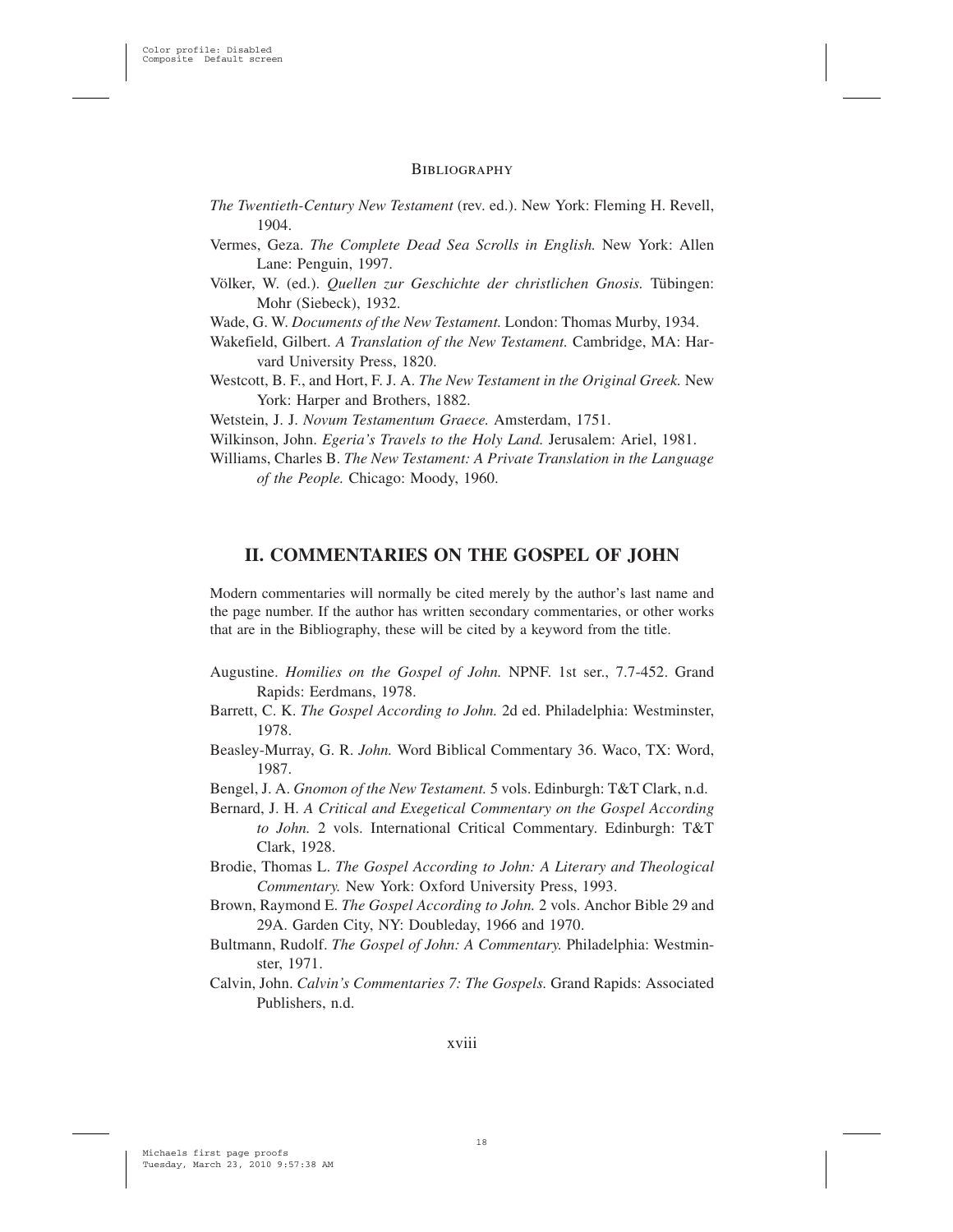Carson, Donald. *The Gospel According to John.* Grand Rapids: Eerdmans, 1991.

- Chrysostom. *Homilies on the Gospel of St. John.* NPNF. 1st ser., 14.1-334. Grand Rapids: Eerdmans, 1978.
- Haenchen, Ernst. *John 1: A Commentary on the Gospel of John, Chapters 1–6.* Philadelphia: Fortress, 1984.
- ¾¾¾. *John 2: A Commentary on the Gospel of John, Chapters 7–21.* Philadelphia: Fortress, 1984.
- Hoskyns, Edwyn C. *The Fourth Gospel* (ed. F. N. Davey). London: Faber and Faber, 1947.
- Keener, Craig S. *The Gospel of John: A Commentary.* 2 vols. Peabody, MA: Hendrickson, 2003.
- Kent, Homer A., Jr. *Light in the Darkness: Studies in the Gospel of John.* Winona Lake, IN: BMH, 1974.
- Lightfoot, R. H. *St. John's Gospel: A Commentary* (ed. C. F. Evans). Oxford: Oxford Paperbacks, 1960.
- Lincoln, Andrew T. *The Gospel According to Saint John.* Black's New Testament Commentary 4. Peabody, MA: Hendrickson, 2005.
- Lindars, Barnabas. *The Gospel of John.* Greenwood, SC: Attic Press, n.d.
- Marsh, John. *Saint John.* Westminster Pelican Commentaries. Philadelphia: Westminster, 1968.
- Michaels, J. Ramsey. *John.* NIBC 4. Peabody, MA: Hendrickson, 1989.
- Moloney, F. J. *The Gospel of John.* Sacra Pagina 4. Collegeville, MN: Liturgical Press, 1998.
- ¾¾¾. *Belief in the Word: Reading John 1–4.* Minneapolis: Fortress, 1993.
- ¾¾¾. *Signs and Shadows: Reading John 5–12.* Minneapolis: Fortress, 1996.
- ¾¾¾. *Glory, Not Dishonor: Reading John 13–21.* Minneapolis: Fortress, 1998.
- Morris, Leon. *The Gospel According to John: Revised Edition.* NICNT. Grand Rapids: Eerdmans, 1995.
- Origen. *Commentary on the Gospel of John: Books 1-10* (trans. R. E. Heine). FC 80. Washington, DC: Catholic University of America Press, 1989.
- ¾¾¾. *Commentary on the Gospel of John: Books 13-32* (trans. R. E. Heine). FC 89. Washington, DC: Catholic University of America Press, 1993.
- Sanders, J. N., and Mastin, J. A. *A Commentary on the Gospel According to St. John.* London: Adam & Charles Black, 1968.
- Schnackenburg, Rudolf. *The Gospel According to St. John.* 3 vols. New York: Crossroads, 1982.
- Wesley, John. *Explanatory Notes upon the New Testament.* London: William Bowyer, 1755.
- Westcott, B. F. *The Gospel According to St. John: The Greek Text with Introduction and Notes.* Grand Rapids: Eerdmans, 1954.
- Whitacre, Rodney A. *John.* IVP New Testament Commentary 4. Downers Grove, IL: InterVarsity Press, 1999.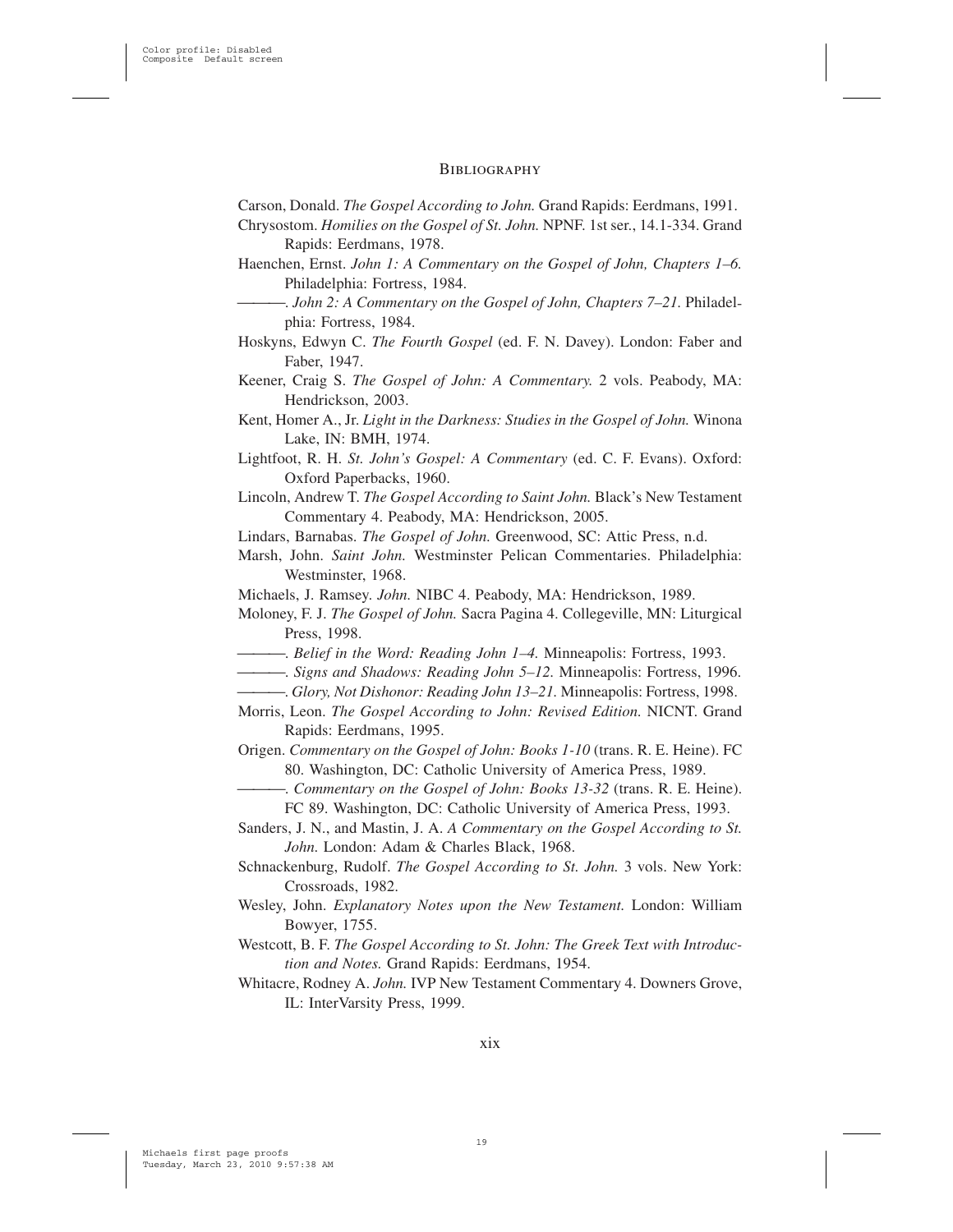Witherington, Ben III. *John's Wisdom: A Commentary on the Fourth Gospel.* Louisville: Westminster John Knox, 1995.

## **III. OTHER SECONDARY WORKS CITED**

Abbot, Ezra. "The Distinction between *aite*<sup>*z*</sup> and *erZta*<sup>*z*</sup>," in *The Authority of the Fourth Gospel* (Boston: Ellis, 1888), 113-36. Abbott, Edwin A. *Johannine Vocabulary.* London: Adam and Charles Black, 1905. ¾¾¾. *Johannine Grammar.* London: Adam and Charles Black, 1906. Aland, K. "Eine Untersuchung zu Joh 1:3-4: Über die Bedeutung eines Punktes." *ZNW* 59 (1968), 174-209. Alter, Robert. *The Art of Biblical Narrative.* New York: Basic Books, 1981. Anderson, Paul N. *The Christology of the Fourth Gospel: Its Unity and Disunity in the Light of John 6.* WUNT. Tübingen: Mohr, 1996. Anderson, Paul N., Just, Felix, S. J., and Thatcher, Tom (eds.). *John, Jesus, and History,* Volume 1: *Critical Appraisals of Critical Views.* Atlanta: Society of Biblical Literature, 2007. Atwood, Craig D. *Community of the Cross: Moravian Piety in Colonial Bethlehem.* University Park, PA: Pennsylvania State University Press, 2004. Aune, David E. *Prophecy in Early Christianity and the Ancient Mediterranean World.* Grand Rapids: Eerdmans, 1983. Bammel, Ernst. *"Philos tou Kaisaros." Theologische Literaturzeitung* 77 (1952), 205-10. ¾¾¾. "John Did No Miracles: John 10:41," in *Miracles* (ed. C. F. D. Moule; London: Mowbrays, 1965), 197-202. Bauckham, Richard (ed.). *The Gospels for All Christians: Rethinking the Gospel Audiences.* Grand Rapids: Eerdmans, 1998. ¾¾¾. *Jesus and the Eyewitnesses: The Gospels as Eyewitness Testimony.* Grand Rapids: Eerdmans, 2006. ¾¾¾. *The Testimony of the Beloved Disciple.* Grand Rapids: Baker Academic, 2007. Black, Matthew. *An Aramaic Approach to the Gospels and Acts.* 3d ed. Oxford, Clarendon, 1967. Boismard, M.-É. *Le Prologue de Saint Jean.* Lection Divina 11. Paris: Cerf, 1953. ¾¾¾. *Du Baptême à Cana.* Paris: Cerf, 1956. Borgen, Peder. "Observations on the Midrashic Character of John 6." *ZNW* 54 (1963), 232-40. ¾¾¾. *Bread from Heaven: An Exegetical Study of the Concept of Manna in the*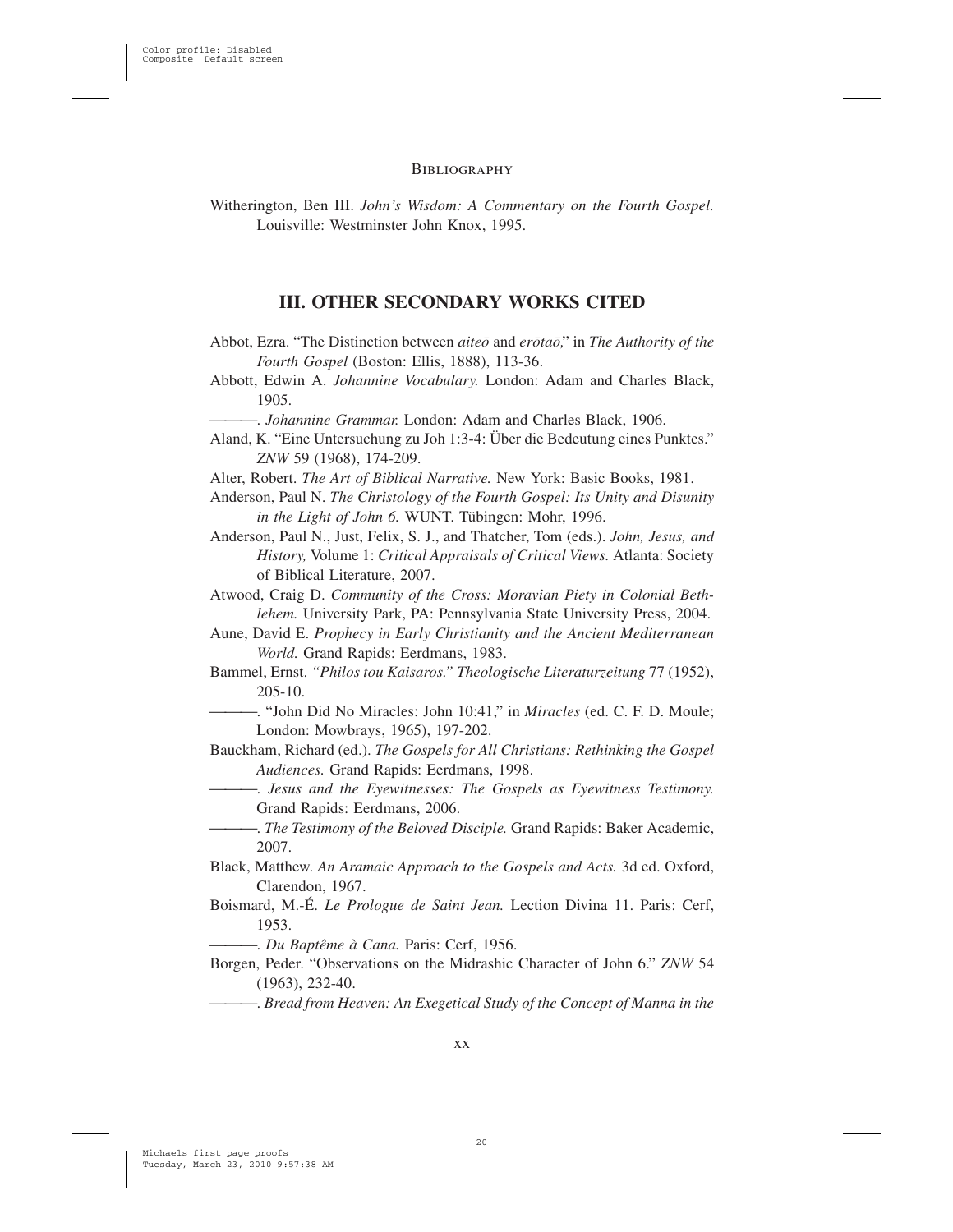*Gospel of John and the Writings of Philo.* Supplement to *Novum Testamentum* 11. Leiden: Brill, 1965.

- ¾¾¾. "God's Agent in the Fourth Gospel," in *The Interpretation of John* (2d ed.; Edinburgh: T&T Clark, 1997), 83-95.
- Bornkamm, Günther. "Die eucharistische Rede im Johannes-Evangelium." *ZNW* 47 (1956), 161-69.
- Brown, Raymond E. *The Community of the Beloved Disciple: The Life, Loves, and Hates of an Individual Church in New Testament Times.* New York: Paulist, 1979.
	- $-$ . The Death of the Messiah: From Gethsemane to the Grave. A Commen*tary on the Passion Narratives of the Four Gospels.* 2 vols. New York: Doubleday, 1994.
- ¾¾¾. *An Introduction to the Gospel of John: Edited, Updated, Introduced, and Concluded by Francis J. Moloney.* Anchor Bible Reference Library. New York: Doubleday, 2003.
- Brownlee, William H. "Whence the Gospel According to John?" in *John and the Dead Sea Scrolls* (ed. J. H. Charlesworth; New York: Crossroad, 1990), 168-70.
- Bultmann, Rudolf. *Theology of the New Testament.* 2 vols. New York: Charles Scribner's, 1951.
- Bunyan, John. *Grace Abounding to the Chief of Sinners.* London: Penguin, 1987. ¾¾¾. *The Pilgrim's Progress* (ed. Roger Sharrock). London: Penguin, 1987.
- Burney, C. F. *The Aramaic Origin of the Fourth Gospel.* Oxford: Clarendon, 1922.
- Burridge, R. A. *What Are the Gospels? A Comparison with Graeco-Roman Biography.* Grand Rapids: Eerdmans, 2004.
- Cadbury, H. J. "The Ancient Physiological Notions Underlying Joh. 1:13a and Heb. 11:11." *The Expositor* 9 (1924), 430-39.
- Carter, Warren. *Pontius Pilate: Portraits of a Roman Governor.* Collegeville, MN: Liturgical Press, 2003.
- Charlesworth, James. *The Beloved Disciple.* Valley Forge, PA: Trinity Press International, 1995.
- Cohee, Peter. "John 1.3-4." *NTS* 41 (1995), 470-77.
- Colwell, E. C. "A Definite Rule for the Use of the Article in the Greek New Testament." *JBL* 52 (1933), 12-21.
- Crossan, J. Dominic. "Mark and the Relatives of Jesus," *Novum Testamentum* 15 (1973), 81-113.
- Cullmann, Oscar. "Samaria and the Origins of the Christian Mission," in *The Early Church* (London: SCM, 1956), 185-92.
- Culpepper, R. Alan. *Anatomy of the Fourth Gospel.* Philadelphia: Fortress, 1983. Dalman, G. *Sacred Sites and Ways.* London: SPCK, 1935.
- Daniell, David. *The Bible in English.* New Haven: Yale University Press, 2003.

xxi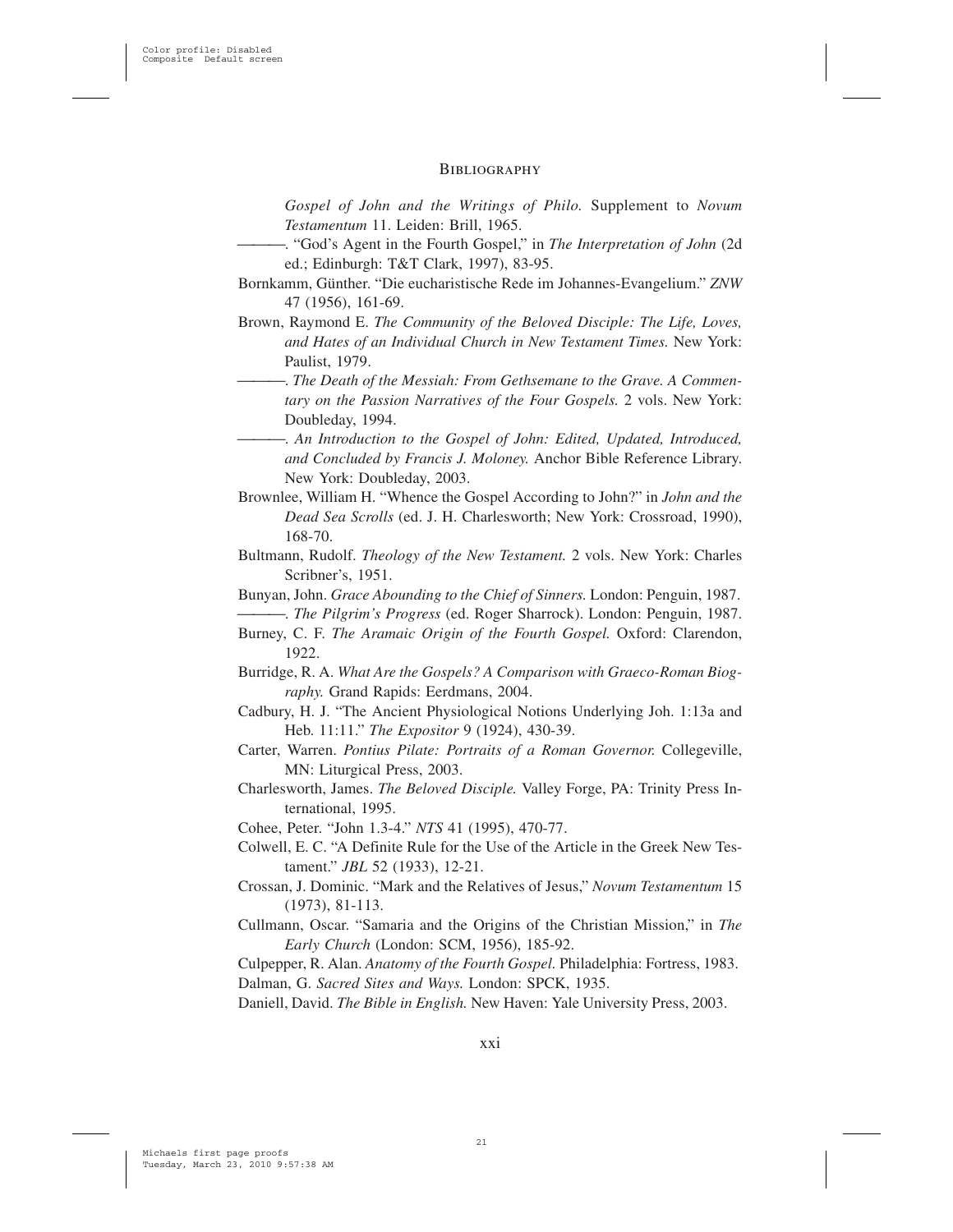- *The Complete Poems of Emily Dickinson* (ed. T. H. Johnson). Boston: Little, Brown, n.d.
- Dodd, C. H. *The Interpretation of the Fourth Gospel.* Cambridge: At the University Press, 1953.
- ¾¾¾. "Note on John 21,24." *JTS* n.s. 4 (1953), 212-13.
- ¾¾¾. *Historical Tradition in the Fourth Gospel.* Cambridge: At the University Press, 1963.
- Duke, Paul. *Irony in the Fourth Gospel.* Atlanta: John Knox, 1985.
- Edwards, R. B. "Χάριν ἀντὶ χάριτος [Jn 1:16]: Grace and Law in the Johannine Prologue." *JSNT* 32 (1988), 3-15.
- Edwards, M. J. "'Not Yet Fifty Years Old': John 8:57." *NTS* 40.3 (1994), 449-54.
- Fee, Gordon D. "Once More John 7:37-39." *Expository Times* 89 (1977-78), 116-18.
- Fish, Stanley. "Progress in *The Pilgrim's Progress,*" in *Self-Consuming Artifacts* (Berkeley: University of California Press, 1974), 224-64.
- Fitzmyer, J. A. *The Gospel According to Luke.* Anchor Bible 28 and 28A. Garden City, NY: Doubleday, 1981 and 1985.
- Fortna, Robert T. *The Gospel of Signs.* SNTS Monograph Series 11. Cambridge: Cambridge University Press, 1970.
	- ¾¾¾. *The Fourth Gospel and Its Predecessor.* Philadelphia: Fortress, 1988.
- France, R. T. "Jesus the Baptist?" in *Jesus of Nazareth: Lord and Christ* (ed. J. B. Green and M. Turner; Grand Rapids: Eerdmans, 1994), 94-111.
- Gardner-Smith, P. *Saint John and the Synoptic Gospels.* Cambridge: Cambridge University Press, 1938.
- Garvie, A. E. *The Beloved Disciple.* London: Hodder & Stoughton, 1922.
- Giblin, C. H. "Suggestion, Negative Response, and Positive Action in St John's Gospel (John 2:1-11; 4:46-53; 7:2-14; 11:1-44)." *NTS* 26 (1979-80), 197- 211.
- Gourbillon, J.-G. "La parabole du serpent d'airain." *RB* 51 (1942), 213-26.
- Grelot, J. "Jean VII, 38: Eau de rocher ou source du Temple?" *RB* 70 (1963), 43- 53.
- Gundry, Robert H. *Mark: A Commentary on His Apology for the Cross.* Grand Rapids: Eerdmans, 1993.
- ¾¾¾. *Jesus the Word According to John the Sectarian.* Grand Rapids: Eerdmans, 2002.
- Gunther, J. J. "The Relation of the Beloved Disciple to the Twelve." *Theologische Zeitschrift* 37 (1981), 129-48.
- Hägerland, Tobias. "The Power of Prophecy: A Septuagintal Echo in John 20:19- 23." *CBQ* 71.1 (2009), 84-103.
- Harner, Philip B. *The "I Am" of the Fourth Gospel.* Facet Books 26. Philadelphia: Fortress, 1970.

xxii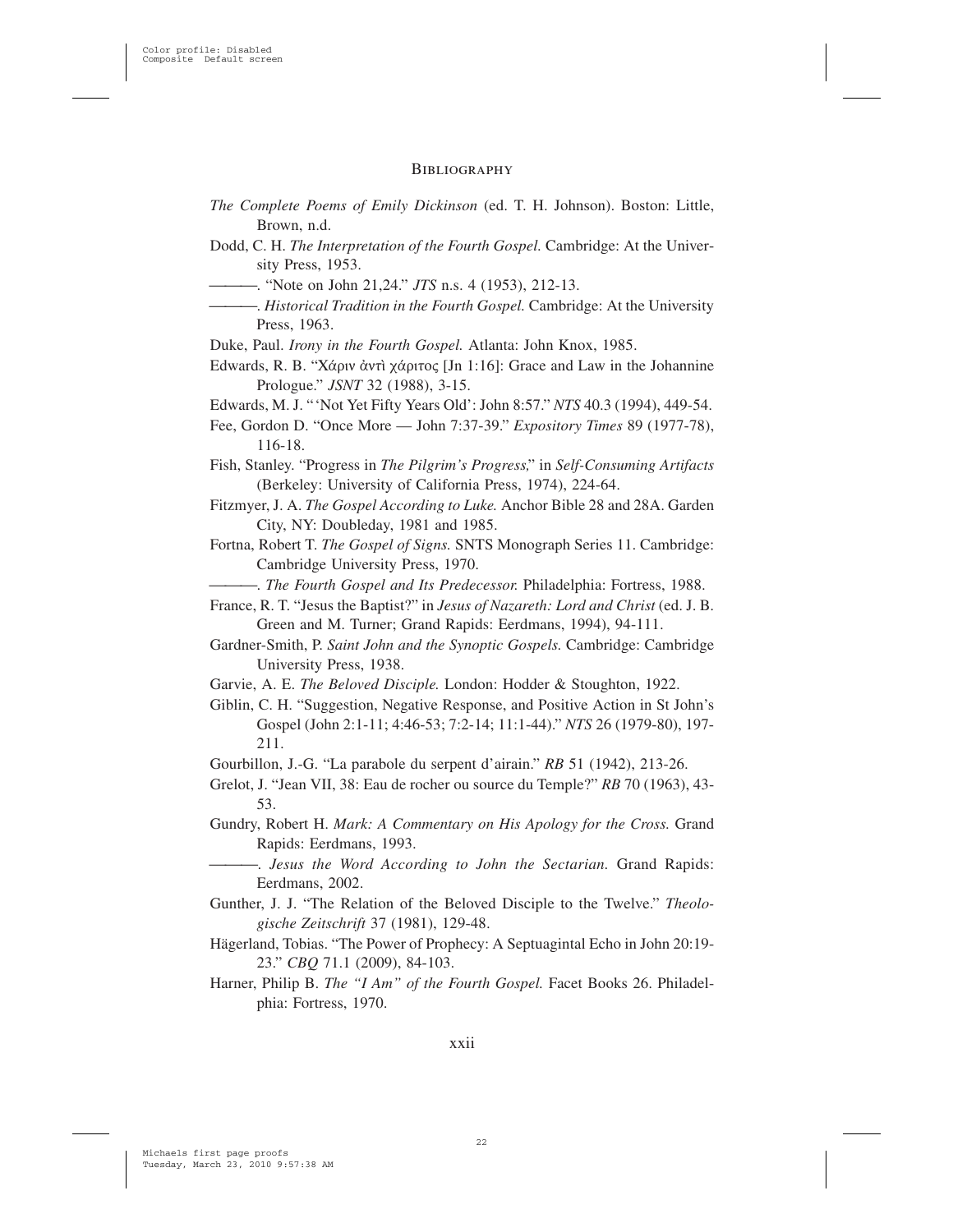- ¾¾¾. "Qualitative Anarthrous Predicate Nouns: Mark 15:39 and John 1:1." *JBL* 91 (1973), 84-86.
- Hedrick, C. W. "Authorial Presence and Narrator in John," in *Gospel Origins and Christian Beginnings* (Sonoma, CA: Polebridge, 1990), 75-93.
- ¾¾¾. "Vestigial Scenes in John: Settings without Dramatization." *Novum Testamentum* 47.4 (2005), 354-66.
- Hirsch. Emmanuel. *Studien zum vierten Evangelium.* Tübingen: Mohr (Siebeck), 1936.
- Horbury, William. "The Benediction of the *Minim* and Early Jewish Christian Controversy." *JTS* 33 (1982), 19-61.
- Howard, W. F. *The Fourth Gospel in Recent Criticism.* London: Epworth, 1945.
- Hunn, Debbie. "Who Are 'They' in John 8:33?" *CBQ* 66.3 (2004), 387-99.
- Jeremias, Joachim, *Jerusalem in the Time of Jesus.* Philadelphia: Fortress, 1975.
- Käsemann, Ernst. *The Testament of Jesus.* Philadelphia: Fortress, 1968.
- Kimelman, Reuven. "*Birkat Ha-Minim* and the Lack of Evidence for an Anti-Christian Jewish Prayer in Late Antiquity," in *Jewish and Christian Self-Definition* (London: SCM, 1981), 226-44.
- Koester, Craig R. "Messianic Exegesis and the Call of Nathanael (John 1.45- 51)." *JSNT* 39 (1990), 23-34.
- Kopp, C. *Holy Places of the Gospels.* New York: Herder and Herder, 1963.
- Lane, William. *The Gospel According to Mark.* NICNT. Grand Rapids: Eerdmans, 1974.
- Law, Robert. *The Tests of Life: A Study of the First Epistle of St. John.* 3d ed. Edinburgh: T&T Clark, 1914.
- Levenson, Jon. *The Death and Resurrection of the Beloved Son.* New Haven: Yale University Press, 1993.
- Lewis, C. S. *Miracles: A Preliminary Study.* New York: Macmillan, 1947.
- Lightfoot, J. B. *The Apostolic Fathers.* 5 vols. Peabody, MA: Hendrickson, 1989.
- Lincoln, Andrew T. "God's Name, Jesus' Name, and Prayer in the Fourth Gospel," in *Into God's Presence: Prayer in the New Testament* (ed. R. N. Longenecker; Grand Rapids, Eerdmans, 2001), 155-80.
- Longenecker, Bruce W. "The Unbroken Messiah: A Johannine Feature and Its Social Function." *NTS* 41.3 (1995), 428-41.
- Mackowski, R. M. *Jerusalem, City of Jesus.* Grand Rapids: Eerdmans, 1980.
- Malina, Bruce J., and Rohrbaugh, Richard L. *Social Science Commentary on the Gospel of John.* Minneapolis: Fortress, 1998.
- Martyn, J. Louis. *History and Theology in the Fourth Gospel.* New York: Harper & Row, 1968.
- Meier, John. *A Marginal Jew.* 3 vols. New York: Doubleday, 1991, 1994, 2001.
- Metzger, Bruce M. *A Textual Commentary on the Greek New Testament.* London/ New York: United Bible Societies, 1971.

xxiii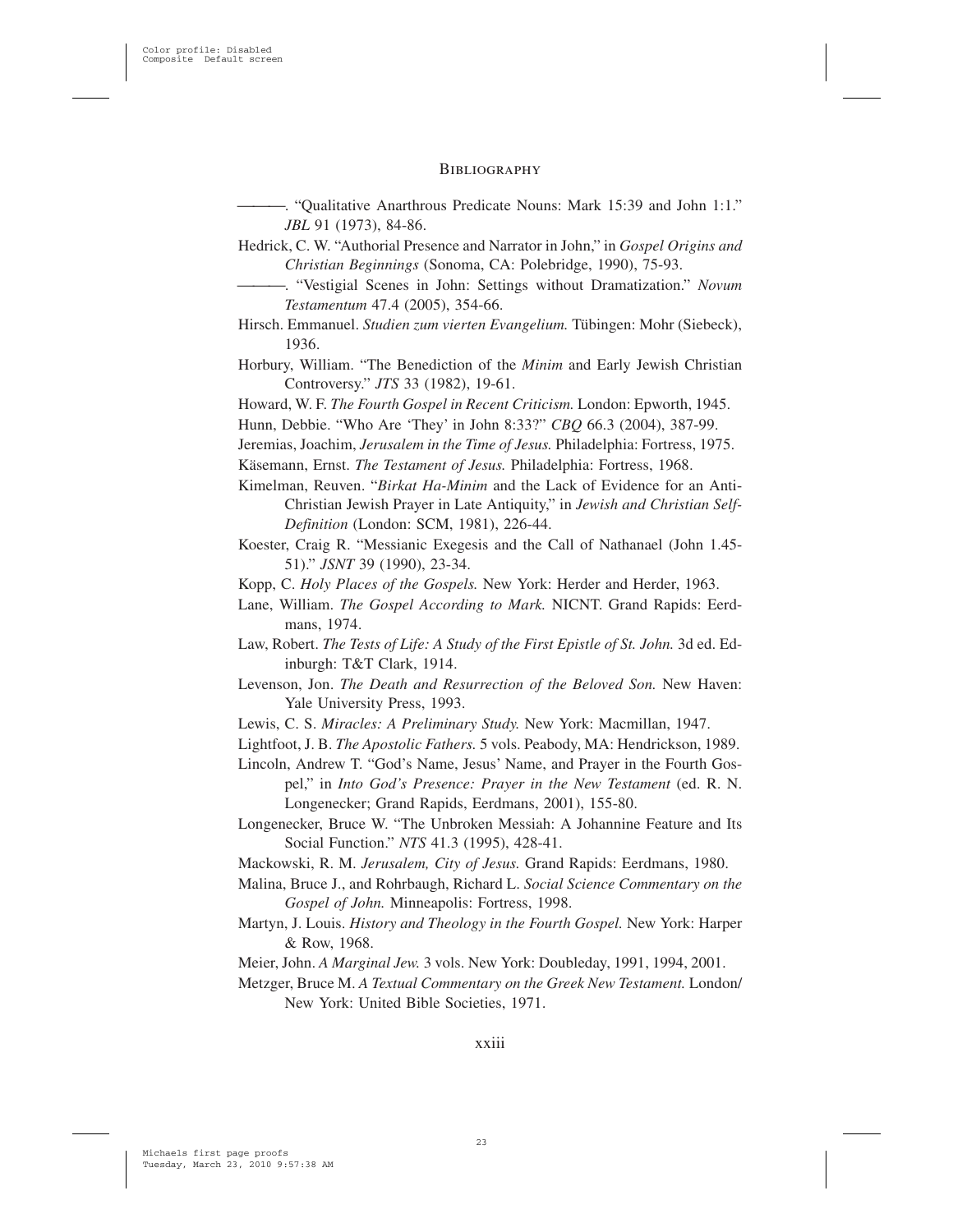- Michaels, J. Ramsey. "Some Notable Readings of Papyrus Bodmer II." *The Bible Translator* 8 (1957), 150-54.
	- ¾¾¾. "Nathanael Under the Fig Tree." *Expository Times* 78 (1966/67), 182-83.
	- ¾¾¾. "The Centurion's Confession and the Spear Thrust." *CBQ* 29 (1967), 102-9.
	- ¾¾¾. "The Temple Discourse in John," in *New Dimensions in New Testament Study* (ed. R. N. Longenecker and M. C. Tenney: Grand Rapids: Zondervan, 1974), 200-213.
	- ¾¾¾. "The Johannine Words of Jesus and Christian Prophecy," in *SBL 1975 Seminar Papers* (Missoula, MT: Scholars Press, 1975), 233-64.
		- ¾¾¾. "Origen and the Text of John 1:15," in *New Testament Textual Criticism: Its Significance for Exegesis. Essays in Honour of Bruce M. Metzger* (Oxford: Clarendon, 1981), 87-104.
	- ¾¾¾. *1 Peter.* Word Biblical Commentary 49. Waco, TX: Word Books, 1988.
		- ¾¾¾. "Evangelism and the Lost," in *Lost and Found: A Biblical/Pastoral Critique* (Valley Forge, PA: American Baptist Churches, 1988), 3-16.
	- ¾¾¾. "John 12:1-11." *Interpretation* 42.3 (1989), 287-91.
- ¾¾¾. "John 18.31 and the 'Trial' of Jesus." *NTS* 36.3 (1990), 474-79.
	- ¾¾¾. "Everything That Rises Must Converge: Paul's Word from the Lord," in *To Tell the Mystery: Essays on New Testament Eschatology in Honor of Robert H. Gundry* (Sheffield: JSOT Press, 1994), 182-95.
		- ¾¾¾. "Betrayal and the Betrayer: The Uses of Scripture in John 13.18-19," in *The Gospels and the Scriptures of Israel* (JSNTSup 104; ed. Craig A. Evans and W. Richard Stegner; Sheffield: Sheffield Academic, 1994), 459- 74.
		- ¾¾¾. "Baptism and Conversion in John: A Particular Baptist Reading," in *Baptism, the New Testament and the Church: Historical and Contemporary Studies in Honour of R. E. O. White* (JSNTSup 171; Sheffield: Sheffield Academic, 1999), 136-56.
		- ¾¾¾. "The Itinerant Jesus and His Home Town," in *Authenticating the Activities of Jesus* (ed. B. D. Chilton and C. A. Evans; Leiden: Brill, 1999), 177-93.
	- ¾¾¾. "By Water and Blood: Sin and Purification in John and First John," in *Dimensions of Baptism: Biblical and Theological Studies* (JSNTSup 234; ed. Stanley E. Porter and Anthony R. Cross; Sheffield: Sheffield Academic, 2002), 149-62.
	- ¾¾¾. "Atonement in John's Gospel and Epistles," in *The Glory of the Atonement: Biblical, Historical and Practical Perspectives. Essays in Honor of Roger R. Nicole* (ed. Charles E. Hill and Frank A. James III; Downers Grove, IL: InterVarsity, 2004), 106-18.
- Miller, E. L. *Salvation-History in the Prologue of John: The Significance of John 1:3/4.* Leiden: Brill, 1989.

xxiv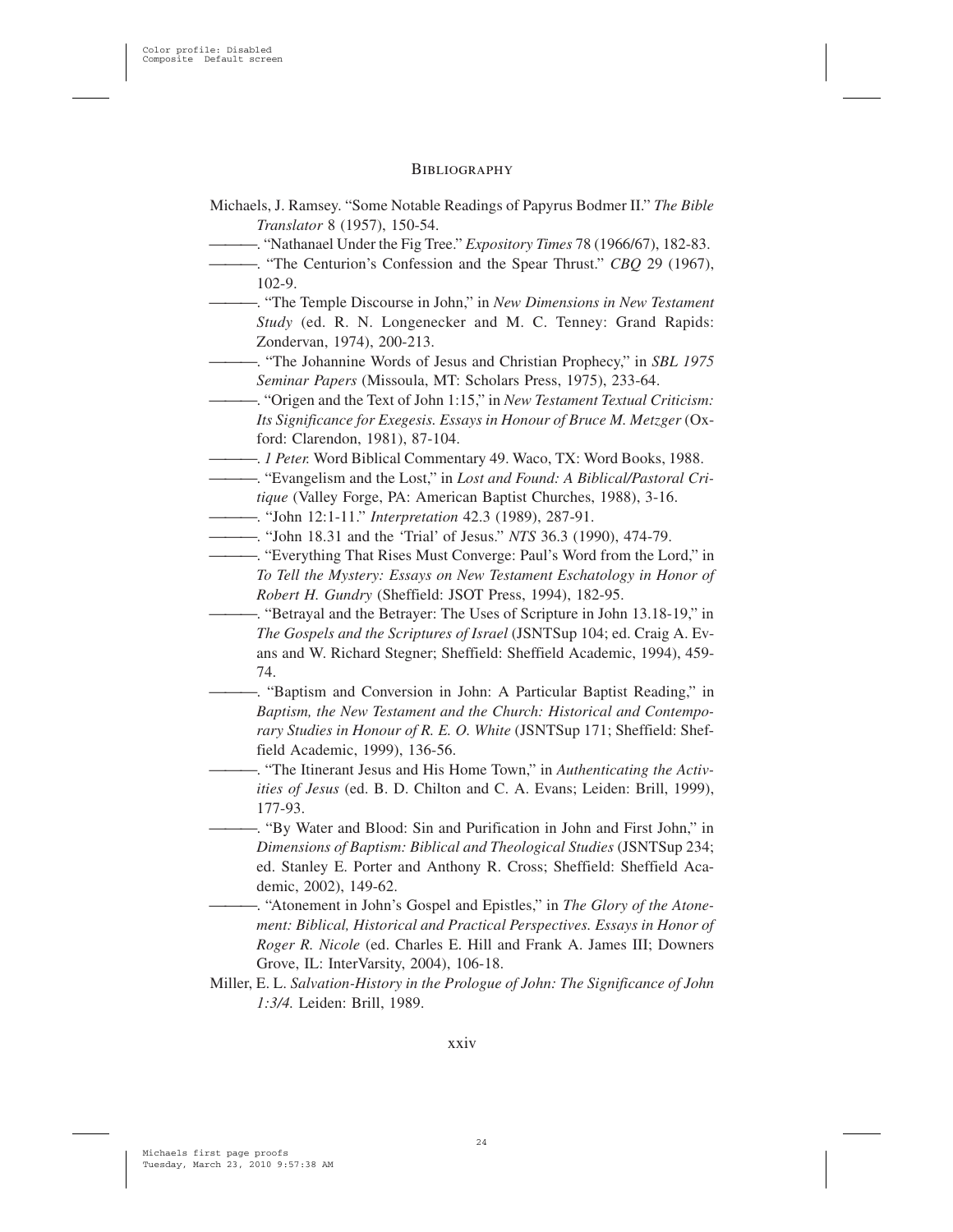Minear, Paul S. *John: The Martyr's Gospel.* New York: Pilgrim, 1984.

- Möller, Mogens. "'Have You Faith in the Son of Man?' (John 9.35)." *NTS* 37.2 (1991), 291-94.
- Moloney, F. J. *The Johannine Son of Man.* Rome: LAS, 1976.
- Moore, George Foote. *Judaism in the First Centuries of the Common Era.* 2 vols. Cambridge, MA: Harvard University Press, 1927.
- Moore, Stephen D. Ashton, "Are There Impurities in the Living Water That the Johannine Jesus Dispenses? Deconstruction, Feminism and the Samaritan Woman," in *The Interpretation of John* (ed. John Ashton; 2d ed.; Edinburgh: T&T Clark, 1997), 279-99.
- Moule, C. F. D. "A Note on 'under the fig tree' in John i 48, 50." *JTS* n.s. 5 (1954), 210-11.
- Neyrey, J. H., and Rohrbaugh, R. L. "'He Must Increase, I Must Decrease' (John 3:30): A Cultural and Social Interpretation." *CBQ* 63.3 (2001), 464-83.
- Nicol, W. *The Semeia in the Fourth Gospel.* Leiden: Brill, 1972.
- Niklas, Tobias. "'Unter dem Feigenbaum': Die Rolle des Lesers im Dialog zwischen Jesus und Natanael (John 1.45-50)." *NTS* 46.2 (2000), 193-203.
- O'Connor, Flannery. *The Habit of Being.* New York: Farrar Straus & Giroux, 1979.
- Odeberg, Hugo. *The Fourth Gospel Interpreted in Its Relation to Contemporaneous Religious Currents in Palestine and the Hellenistic-Oriental World.* Uppsala: Almqvist & Wiksells, 1929.
- Pagels, Elaine. *The Johannine Gospel in Gnostic Exegesis.* SBL Monograph Series 17. Nashville: Abingdon, 1973.
- Parker, Pierson. "Bethany Beyond Jordan." *JBL* 75 (1955), 257-61.
- Pennells, S. "The Spear Thrust (Mt. 27:49b, v.l./Jn. 19:34)." *JSNT* 19 (1983), 99- 115.
- Peterson, Erik. "Die Einholung des Kyrios," *Zeitschrift für systematische Theologie* 7 (1929/30), 682-702.
- Potterie, I. de la. "Jésus, roi at juge d'après Jn 19, 13: *ekathisen epi bēmatos.*" *Biblica* 41 (1960), 217-47.
	- ¾¾¾. "'C'est lui qui a ouvert la voie': La finale du prologue johannique." *Biblica* 69.3 (1988), 340-70.

Price, Reynolds. *Three Gospels.* New York: Scribner's, 1996.

- Rackham, R. B. *The Acts of the Apostles: An Exposition.* London: Methuen, 1951.
- Reinhartz, Adele. *Befriending the Beloved Disciple: A Jewish Reading of the Gospel of John.* New York: Continuum, 2001.
- Richter, G. "Die Fleischwerdung des Logos im Johannes-Evangelium." *Novum Testamentum* 13 (1971), 81-126; 14 (1972), 257-76.
- Riesner, Rainer. "Bethany Beyond the Jordan (John 1:28)." *Tyndale Bulletin* 38 (1987), 29-63.

xxv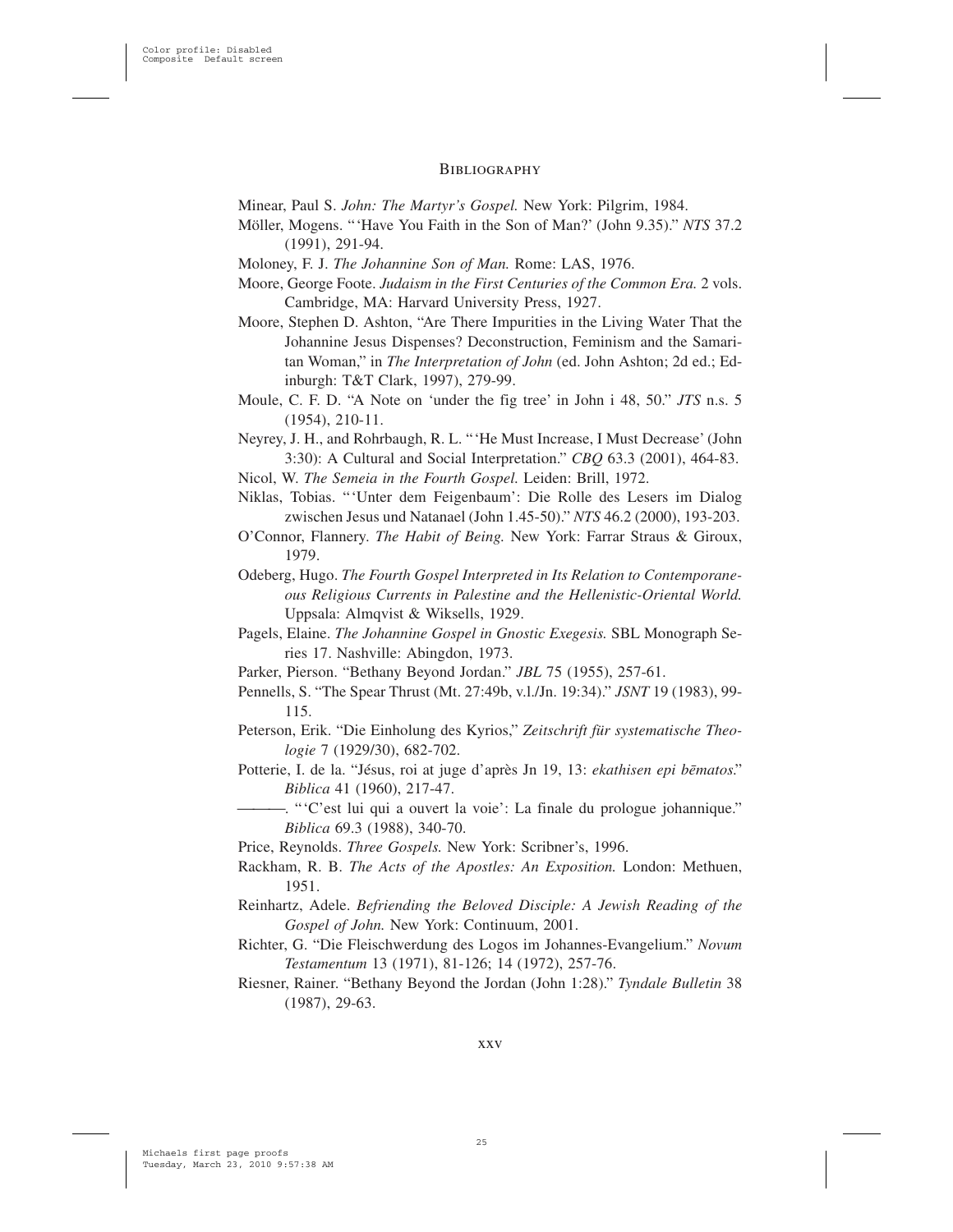Robertson, A. T. *A Grammar of the Greek New Testament in the Light of Historical Research.* 4th ed. rev. New York: George H. Doran, 1923.

- Robinson, J. A. T. "Elijah, John and Jesus: An Essay in Detection," in *Twelve New Testament Studies* (Naperville, IL: Allenson, 1962), 28-52.
- ¾¾¾. "The 'Others' of John 4:38," in *Twelve New Testament Studies* (Naperville, IL: Allenson, 1962), 61-66.

¾¾¾. "The Parable of the Shepherd (John 10:1-5)," in *Twelve New Testament Studies* (Naperville, IL: Allenson, 1962), 67-75.

- -. *The Priority of John.* Oak Park, IL: Meyer-Stone, 1987.
- Sayers, Dorothy. "A Vote of Thanks to Cyrus," in *Unpopular Opinions.* London: Gollancz, 1946.

Schneiders, Sandra M. *The Revelatory Text.* San Francisco: HarperSanFrancisco, 1991.

<sup>1</sup> A Case Study: A Feminist Interpretation of John 4:1-42," in *The Interpretation of John* (ed. John Ashton; 2d ed.; Edinburgh: T&T Clark, 1997), 235-59.

Scrivener, F. H. *Bezae Codex Cantabrigiensis.* Cambridge: Deighton, Bell, 1864. Smith, George Adam. *Jerusalem.* 2 vols. London: Hodder & Stoughton, 1907-8.

Staley, Jeffrey L. *The Print's First Kiss: A Rhetorical Investigation of the Implied Reader in the Fourth Gospel.* SBL Dissertation Series 82. Atlanta: Scholars Press, 1988.

¾¾¾. "Stumbling in the Dark, Reaching for the Light: Reading Character in John 5 and 9." *Semeia* 53 (1991), 55-80.

Tenney, Merrill C. "The Footnotes of John's Gospel." *BibSac* 117 (1960), 350- 64.

Thatcher, Tom. *The Riddles of Jesus in John: A Study in Tradition and Folklore.* SBL Monograph Series 52. Atlanta: Society of Biblical Literature, 2000.

- Thomas, J. Christopher. *Footwashing in John 13 and the Johannine Community.* JSNTSup 61. Sheffield: Sheffield Academic, 1991.
- Thompson, Marianne M. *The God of the Gospel of John.* Grand Rapids: Eerdmans, 2001.
- Updike, John. *Self-Consciousness: Memoirs.* New York: Knopf, 1989.
- Van Belle, G. *Les parenthèses dans l'Évangile de Jean.* Leuven: Peeters, 1985.
- Wilcox, Max. "The 'Prayer' of Jesus in John xi.41b-42." *NTS* 24 (1977-78), 128- 32.
- Wilkinson, John. *Jerusalem as Jesus Knew It.* London: Thames & Hudson, 1978.
- Wilson, R. McLean. *The Gospel of Philip.* London: A. R. Mowbray, 1962.
- Yates, J. E. *The Spirit and the Kingdom.* London: SPCK, 1963.
- Zerwick, M. *Biblical Greek.* Rome: Pontifical Biblical Institute, 1963.
- Zimmerman, M. and R. "Der Freund des Braütigams (Joh 3, 29): Deflorations oder Christuszeuge." *ZNW* 90 (1999), 123-30.

xxvi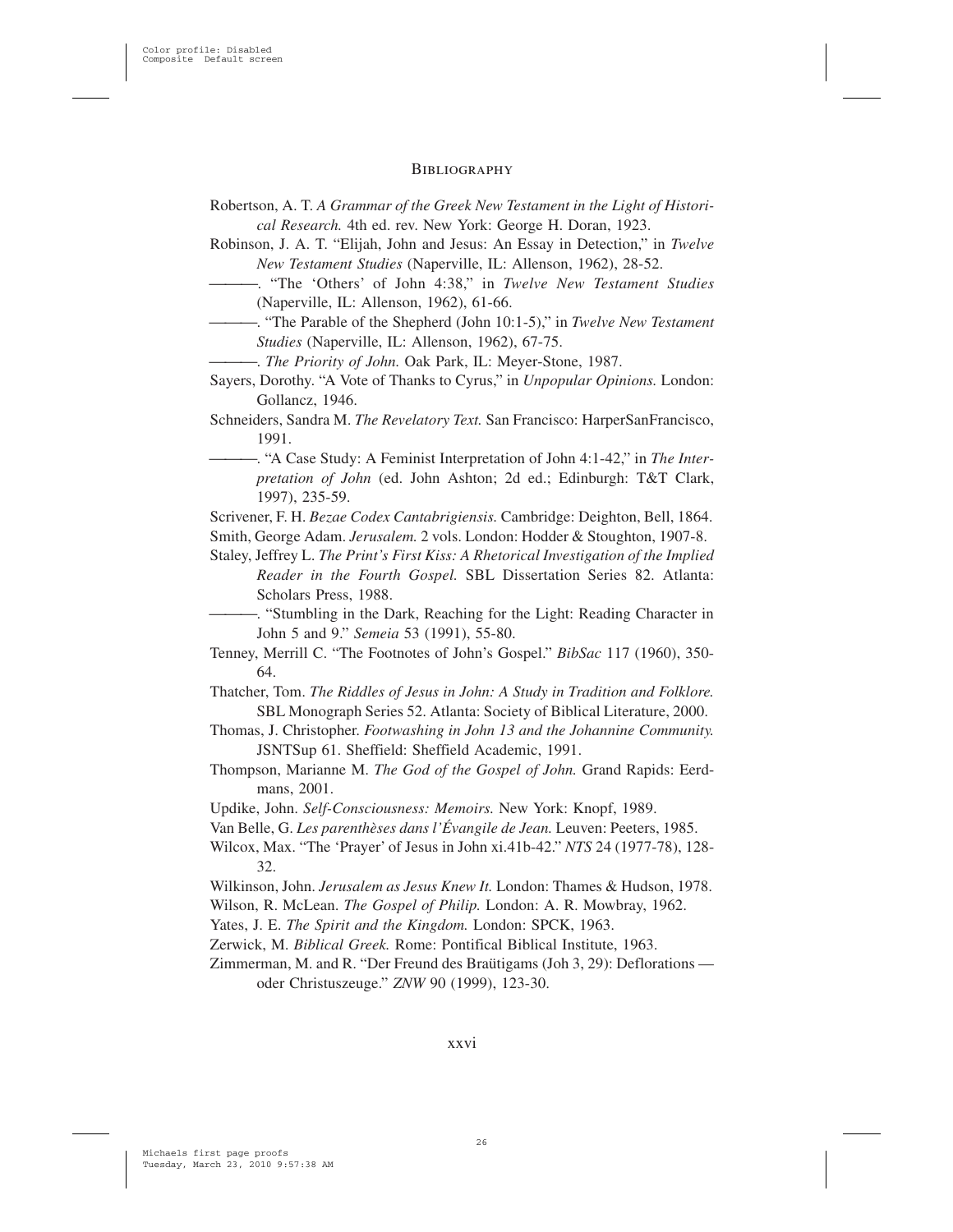# **INTRODUCTION**

## **I. THE NATURE OF JOHN'S GOSPEL**

God, according to Emily Dickinson, is "a distant — stately Lover" who woos us "by His Son." A "Vicarious Courtship," she calls it — like Miles Standish sending John Alden to court "fair Priscilla" on his behalf in Henry Wadsworth Longfellow's famous poem. "But lest the soul — like fair Priscilla," she adds, mischievously, "choose the Envoy — and spurn the groom," He "vouches with hyperbolic archness, 'Miles' and 'John Alden' were Synonym — ."1 The avid reader of the Gospel of John may detect here an echo of John 13:20 ("the person who receives me receives the One who sent me"). Jesus is indeed God's Envoy in this Gospel, as in the others (see Mt 10:40; Lk 10:16), but in no other Gospel is he so unmistakably "One" with the Father who sent him (10:30), the "I Am" who existed before Abraham (8:59), and the "Word" who was with God in the beginning, and was himself "God the One and Only" (1:1, 18). Jesus in the Gospel of John is an unforgettable figure, so much so that God the Father becomes, in the eyes of some, the "neglected factor" in New Testament theology, particularly in this Gospel.<sup>2</sup> It is in fact tempting to "choose the Envoy and spurn the groom," but it is a temptation to be resisted, and it is resisted, resolutely, on virtually every page of the Gospel. Over and over again, Jesus reminds his hearers that the Son does nothing on his own, that his words are words the Father has given him to speak, and his works only what the Father has given him to do. His authority rests not in himself but in his total obedience to the Father's

1. See *The Complete Poems of Emily Dickinson* (ed. T. H. Johnson; Boston: Little, Brown, n.d.), 169-70. Interestingly, Dickinson wrote this poem in 1862, only four years after Longfellow wrote *The Courtship of Miles Standish.*

2. See Marianne M. Thompson, *The God of the Gospel of John* (Grand Rapids: Eerdmans, 2001), who seeks to correct this misunderstanding.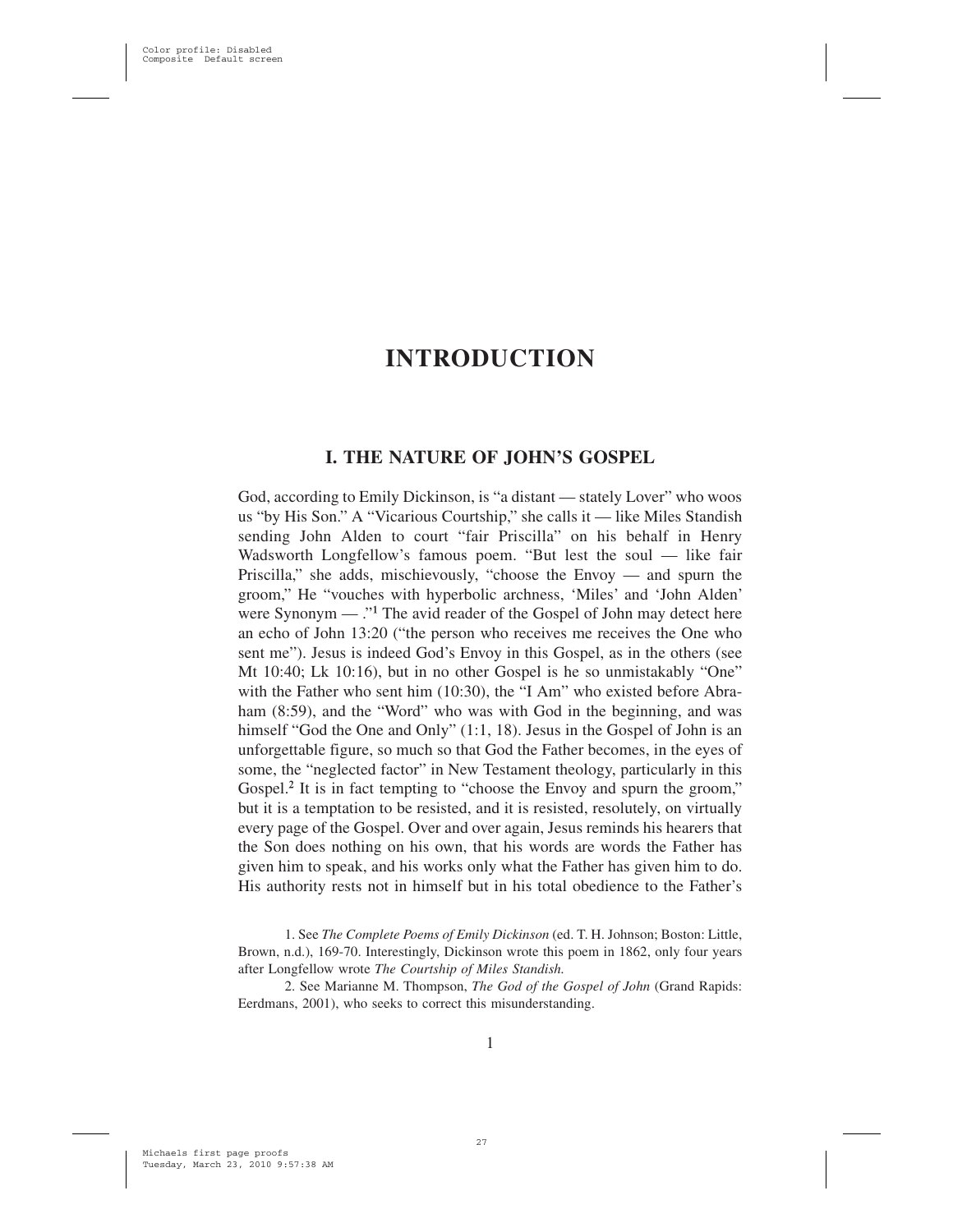will. Perhaps because of this intriguing mix of self-assertion and humility, equality with God and submission to the Father, Christian readers through the centuries have fallen in love with the Jesus of the Gospel of John, and consequently with the Gospel itself.

Not all readers of the Gospel have felt the same way. It is not everyone's favorite Gospel. As to its style, the translators of the NAB complain that

The Gospel according to John comprises a special case. Absolute fidelity to his technique of reiterated phrasing would result in an assault on the English ear, yet the softening of the vocal effect by the substitution of other words and phrases would destroy the effectiveness of his poetry. Again, resort is had to compromise. This is not an easy matter when the very repetitiousness which the author deliberately employed is at the same time regarded by those who read and speak English to be a serious stylistic defect. Only those familiar with the Greek originals can know what a relentless tattoo Johannine poetry can produce.3

To which David Daniell, no stranger to good English style, replies, "Any stick, it seems, will do to beat the Gospel of Love."4 No consensus here.

As to content, some hear only Jesus' self-assertion in the Gospel, and none of his humility. In the face of its programmatic assertion that "the Word came in flesh and encamped among us" (1:14), there are those who have asked,

In what sense is he flesh who walks on the water and through closed doors, who cannot be captured by his enemies, who at the well of Samaria is tired and desires a drink, yet has no need of drink and has food different from that which his disciples seek? He cannot be deceived by men, because he knows their innermost thoughts even before they speak. He debates with them from the vantage point of the infinite difference between heaven and earth. He has need neither of the witness of Moses nor of the Baptist. He dissociates himself from the Jews, as if they were not his own people, and he meets his mother as the one who is her Lord. He permits Lazarus to lie in the grave for four days in order that the miracle of his resurrection may be more impressive. And in the end the Johannine Christ goes victoriously to his death of his own accord. Almost superfluously the Evangelist notes that this Jesus at all times lies on the bosom of the Father and that to him who is one with the Father the angels descend and from

3. *The Catholic Study Bible* (Oxford: Oxford University Press, 1990), "Preface to the New American Bible First Edition of the New Testament."

4. *The Bible in English* (New Haven: Yale University Press, 2003), 754.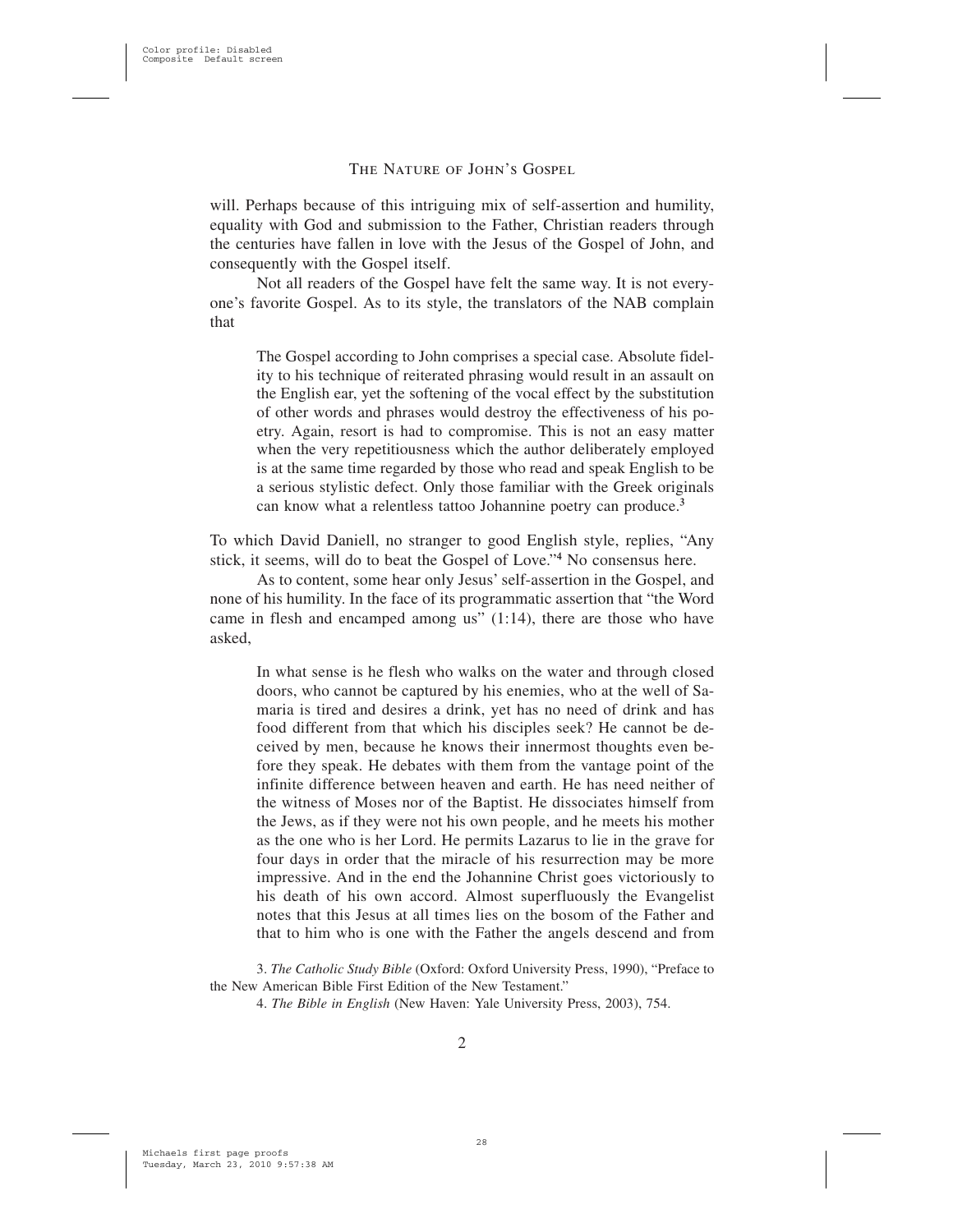#### **INTRODUCTION**

him they again ascend. He who has eyes to see and ears to hear can see and hear his glory. Not merely from the prologue and from the mouth of Thomas, but from the whole Gospel he perceives the confession, "My Lord and my God." How does all this agree with the understanding of a realistic incarnation?5

Likewise, in the face of the Gospel's classic declaration that "God so loved the world that he gave the One and Only Son, so that everyone who believes in him might not be lost but have eternal life" (3:16), Adele Reinhartz, a Jewish New Testament scholar, comments that the gift offered here

is the promise of eternal life through faith in Jesus as the Christ and Son of God. From the implied author's perspective, this gift is not a casual offering that I as a reader may feel free to take up or not, as I please. Rather, it is for him vitally important — for my own sake — that I accept the gift by believing in Jesus as the Christ and Son of God. Accepting the gift leads to eternal life; rejecting it leads to death. . . . The Beloved Disciple's strong interest in my response is conveyed also in the continuation of the passage in 3:19-21, which reframes the gift in ethical terms.... Thus the Beloved Disciple judges me as "evil" if I reject his gift, that is, if I refuse to believe in Jesus as the Christ and Son of God. Conversely, he judges me as "good" if I accept his gift through faith in Jesus as savior. The universalizing language of this passage, which views the coming of the Son of God into the world as a whole, stresses that this gift is offered to me and all readers who have ever lived or ever will live. At the same time, I and all other readers are to be judged according to our response to the gift, and are subject to the consequences of our choice.

The Beloved Disciple, as the implied author of the Gospel of John, therefore takes his offer with utmost gravity and urges his readers to do the same. It is a matter of life and death, good and evil. . . . The Gospel, and therefore also its implied author, recognizes two types of people, those who come to the light and those who do not, those who do evil and those who do not, those who believe and those who do not, those who will have life and those who will not. The Beloved Disciple as implied author exercises ethical judgment with respect to his readers by separating those who do good — who believe — from those who are evil. In doing so, he also aligns one group with himself, as the one whose witness is conveyed through the medium of the Gospel itself, and consigns all others to the role of "Other."6

<sup>5.</sup> Ernst Käsemann, *The Testament of Jesus* (Philadelphia: Fortress, 1968), 9.

<sup>6.</sup> Adele Reinhartz, *Befriending the Beloved Disciple: A Jewish Reading of the Gospel of John* (New York: Continuum, 2001), 24-25.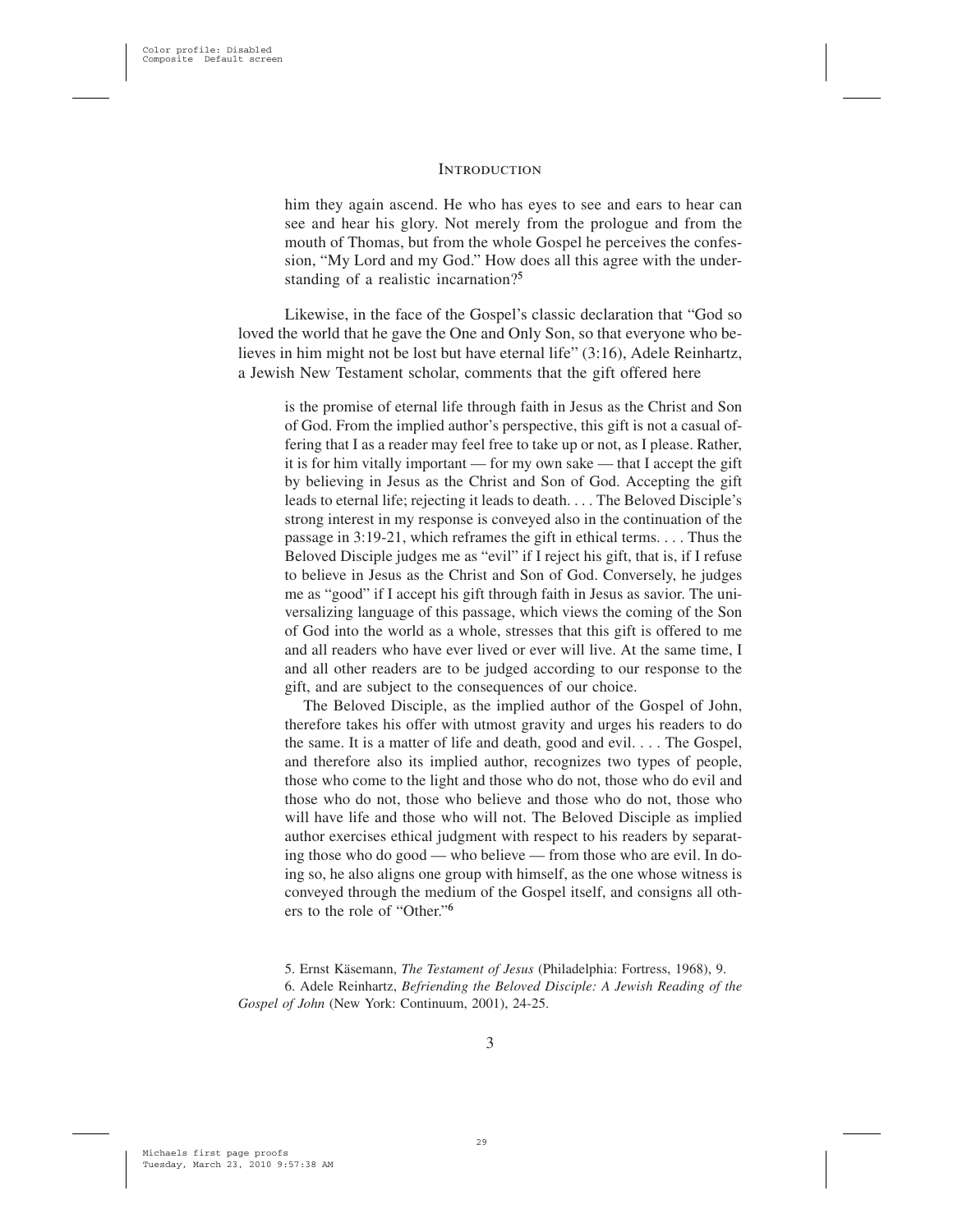#### THE NATURE OF JOHN'S GOSPEL

Coming from one who gladly embraces for herself the role of "Other,"7 this is a remarkably perceptive account of what the Gospel of John is all about, reminding us that understanding and acceptance are not necessarily the same thing. But sometimes they do go together, as in this comment by Robert Gundry, a Christian New Testament scholar who views John's Gospel as the word of God and yet understands it, in much the same way as Reinhartz, as "countercultural and sectarian":

John not only leaves the world outside the scope of Jesus' praying and loving and of believers' loving. He also describes the world as full of sin; as ignorant of God, God's Son, and God's children; as opposed to and hateful of God's Son and God's children; as rejoicing over Jesus' death; as dominated by Satan; and as subject to God's wrath, so that God's loving the world does not make for a partly positive view of it. Rather, God loved it and Christ died for it in spite of its evil character. What comes out is the magnitude of God's love, not a partly positive view of the world.8

While this Gospel was without question "countercultural," even "sectarian," in its own time, not all would agree that it is any more so than the other three Gospels, or any Christian community in the first century.9 Yet in our day and age it is, as Gundry recognizes, both countercultural and sectarian.10 It cuts against the grain of both liberal and conservative versions of Christianity. Against those who value "inclusion" above all else, and watch their churches grow smaller even as they become more "inclusive," it offers a rather "exclusivist" vision of a community of true believers, "born from above" and at odds with the world. And even though one of its legacies is the

7. Reinhartz explores four ways to read the Gospel of John: a "compliant" reading, with the beloved disciple as "Mentor"; a "resistant" reading, with the beloved disciple as "Opponent"; a "sympathetic" reading, with the beloved disciple as "Colleague"; and an "engaged" reading, with the beloved disciple as "Other." The last she acknowledges, from her Jewish perspective, as the closest to her own (see *Befriending,* 131-67).

8. Robert H. Gundry, *Jesus the Word According to John the Sectarian* (Grand Rapids: Eerdmans, 2002), 63-64.

9. See, for example, *The Gospels for All Christians: Rethinking the Gospel Audiences* (ed. Richard Bauckham; Grand Rapids: Eerdmans, 1998), in particular the essay by Bauckham, "John for Readers of Mark," 147-71. See also D. A. Carson's brief but conclusive demonstration that the Sermon on the Mount (and Matthew's Gospel generally) is no less "sectarian" than the Gospel of John (*John, Jesus, and History,* Volume 1 [Atlanta: Society of Biblical Literature, 2007], 157).

10. Gundry makes this point at some length in the third chapter of *Jesus the Word According to John the Sectarian,* "A Paleofundamentalist Manifesto for Contemporary Evangelicalism, Especially Its Elites, in North America," 71-94.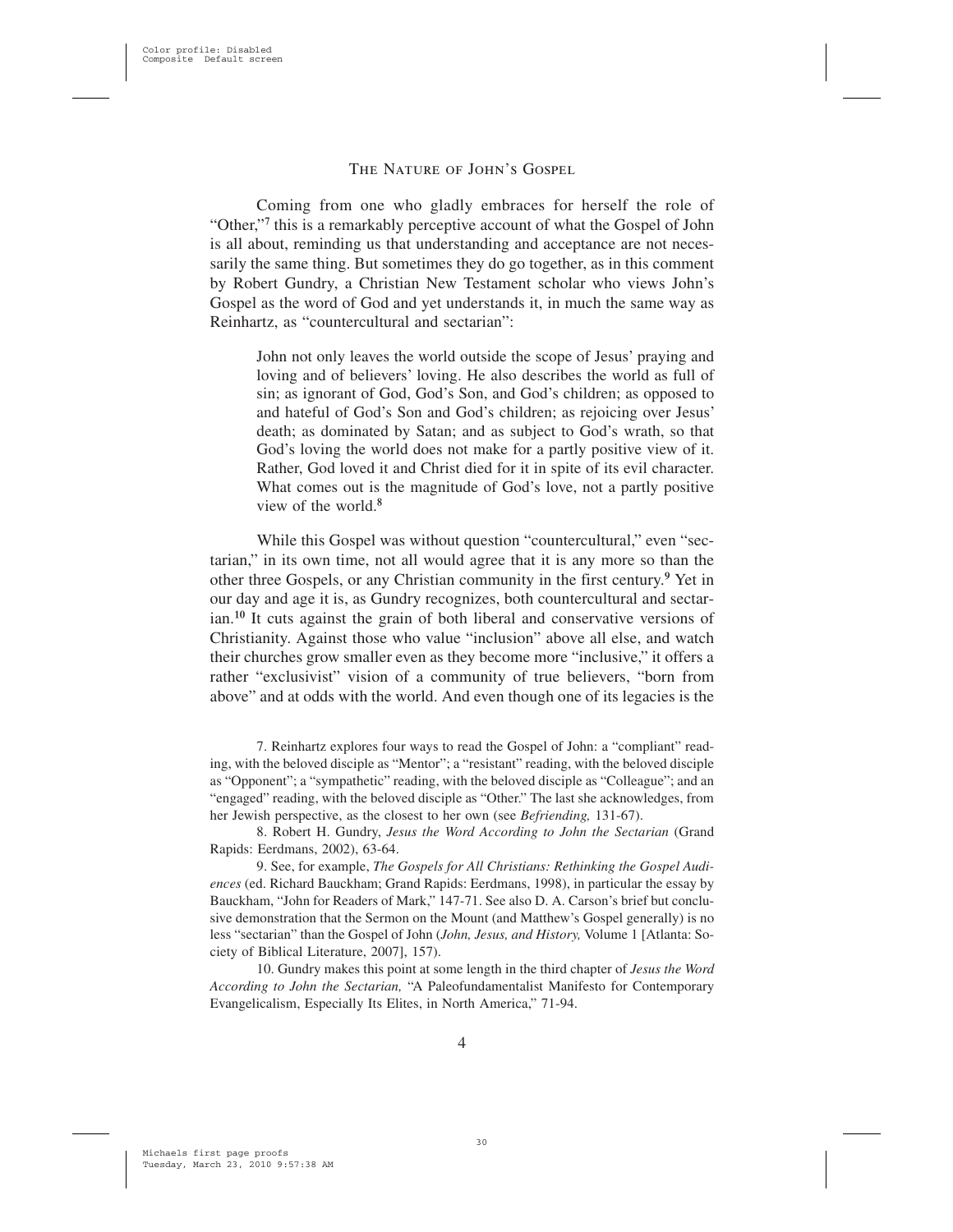#### **INTRODUCTION**

expression "born-again Christian" — a phrase that has become in some quarters a code word for a certain kind of political activist — it offers little encouragement to such activism. In sharp contrast to Jesus and his disciples in this Gospel, most "born-again Christians" (though not all) are very much at home in the world. Though aware of some of its shortcomings, they value it enough to want to change it in ways that would never have occurred to the writer of this Gospel. The point is not that they are wrong to do this; the point is that their activism has little to do with being "born from above" in the Johannine sense. Most of them express — quite sincerely — a deep appreciation, even love, for John's Gospel, yet in too many cases it is fair to say that their appreciation exceeds their understanding.

In light of all this, the task of writing a commentary is a very specific one. The commentator's job is not to "sell" or market the Gospel of John that is, persuade people to like it. Many Christian believers are already quick to identify it as their favorite Gospel, and those who are not committed believers will not necessarily like it better the more they understand it. Quite the contrary in some cases. It is not a matter of liking or disliking. Believers and unbelievers alike need to be confronted with John's Gospel in all its clarity, so that they can make up their minds about the stark alternatives it presents — light or darkness, truth or falsehood, life or death — and its extraordinary claims on behalf of Jesus of Nazareth. Quite simply, Is it true? The short answer, the Gospel of John's own answer, is "Yes, it is true!" At the end of it we read, "This is the disciple who testifies about these things and who wrote these things, and we know that his testimony is true" (21:24). The claim echoes Jesus' own claims within the narrative: "There is another who testifies about me, and I know that the testimony he testifies about me is true" (5:32), "Even if I testify about myself, my testimony is true" (8:14), and "I was born for this, and for this I have come into the world, that I might testify to the truth"  $(18:37)$ . The Gospel writer — and those who vouch for him — is no less confident than Jesus himself of the "truth" to which he testifies. But who is he, and what reason is there to accept his truth claim?

## **II. THE AUTHORSHIP OF THE GOSPEL**

It is commonly assumed by biblical scholars, though not by most readers of the Bible, that all four Gospels are anonymous — even while continuing to call them "Matthew, Mark, Luke, and John"! "John" in fact is often viewed as somehow *more* anonymous than the other three, by those who prefer to speak of Matthew, Mark, Luke, and "the Fourth Gospel." But are any of them in fact anonymous? Yes and no. Yes, in the sense that none of their authors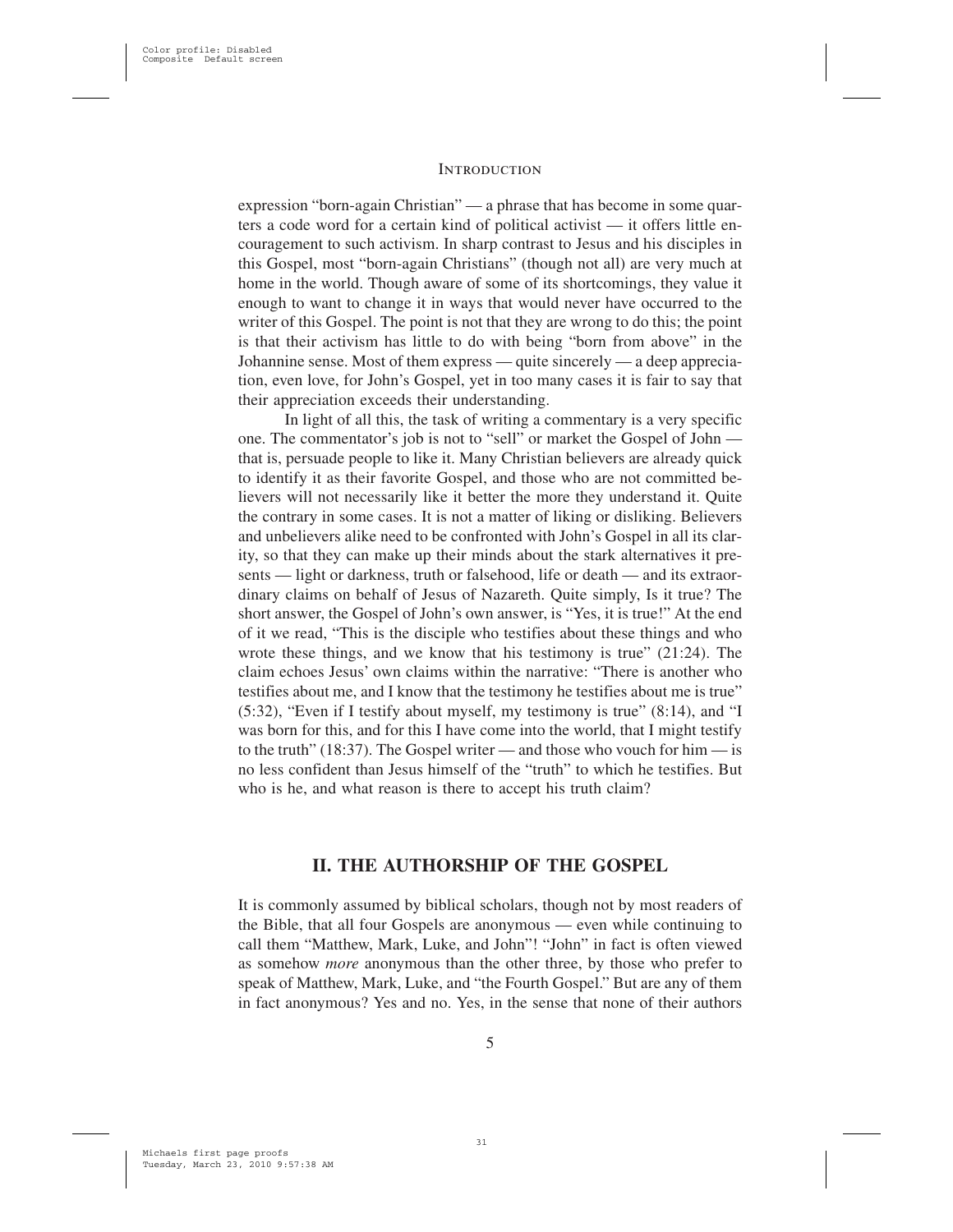reveal their names anywhere in the written text, as Paul does so conspicuously at the beginning of each of his letters, or like Peter, James, and Jude in their letters, or John in the book of Revelation. No, in the sense that the author of "Luke" speaks of himself in the first person as if known to his readers, and even names the person to whom he is writing (Lk 1:3), while the author of "John" is identified at the end of the Gospel, not by name but as "the disciple whom Jesus loved" (see 21:20-24). And no, in that every known Gospel manuscript has a heading or superscription: "According to Matthew," "According to Mark," "According to Luke," and "According to John" respectively.11 While it is generally acknowledged that these headings were not part of the Gospels as they came from the pen of their authors, they are without question part of the Gospels in their "published" form as a fourfold collection, probably as early as the middle of the second century. The presumption was that there was one "gospel," or good news of Jesus Christ, preserved in four versions "according to" *(kata)* the testimonies of four named individuals. For this reason it was assumed (almost unanimously) in the ancient church that "the disciple whom Jesus loved," who was said to have written the Gospel we are discussing, was named "John."

## **A. "JOHN" IN ANCIENT TRADITIONS**

The cumulative testimony of the church fathers to "John" and his Gospel is impressive. **Theophilus of Antioch** in the late second century, in agreement with the superscription to the Gospel, attributes at least its opening lines to "John," whom he names as one of the "spirit-bearing men" whose authority ranks with that of "the holy writings."<sup>12</sup> He does not, however, further identify "John" either as "son of Zebedee," or "apostle," or "disciple of the Lord." His testimony could have been simply taken from the superscription, "According to John."

**Irenaeus**, near the end of the century, after recounting the traditions about the other three Gospels, concluded, "Afterwards, John, the disciple of the Lord, who also leaned upon His breast, did himself publish a Gospel during his residence at Ephesus in Asia."13 The mention of "Ephesus in Asia" is consistent with the book of Revelation, where someone named "John" writes

11. "According to" is  $\kappa \alpha \tau \dot{\alpha}$ . This is commonly judged to be the earliest form of the heading, as witnessed by the two fourth-century manuscripts, Vaticanus (B) and Sinaiticus ( $\mathbf{\hat{X}}$ ). Most later witnesses (and even the very early P<sup>66</sup> and P<sup>75</sup> in the Gospel of John) have the slightly longer form εὐαγγέλιον κατά . . . ("A Gospel According to" Matthew, Mark, Luke, and John, respectively).

12. *To Autolycos* 2.22 (see ANF, 2.103).

13. *Against Heresies* 3.1.1 (ANF, 1.414).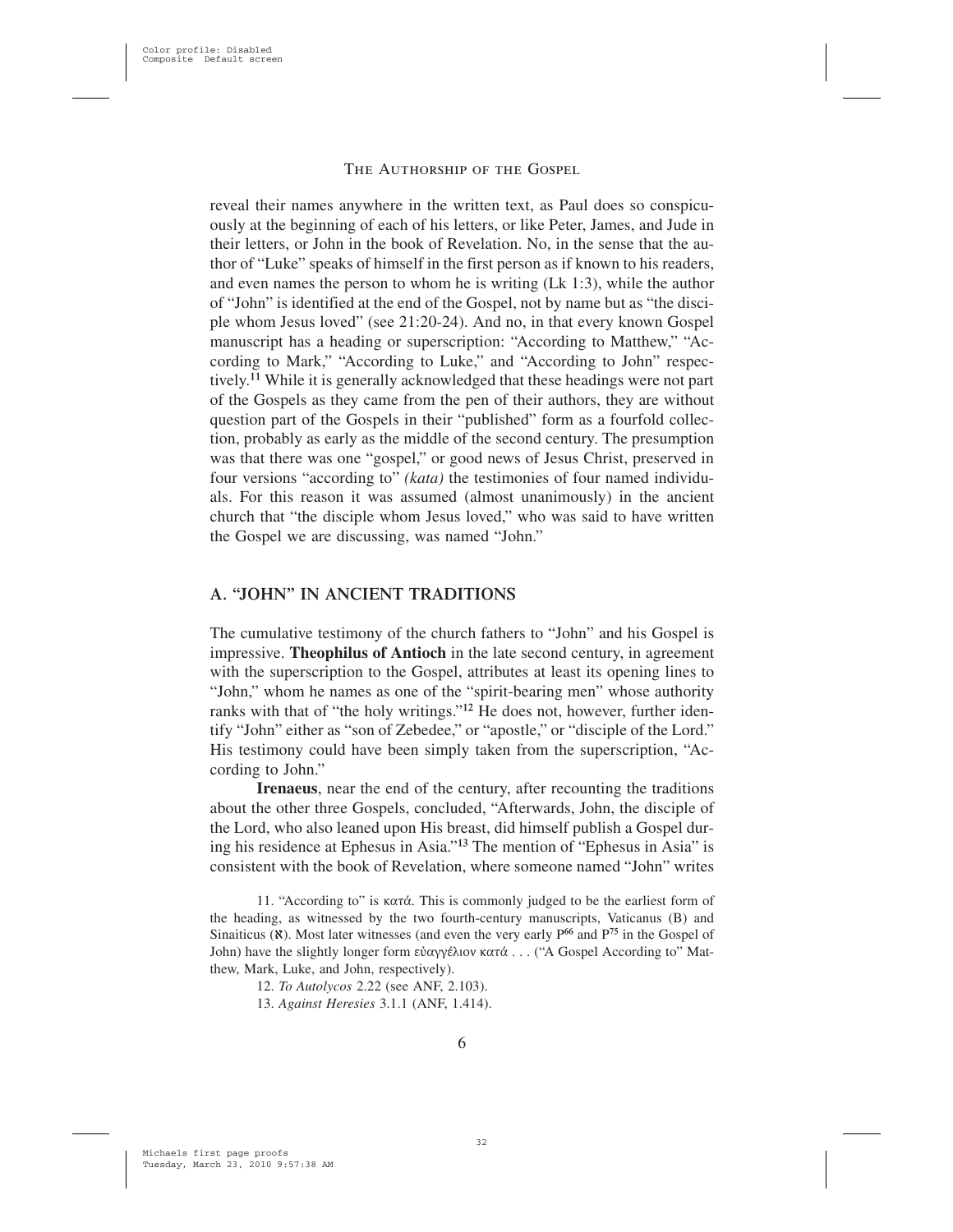#### **INTRODUCTION**

to seven churches in Asia which he obviously knows well, beginning with an oracle directed to the church at Ephesus (see Rev 1:4; 2:1). Irenaeus's phrase, "the disciple of the Lord," is further explained by the words "who also leaned upon His breast," echoing the account in the Gospel itself in which "the disciple whom Jesus loved" was first introduced (see 13:23). Irenaeus is telling us that this "disciple of the Lord" was in fact named "John." It is natural to assume that he was referring to John the son of Zebedee, the only one of the twelve apostles named John (see Mt 10:2//Mk 3:17//Lk 6:14). This John, with his brother James, was one of the first four disciples to be called, according to Matthew, Mark, and Luke (see Mt 4:21//Mk 1:19//Lk 5:10), along with two other brothers, Peter and Andrew. Almost always, James and John (in contrast to Peter and Andrew) are seen together in the Gospel tradition. In the Gospel of John itself they are mentioned only once, and not by name but simply as "the sons of Zebedee" (21:2). In Mark, Jesus even gives the two of them one name in common, "Boanerges," interpreted as "sons of thunder" (Mk 3:17). They even speak in unison, as when they ask permission to send fire from heaven on a Samaritan village (Lk 9:54), or ask to sit one on Jesus' right and one on his left in his glory (Mk 10:37). They are both present (never only one!) with Peter (and, sometimes, Andrew) at the raising of Jairus's daughter (Mk 5:37//Lk 8:61), at the transfiguration (Mt 17:1//Mk 9:2//Lk 9:28), on the Mount of Olives (Mk 13:3), and in the garden of Gethsemane (Mt 26:37//Mk 14:33). Only once in the entire Gospel tradition does John son of Zebedee speak or act alone — when he tells Jesus, "Master, we saw someone driving out demons in your name, and we prevented him because he was not following with us" (Lk 9:49; see also Mk 9:38), and is told, "Do not prevent [him], for whoever is not against us is for us" (Lk 9:50; see also Mk 9:40). Even here, the verb "we saw" *(eidomen)* seems to include his brother James as well. In the book of Acts we do see him without his brother, but still not by himself but with Peter, who speaks for both of them (see Acts 3:4-6, 12-26; 4:8-12, 19-20; 8:20-23; compare Lk 22:8).

While Irenaeus does not designate "John" either as "son of Zebedee" or "apostle," it seems clear that this is who he means by "John, the disciple of the Lord." Elsewhere he is very explicit about this person. Writing to a Roman presbyter named Florinus to warn him against Valentinian Gnosticism, he recalls how

while I was still a boy I knew you in lower Asia in Polycarp's house when you were a man of rank in the royal hall and endeavouring to stand well with him. I remember the events of those days more clearly than those which happened recently . . . so that I can speak even of the place in which the blessed Polycarp sat and disputed, how he came and went out, the character of his life, the appearance of his body, the dis-

7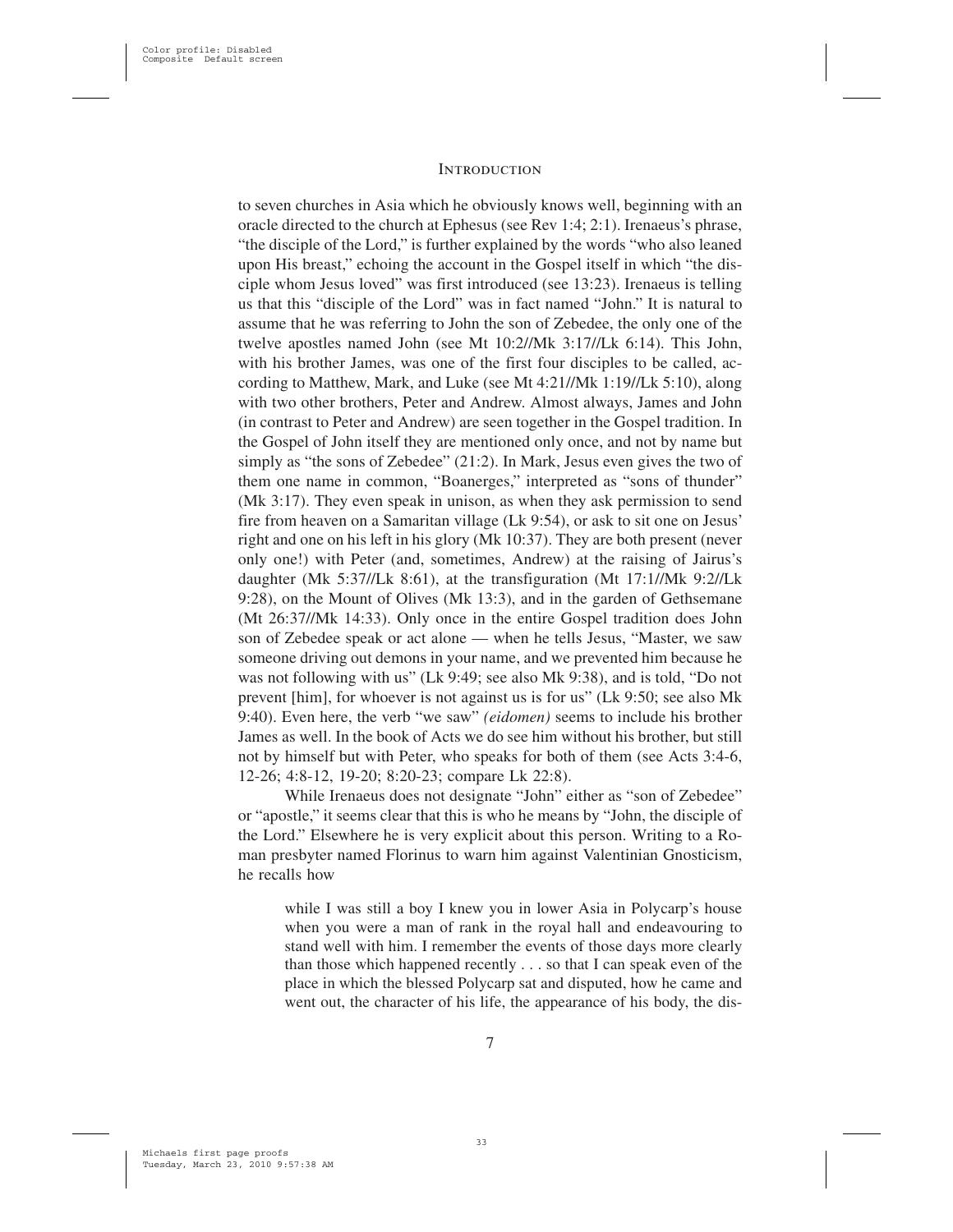courses which he made to the people, how he reported his intercourse with John and with the others who had seen the Lord, how he remembered their words, and what were the things concerning the Lord which he had heard from them, and about their miracle, and about their teaching, and how Polycarp had received them from the eyewitnesses of the word of life, and reported all things in agreement with the Scriptures.<sup>14</sup>

Irenaeus also passes on a tradition from this same Polycarp, bishop of Smyrna in the early second century, that "John, the disciple of the Lord, going to bathe at Ephesus, and perceiving Cerinthus within, rushed out of the bath-house without bathing, exclaiming, 'Let us fly, lest even the bath-house fall down, because Cerinthus, the enemy of the truth, is within," adding that "the Church in Ephesus, founded by Paul, and having John remaining among them permanently until the time of Trajan, is a true witness of the tradition of the apostles."15 Here, by implication at least, is a testimony that "John," no less than "Paul," is indeed an apostle. Later, Irenaeus again cites "John, the disciple of the Lord," in refutation of Cerinthus and other heretics by attributing to him the opening words of the Gospel of John as we know it ("In the beginning was the Word, and the Word was with God, and the Word was  $God$ ").<sup>16</sup>

Surprisingly, Irenaeus also quotes **Ptolemy**, one of the Valentinian Gnostic writers against whom his *Against Heresies* was directed, as attributing to this same "John, the disciple of the Lord," the opening words of the Gospel as we know it (Jn 1:1-5, 10-11, 14).<sup>17</sup> Whatever their differences in interpretation, Irenaeus and his opponents seem to have valued equally the testimony of "John, the disciple of the Lord." Ptolemy is also quoted by a later church father as attributing to "the apostle" the statement, "All things came into being through him, and apart from him not one thing that has come into being was made" (Jn 1:3),<sup>18</sup> suggesting that he uses "apostle" and "disciple of the Lord" interchangeably. Thus "John" is identified as "the disciple of the Lord" both by Ptolemy and his enemy Irenaeus, and as "the apostle," explicitly by Ptolemy and implicitly at least by Irenaeus. If the designation "apostle" is strictly limited to Paul and to the Twelve so identified in the synoptic Gospels, then "John" can only be the son of Zebedee and brother of James.

This conclusion has been challenged occasionally on the basis of the

14. Eusebius, *Ecclesiastical History* 5.20.5-6 (LCL, 2.497-99).

15. Irenaeus, *Against Heresies* 3.3.4 (ANF, 1.416).

16. Irenaeus, *Against Heresies* 3.11.1 (ANF, 1.426).

17. Irenaeus, *Against Heresies* 1.85 (ANF, 1.328).

18. Ptolemy, *Letter to Flora,* from Epiphanius, *Panarion* 3.33 (see R. M. Grant, *Gnosticism,* 184).

34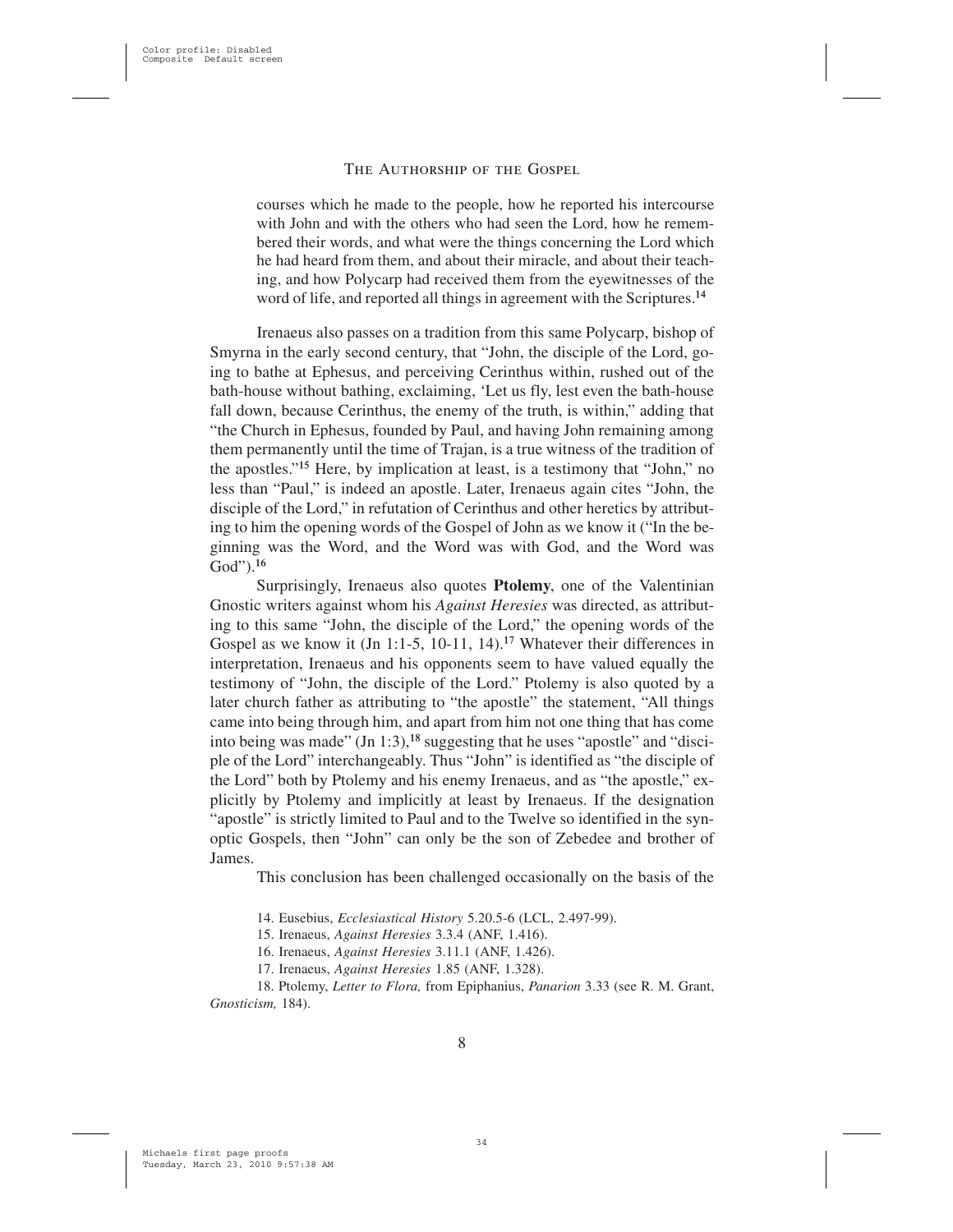testimony of **Polycrates**, bishop of Ephesus at the end of the second century. Writing to Victor, bishop of Rome, in defense of a fixed date for Easter, Polycrates cited the "great luminaries" buried in Ephesus who held this view, among them "John, who lay on the Lord's breast, who was a priest wearing the breastplate, and a martyr, and teacher. He sleeps at Ephesus."19 The identification of "John" with "the disciple whom Jesus loved" mentioned in the Gospel is unmistakable (see Jn 13:25), yet this "John" is not explicitly called either "apostle" or "disciple of the Lord," only "martyr" and "teacher," and, most remarkably, "a priest wearing the breastplate." Only the Jewish high priest wore "the breastplate," or "mitre,"20 and it is incredible to think of John the son of Zebedee, or for that matter any disciple of Jesus, as having ever served as the Jewish high priest. Possibly Polycrates jumped to a rash conclusion from a notice in the Gospel that one of Jesus' disciples (according to *some* interpretations "the disciple whom Jesus loved") was "known to the Chief Priest" (Jn 18:15, 17). Or possibly he has confused "John" the Christian "martyr and teacher" with "John" the Jewish priest mentioned alongside "Annas the high priest" and "Caiaphas . . . and Alexander, and all who were of the high-priestly family" (Acts 4:6) as interrogators of Peter and John the son of Zebedee after they had healed a lame beggar at the gate of the temple. According to Richard Bauckham, Polycrates could not have confused those two Johns because they are both part of the same narrative, and Polycrates must have therefore had in mind another "John" who had lived in Ephesus and was buried there.<sup>21</sup> But the argument is tenuous, for once such a capacity for confusion is admitted it is hard to set limits to it. Polycrates in almost the same breath confuses Philip the apostle with Philip, one of the seven appointed to serve tables in the apostles' place (Acts 6:5). His gift for muddying the waters seems to know no bounds.

More often, the notion that "John" must necessarily be the son of Zebedee is challenged on the basis of the even earlier testimony of **Papias**, bishop of Hierapolis in Asia Minor, a contemporary of both Polycarp and Ptolemy. While Papias says nothing about the authorship of the Gospel that we call the Gospel of John,<sup>22</sup> he does (like Ptolemy and Irenaeus) clearly re-

19. Quoted in Eusebius, *Ecclesiastical History* 5.24.3 (LCL, 1.507); also 3.31.3 (LCL, 1.271).

20. Gr. τὸ πέταλον. "Mitre" is the translation in 3.31.3 (LCL, 1.271). See the lengthy (and convincing) discussion in R. Bauckham, *The Testimony of the Beloved Disciple,* 41-50.

21. *Testimony of the Beloved Disciple,* 50.

22. Papias's discussion of the authorship of the Gospels is limited to Mark and Matthew in the material available to us from Eusebius (see *Ecclesiastical History* 3.39.15- 16; LCL, 1.297).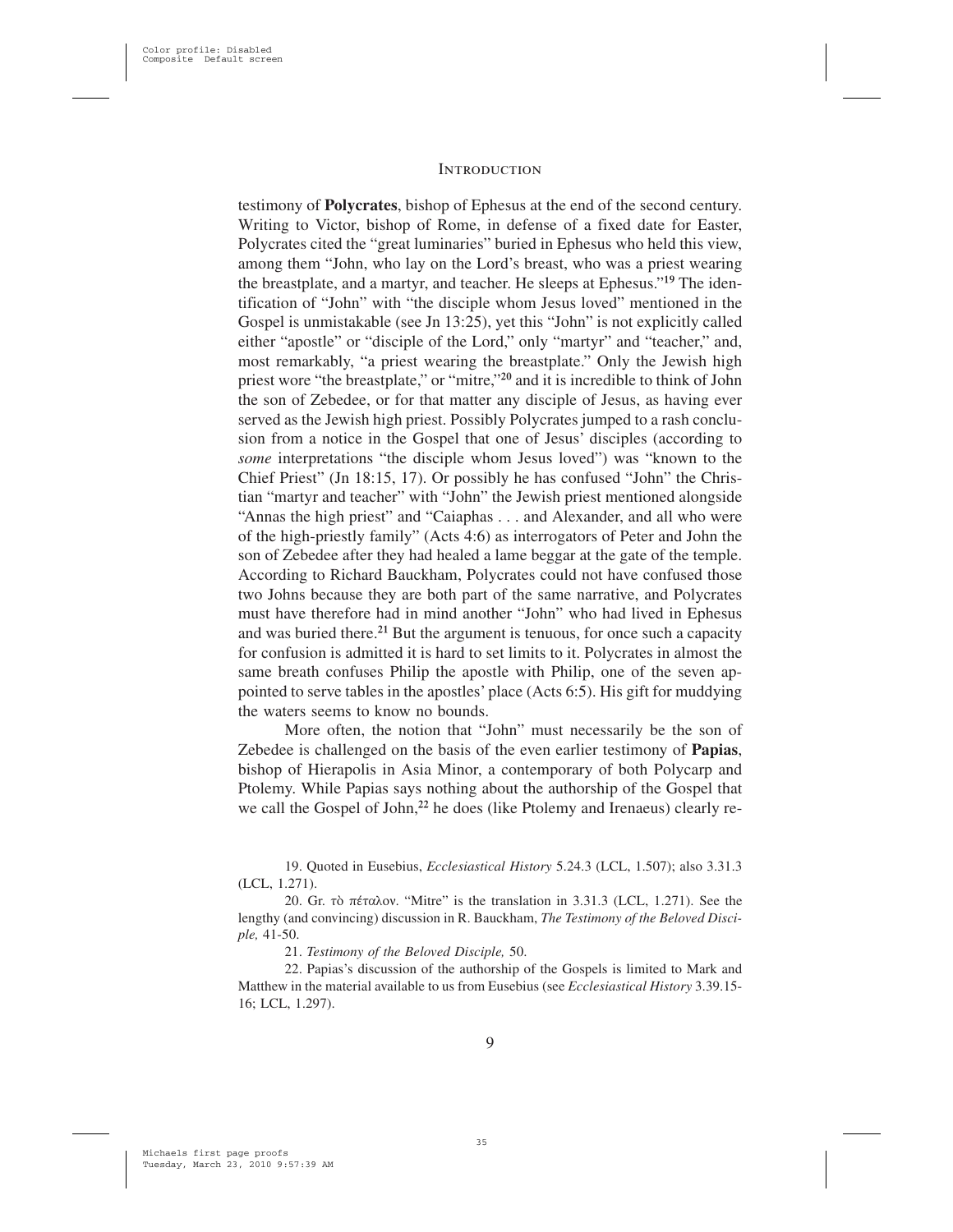#### The Authorship of the Gospel

fer to "John" as a "disciple of the Lord." His testimony (preserved for us by Eusebius in the fourth century) has been the subject of considerable debate:

And I shall not hesitate to append to the interpretations all that I ever learnt well from the presbyters and remember well, for of their truth I am confident. For unlike most I did not rejoice in them who say much, but in them who teach the truth, nor in them who recount the commandments of others, but in them who repeated those given to the faith by the Lord and derived from the truth itself; but if ever anyone came who had followed the presbyters, $^{23}$  I inquired into the words of the presbyters, what Andrew or Peter or Philip or Thomas or James or John or Matthew, or any other of the Lord's disciples,  $24$  had said, and what Aristion and the presbyter John,<sup>25</sup> the Lord's disciples,<sup>26</sup> were saying. For I did not suppose that information from books would help me so much as the word of a living and surviving voice.<sup>27</sup>

Eusebius himself finds that Papias

twice counts the name of John, and reckons the first John with Peter and James and Matthew and the other Apostles, clearly meaning the evangelist, but by changing his statement places the second with the others outside the number of the Apostles, putting Aristion before him and clearly calling him a presbyter. This confirms the truth of the story of those who have said that there were two of the same name in Asia, and that there are two tombs at Ephesus both still called John's. This calls for attention: for it is probable that the second (unless anyone prefer the former) saw the revelation which passes under the name of John. The Papias whom we are now treating confesses that he had received the words of the Apostles from their followers, but says that he had actually heard Aristion and the presbyter John. He often quotes them by name and gives their traditions in his writings.28

Has Eusebius read Papias correctly? The debate, which continues to the present day, hinges on the identification of Papias's "presbyters," whose "words" he values so highly. Are they simply his way of referring to the twelve apostles, seven of whom (Andrew, Peter, Philip, Thomas, James, John, and Matthew) he promptly names? Or are they the next generation of

- 23. Gr. τοΐς πρεσβυτέροις.
- 24. Gr. των τοῦ κυρίου μαθητών.
- 25. Gr. ο πρεσβύτερος Ιωάννης.
- 26. Gr. τοῦ κυρίου μαθηταί.
- 27. Eusebius, *Ecclesiastical History* 3.3-4 (LCL, 2.291-93).
- 28. *Ecclesiastical History* 3.39.5-7 (LCL, 2.293-95).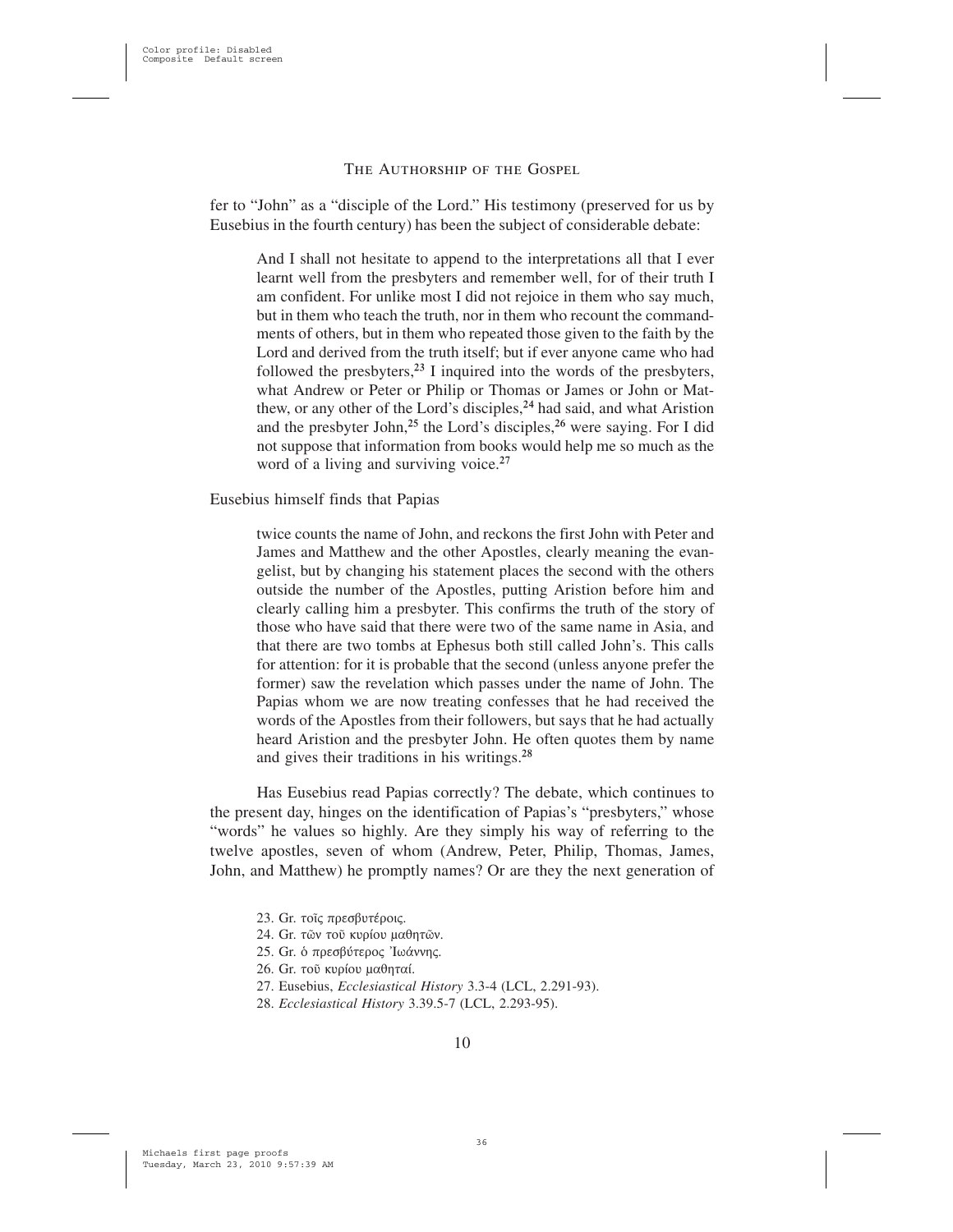church leaders, particularly in Asia, who had followed the apostles and handed down their teaching? If it is the former, then Papias is twice removed from the seven apostles whom he names, for he looks to those who had "followed"<sup>29</sup> them. If it is the latter, he is three times removed from the apostles, for he looks to those who had "followed" the presbyters, so as to learn secondhand what they were saying about those whom they in turn had followed, the original disciples of Jesus.

Eusebius contradicts himself. On the one hand he presupposes the first alternative, that "the presbyters" are in fact "the apostles." This is clear in his paraphrase of what he has just quoted Papias as saying, for in the quotation Papias says, "If ever anyone came who had followed the presbyters, I inquired into the words of the presbyters," and in Eusebius's paraphrase he claims that Papias "confesses that he had received the words of the Apostles from their followers" (literally "from those who had followed them").<sup>30</sup> Nothing could be clearer than that Eusebius identifies Papias's "presbyters" with the "apostles" Andrew, Peter, Philip, Thomas, James, John, and Matthew. Yet this identification pulls the rug from under his insistence that two Johns are in play. *Both* Johns in the Papias citation are called "presbyters" (that is, apostles, according to Eusebius), and *both* are counted among "the Lord's disciples." All that distinguishes them is the tense of a verb. Papias inquired about what the one had "said"31 and what the other (along with Aristion, who is not called "presbyter") was "saying."<sup>32</sup> Nothing in the citation requires that two individuals are in view. Rather, Papias seems to be saying that one of the seven "presbyters" who used to speak in the past (John) still speaks, together with Aristion, who was a "disciple of the Lord" but not one of the twelve.<sup>33</sup>

Nor do "two tombs at Ephesus both still called John's," necessarily point to two Johns. There are to this day two tombs in Jerusalem, each revered as the tomb of Jesus, but no one has proposed a second Jesus. Eusebius has a reason of his own (which he does not try to hide) for wanting to distinguish John the Apostle from John the Presbyter — it enables him to attribute "the revelation which passes under the name of John" to someone other than an apostle. He does not try to make the case here (candidly acknowledging that some "prefer the former," that is, the apostle as author of the Revelation), but elsewhere he is quite explicit:

- 29. Gr. παρηκολουθηκώς.
- 30. Gr. παρά των αύτοις παρηκολουθηκότων.
- 31. Gr.  $\epsilon\overline{\iota}\pi\varepsilon v$ , aorist.
- 32. Gr. λέγουσιν, present.

33. So Morris, 21: "The trouble is that, for all the popularity in some circles, there is little evidence for the existence of John the Elder. It boils down to Eusebius' interpretation of one sentence in Papias and a much later traveler's tale of two tombs in Ephesus each said to be John's."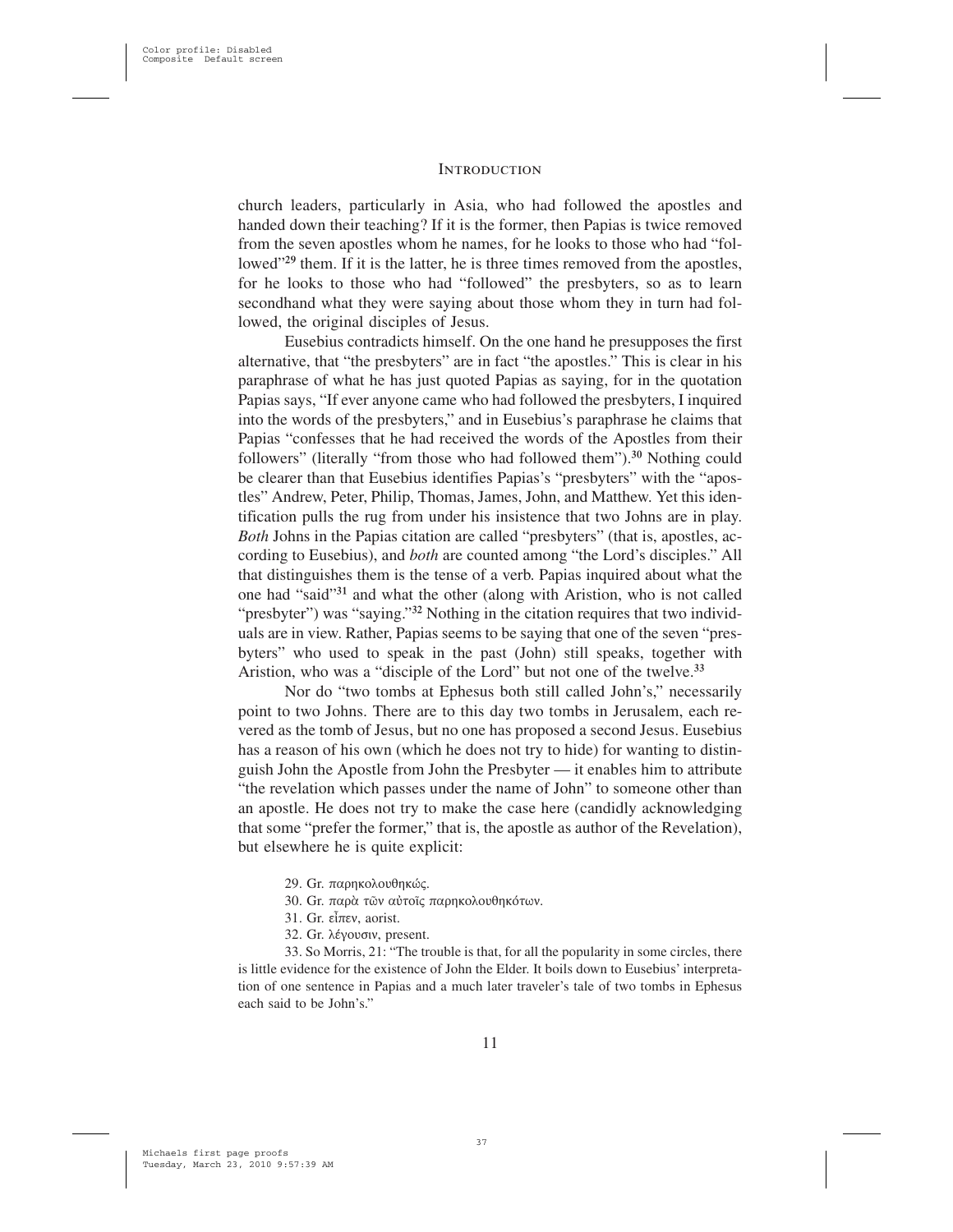that this book is by one John, I will not gainsay; for I fully allow that it is the work of some holy and inspired person. But I should not readily agree that he was the apostle, the son of Zebedee, the brother of James, whose are the Gospel of John and the Catholic Epistle.<sup>34</sup>

Eusebius makes his case, then, in order to assign a different author to *the book of Revelation,* not the Gospel of John. While he acknowledges that the Revelation is "the work of some holy and inspired person" (evidently the elusive "presbyter John"), it is important to him (because of its differences from the Gospel) that it not be the work of the apostle. It is necessary to cherry-pick his testimony in order to use it in support of a different author for the Gospel. Yet while this "presbyter" distinct from the apostle remains something of a phantom in real history,<sup>35</sup> he has taken on a life of his own in modern "Johannine" scholarship. In D. A. Carson's words, "having an extra 'John' around is far too convenient to pass up."36 It allows us to take seriously the unanimous tradition of the church that the author of the Gospel was "John," while avoiding the difficulties now frequently associated with the traditional ascription to John the son of Zebedee.

## **B. THE TRADITION PRO AND CON**

What are the difficulties? How well does John the son of Zebedee fit the picture that emerges from the Gospel itself of the person it claims as its author, "the disciple whom Jesus loved"? The case in favor of the identification is simple and appealing: "the disciple whom Jesus loved" must have been one of the Twelve whom Jesus had chosen (6:70) because he was present at the last supper (13:23). Of the Twelve, he was the one sitting closest to Jesus, so close that he "leaned on Jesus' breast" (13:25), making it very likely that he was one of the "inner circle" of three (or sometimes four) apostles whom Jesus takes aside (in the other three Gospels) to share in certain crucial moments in his ministry such as the raising of Jairus's daughter, the transfiguration, the last discourse on the Mount of Olives, and the prayer in Gethsemane. These were Peter, the brothers James and John, and sometimes Peter's brother, Andrew —

34. *Ecclesiastical History* 7.25.7 (LCL, 2.199).

35. It is of course true that someone who calls himself "the Presbyter" is the author of 2 John (1) and 3 John (1), and putting that claim together with the traditional ascription to "John," it is natural to speak of "John the Presbyter." Yet if "presbyter" is simply a "Johannine" word for "apostle" (which does not occur in Jn, or 1-3 Jn as a term for Jesus' disciples), the author is simply claiming to be one of Jesus' original followers, possibly one of the Twelve (see 1 Jn 1:1, 3, where the "we" seems to carry the same implication).

36. *John, Jesus, and History,* Volume 1, 139.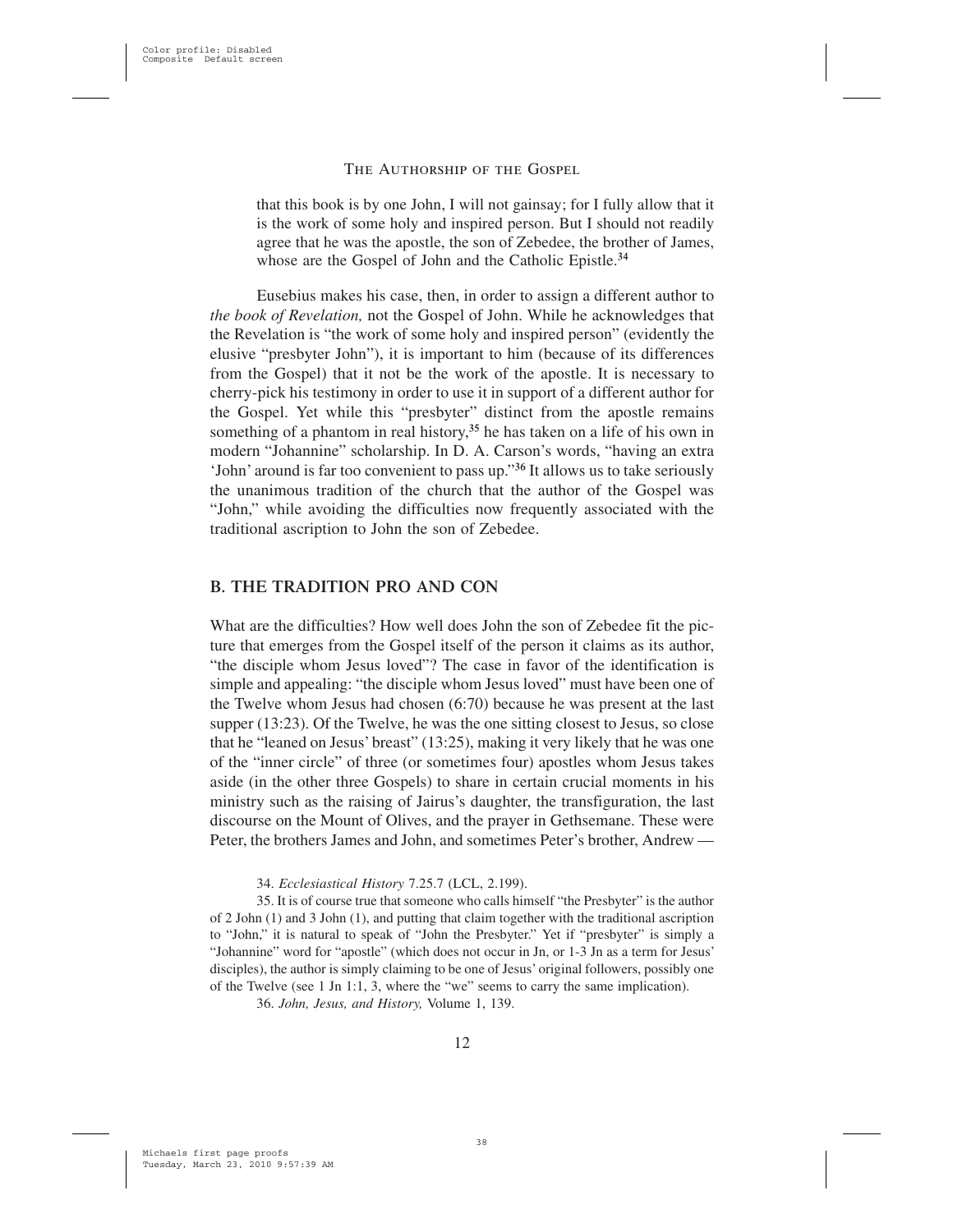the first four disciples called, according to Matthew, Mark, and Luke. Of these four, the beloved disciple cannot be Peter, for the Gospel narrative clearly distinguishes him from Peter (13:23-25; 20:2-10; 21:7, 20-23). He can hardly be Andrew, for Andrew is frequently named in the Gospel, and there is no conceivable reason why the disciple would sometimes be named and sometimes not. That leaves the twosome, James and John, the sons of Zebedee. They are a particularly attractive pair because their bold request to sit immediately on Jesus' right and left in his coming glory (Mk 10:37) could imply that those were *already* their customary seats when Jesus and the disciples ate together.<sup>37</sup> But James is eliminated because of his early martyrdom at the hands of Herod Agrippa I (see Acts 12:2), leaving him scant time to write a Gospel, much less become the subject of a rumor that he would live until Jesus returned (see Jn 21:23)! So we are left with half of the twosome, John the son of Zebedee.<sup>38</sup> It is worth noting as well that John is seen in the book of Acts only in association with Peter (Acts  $1:13$ ;  $3:1-4:22$ ;  $8:14-25$ ), even as four of the five appearances of "the disciple whom Jesus loved" in John's Gospel are with Peter (19:26-27 being the only exception).

So again, what are the difficulties? The flaws in the classic argument center on its assumption that the twelve apostles (that is, the twelve listed in the synoptic Gospels) were present at the last supper, and were the only ones present. But "the Twelve" are never listed in this Gospel, nor are they called "apostles." Only once do they come into the narrative (quite abruptly), when Jesus, after many of his disciples deserted, "said to the Twelve, 'Do you want to go away too?'" (6:67), prompting Peter's confession, and Jesus' reply, "Did I not choose you as the Twelve? And one of you is 'the devil'" (6:70). In contrast to the other three Gospels (Lk 6:13 in particular), the earlier moment of "choosing" is seen only in retrospect. Obviously Peter is one of "the Twelve," for it is to him that Jesus is speaking, but only "the devil" Judas Iscariot (6:71) and Thomas (20:24) are explicitly identified as being "one of the Twelve." Who were the other nine? Disciples named in the Gospel are Andrew, Philip, Nathanael (see 1:40-45), another Judas, "not Iscariot" (14:22), and "the sons of Zebedee" (21:2). The latter are presumably James and John, as in the other Gospels, bringing the total to nine. Of these, all but Nathanael are on at least one of the synoptic lists of twelve apostles — assuming that the other Judas can be identified with Luke's "Judas of James"

<sup>37.</sup> Caution is necessary because the two disciples' request had to do with thrones and judicial authority, not seats at a meal, yet the two ideas seem rather closely linked (see Lk 22:30).

<sup>38.</sup> The classic statement is that of B. F. Westcott a hundred years ago, who argued that the author was (a) a Jew, (b) a Jew of Palestine, (c) an eyewitness, (d) an apostle, (e) the apostle John (*The Gospel According to John,* ix-lix).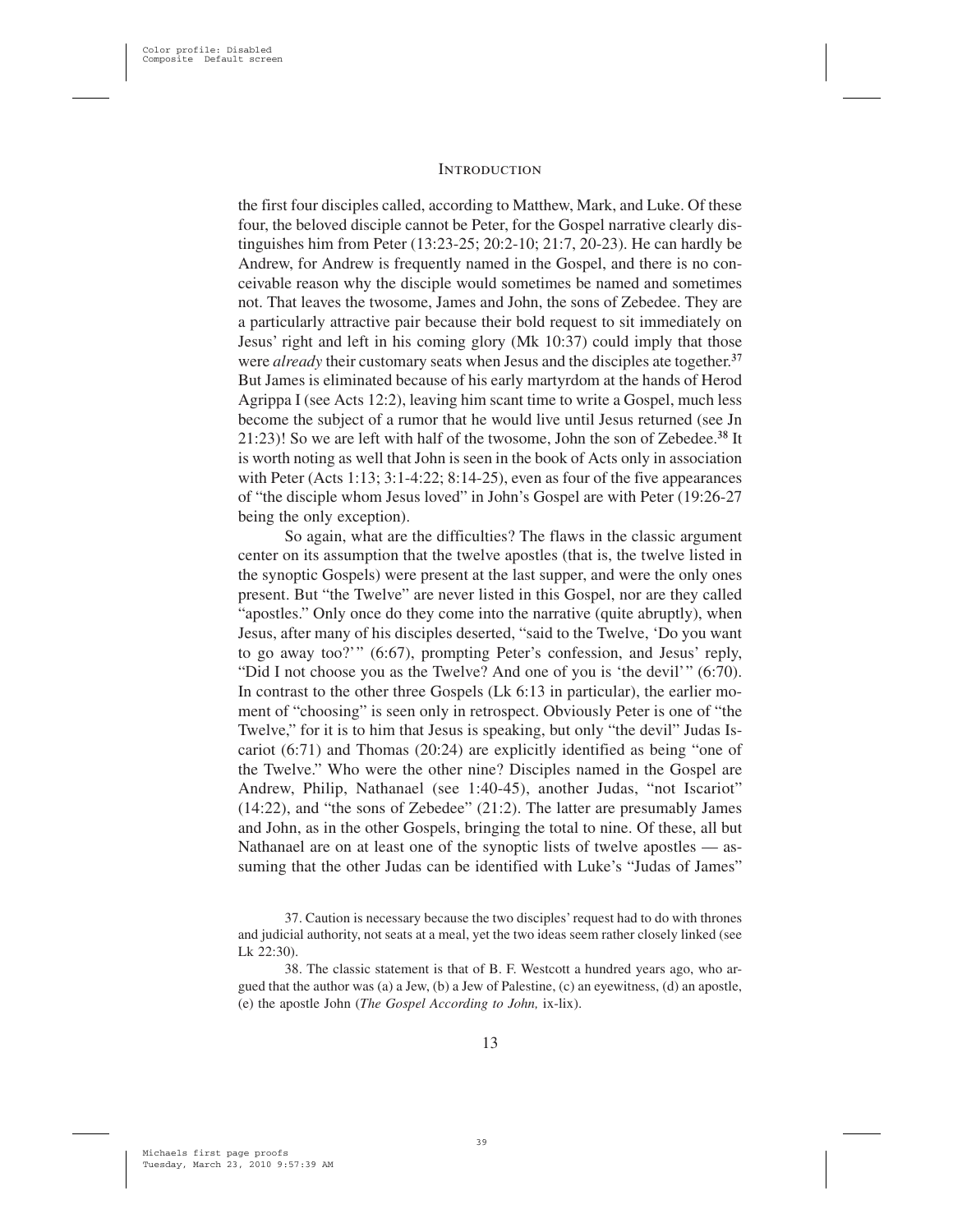(Lk 6:16; Acts 1:13). Lazarus, Martha, and Mary of Bethany are also named, as well as Mary Magdalene, but they are not called disciples, and they seem not to have traveled with Jesus. Other disciples besides "the disciple whom Jesus loved" are mentioned but not named (see 1:40; 18:15-16; 21:2). Consequently there is no way to determine which disciples (beyond Peter, Thomas, and Judas Iscariot) actually belonged to "the Twelve," nor is it ever explicitly stated that the Twelve, and only the Twelve, were present at the last meal and the farewell discourses. Obviously, some of them were present (Peter, Thomas, and Judas Iscariot all being mentioned by name in chapters 13 and 14), but what of the others who are mentioned, Philip, the other Judas, and "the disciple whom Jesus loved"? Did they belong to "the Twelve" so far as this Gospel is concerned?

Perhaps the strongest argument in favor of the Twelve being present at the last meal is the use of the verb "I chose" in 13:18 ("I know which ones I chose"), 15:16 ("You did not choose me, but I chose you") and 15:19 ("I chose you out of the world"), echoing 6:70, "Did I not choose you as the Twelve?" (italics added). While all of Jesus' disciples are "elect" in the sense of having been given him and drawn to him by the Father (see 6:37, 39, 44), only the Twelve are selected, or "chosen." If this is the case, then even though nothing is made of the designation, they are the disciples primarily in view in the farewell discourses, their calling as "the Twelve" being defined by the words, "I chose you, and appointed you that you might go and bear fruit, and that your fruit might last" (15:16). It is fair to assume that (with the obvious exception of Judas Iscariot), they are also in view in 20:19-31, where the designation of Thomas as "one of the Twelve" (20:24) seems to imply that even though Thomas, as "one of the Twelve," would have been expected to be present when Jesus first appeared (vv. 19-23), he was not. This is consistent with certain correspondences between what was promised to the disciples in chapters 14–16 and what happens in these verses after Jesus' resurrection.

To that extent the traditional argument for John the son of Zebedee is sustainable. But does the Gospel of John's "Twelve" match the twelve listed in the other three Gospels and Acts — lists which do not entirely agree even with one another?<sup>39</sup> We have no guarantee that they do, and in that sense the logic of the traditional argument is less than airtight. As for an "inner circle" consisting of Peter, James, John, and sometimes Andrew, there is no such inner circle in this Gospel. While Peter and "the disciple whom Jesus loved" stand out and are left standing at the end, each of the disciples — Andrew,

39. Peter, Andrew, James and John of Zebedee, Philip, Thomas, Matthew, Bartholomew, James of Alphaeus, and Judas Iscariot are listed in all three synoptics and Acts; Thaddeus and "Simon the Cananaean" only in Matthew and Mark; "Judas of James" and "Simon the Zealot" (possibly the same as "Simon the Cananaean") only in Luke and Acts.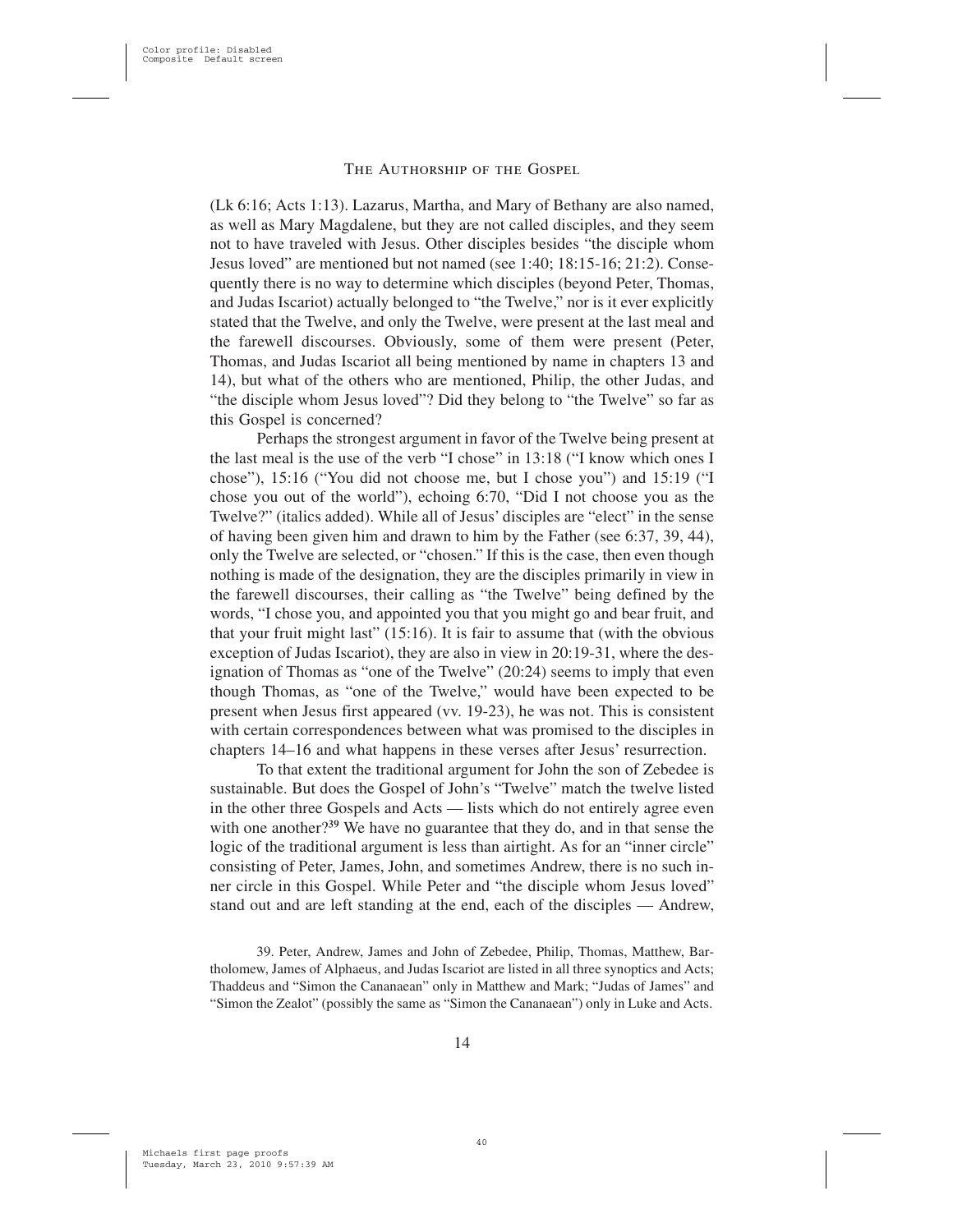Philip, Nathanael, Thomas, and Judas-not-Iscariot — has his moment in the sun, or opportunity to ask a question, with "the sons of Zebedee," two-thirds of the synoptic inner circle, making a belated cameo appearance (21:2). Of all the disciples, they alone say nothing and do nothing. Yet their mere presence at the fishing scene in chapter 21 makes the identification of "the disciple whom Jesus loved" as one of them problematic.40

It has become almost axiomatic in attempting to identify the beloved disciple that he is not likely to have been sometimes named and sometimes anonymous. While some have ignored that principle, notably those few who identify him as Lazarus, or Thomas, it has for the most part been assumed that the beloved disciple's anonymity is maintained consistently throughout. Defenders of the traditional view that he is John of Zebedee have been content to make an exception on the ground that "the sons of Zebedee" are not actually named, but this is surely a technicality. In calling them "the sons of Zebedee," the writer has in effect named them, for there is little doubt that their names would have been known to most of the Gospel's readers.<sup>41</sup> And like the synoptic writers, he views them as a pair, not as individuals. This undercuts the notion that he is himself one of them. In fact, as we will see in the commentary, if the whole scene is understood to be viewed solely through the eyes of "the disciple whom Jesus loved," then he is distinguishing himself from *all seven* of the disciples said to be gathered for fishing at the lake of Tiberias, not only from the five who are named (Peter, Thomas, Nathanael, and the sons of Zebedee) but from the two who are unnamed, making eight in all. While this is by no means certain, it is consistent with two other scenes in the Gospel. In one, Jesus says to Judas, "What you are doing, do quickly!" and the disciple (as author) adds that "none of those reclining found out for what reason he said this to him" (13:28), obviously excluding himself, for he did know the reason. In the other, he enumerates four individuals (all women) "standing by the cross of Jesus" (19:25), again excluding himself because he is the one "taking the picture," as it were. Then suddenly he "comes out of hiding" as we see him through Jesus' eyes (vv. 26-27), correcting the reader's impression that only women were present at the crucifixion. In the fishing scene, a case can be made that he similarly excludes himself in listing the (other) disciples who were present, until he again comes out of hiding to exclaim, "It is the Lord!" (21:7). If so, he is clearly *not* one of "the sons of Zebedee."

<sup>40.</sup> Bauckham is even more emphatic: "But in fact 21:2, far from allowing the possibility that the beloved disciple is John the son of Zebedee, actually excludes the possibility" (*Testimony of the Beloved Disciple,* 77).

<sup>41.</sup> Again, Bauckham comments, "Everyone knew the names of the sons of Zebedee. . . . If the beloved disciple could be one of them, he could also just as well be Thomas or Nathanael" (*Testimony of the Beloved Disciple,* 77).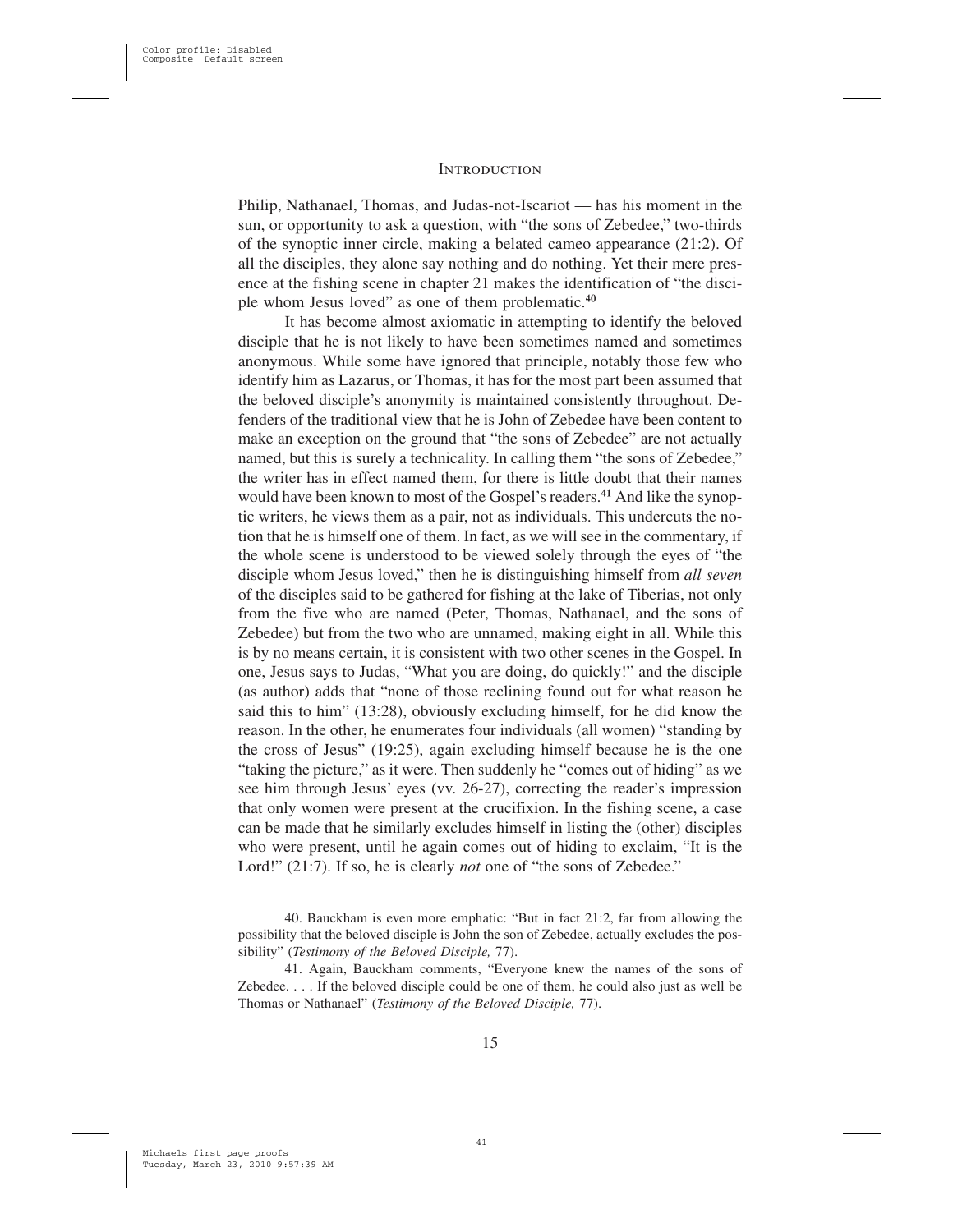### The Authorship of the Gospel

Yet if the author is not John the Apostle (and if John the Presbyter remains a ghost), how did the name come to be attached so persistently to the Gospel, beginning with the superscription, "According to John"? It is a fair question. The Gospel as it comes to us sends distinctly mixed messages, with a clear identification by name (as do the other Gospels) at the beginning and at least the pretense of anonymity at the end. Why would this Gospel (alone among the four) identify its author as "the disciple whom Jesus loved," yet without providing an actual name? Does it do this in order deliberately to conceal the name, or because its readers were expected to know the name? The effort to correct a rumor "that that disciple would not die" (v. 23) seems to imply the latter, yet why the secrecy about something already well known? If John of Zebedee is the author, why the concealment? John was an acknowledged apostle, and there would have been every reason to claim his apostolic authority. The book of Revelation shows no such hesitation in claiming "John" (quite possibly the son of Zebedee) as its author, naming him as if he needs no introduction (Rev 1:1, 4). In the so-called "Gospel of John," however, the "John" who needs no introduction is a different John, the one known in the other Gospels as "the Baptist" or "the Baptizer." In this Gospel, he is the first person mentioned by name (1:6), and he is always simply "John" (never "John the Baptist," or "Baptizer") — as if there is no need to distinguish him from anyone else with the same name?42 This is odd if "John" is the author's name as well.<sup>43</sup> To anyone looking at the Gospel for the first time, the juxtaposition of "According to John" as a heading, and "A man came, sent from God. John was his name"  $(1:6)^{44}$  is striking. The impression given is that the two Johns are the same, and that he is either the author or the hero of the story, or both.

It is of course a misleading impression, for the "John" of 1:6-8, 15-18,

42. Contrast the author's care to distinguish between "Judas of Simon Iscariot" (6:71) and Judas "not the Iscariot" (14:22), and among "Mary, who anointed the Lord" (11:2), "Mary of Clopas," and "Mary Magdalene" (19:25). There is possibly one other "John" in the Gospel, the father of Simon Peter (see 1:42; 21:15-17), yet no care is taken to distinguish him from the Baptizer. In fact, as we will see, he may even *be* the Baptizer, if Jesus is speaking not of Peter's paternity but of the fact that he was at first a disciple of "John."

43. It is even more odd that defenders of the traditional view argue precisely the opposite. For example, Westcott (xlvii), "If, however, the writer of the Gospel were himself the other John of the Gospel history, it is perfectly natural that he should think of the Baptist, apart from himself, as John only"; so too Morris (7): "It is difficult to understand why any informed early Christian (who must have known that there were two Johns) should thus court confusion. But it would have been quite natural for John the Apostle to speak of his namesake simply as 'John.'" Yet Luke does this as well (with only three exceptions, all in dialogue, none in narrative), without "courting confusion."

44. On the importance of the name "John" for the Baptizer, see Luke 1:13, 60, 63.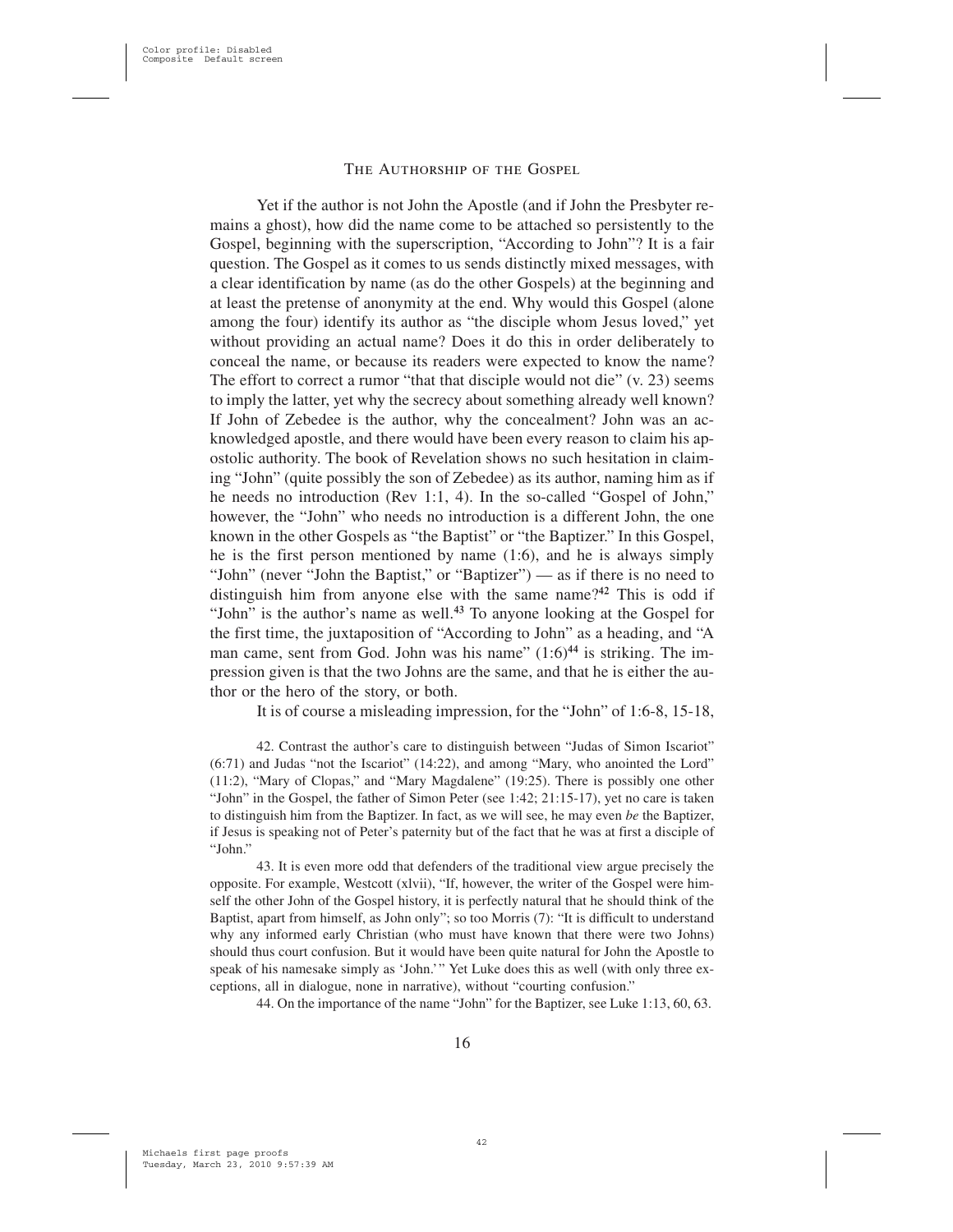19-34 and 3:23-36 is neither the author nor the hero. And yet he is a major (if not the major) "voice" (1:23) in the Gospel's first three chapters. If the Gospel is viewed as "testimony," his is the first testimony we hear (see 1:7-8, 15, 19, 34; 3:26), and his pronouncement, "The One coming after me has gotten ahead of me, because he was before me" (1:15), seems to have been what prompted the author to begin as he did, with a reminder of Who it was who came "before" John (1:1-5). While this John is obviously not the author, the actual author is quite willing to blend his own voice with John's in testifying to the "glory" and the "grace and truth" of the Word made flesh (see 1:14, 16- 17), and implicitly to make John's words his own (see 3:27-36) in exactly the same way that he makes the words of Jesus his own (see 3:13-21). As we will see, it is John, not Jesus, who speaks with the emphatic "I" in the opening chapter (for example, "I am not the Christ," 1:20; "I am a voice of one crying in the desert," 1:23; "I baptize in water," 1:26; "This is he of whom I said," 1:30; "And I did not know him," 1:31, 33; "And I have seen, and have testified," 1:34), and again when he reappears in chapter 3 ("I said I am not the Christ," 3:28; "So this, my joy, is fulfilled. He must grow, but I must diminish"). By contrast, Jesus in these three chapters (even though he will "grow" as John "diminishes," 3:29-30), says surprisingly little in the first person, and nothing at all with the emphatic "I" until at last he reveals himself to the Samaritan woman at the well.45 It is at least possible that this Gospel is "According to John" not because someone named John is the actual author but because of the early mention of "John" in 1:6 and the prominence of John's testimony in the Gospel's first three chapters.

## **C. THAT DISCIPLE**

What then of the Gospel itself, aside from its superscription and the traditions of the fathers? What does it say about "the disciple who testifies about these things and who wrote these things," and whose "testimony is true" (21:24)? In this commentary I have taken a "minimalist" approach, focusing on passages where "the disciple whom Jesus loved" is explicitly called that  $(13:23-25;$ 19:26-27; 20:2-10; 21:7, 20-24), and excluding the three passages where some have found him lurking but where he is not so designated (1:40; 18:15- 16; 19:35). As a result, certain conclusions that have become almost conventional wisdom to some are not drawn. It would, for example, be convenient to

45. Jesus' first words in the Gospel are decidedly not centered on himself: "What are you seeking?" (1:38), and "Come, and you will see" (v. 39). After that, he speaks of himself in the third person as "the Son of man" (1:51; 3:14), or "the Son" (3:16-18), or "the Light" (3:19-21), or even as "we" (3:11), conspicuously avoiding the emphatic "I."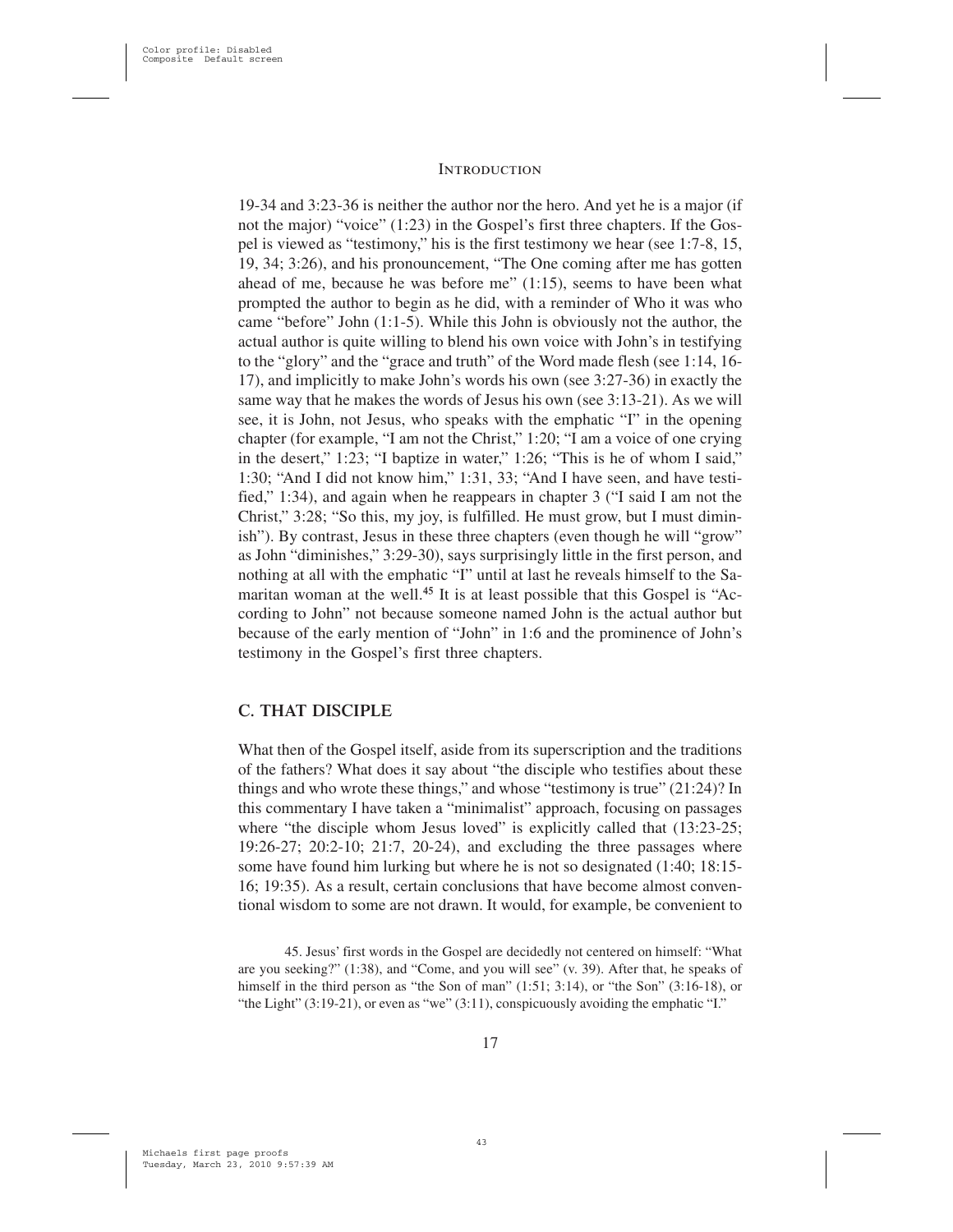argue that this disciple was first of all a disciple of John (1:40), helping to explain why John's name came to be attached to the Gospel. But there is no evidence for this. His anonymity does not mean that he can be identified with any or all unnamed disciples. It is at least as likely that the unnamed disciple with Andrew who heard John say, "Look, the Lamb of God!" was Philip (see 1:43) as that it was "the disciple whom Jesus loved." Nor can he necessarily be identified with the unnamed disciple accompanying Peter after Jesus' arrest who was "known to the Chief Priest" (18:15), and therefore (so the argument goes) more than likely a Judean, and probably not one of the Twelve. That hypothesis, in fact, stands somewhat in tension with the preceding one, for all the named disciples who heard John east of the Jordan (Andrew, Peter, and Philip, not to mention Nathanael) were Galileans, and if the beloved disciple were one of them, he too would likely have been a Galilean.

The most persistent identification, perhaps, is with the anonymous eyewitness to Jesus' crucifixion who "has seen" and "testified," and whose "testimony is true, and that one knows that he tells the truth, so that you too might believe" (19:35). If "the disciple whom Jesus loved" is the witness who "testifies about these things" (21:24), what could be more appealing than an explicit claim that he was an eyewitness to Jesus' crucifixion, and to the blood and water from Jesus' side? Yet if there is such a claim, it is anything but explicit. While "the disciple whom Jesus loved" was indeed present, along with four women, as witness to the crucifixion (19:26-27), nothing in the text links him to the anonymous figure whose eyewitness testimony is noted and confirmed several verses later. He is in the text for a different reason — to accept Jesus' mother as his mother and care for her; if taken literally, the notice that "from that hour the disciple took her to his own home" (v. 27) removes him from the scene well before the spear is thrust into Jesus' side. While he is obviously an eyewitness to much that transpires in the Gospel, in that certain scenes are viewed through his eyes and narrated from his standpoint, no great emphasis is placed on his role as eyewitness. That is left rather to John (that is, the Baptizer, 1:34) and to the anonymous witness at the cross (19:35). Only once does the disciple call attention to what he "saw" (20:8), and even there it is sandwiched between what Peter had just seen in the tomb of Jesus and what Mary Magdalene would see, to the point that we are left wondering which vision was actually his, the scattered graveclothes (vv. 6-7), or the two angels in white (v. 12).

In short, "the disciple whom Jesus loved" is a very elusive figure in the Gospel, and not just because he is unnamed. He is first introduced — or introduces himself — as "one of his disciples" (13:23), but in the narratives that follow he is characteristically in, but not of, the apostolic company commonly designated the Twelve. Peter asks him to find out from Jesus which of them will hand Jesus over to the authorities, and he does so (13:25-26), only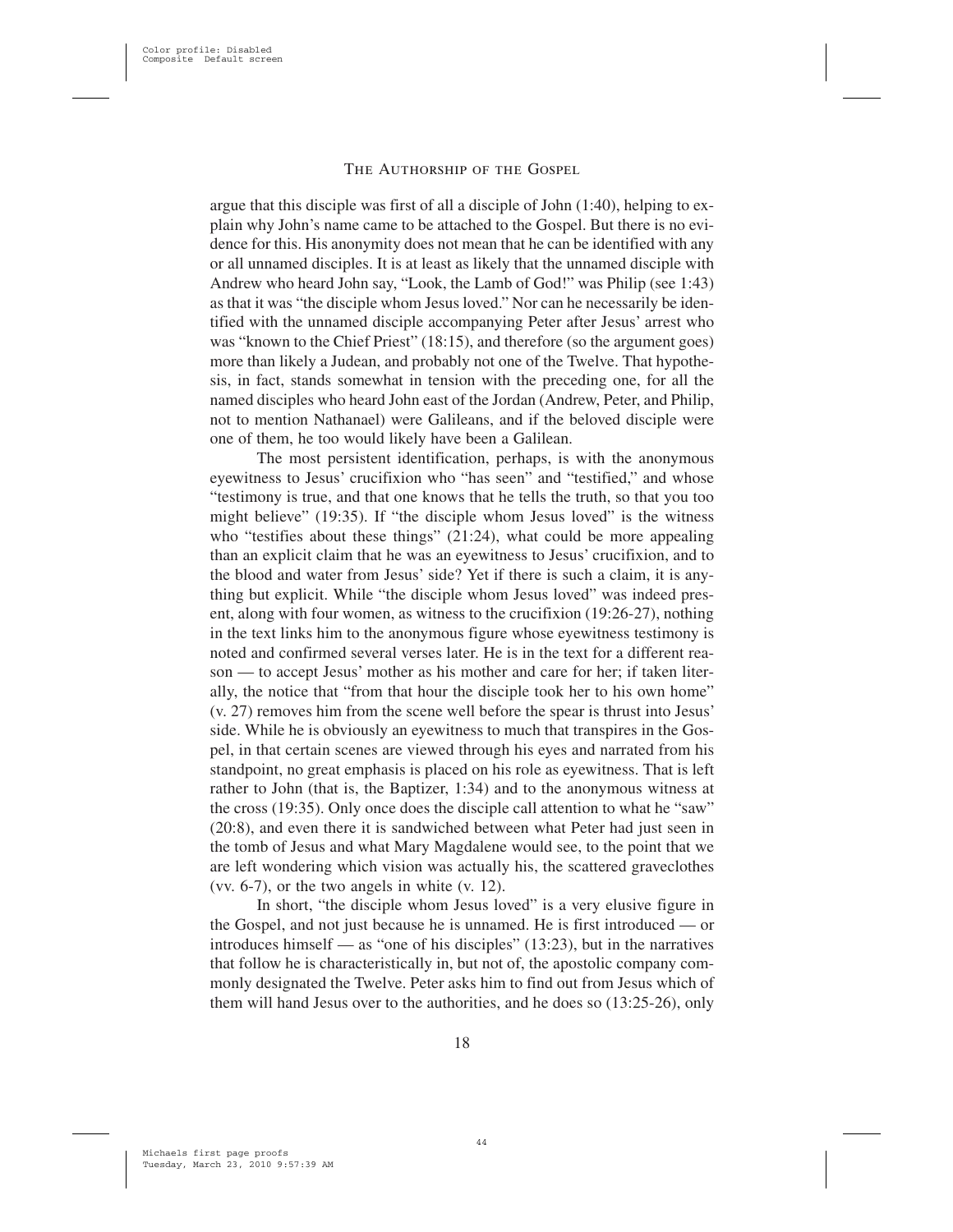to leave Peter and the others in the dark as to who it is (vv. 28-29). When Jesus is crucified, he is not with the other male disciples (wherever they might be!), but with four female disciples, "standing by the cross of Jesus" (19:25). When Jesus gives his mother and the disciple into each other's care (19:26- 27), the disciple holds his peace and obeys. When he looks into the tomb of Jesus and "believes" (20:8), he does not pause to share his insight with Mary Magdalene, who is left crying outside the tomb (v. 11); if he and Peter compare notes on the way home (v. 10), we hear nothing of it. If he is present on either of the two occasions when Jesus appeared to the disciples behind locked doors (20:19-23 and 26-29), we hear nothing of that either. Only at the final fishing scene near the lake of Tiberias does he make an appearance and break his silence, to tell Peter, "It is the Lord!" (21:7). Those are his only words to a fellow disciple anywhere in the Gospel, and his only words to anyone after the question at the table, "Lord, who is it?"  $(13:25)$ .<sup>46</sup> When at the end Peter earns a rebuke for his curiosity about the disciple's fate (21:21), the disciple is again characteristically silent (vv.  $22-23$ ) — even as he is solemnly identified as the one who "testifies" (v. 24)!

Some commentators attach great significance to the disciple's association with Peter in four of his five appearances in the Gospel, usually suggesting a rivalry of some kind between the two, and usually to Peter's disadvantage. He and Peter are thought to represent competing segments of the Christian community (Jew and Gentile, institutional and charismatic, or whatever), or perhaps different spheres of responsibility within the Christian movement (such as pastoral and evangelistic, or administrative and prophetic). There is little evidence of such rivalry in the text, except perhaps at the very end (21:20-23). Long before "the disciple whom Jesus loved" even comes into the story, it is Peter who confesses, "Lord, to whom shall we turn? You have words of life eternal, and we believe and we know that you are the Holy One of God" (6:68-69). And Peter's request to the disciple at the table is a perfectly natural one, given the seating arrangement and the perplexity of all the disciples (see 13:22), not a sign of Peter's ignorance or inferiority. If anyone deserves blame, it is the disciple himself for not fully carrying out Peter's request. Nor does the disciple deserve any particular merit for winning the footrace to the tomb of Jesus (20:4). When we are told that he "saw and believed" (20:8), we are hardly allowed to infer (despite Lk 24:12) that Peter saw and did *not* believe. Later, at the lake of Tiberias when he recognizes that "It is the Lord!" (21:7), his words are probably said to be addressed to Peter simply because Peter is the first to act on this information. Obviously the other disciples hear him as well (see v. 12). Only the gentle re-

46. The latter is repeated in slightly longer form in 21:20, "Lord, who is the one handing you over?"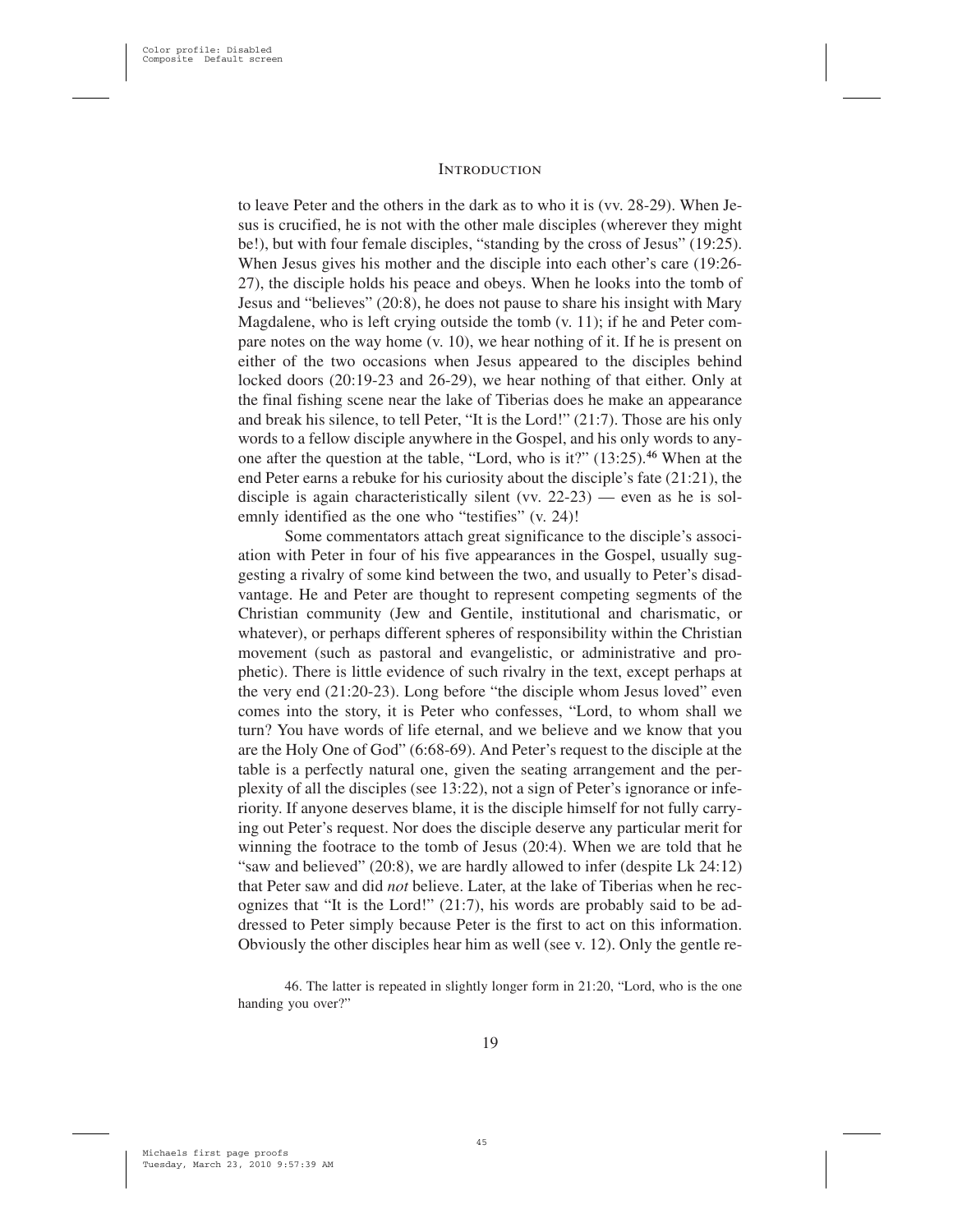buke to Peter at the end (21:22) puts Peter at any kind of disadvantage, and its purpose is only to remind Peter (and, more importantly, the reader) that different disciples have different callings.

Where, then, are we left? With an unnamed "disciple whom Jesus loved" who may or may not be one of the Twelve, but is *not* (in order of appearance) Andrew, Peter, Philip, Nathanael, Judas Iscariot, Thomas, Lazarus, Mary, Martha, Judas-not-Iscariot, Mary Magdalene, or a son of Zebedee. That he is male is evident from Jesus' words to his mother, "Look, your son!" (19:26), but beyond that his anonymity remains intact. While his identity is clearly known to those who vouch that "his testimony is true" (21:24), and probably to the Gospel's original readers, the modern reader can only guess as to who he was.

Two clues are worth exploring, both centering on what happened *after* the events recorded in the Gospel. The first is the rumor that the disciple would not die before the Lord's return (21:23). This does not help very much because the saying of Jesus that might have given rise to such a rumor mentioned "some" *(tines)* who "would not taste death" before the coming of the kingdom of God, not just one (see Mt 16:28//Mk 9:1//Lk 9:27). Some have proposed that the rumor would have had particular relevance to Lazarus, who had already died once and was expected not to die again, but if we stay with the principle that the disciple would not have been sometimes named and sometimes anonymous, Lazarus is ruled out.<sup>47</sup> The most we can infer is that the disciple lived at least into the last decade or so of the first century, and it is not unlikely that this was true of quite a number of Jesus' followers. Papias, after all, attests the "living and surviving voice" of at least two (Aristion and John) well into the second century.48 The rumor that he would not die, therefore, only eliminates disciples known to have died earlier, and these — James of Zebedee and probably Peter — are eliminated already on other grounds.

The other possible clue, the one instance in which Peter is not in the picture, is more promising. It is that moment at the cross when Jesus says to his mother, "Look, your son!" and to the disciple, "Look, your mother!" (19:26-27). Taken literally, the pronouncement implies that "the disciple whom Jesus loved" is in fact one of Mary's own sons and brother of Jesus, now appointed to care for his mother after Jesus' death. Certainly the expression, "the disciple whom Jesus loved," is consistent with the disciple's being Jesus' own brother. If he is not, Jesus' living brothers are, at the very least, being conspicuously overlooked. Moreover, among the women present near

48. See above, n. 23.

<sup>47.</sup> For a list of those identifying the disciple as Lazarus, see Charlesworth, *The Beloved Disciple,* 185-92.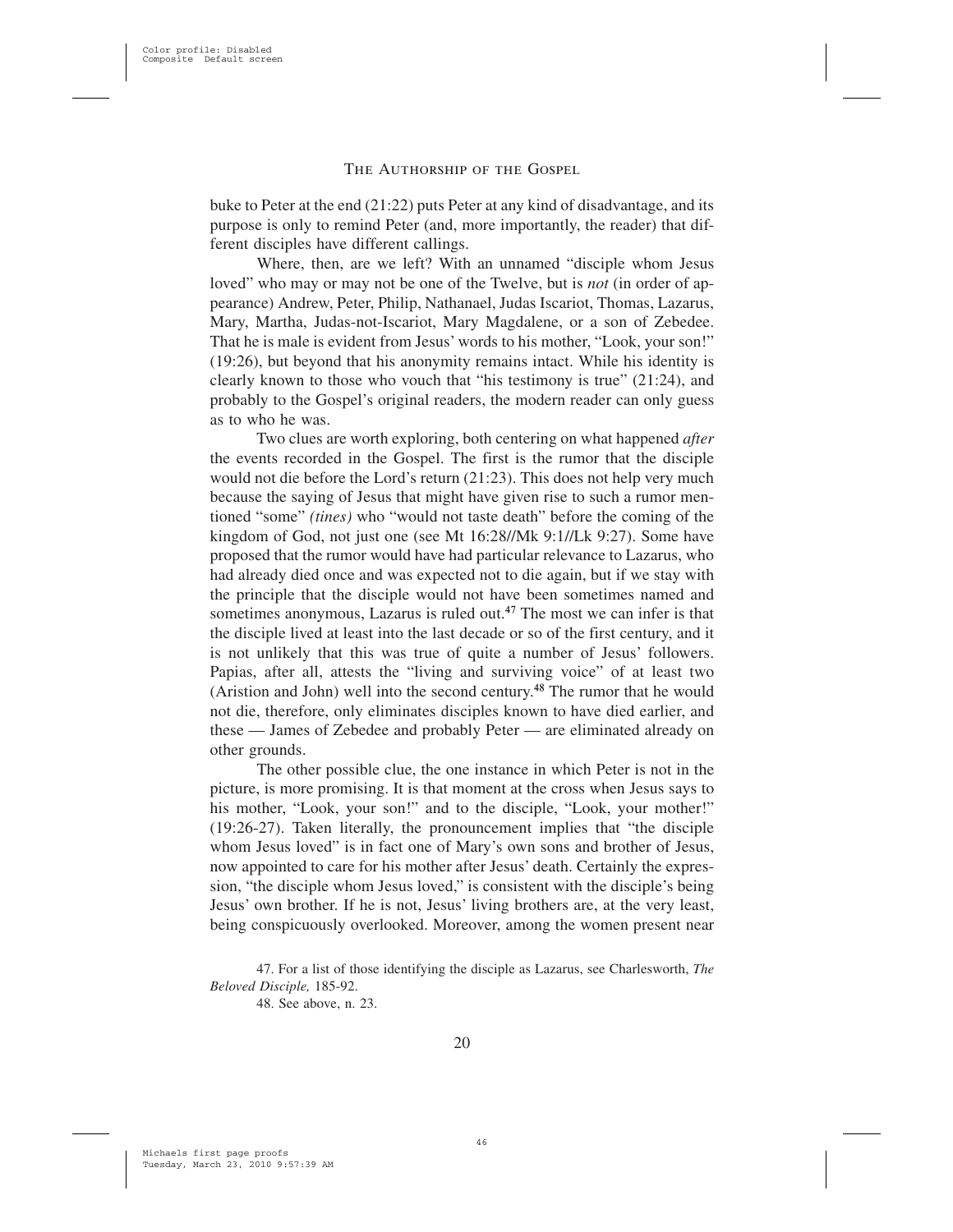the cross in Mark (15:40) and in Matthew (27:61), the woman designated as "Mary the mother of James and Joses [or Joseph]" could, as some have suggested, actually have been the Mary mother of Jesus, given that two of Jesus' brothers (in addition to "Simon" and "Judas") were named "James" and "Joses" (or "Joseph"; see Mk 6:3 and Mt 13:55, respectively). Quite possibly Mark has deliberately avoided referring to Mary as Jesus' mother (in keeping with Mk 3:31-35), and Matthew has followed in his footsteps. In Mark, Jesus is called "the son of Mary" and "brother of James and Joses and Judas and Simon" not by Mark himself, but by the people of Jesus' hometown — unreliable narrative voices at best (see Mk 6:3, and compare Mt 13:55). The reader already knows who Jesus' true "brother" and "sister" and "mother" are — those who "do the will of God" (Mk 3:35). Luke appears to have negotiated this tricky terrain by explicitly characterizing Jesus' mother and brothers themselves as "those who hear and do the word of God" (Lk 8:21) — that is, as "model disciples" and "prime examples of those who listen to the word of God 'with a noble and generous mind'" (see Lk 8:15).49 In John's Gospel, Jesus himself takes the initiative to assign his mother to someone else — as it happens, to a kind of "model disciple" identified only as "the disciple whom he loved." If the disciple is one of Jesus' own brothers, this initiative can be viewed as yet another way of negotiating the same terrain. What is crucial for Jesus' mother and brothers is not their blood relationship to Jesus, but rather (as with any disciple) being objects of his love (see 13:1) who "hear and do the word of God." As we were told from the start, the birth that matters is "not of blood lines, nor of fleshly desire, nor a husband's desire, but of God" (1:13).

The obvious barrier to any identification of "the disciple whom Jesus loved" with a brother of Jesus is the flat statement that "his brothers did not believe in him" (7:5). Yet at least two of his brothers, James (Gal 1:19; Jas 1:1) and Jude (Jude 1), are known to have eventually come to faith, and there is no evidence that any of them did not. Within fifty days of Jesus' resurrection his mother is seen in the company of "his brothers," along with the eleven disciples (named one by one) and the women who had traveled with them (see Acts 1:13-14). We are not told anywhere in the New Testament the circumstances by which any of them came to believe in him — except that he "appeared to James" after his resurrection (1 Cor 15:7).<sup>50</sup> There is, moreover,

49. The language is J. A. Fitzmyer's (*Luke,* 1.723).

50. The account of the appearance to James in the *Gospel of the Hebrews* implies that James was already a believer before the resurrection, and that he was present at the last supper: "James had sworn that he would not eat bread from that hour in which he had drunk the cup of the Lord until he should see him risen from among them that sleep." According to this tradition (in contrast to 1 Cor 15:7), Jesus appeared to James first, and "shortly thereafter the Lord said, Bring a table and bread! And immediately it is added, He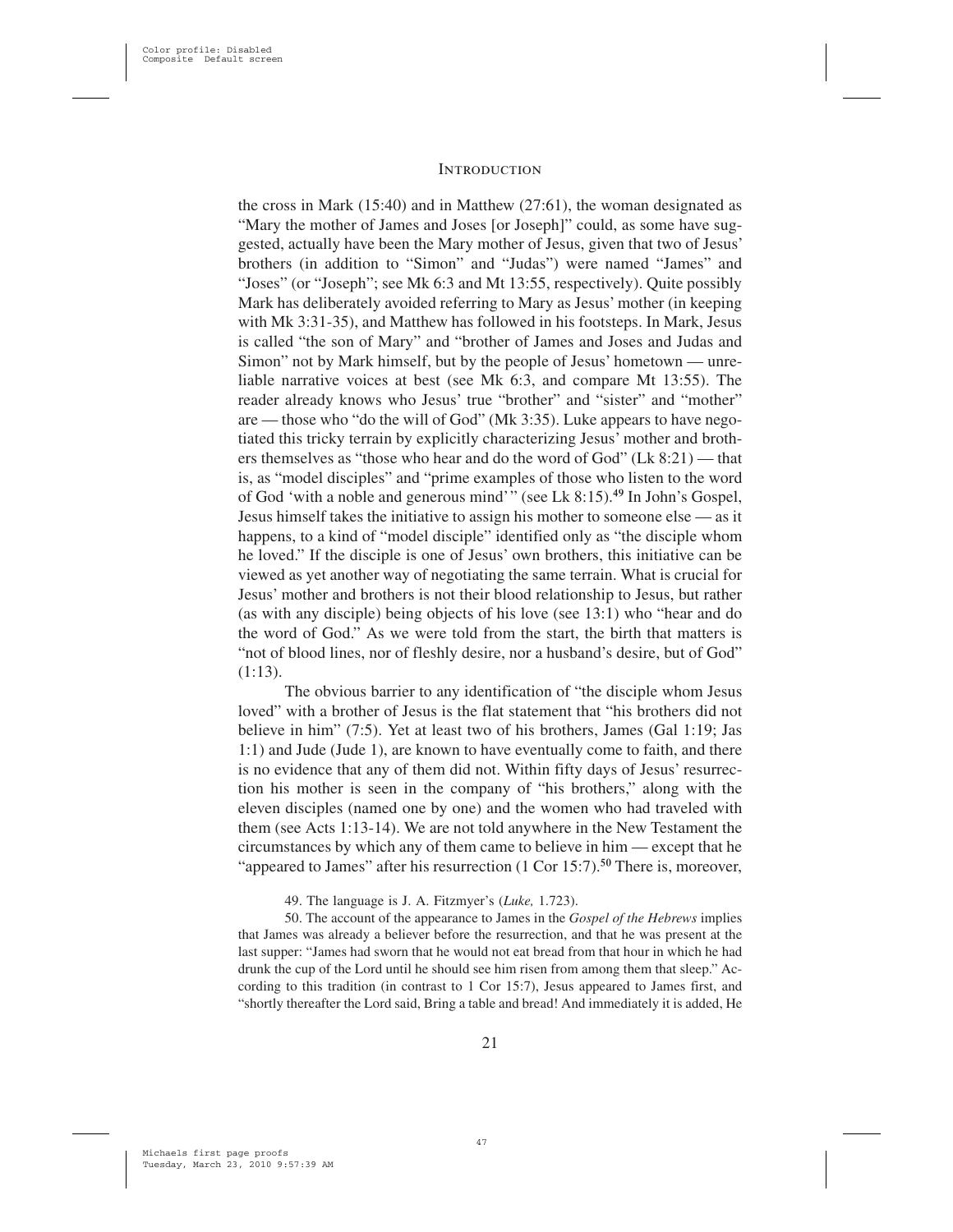a certain reticence about identifying Jesus' brothers among those who believed. While Paul refers once to James as "the brother of the Lord" (Gal 1:19),51 James himself (or someone writing in his name) conspicuously does not, calling himself instead "servant of God and the Lord Jesus Christ" (Jas 1:1). Jude too identifies himself as "servant of Jesus Christ and brother of James" (Jude 1).

Quite possibly a similar reticence underlies the phrase "the disciple whom Jesus loved" in the Gospel of John. If one of Jesus' brothers did in fact become a disciple during the course of his ministry, this phrase might have served to distinguish him from his fellow disciples, all of whom Jesus loved (see 13:1, 34), but not as brothers — at least not to begin with. In the course of the narrative, they too (20:17), and finally all believers (21:23), come to be known as Jesus' "brothers," children of the same Father (see 20:17, "my Father and your Father"). Still, on this theory, only one is a child of the same mother, and he leaves his signature to that effect in recording Jesus' words, "Look, your son!" (19:26), and "Look, your mother!" (19:27). Early on in the Gospel, Jesus is seen briefly in Capernaum after his first miracle with "his mother and brothers and his disciples," as if they are all one family (2:12), and even in chapter 7, where his brothers are said not to have believed in him, they are presumably still in Capernaum (see 6:59), perhaps still in the company of, or at least in touch with, his disciples.<sup>52</sup> This should caution us that the contrast between Jesus' brothers and his disciples is not to be overdrawn, for even the disciples are not always characterized as "believers." Sometimes they are (16:27, 17:8), but just as often they are urged to "believe" (14:1), or told of Jesus' intent that later they "might believe" (13:19; 14:29), or said to believe "now" (16:31), with the implication that it might not last. One of them is even urged to be "no longer faithless but faithful" (20:27). As for "the disciple whom Jesus loved," he is explicitly said to "believe" only once, when he looks into Jesus' tomb after the resurrection (20:8). While this is surely not his first moment of belief, it does signal that what defined him from the start was not that he "believed," but that he was "loved."

The identification of the disciple as a brother of Jesus is, like all other theories of his identity, pure speculation. It is not even a real identification,

took the bread, blessed it, and brake it and gave it to James the Just and said to him: My brother, eat thy bread, for the Son of man is risen from among them that sleep" (Hennecke-Schneemelcher, 1.165, from Jerome, *Of Illustrious Men* 2).

<sup>51.</sup> It is likely that the phrase "James and the brothers" (Acts 12:17) places James among the believers (possibly the elders) in Jerusalem, not among the blood brothers of Jesus.

<sup>52.</sup> Jesus is said to be "walking in Galilee" (7:1), and it is fair to assume that the twelve disciples are still "walking" with him (in contrast to those who no longer did so, 6:66).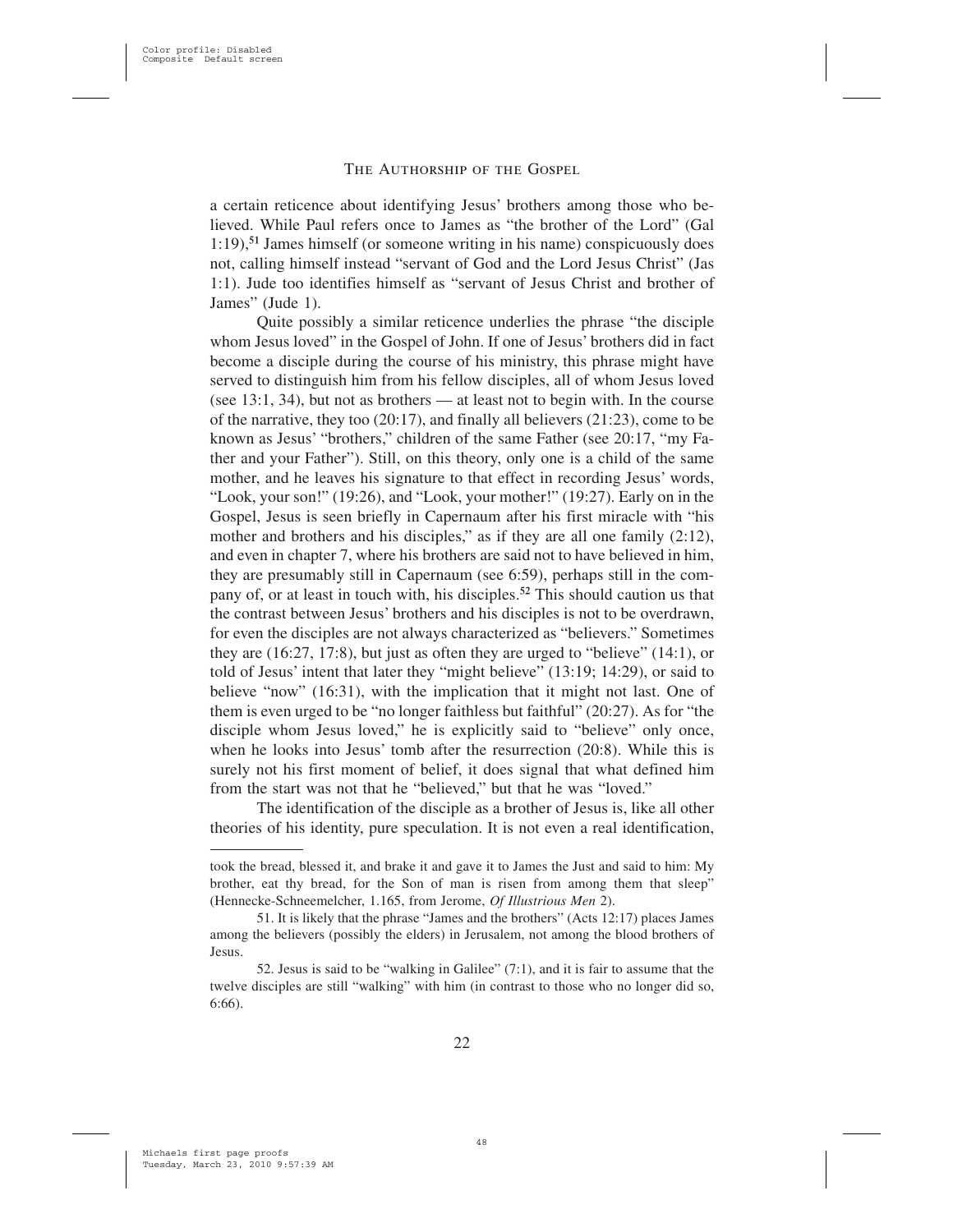for it stops short of providing an actual name. Which brother of Jesus is meant? James has left too many tracks in early Christian traditions, none of them linked particularly to this Gospel, to be a likely candidate, and the brief letter attributed to Jude is strikingly different from the Gospel of John.<sup>53</sup> Moreover, if "Jude" or "Judas" is the beloved disciple, then who is "Judas, not the Iscariot," mentioned in 14:22? If he is the same person, why is he sometimes named and sometimes not? And if he is a different "Judas" or "Jude," why does he go to such pains to distinguish this disciple from Judas Iscariot, but not from himself? We are left with a brother named either "Joses" (in Mark) or "Joseph" (in Matthew),<sup>54</sup> and another named "Simon" (see Mk 6:3; Mt 13:55). Because nothing is known of either of them except that they were Jesus' brothers, it is possible to lay at their doorstep almost any theory one wishes. "Joses" or "Joseph" is a marginally better candidate, perhaps, because of the purported mention of him (along with James) as Mary's son in connection with her presence at the crucifixion (see Mk 15:40, 47; Mt 27:56). But nothing approaching certainty is possible. The major difficulty is moving from chapter 7, with its explicit statement that Jesus' brothers "did not believe in him" (7:5), to chapter 13, where one of his brothers (according to this theory) is reclining at his side at the last meal.55 How was this brother transformed from someone whom "the world cannot hate" (7:7) into someone whom "the world hates" (15:18-19)? The "brothers" (7:3) are obviously distinguished from "the Twelve" (6:70), and if those present at the last meal are the Twelve, what is one of the brothers doing there even if he did become a believer? Yet "the disciple whom Jesus loved" has a place at the table, and a place of honor at that.

One solution to which some have resorted in order to make room for someone beyond the Twelve at the table is the notion that "the disciple whom Jesus loved" was the host at the meal (hence the place of honor), the "certain one"56 in the city to whom Jesus' disciples were instructed to say, "The Teacher says, 'My time is near; I am doing the Passover at your place<sup>57</sup> with my disciples'" (Mt 26:18). "The Teacher" implies that this person too was a

53. The only interpreter I know of who identifies "the disciple whom Jesus loved" as one of Jesus' brothers is J. J. Gunther, who identifies him as this Judas ("The Relation of the Beloved Disciple to the Twelve," *Theologische Zeitschrift* 37 [1981], 129-48; see Charlesworth, *The Beloved Disciple,* 196-97).

54. Is Matthew's "Joseph" simply an assimilation to the name of Jesus' father in Matthew's birth narrative?

55. The only identifiable convert in these chapters is the man born blind (see 9:38), and there is nothing to link him either with a brother of Jesus or with "the disciple whom Jesus loved."

56. Gr. τὸν δεῖνα.

57. Gr. πρός σέ.

Michaels first page proofs Tuesday, March 23, 2010 9:57:39 AM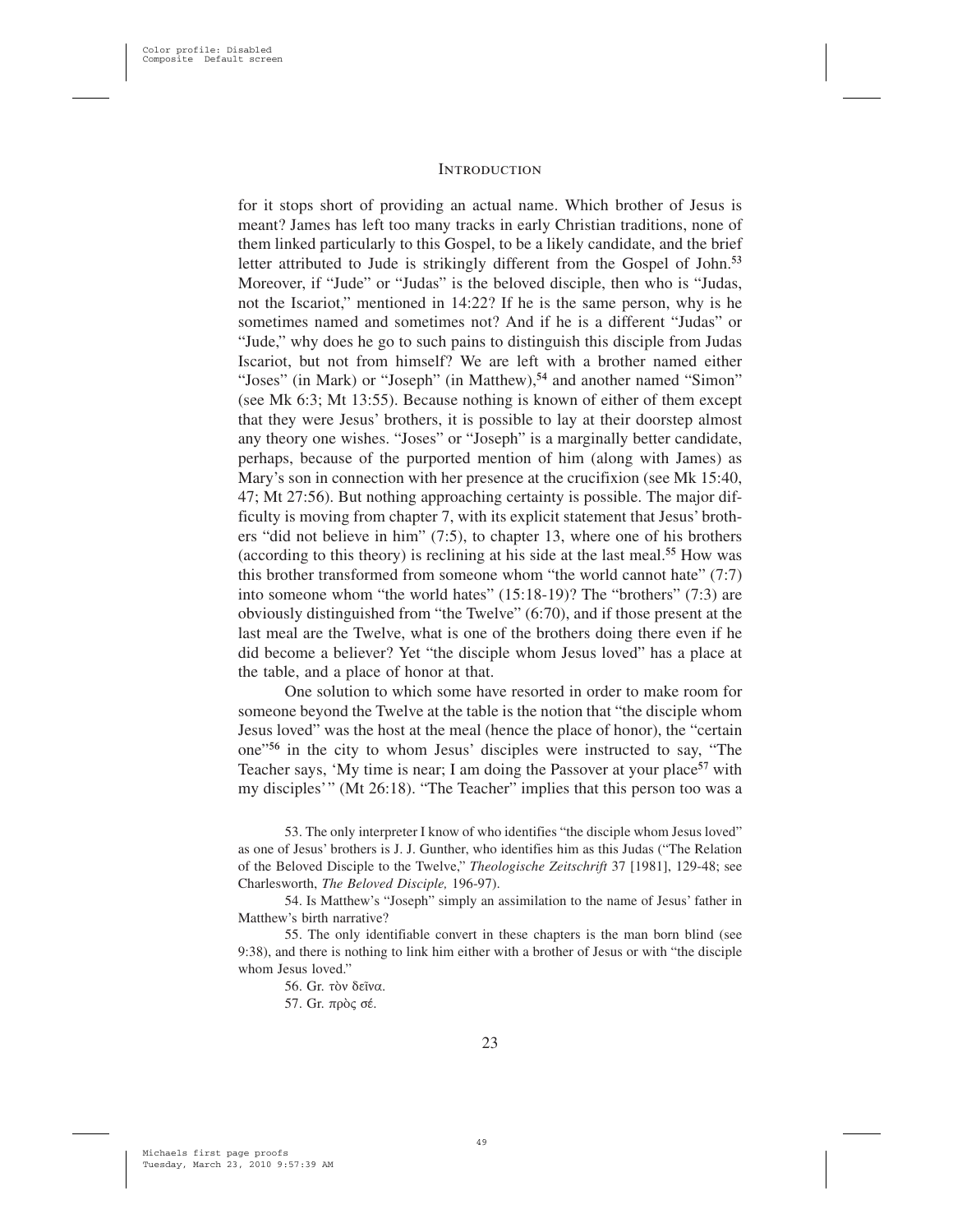disciple, who recognized "the Teacher's" authority;<sup>58</sup> yet like "the disciple" whom Jesus loved," he conspicuously goes unnamed.<sup>59</sup> Could he be that disciple? If so, could he also be a brother of Jesus? The possibilities multiply, and with them the uncertainties, confirming that this identification, like all the others, is speculative. At the end of the day "the disciple whom Jesus loved" remains anonymous. After nineteen hundred years all we know of him is that Jesus loved him and confided in him at least once (13:26), that Jesus' mother became — or was — his mother  $(19:27)$ , that he "believed" (at least once, 20:8), that he recognized Jesus when no one else did (21:7), and that he lived long enough to spawn a rumor that he would go on living until Jesus returned (21:23). The church for nineteen centuries has identified him with the Apostle John, son of Zebedee, and that long tradition deserves the utmost respect. Yet at that point, ecclesiastical tradition and critical traditions have largely parted company, and among the latter there is nothing approaching consensus as to his identity or even his authorship of the Gospel. His claim to authorship is unmistakable, yet his anonymity (whatever the original readers of the Gospel might have known) is both conspicuous and deliberate. In a way it need not surprise us, for several key characters in the story he tells — the Samaritan woman, the royal official at Cana, the sick man at the pool, the man born blind, even Jesus' mother — are just as nameless. Unlike Jesus' mother, who, according to Luke, "treasured these things and pondered them in her heart" (Lk 2:19; also  $2:51$ ),<sup>60</sup> he tells his story freely, yet like her (and evidently with her) he retains his privacy, a privacy that even the most inquisitive commentator will do well to respect.

## **III. TRUTH CLAIMS**

The anonymity of this Gospel's author implies that in the eyes of the "we" who published it, its truth did not depend merely on the identity of the person

58. See John 13:13; also 11:28, where Martha uses this term of Jesus in speaking to her sister Mary.

59. In Mark (14:14) and in Luke (22:11) he is the anonymous "owner of the house" (δ οἰκοδεσπότης). For this identification (though without making this man a brother of Jesus), see Witherington, *John's Wisdom* (14), and Bauckham, *Testimony of the Beloved Disciple* (15), both of whom view him as a "nonitinerant" disciple, a Judean resident of Jerusalem. Yet the beloved disciple shows up in Galilee at the lake of Tiberias (21:7) and — at least according to both Bauckham (84-85) and Witherington (70) — even beyond the Jordan (see 1:40), in the company of three Galileans!

60. The twin notices in Luke may well imply a claim that Luke has somehow managed to access these unspoken memories as part of his "orderly account" (see Lk 1:3).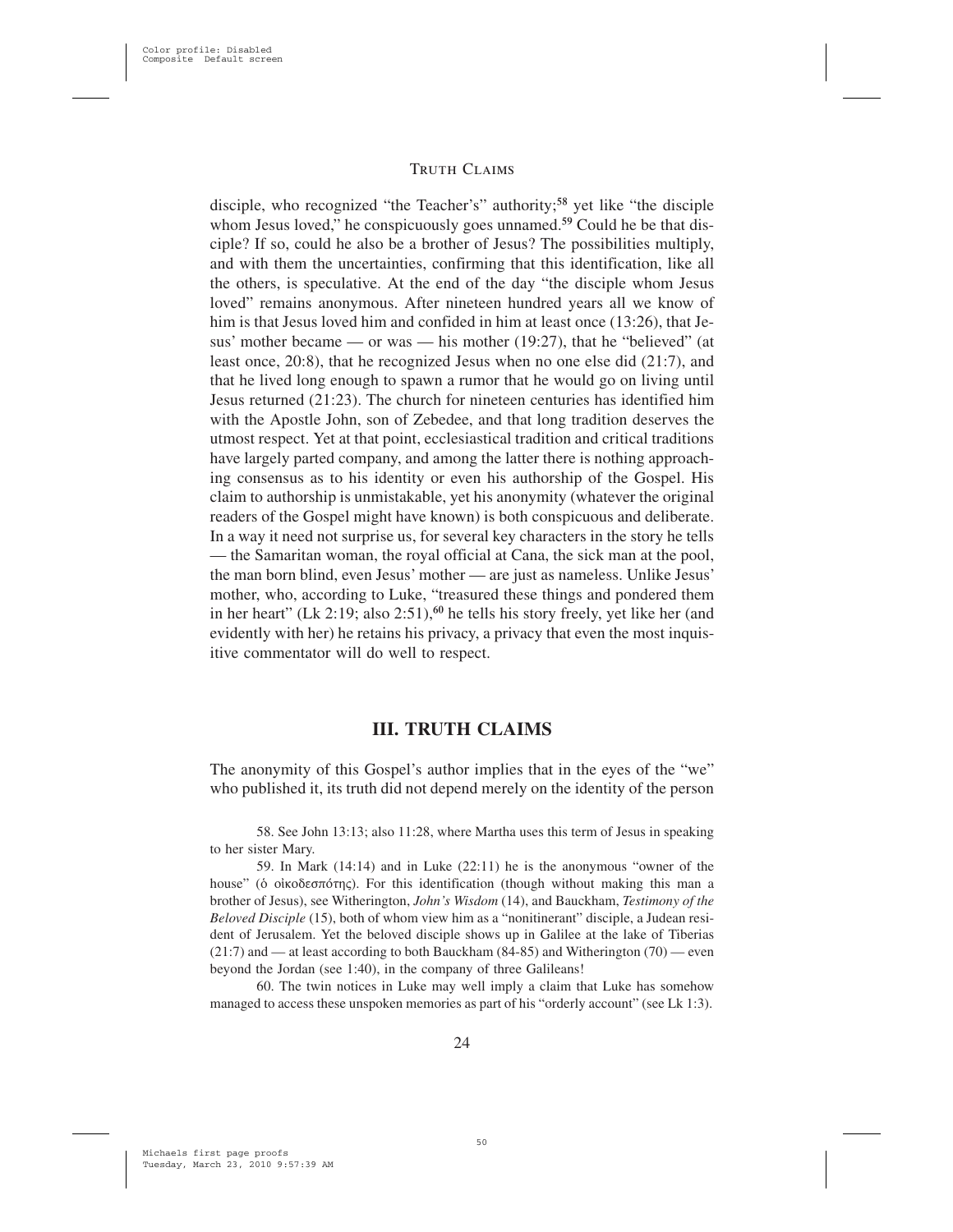who "testified" and who "wrote" it (21:24). Name dropping was unnecessary. What mattered was not the author's name or whether he was an "apostle" or one of "the Twelve," only that he was present at certain points in the narrative and was very close to Jesus, so close that he reclined "at Jesus' side" (13:23) at the last supper, and "leaned on his breast" (21:20), even as Jesus was now "right beside the Father" (1:18). As we have seen, his testimony does not stand alone, but belongs to a whole series of testimonies, starting with John's, who "came for a testimony, to testify about the light" (1:7). John's testimony, based on what he has "seen" (1:32-34) and "heard" (3:29), resounds through the first three chapters of the Gospel, and in retrospect Jesus himself acknowledged that John "testified to the truth" (5:33).

Jesus, too, "testifies" to what he has seen and heard (3:11, 32), and from chapter 4 on his testimony takes center stage. The voice testifying as "I" is now consistently his voice, and he calls witnesses to back up his testimony: "If I testify about myself, my testimony is not true," he begins; "There is another who testifies about me, and I know that the testimony he testifies about me is true" (5:31-32). That this "other" is the Father is clear from what follows (see 5:37; also 8:18). This, he claims, is evident in "the works that the Father has given me that I might complete them" (5:36), for "The works that I do in my Father's name, these testify about me" (10:25).<sup>61</sup> Like John, he speaks as an eyewitness, testifying now in the first person to that which he has seen and heard : "The things I have seen in the Father's presence I speak" (8:38), and "the things I heard from him are the things I say to the world" (8:26). Consequently he tells those Jews who professed to believe, "If you dwell on my word, . . . you will know the truth, and the truth will set you free" (8:31-32). He calls himself "a man who has spoken to you the truth which I heard from God" (8:40), but in frustration he concludes, "If I speak truth, why do you not believe me? Whoever is from God hears the words of God. This is why you do not hear, because you are not from God" (8:45-46). And to the Gentiles his message is the same: "I was born for this," he tells Pontius Pilate, "and for this I have come into the world, that I might testify to the truth. Everyone who is from the truth hears my voice" (18:37). Pilate's "What is truth?" (18:38) is a redundant question, one to which the reader is expected to know the answer: "I am the Way, and the Truth and the Life"  $(14:6)$ , and "Your word is the truth"  $(17:17)$ .

Such truth claims are absolute, and no less so are those of the Gospel in which they are embedded. Jesus, in fact, seems to anticipate, if not a written Gospel at least a testimony to "the truth," replacing yet continuing his own af-

<sup>61.</sup> The Father's testimony is evident as well, he implies, in the voice of God at Mount Sinai (5:37b), and consequently in "the Scriptures," which, he claims, also "testify about me" (5:39).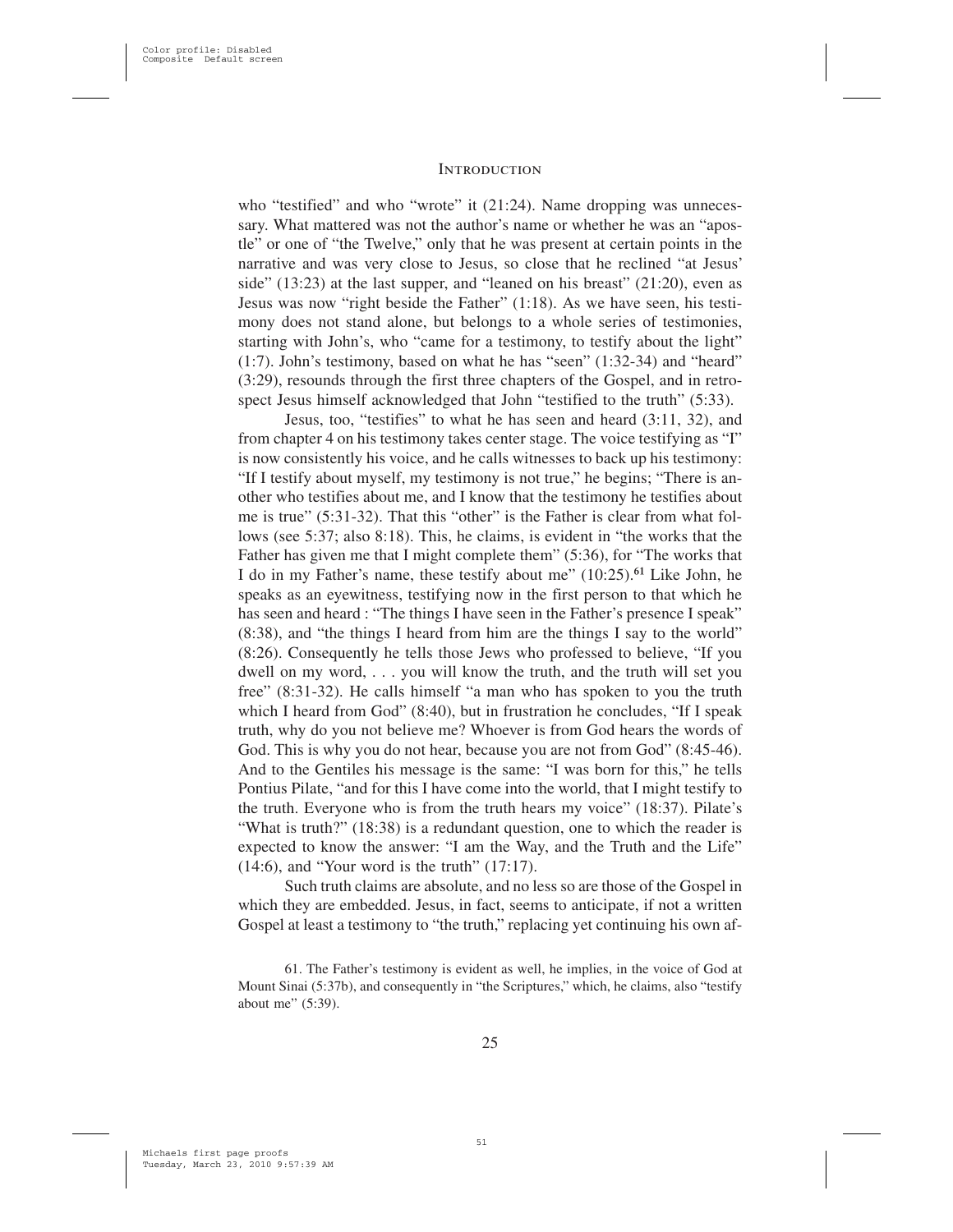ter his departure: "And I will ask the Father, and he will give you another advocate, that he might be with you forever, the Spirit of truth" (14:16-17); "But the Advocate, the Holy Spirit, which the Father will send in my name, he will teach you all things and remind you of all things that I said to you" (14:26); "When the Advocate comes, . . . the Spirit of truth that goes forth from the Father, he will testify about me, and you too must testify because you are with me from the beginning"  $(15:26-27)$ ; "I . . . am telling you the truth: it is to your advantage that I am going away, for unless I go away the Advocate will not come to you" (16:7); "But when that one comes, the Spirit of truth, he will lead you in all the truth" (16:13). Not "the disciple whom Jesus loved," but "the Advocate,"62 or "the Spirit of truth," is the Guarantor of the truth of the testimony, and consequently of the written Gospel — the Spirit in conjunction not with a single individual but with those whom Jesus acknowledges as being with him "from the beginning"<sup>63</sup> (15:27). The latter notice recalls Luke 1:2, with its reference to "those who from the beginning were eyewitnesses and servants of the word," and even more pointedly 1 John 1:1-2, "That which was from the beginning, which we have heard, which we have seen with our eyes, and our hands have touched, concerning the word of Life — and the Life was revealed, and we have seen, and we testify, and we announce to you the Eternal Life which was with the Father and was revealed to us."

No distinction between theological truth and historical truth is evident. If the Advocate guarantees the former, the testimony of those who were with Jesus "from the beginning" guarantees the latter. And in the end the Advocate guarantees both. If the Advocate will finally "lead you into all the truth" (16:13), he will first of all, Jesus says, "remind you of all things that I said to you" (14:26). The Gospel begins with a series of highly theological, unverifiable assertions  $(1:1-5)$  — but moves seamlessly from there into straightforward narrative (vv. 6-8), and back again (vv. 9-18), before taking up the historical narrative in earnest ("And this is the testimony of John when the Jews sent priests and Levites to him from Jerusalem," 1:19). To the author, the one is as "true" as the other, and in much the same sense. The modern notion that his account could be theologically "true" yet historically unreliable is as foreign to him as it is to those who in the end vouch for the truth of his testimony (21:24).

At the same time, he gives no hint that the truth of his account implies the falsity of other accounts known to him. He is quick to acknowledge that Jesus "did many, and other, signs" — whether before or after his resurrection — "in the presence of his disciples which are not written in this book" (20:30), and his Gospel carries with it the added acknowledgment of "many

62. Gr. δ παράκλητος. 63. Gr.  $\alpha \pi$ ' άρχης.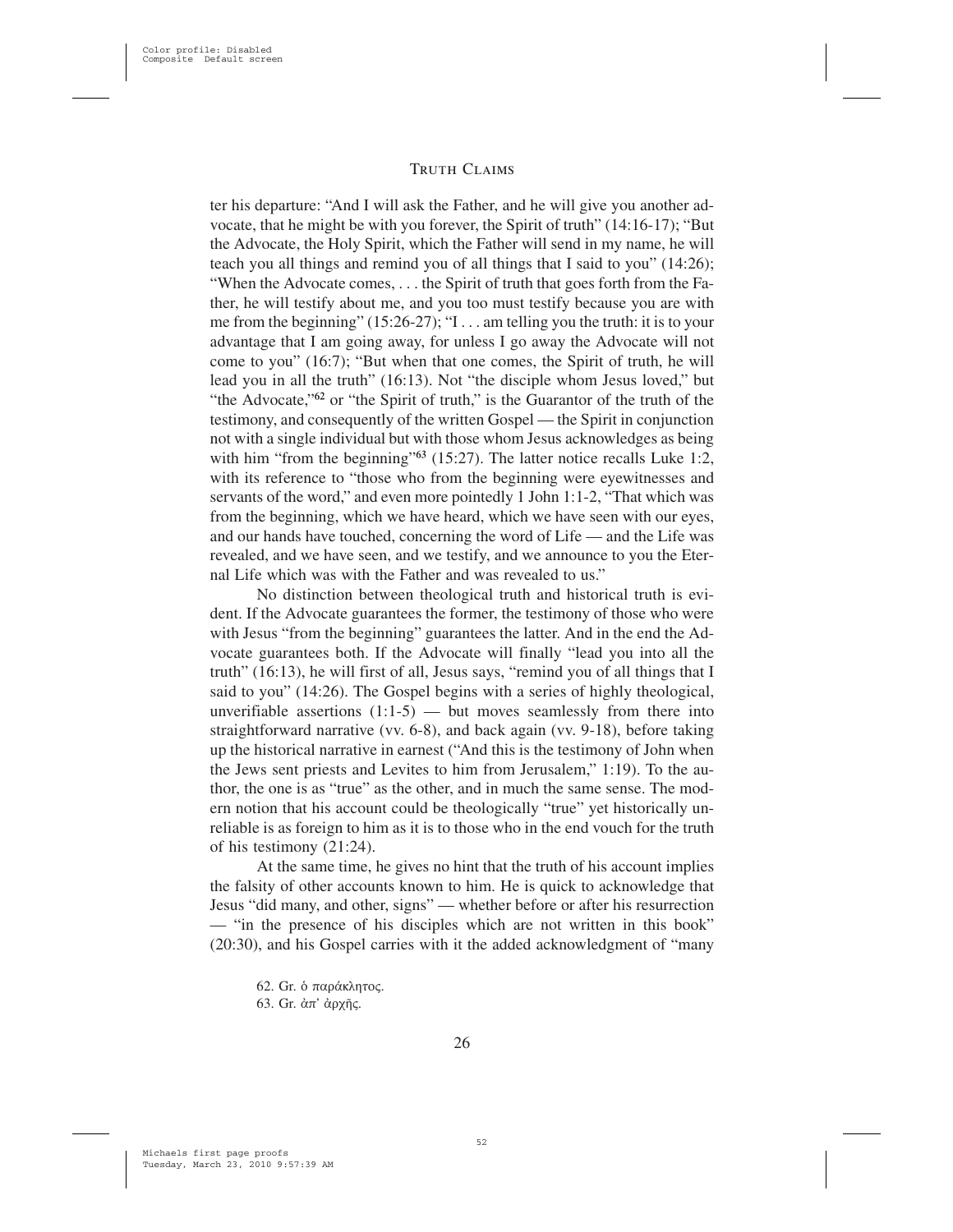other things that Jesus did" (21:25). His Gospel is "true," he claims, because the Advocate will lead the disciples into "all the truth" (16:13), yet he does not claim "all" the truth for his Gospel. Its truth claims, while absolute, are not necessarily exclusive. While it knows nothing of a canon, it is, one might say, "ready" to be part of a canon — much like Luke's Gospel, with its acknowledgment of "many" who have preceded it (Lk 1:1). It is also "ready" for the canon in the sense that the revelation the Advocate brings will not go on indefinitely, as the ancient Montanists believed, continuing or even supplanting the revelation that Jesus brought once and for all. Rather, the testimony of Jesus and that of the Advocate are inextricably linked. The Advocate illumines and interprets only what Jesus has already revealed (see 16:14). His role, Jesus says, is to "remind you of all things that I said to you"  $(14:26)$  — that is, to "remind" or "cause to remember," not simply in the sense of recalling facts and words, but in the sense of enabling a later generation to understand those words, perhaps for the first time (see, for example, 2:17, 22; 12:16).

## **IV. JOHN AND THE OTHER GOSPELS**

Are the Gospel's truth claims consistent with its genre? Is it a genre that aspires to "truth"? There is no reason to distinguish the genre of John's Gospel from that of its companions, Matthew, Mark, and Luke. Each begins at a "be $ginning"$  — all but Matthew explicitly — but each at a different beginning: Matthew with Abraham and a genealogy; Mark with John the Baptizer; Luke with a nod to "those who from the beginning were eyewitnesses and servants of the word," and then the Baptizer; John's Gospel with the Genesis beginning, and then the Baptizer. Each tells the story of Jesus with occasional attention to precise chronology, and each focuses disproportionately on the last week of Jesus' life and the events leading to his crucifixion (hence the designation "Gospel"). There is general agreement that the Gospels are not biographies in the modern sense of the word, yet with it a growing consensus that they are recognizable as ancient biographies or "lives,"64 a genre encompassing something of a spectrum from pure propaganda to rather serious historiography. Richard Bauckham has made a strong case for placing the Gospel of John close to the historiographical end of that spectrum.<sup>65</sup> Whether or not he is

<sup>64.</sup> Gr. b¾oi; Lat. *vitae.* See R. A. Burridge, *What Are the Gospels? A Comparison with Graeco-Roman Biography* (1992; 2d ed., Grand Rapids: Eerdmans, 2004).

<sup>65.</sup> Bauckham, *Testimony of the Beloved Disciple,* 93-112. He concludes that "to its contemporaries the Gospel of John would have looked considerably more like historiography than the Synoptic Gospels would" (112).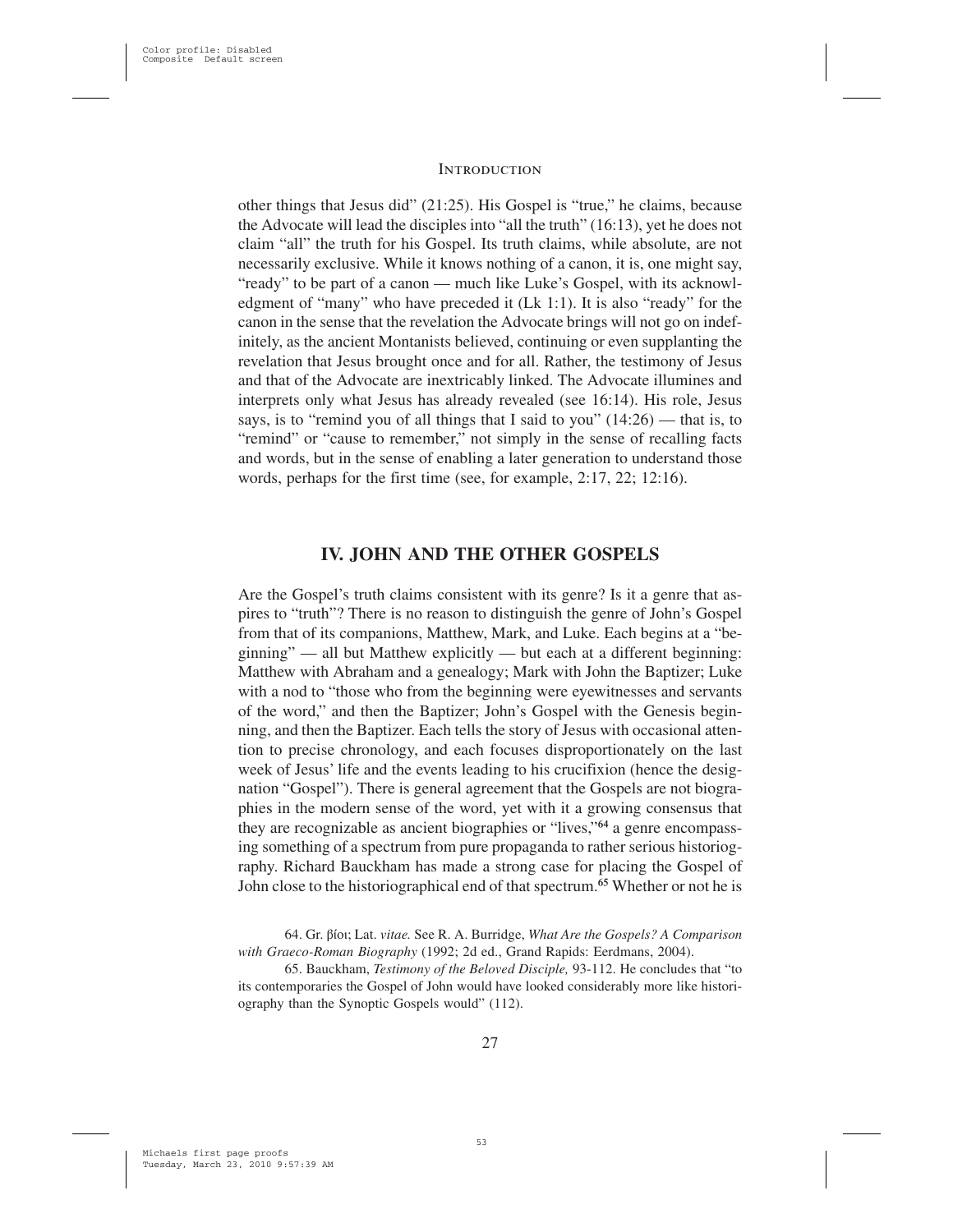#### JOHN AND THE OTHER GOSPELS

correct in placing it *closer* than the other Gospels to serious history is open to debate, but his appeal to the Gospel's topographical and chronological precision is impressive. Incidents are placed, for example, "not just in Galilee, but in Cana or Capernaum; not just in Jerusalem but at the pool of Bethesda near the Sheep Gate; not just in the temple but in Solomon's Portico."66 Events and discourses take place at named Jewish festivals such as Passover (chapters 2, 6, 11–20), the Tent festival (chapters  $7-8$ ) and Hanukkah (chapter 10).<sup>67</sup> Whatever the interpreter's judgment about the historicity of this or that particular incident or pronouncement, the Gospel's genre is consistent both with its extraordinary truth claims and with the genre of the other three Gospels. There can be little doubt that it wants to be taken seriously as history.

The question of whether or not the "Advocate," or "Spirit of truth," is at work in other testimonies to Jesus and other written Gospels is one that "the disciple whom Jesus loved" and those who vouched for him obviously do not address. Yet it is legitimate to ask how the beloved disciple knows of Jesus' "other" words and deeds? He speaks of them as unwritten in "this book" (20:30), but does he know of other books in which they are "written"? More specifically, does he know any or all of the other three Gospels in their final written form? For centuries the conventional wisdom was that he did know the other three, and consciously wrote to supplement them. Eusebius hands down a tradition to the effect that

The three gospels which had been written down before were distributed to all including himself [that is, John]; it is said that he welcomed them and testified to their truth but said that there was only lacking to the narrative the account of what was done by Christ at first and at the beginning of the preaching. The story is surely true. It is at least possible to see that the three evangelists related only what the Saviour did during one year after John the Baptist had been put in prison and that they stated this at the beginning of their narrative.<sup>68</sup>

As early as the third century Clement of Alexandria wrote that "John, last of all, conscious that the outward facts had been set forth in the Gospels, was urged on by his disciples, and, divinely moved by the Spirit,<sup>69</sup> composed a spiritual Gospel."70 While this is consistent with the explicit accent on the

66. Bauckham, *Testimony,* 99.

67. See Bauckham, *Testimony,* 101. As we will see, the one festival not named (5:1) may have been left anonymous in order to conceal a rare departure from chronological order.

68. *Ecclesiastical History* 3.24.7-8 (LCL, 1.251-53).

69. Gr. πνεύματι θεοφορηθέντα.

70. *Hypotyposeis,* in Eusebius, *Ecclesiastical History* 6.14.7 (LCL, 2.49).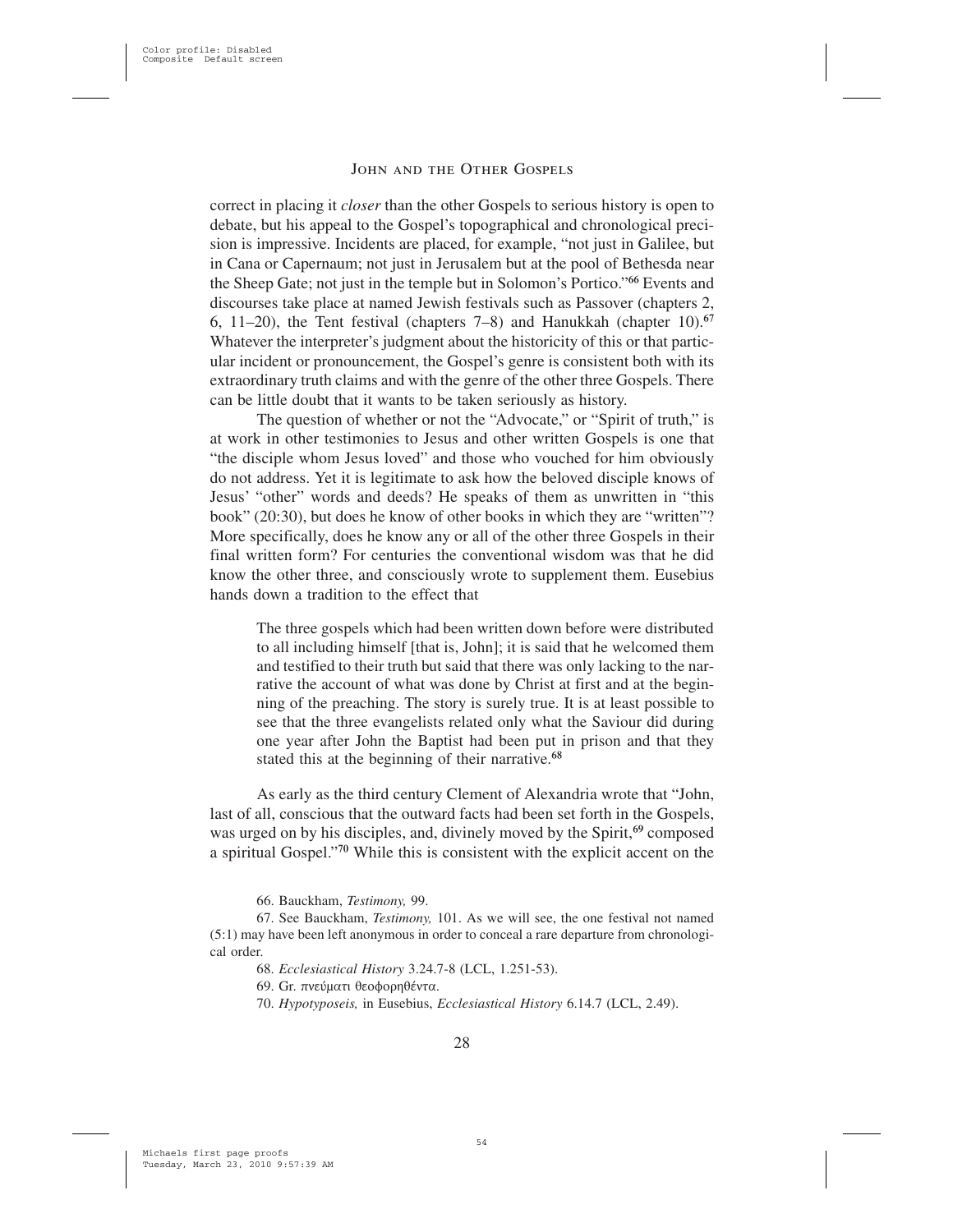Advocate, or "Spirit of truth," in John's Gospel, it is an oversimplification. Clearly, the synoptic Gospels are also "spiritual," and just as clearly the Gospel of John is as interested in "outward facts" as they are. The similarity of genre bears this out. Still, Clement's assertion that John was written last, with full knowledge of the other three, seemed to be confirmed by its placement in the canon. After all, anyone reading the Gospels in their canonical order would know by the time he reached the Gospel of John what the other three had said, and it seemed only reasonable that the Gospel writer had this knowledge as well. With the dominance of Markan priority from the midnineteenth century on, even those who had their doubts as to whether John's Gospel knew all three synoptics still routinely assumed that he knew at least the Gospel of Mark in its final written form.

This changed in the twentieth century, particularly after the work of Percival Gardner-Smith<sup>71</sup> and C. H. Dodd.<sup>72</sup> While there are exceptions, most interpreters today view the Gospel of John as independent of the other written Gospels (even Mark), yet familiar with many of the unwritten traditions behind them.<sup>73</sup> In the places where John and the synoptic Gospels overlap — the ministry of John the Baptizer (Jn 1:19-34), the cleansing of the temple (2:13- 22), the healing of the royal official's son (4:43-54), the feeding of the five thousand and walking on the water (6:1-21), the decision of the Jewish council or Sanhedrin  $(11:45-53)$ , the anointing at Bethany  $(12:1-8)$ , the triumphal entry (12:12-29), and the entire passion narrative — the pattern of similarities and dissimilarities remains an enigma. As the commentary will show, parallels can be found between John's Gospel and every stratum of synoptic tradition: Mark, the so-called "Q" source, and material distinctive to Matthew and to Luke.74 Sometimes the wording and/or placement of the synoptic material appears to be more nearly original, while at others John's wording and/or placement seems more primitive. Often it is difficult or impossible to decide. The respective traditions are perhaps best described as intertwined.

In general it is fair to say that John's Gospel differs from the other

71. *Saint John and the Synoptic Gospels* (Cambridge: Cambridge University Press, 1938).

72. *Historical Tradition in the Fourth Gospel* (Cambridge: Cambridge University Press, 1965).

73. Interestingly, Eusebius acknowledges that even after Matthew, Mark, and Luke had written their Gospels, "John, it is said, used all the time a message which was not written down" (*Ecclesiastical History* 3.24.7; LCL, 1.251) — this *before* the other Gospels "were distributed to all including himself" (see above, n. 72).

74. For example, Mark and John (see Mk 14:3 and Jn 12:3); "Q" and John (Mt 11:27//Lk 10:22 and Jn 3:35; 13:3; 17:2; 10:14-15; 17:25); Matthew and John (Mt 26:3 and Jn 11:47-53; Mt 27:49 and Jn 19:34; Mt 28:10 and Jn 20:17); Luke and John (Lk 23:4, 14, 22 and Jn 18:38; 19:4, 6; Lk 24:12; and Jn 20:6-8).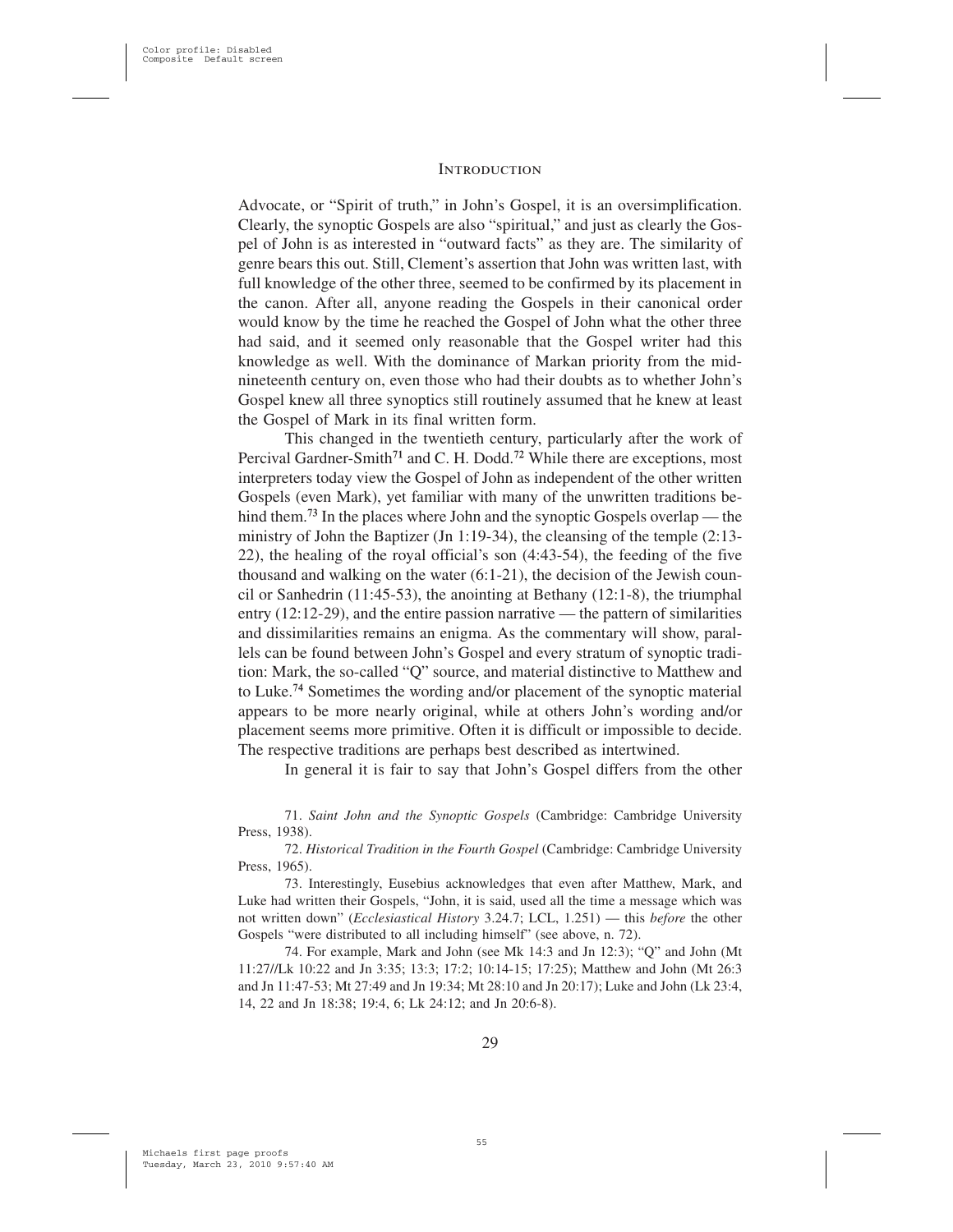three in style and in structure. As to style — which turns out finally to be inseparable from content — Jesus speaks with a very different voice in this Gospel. In Matthew, Mark, and Luke the theme of his proclamation is the kingdom of God; here it is himself and his mission. As Rudolf Bultmann famously insisted, the revelation turns in upon itself. What Jesus reveals from the Father is simply that he is the Revealer, sent from the Father!75 Yet in this way he reveals the Father, which is not so different from saying that he reveals God, or the kingdom of God. What he says is what God has given him to say, and in his "works" or miracles he reveals the God of Israel at work (see 5:17). One way of summing up the difference is to say that much of what is implicit in the other three Gospels becomes explicit in John. The emphatic "I" of the Sermon on the Mount ("You have heard, . . . but now *I* tell you") and other pronouncements ("If *I* by the Spirit of God drive out demons . . .") becomes the magisterial "I am" of the Gospel of John (see 8:24, 28, 58; 13:19; 18:5-6). In the synoptics, Jesus proclaims "the gospel of God" (Mk 1:15), and in so doing reveals himself as God's messenger. In John's Gospel he reveals himself, and in so doing reveals the Father who sent him (see 12:45, "the person who sees me sees the One who sent me"; 14:9, "The person who has seen me has seen the Father"). Yet it is doubtful that this amounts to a simple reinterpretation of the other three Gospels. More likely the competing traditions took shape independently, with the Gospel of John attributing its own unique character to the interplay of inspiration and tradition (the "vertical" and "horizontal" if you will) — that is, on the one hand the testimony of the Advocate, or "Spirit of truth" ("he will testify about me," 15:26), and on the other the testimony of the eyewitnesses (those "with me from the beginning," 15:27), represented by "the disciple whom Jesus loved."

## **V. THE STRUCTURE OF JOHN'S GOSPEL**

As to structure, if John's Gospel is familiar with the so-called Markan outline, common to Matthew, Mark, and Luke, then it has distanced itself from that outline in conspicuous ways. Eusebius acknowledged already in the fourth century that

<sup>75.</sup> In Bultmann's words, "Thus it turns out in the end that Jesus as the Revealer of God *reveals nothing but that he is the Revealer,*" and "the Revelation consists of nothing more than the bare fact of it (its *Dass*) — i.e., the proposition that the Revealer has come and gone, has descended and been re-exalted" (*Theology of the New Testament,* 2.66). This recurring self-reference is what produces the "relentless tattoo" of Johannine poetry so distasteful to the translators of the NAB (see above, n. 3).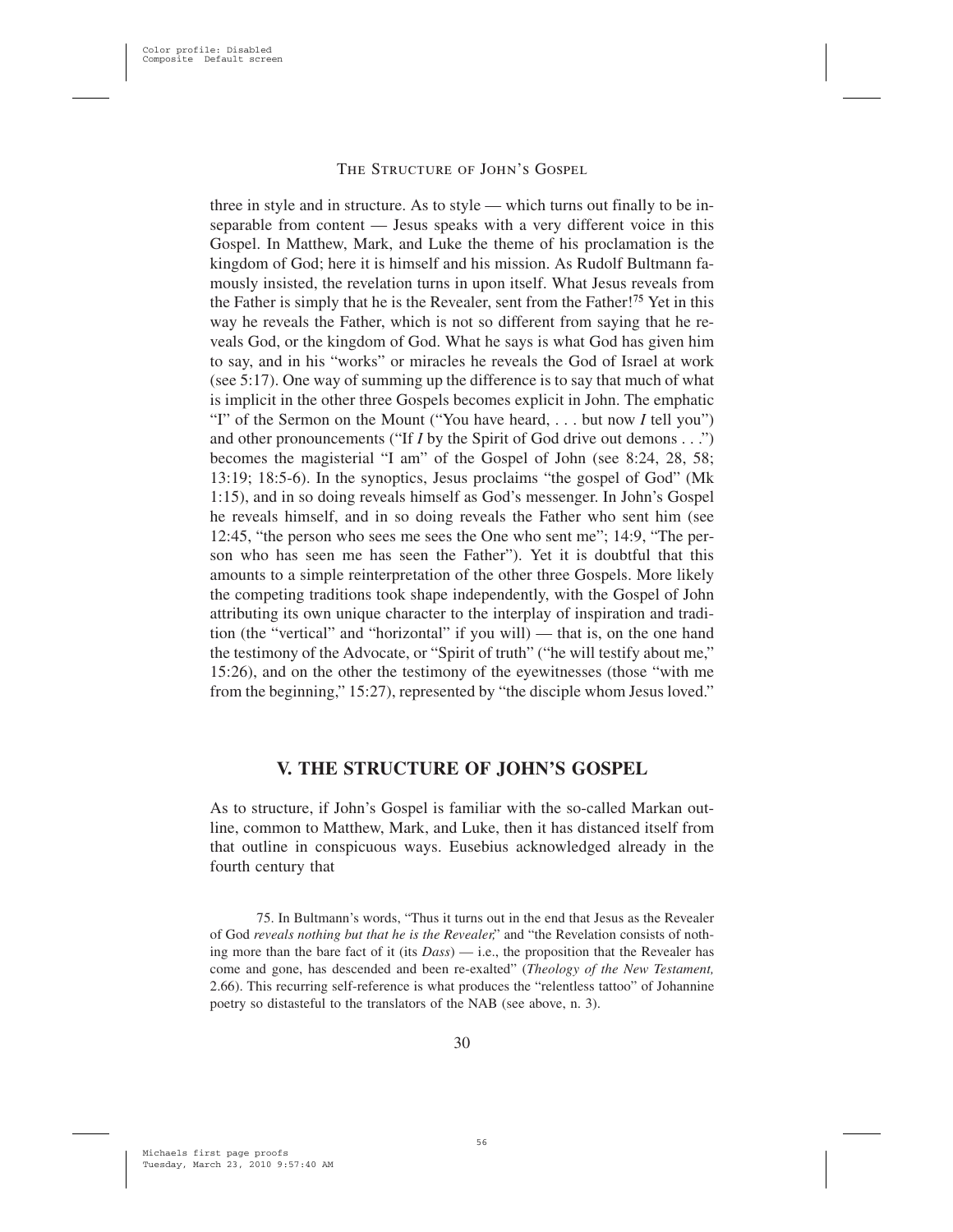John in the course of his gospel relates what Christ did before the Baptist had been thrown into prison, but the other three evangelists narrate the events after the imprisonment of the Baptist. If this be understood, the gospels no longer appear to disagree, because that according to John contains the first of the acts of Christ and the others the narrative of what he did at the end of the period.<sup>76</sup>

As we have seen in our discussion of the prominence of "John" (that is, the Baptizer) in the first three chapters, $77$  there is something to be said for Eusebius's interest in "what Christ did before the Baptist had been thrown into prison." First, the importance of the Baptizer in the so-called "Prologue" should not be overlooked. Scholarly readings, even among those resolved to look at the finished text as a literary entity (that is, synchronically), sometimes tend to follow the "tracks" left by various source theories.<sup>78</sup> For example, the long-held theory that the first eighteen verses of the Gospel either were or contained a distinct pre-Johannine "hymn" of some kind has tended to lock in the notion that those verses were a unit set apart from the rest of the Gospel, to be given separate and special treatment as "the Prologue." The Gospel as a whole is rightly viewed as narrative, much like the other Gospels, but "the Prologue" is often seen differently — almost as another genre. Consequently, the explicit narrative beginning *within* the Prologue (1:6) has to be viewed as no narrative beginning at all, but simply as an "interpolation" embedded in what some scholars have already decided is a pre-Johannine, possibly pre-Christian, hymn. But if what looks like a narrative beginning *is* in fact just that — a reasonable assumption — then the real "prologue" — or "preamble," or "introduction" — is not John 1:1-18 but John 1:1-5.<sup>79</sup> These five verses, unlike most (but not all) of the Gospel, have no narrative context. Whatever their background — for example, in Jewish Wisdom tradition their present function is to set the stage for introducing "A man... sent from God. John was his name" (1:6), and to explain John's repeated claim that "The One coming after me has gotten ahead of me, because he was before

76. *Ecclesiastical History* 3.24.12-13; LCL, 1.253-55.

77. See above, pp.  $\leftrightarrow \leftrightarrow \bullet$ .

78. Other examples include C. H. Dodd, who did not advocate a pre-Johannine "Signs Source," nevertheless described chapters 2–12, Jesus' public ministry, as "the Book of Signs" (in distinction from chapters 13–21, "the Book of the Passion"; Dodd, *Interpretation,* 297, 390); also, many of those who insist that chapter 21 is an original and integral part of the Gospel nevertheless continue to treat 20:30 and 31 as if they were in fact the ending of the Gospel.

79. This was how Chrysostom read it in commenting on John 1:6: "Having in the introduction [ $\epsilon$ i $\sigma$ αγωγή] spoken to us things of urgent importance concerning God the Word (the Evangelist) proceeding on his road, and in order, afterwards comes to the herald of the Word, his namesake John" (*Homilies on St. John* 6.1; NPNF, 1st ser., 14.25).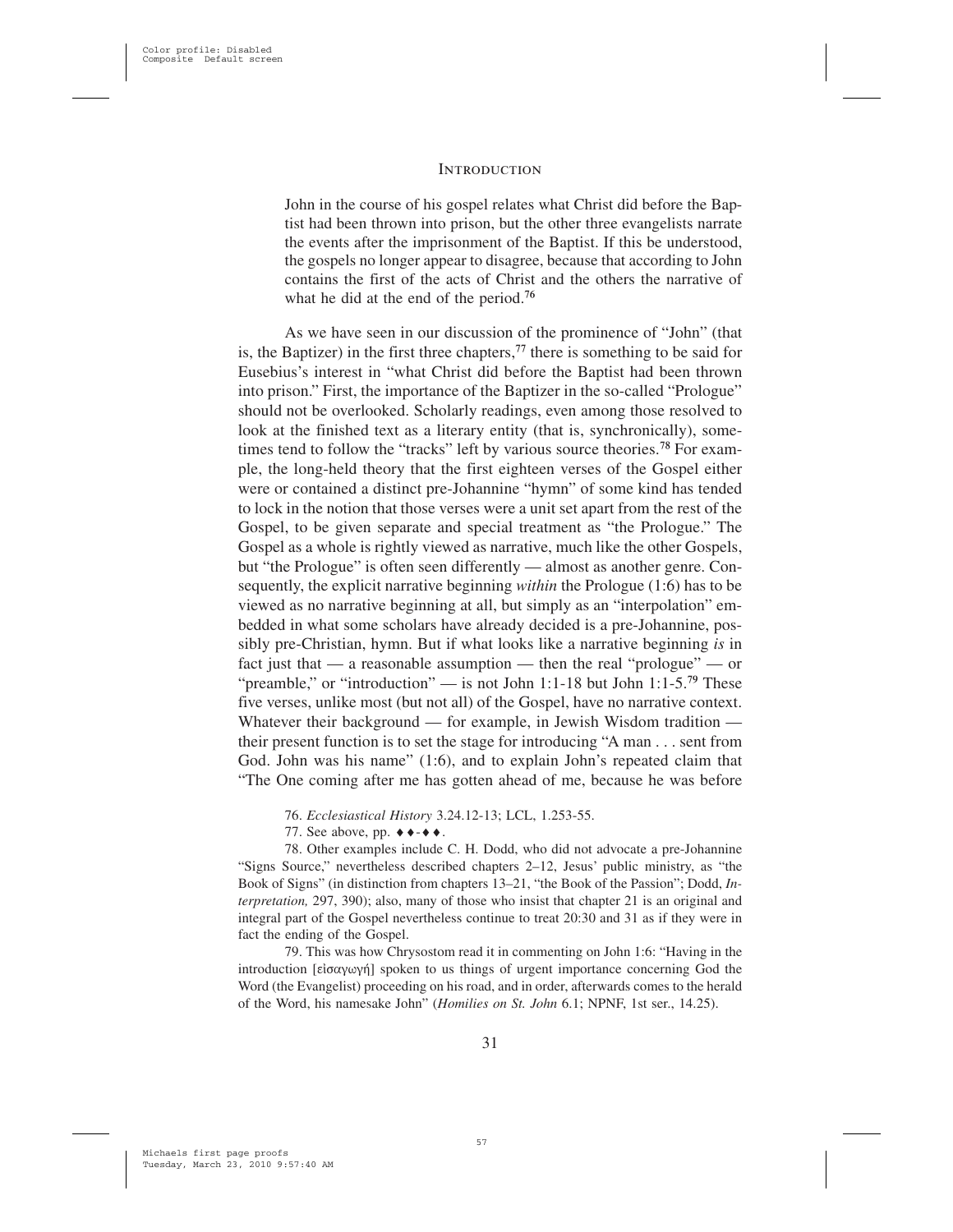me" (1:15; also v. 30). Indeed, "the Word" who is Jesus does precede John, and therefore takes precedence over him. This is evident at once in the insistence that John "was not the light, but [he came] to testify about the light" (1:8), and in the accompanying excursus on the coming and presence of Jesus in the world (1:9-18). It is as if the Gospel writer cannot resist pouring out in advance the whole story he has to tell in ten memorable verses. If the narrative of John's testimony has already begun (vv. 6-8), then the real "interpolation" is this magnificent excursus, with the narrative of John and his testimony resuming in 1:19-34.<sup>80</sup>

It is John, accordingly, whose eyewitness first-person testimony dominates the first chapter — and frames the first three chapters. Although he disappears as soon as Jesus takes the initiative to find Philip and Nathanael and to set out for Galilee (1:43-51), John the Baptizer is not gone for good. After the wedding at Cana, which confirms several of John's disciples as disciples of Jesus (even with Jesus still within the family circle, 2:11-12), and after Jesus' eventful ministry at the first Passover in Jerusalem (2:13–3:21), we find him in Judea doing just what John had been doing. He who will "baptize in Holy Spirit" (1:33) is baptizing in water (3:22, 26), the same as John.81 Even though Jesus has much to say of significance in the first three chapters, it is undeniable that he shares the spotlight with John. They speak, as it were, in stereo. Jesus speaks to Nicodemus, yet his words abruptly spring out of their narrative context (see 3:13-21) to become a kind of sequel to the "introduction" or "preamble" of 1:1-5 and the excursus of 1:9-18. John then comes front and center to give his farewell speech (3:27-36). He speaks to his own disciples (vv. 27-30), yet his words, too, spring from their narrative context to become yet another sequel to the Gospel's opening verses (see 3:31-36). Together, the "preamble" of 1:1-5 and the joint testimonies of John and Jesus frame the Gospel's first three chapters. Within these chapters, as we have seen, the dominant voice in the emphatic first person is John's voice, not (as yet) the voice of Jesus (see 1:20, 23, 26, 31, 33, 34; 3:28-30). It is arguable that not just chapter 1 but the Gospel's first three chapters should be designated "the testimony of John." Yet as soon as John says, "He must grow, but I must diminish" (3:30), Jesus' role in the story grows exponentially. John, with his very last words (3:31-36), announces that "the Word" (1:1) is about to speak: "What he has seen and what he heard, to this he testifies" (3:32), and "the one God sent speaks the words of God" (v. 34). At the same

<sup>80.</sup> As we will attempt to show, the testimony attributed to John in 1:15-18 is different, a testimony not made in history but in the present, as John is made a spokesman for the Gospel writer himself and the Christian community of his day.

<sup>81.</sup> Or at least his disciples were. It seems to have amounted to the same thing (see 4:2).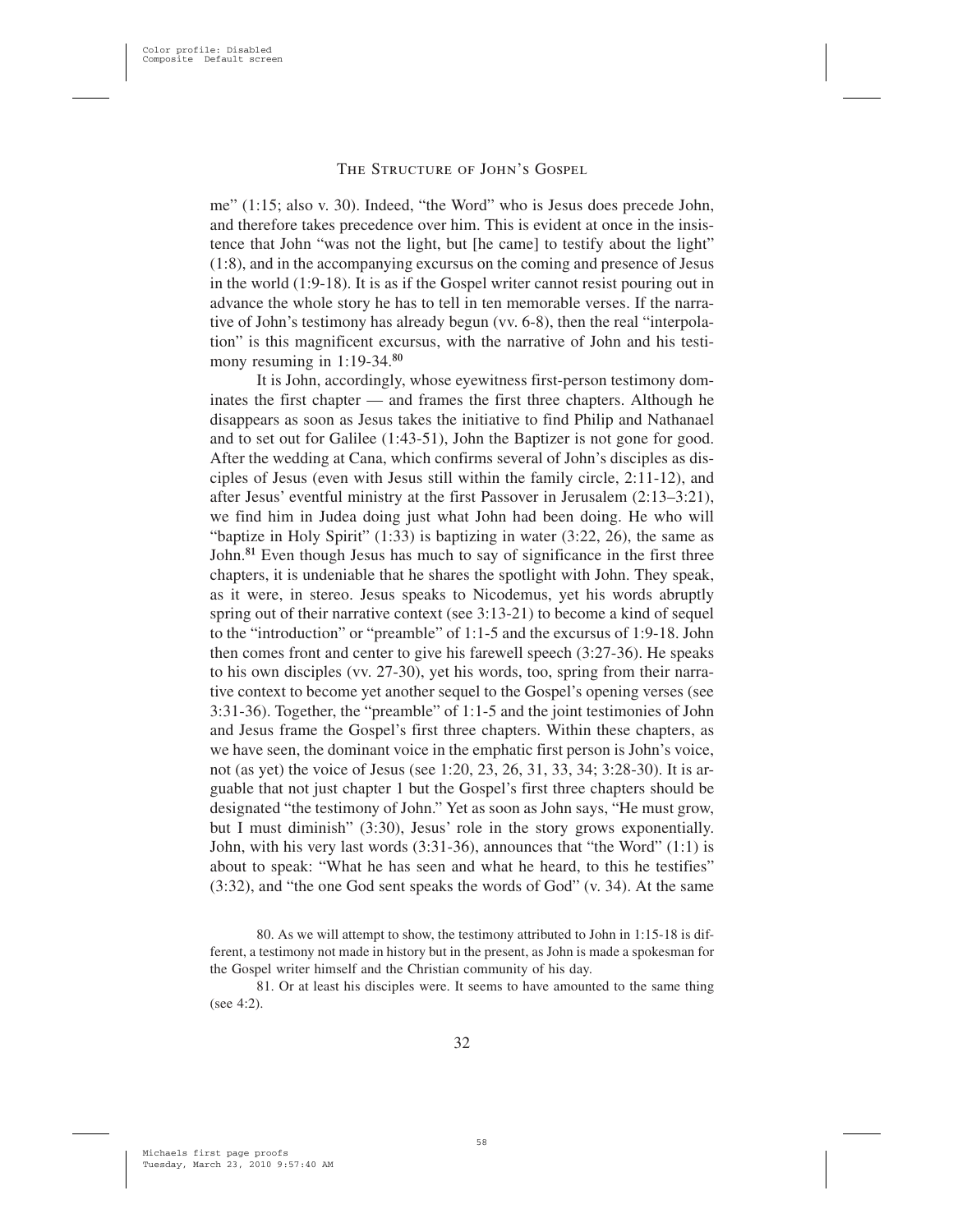time, John reinforces the alternatives of faith and unbelief already set forth in 1:11-12 and 3:13-21: "Whoever believes in the Son has eternal life, but whoever disobeys the Son will never see life, but the wrath of God remains on him" (v. 36).

At this point the narrative resumes, the story line corresponding to that of the synoptics except that instead of John's imprisonment (as in Mk 1:14 and Mt 4:12) it is John's sovereign farewell speech that triggers Jesus' journey to Galilee (see 4:1-3). Whether or not Jesus continued baptizing as John had done, we are not told. The Gospel is more interested in Jesus' testimony than in any baptizing activity he may have carried on. From here on, as we have seen, the "I" who testifies is Jesus. So far, apart from the "Amen, amen, I say to you" formula (1:51; 3:3, 5, 11), he has had little to say in the first person ("*my* Father's house," 2:16; "I will raise it up," 2:19), and nothing with the emphatic "I," but this changes in chapter 4 when he reveals himself to the Samaritan woman with the words, "It is  $I - I$  who am speaking to you" (4:26; see also 6:20; 8:24, 28, 58). Moreover, in contrast to John (see 10:41), his testimony is punctuated by a series of miraculous signs. His selfrevelation (whether in the emphatic first person, or as "the Son" or "Son of man") extends through chapter 12, at the end of which comes yet another brief monologue without narrative context (12:44-50), this time introduced with the words, "But Jesus cried out and said" (12:44), punctuated with the emphatic "I" (vv. 46, 47, 49) and, like John's farewell speech at the end of chapter 3, terminating a major section of the Gospel.

To this extent, Eusebius' testimony is helpful in structuring the Gospel of John in comparison to the synoptics. Our reading of the Gospel so far yields an outline consisting of a short preamble (1:1-5), the testimony of John  $(1:6-3:36)$ , and the public testimony of Jesus  $(4:1-12:50)$ . But Eusebius does not warn us that when we move beyond the first three chapters, the differences between John and the synoptics do not diminish. After John's imprisonment, Matthew, Mark, and Luke recount Jesus' ministry in Galilee at some length, concluding with one — and only one — extended journey to Jerusalem and an account of Jesus' arrest, trial, death, and resurrection there. Our Gospel, by contrast, places Jesus in Jerusalem already in chapter 2, and even after John's imprisonment Jesus is there again in chapter 5, again in chapters 7, 8, 9, and 10, and again in chapters 12 through 20, always in connection with one or another of the Jewish festivals. He is in Galilee only for one miracle in chapter 2 and another in chapter 4 — both in the same town, a town not even mentioned in the other Gospels — and once more for a miracle and an extended discourse at Capernaum in chapter 6. He returns to Galilee after the resurrection (chapter 21), as he does in Matthew and (implicitly) in Mark, but the Galilean ministry which dominates the other three Gospels virtually disappears. Moreover, in the Synoptics everything is public except for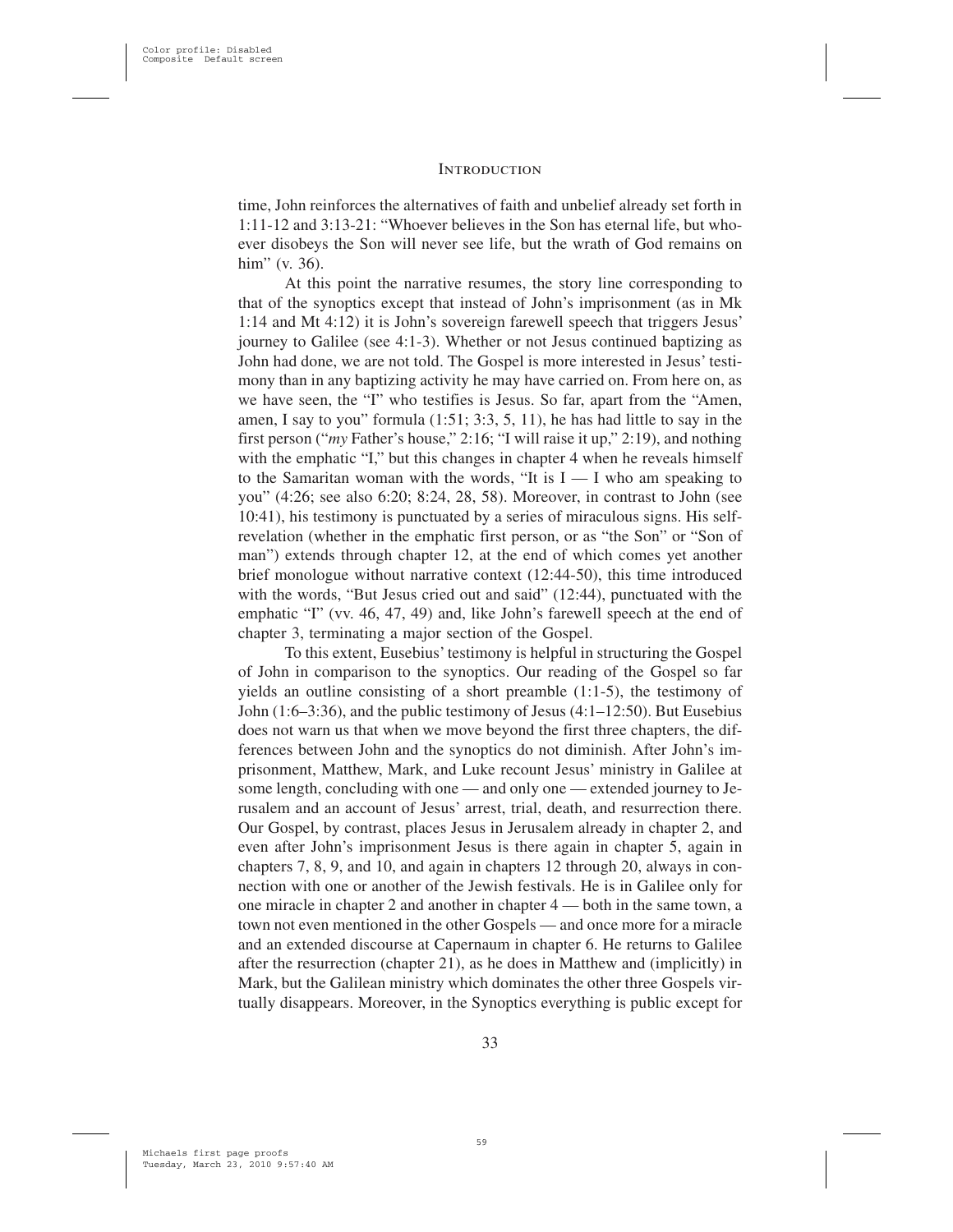the interpretations of certain parables (see Mk 4:34) and a final discourse on things to come (Mk 13 and parallels), $82$  while the Gospel of John seems to divide Jesus' ministry into two parts, a "public ministry" to the crowds and the religious authorities in Jerusalem and Galilee (chapters 2–12) and a "private ministry" to his disciples in the setting of the last supper (chapters 13–17). Most noticeably of all, the two events introducing passion week in Mark the triumphal entry and the cleansing of the temple — are separated (and reversed) in John's Gospel in such a way as to frame the entire public ministry of Jesus (see 2:13-22; 12:12-19).

In view of all this, it is difficult to tell whether John's Gospel knows the outline common to Matthew, Mark, and Luke (an outline remarkably well summarized by Peter in Acts 10:37-41) and deliberately opts for an alternative, or whether it knows only isolated incidents and pronouncements of Jesus from synoptic tradition, and puts these together with what the Gospel writer knows as an eyewitness, independently of the other Gospels. In any event, its structure deserves close attention in its own right, apart from all theories of literary dependence, and apart from all source theories as well. To begin with, the effect of placing the temple cleansing almost at the beginning of Jesus' ministry rather than near the end is far reaching. Any reader familiar with the other Gospels will assume, on reading that "the Passover of the Jews was near, and Jesus went up to Jerusalem" (2:13), that Jesus' Galilean ministry has been extremely brief (see 2:1-12), and that the passion is about to begin.83 In one sense the reader has been misled, but in another sense not, because all that happens from here on happens with the passion in view. The Scripture remembered in connection with the cleansing of the temple is "Zeal for your house will consume [that is, destroy] me" (2:17), and the only "sign" Jesus gave was "Destroy this sanctuary [that is, his body], and in three days I will raise it up" (2:19). Conspicuous in the synoptic passion narrative is a trial (of sorts) before the Sanhedrin and the Chief Priest, but in John's Gospel the whole public ministry of Jesus (at least from chapter 5 on) is his trial at the hands of the Jewish religious authorities, one in which he is both accused and accuser, and one peppered with such terms such as "testify" and "testimony" (see 3:11, 32; 5:31-34, 36-37, 39; 7:7; 8:13-14, 17, 18; 10:25), "judge" and "judgment" (see 3:18- 19; 5:22, 27, 30; 7:24, 51; 8:15-16, 26, 50; 12:31), "true" and "truth" (see

83. The notice is remarkably similar to another, nine chapters later, when the passion actually does begin: "Now the Passover of the Jews was near, and many went up from the region to Jerusalem before the Passover, that they might purify themselves" (11:55).

<sup>82.</sup> In a sense, Jesus' claim to the Chief Priest that "I have spoken publicly to the world," and "I spoke nothing in secret" (18:20) is more applicable to the synoptics than to the Gospel of John.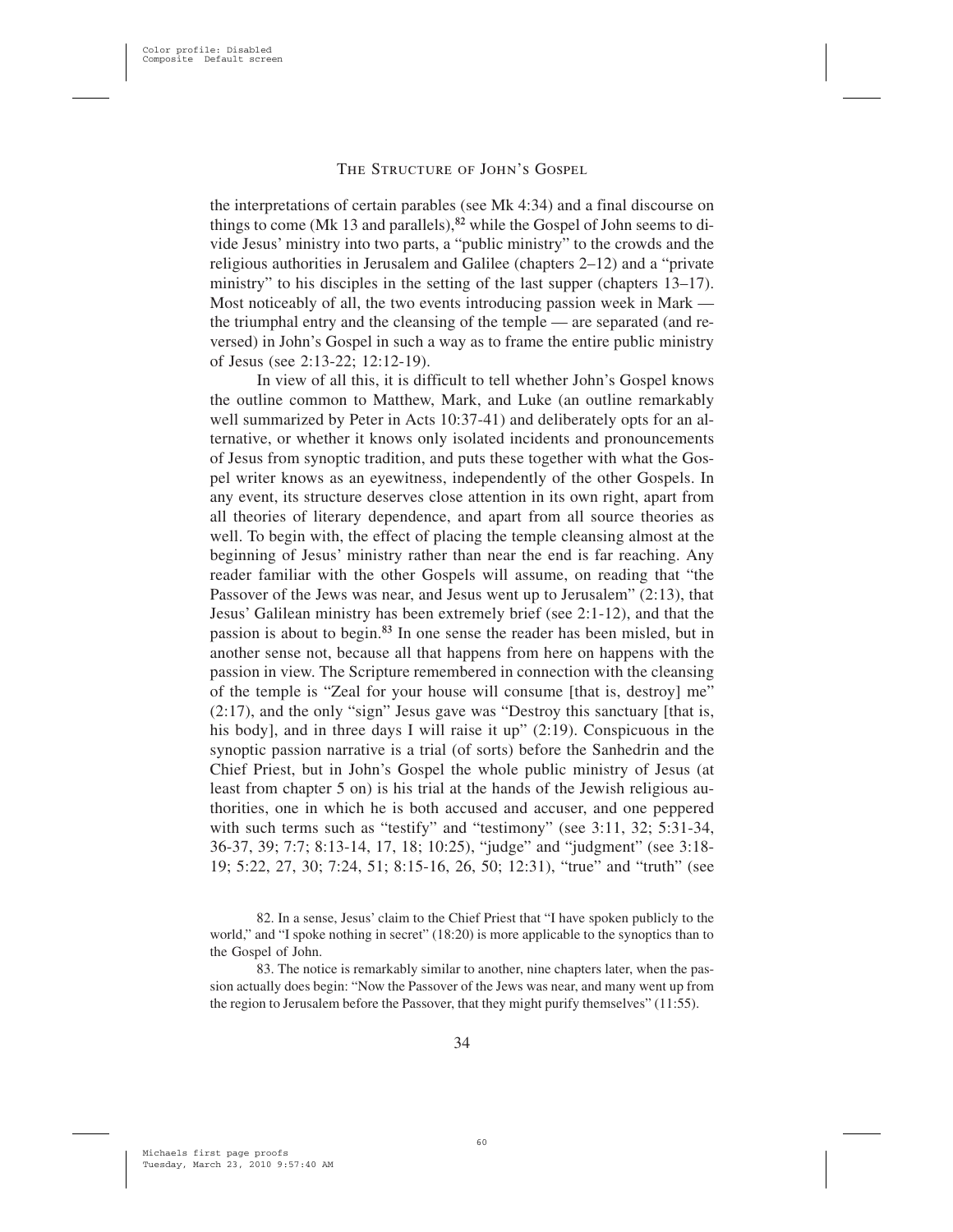5:31-33; 7:18; 8:13-14, 16, 17, 40, 45-46; 10:41). In a general way chapters 2 through 12 can be regarded as a book of judgment. In one sense, Jesus is on trial, but in another "the world," represented by the Jewish religious authorities, is being tried — and condemned. Ever since chapter 5 the religious authorities had been seeking Jesus' life, "because he was not only abolishing the Sabbath but was claiming God as his own Father, making himself equal to God" (5:18; see also 7:1, 19, 25, 30; 8:37, 40), but the verdict comes down only after this extended "trial," as the Jewish ruling council formally "resolved that they would kill him" (11:53). Consequently, there is no real trial after Jesus is actually arrested, only a brief hearing before the Chief Priest in which Jesus simply refers back to what he had "always taught in synagogue and in the temple, where all the Jews come together" (18:20). Throughout the public ministry there looms the prospect of Jesus' "hour," which the reader understands as the hour of his death, a death viewed in this Gospel not as defeat but as victory, not as tragedy but as "glorification" (7:39; 12:23, 28). Suspense builds as the reader is told more than once that Jesus escaped arrest "because his hour had not yet come" (7:30; 8:20; see also 8:59; 10:39). Finally, "The hour has come that the Son of man might be glorified" (12:23), not in an arrest but simply by Jesus' sovereign decree (the arrest will take place six chapters later!).

As passion week begins (see 12:1), the book of judgment gives way to a book of glory. Strictly speaking, perhaps, the book of judgment consists of 2:13–11:54 (with the handing down of the verdict in 11:45-54), and the book of glory begins already with the notice of the last Passover (11:55), yet there is also (as we have seen) a definite break at the end of chapter 12, with the Gospel writer's own verdict on an unbelieving world (12:37-43) and a final soliloquy from the lips of Jesus (12:44-50). There is no urgent need to choose between the two options, for in either case 11:55–12:50 is transitional, marking both the end of the public ministry with its emphasis on judgment (see, for example, 12:31, "Now is the judgment of this world. Now the ruler of this world will be driven out") and the beginning of the passion with its decisive revelation of Jesus' glory (see 12:23, 28). At the end of this longer transition is a shorter one (12:44-50) consisting not so much of Jesus' verdict on the world's unbelief (vv. 47-48) as his promise of light and life to those who do believe (vv. 44-46, 49-50), with just a hint that he will have more to say (v. 50) — which in fact he does. If chapters 2 through 12 lead up to the certainty that Jesus must be glorified in death, chapters 13 through 17 prepare the readers of the Gospel — in the persons of their surrogates, the disciples — for that death and its implications. To them, Jesus' "glorification" is not experienced as glorification but as departure or absence, and the thrust of the farewell discourses in 13:36–14:31 and in chapters 15 and 16 is to overcome the scandal of Jesus' absence with the promise of his return, whether in his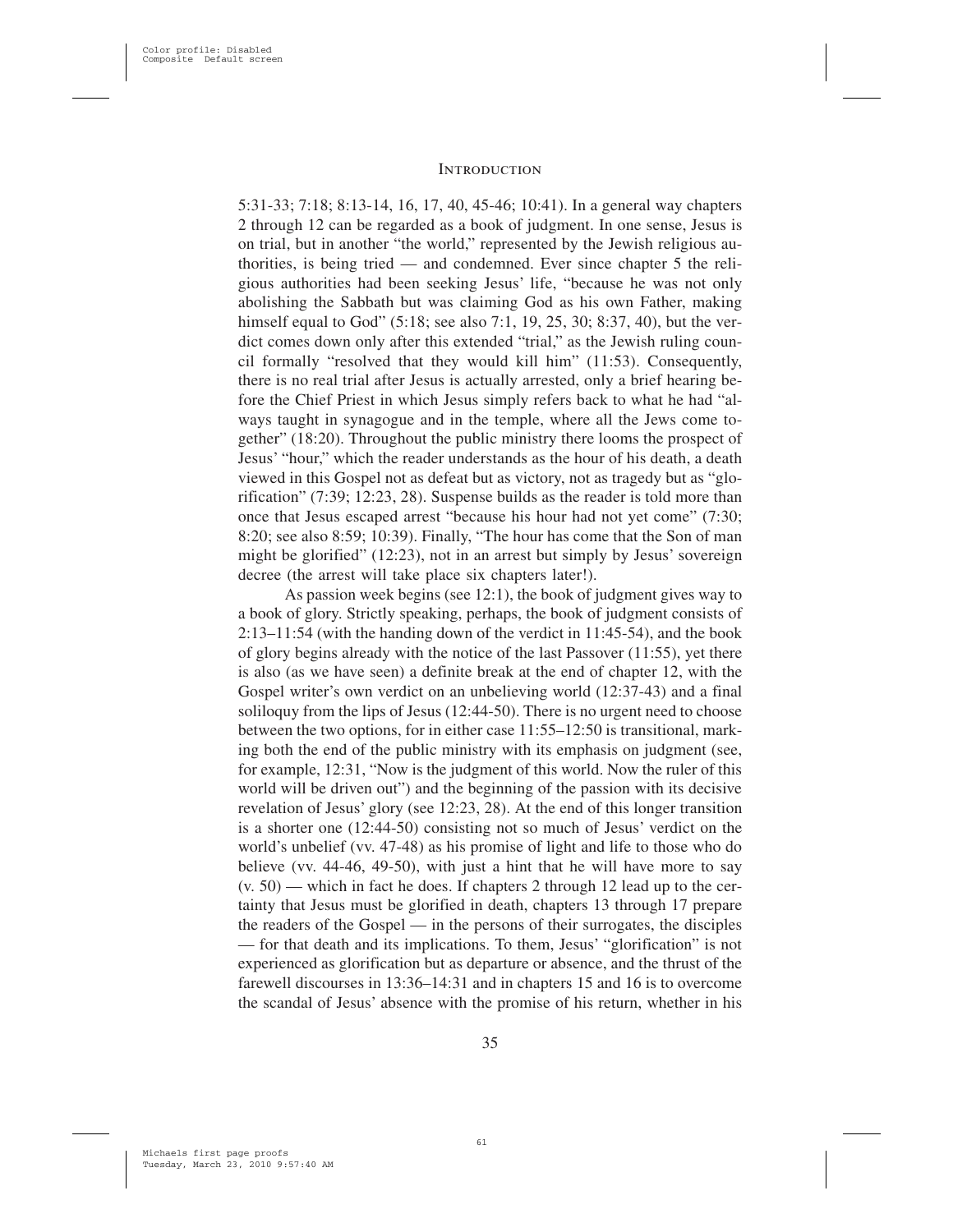resurrection (chapter 20) or in the person of the Advocate, or "Spirit of truth," and with a new command to "love each other, just as I loved you" (13:34; 15:12).

In chapter 17 Jesus turns around, as it were, to the Father in prayer, reporting to the Father what his ministry has accomplished and interceding for his soon-to-be-scattered disciples (see 16:32). Like 1:1-5, 3:13-21, 3:31-36, and 12:44-50, this, too, is a passage without a real narrative context. Jesus is no longer "with" his disciples, but rather looks back to a time when "I was with them" (17:12). His "private" ministry to the disciples has become even more private, as even they are shut out, and like the Jewish High Priest the Good Shepherd moves into the "Holy of Holies" to speak to his Father alone, on behalf of his sheep. Yet as soon as he is finished, he is "with" them again, as they cross the Kidron valley together, to a familiar gathering place where he will be arrested (see 18:1-2). With his arrest, the passion narrative proper begins, and whatever else it may be, in this Gospel it brings the verification of promises made earlier — that the sheep, though scattered, would not be "lost" (18:9), that Jesus would be "lifted up" (18:32) and "glorified" at a definite "hour"  $(19:13-14, 17-18)$ , that he would go away to the Father  $(20:6-8)$ and come again to the disciples (20:19, 26), that he would bring with him the Holy Spirit (20:22), and that they would know joy (20:20) and peace (20:19, 21, 26) when they saw him again. The ending of the Gospel (chapter 21) is curiously like a new beginning, an acknowledgment, perhaps, of how the gospel story began in other traditions, with a fishing scene at the lake of Galilee (see Mk 1:16-20; Lk 5:1-11). Christian discipleship begins where the Gospel ends.

At the end of the day there is no one right way to outline the Gospel of John. The preceding observations yield the following:

## PREAMBLE (1:1-5).

- THE TESTIMONY OF JOHN (1:6–3:30), with a transition on the lips of John (3:31-36) corresponding to the preamble.
- JESUS' SELF-REVELATION TO THE WORLD (4:1–12:43), with a transition this time on the lips of Jesus (12:44-50).
- JESUS' SELF-REVELATION TO THE DISCIPLES (13:1–16:33), with a somewhat longer transition in the form of Jesus' prayer to the Father (17:1-26)
- VERIFICATION OF JESUS' SELF-REVELATION IN HIS AR-REST, CRUCIFIXION, AND RESURRECTION (18:1–21:25).

This outline, like all the others, is far from perfect. It does justice to some but by no means all of the evidence. It does not, for example, do justice to the importance of the seven signs Jesus performs, the first sandwiched be-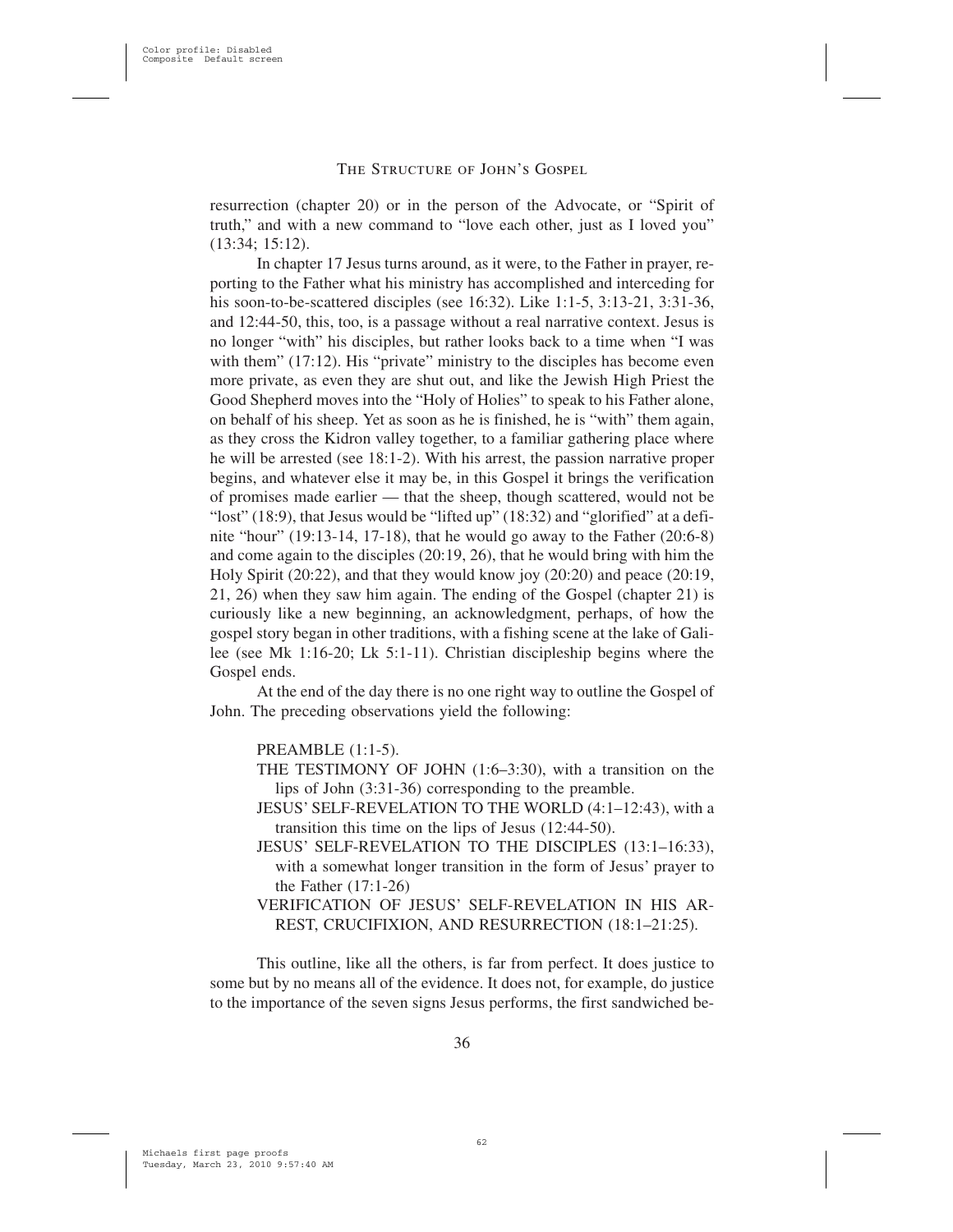tween the testimonies of John (2:1-11) and the other six displayed in connection with Jesus' self-revelatory discourses to the world. Its chief distinguishing features are that it does not begin with an eighteen-verse "prologue" but with a five-verse "preamble," and that it takes note of certain passages which, like the preamble, have no proper narrative context and can serve as markers dividing one section from another. Yet there are other such passages (for example, 3:13-21 and 5:19-47) which do not similarly serve as division markers. Structure in John's Gospel, as in most great literature, is in the eye of the beholder.

## **VI. LOCATION AND DATE**

Where was the Gospel of John written, and when? Those questions are not easily answered. Traditions connecting it with Ephesus in Asia Minor are mostly linked to the assumption that the author was John the son of Zebedee, or (in the view of some modern scholars) the shadowy John the Presbyter. But once we are left with an author who is either anonymous or someone other than "John," the evidence begins to look rather thin. Ephesus, or at least Asia Minor, is still a reasonable guess, given certain similarities between the Gospel of John and such writings as Paul's letters to Colossians (for example, 1:15-20) and Ephesians, and the book of Revelation, and given the role assigned to "the Advocate" by the Montanists in Asia Minor in the second and third centuries.84 Yet nothing approaching certainty is possible. The earliest textual witnesses to the Gospel of John are papyri from Egypt, above all the so-called Rylands fragment, or  $P^{52}$ , consisting of John 18:31-33, 37-38 (the earliest known fragment of any New Testament book), from the first half of the second century,  $85$  and the Bodmer papyri ( $P^{66}$  and  $P^{75}$ ), from the early third century. This obviously does not mean that the Gospel was written there. Virtually all New Testament papyri come from Egypt, whose climate lends itself to their preservation. Yet Egypt cannot be ruled out, nor can Palestine. Syria is perhaps more likely than either, for Ignatius of Antioch shows signs of familiarity with the theology of the Gospel, even though he never

84. According to Eusebius, "Of these some like poisonous reptiles crawled over Asia and Phrygia, and boasted that Montanus was the Paraclete [ $\tau$ ờν μὲν δὴ παράκλητον] and that the women of his sect, Priscilla and Maximilla, were the prophetesses of Montanus" (*Ecclesiastical History* 5.14 (LCL, 1.471); also Montanus is said to have claimed, "I am the Father and the Son and the Paraclete" (Didymus, *De Trinitate* 3.41.1, cited in R. M. Grant, *Second-Century Christianity,* 95).

85. *An Unpublished Fragment of the Fourth Gospel in the John Rylands Library* (ed. C. H. Roberts; Manchester: Manchester University Press, 1935).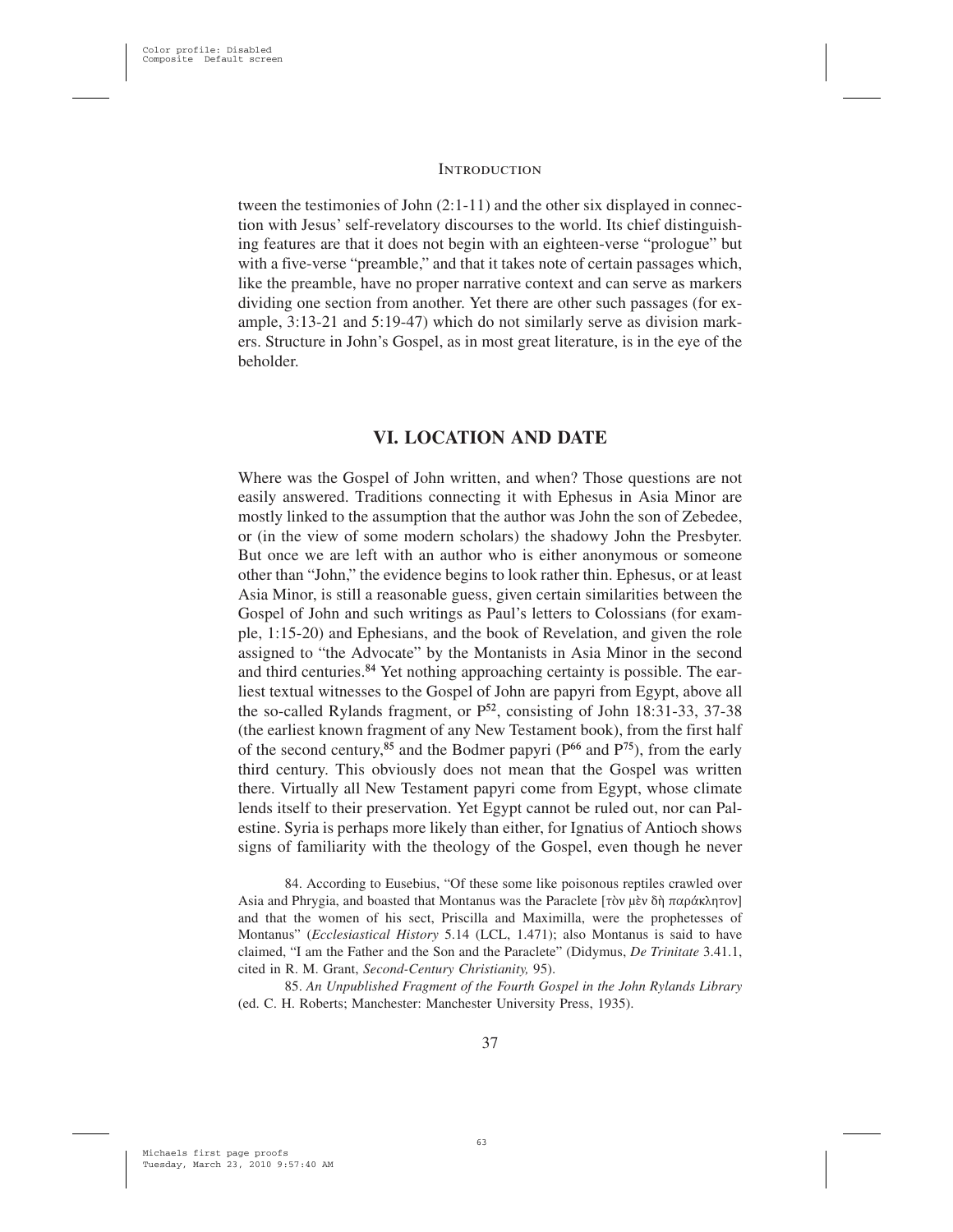quotes it,86 and so too do the *Odes of Solomon.*87 Moreover, the Jewishness of this Gospel, and the intertwining of its traditions with those behind each of the synoptic Gospels, is consistent with Syrian origin. But there is no way to be certain. If there is such a thing as a distinctively "Johannine" community, we do not yet know enough about it to be able to locate it geographically. When we speak of the author's "community," all we mean is whatever Christian communities the author may be familiar with, wherever he, or they, may be. It is clear that these communities — like most Christian communities at that time — were "sectarian" with respect to the Graeco-Roman world around them, but by no means clear that they were sectarian with respect to other Christian groups.

As to date, we are similarly at a loss. The Gospel obviously predates the Rylands fragment, and if the author was, as he claims, an eyewitness, it was almost certainly written within the first century. Yet if it is in fact independent of the other three Gospels, drawing on traditions intertwined with theirs, but not on Matthew, Mark, or Luke themselves as literary sources, then there is virtually no limit on how soon after the death and resurrection of Jesus it could have been written. While there is nothing to shatter the conventional wisdom that it is the latest of the four Gospels, there is no way to prove it either. This Gospel could have originated any time within the latter half of the first century, and only the rumor that "the disciple whom Jesus loved" would not die (21:23) places it nearer the end of that period than the beginning. If, as seems likely, it was written after the destruction of Jerusalem and the temple by the Romans in AD 70, this would lend special poignancy and irony to the fear of the Jewish leaders that "If we let him go on like this,... the Romans will come and take away both our place and our nation" (11:48). In fact, even though they arrested Jesus and put him to death, the Romans eventually came and did exactly that!

86. See, for example, Ignatius, *To the Magnesians* 7.1, "And so, just as the Lord did nothing apart from the Father — being united with him — neither on his own nor through the apostles" (LCL, 1.247; compare Jn 5:29; 8:28); *To the Philadelphians* 7.1, "For it [that is, the Spirit] knows whence it comes and where it is going" (LCL, 1.289; compare Jn 3:8); *Romans* 7.3, "I desire the bread of God, which is the flesh of Jesus Christ, from the seed of David; and for drink I desire his blood, which is imperishable love" (LCL, 1.279; compare Jn 6:53-56).

87. See, for example, *Odes of Solomon* 7.12 ("He has allowed him to appear to them that are his own," *OTP,* 2.740; compare Jn 1:11); 8.20-21 ("Seek and increase, and abide in the love of the Lord; and you who are loved in the Beloved; and you who are kept in him who lives," *OTP,* 2.742; compare Jn 15:9); 10:5 ("And the gentiles who had been scattered were gathered together," *OTP,* 2.744; compare Jn 11:52); 11.23 ("Indeed, there is much room in your paradise," *OTP,* 2.746; compare Jn 14:2); 18.6 ("Let not light be conquered by darkness," *OTP,* 2.751; compare Jn 1:5).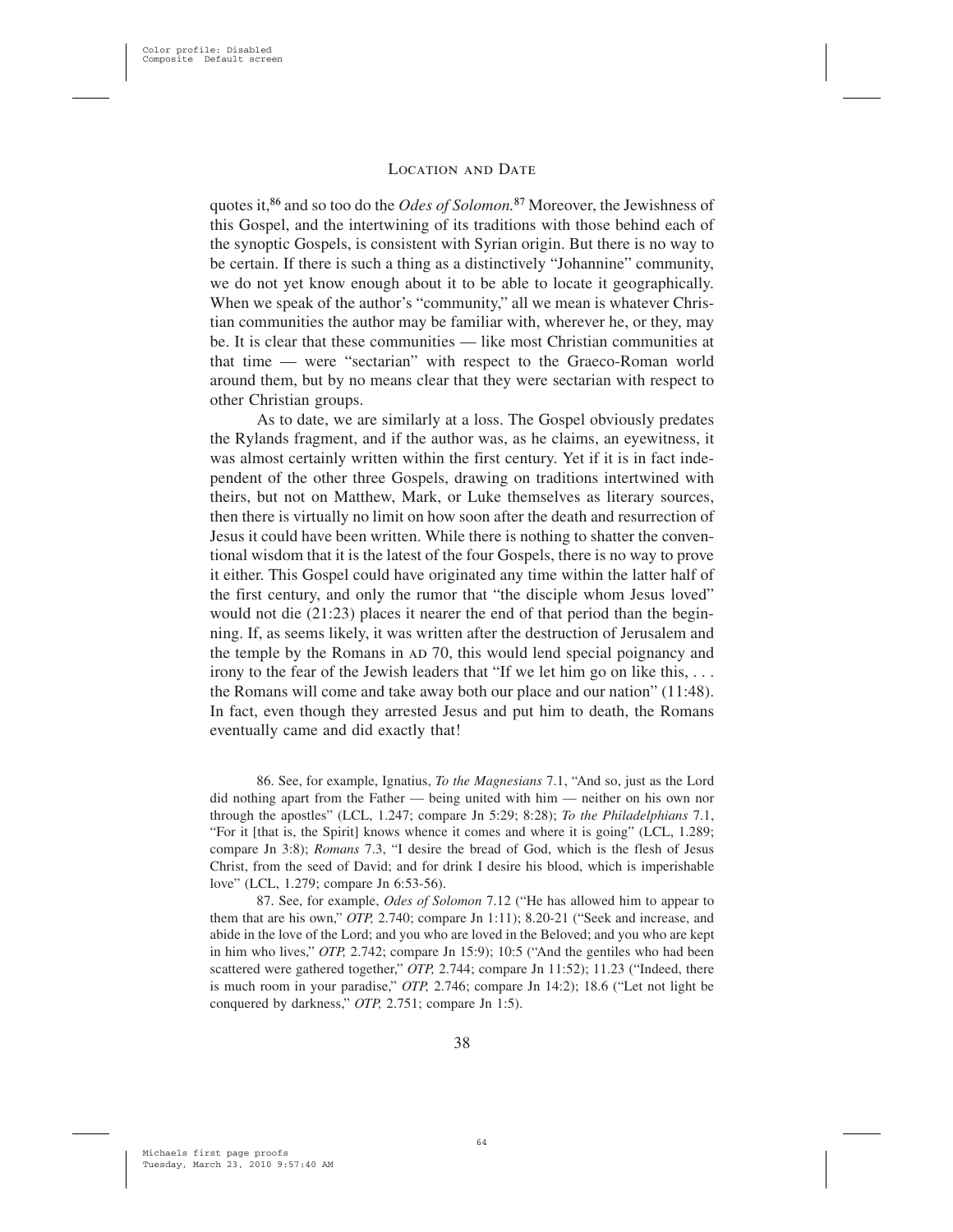## **VII. THEOLOGICAL CONTRIBUTIONS**

It is difficult to say much about the theology or christology of John's Gospel that has not been said many times before, nor is the introduction to a commentary necessarily the best place to try. Better to let the reader draw his or her own conclusions from discussions of particular texts as the commentary unfolds. But two things stand out for me, the first because it is so pervasive throughout the Gospel, the second because it is rarely noticed or appreciated by interpreters.

The first contribution of John's Gospel to the theology of the New Testament takes us back to where we began. It is the notion of Jesus as God's unique Envoy or messenger, simultaneously claiming for himself both Deity and obedient submission to Deity. The strangeness is evident to anyone who places the two pronouncements, "I and the Father are one" (10:30) and "the Father is greater than I" (14:28), side by side. Jesus can say, "My Father is working even until now, and I am working," provoking the accusation that he is "making himself equal to God" (5:17-18), yet immediately insist that he does nothing "on his own," but only what the Father has sent him and commanded him to do (see 5:19, 30). He can warn that "unless you believe that I am, you will die in your sins" (8:24) and "When you lift up the Son of man, then you will come to know that I am," yet immediately add that "on my own I do nothing, but just as the Father taught me, these things I speak" (8:28). He never acts "on his own" in relation to the Father, but always "on his own" in relation to the world. As far as his death on the cross is concerned, no one takes his life from him, he insists, "but I lay it down on my own. I have authority to lay it down, and I have authority to receive it back," yet he quickly adds, "This command I received from my Father" (10:18). His "authority," whether to exercise judgment (5:27) or to lay down his own life, belongs to him only because it belongs first to the Father. His mission is to reveal the Father, but in so doing he reveals himself — first publicly, as we have seen, to the world at large on the stage of contemporary Judaism, and then privately to his own disciples.88 The obvious objection to all this is that the Judaism of Jesus' day, in contrast to the Gentile world, did not need Jesus to reveal to it its own God — or so it would seem. What was needed rather was someone to

88. Certain parallels between the one and the other are worth noticing. Compare, for example, 8:21 ("Where I am going you cannot come"; see also 7:34) with 13:33 ("just as I said to the Jews that 'Where I am going, you cannot come,' so I say to you now"); 8:14 ("you do not know where I come from or where I am going") with 14:5 ("Lord, we do not know where you are going"); 8:19a ("Where is your father?") with 14:8 ("Lord, show us the Father"); 8:19b ("If you knew me, you would know my Father") with 14:7 ("If you all have known me, you will know my Father too"). The disciples are are at first hardly better off than "the Jews," but in their case the revelation is in the end both given and received.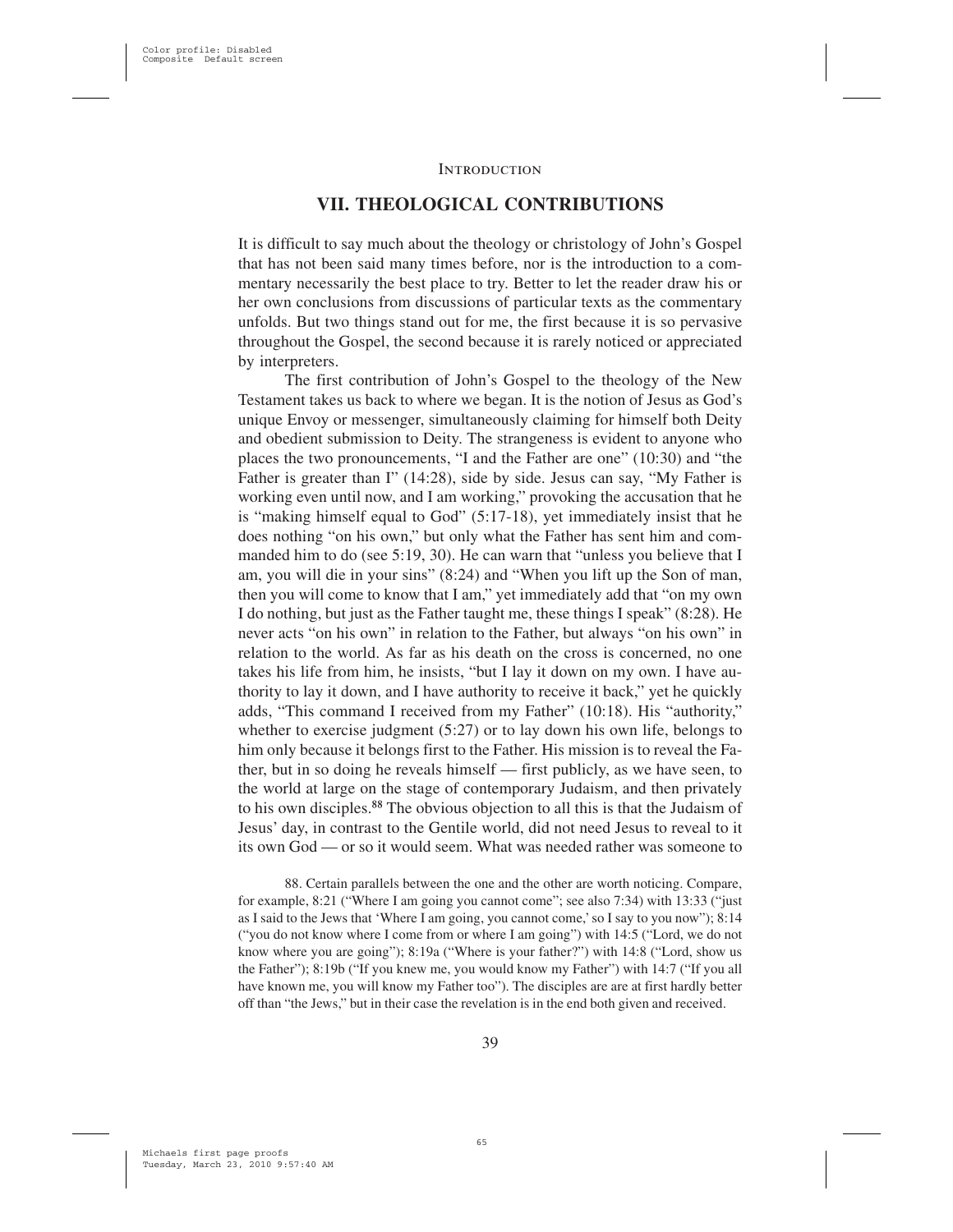reveal the God of Israel to the Gentiles, a Messiah who would make Israel a light to the nations. This the coming of Jesus will do as well, but it is largely outside the horizons of the Gospel narrative (see 10:16; 11:52; 12:32). Rather, Jesus in this Gospel "came to what was his own," even though "his own did not receive him" (1:11). He came to reveal the God of Israel to Israel in one very specific way — as Father, and in particular as *his* Father, not simply telling the people of God things about God they did not already know, but *showing* them the face of God in his own face (see 12:45; 14:9) and his own life.

The Gospel of John, then, is not just about Jesus but about God, as is evident not only in its christology but in its message of salvation. This, to my mind, is the Gospel's second major contribution to New Testament theology, and it is rather more controversial than the first. From the start, the Gospel speaks of those who "receive" Jesus as the Light and "believe in his name," those who are given "authority to become children of God" by virtue of having been "born . . . of God" (1:12-13). Two chapters later Jesus tells Nicodemus, "unless someone is born from above [or "of water and Spirit"], he cannot see [or "enter"] the kingdom of God" (3:3, 5). But what exactly is the relationship between being "born of God," or "born from above," and "receiving" or "believing in" Jesus? Which comes first? Is a person reborn because he or she believes, or does a person believe as a *result* of being reborn? Conventional wisdom assumes the former as a matter of course, and the word order of 1:12-13 seems on the face of it to support this. Yet those verses make no explicit causal connection either way between faith and rebirth, and as Jesus' dialogue with Nicodemus runs its course, evidence for the opposite view begins to surface. "Receiving" Jesus' testimony is mentioned in 3:11, and "believing" is repeatedly urged in verses 12, 15, and 16. Finally, the stark alternative of "believing" or "not believing" in him is clearly set forth (v. 18), and then restated (in language reminiscent of 1:9-13) as either loving or hating the Light, either "coming to the Light" or refusing to come (vv. 19-21). The person who "hates the Light" does so because he "practices wicked things," and refuses to come "for fear his works will be exposed" (v. 20). By contrast, the person who "does the truth comes to the Light, so that his works will be revealed as works wrought in God" (v. 21).

On this note the interview with Nicodemus — if Nicodemus is still anywhere in the picture — comes to an end. In sharp distinction from the other three Gospels, in which Jesus says, "I have not come to call the righteous, but sinners" (Mk 2:17//Mt 9:13; also Lk 5:32), he does come to call, if not explicitly "the righteous," at least those who "do the truth" — as against those who "practice wicked things." Those who come to him in faith (that is, "come to the Light") demonstrate by so doing that they are *already* "doers of the truth," not by their own merits to be sure, but because their works have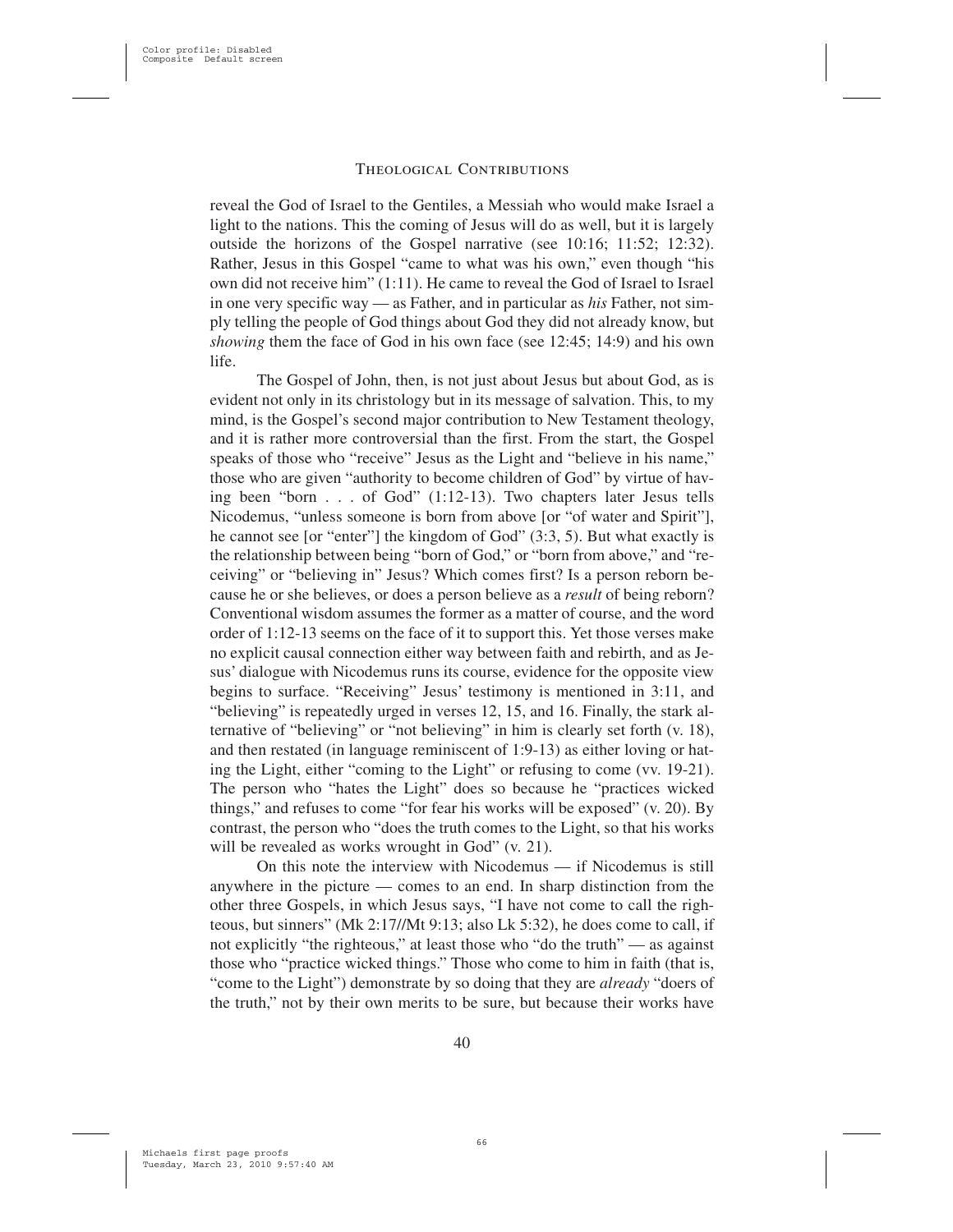been done "in God" (*en the* $\bar{o}$ , 3:21). They do not prove their faith by their works — at least not yet — but on the contrary prove their works by their faith. To this extent, John's Gospel turns some versions of Reformation theology on their heads!89 It is not as radical as it sounds, however, for the point is simply that God is at work in a person's life *before* that person "receives" Jesus, or "believes," or "comes to the Light." This is evident in the account of the man born blind — the Gospel's classic case study on what it means to be "born of God" — where the point made is *not* that the man was a sinner who "believed" and was consequently reborn. On the contrary, Jesus insists, "Neither this man sinned nor his parents" — that is, his predicament was not the result of sin. Rather, the purpose of the healing was "that the works of God might be revealed in him" (9:3) — that is, God was *already* at work in his life, and his eventual confession of faith (9:38) would reveal that to be the case. He did not believe *in order* to be "born of God." He believed *because* he was "born of God." This interpretation is confirmed by Jesus' repeated insistence that "All that the Father gives me will come to me" (6:37), "No one can come to me unless the Father who sent me draw him" (6:44), and "no one can come to me unless it is given him from the Father" (6:65). The initiative in human salvation, no less than in healing, is God the Father's, and his alone.

Of the major interpreters of John's Gospel, only Rudolf Bultmann wrestles significantly with this aspect of the Gospel's view of salvation. He writes of "Johannine Determinism," defining it as a "dualism of decision" in contrast to "the cosmological dualism of Gnosticism."90 But in the end he seems to accent human "decision," or free will, to the point that it trumps the divine initiative: "Man cannot act otherwise than as what he is, but in the Revealer's call there opens up to him the possibility of being otherwise than he was. He can exchange his Whence, his origin, his essence, for another; he can be 'born again' (3:1ff.) and thus attain to his true being. In his decision between faith and un-faith a man's being definitively constitutes itself, and from then on his Whence becomes clear."91 While it is true that John's Gospel centers on a call to decision, the hearer's decision cannot change but only reveal what has gone on before — the working of God the Father in those who will eventually become his children. Jesus can speak of "other sheep" whom, he says, "I have," even though they have not yet believed (10:16), and the Gospel writer can envision scattered "children of God" — "born of God," therefore — who have yet to be "gathered into one"  $(11:52)$ . Perhaps the

<sup>89.</sup> This is also consistent with the notion (often dismissed as out of place in John's Gospel) that "those who have done good things will go out to a resurrection of life, but those who have practiced wicked things to a resurrection of judgment" (5:29).

<sup>90.</sup> *Theology of the New Testament,* 2.21.

<sup>91.</sup> *Theology of the New Testament,* 2.25.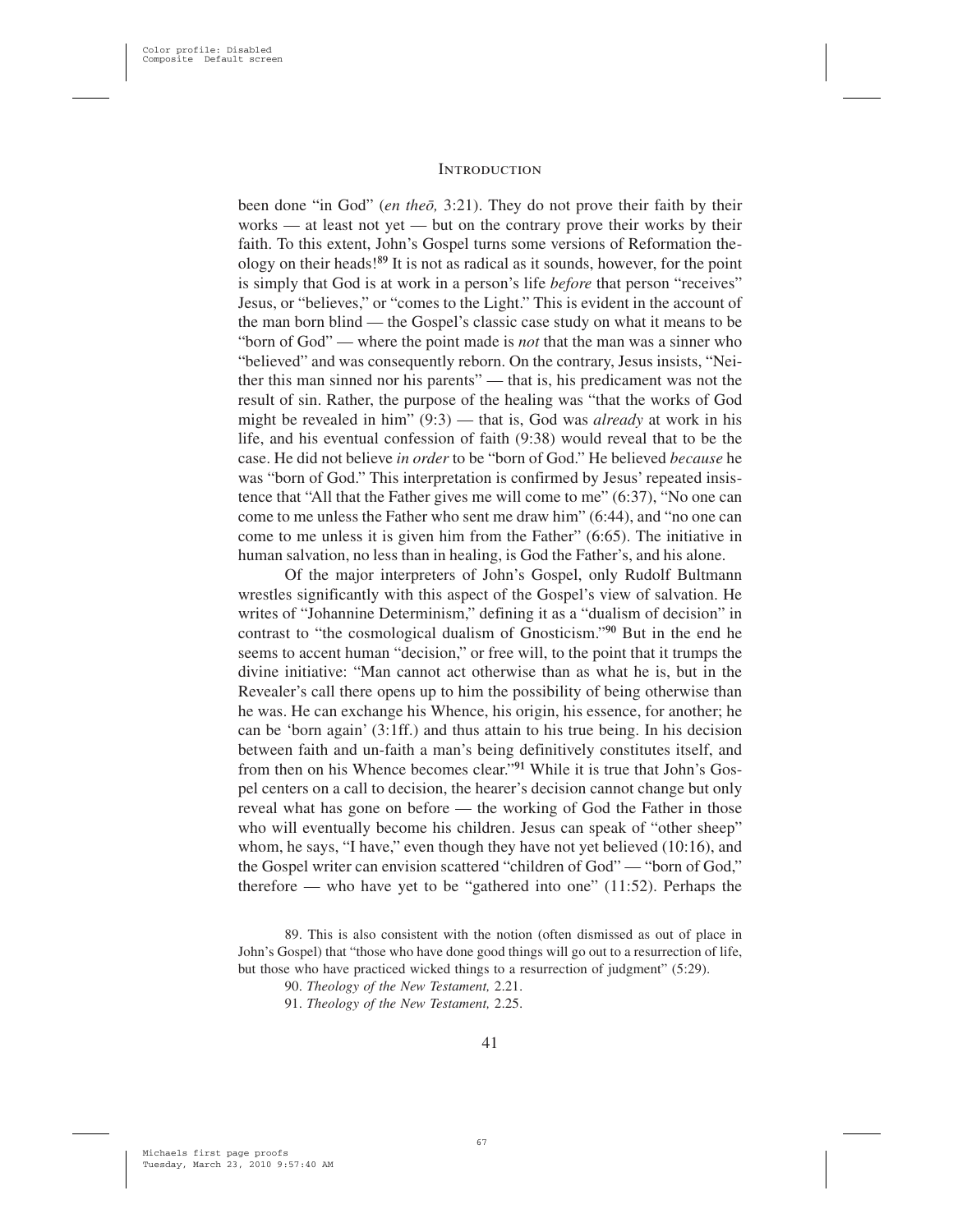words of old Simeon in another Gospel put it best: Jesus in the Gospel of John comes "so that the thoughts of many hearts might be revealed" (Lk 2:35). The accent is not on "conversion" (the words for "repent" and "repentance" never occur), or even the forgiveness of sins, but on revelation. The coming of Jesus into the world simply reveals who belongs — and who does not belong — to his Father, the God of Israel. If the Gospel of John reveals who the Son is and who the Father is, it also tells its readers who they are and where they stand with the Father and the Son.

If God the Father is the initiator of Christian salvation according to this Gospel, he is also its end and goal. The Son is sent from the Father and returns to the Father again. This is what the world does not understand according to chapters 2 through 12, and through much of chapters 13 through 17 the disciples do not understand either. In the end they finally grasp that he has in fact "come forth from God" (16:30), but not that he must return to God again. "If you loved me," he tells them, "you would rejoice that I am going off to the Father, because the Father is greater than I" (14:28). Only by virtue of his prayer on their behalf (chapter 17) and of his resurrection (chapter 20) does his intention that "In that day, you will come to know that I am in my Father, and you in me, and I in you" (14:20) come to realization. He sends them, through Mary, the message that "I am going up to my Father and your Father, and my God and your God" (20:18). If the beginning of the story is the work of God the Father in the hearts of human beings, drawing them to the Son, the end of the story is their union with the Son and consequently with the Father. Just as the Gospel's christology is a kind of parabola, with the Son coming down from the Father into the world and going back up to the Father again, so too is its soteriology, its course of salvation, with God the Father drawing a people to God the Son, who leads them in turn back to the Father. Those who, in Emily Dickinson's words, "choose the Envoy — and spurn the groom" have failed to understand the Gospel of John.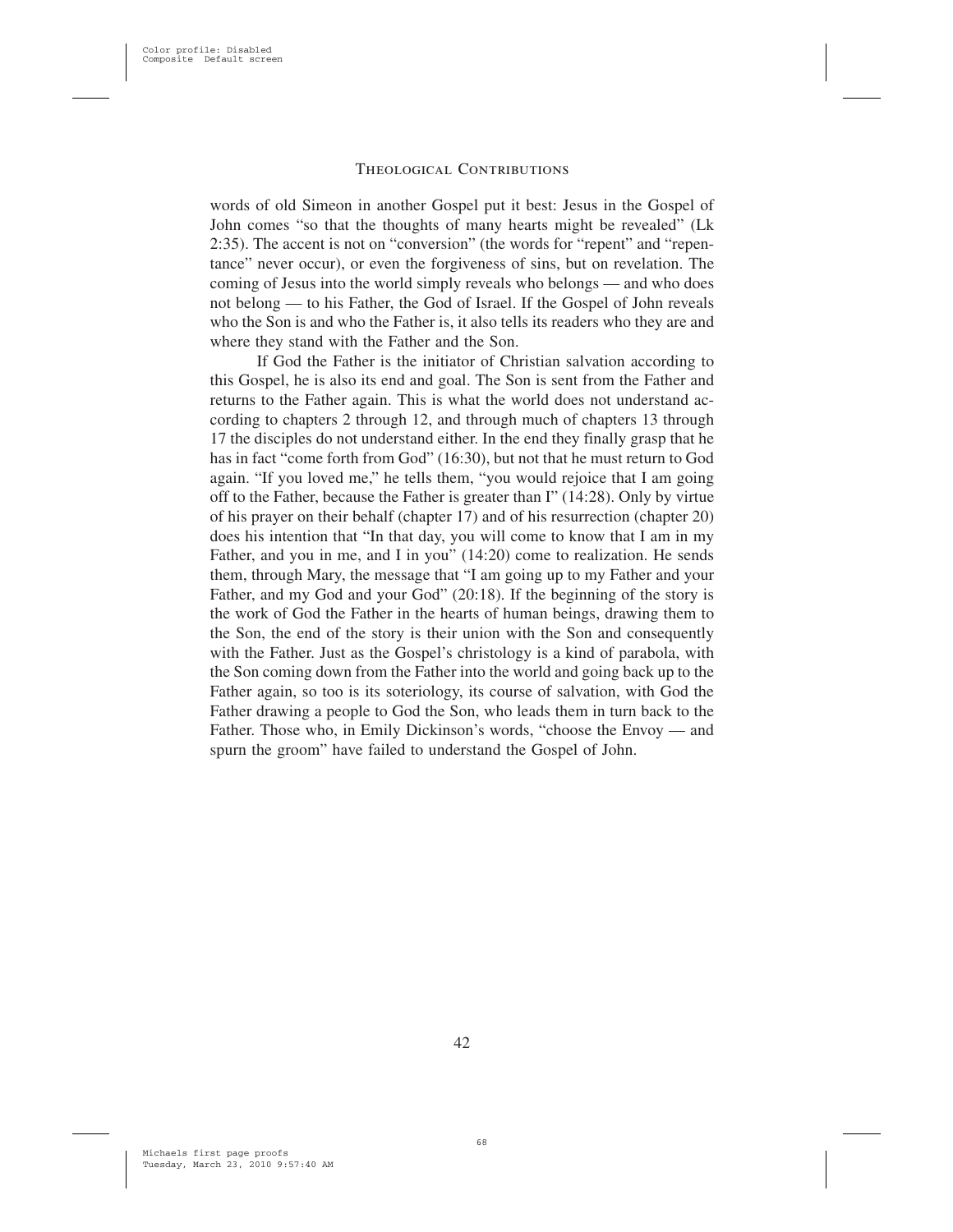# **The Gospel of JOHN**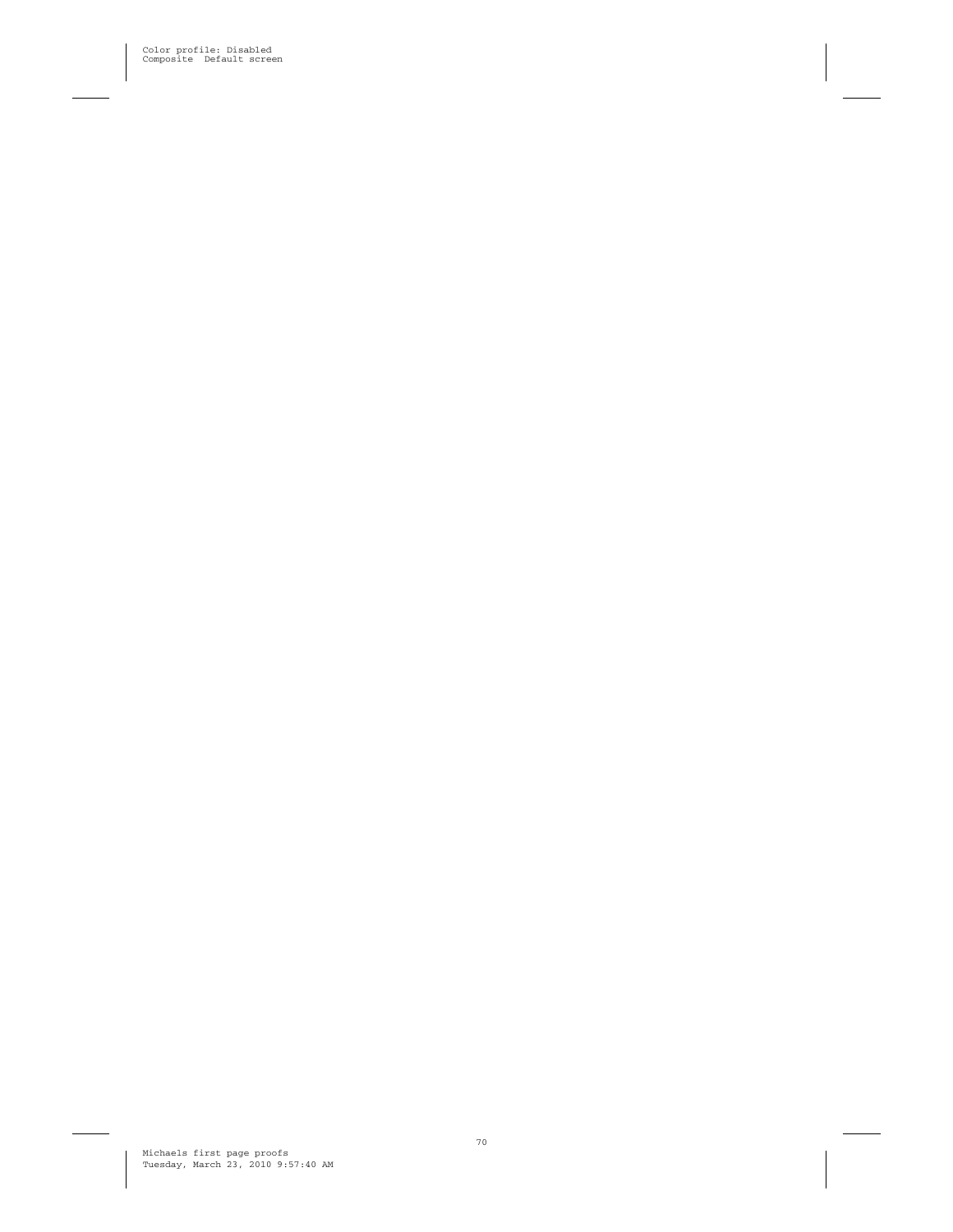## **Text, Exposition, and Notes**

## **I. PREAMBLE: THE LIGHT (1:1-5)**

*1 In the beginning was the Word, and the Word was with God, and the Word was God. 2 He was with God in the beginning. 3 All things came into being through him, and apart from him not one thing that has come into being was made. 4 In him was life, and that life was the light of humans, 5 and the light is shining in the darkness, and the darkness did not overtake it.*

The story to be told in this Gospel begins with the words, "A man came, sent from God. John was his name" (1:6). This means that the five preceding verses must be taken as a kind of preface or preamble, in keeping with the principle stated by John himself that "The One coming after me . . . was before me" (v. 15; see also v. 30). This will be new to generations of readers who are accustomed to setting the first eighteen verses of the Gospel apart as "The Prologue." In identifying the first five verses of John as "preamble," rather than the first eighteen as "prologue," we are breaking with tradition, and within these five verses we break with tradition again by accenting "the light"<sup>1</sup> rather than "the Word" as their major theme. John's Gospel is classically remembered as a Gospel of the Word *(ho logos),* and its christology as a "Logos" christology to be placed alongside other New Testament christologies. But the significance of "Word," or Logos, as a title for Jesus, real as it

1. Capitalization is a problem in translating Greek designations for God or Jesus into English. Capitalizing such metaphors as Good Shepherd, or Vine, or Bread, or Lamb of God, or such terms as the Word, the Light, the Life, the Son, even the Father, is one way of signaling to the reader that these expressions are being used as metaphors or titles of deity. Yet with terms not inherently personal in nature the decision to capitalize or not can be a rather subjective one. I have capitalized only where the term seems to function unmistakably as a personal title.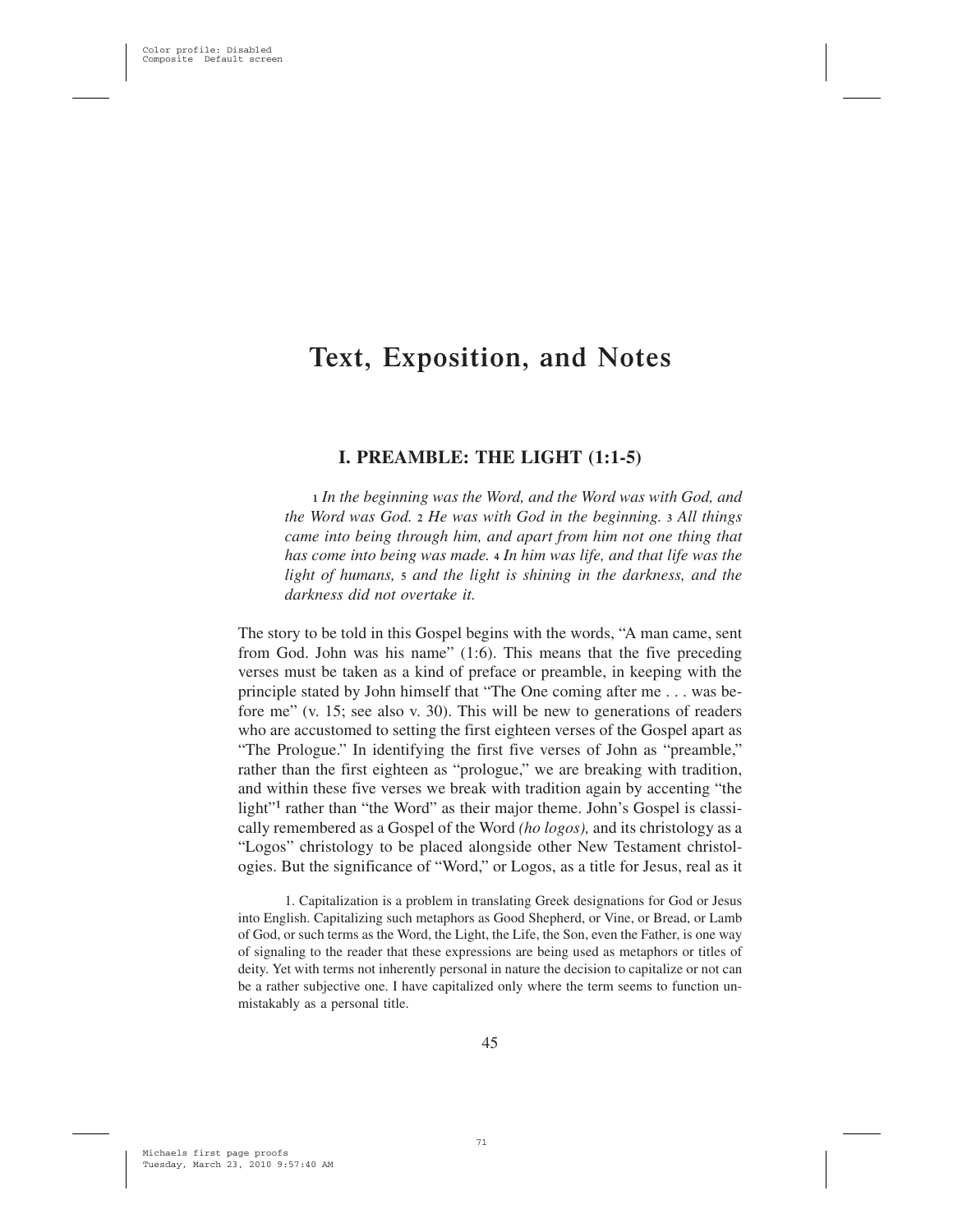is, must be kept in perspective. It appears only four times in the Gospel, three times in the very first verse, once in verse 14, and never again in the rest of John.2 "Light," on the other hand, is a dominant image through at least the first half of the Gospel.<sup>3</sup> The preamble begins with "the Word"  $(v, 1)$  and finishes on a triumphant note with "the light" (v. 5), giving away at the outset the ending of the story, and succinctly describing the world as the Gospel writer perceives it: "And the light is shining in the darkness, and the darkness did not overtake it." The Gospel of John is about revelation; the text begins with audible revelation ("Word"), moving on to visible revelation ("light"), and thence back and forth between the two (embodied in Jesus' signs and discourses) as the story unfolds.

**1-2** Each of the four Gospels begins, appropriately enough, with a reference to some kind of beginning. Mark's heading is "Beginning of the gospel of Jesus Christ" (Mk 1:1). Matthew opens with "an account of the origin of Jesus Christ" (Mt 1:1). Luke acknowledges the traditions of "those who from the beginning were eyewitnesses and ministers of the word" (Lk 1:2). John's "beginning" *(arch3)* is the earliest of all, for the vocabulary of John's preamble is decisively shaped by the opening verses of Genesis. Why this is so has puzzled interpreters for centuries. The Gospel of John is not particularly interested in creation. Like the other Gospels, its focus is on revelation and redemption, the new creation if you will. But at the outset, attention is drawn to the beginning of all beginnings, the story of creation in Genesis. Whether or not the purpose is to counter a group in or on the fringes of the Christian movement that denigrated the old creation (Gnosticism comes immediately to mind), we do not know. As interpreters, our best course is to defer judgment for the moment, and wait to see if subsequent evidence in the Gospel sheds light on why the writer has begun in this way.

In any event, the words "In the beginning"<sup>4</sup>  $(=)$  unmistakably echo Genesis 1:1, "In the beginning God made the heaven and the earth." Yet the differences are more striking than the similarities. God is the solitary Creator in the Genesis account, while in John creation is jointly the work of God and

2. The fuller expression "the word of God" ( $\delta \lambda$ όγος τοῦ θεοῦ) occurs in 10:35, but not (on most readings) in reference to Jesus. It also appears in Revelation 19:13 as a name for a rider on a white horse (evidently the triumphant Jesus) coming in judgment, but there the term echoes earlier references in the Revelation where it is not obviously christological (for example, 1:2, 9; 6:9; 20:4; see also 19:9).

3. Jesus identifies himself explicitly as light in 8:12, "I am the Light of the world"; compare 9:5, "As long as I am in the world, I am the world's light"; 12:36, "While you have the Light, believe in the Light"; 12:46, "I have come as light into the world" (see also 3:19-21). It is perhaps worth noting that all the references to light come within the first twelve chapters.

4. Gr. έν άρχη.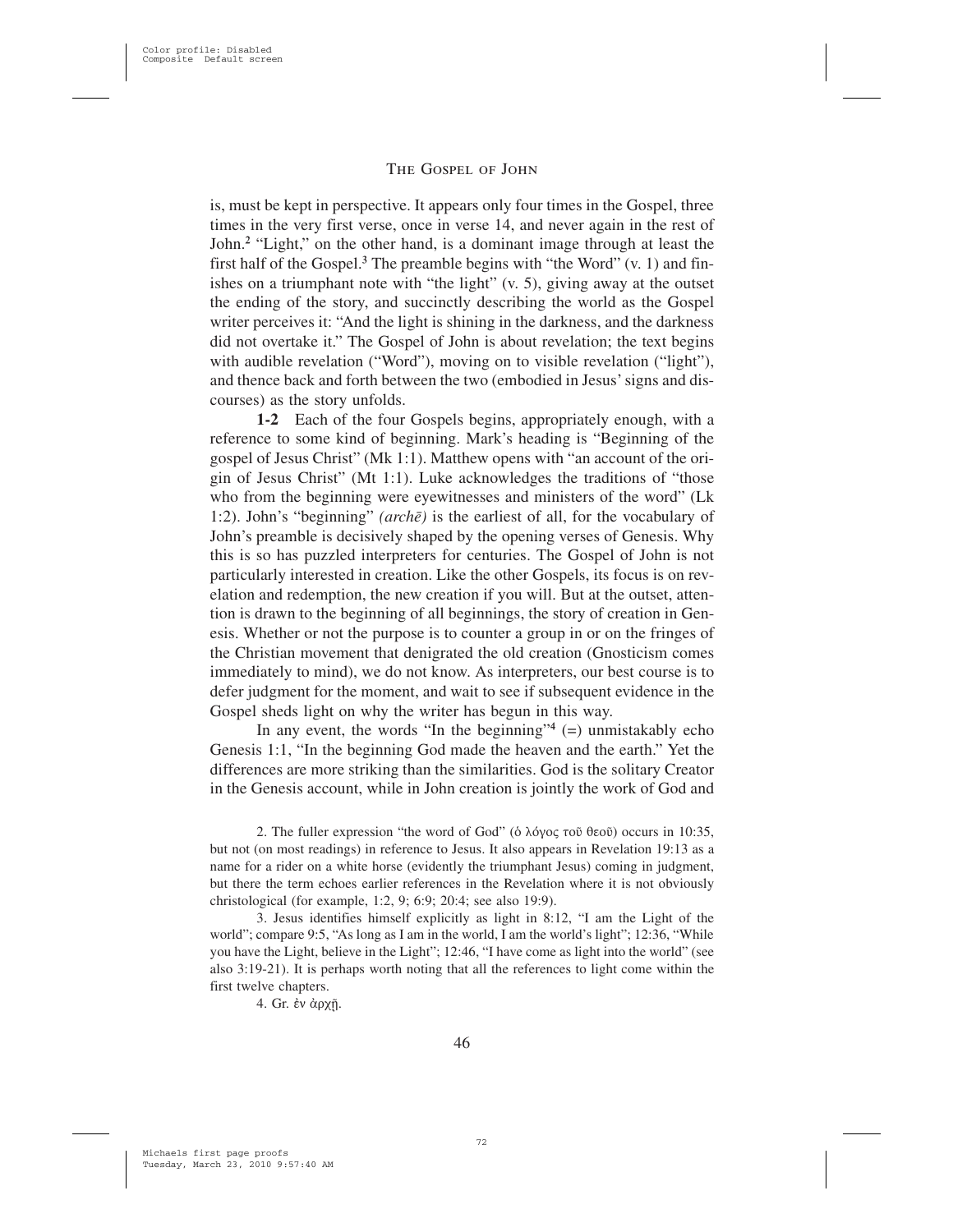the Word. Genesis, moreover, is interested in God's *act,* not God's being or existence, which is simply presupposed: "God *made* the heaven and the earth." John's Gospel, by contrast, focuses on *being,* in three clauses: (1) "In the beginning *was* the Word," (2) "the Word *was* with God," and (3) "the Word *was* God."5 Perhaps this is because God in the book of Genesis needs no introduction. God can be safely presupposed, but the same is not true of the Word in the Gospel of John. The Word must be identified, and can only be identified in relation to God, the God of Israel.

After introducing "the Word" in the first clause, the verse presents an interplay between "the Word" *(ho logos)* and "God" *(ho theos)* in two different ways, and in chiastic fashion: the Word was "with God"6 and, following the order of the Greek text, God was what the Word was.7 The solemn repetition — Word, Word, God, God, Word — captures the reader's attention from the outset by giving the language a poetic or hymnic quality that immediately sets John apart from the other three canonical Gospels. Because this quality is not typical of John's Gospel as a whole, the impression is given that John will be more different from the other Gospels than is actually the case.

What then is the relationship between the Word and God? The signals are mixed, in that the two are viewed first as distinct entities ("the Word was with God"), and then in some way identified with each other ("the Word was God"). "God" in the first instance has the definite article in Greek *(ho theos),* which is not used in English when speaking of the Jewish or Christian God, but in the second instance it stands without the article.<sup>8</sup> But the placement of "God," or *theos*, first in its clause,<sup>9</sup> before the verb, gives it a certain definite-

5. "Was" in Greek is  $\tilde{\eta}v$ , repeated three times, the imperfect of the verb "to be." In the LXX of Genesis 1:2, the verb "was"  $(\hat{\eta}v)$  goes not with God but with the earth as a static and formless void, waiting for the spirit of God to move upon it.

6.  $\Pi$ póc is literally "toward" God (see Moloney, 35; Brown, 1.3-5, suggests "in God's presence"). The translation "with God" seems to presuppose the more common Greek prepositions for "with":  $\sigma \psi$  or  $\pi \alpha \rho \alpha$  followed by the dative, or  $\mu \epsilon \tau \alpha$  with the genitive. There is justification for the traditional rendering, however, if  $\pi \rho \phi \varsigma$  is understood in the sense of "at home with" (like Fr. *chez*) or "close to" (see Abbott, *Johannine Grammar,* 273-76; also BDAG, 711, on  $\pi \rho \phi \zeta$ , III, 7). The meaning is comparable to that of 1 John 1:2, "We announce to you that eternal life which was with the Father ( $\pi \rho \delta \zeta \tau \delta \gamma \pi \pi \epsilon \rho \alpha$ ) and was revealed to us."

7. In Greek thus: καὶ ὁ λόγος ἦν πρὸς τὸν θεόν, καὶ θεὸς ἦν ὁ λόγος.

8. Some have seen a parallel in Philo's exposition of Genesis 31:13, where he distinguishes between  $\theta \in \mathcal{E}$  with and without the article, the former referring to "him who is truly God" and the latter to "his chief Word," or λόγος (*On Dreams*, 1.229-30). Such parallels should be used with caution, given that Philo was exegeting biblical language while John's Gospel is formulating its own. Notice that John uses  $\theta \epsilon \phi \zeta$  *without* the article in 1:18 for One who is so "truly God" that no one has ever seen him!

9. That is,  $\theta \epsilon \dot{\alpha}$ ς ἦν ὁ λόγος.

Michaels first page proofs Tuesday, March 23, 2010 9:57:40 AM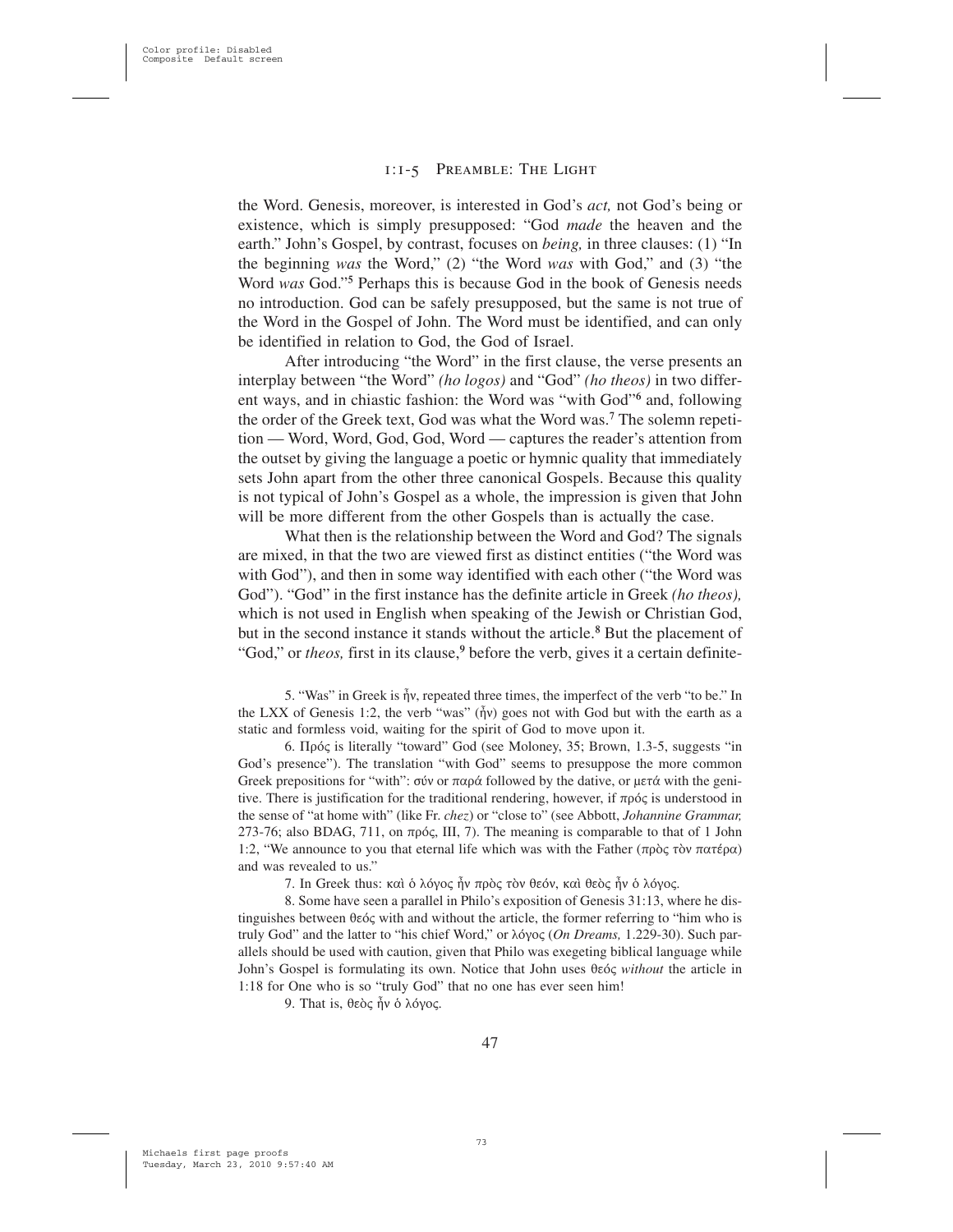ness, warning us against reducing it to a mere adjective.10 At the same time, the absence of the article alerts the reader that "the Word" and "God," despite their close and intimate relationship, are not interchangeable. While the Word is God, God is more than just the Word.<sup>11</sup> Even though it stands first in its clause, "God" is the predicate noun and not the subject of the clause, that is, "the Word was God," not "God was the Word" (compare 4:24, "God is Spirit," not "Spirit is God"). Even when the subject stands first, the definite article is often used to distinguish the subject from the predicate, as in 1 John 1:5 ("God is light") and 4:8 and 16 ("God is love").12 In our passage, "God" is virtually an *attribute* of the Word, just as spirit and light and love are attributes of God in these other texts. To some, this makes *theos* almost adjectival (as in James Moffatt's translation, "the Logos was divine"), $^{13}$  but it is no more an adjective than "spirit" or "light" or "love" are adjectives. To say "God is Spirit" is not the same as saying God is spiritual, and "God is love" says more than that God is loving. In the same way, "the Word was God" says more than "the Word was divine." While "the Word was deity" is possible, it sounds too abstract, losing the simplicity and style of "the Word was God" with no corresponding gain in accuracy.<sup>14</sup>

God will emerge in this Gospel as "the Father," with the Word as the Father's "only Son" (see vv. 14, 18) or simply "the Son." To express this rela-

10. See the classic rule proposed by E. C. Colwell that "definite predicate nouns which precede the verb usually lack the article" ("A Definite Rule for the Use of the Article in the Greek New Testament," *JBL* 52 [1933], 20). On this passage in John, see P. B. Harner, "Qualitative Anarthrous Predicate Nouns: Mark 15:39 and John 1:1," *JBL* 91 (1973), 84-86.

11. As Barrett puts it, "The absence of the article indicates that the Word is God, but is not the only being of whom this is true; if  $\delta \theta \epsilon \delta \zeta$  had been written it would have been implied that no divine being existed outside the second person of the Trinity" (156).

12. That is, δ θεὸς φῶς ἐστιν and δ θεὸς ἀγάπη ἐστίν, respectively. A partial analogy exists between God in relation to the Word and God in relation to love. The author of 1 John can say on the one hand that "Love is from God" (ή ἀγάπη ἐκ τοῦ θεοῦ ἐστιν, 4:7), and on the other that "God is love" ( $\delta \theta \epsilon \delta \zeta \dot{\alpha} \gamma \dot{\alpha} \pi \eta \dot{\epsilon} \sigma \tau \dot{\gamma}$ , 4:8, 16). But the analogy is far from perfect, because the conclusion to which it leads is not that "Love is God" (as "the Word was God").

13. Brown (1.5) rightly calls this rendering "too weak," adding that "after all, there is in Greek an adjective for 'divine'*(theios)* which the author did not choose to use." He concludes that "for a modern Christian reader whose trinitarian background has accustomed him to thinking of 'God' as a larger concept than 'God the Father,' the translation 'The Word was God' is quite correct."

14. The NEB and REB rendering, "what God was, the Word was," is less effective because it seems to imply a third entity to which both "God" and "the Word" are being compared. It does have the advantage of preserving the Greek word order, but a better option would have been "God was what the Word was."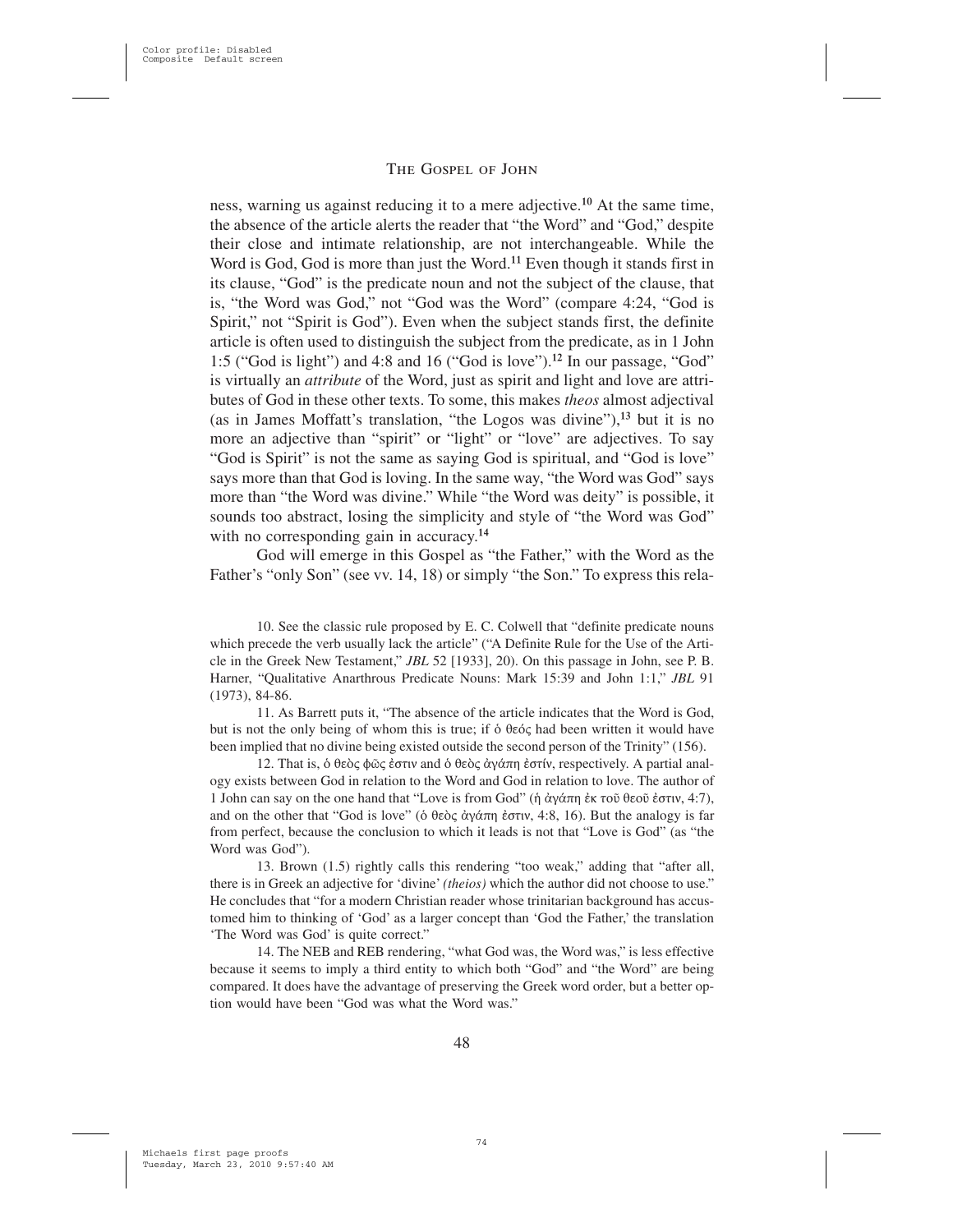tionship, later Christian theology introduced the Hellenistic notions of "nature" and of "person": the Father and the Son are two distinct Persons sharing a common nature as God. A classic "Johannine" opening to the Gospel, and one wholly congenial to later Christian theology, would have been, "In the beginning was the Son, and the Son was with the Father, and the Son was God. He was in the beginning with the Father." Instead, the Gospel writer has opted to postpone speaking of "the Son" and "the Father" until after the narrative proper has begun, with the appearance of the "man sent from God. John was his name" (1:6). This is appropriate because elsewhere in the Gospel tradition the Father is defined as Father and the Son as Son precisely in the setting of Jesus' baptism by John in the Jordan River (Mk 1:9-11 and parallels). The choice of different vocabulary in the preamble has contributed to the widespread (but questionable) view among modern scholars that not only the first five verses but much of what is commonly known as the prologue (vv. 1-18) belongs to a pre-Johannine, possibly pre-Christian, hymn.

The first and second clauses of verse 1 ("In the beginning was the Word, and the Word was with God") are echoed more briefly, like an antiphonal response, in verse 2: "He was in the beginning with God."15 The point is that the Word was God's companion in the work of creation (see v. 3). The writer will not let us bypass the "beginning" and Genesis 1:1 too quickly. Ptolemy, the earliest known commentator on the Gospel of John, in the midsecond century elevated *arch3* to the status of a christological title. "John the Lord's disciple," Ptolemy wrote, "desiring to tell of the origin of the universe by which the Father produced everything, posits a certain Beginning [*arch3n*] which was first generated by God, which he called Only-Begotten Son and God, in which the Father emitted all things spermatically. By this the Logos was emitted, and in it was the whole substance of the Aeons, which the Logos itself later shaped.... First he differentiates the three: God, Beginning, and Logos; then he combines them again in order to set forth the emission of each of them, the Son and the Logos, and their unity with each other and with the Father. For in the Father and from the Father is the Beginning, and in the Beginning and from the Beginning is the Logos."16 Creation, the

15. Pliny's letter to Trajan around A.D. 110 is often cited in this connection. According to Pliny, Christians told him that "they were in the habit of meeting on a certain fixed day before it was light, when they sang in alternate verses [*invicem*] a hymn to Christ, as to a god" (*Epistles* 10.96; see Theron, 15). Many scholars have conjectured that this "hymn to Christ, as to a god," sung responsively, was either the so-called "prologue" to John or a source underlying the prologue. Such a theory can be neither proved nor disproved.

16. The translation is that of Robert M. Grant, *Gnosticism* (New York: Harper & Brothers, 1961), 182. Grant proposes "principle" as an alternative translation of  $\dot{\alpha}$  pxn. The Greek text is as cited in Irenaeus, *Against Heresies* 1.8.5 (Harvey, 1.75-76; see also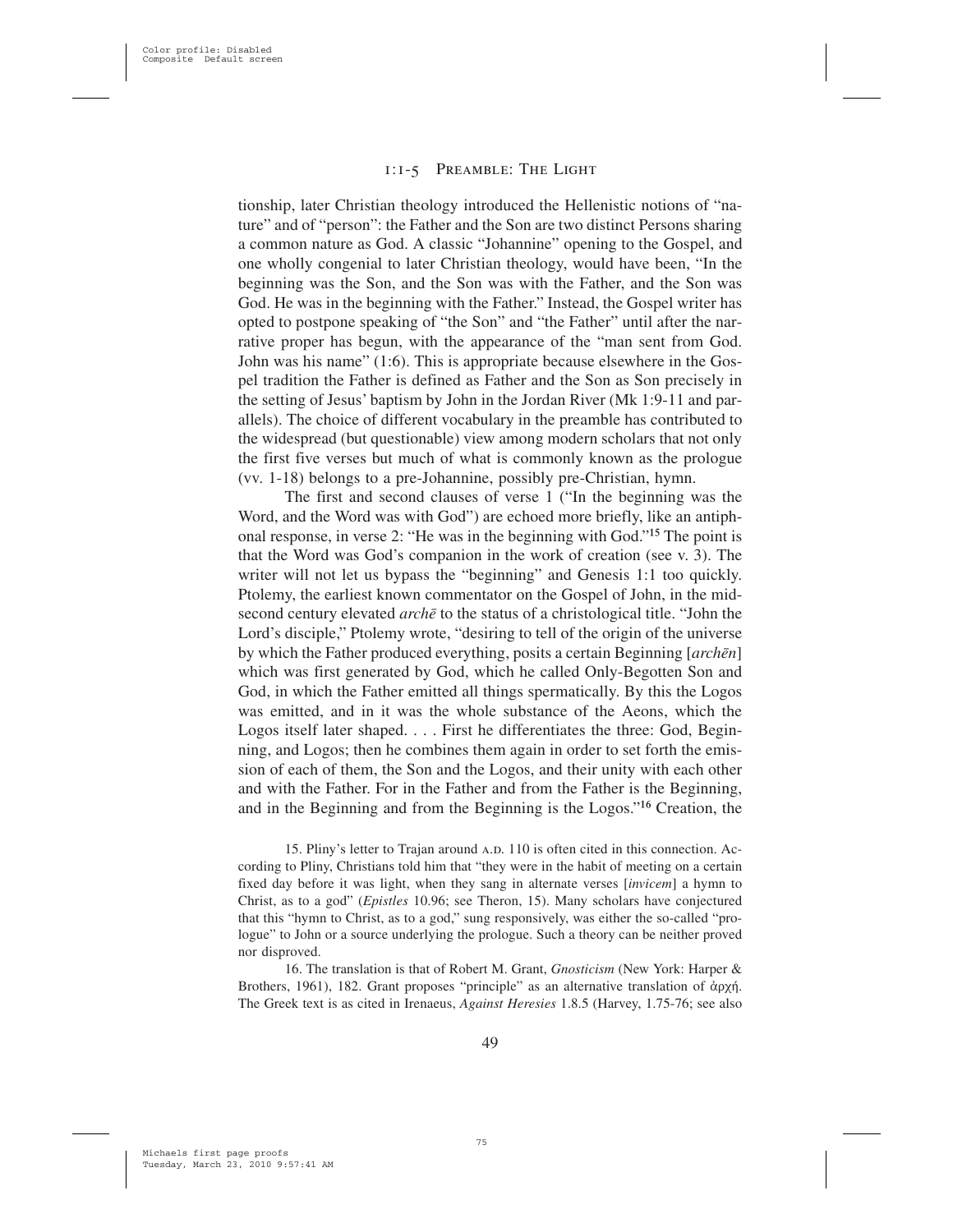work of one divine entity in Genesis, God (Heb.  $\check{e}$ *l* $\check{o}$ *hîm*), and the work of two in John (God and the Word), becomes in Ptolemy the work of three (God, the Beginning, and the Word).

In this way Ptolemy, a Valentinian Gnostic, created a kind of "trinity" out of the opening verses of John long before trinitarianism became dominant in the church. Nor is his interpretation quite as far-fetched as it sounds, given that *arch3* was already a title for Jesus Christ in Asia Minor before the end of the first century.17 Yet Ptolemy has moved too far from the world of Genesis to be convincing. The "beginning" in Genesis 118 is clearly intended in a temporal sense. The same is true in John 1:1, just as "from the beginning" (or  $ap<sup>3</sup> arch\bar{e}s$ ) is also consistently temporal in the New Testament.<sup>19</sup> John's Gospel has moved beyond Genesis in its own ways, however, first by its transformation of the refrain, "and God said"20 (Gen 1:3, 6, 9, 11, 14, 20, 24, 26, 29), into the noun "word" or *logos,*21 and second by its personification of "word" as "the Word." Personification is evident not so much in the pronoun "he"22 as in the characterization of the *logos* as "God," understood as a personal Being. But if the Word is personal in John 1, is the reader expected to know that the Word is specifically Jesus Christ? Probably so, in view of the fact that when the name "Jesus Christ" is finally introduced (1:16), it is as a given, without explanation or fanfare. Moreover, when "Jesus" makes his appearance as a living character in the story, he does so very abruptly and through the eyes of the baptizer, John, who "sees Jesus coming toward him"

19. This is the case whether the "beginning" in view is the creation of all things (Mt 19:4, 8; 24:21; Mk 10:6; 13:19; Jn 8:44; 2 Pet 3:4; 1 Jn 3:8) or the beginning of the Christian movement (Lk 1:2; Jn 6:64; 15:27; 1 Jn 1:1; 2:7, 13, 14, 24; 3:11; 2 Jn 5, 6; compare  $\dot{\epsilon}$   $\gamma$   $\dot{\alpha}$   $\gamma$  $\ddot{\eta}$  in Acts 11:15).

20. In Hebrew ויאמר אלהים or in Greek καὶ εἶπεν ὁ θεός.

21. This happens already in the Hebrew Bible. See Psalm 33:6, "By the word of the Lord [Heb. בדבר יהוה; Gr. τῷ λόγῳ τοῦ κυρίου] were the heavens made."

22. "He" is  $\omega$  o  $\sigma$ , literally "this man," but inevitable in any case because  $\lambda \omega$  is a masculine noun. Moloney (35) allows for the possible translation of  $\omega$ roc as "this man," anticipating the Gospel narrative about Jesus, but the formal introduction of John as the first "man" ( $\check{\alpha}$ νθρωπος) in the story argues against this. The masculine gender of  $\lambda$ όγος is a perfectly adequate explanation for the gender of  $\omega$ <sub>0</sub>  $\sigma$ <sub>0</sub>.

W. Völker [ed.], *Quellen zur Geschichte der christlichen Gnosis* [Tübingen: J. C. B. Mohr/ Paul Siebeck, 1932], 93-94). For fuller discussion, see Elaine Pagels, *The Johannine Gospel in Gnostic Exegesis* (SBL Monograph Series 17; Nashville: Abingdon, 1973), 26-27.

<sup>17.</sup> See Colossians 1:18 ("And he is the head of the body, the church, he who is the beginning  $[\dot{\alpha} \rho \chi \dot{\eta}]$ , firstborn from the dead, so that in all he might come first"), and Revelation 3:14, "Thus says the Amen, the faithful and true witness, the beginning  $[\hat{\eta}]$  $\alpha$ ( $\alpha$ ) of the creation of God" (compare Rev 21:6; 22:13).

<sup>18.</sup> That is, 'Ev  $\alpha$ <sub>P</sub> $\gamma$  in the LXX of Genesis 1:1 and **Extra in the Hebrew Bi**ble.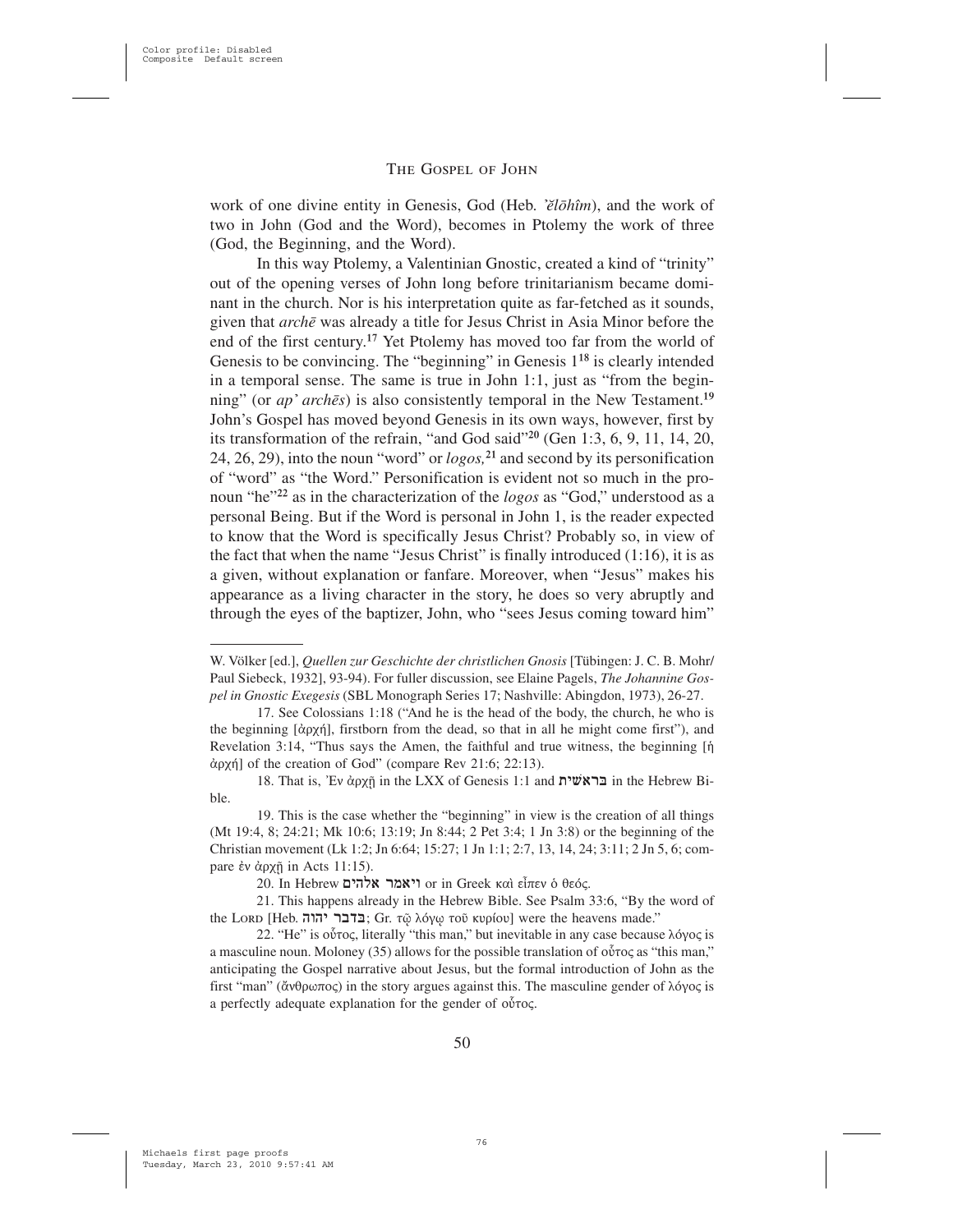(1:29). Evidently the reader knows who Jesus is, and therefore, in all likelihood, that the story is about him from the start. He is first "the Word" (vv. 1- 3, 14), then "the Light" (vv. 4, 5, 7-8, 9-10), then the "One and Only" (vv. 14, 18), and finally, in much of the rest of the Gospel, "the Son."23

**3-4** As soon as the Word has been introduced, "was" gives way to "came" or "came to be" *(egeneto),* a verb conspicuous in the LXX of the Genesis account.24 Divine being gives way to divine action, starting with the creation of the world. This is the verb the Gospel writer will use not only for creation (vv. 3 and 10) but for the coming of John as "a man sent from God" (v. 6), for the coming of the Word himself in the flesh of Jesus Christ (v. 14) and for the "grace and truth" that Jesus Christ brings (v. 17). Regarding creation, the same thing is stated twice for rhetorical effect, first positively and then negatively. "All things" came into being through the Word, and "not one thing" came into being without him.25 The construction is similar to that of verse 1, where the repetitions, "Word, Word, God, God, Word," carried the thought forward in similar chainlike fashion (sometimes known as "staircase parallelism"), except that here strong contrasts are introduced: "through him" and "apart from him"; "all things" and "not one thing."

The classic problem of the verse is that the symmetry is broken by the seemingly redundant clause, "that which has come to be" *(ho gegonen),* at the end of the verse. Traditional English versions convey the sense of redundancy quite well; for example, "All things were made through him, and without him was not anything made that was made" (RSV); "Through him all things were made; without him nothing was made that has been made" (NIV). Not all English versions agree, however. Some have followed instead an ancient precedent in reading this clause not as an anticlimax to verse 3 but as the beginning of verse 4: for example, "All things came into being through him, and without him not one thing came into being. What has come into being in him was life, and the life was the light of all people" (NRSV); "Through him all things came to be; no single thing was created without him. All that came to be was alive with his life, and that life was the light of men"

23. For a different way of making a transition from the speech of God to that of the Son, see Hebrews 1:1-2, "God, who in many and various ways spoke  $[\lambda \alpha \lambda \eta \sigma \alpha \zeta]$  to the fathers in the prophets, has in these last days spoken  $\left[\frac{\partial}{\partial \lambda} \frac{\partial}{\partial \phi} \right]$  to us in the Son  $\left[\frac{\partial}{\partial y} \right]$ ."

24. Note the repetition of  $\kappa \alpha i \dot{\epsilon} \gamma \dot{\epsilon} \nu \dot{\epsilon} \nu \dot{\epsilon} \nu \dot{\epsilon}$  ( $\gamma \dot{\epsilon} \nu \dot{\epsilon} \nu \dot{\epsilon} \nu \dot{\epsilon} \nu \dot{\epsilon} \nu \dot{\epsilon} \nu \dot{\epsilon} \nu \dot{\epsilon} \nu \dot{\epsilon} \nu \dot{\epsilon} \nu \dot{\epsilon} \nu \dot{\epsilon} \nu \dot{\epsilon} \nu \dot{\epsilon} \nu \dot{\epsilon} \nu \dot{\epsilon} \nu \dot{\epsilon} \nu \dot{\epsilon} \nu \dot{\epsilon} \nu \dot{\epsilon} \nu \dot{\epsilon} \nu$ 15, 19, 20, 23, 24, 30.

25. The first two elements of the second clause (χωρὶς αὐτοῦ / ἐγένετο) correspond to the last two elements of the first ( $\delta$ i'  $\alpha\dot{\alpha}$ τοῦ / ἐγένετο). The chainlike contrasting parallelism is framed by the sharper contrast of  $\pi \dot{\alpha} \nu \tau \alpha$  ("all things") and où  $\delta \dot{\epsilon} \dot{\epsilon} \nu$  ("not one thing"). The Greek word order shows the symmetry of the construction:

πάντα / δι' αύτοῦ / ἐγένετο, καί χωρίς αύτοῦ / έγένετο / οὐδε ἕν.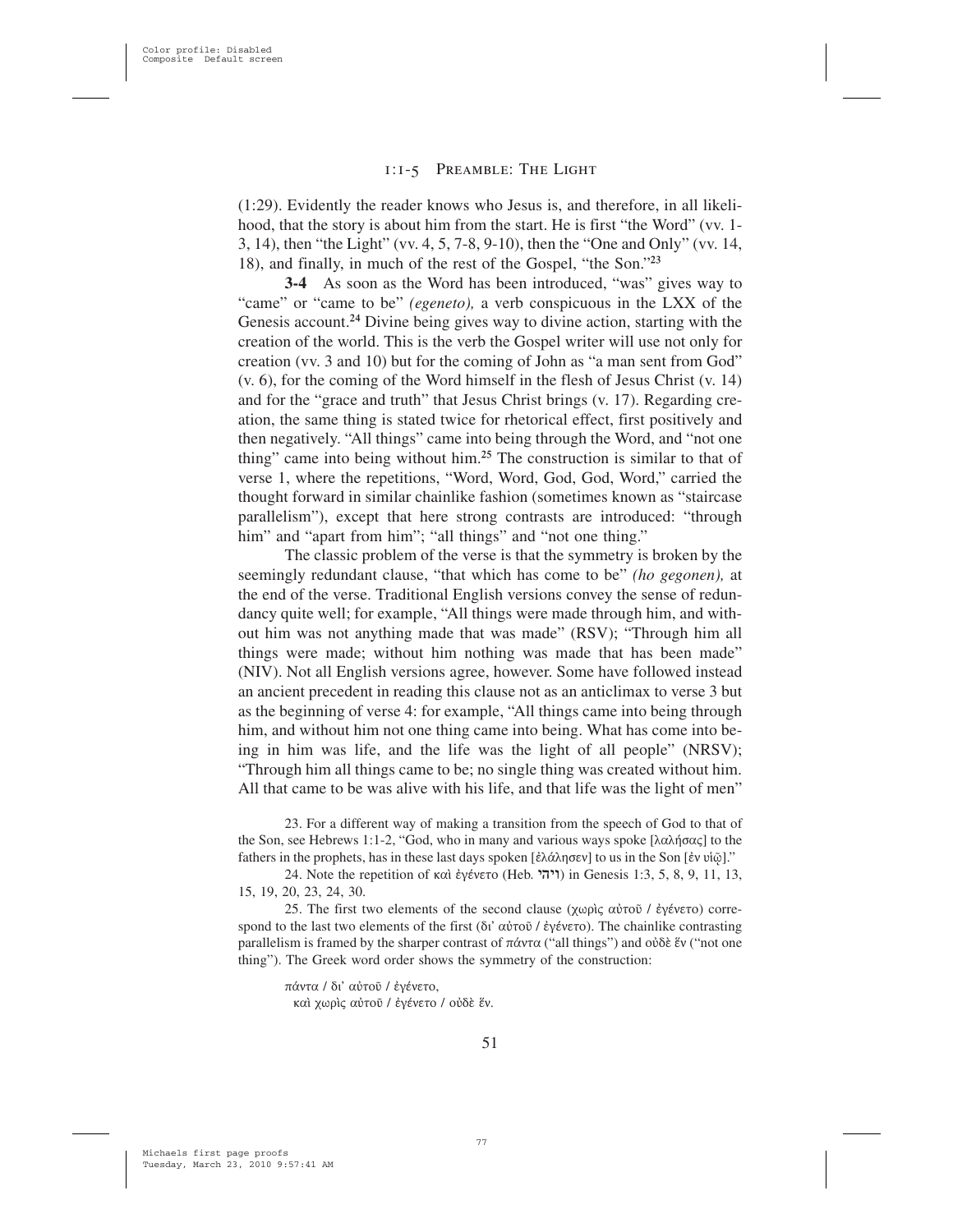(NEB).26 Such a verse division is supported by Kurt Aland, who demonstrated thirty years ago from ancient versions and citations of the fathers that this way of reading the text enjoyed almost universal support in the second and early third centuries.27

Is Aland's reading correct? I once thought so, $28$  but now I am not so sure. This was a rare point at which Bruce Metzger disagreed with the committee that edited the United Bible Societies *Greek New Testament.* The UBS Editorial Committee read *ho gegonen* with verse 4 in keeping with Aland's argument, but Metzger filed his own minority report in his *Textual Commentary*, arguing that the relative clause belonged with verse 3.<sup>29</sup> The awkwardness Metzger noticed is evident in the NRSV ("What has come into being in him was life, and the life was the light of all people"), where the perfectly accurate rendering, "what *has* come into being," seems to require "*is* life."30 The present tense, "is" *(estin),* does in fact appear as a variant reading in verse 4 in several ancient manuscripts and versions.31 But Metzger, this time in agreement with the UBS Editorial Committee, comments, "In order to re-

26. Similar renderings of verse 4 include, "Everything that was created received its life from him, and his life gave light to everyone" (CEV), and "What came to be through him was life, and this life was the light of the human race" (NAB).

27. K. Aland, "Eine Untersuchung zu Joh 1:3-4: Über die Bedeutung eines Punktes," *ZNW* 59 (1968), 174-209. For a more recent defense of a similar view, see E. L. Miller, *Salvation-History in the Prologue of John: The Significance of John 1:3/4* (Leiden: Brill, 1989). This, for example, was the reading of Origen, who seems to have known no other (see, for example, his *Commentary on John* 2.112-32 [FC 80.124-29]).

28. J. R. Michaels, *John,* NIBC 4 (Peabody, MA: Hendrickson, 1989), 25.

29. *A Textual Commentary on the Greek New Testament* (London/New York: United Bible Societies, 1971), 195-96. Metzger appealed to "John's fondness for beginning a sentence with  $\dot{\epsilon}$  and a demonstrative pronoun (compare 13:35; 15:8; 16:26; 1 Jn 2:3, 4, 5; 3:10, 16, 19, 24; 4:2, etc.)," and concluded, "It is more consistent with the Johannine repetitive style, as well as with Johannine doctrine (compare 5:26, 39; 6:53), to say nothing concerning the sense of the passage, to punctuate with a full stop after Ñ  $\gamma \dot{\epsilon}$  yeven (196). His most telling point was that "Despite valiant attempts of commentators to bring sense out of taking  $\delta$  yέγονεν with what follows, the passage remains intolerably clumsy and opaque. One of the difficulties that stands in the way of ranging the clause with  $\dot{\epsilon}$   $\alpha$   $\dot{\alpha}$   $\ddot{\alpha}$   $\ddot{\beta}$   $\dot{\beta}$   $\dot{\beta}$  is that the perfect tense of  $\gamma \dot{\epsilon}$  yovev would require  $\dot{\epsilon}$   $\dot{\sigma}$   $\dot{\gamma}$  instead of  $\ddot{\gamma}$   $\dot{\gamma}$ (196, n. 2).

30. The alternative would have been to make the imperfect  $\tilde{h}v$  ("was") determinative, and read δ γέγονεν as a pluperfect: "What *had* come into being in him *was* life." This would be an improvement but still awkward.

31. These include À and D, plus the old Latin, a number of other ancient versions, and patristic quotations. For the evidence, see *The Greek New Testament* (4th rev. ed.; Stuttgart: United Bible Societies, 1993), 312. Origen, for example, knows of this reading and considers it "perhaps not without credibility" (*Commentary on John* 2.132 [FC, 80.129]).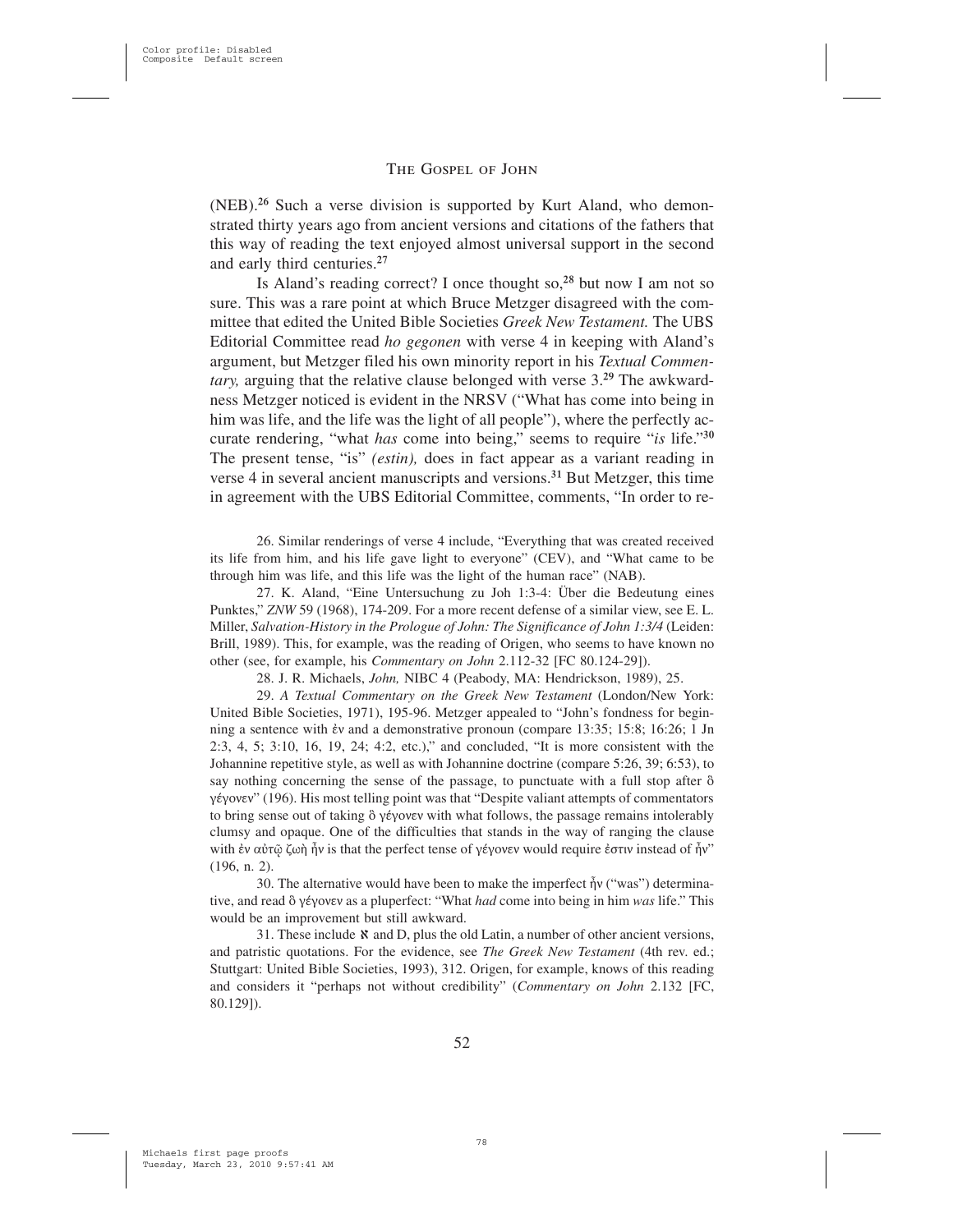lieve the difficulty . . . the tense of the verb was changed from imperfect to present."32

Peter Cohee, in an attempt to resolve the problem, argues that the seemingly redundant clause was not original, but rather "introduced into the text as a gloss."33 But even if it is a gloss, the same question remains. Was it added to the end of verse 3, or to the beginning of verse 4? Whether one agrees with his conclusion or not, Cohee's answer is instructive. If it is a gloss to verse 3, he infers that "Someone wished to point out that the absolute statement in the verse proper applied to the mortal sphere of created things, but that there were things — or at least *one* thing — uncreated."34 In effect, Cohee is attributing the gloss to a scribe whose interpretation of John 1:3-4 precisely matched that of Ptolemy. Irenaeus quotes Ptolemy as claiming that "'all things' came into existence 'through' it [*di*' *autou*], but Life 'in' it [*en auto*]. This, then, coming into existence *in* it, is closer *in* it than the things which came into existence *through* it."<sup>35</sup> There is no textual evidence for excluding the clause "that which has come to be" as a gloss, and to do so is precarious.36

If it is *not* a gloss, but part of the original text, then Cohee's mention of a view "that there were things — or at least *one* thing — uncreated" takes on added significance, for it could as easily be the view of the Gospel writer himself as of a later scribe. As soon as he had written, "All things came into being through him," and "not one thing was made without him," it may have

32. He therefore rejects the reading on the ground that "the second  $\tilde{p}$ " (in the clause ή ζωή ἦν τὸ φῶς), seems to require the first" (*Textual Commentary*, 196).

33. "John 1.3-4," *NTS* 41 (1995), 470-77. Cohee appeals on the one hand to "John's fondness for ending a clause with  $o\delta\hat{\varepsilon}$ <sub>c</sub>,  $o\delta\delta\hat{\varepsilon}$   $\zeta$ , or  $o\delta\delta\hat{\varepsilon}$ ," and on the other (citing Metzger) to "John's fondness for beginning a sentence or clause with  $\dot{\epsilon}v$  and a demonstrative pronoun." The former he urges as an argument against construing  $\delta$  γέγονεν with verse 3, and the latter against construing it with verse 4! The only conclusion he can draw is that it was added later.

34. Cohee considers it more likely a gloss to verse 4, "to emphasize the contrast between the prepositions  $\delta i'$  of verse 3a and  $\dot{\epsilon}$  v of 4a, and to equate the respective verbs of these verses. In other words, the author simply wished to state that Life existed in the Word; someone else added the relative clause to comment that, like all things, Life, too, was created, but unlike all other things, Life had its creation *in* the Word" (Cohee, 476).

35. The translation is from Grant, *Gnosticism,* 182-83. The Greek text is in Irenaeus, *Against Heresies* 1.8.5 (Harvey, 1.75-76). Cohee cites this text (474), but does not mention Ptolemy and seems to imply that it represents Irenaeus's own interpretation.

36. Cohee's appeal to the presence of dots on either side of the clause in question in certain Byzantine manuscripts as an acknowledgment of doubt about its authenticity (476) is unconvincing, particularly in light of his own admission that "there are no variant readings" here, but "only one reading with various punctuation indicating different editorial opinions" (470). At most the dots in later manuscripts would be simply a recognition that earlier interpreters had divided the verses differently.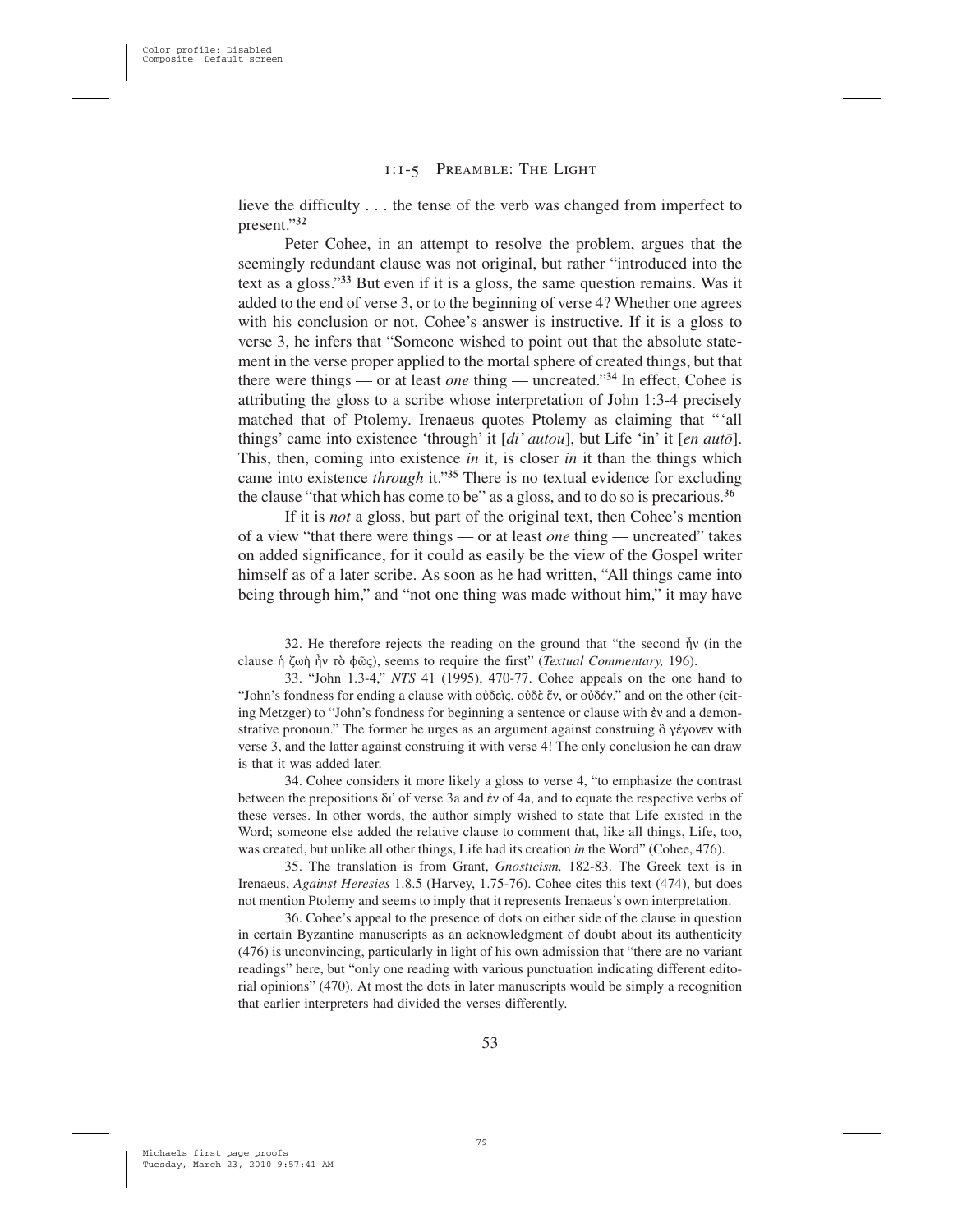occurred to the writer that some things did not come into being at all, but had always existed.37 Among these were the two things of immediate concern in these opening verses, eternal "life" and the "light" of human beings. Other examples would have been divine wisdom, truth, and love. Such things are not creations of God but attributes of God. They exist wherever and whenever God exists. The Gospel writer, therefore, had to add the words "that which has come into being" as a qualification: "All things came into being through him, and apart from him not one thing *that has come into being* was made" (my italics).<sup>38</sup> Not all things were created, but all things created were created through the Word. The contrast is not, as Ptolemy thought, between things created *through* the Word and things created *in* the Word, but between things that *came into being* through the Word and things that did not come into being at all, but always *were.* The latter, being attributes of God, are also attributes of the Word.

The first of these is "life," probably not physical life (which according to Genesis 1 *was* created), but spiritual life, or what the Gospel of John elsewhere calls "eternal life." One definition of "eternal," after all, is having neither end nor beginning. Here the Gospel writer moves past "life" quickly to get to the theme of light, which will be developed at greater length in the verses to follow, but in 1 John "life " takes center stage at the start. There, having mentioned "the word [or message] of Life" (1 Jn 1:1), the writer adds, "and the Life was revealed, and we have seen, and we testify and announce to you that eternal Life which was with the Father [*pros ton patera*] and was revealed to us"  $(1 \text{ In } 1:2)$ .<sup>39</sup> Clearly, "Life" is not something created, but, like the Word, is with God from the beginning. Near the end of 1 John the writer concludes, "And this is the testimony, that God has given us eternal Life, and this Life is in his Son. Whoever has the Son has Life, and whoever does not have the Son of God does not have Life" (1 Jn 5:11-12). The Gospel of John makes the same point at the end of its first major section: "Whoever believes

37. For a somewhat analogous qualification of  $\pi \alpha v \tau \alpha$ , see 1 Corinthians 15:27, where Paul cites Psalm 8:6, "For he subjected all things  $[\pi\alpha v\tau\alpha]$  under his feet," and then immediately added that "all things" do not, of course, include the One who did the subjecting!

38. At least one recent version has returned to this traditional verse division. The Revised English Bible (REB), moving away from the NEB, has "and through him all things came to be; without him no created thing came into being. In him was life, and the life was the light of mankind."

39. It appears that what the Gospel of John says of the Word, 1 John says of Life. The Word was "with God" ( $\pi \rho \delta \varsigma$   $\tau \delta \nu$   $\theta \epsilon \delta \nu$ , Jn 1:1), while eternal Life was "with the Father" ( $\pi \rho \delta \varsigma$   $\tau \delta \nu \pi \alpha \tau \epsilon \rho \alpha$ ). Consequently it seems appropriate to capitalize "Word" in John's Gospel while leaving "life" in small letters, and to capitalize "Life" in 1 John while leaving "word" in small letters.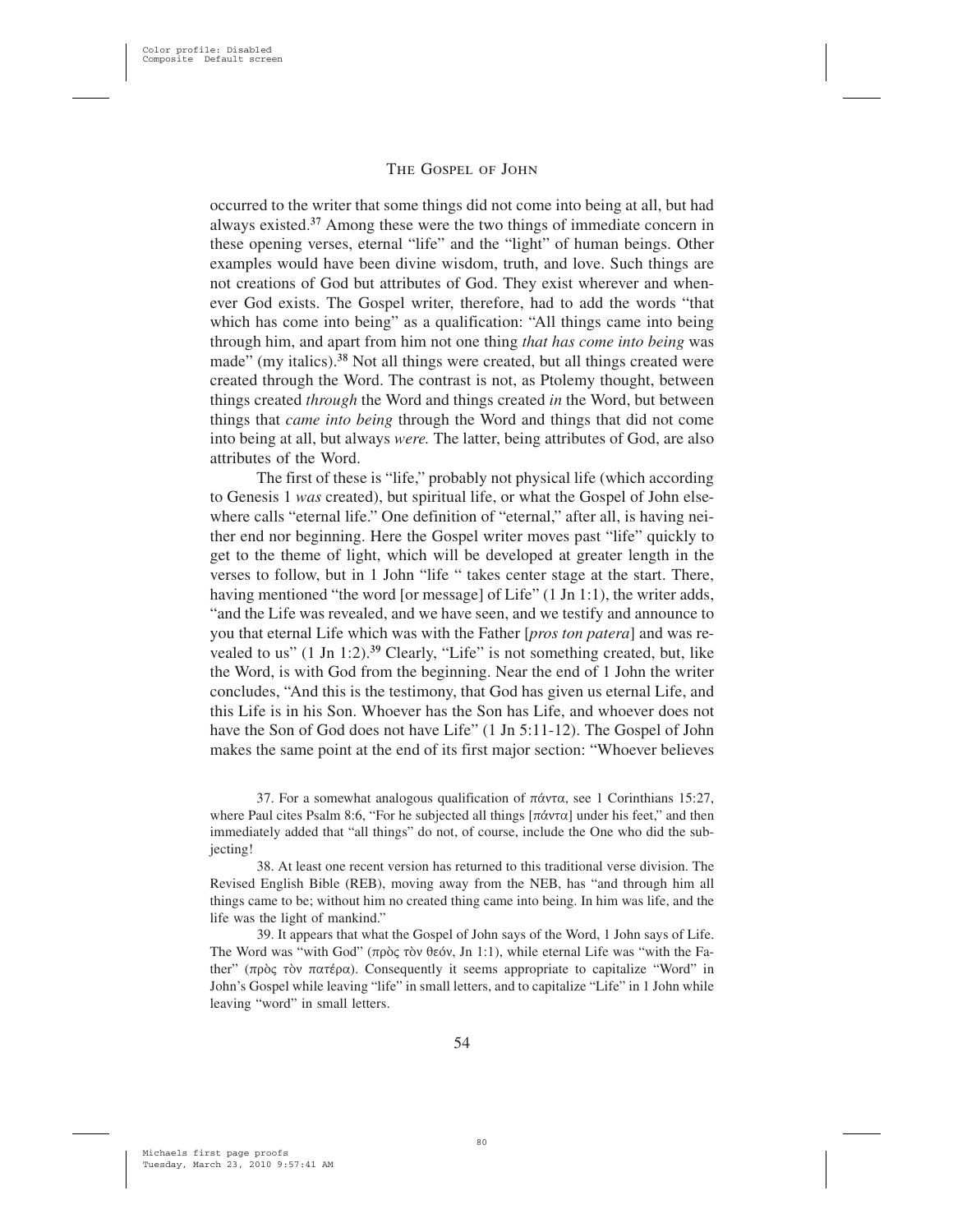in the Son has eternal life; whoever disobeys the Son will not see life, but the wrath of God abides on him" (Jn 3:36). Here in verse 4, "life" and "light" are equivalent expressions for salvation, and for the time being the preoccupation is with light. In stating that in the Word "*was* life," and that "that life *was* the light of humans,"40 the writer is giving us a provisional *definition* of the "life" he has in mind. Salvation in the Gospel of John is defined as revelation or knowledge, something of which "light" is a most appropriate symbol. "This is eternal life," we will read, even within Jesus' last prayer to the Father, "that they may know you, the only true God, and him whom you have sent, Jesus Christ" (17:3). Life in this Gospel *is* light, "the light of humans." Once again, physical light is not meant because in Genesis physical light was created as the first of all created things ("God said, 'Let there be light,' and there was light," Gen  $1:3$ ).<sup>41</sup> In our text, by contrast, "the light of humans" is not something created, but is part and parcel of the life that is in the Word, and therefore eternal.42

Almost always, "light" in the Gospel of John is a metaphor,<sup>43</sup> but the question here is whether the metaphor is to be understood universally, as the intellectual or emotional light distinguishing humans from the rest of creation, or more specifically as the "the light of the world" revealed in Jesus Christ (see 8:12). This question can perhaps be answered definitively only after taking into consideration verse 9 of this chapter ("The light was the True [Light] that illumines every human being who comes into the world"), and 3:19 ("This then is the judgment, that the Light has come into the world, and human beings loved the dark rather than the Light, for their works were evil"). The former points toward the general or universal understanding of verse 4, the latter toward the more redemptive-historical interpretation. But because there has been no mention of any specific "coming" of the light this early in the story, it is wise to give the phrase "the light of humans" the broadest possible application. It is fair to assume that "the light of humans" refers to a capacity for love and understanding given to every human being at

40. "Life" ( $\zeta \omega \eta$ ) is without the definite article the first time it appears in verse 4, but when it appears a second time, it has the article ( $\hat{\eta} \zeta \omega \hat{\eta}$ ), suggesting the translation "that life" (that is, the life just mentioned).

41. In the LXX, literally, "and light came to be  $[\kappa \alpha \dot{\kappa}]$  ( $\delta \psi \dot{\kappa}$ ) [iif Geness, light is among those things that "came to be," while in John's Gospel it belongs to those things that simply "were"  $(\tilde{\hat{\eta}}v)$ .

42. Paul makes a transition from physical light to spiritual light somewhat differently: "For God who said, 'Let light shine out of darkness," has shined in our hearts, bringing to light the knowledge of the glory of God in the face of Jesus Christ" (2 Cor 4:6).

43. When light is not a metaphor, but refers to physical light, the author supplies a qualification to that effect (that is, "the light *of this world,*" 11:9).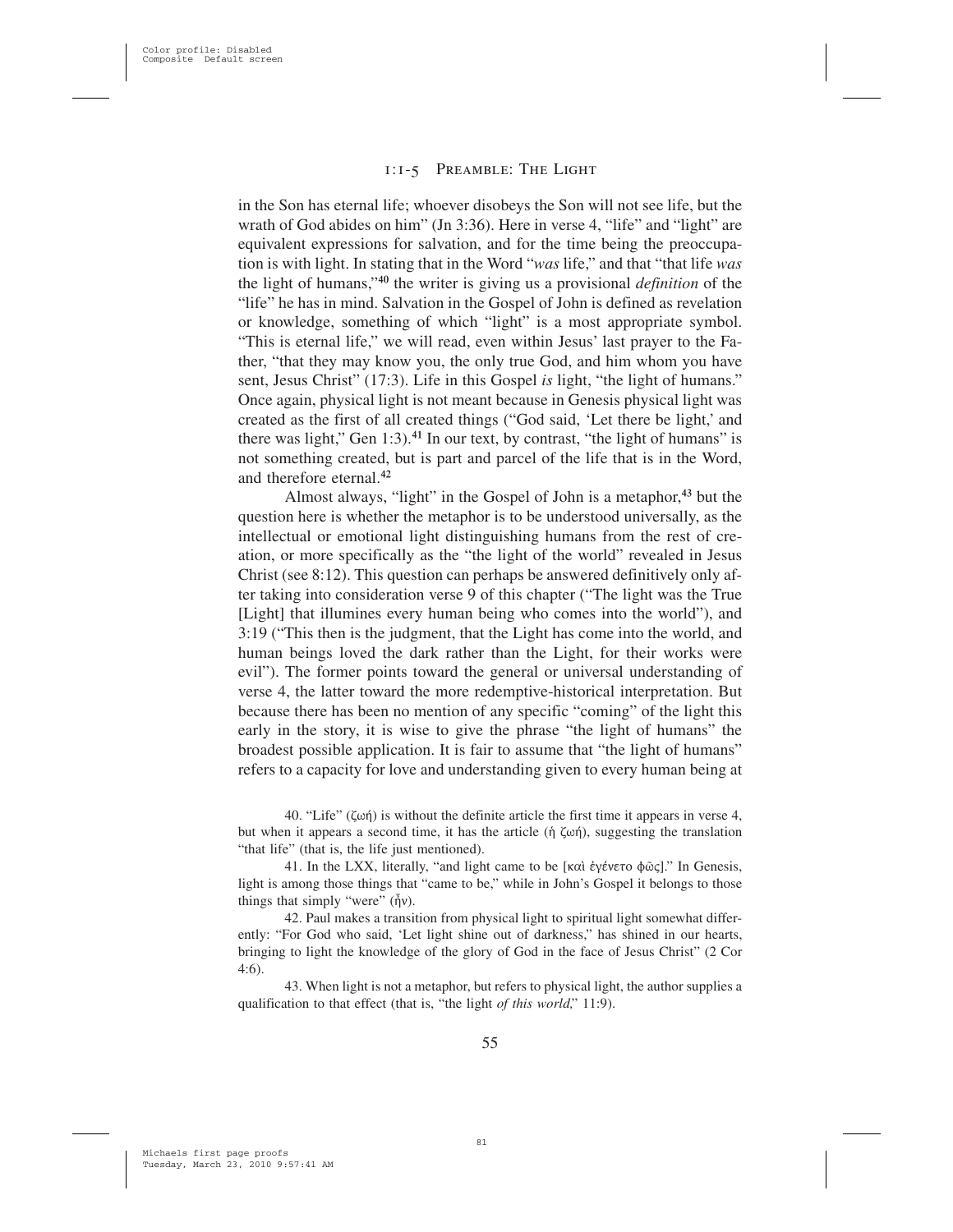birth. Despite the strong Johannine emphasis on another birth, "of God"  $(1:13)$  or "of the Spirit"  $(3:6)$  or "from above"  $(3:3)$ , the testimony of verse 4 is that physical birth is also a source of "light" from God. At least the burden of proof is on those who would argue otherwise.

**5** The tense of the verb changes from imperfect to present. The light "is shining" *(phainei)* in the darkness. Having looked at beginnings, and how "all things came into being" (v. 3), the Gospel writer returns to his own time and his own world. What is striking is that he passes over the whole "biblical" period (what Christians today call the "Old Testament") in silence. Some modern interpreters have found this odd, and have tried to find allusions to the Old Testament, beyond Genesis 1, either in verses 1-5 44 or verses 6-13,45 or both. But these supposed allusions are not convincing. This book is a Gospel, not a survey of redemptive history. Having laid claim, briefly and decisively, to the whole created order on behalf of the Word (and implicitly, though only implicitly, to the entire biblical past), the writer moves on to tell the Gospel story, the good news of Jesus. As readers, we are not kept in suspense. We learn immediately that the story will have a happy ending. The light "is shining in the darkness," we are told, not continually through time but specifically *now,* because something decisive happened. What that something was, we are not told. The Christian reader familiar with the rest of the New Testament already knows, and probably the Gospel's original readers knew. But all we are told explicitly is what did *not* happen: "the darkness" did not "overtake" *(katelaben)* the light.46

This is the first we have heard of "darkness" *(skotia),* and the writer does not pause to address the philosophical question of where the darkness came from if "all things" were either created through the Word or existed in the Word. The perspective of John's Gospel as a whole, however, suggests that "the darkness" is equivalent to "the world" *(ho kosmos),*47 and the writer

44. Brown (1.27) links verse 4 to the tree of life in the garden of Eden, and verse 5 to the struggle between light and darkness in connection with the Fall.

45. C. H. Dodd (*Interpretation,* 270-71) finds in vv. 4 and 9-10 the notion that the Torah was present in the world throughout the history of Israel, in v. 11 an assertion that "the word of the Lord through Moses and the prophets came to His own people Israel, and Israel rejected it," and in vv. 12-13 a hint that God nevertheless gave some in Israel the status of "sons" (citing Exod 4:22, Deut 14:1, and Hos 1:10, as well as Ps 81[82]:6, which Jesus himself later quotes in Jn 10:35). This is to read between the lines far more than the text warrants.

46. The point is much the same as in 1 John 2:8, where the old commandment the readers have heard is also called a new commandment "because the darkness is passing away, and the true light is already  $[\hat{\eta} \delta \eta]$  shining."

47. This can be seen by comparing John 2:8 ("the darkness is passing away") with 2:17 ("the world is passing away").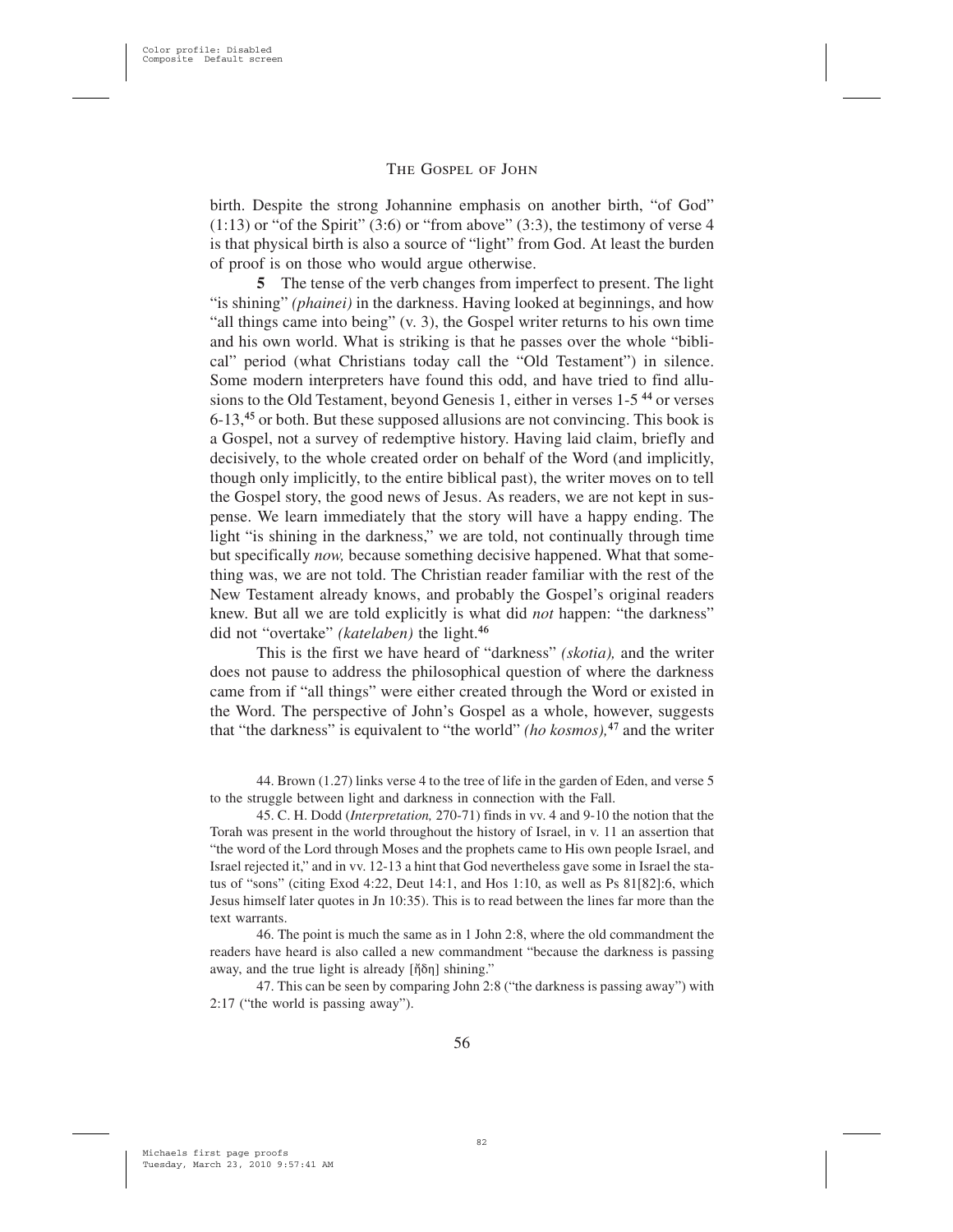will make clear in verse 9 that "the world came into being through him." It is probably fair to assume that if "all things" include "the world," they also include "the darkness." Some translators (perhaps with the analogy between darkness and the world in view) have rendered the verb as "comprehend" or "understand," anticipating verse 10 ("the world did not know him").<sup>48</sup> Others accent the idea of conflict, as I have done, with the verb "overtake" or "overcome."49 Still others, combining the ideas of comprehension on the one hand and confrontation on the other, have proposed such alternatives as "seize," "grasp," or "master."<sup>50</sup> The verb is probably to be read as part of the imagery of darkness, hence "overtake." The physical darkness of night falls quickly, "overtaking" those who stay too long in places where the night brings danger, and the same is true of the spiritual darkness of ignorance and unbelief.<sup>51</sup> This is *not* what has happened, however, in the story to be told here, which was after all handed down in the Christian church as "gospel," or good news. Right from the start it is clear that a confrontation between light and darkness has taken place once and for all, and that the light has emerged victorious. The light shines on in the darkness, and the writer will now proceed to narrate how this all came about.

## **II. THE TESTIMONY OF JOHN (1:6–3:36)**

After the preamble, the first three chapters of the Gospel are framed by John's varied testimonies to Jesus (1:6-8, 15-16, 19-36 and 3:22-36), and his continuing presence gives these chapters their distinctive character. John's is the dominant voice at first, and then as Jesus begins to find his own voice (3:11-21), John bids the reader good-bye (3:30), confirming Jesus' testimony and yielding center stage to "the One coming from above" (3:31-36).

48. As in the NIV, "but the darkness has not understood it"; compare, for example, Schnackenburg, 1.246-47; Bultmann, 47-48; Beasley-Murray, 11.

49. So the RSV, NRSV, and NEB; compare Westcott, 5; Morris, 75-76.

50. As in the REB, "and the darkness has never mastered it." According to Barrett (158), "The darkness neither understood nor quenched the light"; compare Hoskyns, 143.

51. This is illustrated in the reading of certain Greek manuscripts  $(X \text{ and } D)$  of John 6:17: "They got in a boat and were on their way across the lake to Capernaum, but the darkness overtook [ $\kappa \alpha \tau \hat{\epsilon} \lambda \alpha \beta \epsilon v$ ] them, and Jesus had not yet come to them." For similar imagery, but with spiritual rather than physical darkness in view, see 12:35: "Yet a little while the Light is among you. Walk while you have the Light, so that darkness will not overtake [καταλάβη] you."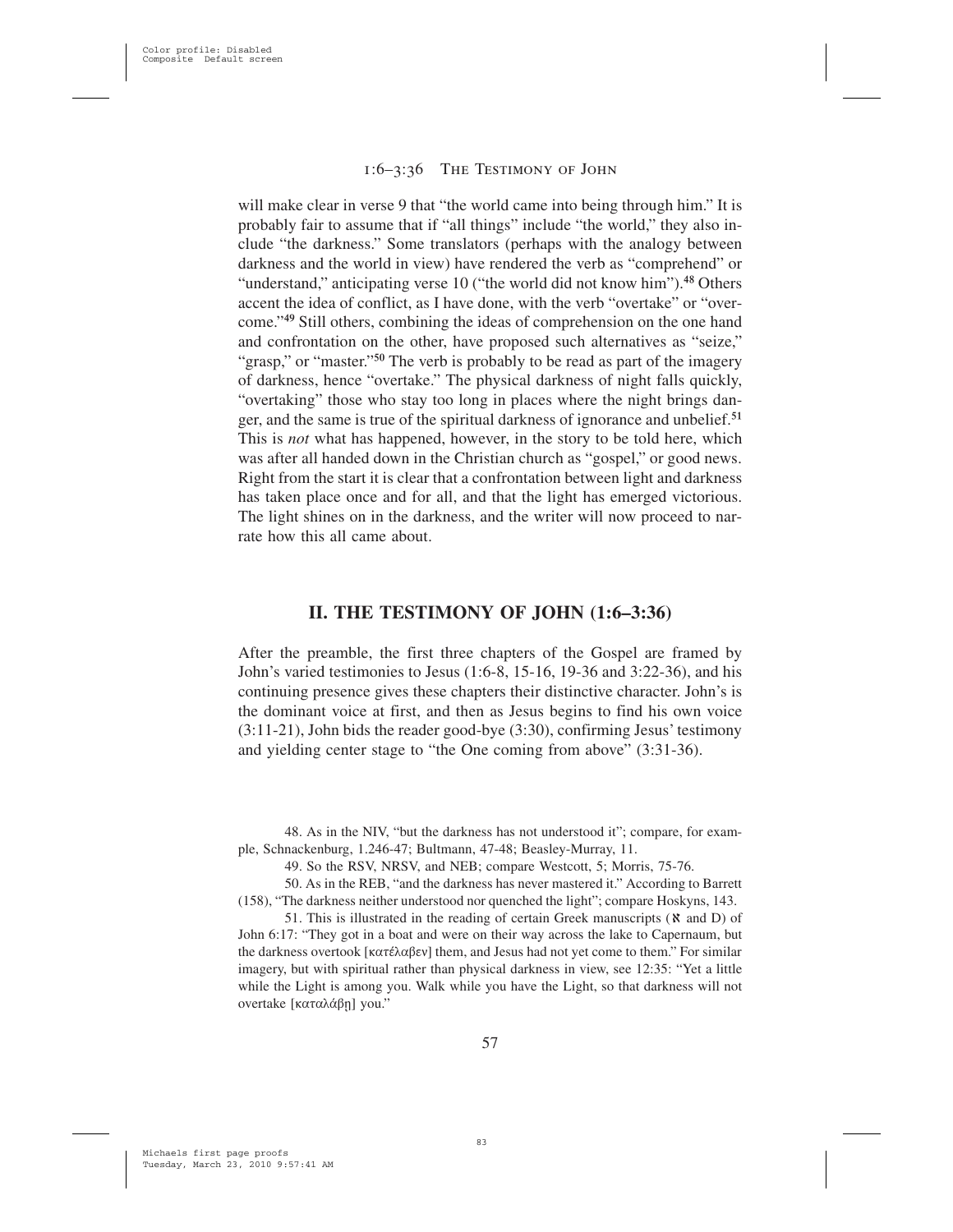### **A. JOHN AND THE COMING OF THE LIGHT (1:6-13)**

*6 A man came, sent from God. John was his name. 7 He came for a testimony, to testify about the light, that they all might believe through him. 8 He was not the light, but [he came] to testify about the light. 9 The light was the true [Light] that illumines every human being who comes into the world.1 10 He was in the world, and the world came into being through him, and the world did not know him. 11 He came to what was his own, and his own did not receive him. 12 But to as many as did receive him he gave authority to become children of God, to those who believe in his name, 13 who were born not of blood lines, nor of fleshly desire, nor a husband's desire, but of God.*

The narrative, like that of Mark's Gospel (1:4), begins with John the Baptist, or Baptizer, known here simply as "John"  $(v, 6)$ .<sup>2</sup> As we have seen, the name "John,"3 right on the heels of the caption "According to John" in the earliest manuscripts of the Gospel,<sup>4</sup> could mislead some readers into thinking that this John is either the author of the Gospel or its main character, and indeed a case could be made that his is the major voice in at least the Gospel's first three chapters. John's ministry of baptism is not even mentioned at first (not until v. 25), but instead he is identified (v. 7) as one who "came for a testimony, to testify about the light" (that is, the "light" mentioned in vv. 4 and 5), so that "they all might believe through him" (v. 7). But almost immediately, as if to deflect the assumption that the story is going to be about him, the narrative is interrupted, as the narrator stops to explain that John himself was not the light (v. 8), then to reflect on the identity of the light (v. 9) and on the coming of the light into the world as a person ("he" and not "it"). The Christian reader will know that the Light is Jesus, but strictly speaking "he" is still anonymous. All we know for certain is that he is not John. We do learn that the world he created "did not know him," and "his own did not receive him," yet that some did receive him, and that those who did are called "the children of God." As for John, and his explicit testimony to "the light," that will come later (see vv. 15-16, 19- 34; 3:27-36). In short, the preamble (vv. 1-5) intrudes upon the narrative, as the

1. Or: *The light was the true [Light] that illumines every human being by coming into the world.*

2. John is said to be "baptizing" ( $\beta \alpha \pi \tau \zeta \omega \nu$ ) in the Gospel of John (1:28; 3:23), but only Jesus is actually called "the Baptizer" ( $\delta$   $\beta \alpha \pi \tau \zeta \omega v$ , 1:33), and that in reference to baptism not in water but in the Holy Spirit.

3. The accent on the name "John" (literally, "a name to him John") is strangely reminiscent of the birth narrative in Luke (see Lk 1:13, "and you shall call his name John"; 1:60, "no, but he shall be called John"; 1:63, "John is his name").

4. In Greek, Κατὰ Ἰωάννην.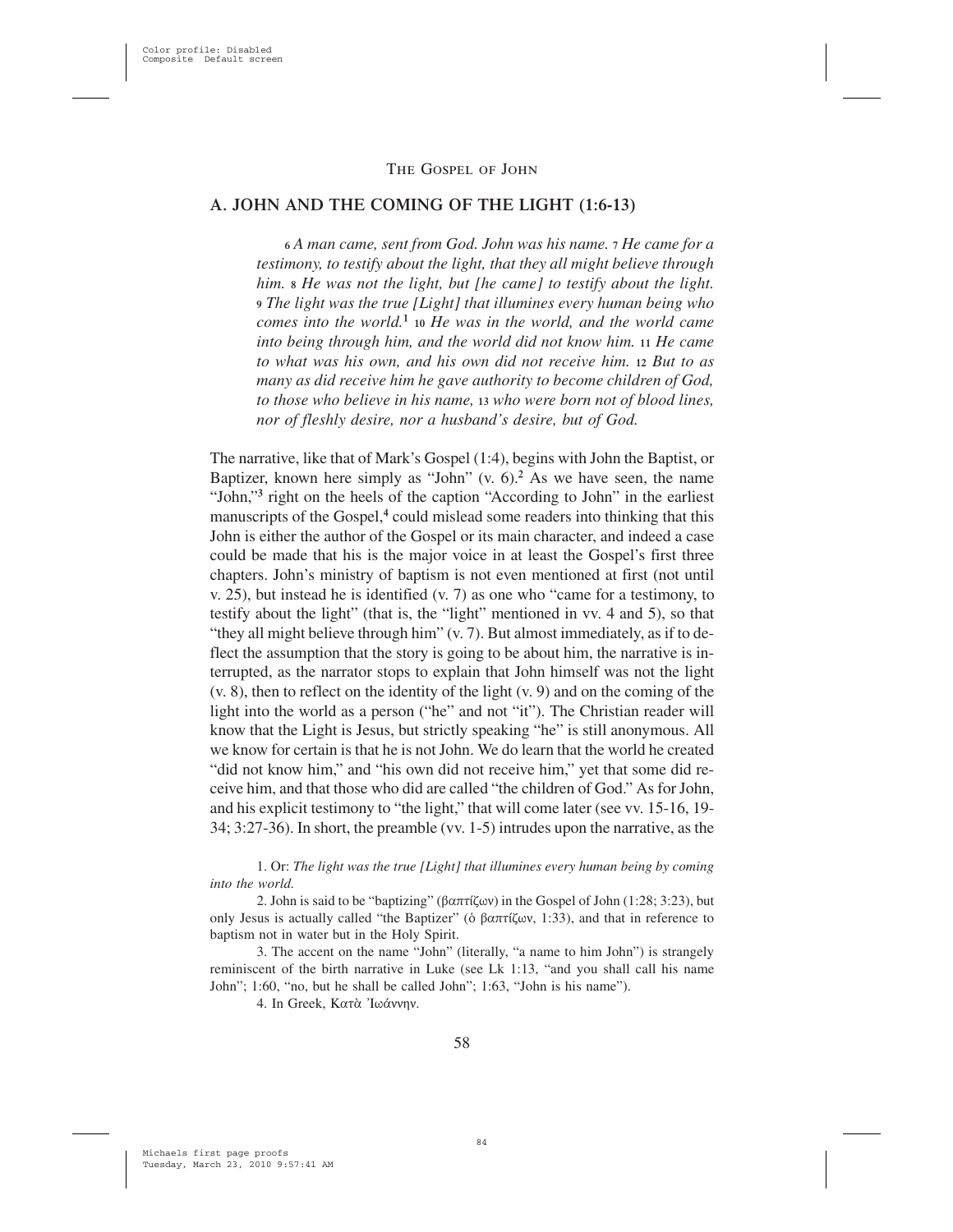Gospel writer pauses to spell out its implications, and in the process summarizes in very few words the whole of the Gospel story (see vv. 10-13).

**6** The coming of "John" into the world represents a continuation of the plan of God that began with creation. Just as all things "came into being" through the Word (v. 3), so John "came" as one "sent from God."5 The terminology invites misunderstanding, perhaps deliberately on the author's part. If John was "sent from God," was he a divine messenger or angel of some kind? The use of the term "man" or "human being" *(anthropos)* rules out this possibility, but readers familiar with the whole story will know that Jesus was a "man" too, and viewed as such both by himself (8:40) and others (see, for example, 1:30; 4:29; 9:11, 16; 19:5). Was John "sent" in the same way Jesus was sent? The author writes as if he knows of persons or groups that may think so, and perhaps wants his readers confronted, if only for a moment, with that possibility.<sup>6</sup> But he quickly adds that John was sent only "for a testimony, to testify about the light" (v. 7), and that John himself "was not the light" (v. 8). Later, when his disciples begin comparing him with Jesus, John will insist that "I am not the Christ," but that "I am sent ahead of him" (3:28). He is "sent from God" as a human delegate on a purely human mission,<sup>7</sup> that of bearing testimony to someone greater than himself.

**7-8** Preamble and narrative beginning are linked both in style and content. Stylistically, verses 7-8 exhibit the same chainlike repetition or "staircase parallelism" evident in verses 1-5: the pattern of "testimony, testify, light, light, testify, light," recalls the repetition of "Word, Word, God, God, Word" in verse 1, or of "life, life, light, light, darkness, darkness" in verses 4-5. The similarity is remarkable in view of the fact that advocates of a hymnic source behind the so-called prologue have tended to identify verses 1-5 largely as poetry and verses 6-8 as a prose interpolation. As to content, the new factor introduced is "testimony" (or *martyria*). Nothing is said of John's baptizing activity. John has come solely "to testify" (vv. 7, 8), and his testimony has to do with "the light" mentioned in verses 4-5. Later we will learn that John did in fact baptize (1:25-26, 33; 3:23), as in the other Gospels, but baptism is incidental to his real mission, which is to point all people, especially his disciples, to Jesus Christ.

C. H. Dodd found in verses 7-8 an anticipation of much of what is to

5. Both "came into being" and "came" are  $\epsilon$  $\gamma \epsilon$ vero in Greek.

6. According to BDAG (756), "John the Baptist was not, like Jesus, sent out from the very presence of God, but one whose coming was brought about by God" (citing 2 Macc 11.17, "John and Absalom, who were sent by you" [οί πεμφθέντες παρ' ὑμῶν]).

7. Even though John is "sent" ( $\hat{\alpha} \pi \epsilon \sigma \tau \alpha \lambda \mu \epsilon \nu o \varsigma$ ), his mission is perhaps more like that of the delegation sent to him by the Jewish authorities in Jerusalem (1:19, 24; note the participle  $\alpha \pi \epsilon \sigma \tau \alpha \lambda \mu \epsilon$  in v. 24) than to Jesus' mission from heaven. The distinction between John's mission and that of Jesus will be explored more fully in 3:31-36.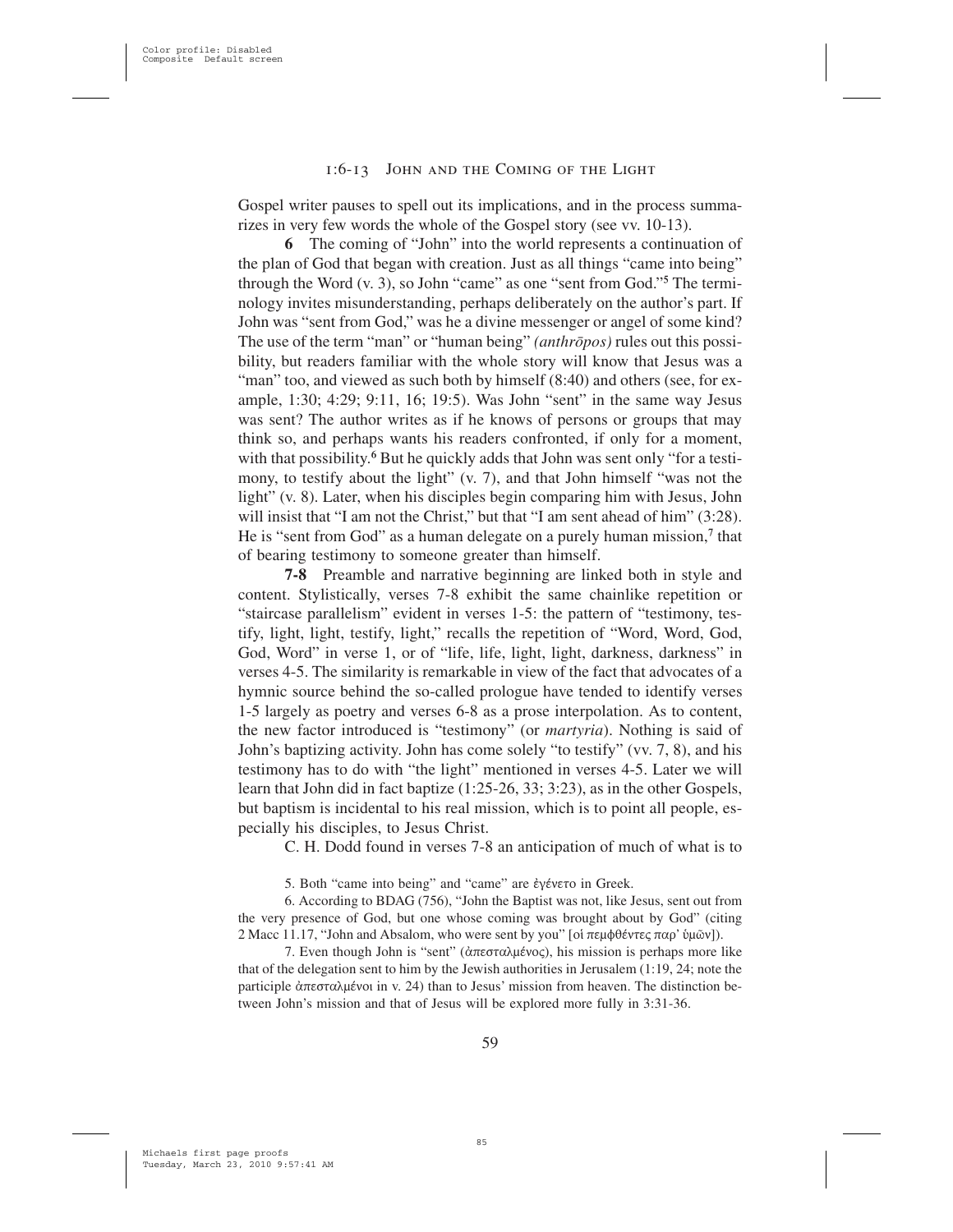follow concerning John. The statement that John "came for a testimony, to testify about the light" (v. 7a) anticipates John's recorded testimonies in 1:19-34, while the intent "that they all might believe through him" (v. 7b) comes to realization in 1:35-37. Within John's testimonies, the notion that John himself "was not the light" (v. 8a) provides the theme of 1:19-28, where the accent is mainly on what he himself is *not* (that is, not the Christ, not Elijah, not the Prophet, vv. 20-21); the positive aspect of "testifying about the light" (v. 8b) comes to expression in 1:29-34, where John finally sees Jesus and points him out as "Lamb of God" (v. 29) and "Son of God" (v. 34).8 Whether Dodd has given us here a glimpse into the author's actual programmatic intent or simply a useful pedagogical device is uncertain. But his insight underscores the centrality of "testimony," or *martyria,* in the presentation of John in the Gospel that (perhaps coincidentally) bears his name.

The goal of John's testimony is "that they all might believe through him" — not "in him" but "through him." This is the first appearance of the verb "believe" *(pisteuein),* and we are not yet told what, or in whom, people were to believe. A reasonable guess is that they were to believe in "the light." This would give a certain symmetry to the first twelve chapters of the Gospel, for Jesus' last words to the crowds at Jerusalem at the end of his public ministry were, "Walk while you have the light, so that the darkness will not overtake you. . . . While you have the light, believe in the light, that you may become sons of light" (12:35-36). In one sense, John and Jesus have a common goal and mission, shared also by the Gospel writer, whose stated intent is "that you might believe" (19:35; 20:31). At the outset, the shared mission is universal in scope. Just as "all things" came into being through the Word (v. 3), John testifies in order that "they all," or "all people," might believe  $(v. 7)$ . Aside from the passing reference to "darkness" in verse 5, the stubborn reality of unbelief is nowhere to be seen. Consequently, there is no hint as yet of the classic Johannine contrast between those who believe and those who do not.

The disclaimer to the effect that John "was not the light" (v. 8) is important for two reasons. First, it raises the obvious question of why such a disclaimer was necessary. Does the author know of readers or potential readers for whom John and not Jesus was the main character in the story? We know that there were such groups in later times, $10$  and this is the first of several hints

8. See Dodd, *Historical Tradition,* 248-49, who finds echoes of these two verses also in 3:22-30 and 10:41-42.

9. Compare 12:32, where Jesus promises that "I, if I be lifted up from the earth, will draw them all  $[\pi \alpha \nu \tau \alpha \zeta]$  to myself."

10. According to the third-century Pseudo-Clementine *Recognitions* 1.54, "Some even of the disciples of John, who seemed to be great ones, separated themselves from the people, and proclaimed their own master as the Christ" (ANF, 8.92). John is also a major messianic figure in the later Mandean literature.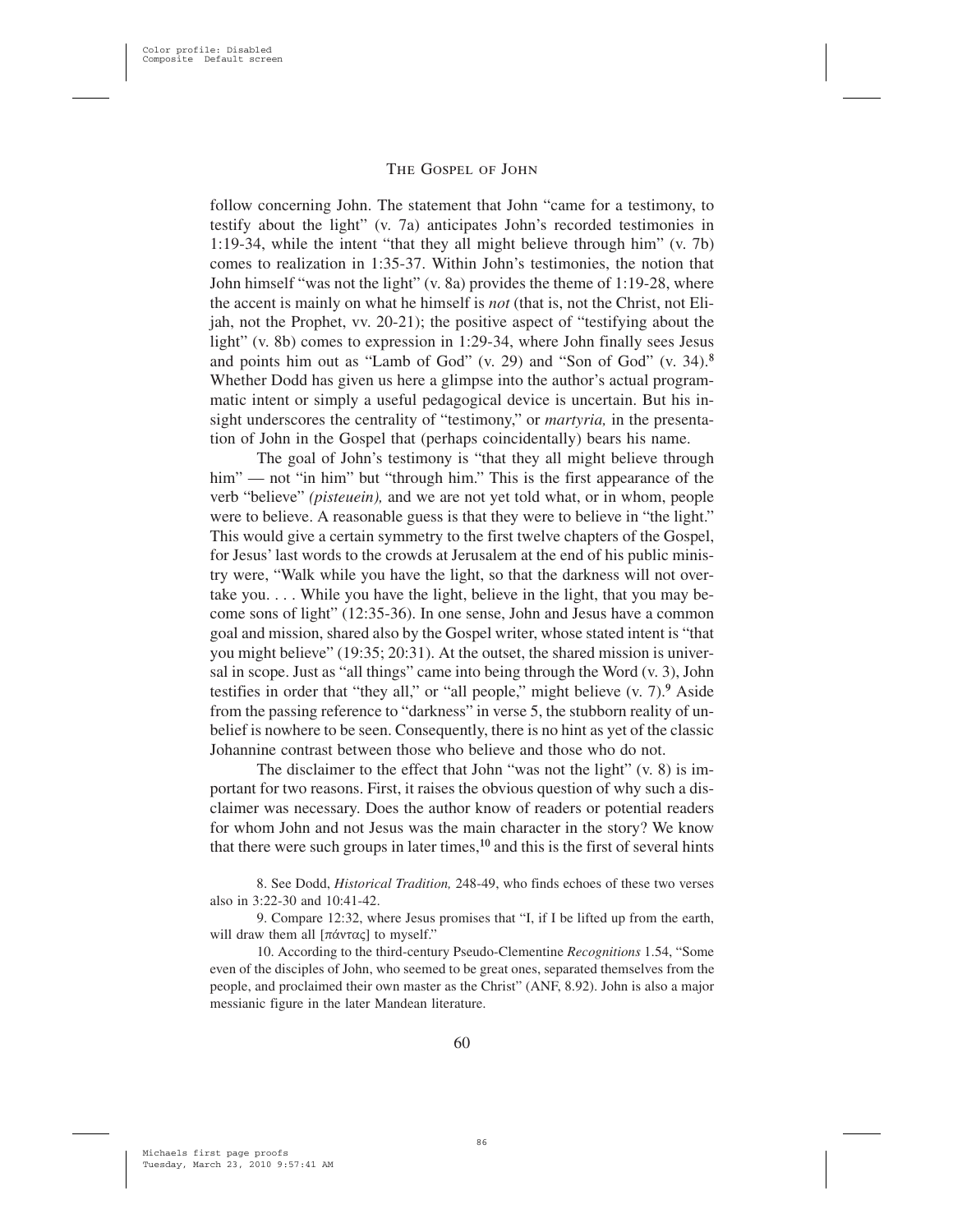in the Gospel that the author may be countering their views by attempting to "put John in his place,"<sup>11</sup> exalting Jesus, and him alone, as the Word (vv. 1-2, 14), the true Light (vv. 4-5, 9), and God's One and Only (vv. 14, 18).

Second, the disclaimer has the effect of sidetracking the narrative, just as it is getting started, by shifting the focus of interest *away* from John and his testimony and back to "the light" to which John testified — back, that is, to the preamble and to the overriding question of how it came about that "the light is shining in the darkness, and the darkness did not overtake it" (v. 5). The narrative that began at verse 6 is aborted in favor of a series of theological reflections, not on John's significance but on the significance of the light. With these reflections the whole story is collapsed into a magnificent summary of the Gospel (vv. 6-13), with a response from the believing community (vv. 14-18). The narrative proper, at its orderly and proper pace, will resume in earnest only at verse 19, with a detailed account of John's testimony to a delegation of priests and Levites from Jerusalem.

**9** More about the light. In my translation I have taken "light" as the subject and the adjective "true" substantivally as a predicate: "The light was the true [Light]." It is also possible to take both as predicates ("That — or he — was the true Light"), leaving the subject unexpressed and without a definite antecedent. This is commonly done on the assumption that the unexpressed subject is "the Word,"12 but the Word has not been mentioned, even implicitly, since verse 4.13 Even if the subject is left unexpressed (as "that," or "he"), it is defined not by an antecedent but by its predicate, as "the light" to which John testified in verse 8. The point of verse 9 is that the light in question here, "the light of humans" mentioned earlier, was the "true" light (see 1 Jn 2:8), not so much in contrast to some "false" or misleading light as in contrast to *all* other light — the physical "light of this world," for example (11:9), or the spiritual "light" given off by the ministry of John, the "burning and shining lamp" (5:35). The light to which John testified was not his own, but the supreme and universal "Light of the world" (8:12), the light "that illumines every human being who comes into the world." For the first time, "light" can be appropriately capitalized, because it is now apparent that "the true Light" is a personal being.

In our translation, the participle "coming" or "who comes" *(erchomenon*) is taken with the phrase that immediately precedes it, "every human being," yielding a redundant yet quite idiomatic expression, "every human being who comes into the world" (compare KJV). The phrase is idiomatic

13. Dodd (*Interpretation,* 268) is correct that "In verse 4 a transition is made to  $\phi$  $\tilde{\omega}$ c, and  $\phi$  $\tilde{\omega}$ c, not  $\lambda \phi$  $\gamma$ oc, is formally the subject of the propositions made in verses 9-12."

<sup>11.</sup> See 1:19-28; 3:27-30; 5:33-36; 10:40-42.

<sup>12.</sup> For example, Bultmann, 52; Schnackenburg, 1.253.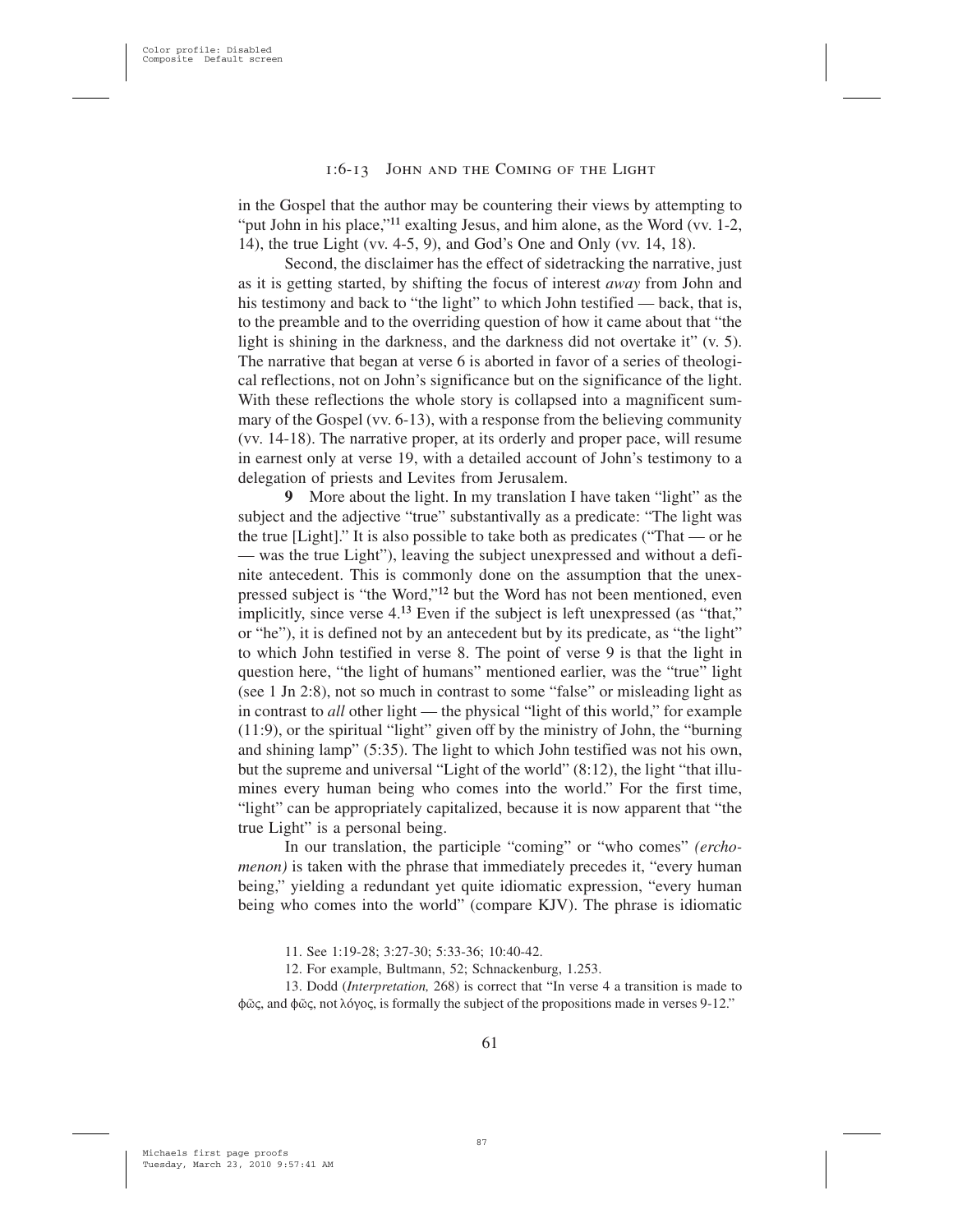because "all who come into the world" was a common expression in rabbinic literature for "everyone,"14 but more redundant than the rabbinic expression in that the latter did not include the word "man."15 The redundant language seems intended simply to recall "the light of humans" (v. 4), now further defined as the light shining on "every human being."

Modern translators are bothered not only by the apparent redundancy, but perhaps also by the fact that on this interpretation no room is left for any explicit mention of the coming of the light into the world. The alternative adopted by most commentators and modern English versions has been to read the participial expression with "light" rather than with "every human being," as, for example, in the REB: "The true light which gives light to everyone was even then coming into the world" (see RSV, NRSV, NIV, NEB, NEB). But there are difficulties with such a translation. The verb "was," instead of standing on its own like the seven other instances of this verb in the first thirteen verses, is pressed into service as a helping verb with the participle "coming" so as to create a periphrastic construction ("was . . . coming") rather uncharacteristic of Johannine style.16 Moreover, the periphrastic construction gives the impression that the coming of the light into the world was a state, or at most a process, rather than a simple identifiable event.17 The words "even then," which are not in the Greek text but supplied in the REB translation, represent an effort to give this process a setting in real history, within the ministry of John as sketched in verses 6-8. But if we think of the light as Jesus, then the coming of the light is not a process going on during

14. One frequently cited parallel is in *Leviticus Rabbah* 31.6 ("Thou givest light to the celestial as well as to the terrestrial beings and to all who enter the world" (*Midrash Rabbah: Leviticus* [London: Soncino, 1961], 401). On the expression **בל באי העלם** generally, see Strack-Billerbeck, 2.358.

15. Yet as Leon Morris notes (83), "No argument should be based on the occurrence of ἄνθρωπον, for John uses the redundant ἄνθρωπος quite often" (he cites 2:10 and 3:1, 27; other examples are 5:5; 7:46; 8:40; 9:16; 11:50). Rudolf Bultmann's excision (52) of ἄνθρωπον from the Johannine text as "an explanatory gloss (of the translator)" is not only "arbitrary" (Schnackenburg, 1.255), but raises the question, an added explanatory gloss by whom? To Bultmann "the translator" (of a pre-Johannine hymnic source) is none other than the author of the Gospel. But if the author wrote it, why should it be excised as a gloss?

16. Although there are periphrastic constructions in John's Gospel (1:28; 2:6; 3:23; 10:40; 11:1; 13:23; 18:18, 25), none have the participle separated from its helping verb by a relative clause, as here (see Schnackenburg, 1.254, who calls the periphrastic construction here "not impossible, though the insertion of a relative clause makes it unique").

17. Although the light "comes into the world" in two other places in the Gospel of John, its coming is an accomplished event, not a process (ἐλήλυθεν, "the light *has come* into the world," in 3:19;  $\epsilon \lambda \eta \lambda \nu \theta \alpha$ , "I *have come* as light into the world," in 12:46).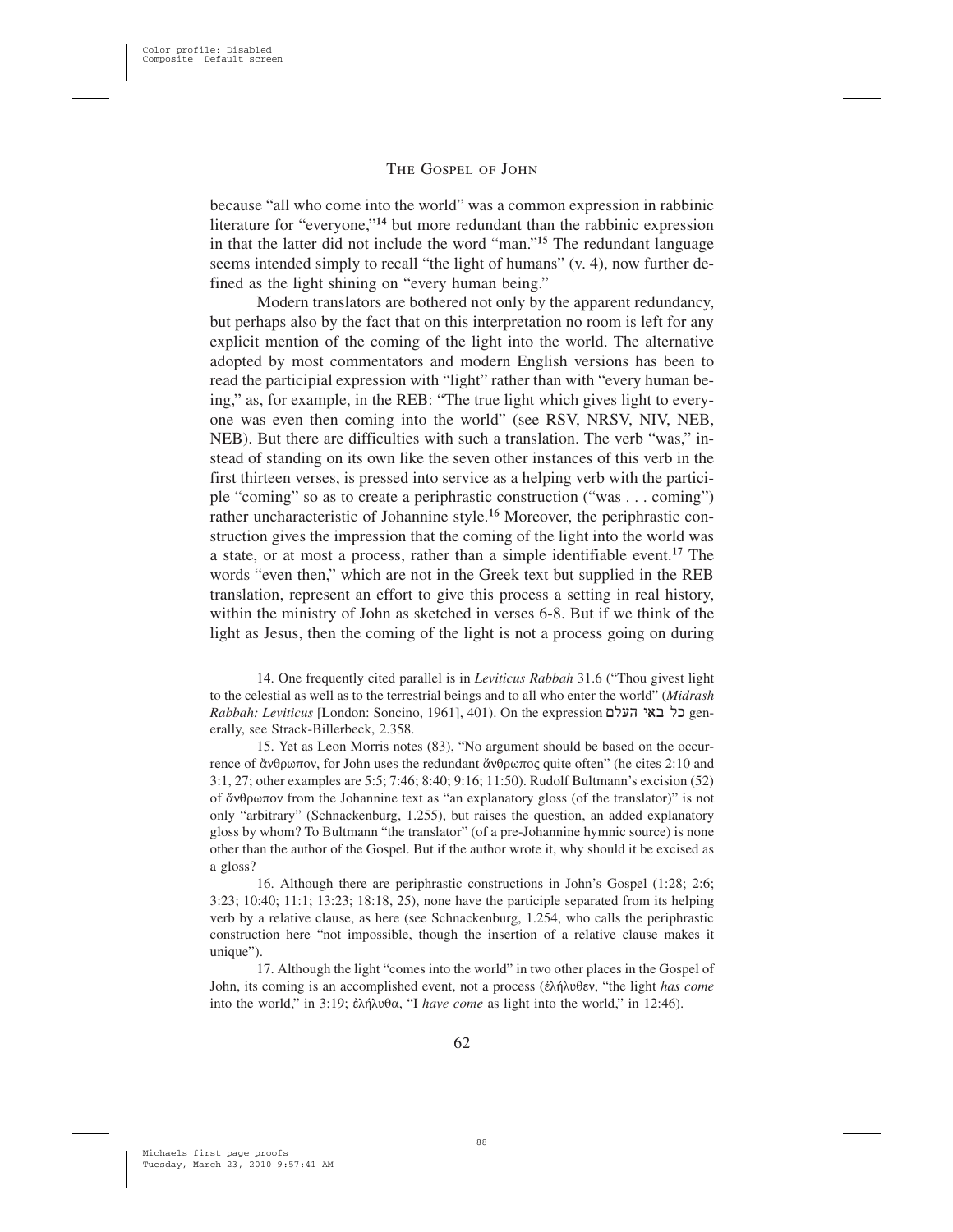John's ministry, but a simple event, the birth of Jesus. In replying to Pontius Pilate, Jesus himself says as much: "You say that I am a king; *I was born* for this, and for this *I have come into the world,* that I might testify to the truth" (18:37, my italics). It should come as no surprise that being "born" and "coming into the world" are equivalent expressions. If "the light" is a human being, then the light "comes into the world" like any other human, by natural birth, not by some kind of continuing process, least of all during the ministry of John!

Another alternative views the phrase "coming into the world" either as a kind of afterthought,18 or as a parenthetical expression modifying "the light." In effect, a comma is placed (as in the Nestle Greek text) between "every human being" and "coming into the world." This too could be read as a process, like the periphrastic construction mentioned above,  $19$  or it could be read simply as a characterization of the light, as, for example, in the NASB ("There was the true light which, coming into the world, enlightens every man"), or the TEV ("This was the real light — the light that comes into the world and shines on all mankind"). It is a "coming-into-the-world" sort of light, just as "the bread of God," or "bread of life" (another designation for Jesus), is a "coming-down-from-heaven" sort of bread (6:33, 50). Just as Jesus, coming down from heaven, "gives life to the world" (6:33), so this light, coming into the world, "illumines every human being."20

This view avoids the difficulties of the first alternative, and must be held open as a possibility. Still, the traditional interpretation that "coming into the world" goes with "every human being" remains the most natural one. On such a reading, the "light" is not *explicitly* said to "come into the world" at all. What we might have expected, and what is missing, is a simple affirmation that the light "came" *(egeneto),* echoing the LXX of Genesis 1:3 and announcing a new creation in contrast to the old. Instead, the author postpones the simple affirmation until verse 14, reverting to "Word" (or *logos*), in place of light: "So the Word came [*egeneto*] in human flesh." There is no way that these verses can be placed in any real chronological order. The time reference of the verb "illumines" (v. 9), like that of the verb "shines" (v. 5), is the present, the time when the author writes the Gospel. Already in verse 5, and again at verse

18. Schnackenburg, 1.255.

19. See, for example, Edwin Abbott: "There was [from the beginning] the light, the true [light], which lighteneth every man, coming as it does  $(\epsilon \rho \chi \phi \mu \epsilon \nu \sigma)$  [continually] into the world" (*Johannine Grammar,* 221). Abbott later presses the point in favor of a sharp distinction between  $\dot{\epsilon}$  px option here and the aorist  $\tilde{\eta}$ ldev in verse 11: "The passage says, first, that the Light was *'continually coming'*to all mankind (more especially to the prophets and saints) and then that it definitely *'came'* in the Incarnation" (367).

20. It acquires virtually an instrumental sense, as in our marginal rendering, "by coming into the world" (see above, n. 1).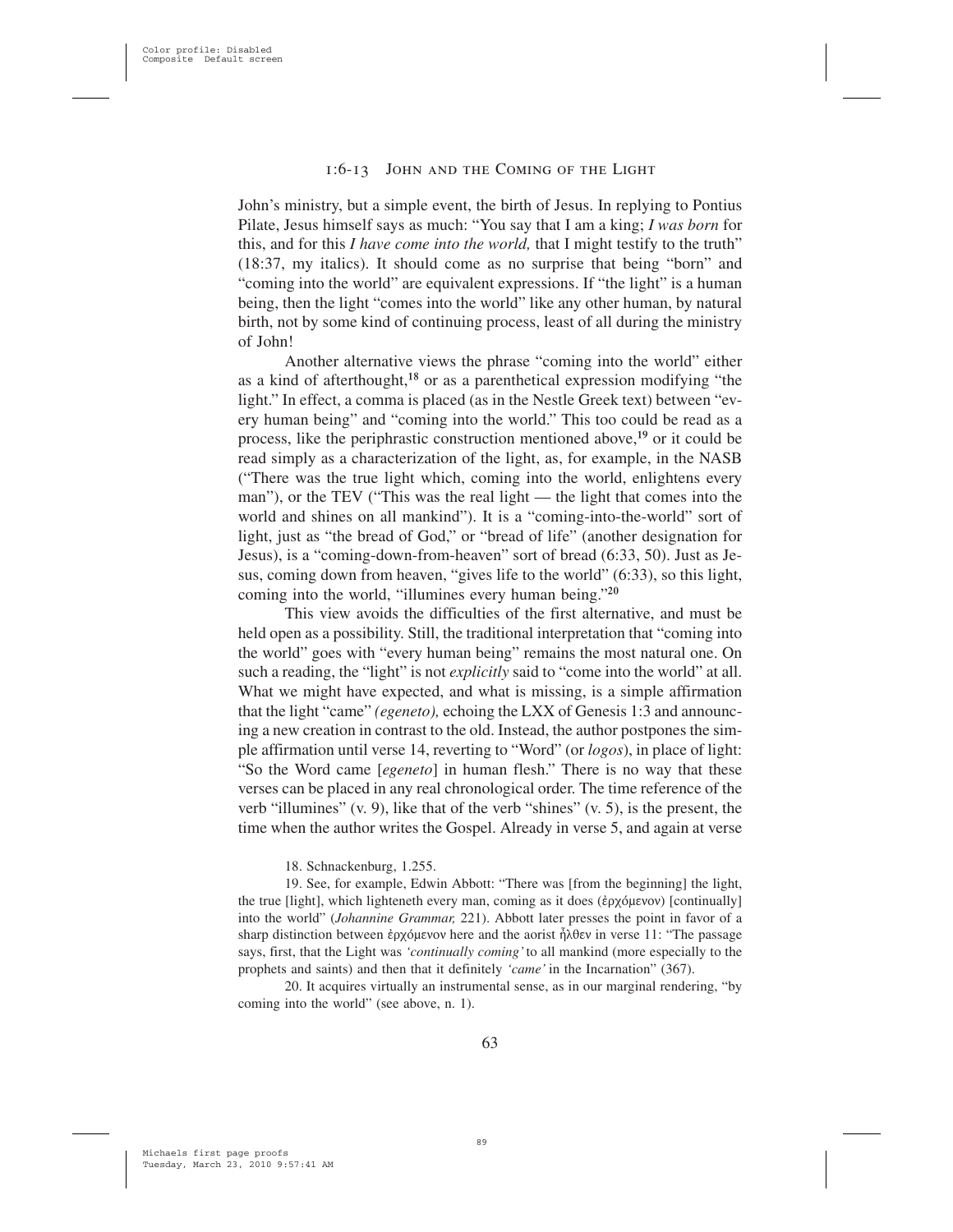9, the author presupposes, without quite saying it, that "the light has come into the world" (3:19), or that "the Word became flesh" (1:14), in the person of Jesus Christ. The only difference between the two verbs is that "illumines" *(phōtizei)* is transitive, while "shines" *(phainei)* is intransitive: the light "is shining" in the darkness, but "illumines," or shines *on,* every human being born into the world. The point is not that the light illumines every human being at birth (that is, at the *time* of "coming into the world"),<sup>21</sup> but simply that the light illumines everyone in the world. The author seems to have chosen his terminology out of a belief that the "True light," or "the light of humans," in some sense illumined everyone since the creation, but his specific point in verse 9 is that this light illumines every human being *now,* because of the revelatory events to be unfolded in this Gospel.

**10** Those who read "coming into the world" with "the light" commonly point to verse 10 in support of their interpretation: the light "was coming into the world"  $(v, 9)$ , and consequently "was in the world"  $(v, 10)$ .<sup>22</sup> But the statements are too close together for the link to be convincing. There is a certain awkwardness in claiming that the light "was coming into the world" (v. 9), and then, almost in the same breath, that it "was in the world" (v. 10). No sooner is the process mentioned than it is over. The reader is tempted to ask, "Which is it? Was the light on its way, or had it actually arrived?"

Verse 10 settles the matter. The light "was in the world," and it is probably fair to assume that the time frame is the same as in verses 6-9: that is, during the ministry of John, and on the threshold of Jesus' ministry. The author's fondness for word repetitions surfaces again in verse 10, as the expression "the world" is picked up from the end of verse 9 and repeated three times, in three distinct clauses. As in verse 9, the subject is "the light," but with an increasingly human persona. In the first clause, the notion that the light "was in the world" comes as no surprise in view of such phrases as "the light of humans" (v. 4), or "the light . . . that illumines every human being." But was "the light" an "it" or a "he"? In itself, the second clause could be translated either "the world came into being through it," or "the world came into being through him." But the analogy with "all things came into being through him" (that is, through the Word, v. 3) argues for the latter. The "light" of verses 4-5 and 7-9 is here assimilated to "the Word" mentioned in verses 1-2. Finally, in the third and last clause of verse 10, "the world did not know him," the masculine pronoun "him" (*auton,* in contrast to the neuter *auto*, "it," in v. 5) makes it now unmistakably clear that "the Light" is a Person, interchangeable with "the Word." The parallel between "the world came

<sup>21.</sup> For this reason, Morris's paraphrase, "every man at the time of his birth" (83), is misleading as a summary of the view presented here.

<sup>22.</sup> For example, Brown, 1.10; Barrett, 160; Moloney, *Belief in the Word,* 37.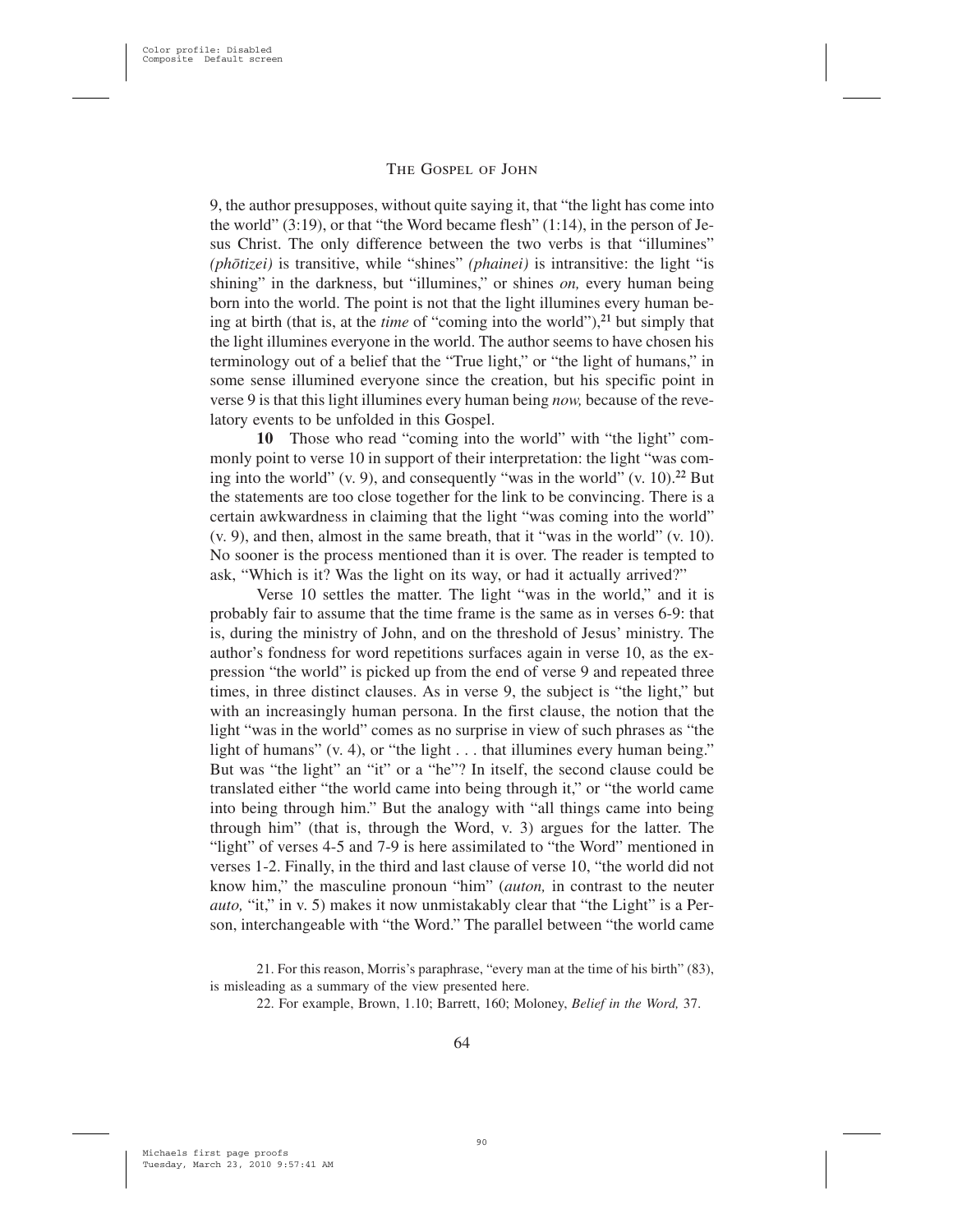into being through him" (v. 10) and "all things came into being through him"  $(v. 3)$  is striking.<sup>23</sup>

In verse 10 the Gospel writer wants to remind us of creation, and that the entire created order came into being through "the Word," now further identified as "the Light" (and appropriately capitalized in translation). The effect is to heighten the irony and tragedy of a new assertion: "and [yet] the world did not know him." *Even though* he created the world, *still* "the world did not know him"!<sup>24</sup> It is natural to ask if perhaps the reason — or at least one reason — for beginning with creation in the first place was to lay the basis for this supreme irony in the story of Jesus. The statement that "the world did not know him" is the second hint of conflict or rejection in the Gospel story, the first being the note in verse 5 that the darkness "did not overtake" the light. Its purpose, however, is not — at least not yet — to set up a dualism between "the world" and some community of faith that *does* "know" Jesus as the world's Light. John himself, within this chapter, will introduce his questioners to Jesus for the first time as someone "whom you do not know" (1:26), admitting that "even I did not know him" (1:31, 33). As the story unfolds, some will come to "know" Jesus and some will not, but for the time being "the world" is an undifferentiated whole, encompassing within itself the potential both for knowledge and ignorance, belief and unbelief.

**11** The word repetitions continue: "his own," "his own," "received," "received."25 The irony of the Light's rejection comes to expression a second time, and even more explicitly: "He came to what was his own [*eis ta idia,* neuter], and his own [*hoi idioi,* masculine] did not receive him." Just as "the world" in verse 10 was an undifferentiated whole, so there is no distinction here between "what was his own" and what was not, or between "his own people" (Jews, for example)26 and others who did not belong to the Light. Rather, "what was his own" is simply another way of saying "all things," or "the world," while "his own" (masculine) refers generally to "humans" (v. 4), or "every human being"  $(v, 9)$  in the world.<sup>27</sup> The author seems to be reflect-

23. That is, πάντα δι' αὐτοῦ ἐγένετο (v. 3) and ὁ κόσμος δι' αὐτοῦ ἐγένετο (v. 10).

24. The verb "know" ( $\xi$ yv $\omega$ ) is aorist: the world did not "come to know" or "learn to know" the Light, just as it never learned to know God (compare 17:25).

25. In Greek, τὰ ἴδια ... οἱ ἴδιοι ... παρέλαβον ... ἔλαβον.

26. Brown (1.10) identifies  $\tau\alpha$  *i*  $\delta\alpha$  as "what was peculiarly his own in 'the world,' i.e., the heritage of Israel, the Promised Land, Jerusalem," and of ioto as "the people of Israel," citing Exodus 19:5, "You shall be *my own possession* among all the peoples." According to Beasley-Murray, "the Evangelist almost certainly saw the saying as relating especially to Israel in its resistance to the Word of God" (12-13). So too Morris, 85-86.

27. Bultmann, 56. On the grounds that Bultmann sees here "a cosmological reference, rather than a reference to salvation history," Brown contends that "his interpretation flows from his presupposition that the Prologue was originally a Gnostic hymn"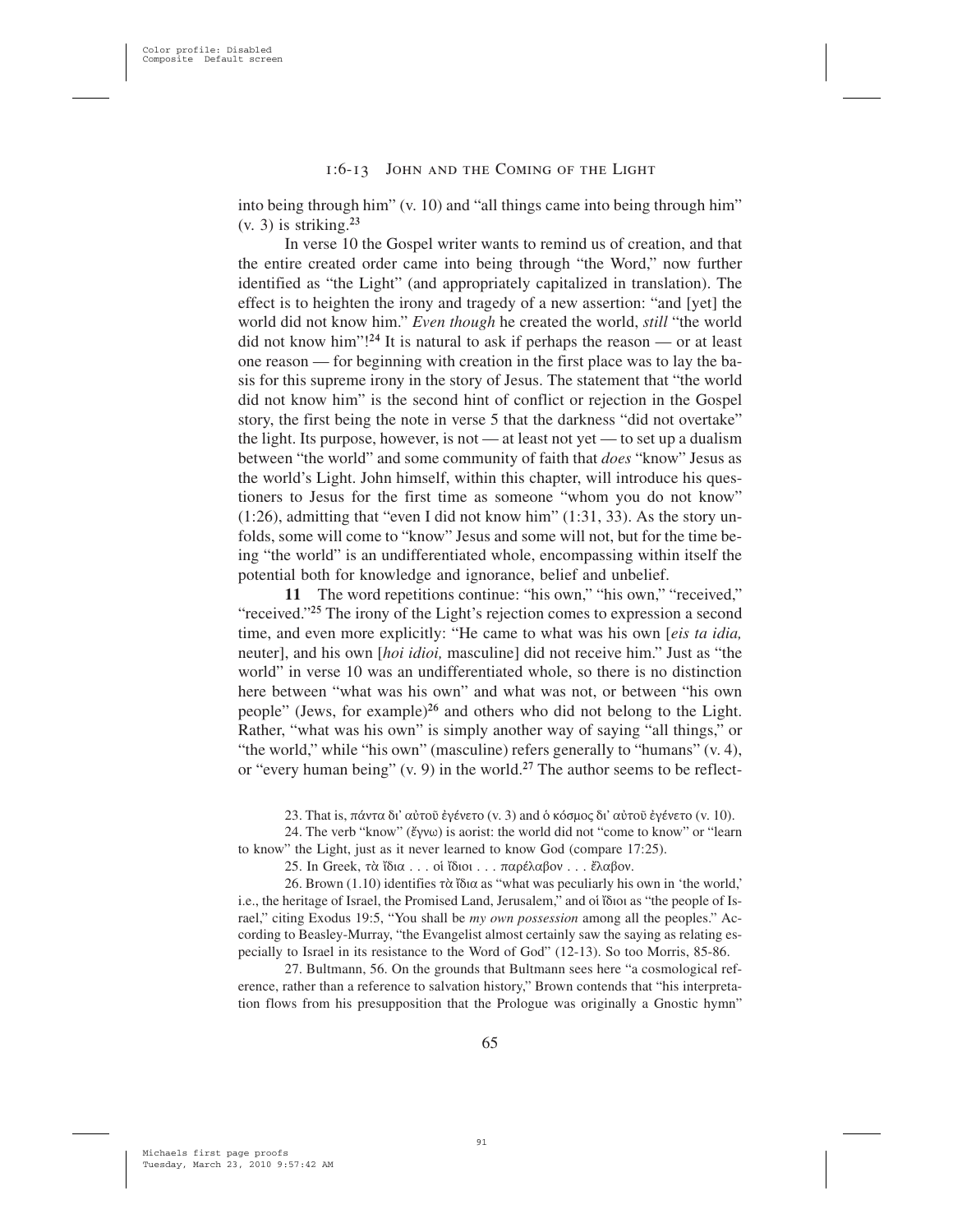### The Gospel of John

ing, in the broadest possible terms, on a principle known to him from Gospel tradition, that "A prophet has no honor in his own hometown"  $(4:44)$ .<sup>28</sup> The RSV translation, "He came to his own home," can appeal to 4:44, and to the two other uses of the same phrase in John's Gospel (16:32 and 19:27), where it refers to the homes of Jesus' disciples.29 Yet it is hard to see how "the world" (v. 10) can be viewed as "home" to the Word, who was "with God in the beginning"  $(v, 2)$ .<sup>30</sup> Rather, the expression grows out of the reminder in verse 10 that "the world came into being through him."31 The world is "his own" in the sense of being his creation, and thus his property or possession, not his "home" in the sense of either place of origin or permanent dwelling.<sup>32</sup>

The notion that the Light, or the Word, found no reception in the world stands in sharp contrast to certain Jewish teachings about Wisdom seeking a home and finding it in Israel or Jerusalem.<sup>33</sup> It is more akin to the apocalyptic

29. Morris is quite emphatic: "When the Word came to this world he did not come as an alien. He came home. Moreover, he came to Israel. Had he come to some other nation it would have been bad enough, but Israel was peculiarly God's own people. The Word did not go where he could not have expected to be known. He came home, where the people should have known him" (85).

30. See, for example, 8:23, where Jesus tells the Pharisees, "You are from below, I am from above. You are of this world, I am not of this world"; also, 17:14, where he refers to disciples as "not of the world, even as I am not of the world."

31. Compare *Odes of Solomon* 7.12, "He has allowed him to appear to them that are His own; in order that they may recognize Him that made them, and not suppose that they came of themselves"; *The Odes of Solomon: The Syriac Texts* (ed. J. H. Charlesworth; Missoula, MT: Scholars Press, 1977), 36.

32. Bultmann, 56; Schnackenburg, 259.

33. For example, Wisdom speaks in Sirach 24.3-11 (RSV): "I came forth from the mouth of the Most High....I dwelt in high places, and my throne was in a pillar of cloud. Alone I have made the circuit of the vault of heaven and have walked in the depths of the abyss. In the waves of the sea, in the whole earth, and in every people and nation I have gotten a possession. Among all these I sought a resting place; I sought in whose territory I might lodge. Then the Creator of all things gave me a commandment, and the one who created me assigned a place for my tent. And he said, 'Make your dwelling  $\lceil \kappa \alpha \tau \alpha - \kappa \rangle$ σκήνωσον] in Jacob, and in Israel receive your inheritance. . . . In the holy tabernacle I ministered before him, and so I was established in Zion. In the beloved city likewise he gave me a resting place, and in Jerusalem was my dominion. So I took root in an honored people, in the portion of the Lord, who is their inheritance" (see also Baruch 3:35–4:2).

<sup>(1.10).</sup> This is by no means the case, for the Gospel writer was as capable of viewing Jesus' ministry within a cosmological framework as was any supposed hymnic source, Gnostic or otherwise.

<sup>28.</sup> Other forms of the saying occur in Mark 6:4//Matthew 13:57b, Luke 4:24, and *Gospel of Thomas* 31, but only John 4:44 includes the words "his own" (τη ἴδια, redundant with  $\pi \alpha \tau \rho \zeta$ , or "hometown"), echoing the language of 1:11 (compare Michaels, "The Itinerant Jesus and His Home Town," 183).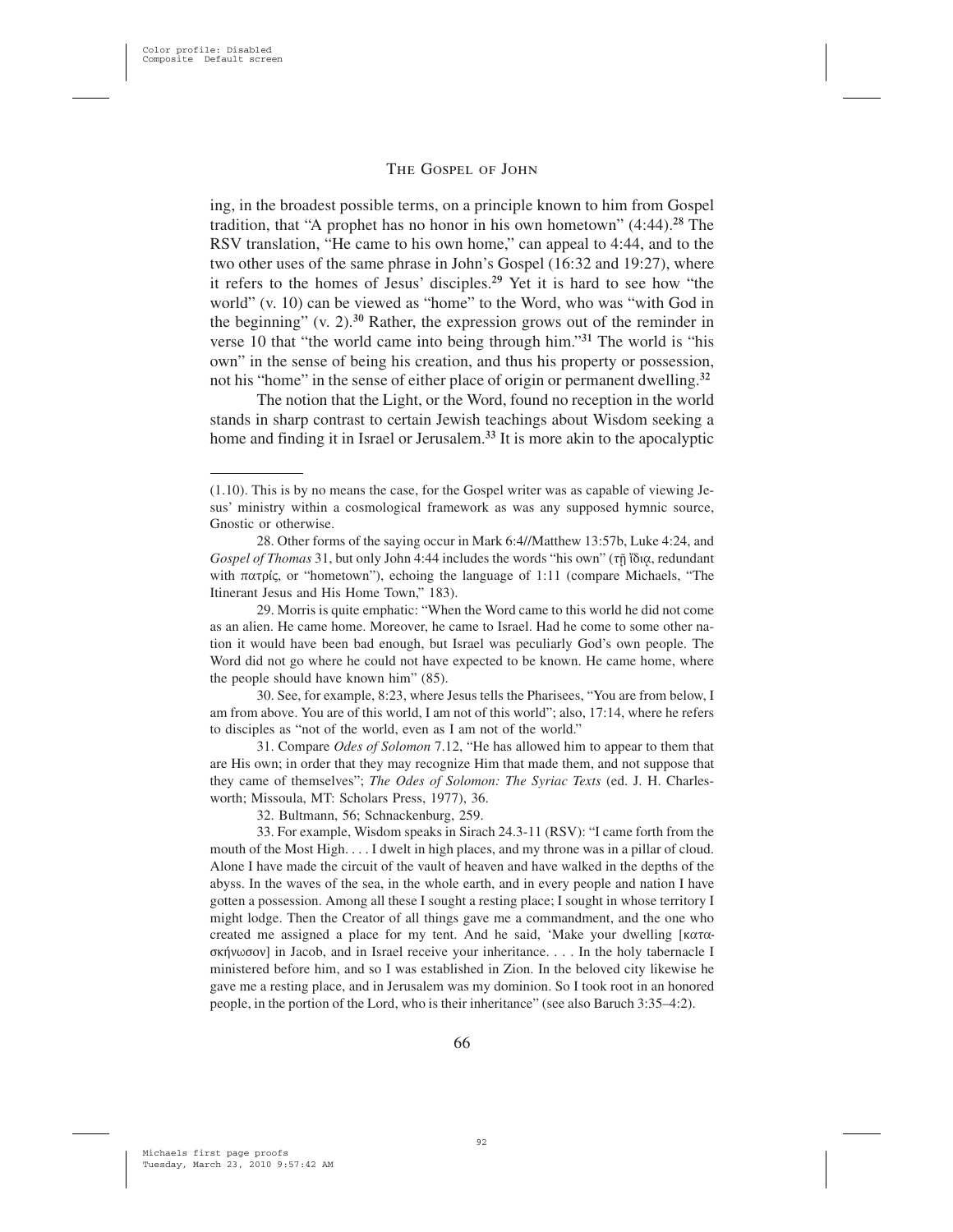tradition in the book of *Enoch* about Wisdom finding no permanent home on earth.34 But the story is not the same. "The Word," or "the Light," in John's Gospel is not the "Wisdom" of either the wisdom or apocalyptic traditions in Judaism. The decisive difference is that "he" — not "she" as in the case of Wisdom — is a specific historical person, Jesus of Nazareth. Grammatically, the subject of verses 10 and 11 is the Light (see v. 9), but the author knows, and readers are expected to know, that the real subject is Jesus — even though he will not be named until verse 17, nor brought into the narrative until verse 29. Because verse 11 (even more than v. 10) has the sound of a concrete reference to Jesus and his ministry on earth, even those who appreciate the universality of the context tend to notice at the same time the appropriateness of verse 11 in relation to Israel and the Jewish people. Barrett is ambivalent on the subject,<sup>35</sup> while Hoskyns finds here a "double reference to the whole earth and to Israel as God's possession," with "no final distinction between Israel and the world, between Jew and Greek. As the creation of God, all men are his property . . . and Jesus was in the world, not merely in Israel."36 The point is that while the Jews are not viewed here as Jesus' "own" in a special sense in which the Gentiles are not, they may be in mind as *representatives* of the world to which Jesus came, with Judea or Jerusalem as the *stage* on which the drama of Jesus' confrontation with the world is to take place.

**12** If "his own" in verse 11 is meant to be inclusive rather than exclusive, then "as many as received him" (v. 12) are not a different group consisting of others who were *not* Jesus' own (Gentiles, for example, in contrast to Jews), but rather a subset of "his own." This sets up a kind of rhetorical contrast, even contradiction. Jesus' "own did not receive him," *yet* many of them did receive him. The contradiction cannot be avoided by attributing different meanings to the two different words for "receive." Rather, "receive" in verse 11 *(parelabon)* and in verse 12 *(elabon)* are to be taken as synonymous.37 The

34. "Wisdom could not find a place in which she could dwell; but a place was found (for her) in the heavens. Then Wisdom went out to dwell with the children of the people, but she found no dwelling place. (So) Wisdom returned to her place and she settled permanently among the angels" (*Enoch* 42.1; Charlesworth, *OTP,* 1.33).

35. Barrett claims that "the 'home' to which Jesus came was Israel," and that "Jesus came to the framework of life to which as Messiah he belonged," yet concludes that "It was the world that rejected Jesus" (163). His ambivalence is as old as Chrysostom, who saw the text "calling the Jews 'His own,' as his peculiar people, or perhaps even all mankind, as created by Him" (*Homily* 9.1; NPNF, 14.32).

36. Hoskyns, 146.

37. See Barrett, 163; Bultmann, 57; Morris, 86. At most, it could be argued that  $\pi\alpha\rho\epsilon\lambda\alpha\beta$  (used only two other times in John) was appropriate with of  $\delta\alpha$  and because of its connotation of taking to oneself or one's home (14:3; compare 19:16, where it involves taking into custody).

Michaels first page proofs Tuesday, March 23, 2010 9:57:42 AM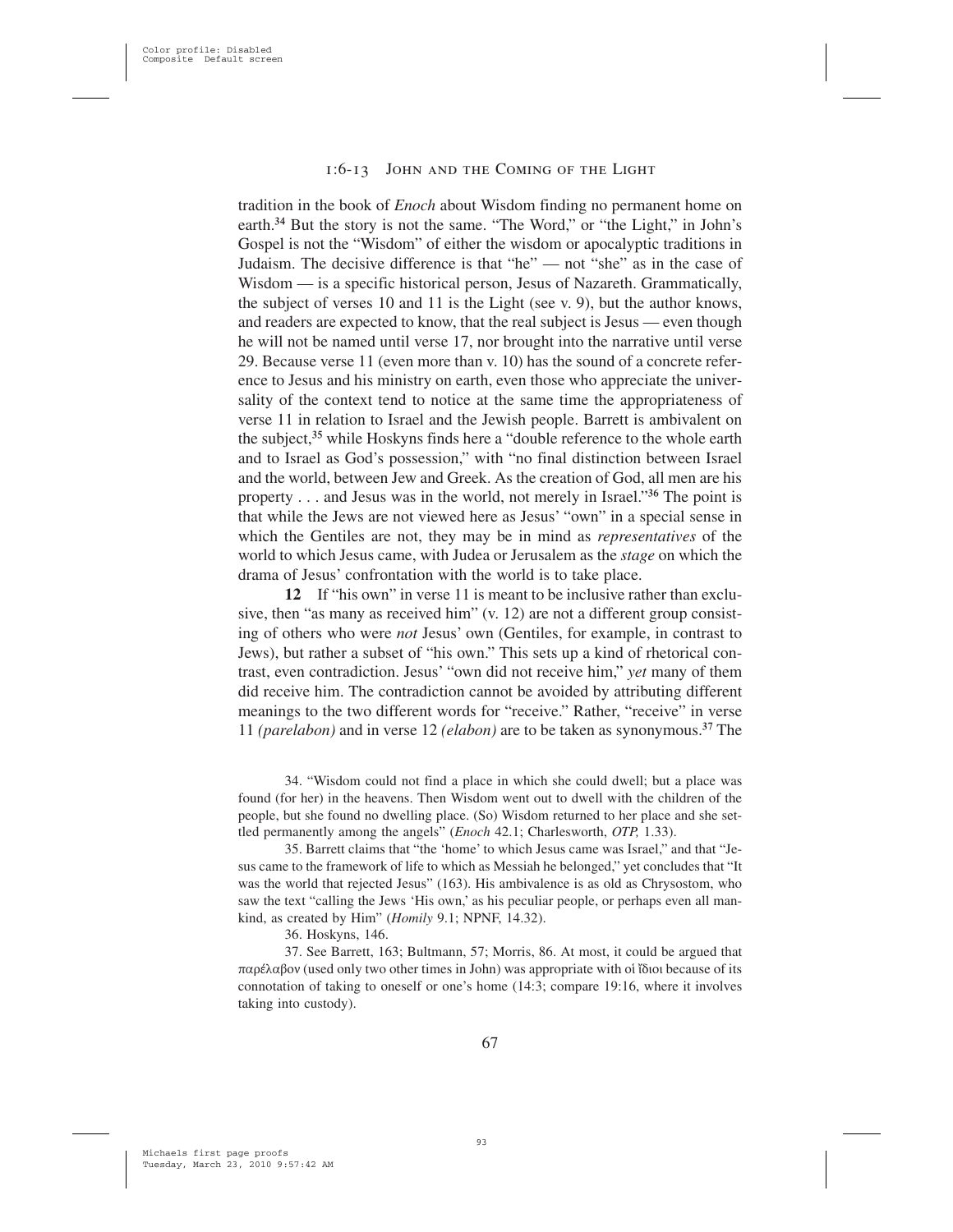latter, in fact, echoes the former and reinforces the contrast between the two clauses. The "contradiction" is deliberate, allowing the second clause to qualify and balance the first (as in 3:32-33, "No one receives his testimony," *yet* "the person who did receive his testimony confirmed thereby that God is true").38 The use of "received" here anticipates verse 16: "Of his fullness we have all received, and grace upon grace." To "receive" the Light is to receive Jesus' "testimony," and to partake "of his fullness"  $(1:16)$ .<sup>39</sup> Not surprisingly, this "receiving" belongs to "those who believe" *(tois pisteuousin)* in Jesus' name (v. 12b). "Receiving" and "believing" are virtually synonymous in this Gospel, both involving a conscious, active choice, and each interpreting the other. John had come "to testify about the light, that they all might believe through him" (v. 7), but now we learn that matters are not that simple. Even when the Light came, "his own did not receive him," that is, they did *not* believe — and yet some of them did! This is what the story is about.

Grammatically, the author places a middle term between "receiving" and "believing." "Receiving" implies a gift and a giver. "Giving" and "receiving" are natural correlatives in any language, not least in biblical Greek (see, for example, 3:27; 16:23-24; 17:8). Despite the word order, the subject of verse 12 is not the "many" who "received" the Light, but rather (as in vv. 10-11), an unexpressed subject, the Light himself (v. 9). The main verb, accordingly, is not "received," but "gave," with "them" as indirect object. The author, however, has highlighted the recipients instead of the giver by placing them front and center in a relative clause.40 This is not all. The recipients are given "authority to become children of God" *(tekna theou)* and then, as we

38. Abbott (*Johannine Grammar,* 466) cites this and several other passages (4:1-2; 7:8-10, 16; 8:15-16; 16:14-15, 32, as well as the formula "the hour is coming and now is") as examples of what he calls John's "self-corrections," but they are too diverse to justify identifying this as a characteristic Johannine literary device. An example from another Gospel is Matthew 28:17, "When they saw him, they worshipped," *yet* "some doubted."

39. For "receive," the author prefers the more active  $\lambda \alpha \mu \beta \dot{\alpha}$  very (literally, "take"; forty-six occurrences) over the more passive δέχεσθαι ("accept" or "welcome"; only one occurrence). For other examples of "receiving" or "taking" either Jesus or his testimony or the Holy Spirit, see 3:11, 5:43, 7:39, 12:48, 13:20, 16:24, 17:8, and 20:22. Another compound,  $\kappa \alpha \tau \alpha \lambda \alpha \mu \beta \dot{\alpha}$  veive (1:5, 12:35, and the variant reading in 6:17; see above on v. 5), also means "take" in an active sense, but with hostile intent (more like "overtake," as with the woman "taken" in adultery in 8:3, 4).

40. According to Barrett, "The relative clause thrown to the beginning of the sentence as a *nominativus pendens* and resumed by αὐτοῖς is characteristic of John's style" (163). C. F. Burney cited this construction years ago as evidence of a Semitic original (*Aramaic Origin,* 64-65), but Bultmann (57) calls it "a not uncommon rhetorical device which is by no means specifically Semitic" (compare Brown, 1.10; Morris, 86-87). But true parallels to the construction found here are difficult to find in John's Gospel (the closest, perhaps, being 6:39, 10:29, and 17:2, 22, 24).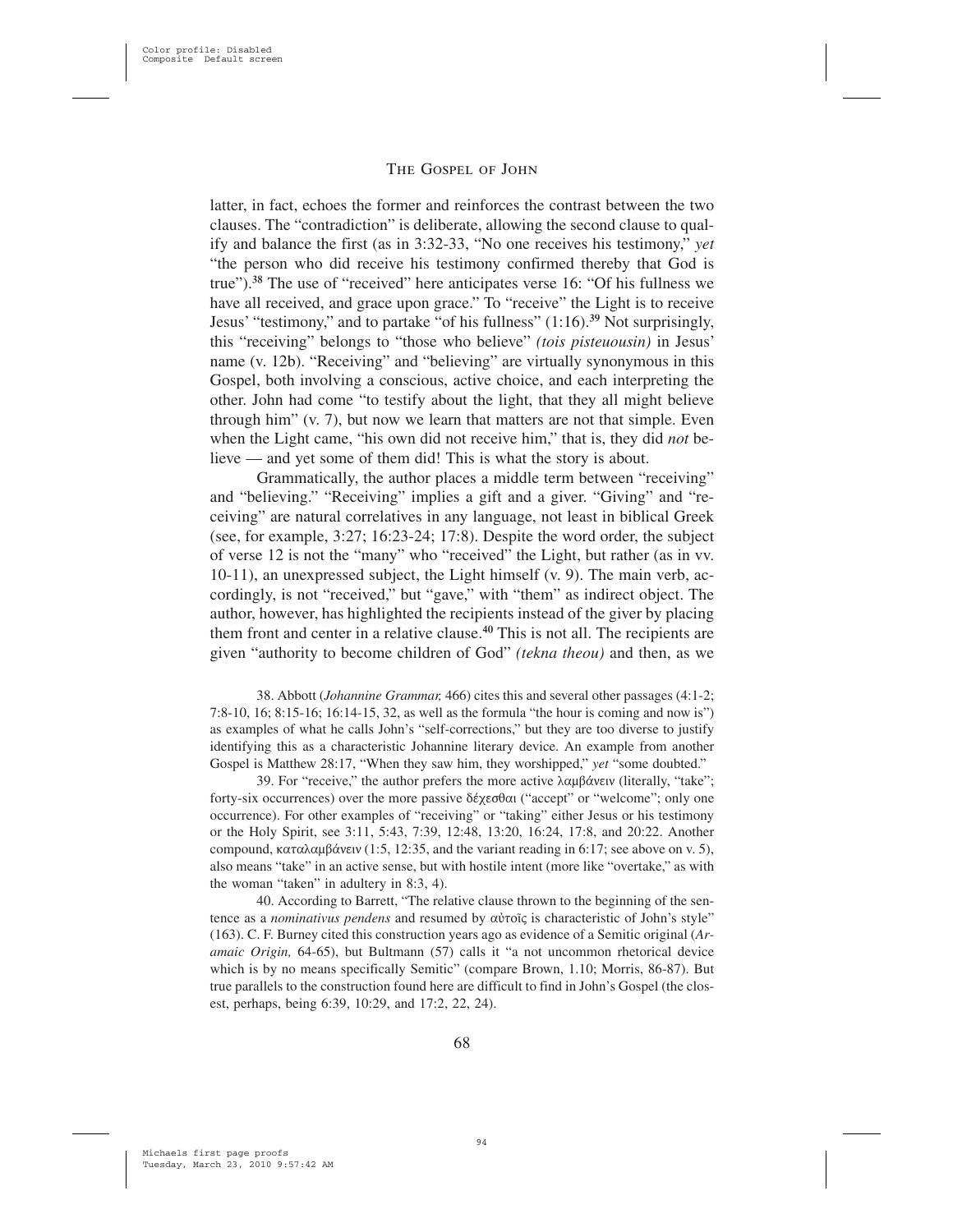have seen, further identified as "those who believe." Finally, the author highlights them once more by returning to the nominative with which verse 12 began: "who were... born of God" (v. 13). The two nominative constructions frame the main clause so as to shift attention from the Light to the recipients of the light, first by contrasting them with those who did *not* receive the Light (v. 12a) and then by decisively spelling out their identity as "children of God" (v. 13). $41$ 

The point of verse 12 is that to receive "him" (that is, the Light, or Jesus as the Light) is to receive "authority" *(exousian)* from him to become God's children. "Authority" in the Gospel of John is something Pontius Pilate claims for himself falsely, but which must be given "from above" (19:10- 11). It is something the Father gives to the Son, whether authority to exercise divine judgment (5:27), or to lay down his life and take it again (10:18), or "over all flesh, that he might give eternal life to all that you have given him" (17:2). The last of these is the one with the most direct bearing on our passage, for it involves the gift of life to believers.<sup>42</sup> If one were to bring the two passages together, it would be possible to conclude that the recipients of the Light here are given not just life, or the status of God's children, but the divine "authority" of Christ himself. While this is a legitimate Johannine theme (see 17:22), it is a rather heavy one to introduce so early in the Gospel. At this point it is wise not to overinterpret this "authority." It clearly does *not* mean that "those who received him" have a choice of either becoming "children of God" or not! It is nothing like the authority Pilate thought he had, to either crucify Jesus or let him go (19:10). Rather, if the word "authority" were to disappear from the text altogether, the meaning would be about the same! To say "He gave them *authority* to become children of God" is little different from saying, "He gave them to become children of God," in the sense of granting them the status of children.<sup>43</sup>

41. No causal sequence is spelled out here, and none should be assumed. The text does *not* say they were given authority to become God's children *because* they received the Light or as a reward for doing so. If the principle later introduced that "A person cannot receive anything unless it is given him from heaven" (3:27) is operative here as well (see also 6:65), it could as easily have been the other way around.

42. An often-cited parallel is found in Poimandres, the first tractate of the *Corpus Hermeticum* (1.28): "Why, O men of earth, have you given yourselves up to death, when you have authority [ἔχοντες ἐξουσίαν] to partake of immortality [τῆς ἀθανασίας]?" (my translation; the text is from A. D. Nock and A.-J. Festugière, *Corpus Hermeticum,* Tome I: *Traités I-XII* [Paris: Société d'Édition, 1960], 16). The parallel is noteworthy because the *Corpus Hermeticum* contains a whole tractate on "Rebirth" (Tractate 13, Περὶ Παλιγ- $\gamma$ ενεσίας). An important difference is that in Hermetic literature the "authority" is something humans (at least some humans) possess naturally by birth, while in John's Gospel it is a gift contingent on receiving the Light that has come.

43. See BDAG, 242, citing Matthew 13:11, "To you it is given to know," and John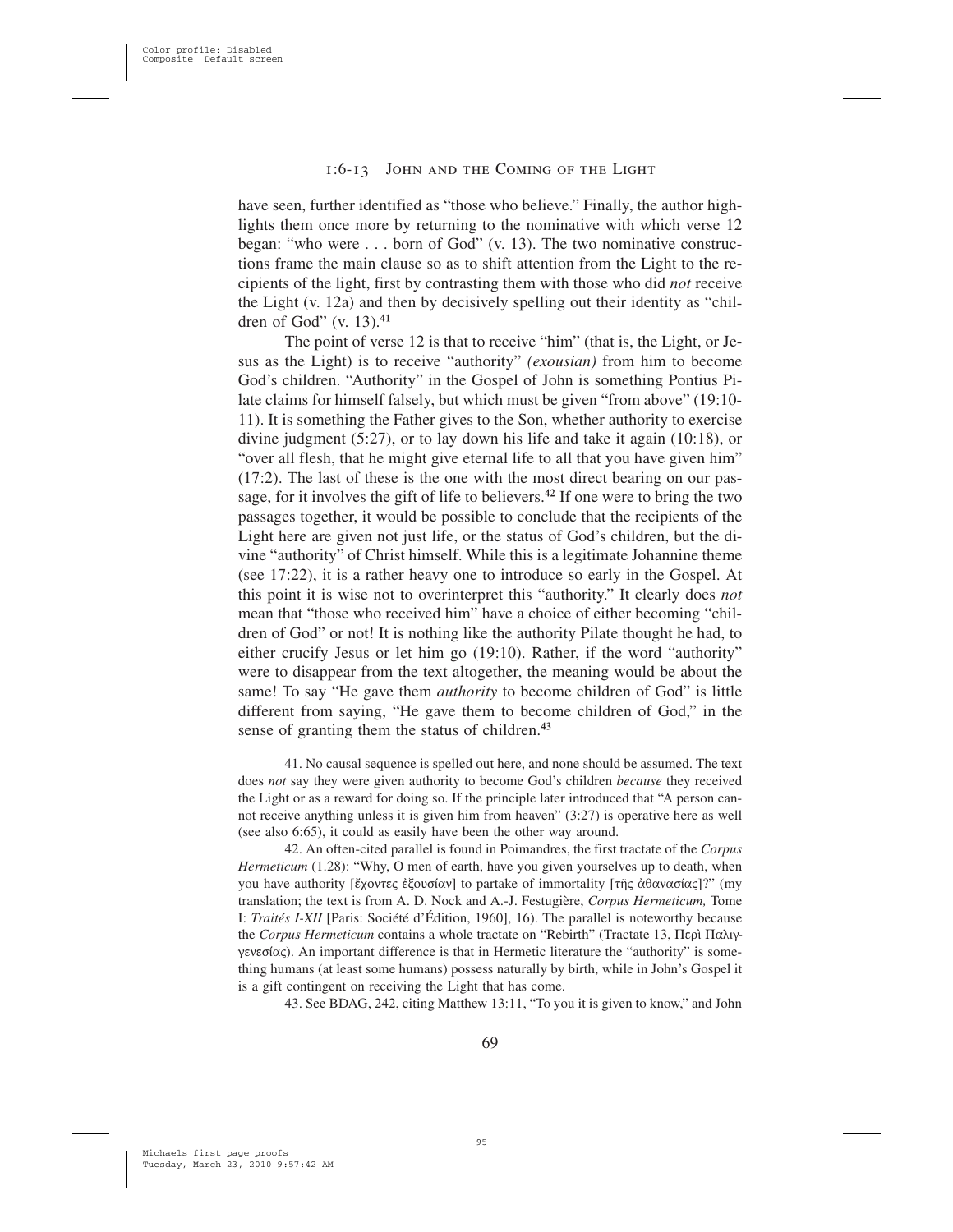"Children of God" is not a distinctively Johannine phrase, nor is it common in the New Testament as a whole. It appears in the Gospel only here and in 11:52, and in 1 John 3:1, 2, 10 and  $5:2<sup>44</sup>$  Paul uses it four times (Rom 8:16, 21; 9:8; and Phil 2:15), $45$  more or less interchangeably with "sons of God" (see Rom 8:14-15, 19, 23; 9:4). Bauer's lexicon understands it "in Paul as those adopted by God," and "in John as those begotten by God,"46 but the distinction is not clear-cut. "Giving authority to become," or granting status as children of God, is not so different from "adoption" in the Pauline sense (Rom 8:15, 23; 9:4; Gal 4:5). Yet John's Gospel parts company with Paul in two ways. First, the term "sons of God" never occurs,<sup>47</sup> probably because the Gospel writer wants to preserve the uniqueness of Jesus' relationship to God as "the Son." Jesus is introduced, in fact, not simply as "Son" *(huios),* but as "unique Son," or "One and Only" (vv. 14, 18). Second, John's Gospel goes on to unpack the metaphor involved in "children of God" in a way in which Paul never does (v. 13).<sup>48</sup>

Before defining "children of God" (v. 13), the author pauses to identify God's "children" unmistakably as "those who believe in his name" (v. 12b), a phrase equivalent to "those who believe in him" — that is, in the Light.<sup>49</sup> The longer expression, "to believe in the name," occurs only here

45. Paul tends not to use the definite article (see Rom 8:16-17; Phil 2:15), except when the phrase is caught up in his rhetoric with other expressions that include the article (as in Rom 8:21 and 9:8).

46. BDAG, 995.

47. The closest the Gospel of John comes to "sons of God" is "sons of light" (vio)  $\phi$  $\tilde{\omega}$ ro $\varsigma$ , 12:36), a phrase which, taken literally, would be virtually equivalent to "sons of Jesus," but which means simply those who are of the light, or belong to the light (compare 1 Thess 5:5).

48. Paul explores instead the metaphor of adoption (Gal 4:1-7). Aside from the Gospel of John, only 1 John (3:9) and 1 Peter (1:23) among the New Testament books pause to examine the metaphor of being God's children, both by referring in some way to the divine "seed" or "sperm."

49. The equivalence of "believe in him" and "believe in his name" is clearly seen in 3:18: "The one who *believes in him* is not condemned, but the one who does not believe is condemned already because he has not *believed in the name* of the only Son of God." The three other characteristic constructions of  $\pi$  is the simply "to believe," with no object expressed (as in v. 7), "to believe that" (with  $\delta \tau$ ), and "to believe someone" (with the dative) in the sense of believing what that person says.

<sup>5:26, &</sup>quot;For as the Father has life in himself, he has also given to the Son to have life in himself" (to the latter of which Jesus adds, "and he has given him *authority* ( $\dot{\epsilon} \xi$ ovo $\dot{\alpha}$ ) to pass judgment, because he is Son of man," 5:27). Compare Bultmann, 57, n. 5.

<sup>44.</sup> Tέκνα θεοῦ occurs without the article here and in 1 John 3:1 and 2, and with definite articles ( $\tau \alpha \tau \epsilon \kappa v \alpha \tau \omega \theta \epsilon \omega \tilde{v}$ ) in 11:52 and 1 John 3:10 and 5:2. As a rule the phrase lacks the article when it precedes verbs of being or becoming, as it does here (see the discussion above on  $\theta \in \phi \in \mathcal{C}$  without the article in 1:1).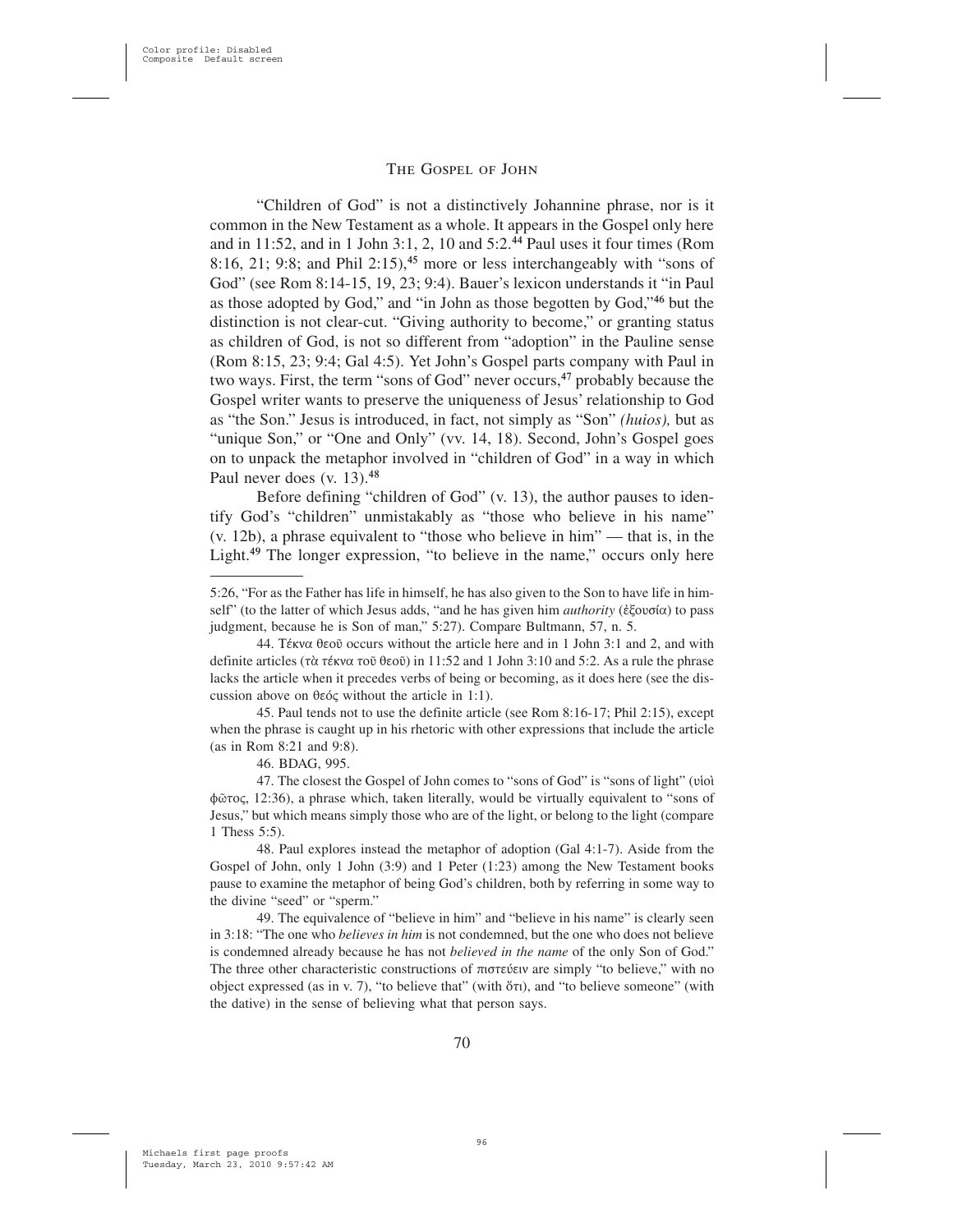and in 2:23 and 3:18, while the simpler "to believe in" *(pisteuein eis)* dominates the Gospel of John, with thirty occurrences.50 Two things are noteworthy about the phrase, "those who believe in his name." One is that in 3:18 it is linked explicitly to a title, "the One and Only Son of God" (3:18), and it is possible that here too it anticipates the references to "a father's One and Only" in verse 14 and "God the One and Only" in verse 18. The other is that the present tense of the participle, "those who believe," suggests that the author has in mind Christian believers (or potential believers) *in his own day,* even as he writes his Gospel (compare 20:31: "These things are written *that you might believe* that Jesus is the Messiah, the Son of God, and that believing you might have life *in his name*").<sup>51</sup> The Gospel is written to just such a community of believers, and the author now takes time to remind his readers of their new identity as children of God, and what it means.

**13** In simplest terms, "children of God," or "those who believe in the name," are those "born [or begotten] of God" *(ek theou egennēthēsan)*. It is important to notice here what is *not* said. The text defines no temporal or causal relationship between "believing" and being "born of God," either to the effect that individuals are born of God *because* they believe,<sup>52</sup> or that they believe because they are *already* born of God. The point is simply that both expressions refer to the same group. "Born of God," or "born of him," occurs six times in 1 John (2:29; 3:9; 4:7; 5:1, 4, and twice in 5:18), but only here in John's Gospel. Three equivalent phrases do occur, however, in Jesus' dialogue with Nicodemus: "born from above" (3:3), "born of water and Spirit" (3:5), and "born of the Spirit" (3:6). There if anywhere Jesus spells out what "born of God" means theologically.53 Here the Gospel writer spells out instead what it does *not* mean, above all that it is something other than physical birth (see Nicodemus's question in 3:4). He is not of course denying that believers are born physically, but he is saying that this is not what makes them "children of God." Believers are born like anyone else into the real world (see v. 9), but

50. The statistics are very different in 1 John, where "believe in" occurs only once  $(5:10)$ , and "believe in the name" twice  $(3:23 \text{ and } 5:13)$ , the latter with  $\epsilon \dot{\epsilon}$  and the former with a dative: "believe the name" or "believe by the name"). Neither expression appears in 2 or 3 John.

51. See also 17:20 and 20:29, where Jesus makes reference to a later generation of believers distinct from those who believed during his ministry (compare also perhaps 10:16, as well as 11:52, the only other occurrence of "children of God" in this Gospel).

52. Bultmann (59) assumes without argument that this is the case. But the accent in verse 13 on divine sovereignty and on the absence of any human involvement in the birth of "the children of God" points, if anything, in the opposite direction.

53. 1 John concentrates rather on what it means ethically: those "born of God" are those who do what is right  $(2.29)$ , and do not sin  $(3.9; 5.18)$ . They are those who love (4:7), believe that Jesus is the Messiah (5:1), and so overcome the world (5:4).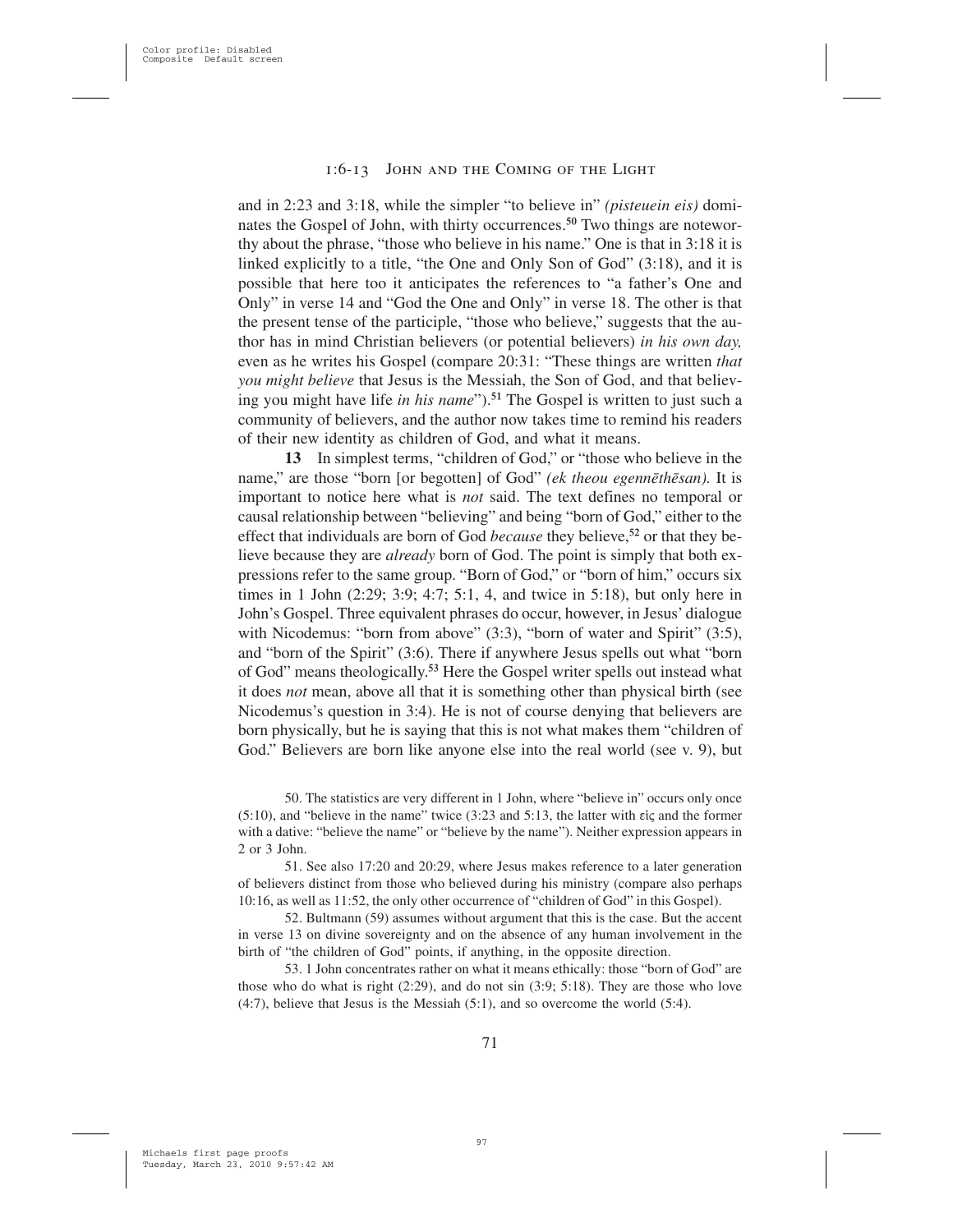their physical birth is merely a metaphor for the birth referred to here. Birth "from God" can be understood only as *new* birth, or rebirth, and the emphasis is on the *difference*, not the similarity, between the new and the old.<sup>54</sup>

The author accents the distinction between physical and spiritual birth by means of three negative phrases. "Not of blood lines" is literally "not of bloods." The plural is unexpected because it refers in the Old Testament not to physical birth but to acts of bloodshed.55 According to Schnackenburg, "It is found only in classical Greek for birth," but even here the evidence is meager.56 It is remotely possible that the writer avoids the singular, "of blood," simply because Christian believers are in fact born anew through the blood of Christ, but this would have been a reason for avoiding the terminology of blood altogether, not for resorting to an ambiguous plural.57 More likely, the plural points simply to the participation of two parents in the act of procreation, not to the physiological details of either conception or birth. In the second phrase, the words "of fleshly desire" (literally, "of the will of flesh") are not equivalent to the "lust" *(epithymia)* of the flesh (1 Jn 2:15), even though the subject is sexual intercourse between a man and a woman. Both here and in the next clause, "desire" or "will" *(thelēma)* refers simply to choice or initiative, not to sexual or any other kind of desire, legitimate or illegitimate. "Flesh" *(sarx)* refers to human nature as such (see v. 14), not to an evil principle or impulse in human nature, as is often the case in Paul.58 The third phrase, "a husband's desire," reiterates the second but makes it more specific, in that "human initiative" in procreation is defined (in John's first-century world!) as "the husband's initiative."<sup>59</sup> The word for "husband" *(an* $\bar{e}$ r), in

54. Compare Paul's emphasis in connection with the image of new creation  $(\kappa \alpha \nu \dot{\eta})$  $k\tau(\sigma\zeta)$ : "the old things have passed away; look, new things have come" (2 Cor 5:17).

55. See 2 Samuel 16:8, etc., LXX.

56. Schnackenburg, 264; Bultmann (60) cites Euripides, *Ion* 693: ἄλλων τραφεὶς έξ αίμάτων ("a son sprung from strange blood"). See also H. J. Cadbury, "The Ancient Physiological Notions underlying Joh. 1:13a and Heb. 11:11," *The Expositor* 9 (1924), 430-39.

57. Hoskyns, *The Fourth Gospel.* This is never explicit in John's Gospel, but according to 1 John 5:6 Jesus came "through water and blood, not by the water alone, but by the water and the blood" (compare Jn 19:34), and according to 1 John 1:7 "the blood of Jesus his Son cleanses us from every sin."

58. Paul writes of "the lust of the flesh" (επιθυμίαν σαρκός, Gal 5:16; compare Rom 13:14), and at least once (Eph 2:3) he uses "lusts of the flesh" ( $\tau\alpha\tilde{\tau}\zeta\tilde{\tau}$   $\tau\alpha\tilde{\tau}\zeta\tilde{\tau}$ ) σαρκός) interchangeably with "choices" or "initiatives" (τὰ θελήματα) of the flesh. "Flesh" does not have the same negative connotations even in 1 John 2:16, where it is more an occasion for sin (like "eyes" in the next phrase) than the source of sin.

59. This phrase is omitted in the first hand of B, probably by accident (because of the repetition of  $\phi \delta \delta \dot{\epsilon}$   $\kappa \theta \epsilon \lambda \dot{\eta} \mu \alpha \tau \delta \varsigma$ ), and in some patristic quotations (perhaps because of seeming redundancy).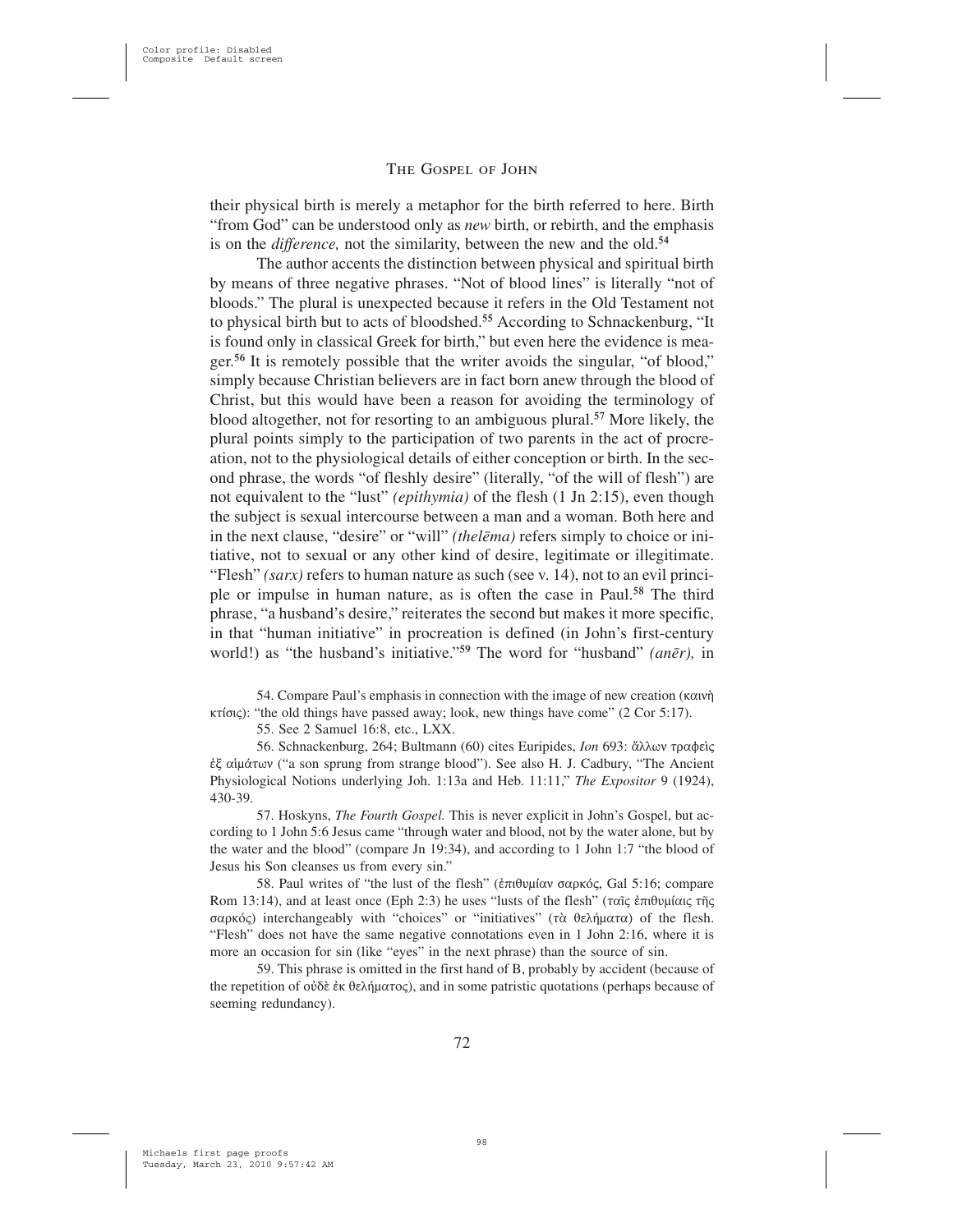distinction from the generic word for human being (vv. 4, 9), normally means "man" in the sense of male, here in a context involving procreation a husband or sexual partner (compare Eph 5:22, 24, 25; Col 3:18-19; 1 Pet 3:1, 7).60 Together, the three negative expressions make a simple point: to be "born of God" is not a physical or literal birth, but a metaphor for a transformed life.

Some ancient versions and patristic citations presuppose a singular relative pronoun and a singular verb ("who . . . was born") instead of the plural, "were born." The subject then becomes not the recipients of the Light, but the Light himself, the "him" of verse 12 in whose name they believed. In short, verse 13 becomes an explicit statement of the virginal conception and birth of Jesus. It is important to note that the Greek prototype of this reading is found in no Greek manuscript, and that it has no serious claim to originality.61 Theologically, however, it was a natural, perhaps inevitable, development because verse 13 would have seemed to later scribes and Christian readers a perfect affirmation of the mystery of the virgin birth as narrated in Matthew and Luke. To some it would have set the stage admirably for the affirmation of verse 14 that "the Word came in human flesh."62 Another proposal has been that the plural was original, but that the author phrased verse 13 in such a way as to make a subtle allusion to the virgin birth of Jesus.63 "Taken literally," according to Haenchen, "these words express the virgin

60. A further implication is that God in the expression "born of God" is also visualized as male (that is, "born of God," is equivalent to "begotten of God"). This assumption is most clearly evident in 1 John 3:9, with its reference to God's "seed" ( $\sigma \pi \epsilon \rho \mu \alpha$ , probably referring to the male sperm) remaining in the believer to keep the believer from sin.

61. The variant could easily have arisen from the tendency of a copyist to link the relative pronoun directly to the immediately preceding  $\alpha\dot{\sigma}\sigma\ddot{\sigma}$  at the end of verse 12 rather than the more remote  $\delta \sigma$  at the beginning of the verse. The reading occurs in one old Latin version,  $b$  ("qui... natus est"), one Latin lectionary, and partially in the Curetonian Syriac and some manuscripts of the Peshitta. Tertullian (*De Carne Christi* 19), who also supported the singular reading, attributed the plural to Valentinian Gnostics who were trying to support their doctrine that the elect, or gnostic pneumatics, were born of a secret divine seed. But as Schnackenburg (264) and Bultmann (59) point out, the plural attributes this divine birth to all believers, not just an elite group, so that the reading would not have established the point the Valentinians were trying to make. Instead, Tertullian provides unwitting testimony to the great antiquity of the commonly accepted plural reading.

62. Thus it is easy to see how an original plural could have been changed by scribes to the singular. If the singular were original, however, it is difficult to imagine why anyone would have blunted such an eloquent testimony to the unique and supernatural birth of God's "One and Only" (μονογένης, vv. 14 and 18).

63. Boismard, *Le Prologue de Saint Jean* (56) appeals to 1 John 5:18: "We know that one who has been born of God [understood as the believer] does not sin, but he who was born of God [understood as Jesus] keeps him, and the evil one does not touch him."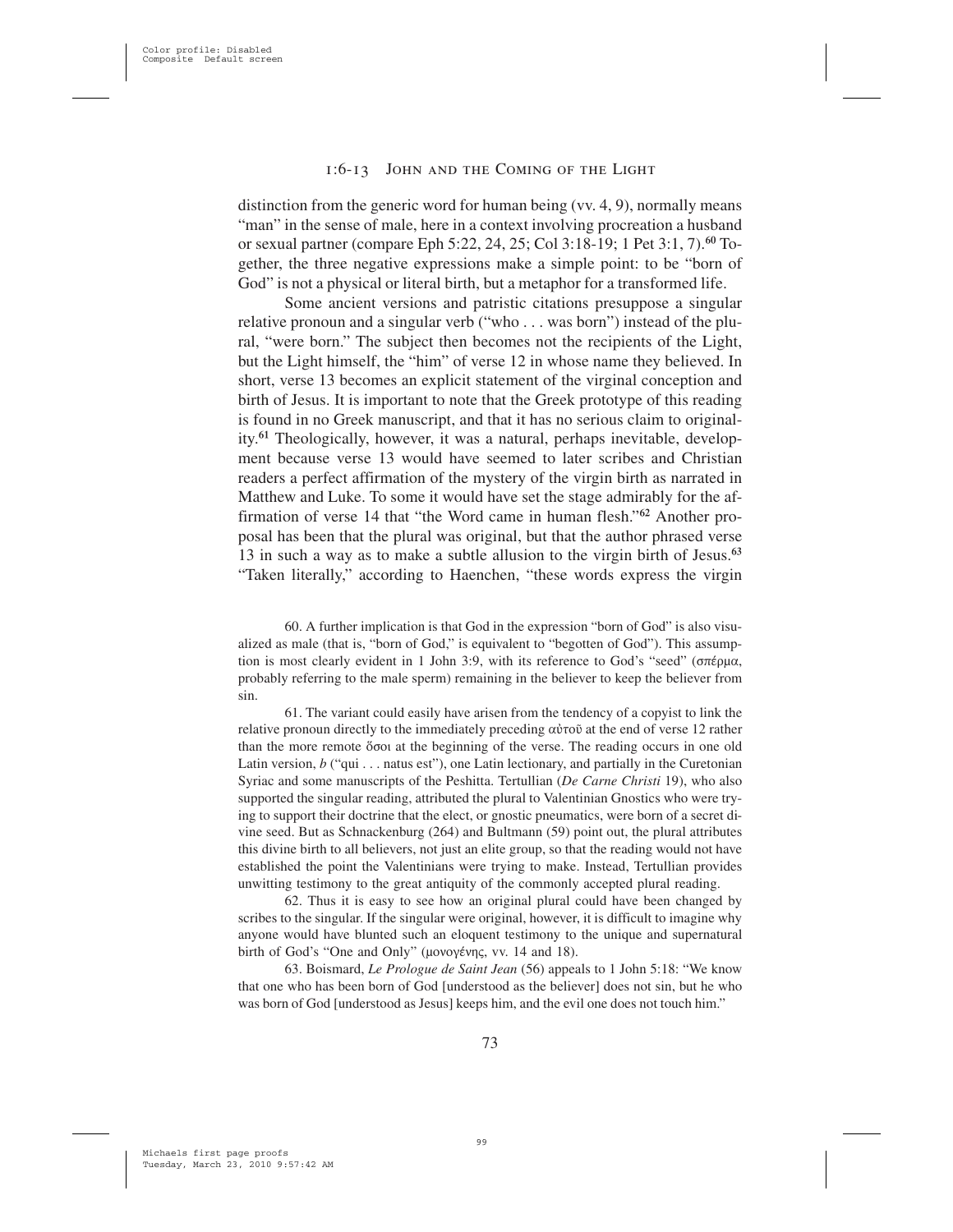birth for all Christians."64 But the virgin birth of Jesus, according to Matthew and Luke, was a real physical birth from a real womb, and this is not the case with Christian believers. There is no actual virgin from whose womb they are born. The whole point of verse 13, as we have seen, is that the imagery of birth is *not* to be taken literally in their case. Its language, as Schnackenburg puts it, "seems to exclude not merely a human father, but any kind of human cooperation."65

Efforts to read the virgin birth into verse 13 lose sight of an important feature of the last three verses of this section. After the profound christological reflection on "the Word" (vv. 1-3), and on "the true [Light] that illumines every human being who comes into the world" (v. 9), the writer shifts the center of interest to the recipients of the Light, known as "those who believe in his name," or "children of God" (vv. 12-13).<sup>66</sup> The Word, or the Light (we are not even sure what to call him at this point) recedes momentarily into the background, as a pronoun ("him" or "his"), or as the unexpressed subject who "came to . . . his own" (v. 11) and "gave authority to become children of God" (v. 12). Christology gives way to ecclesiology, and the Christian community to which the Gospel of John was written takes center stage.

### **B. OUR TESTIMONY AND JOHN'S (1:14-18)**

*14 So the Word came in human flesh and encamped among us; we looked at his glory — glory as of a father's One and Only,1 full of grace and truth. 15 John testifies about him and has cried out, saying2*

64. Haenchen, 118.

65. Schnackenburg, 265. It is true that the reference to "a husband's desire" does focus on the husband or father, but the other two phrases ("not of blood lines, nor of fleshly desire") are sufficiently sweeping to support Schnackenburg's contention.

66. Rhetorically, the shift corresponds to a subtle change in style. The chainlike word repetitions and alternations that have characterized the author's style from the start (with alternations of "Word" and "God," "life" and "light," "light" and "darkness," "witness" and "light," and repetitions of "world") taper off after the repetition of "his own" and "received" in verses 11 and 12a. The effect is a quickening of the rhetorical pace, building to a kind of crescendo with the phrase "born of God" at the end of verse 13 (the repetition of οὐδὲ ἐκ θελήματος in v. 13 has the quite different effect of preparing for this crescendo by creating suspense and expectation).

1. This translation, which follows the NIV, has three advantages over "onlybegotten" or "only Son": (1) it avoids the metaphor of begetting or birth, which is not present in the Greek  $\mu$ ονογενής; (2) it preserves the notion of uniqueness, which is conspicuous in that word; (3) it avoids confusing the two different words  $\mu$ ovo $\gamma \epsilon \gamma$  and  $\nu \delta \zeta$ .

2. This translation is based on the Westcott and Hort text. If I had followed the Nestle and Bible Society texts, as most English versions have done, the translation would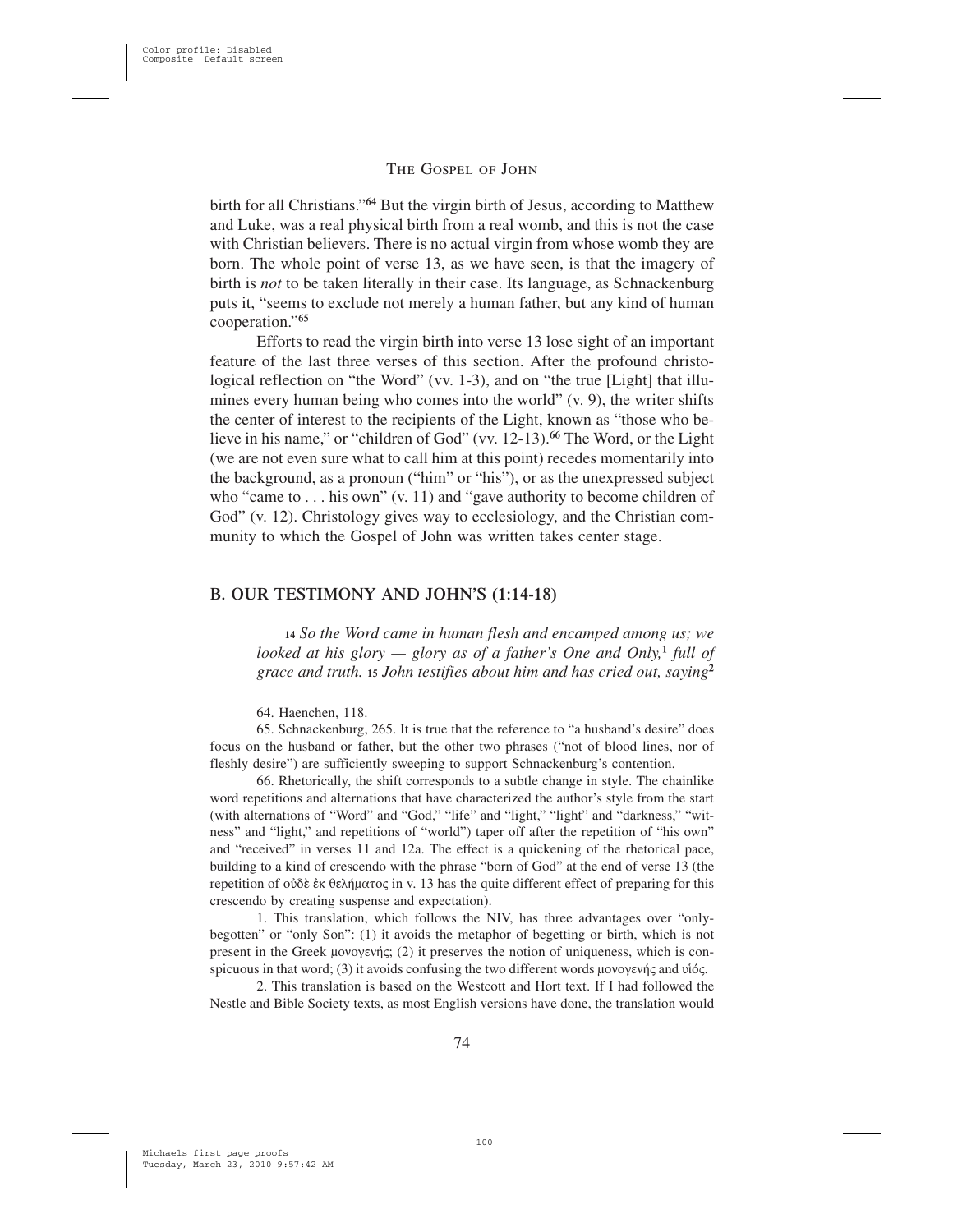*— he it was who said, "The One coming after me has gotten ahead of me, because he was before me" — 16 that of his fullness we have all received, and grace upon grace. 17 For the law was given through Moses; grace and truth came into being through Jesus Christ. 18 No one has seen God, ever. It was God the One and Only, the One who is right beside the Father, who told about him.*

Stylistically, the next few verses stand apart from what precedes by their conspicuous use of the first-person plural: "So the Word... encamped *among us,* and *we looked* at his glory" (v. 14) and "Of his fullness *we have all* received" (v. 16, my italics). The change can be expressed in one of two ways. Either the author is revealing his own identity as one of the "children of God" introduced in verses 12 and 13 who "received" the Light, or else he is invoking this group implicitly in verse 14 to testify to their faith in much the same way in which he invokes John explicitly in verse 15 ("John testifies about him and has cried out, saying . . ."). In the first instance the author is speaking personally, in the second rhetorically.

If personally, a further question arises: Is the "we" exclusive or inclusive? Is the author distinguishing himself from his readers, as if to say, "The Word came in human flesh and encamped among *us* [the original disciples of Jesus], and *we* [the eyewitnesses of what is written in this Gospel] looked at his glory"? The analogy of 1 John 1:1-4 makes it tempting to introduce just such an "apostolic we" into the discussion,<sup>3</sup> but there is no "you" corresponding to the "we" to support such a distinction here.<sup>4</sup> On the contrary, two verses later we read, "Of his fullness we have *all* received" (v. 16), matching the inclusiveness of "as many as did receive him," who "believe in his name" (v. 12). Despite the analogy of 1 John 1:1-4, it is by no means cer-

have been: *John testifies about him and has cried out, saying, "This was he of whom I said, 'The One coming after me has come ahead of me, because he was before me.'" For of his fullness we have all received, and grace upon grace.*

3. The "apostolic we" is evident in 1 John 1:1 and 3: "That which was from the beginning, which *we* have heard,, which *we* have seen with *our* eyes, and *our* hands have touched, concerning the word of life... what *we* have seen and heard *we* announce *also to you* [kαὶ ὑμῖν], so that *you too* [kαὶ ὑμεῖς] may have communion *with us* [μεθ' ἡμῶν], and truly our communion is with the Father and with his Son Jesus" (my italics). Quite clearly, the "we" is limited here to the apostles or eyewitnesses, while the "you" refers to the readers.

4. Contrast also 1 John 1:5, "And this is the message *we* have heard from him and announce *to you.*" While an audience consisting of "you" is visible twice in John's Gospel (19:35 and 20:31; see Introduction), "we" and "you" are never used together so as to distinguish explicitly between two groups. Even where such a distinction may be implied (20:31), the point is made in the immediate context (20:29) that those who have "seen" have no advantage over those who have not.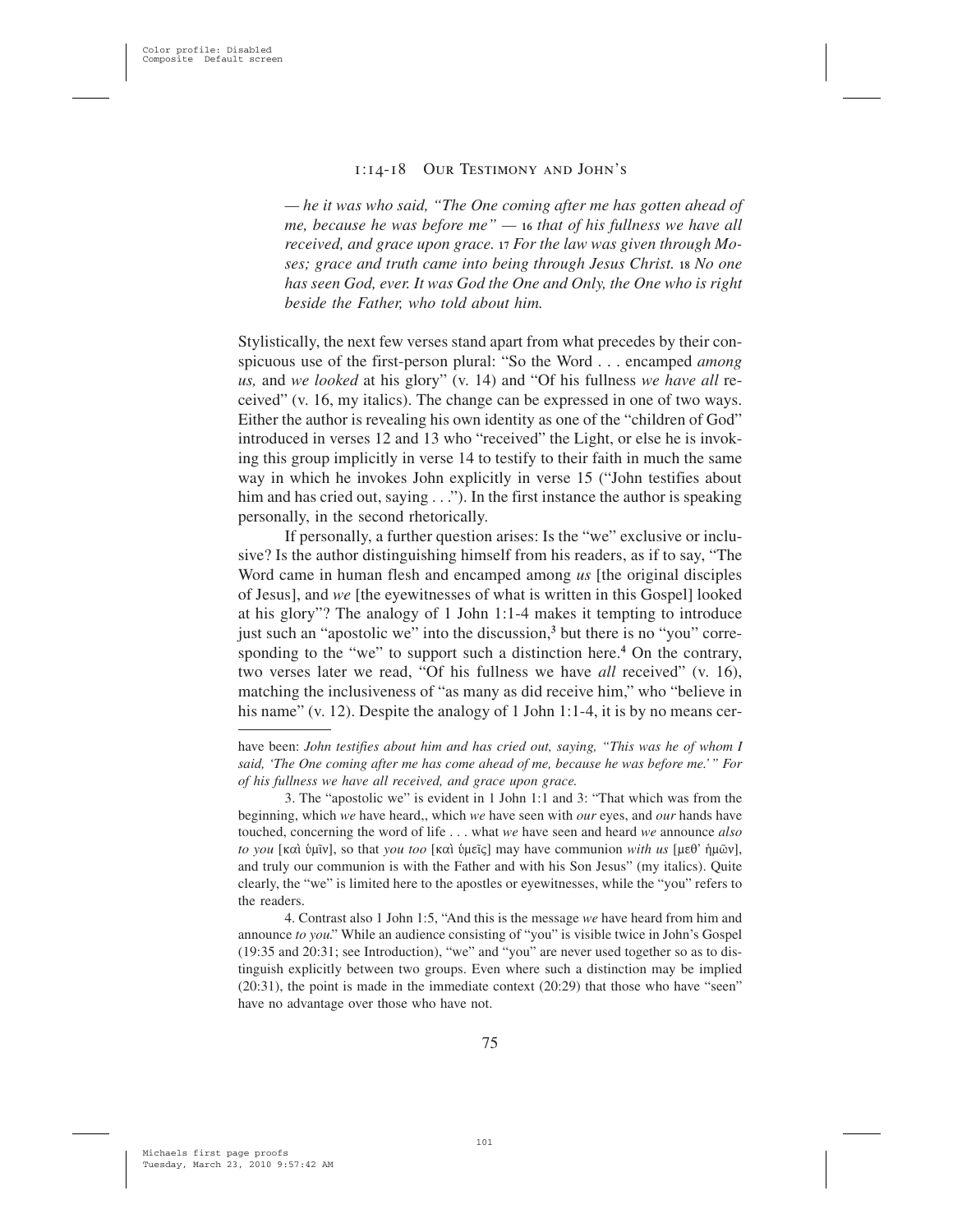## **INDEX OF SUBJECTS**

Abraham, 1, 202-3, 505-6, 508, 511-15, 526-33, 535

- Advocate, 26-30, 37, 719, 783-86, 790- 92, 818, 824-26, 832-34, 836-37, 882, 1011-12
- Aenon, near Salim, 214

Agency, 1, 39, 313, 605, 714, 716, 737, 744-45, 1014

Amen, amen, 134-35, 179-80, 182, 190- 93, 249, 307, 314, 316-17, 362, 388, 394, 396, 506, 525, 533, 577, 582, 684-85, 688-89, 736, 740, 744-45, 746-47, 765, 779, 842, 847, 1046-47

- Andrew, 12-13, 18, 118, 121-23, 134, 345-47, 686-87
- Angels, 136-39, 290, 994-99
- Anger of Jesus, 636-40, 747
- Annas, 9, 896-97, 902-3, 908-10
- Anonymous witnesses, 17-18, 121, 126, 897-902, 970, 974
- Apostles, 11
- Authority, 39, 68-70, 318, 421-22, 591, 859, 935-36, 938

Baptism, 32, 89, 95, 102-7, 111-17, 182- 85, 213, 216, 231-34, 246, 266-68, 282-83, 569-70, 610, 730, 735

- Baptism of Jesus, 113-15
- Barabbas, 927-28
- Beatitudes, 738, 1006
- Believing, 40-41, 60, 68, 70-71, 154-55, 169-70, 173-74, 199-200, 203-4, 207,

231, 249, 268, 280-83, 315, 322, 330, 334, 337, 367, 375, 388-89, 396, 409- 10, 426, 463, 463, 487-88, 502-5, 515, 517, 520, 565-68, 598-600, 606, 611- 12, 632, 645, 647, 707-9, 711-15, 741, 766, 778, 794-95, 853, 857, 864, 874- 75, 972, 990-93, 995, 1005-6, 1017- 19, 1022-23

- Beloved Disciple, 3, 6-7, 12-24, 38, 746, 748-49, 751, 753-54, 956-60, 970-71, 985-998, 1026, 1029, 1033, 1049-56
- Bethany, 105-7, 126, 607, 612-13, 615, 617, 627-29, 660, 663
- Bethesda, 288-89
- Bethlehem, 469, 471
- Bethsaida, 126
- Bethsaida pool, 288-90, 293
- Betrayal, 742, 745
- Birth, 71-74, 181-84, 193-94, 540-41, 564, 843-44
- Blind, the man born, 539-43, 545-50, 552-53, 556-70
- Blindness, 572-75, 592, 709-10
- Blood, 110-11, 392, 394-97, 399, 400, 402, 406, 967-69, 972
- Bread of life, Jesus as, 371, 373, 378, 385, 389-92
- Breath, 546, 1010-11
- Bridegroom, 101, 151-52, 218-20, 231, 244-46
- Brothers of Jesus, 20-24, 142, 155-56,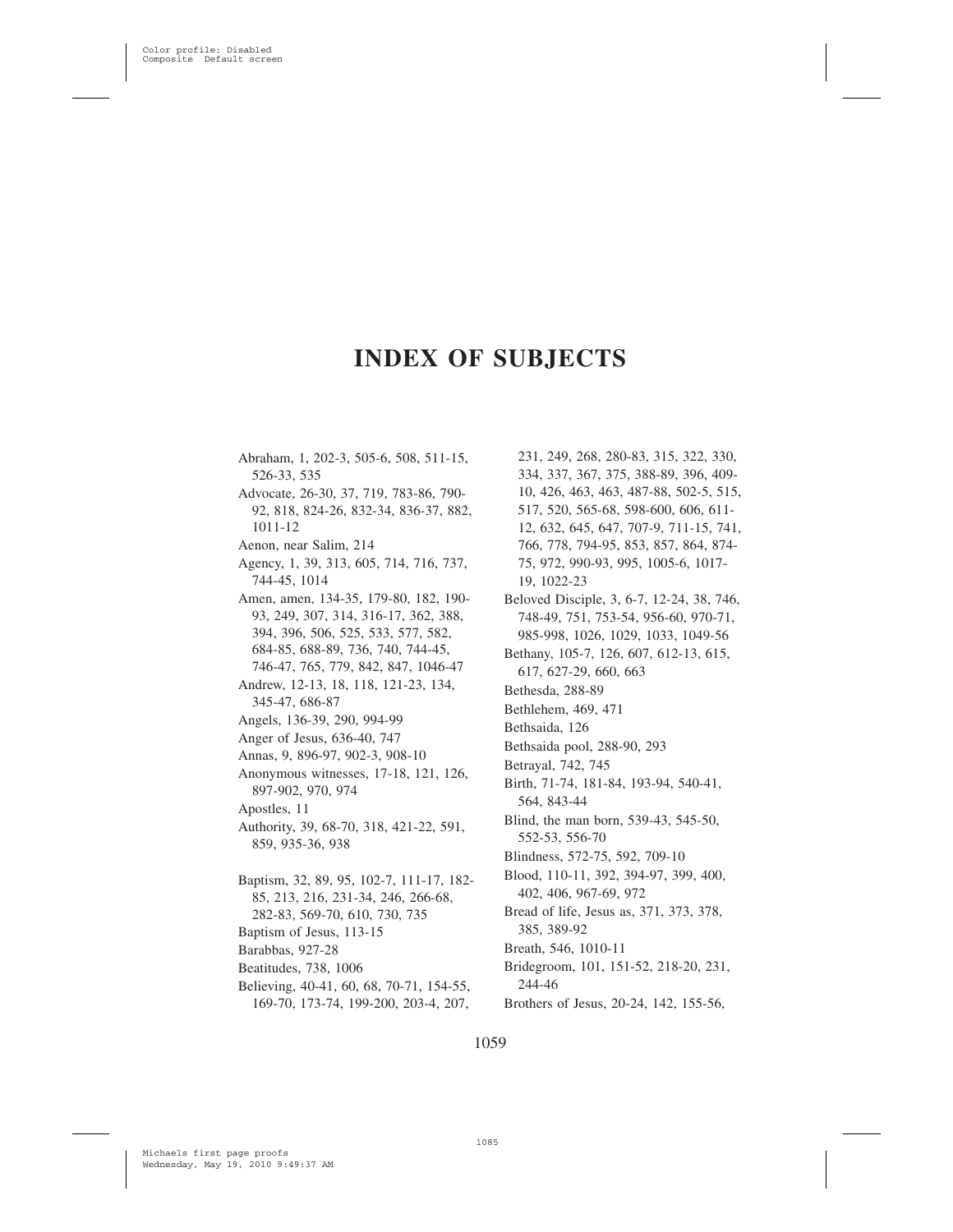420, 424-25, 427, 429, 957-58, 1001- 3, 1052 Burial of Jesus, 669-70, 979-83 Caiaphas, 9, 627, 649-53, 896-97, 902-3, 908-10, 936-37 Cana, 125, 129, 139-41, 155-56, 271, 275-76, 279, 281, 284, 1029 Capernaum, 155-56, 271, 276, 279, 281, 283, 354, 358, 361, 384, 403-4, 415, 420 Chief Priest, 894, 896-97, 899-903, 905- 6, 908-10 Chief priests, 36, 453-55, 661-63, 887, 936 Children of God, 68-71, 88, 653-55 Chosen One, Jesus as, 116 Christ, or Messiah, 40, 96-97, 103, 121, 123, 127, 165-66, 254-59, 450-52, 454, 469-71, 476, 554, 557, 564, 566, 595-97, 633, 701-3, 1022-23 Circumcision, 444-46 Cleansing, 720, 729-33, 802-3 Coming One, the, 104, 105, 112, 222, 633, 676 Commands, 591-92, 717-18, 758-60, 782-83, 787, 796-97, 800, 810-12, 815-16 Courtyard, 577, 579, 584, 899 Covenant, 79-80, 438 Confessing Christ, 96, 98, 712-13 Creation, 51-54, 65 Crowds, 294, 341-44, 346-53, 358, 360- 64, 366-68, 370, 372-76, 381-82, 389, 405, 431, 442-44, 447, 449, 471, 473, 672-81, 694-95 Crucifixion, 199-200, 491, 702, 920, 932, 943-44, 946-49, 966, 1047 Darkness, 56-57, 178, 206, 478-79, 704-5 David, 97, 165, 451, 469, 471 Death, 299, 315-16, 486-87, 490, 505, 507-8, 520, 525-28, 628, 632, 637, 685, 688-89, 697, 764-65, 1048 Death of Jesus, 683, 701, 757 Death penalty, 496, 917-19 Demons, 443, 522-23, 526-27, 592

Departure of Jesus, 672, 719, 725, 727, 747, 757-58, 763-64, 768, 785, 793, 795, 818, 831-32, 866-67, 882, 959

Devil, or Satan, 4, 416-19, 509, 517-19, 521, 523, 637, 696, 722-24, 752-53, 796, 835, 871-72, 937

Disciples of Jesus, 141-42, 147-48, 151- 52, 154-56, 161-63, 168-69, 212, 232- 34, 257, 266-67, 342, 350, 354-59, 362-63, 405-7, 411, 424, 539-40, 618, 621-23, 658, 678-79, 839-43, 847, 850-57. 862-70, 872-77, 879-80, 884- 85, 902-6, 957, 979, 1001, 1003-4, 1006-10, 1013, 1015-18, 1020, 1026- 28, 1035, 1042-43 Discipleship, 504-5, 692, 761, 809, 1049 Dispersion, 457

Door, Jesus as, 578, 582-83

Doorkeeper, 578, 900

Dwellings, 767

Earth, the, 222, 487

Egypt, 37

Election, 14, 175, 739, 815

Elijah, 97-98

Elisha, 349, 351

Enclosed space, 884, 886, 900, 913, 1006

Ephesus, 6-11, 37

Ephraim, 656-58, 661

Eschatology, 321

Eucharist, 348, 391-92, 395-97, 408, 735, 1041

Father, 1, 22, 35-36, 40-42, 48-49, 80- 82, 92, 160-61, 168, 226-27, 250, 254, 301-3, 307-14, 318-19, 323-25, 329- 31, 334-36, 338, 365-66, 370, 376-77, 381, 385-88, 401-2, 411, 448, 458, 480-84, 489-90, 492-93, 509-11, 514, 516-17, 523-24, 529, 587-92, 599-600, 605, 607, 644, 685, 692-93, 717, 720, 767, 773, 775-81, 786-87, 789-90, 794, 796-97, 801-2, 814, 825, 829, 834, 849-50, 855, 857-65, 867-69, 875, 878-81, 965, 1000-1003, 1007 Festivals, 287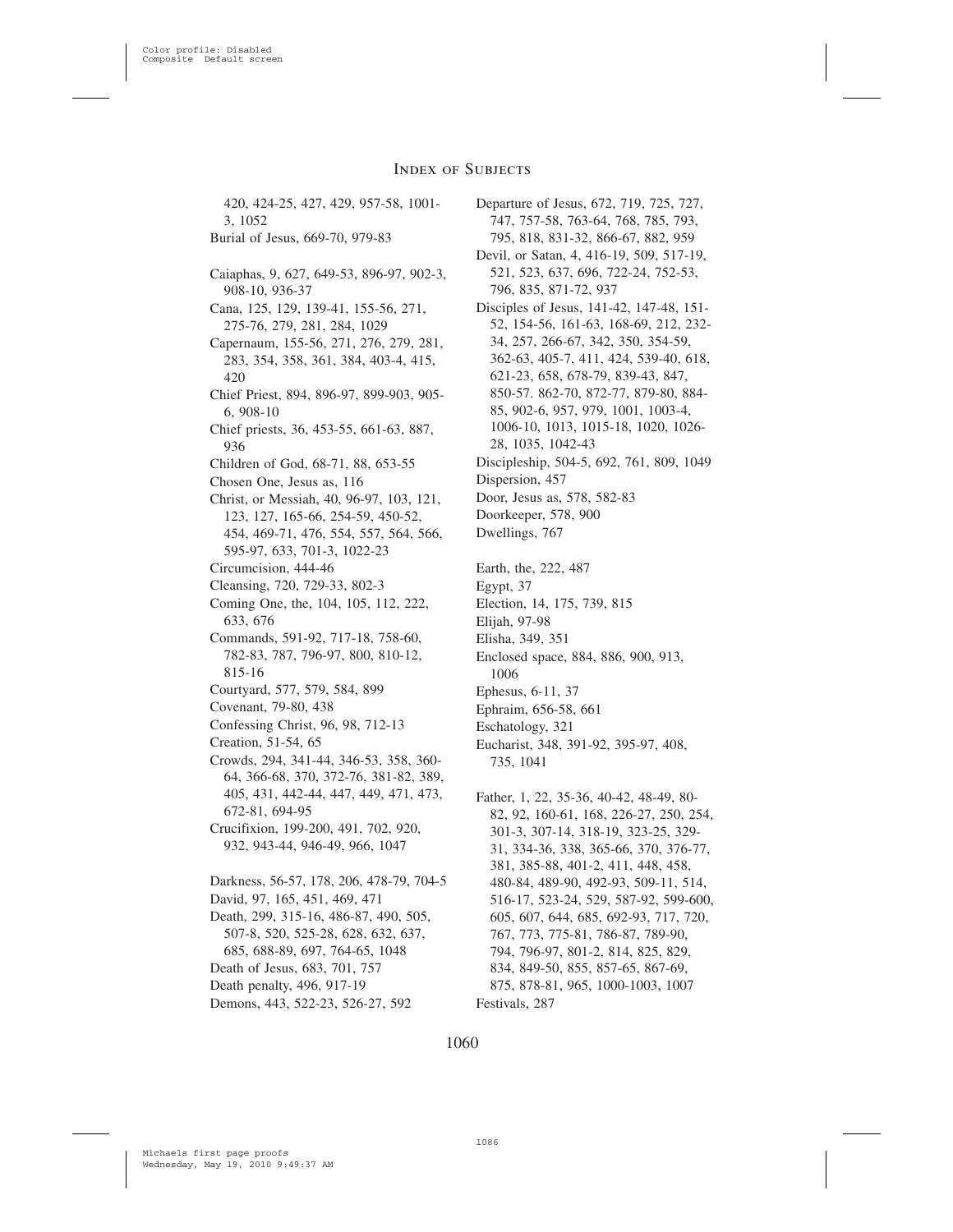Fire, charcoal, 901-2, 1035, 1045 Fishing, 1027, 1030-31, 1035, 1040 Flesh, 76-78, 184-86, 391-97, 399, 400, 402-3, 406-9 Food, 260, 343, 363-64, 397, 402 Footwashing, 726, 728, 730-31, 735, 737-38, 760 Forgiveness, 248, 576, 736, 760, 780-81, 1013-15 Freedom, 503-5, 508 Friends, 219-20, 812-16, 819 Fruit bearing, 14, 800, 802, 804-6, 808, 815 Fullness, 88 Gabbatha, 940-41 Galilee, 33, 139, 140-41, 230, 234-35, 271-72, 274-75, 284, 286, 339-40, 420, 422, 475-76, 1007, 1026-27 Garden, 884-86, 946, 983-84 Gentiles, 39-40, 589 Gerizim, Mount, 248-49 Gethsemane, 693, 798, 858, 879 Glory and glorification, 35, 76-77, 80- 83, 181, 198, 332-35, 439-40, 468, 524, 529, 558, 613, 615-16, 642, 678- 79, 687-88, 693-94, 710-13, 747, 755- 58, 764, 808, 858-62, 865-66, 876-77, 880, 943, 1048-49 God, Jesus as, 47-48, 92-93, 303-4, 534- 35, 594, 597, 601-2, 1005, 1018, 1022 Golgotha, 947-48, 984 Good Shepherd, Jesus as, 585-89, 999 Grace, 81-83, 89-91 Graveclothes, 646-47, 990, 994, 998 Greeks, 457, 684-86 Grief, 831-32, 842-45, 1045 Handing over of Jesus, 410, 418-19, 668, 724, 733, 748, 936 Harvest, 261-68, 343 Hatred, 426-28, 690, 742, 818-19, 822- 24, 826, 871 Heaven, 194-97, 217, 222, 368-71, 378, 384, 386, 390, 407, 767, 867, 935-36 Hireling, 586-87 Holy One of God, 415-16

Honor, 314-15, 523-24, 691-92 "Hour," 35, 144, 146-47, 153, 249-50, 316, 320-21, 427, 453, 458, 485, 619- 20, 685, 687-88, 692-92, 695, 753, 827, 829-30, 848 "I Am," or "It is I," 1, 30, 357, 488, 490, 533-35, 548, 567, 889-892 Indwelling, 400, 505, 606-7, 778, 786- 87, 789-90, 794. 800. 803-6, 808-10, 868, 878-89, 882 Isaac, 202, 237-38 Isaiah, 710-11 Israel, 113, 129, 131-32, 154, 189-90, 603, 653 Jacob, 129, 136, 236-37, 242 Jacob's spring or well, 236, 241-43 James, brother of Jesus, 21, 23, 955 James, son of Zebedee, 7 Jerusalem, 33, 96-97, 157-58, 163, 172, 248, 286-87, 340, 428, 432, 660 Jewish Christians, 515 Jews, 2, 95-96, 99-101, 158, 164-68, 170, 173, 176-77, 239, 251-52, 287, 295-96, 299-301, 303-4, 312, 314, 316, 324-25, 334, 360, 368, 375-76, 382-85, 387, 390, 393-94, 396, 404-5, 420, 422-23, 430-31, 434-36, 442-43, 447, 457, 486, 491, 502-4, 552, 554, 563, 589, 595, 619, 627, 629, 634-37, 640, 644, 887, 914, 917, 920, 928-31, 966-67 John, son of Zebedee, 5-16, 24 John the Baptizer, 2, 16-18, 27-29, 31- 33, 36, 45, 50, 57-61, 83-90, 93-119, 124, 211-28, 230-33, 325-28, 338. 609-12 John the Presbyter, 9-11 Joses (or Joseph), brother of Jesus, 21, 23, 955 Joseph, son of Jacob, 236 Joseph of Arimathea, 946, 978-81, 983 Joy, 219-20, 530-32, 811, 842-45, 847, 870, 1008-9 Judas Iscariot, 13, 417-18, 668-69, 671- 72, 722-24, 733, 739-41, 746-47, 752-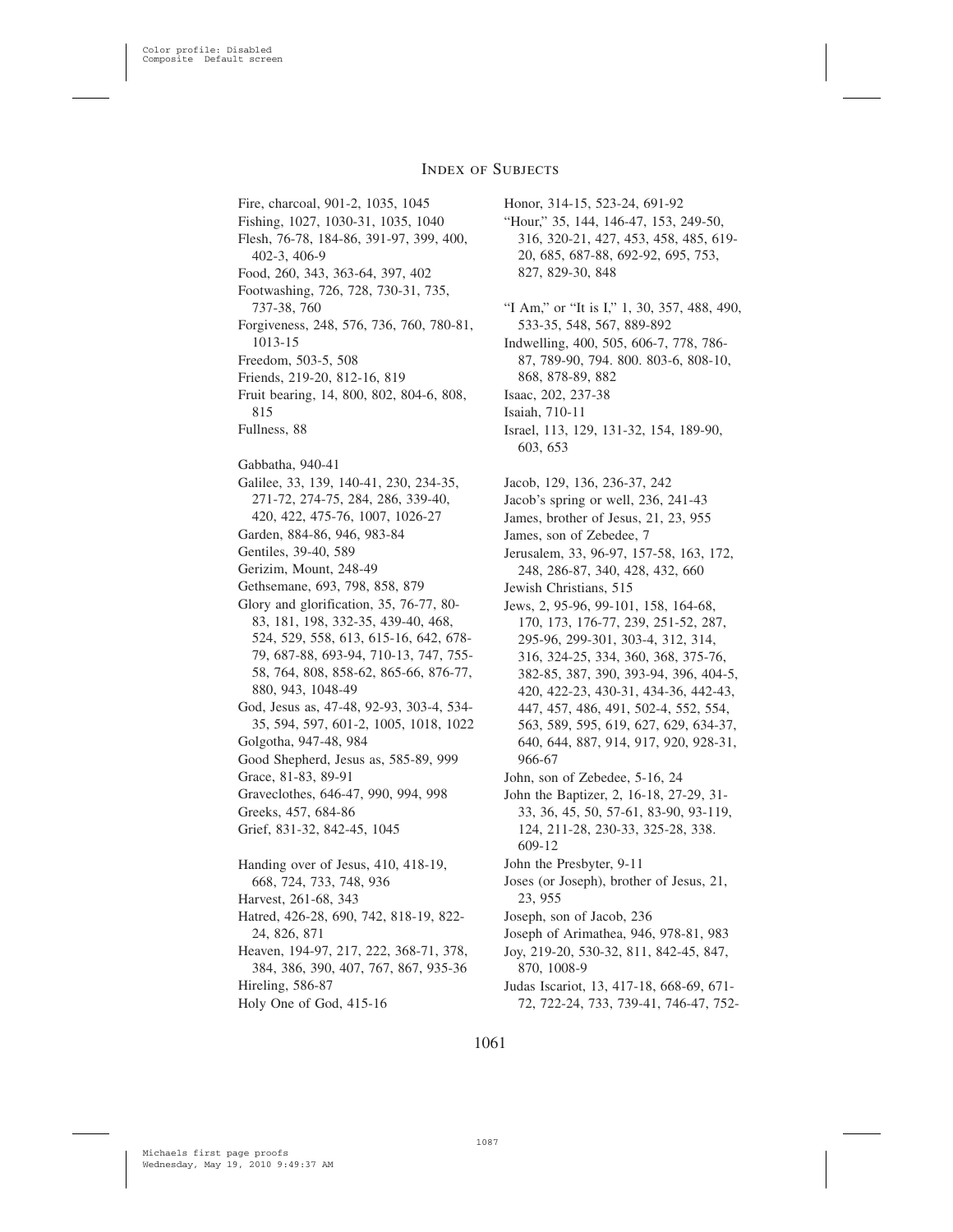53, 755, 800, 807, 869-70, 884, 886- 90, 937 Judas, not Iscariot, 13, 763, 788-89 Jude, brother of Jesus, 21, 23 Judea, 211-13, 272, 422, 428, 430, 618 Judgment, 35, 204-5, 307, 312-15, 318- 23, 447, 449, 480-81, 567, 572-73, 685, 695, 699, 716-17, 833, 835 Justice, or righteousness, 833, 881 Kingdom and kingship, 132-33, 179-81, 185, 352-54, 476, 675-78, 683, 914, 920-24, 926, 929-33, 935, 938-41, 943-44, 949-50, 982 Knowledge, Jesus', 175, 247-48, 409-10, 720-21, 724, 852, 885, 888, 960 Knowledge of God, 251-52, 452, 484, 490-92, 504, 516-17, 529, 813-14, 821, 824, 859-60, 864, 881 Lake Galilee or Tiberias, 340-41, 1026- 28 Lamb of God, 107-11, 116, 118, 123 Last Supper, 722, 724 Law, 90, 324, 441, 473-74, 482-83, 496, 498, 824, 916, 932 Lazarus, 2, 15, 20, 612-18, 620-24, 627- 30, 641, 645-46, 663-64, 672-74, 680- 82 Life, Eternal, 3, 51-55, 185-86, 199-200, 203, 227-28, 243-45, 270, 285, 307, 311-13, 315-22, 338, 364-65, 372-74, 380, 388, 390-94, 396-403, 409, 414, 464, 467, 477-79, 487, 503, 508, 525- 27, 532, 585, 598, 602, 631-32, 647, 685, 689-91, 717-18, 775, 785-86, 807, 859-60, 1010-11, 1022-23 "Lifted up," 197-98, 697-98, 701-2, 943 Light, 40-41, 46, 51, 54-69, 73, 76, 205- 6, 208-10, 228, 322, 327, 424, 477-80, 487, 542, 545, 569, 572-73, 704-6, 715 Lord, Jesus as, 231-32, 241, 279, 568,, 734-36, 987, 9976, 1000, 1003-4, 1005, 1008-9, 1015, 1018, 1022, 1026, 1033, 1039, 1042 Lost, 203, 349-50, 364, 379-80, 598, 869, 892-93, 1039

Love, 201-2, 333-34, 516, 747, 749, 758-61, 764, 782-83, 787, 789, 793- 94, 796-97, 800, 809-12. 815-16, 818- 19, 849-50, 878, 882, 959, 1042-46 Lying, 518-21, 523

- Malchus, 894
- Manna, 363, 368-69, 389-90, 403
- Martha, 14, 613-14, 616-18, 625, 627, 629-35, 638, 642, 663-64
- Martyrdom, 397, 402, 409, 692, 829, 874, 1048
- Mary of Bethany, 14, 613-14, 616-18, 629, 634-37, 664-66
- Mary of Clopas, 953-54
- Mary Magdalene, 14, 19, 953-54, 985- 91, 993-1004, 1007, 1009, 1041
- Mission, 737, 764, 857, 872-73, 876, 1009, 1014
- Moses, 2, 79, 83, 90-91, 127, 197-99, 237, 256, 334, 336-38, 343, 363, 370, 383, 441-42, 444-46, 496, 506, 535, 559, 917-18
- Mother of Jesus, 20-22, 24, 141-47, 149, 152, 156, 427, 953-56
- Mother's sister, 953-54
- Mount of Olives, 494
- Murder, 518-19
- Name of God, 693, 862, 867-69, 882
- Narrative asides, 119, 126, 195, 233-34, 294, 371-72, 409, 418, 426, 497, 635, 668, 678, 700, 733, 752, 838, 859-60, 1048, 1052-53, 1056
- Nathanael, 13, 122, 127-34, 137-39, 210, 1029
- Nazareth, 128-29, 131, 272, 384
- Nicodemus, 40 171-72, 176-82, 184-85, 187-92, 210, 254, 472-73, 475-76, 946, 980-81, 983
- Night, 177-78, 542, 544, 619-20, 755, 1030
- One and Only, Jesus as the, 51, 71, 74, 80-82, 92, 201-2, 335

Papias, 9-11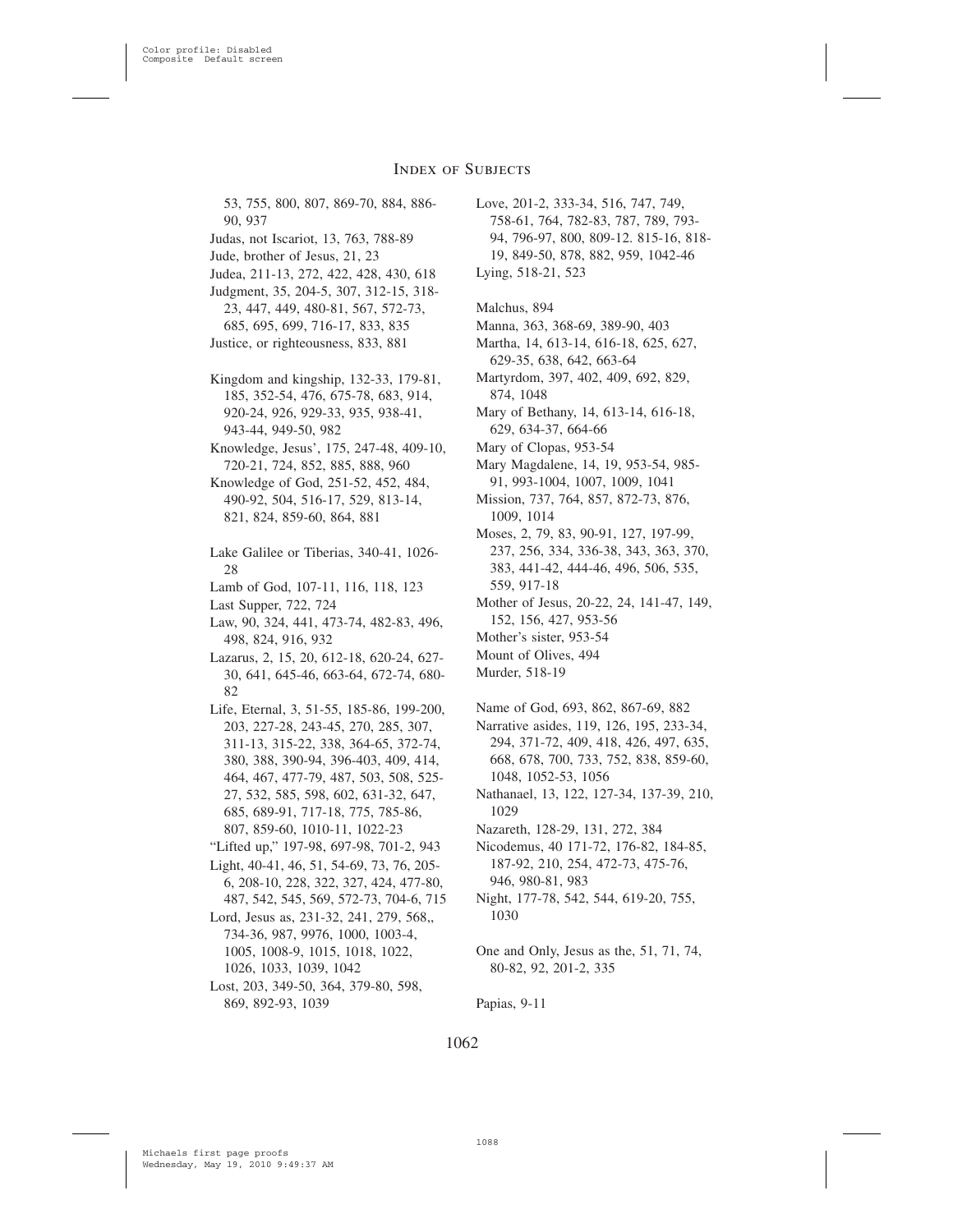Parables, 577, 579-81, 620, 684-85, 697, 843-46, 848, 851 Paralytic, 293-94, 298 Passover, 156, 158, 170-74, 274-75, 287, 342-43, 660, 674, 721, 754, 913, 941- 42 Paul, the Apostle, 907 Peace, 792, 855, 1007-10 Pentecost, 1012 Pharisees, 101-2, 176-77, 231-32, 453- 55, 472-76, 479, 482-86, 495, 497-98, 539, 550-52, 568, 571, 573-76, 580- 81, 647-48, 661-63, 682, 887 Philip, 18, 118, 122-23, 125-31, 134, 343, 345-47, 686-87, 763, 776-79, 787 Pilate, 496, 913-22, 924-40, 943-44, 946, 949-50, 966 Poor, the, 668-69, 671-72, 754 Portico of Solomon, 595 Praetorium, 915-16, 920 Prayer, 36, 561-62, 642-45, 693, 764, 781-82, 808, 816, 846-47, 849, 857- 58, 864-65, 874, 879 Presbyters, 10-11 Priest, Jesus as, 111, 605-6, 872-74 Priests, Jewish, 95, 101-2, 104 Privacy, 637-39, 887 Prologue, 31-32, 37, 45 Prophecy, 651-53, 710 Prophet, Jesus as, 98-99, 248, 256, 273- 74, 351-53, 469-70, 475-76, 552, 893 Purification, 110-11, 148, 150, 214-16, 915 Questions, 257-58, 763-77, 787-90, 831, 841-42, 846-47, 852, 1039-40 Rebekah, 237-38 Rebirth, 40-41, 72-73, 179-82, 184, 186, 188, 190, 193, 254, 515-17, 539-40, 547, 569-70 Rededication festival, 539. 594-95 Resurrection, 311-12, 316, 321-22, 379- 81, 386, 397-98, 402, 407, 409, 528, 530-32, 535, 631-32, 646, 688 Resurrection of Jesus, 163, 167-69, 772,

786, 795, 992, 1010-11, 1021, 1023, 1026, 1028, 1041, 1057 Return of Jesus, 771-72, 785, 789, 793, 845, 1007-8, 1050-51 Revealer, Jesus as, 30, 78, 256-57 Riddles, 164, 302, 457, 572-73, 838-39, 841 Romans, the, 496, 648-49, 651 Royal official, 276-83 Sabbath, 294-96, 300-305, 307, 312, 444-46, 448, 496, 550-51, 985 Salvation, 251-52, 326, 716 Samaria and Samaritans, 231, 234-35, 238-39, 247, 249-51. 255, 268-69, 271-72, 522 Samaritan woman, 236-58, 268-69 Sanhedrin, 177, 627, 648, 655, 910, 919 Scriptures, 161-62, 169-70, 331-32, 336- 37, 434-35, 438, 464, 466-67, 470, 602-3, 739, 870, 893, 951-52, 960, 962, 975-78 Second Coming, 771 Secrecy, 430-31, 436, 448, 536 Seeing, 572, 575, 686-87, 714-15, 776- 77, 823, 990-91, 994-97, 1003-5, 1007-9, 1015-16, 1018-19 Serving, 691-92, 724, 726 Shechem, 236 Sheep, 576-90, 598-600, 865-66, 868, 1044, 1046 Shepherd, 36. 576-81, 590, 865-66, 868, 885, 1044, 1046, 1049 Sick man, 290-99 Signs, 31, 33, 153-54, 163-64, 172-74, 179, 271, 277-78, 280, 283-85, 300, 339, 341, 363, 367-69, 610-11, 682, 687, 707-8, 1006, 1020-21, 1024, 1026, 1057 Siloam pool, 546-48 Simon, brother of Jesus, 21, 23 Simon Peter, 12-15, 18-20, 118, 121-25, 134, 345-46, 405, 414-16, 725-29, 731, 733, 746, 750-51, 754, 763-66, 770, 774, 885, 894-95, 897-903, 910- 12, 957, 985-991, 993-996, 998, 1026- 30, 1033-36, 1039, 1042-51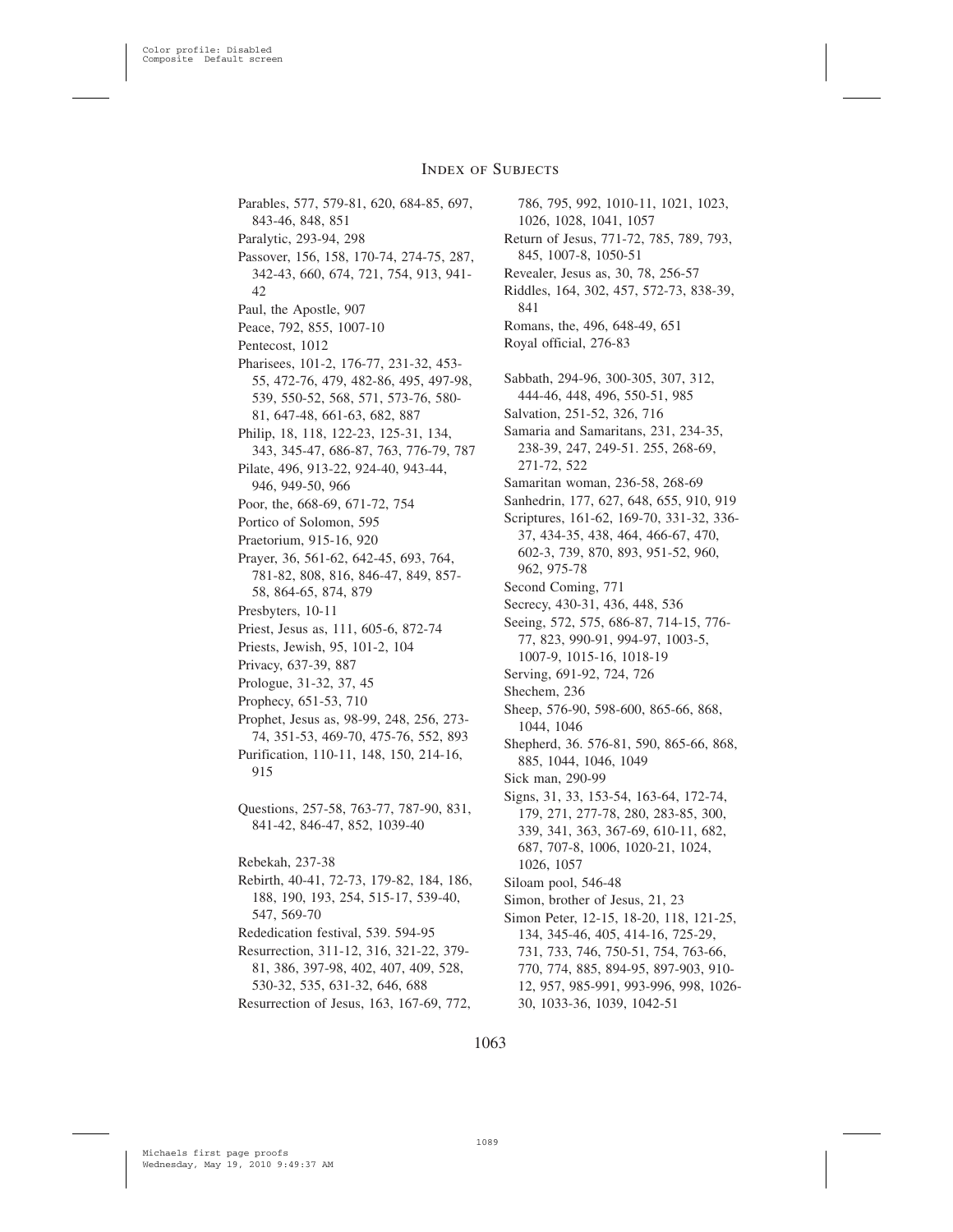#### Index of Subjects

- Sin, 108, 110, 297-99, 486-87, 490, 498, 505-7, 520-21, 540-41, 561-62, 575- 76, 780, 821-22, 833, 1013-15
- Slave, 503, 506-8, 813-14, 820
- Soldiers, Roman, 951, 967, 973
- 
- Son, Jesus as the, 48-49, 51, 80, 108-10, 113, 115-16, 123, 132-33, 226-28, 250, 254-55, 285, 302-3, 307-14, 316- 19, 323, 331, 334-35, 365, 371, 381, 507-8, 587, 591-92, 597, 604, 777, 794, 814, 858, 861, 868-69, 875, 932- 34, 972, 975, 978. 1022-23
- Son of man, Jesus as, 136-39, 194-94- 201, 318-20, 365-66, 394, 397-98, 406, 408, 491, 504, 565-66, 687, 701- 3, 755-56, 771, 788, 930
- Sons of Zebedee, 7, 12-15, 1029
- Spear thrust, 967-68, 973, 1016
- Spirit, 82, 89-91, 102-3, 111, 113-16, 182- 88, 190, 193, 225-26, 241, 244, 246, 252-55, 268, 407-9, 464-65, 467-69, 492, 780-81, 783-84, 786, 791, 825, 832, 837, 964-65, 1005, 1010-13, 1015
- Stoning, 496, 498-500, 536, 594, 601, 608, 619
- Storm, Stilling of, 356
- Sychar, 235, 259, 268
- Synagogue, 37, 403, 415, 557, 904
- Synagogue, expulsion from, 554-57, 564, 569-70, 712, 827
- Teacher, Jesus as, 119-20, 734-35, 999- 1000
- Teaching of Jesus, 434, 437, 494-95, 791, 902, 904
- Tent festival, 423-24, 428-29, 433, 436, 448-49, 461, 466, 500, 502, 538-39
- Temple, 34, 157-62, 164-67, 432-33, 466, 484, 500, 537, 904
- Temple treasury, 484-85
- Thanksgiving, 348-49, 361, 643
- Thief, 582-84, 668-69
- Thirst, 237-38, 243-44, 462-64, 960-63
- Thomas, 3, 623-24, 763, 774-76, 971, 1005-6, 1015-18, 1022, 1029, 1041 Tiberias, 361 Titles of the Gospels, 5-6

Tomb of Jesus, 946, 983-84, 986-90, 993-96 Trial of Jesus, 34-35, 324, 919 Triumphal entry, 34, 629, 674-79 Truth, 5, 24-27, 40, 82-83, 90, 207-10, 252-54, 504, 519-21, 775, 836-37, 872, 924-27, 974, 1055, 1058 Twelve, the, 12-15, 351, 405, 412-14, 416-19 Unity, 764, 857, 868, 875-78 Universalism, 698 Vine, 799-802, 8o04-5, 809 Virgin Birth, 73-74, 384 Voice, 100-101, 220, 317, 330, 694-95 Water, 148-52, 182-85, 213, 241-46, 290, 374, 424, 462-67, 726, 967-69, 972 Way, the, 773-75 Will of God, 261, 323, 378, 381, 437-38 Wind, 187, 193 Wine, 143-45, 148, 150-52, 154 Wisdom, 66-67 Woman, adulterous, 494-96, 498-500 Word, Jesus as the, 1, 32, 45-51, 59, 61, 63-67, 75-78, 92-93, 477, 893 Word of God, 330, 529, 603-4, 863, 872 Words of Jesus, 170, 269, 279-80, 315, 338, 414, 529, 732, 778, 789, 803, 820 Works, good, 41, 207, 322, 511-13 Works of God, 366-67, 541-43, 594, 597-98, 600-601, 605-6 Works of Jesus, 40-41, 205-10, 261, 302-5, 307, 310-11, 329, 778-80, 822- 23, 862 World, 4, 62-64, 108, 201-3, 231, 252, 270, 425-26, 428-29, 477-78, 487, 521, 682-83, 686, 690-91, 696, 788, 790, 792, 795-98, 818-21, 823-26, 834-35, 839, 842, 855, 867, 870-71, 875-76, 922-23 Worship, 249-55, 568, 829 Wrath, 227-28

Zipporah, 237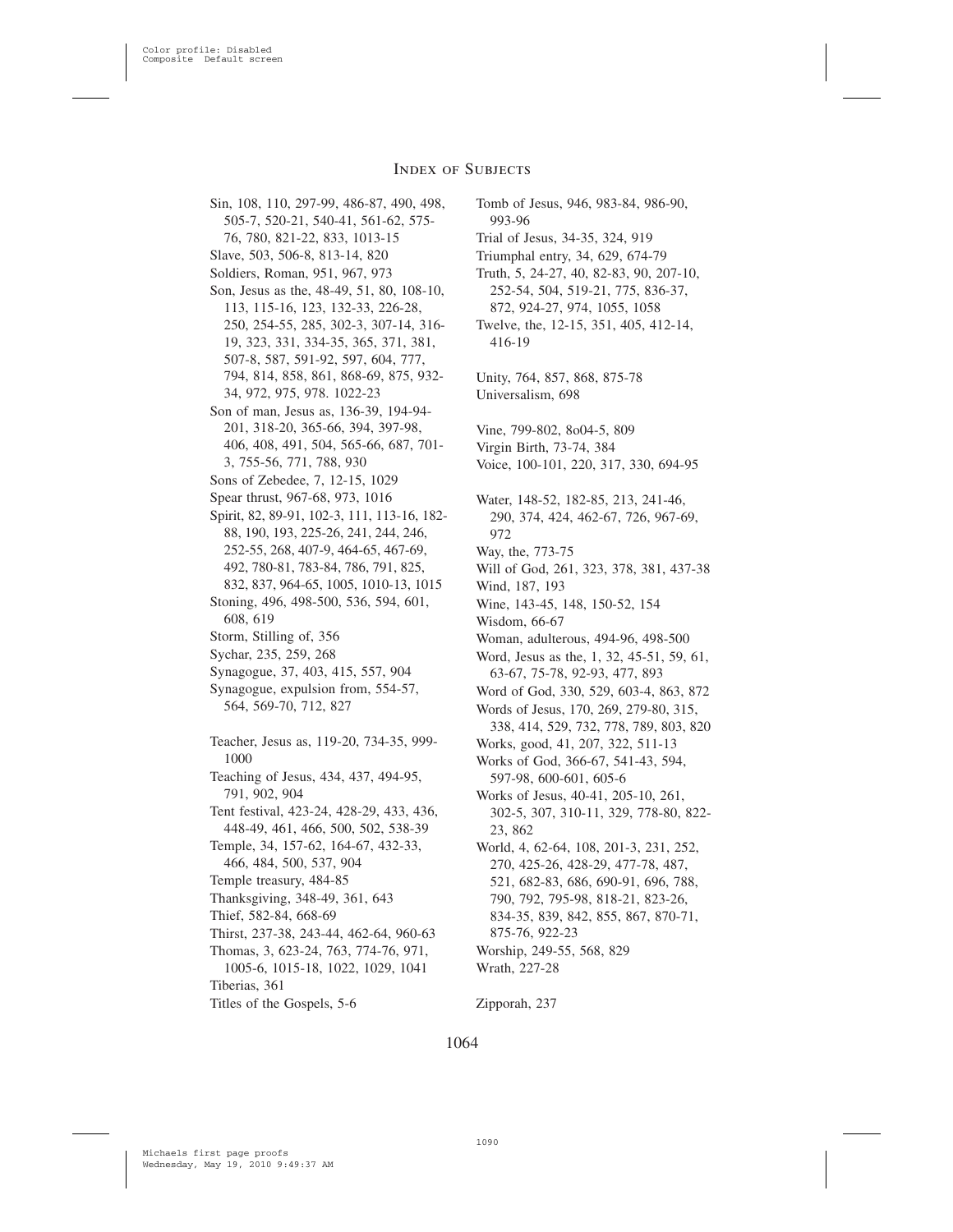# **INDEX OF AUTHORS**

*This index is not exhaustive, for I have largely ignored names which were merely part of a long list. While these are mostly modern authors, I have made exceptions in the case of early commentators on John, including Origen, Chrysostom, Augustine, Calvin, Bengel, and Wesley. I have included English translations only when linked to individual author translators.*

Abbot, E., 783 Abbott, E. A., 63, 68, 82, 126, 133, 162, 163, 169, 173, 190, 191, 244, 251, 277, 278, 300, 303, 317, 374, 375, 377, 379, 401, 402, 411, 414, 415, 425, 430, 482, 489, 510, 526, 575, 588, 643, 662, 666, 715, 770, 804, 816, 827, 833, 846, 909, 924, 988, 1043 Aland, K., 52 Alter, R., 237 Anderson, P., 357, 366, 391, 397, 399 Atwood, C. D., 1017 Augustine 136, 165, 196, 216, 221, 240, 243, 289, 291, 307, 437, 438, 503, 541, 544, 545, 622, 698, 770, 839, 959, 992, 1037 Aune, D. E., 652 Bammel, E., 610, 937 Barrett, C. K., x, xi, 48, 57, 64, 67, 68, 83, 84, 88, 90, 91, 122, 128, 129, 131, 142, 148, 149, 162, 164, 181, 187, 191, 194, 195, 213, 221, 222, 223, 225, 228, 254, 258, 264, 265, 280, 296, 316, 320, 331, 334, 357, 422,

451, 453, 461, 482, 495, 496, 503, 504, 539, 548, 555, 581, 582, 590, 614, 622, 623, 624, 634, 637, 638, 641, 647, 658, 660, 665, 667, 678, 721, 730, 755, 765, 768, 812, 821, 830, 835, 863, 865, 902, 922, 937, 954, 962, 976, 991, 1031, 1035 Bauckham, R., 4, 9, 15, 24, 27, 570, 708, 735, 1037, 1055 Beasley-Murray, G. R., x, 65, 77, 109, 131, 195, 556, 595, 637, 937, 1037 Bengel, J. A., 400, 893, 902, 909 Bernard, J. H., 103, 136, 161, 191, 258, 286, 338, 356, 399, 407, 434, 443, 637, 1031 Bishop, E. F.F., 740 Black, M., 221 Boismard, M.-É., 73, 87, 93, 134 Borgen, P., 313, 375, 389, 403, 418 Bornkamm, G., 408 Brodie, T., 710, 980 Brown, R. E., x, xi, 48, 56, 64, 65, 77, 83, 84, 91, 98, 100, 102, 104, 105, 109, 131, 134, 137, 142, 144, 148, 149, 159, 160, 163, 164, 165, 174, 181, 191, 196, 201, 217, 218, 250,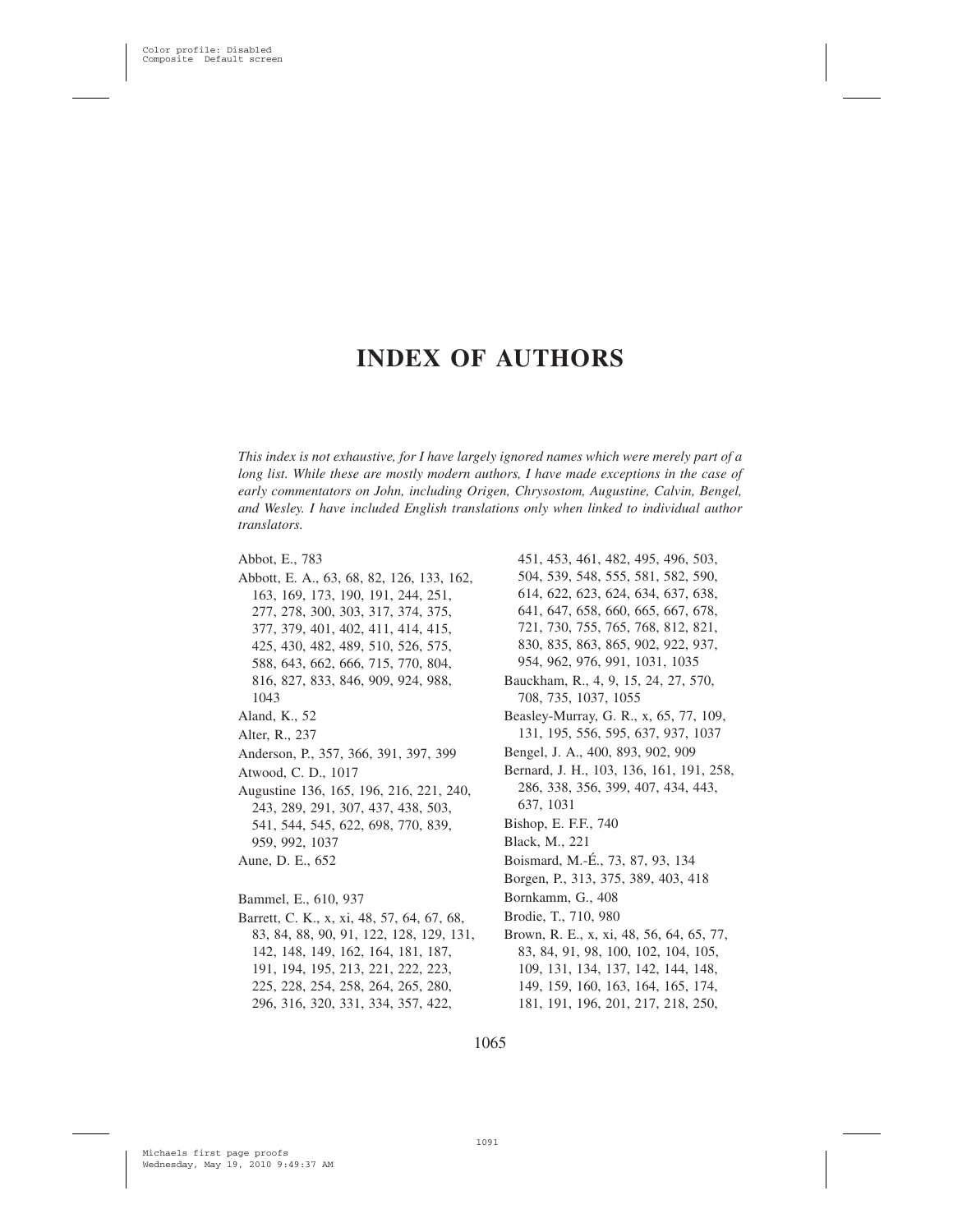258, 261, 266, 280, 288, 300, 309, 318, 342, 343, 345, 354, 389, 391, 399, 404, 408, 410, 429, 438, 453, 470, 482, 488, 496, 499, 503, 504, 506, 510, 519, 520, 530, 539, 548, 568, 570, 578, 582, 587, 595, 609, 611, 613, 637, 641, 656, 658, 665, 673, 678, 680, 702, 708, 709, 713, 718, 740, 744, 763, 767, 788, 795, 800, 806, 820, 821, 823, 836, 846, 865, 868, 896, 898, 901, 918, 919, 927, 929, 931, 932, 937, 940, 944, 947, 950, 951, 953, 954, 955, 959, 961, 963, 964, 967, 969, 976, 981, 982, 995, 1014, 1016, 1030, 1032, 1034, 1035, 1037, 1038, 1043, 1046, 1055, 1057 Brownlee, W. H., 106 Bultmann, R., x, xi, 30, 41, 61, 62, 65, 66, 67, 68, 71, 72, 73, 77, 81, 89, 90, 92, 103, 121, 126, 134, 140, 141, 142, 153, 157, 160, 162, 163, 165, 174, 183, 188-90, 192, 207, 213, 219, 221, 222, 238, 246, 251, 262, 264, 269, 271, 272, 273, 274, 275, 280, 286, 318, 321, 329, 338, 349, 355, 367, 376, 391, 397, 399, 407, 408, 412, 416, 434, 439, 440, 443, 445, 462, 464, 471, 472, 473, 474, 476, 483, 489, 517, 519, 539, 541, 543, 546, 547, 548, 586, 588, 595, 605, 622, 624, 627, 637, 643, 650, 660, 665, 667, 673, 678, 680, 690, 693, 694, 700, 702, 707, 710, 713, 714, 715, 723, 727, 743, 750, 771, 778, 793, 795, 806, 813, 830, 834, 836, 837, 854, 863, 901, 904, 923, 927, 931, 934, 936, 954, 959, 964, 974, 977, 991, 995, 1008, 1015, 1021, 1029, 1030, 1035, 1045, 1051, 1053 Bunyan, John 377, 773, 774, 775 Burney, C. F., 68 Burridge, R. A., 27 Cadbury, H. J., 72, 907 Calvin, J., 197, 269 Carson, D. A., x, 4, 12, 140, 148, 157,

170, 185, 258, 266, 438, 462, 465, 491, 556, 581, 601, 775, 863, 936, 991 Carter, W., 921, 929, 950 Charlesworth, J., 20, 971, 972, 992, 1016 Chrysostom 67, 90, 131, 136, 152, 154, 155, 163, 166, 191, 196, 215, 216, 236, 237, 239, 246, 258, 260, 263, 275, 307, 308, 312, 320, 324, 325, 328, 338, 362, 372, 421, 425, 430, 438, 445, 446, 474, 489, 493, 520, 628, 630, 639, 698, 700, 770, 771, 816, 821, 933, 959, 964 Cohee, P., 53 Colwell, E. C., 48, 319, 320, 520, 552, 578 Cowper, William 974 Crossan, J. D., 955 Cullmann, O., 266 Culpepper, A., 119, 754 Dalman, G., 141, 214, 656 Daube, D., 239, 240 Delling, G., 165 Dibelius, M., 439 Dickinson, Emily 1, 42 Dodd, C. H., x, 56, 59, 60, 61, 83, 84, 95, 102, 105, 109, 140, 148, 153, 160, 162, 165, 169, 209, 302, 304, 305, 307, 309, 320, 331, 470, 477, 482, 488, 506, 543, 561, 652, 690, 740, 970, 971, 974, 1014, 1054 Duke, P., 237, 918 Edwards, M. J., 533 Edwards, R. B., 89, 90 Emerton, J. A., 1038 Fee, G. D., 467 Fenton, F., 119 Field, F., 296 Fischer, G., 768 Fish, S., 773, 774, 778 Fitzer, G., 224 Fitzmyer, J. A., 956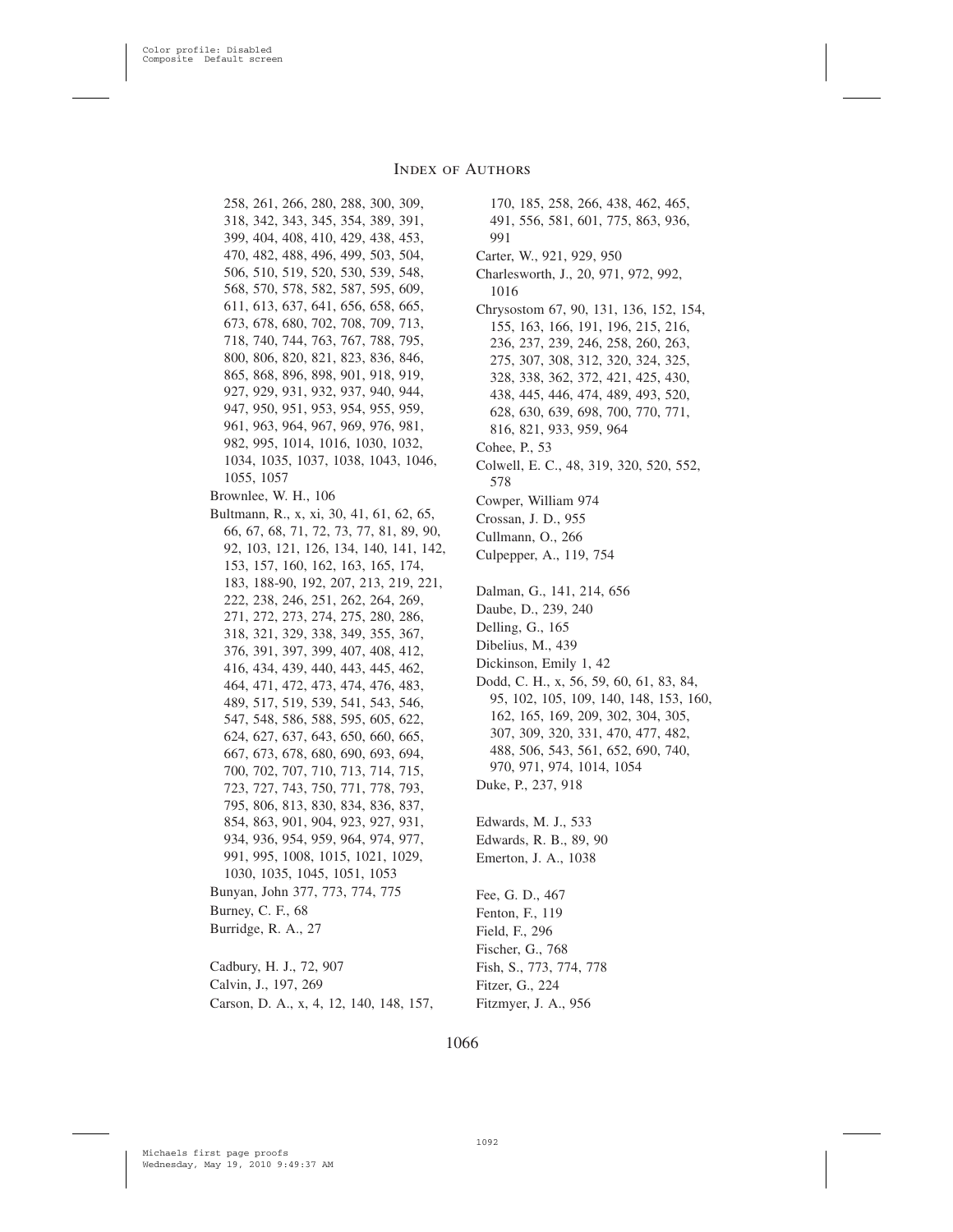Fortna, R., 142, 153, 284, 1021, 1041, 1042 Fowles, John997 France, R. T., 233, 267 Garvie, A. E., 119 Giblin, C. H., 144 Ginzberg, L., 513 Godet, F., 744 Greeven, H., 254 Grundmann, W., 585 Gundry, R. H., 4, 93, 166, 168, 604, 955 Haenchen, E., x, 74, 76, 81, 150, 159, 170, 195, 207, 251, 446, 597, 740, 744 Hägerland, T., 1014 Harner, P., 48, 488 Hedrick, C. W., xiii, 119, 657 Heracleon 90, 276, 524 Hirsch, E., 273 Horbury, W., 556 Hort, F. J.A., 85 Hoskyns, E., x, 67, 72, 191, 239, 429, 444, 462, 483, 523, 539, 596, 637, 937, 965, 977, 991, 1021, 1034, 1053 Howard, W. F., 247 Hunn, D., 503 Jeremias, J., 159 Käsemann, E., 3, 77, 78 Keener, C., x, xi, xiii, 433, 445, 452, 472, 477, 478, 482, 488, 496, 539, 545, 563, 621, 629, 637, 648, 668, 752, 812, 936, 942, 963, 964, 978, 982 Kent, H. A., xiii, 684, 699 Kimelman, R., 556 Koester, C. R., 131 Kopp, C., 214 Lake, K., 907 Lattimore, R., 144, 509, 769 Law, R., 515 Levenson, J., 202 Lewis, C. S., 312

Lightfoot, J. B., 493 Lightfoot, R. H., x, 81, 465 Lincoln, A. T., x, 644, 653, 666, 678, 692, 754, 755, 771, 925, 936, 986, 991, 992, 1017, 1036, 1053 Lindars, B., x, 126, 139, 142, 149, 157, 170, 183, 227, 239, 240, 247, 250, 251, 264, 265, 292, 300, 329, 355, 361, 422, 429, 442, 448, 503, 510, 546, 581, 594, 611, 624, 637, 666, 730, 830, 865, 903, 936, 964, 977, 995 Longenecker, B., 348 Mackowski, R. M., 288, 289 Martyn, L., 555, 556, 569 Mastin, J. A., x, 170, 276, 539, 637 Meier, J., 233, 234 Metzger, B., 52, 103, 231, 288, 290, 384, 385, 461, 481, 565, 568, 635, 671, 680, 722, 752, 776, 942, 989, 1031 Michaelis, W., 576 Michaels, J. R., x, 52, 84, 85, 86, 87, 88, 131, 173, 207, 265, 273, 365, 372, 380, 433, 442,, 444, 448, 465, 476, 489, 496, 618, 736, 743, 747, 760, 791, 917, 960, 973 Miller, E., 52 Minear, P., 397, 973 Möller, M., 566 Moloney, F., x, 93, 123, 125, 127, 128, 129, 133, 134, 140, 149, 153, 159, 161, 164, 170, 178, 183, 197, 213, 223, 233, 241, 252, 256, 258, 261, 266, 275, 326, 369, 407, 425, 443, 503, 511, 539, 624, 638, 937 Moore, G. F., 305 Moore, S. D., 242 Morris, L., x, xi, 11, 16, 62, 64, 66, 67, 78, 89, 120, 127, 128, 130, 133, 149, 157, 159,, 161, 170, 174, 178, 181, 183, 246, 247, 258, 262, 275, 319, 397, 421, 443, 462, 496, 545, 555, 556, 582, 624, 643, 667, 699, 830, 864, 937, 964, 991, 992 Moule, C. F.D., 131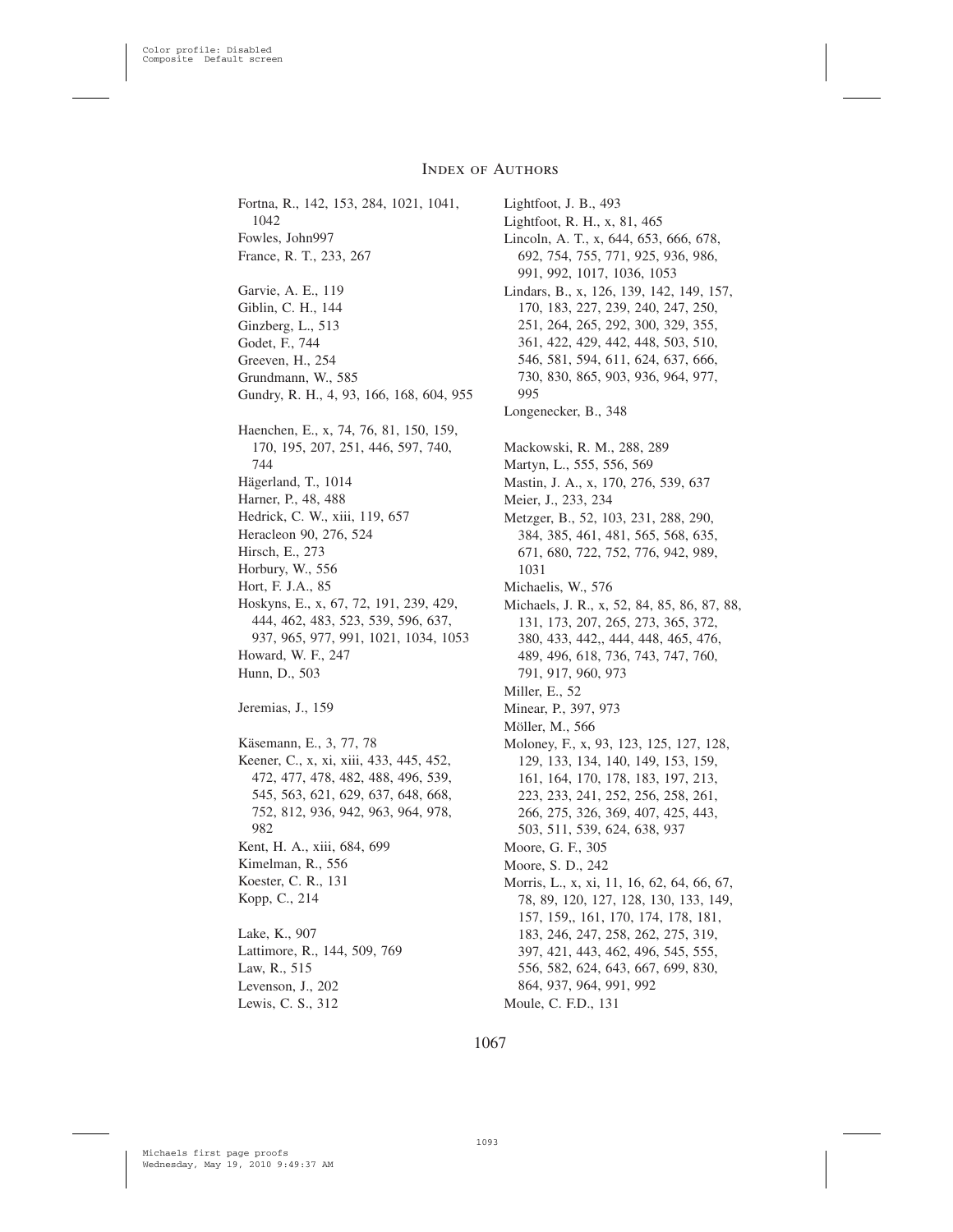Neyrey, J. H., 221 Nicol, W., 1021 Niklas, T., 131 O'Connor, Flannery 417 Odeberg, H., 136, 137, 183, 184, 195, 251, 303, 305, 330, 387, 407 Origen, 52, 83, 84, 85, 86, 87, 88, 90, 100, 101, 102, 106, 122, 158, 166, 173, 246, 269, 272, 274, 275, 276, 289, 409, 486, 511, 514, 518, 524, 532, 643, 650, 652, 667, 749, 915, 918, 968 Painter, J., 955 Parker, P., 106 Pennells, S., 968 Peterson, E., 629 Potterie, I. de la 93, 940 Price, Reynolds 144, 509, 746, 956, 1029, 1033 Rackham, R. B., 834 Reinhartz, A., 3, 4 Rengstorf, K., 418, 498 Richter, G., 76 Riesner, R., 107 Robert, R., 93 Robertson, A. T., 416 Robinson, E., 141 Robinson, J. A.T., 98, 157, 266, 288, 289, 458, 556, 578, 686 Rohrbaugh, R. L., 977 Sanders, J. N., x, 170, 276, 539, 637 Sasse, H., 194 Sayers, D., 238 Schlatter, A., 226 Schnackenburg, R., x, xi, 61, 62, 66, 72, 73, 74, 77, 79, 80, 83, 84, 108, 121, 126, 127, 133, 137, 144, 148, 149, 159, 162, 165, 166, 167, 174, 176, 178, 181, 182, 191, 195, 213, 222, 223, 244, 247, 261, 262, 264, 266,

269, 275, 286, 295, 303, 328, 329, 338, 345, 366, 378, 387, 391, 404, 408, 421, 422, 429, 434, 454, 458, 464, 466, 470, 471, 482, 491, 492, 499, 506, 510, 514, 544, 547, 548, 567, 578, 579, 582, 601, 613, 632, 637, 641, 660, 667, 675, 693, 694, 700, 713, 715, 723, 727, 743, 744, 752, 763, 821, 836, 837, 844, 849, 863, 866, 871, 890, 898, 903, 931, 933, 954, 977, 1021, 1030, 1034, 1035 Schneiders, S., 237, 244, 247 Scholer, D. M., xiii Schrage, W., 555 Segovia, F., 1024 Smith, G. A., 289, 485 Staley, J., 118, 120, 121, 192, 292 Stauffer, E., 202 Tabor, J., 23 Tenney, M. C., xiii, 119 Thatcher, T., 249, 302, 457, 572, 573, 574 Thomas, J. C., 725, 729, 730, 735, 736 Thompson, M. M., 1, 1011 Updike, John 244 Van Belle, G., 119 Wakefield, G., 174 Wesley, J., 258, 402, 902, 909, 942 Westcott, B. F., x, xiii, 13, 16, 85, 150, 159, 170, 224, 272, 399, 443, 465, 483, 637, 750, 767, 902, 943, 1043 Whitacre, R., xiii, 199, 354, 436, 484, 496, 624, 637, 992 Wilcox, M., 644 Wilkinson, J., 289 Witherington, B., xiii, 24 Yates, J. E., 973 Zerwick, M., 90

#### 1068

Zimmerman, M. and R., 220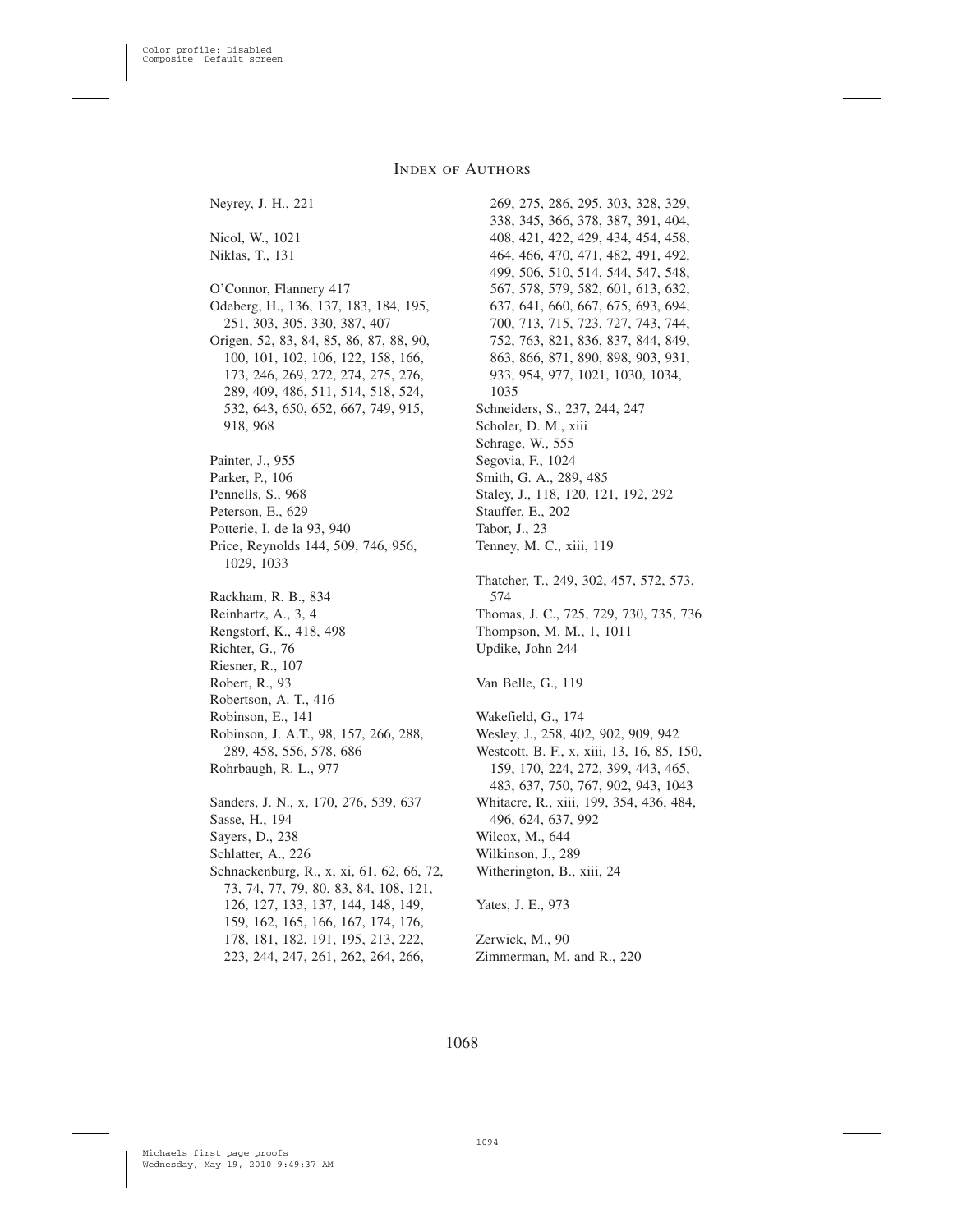## **INDEX OF SCRIPTURE REFERENCES**

l,

l,

*This index does not include cross references within the Gospel of John itself. There are too many of these to make indexing feasible.*

|                | <b>OLD TESTAMENT</b> | 17:10-13    | 445      | 34:25-29      | 236      |
|----------------|----------------------|-------------|----------|---------------|----------|
|                |                      | $17:15-17$  | 531      | 38:24         | 514      |
| <b>Genesis</b> |                      | 17:17       | 532      | 41:55         | 147      |
| 1:1            | 49                   | 17:23-27    | 445      | 47:29         | 207, 208 |
| 1:2            | 47                   | 17:23       | 445      | 48:22         | 236, 242 |
| 1:3            | 50, 51, 63           | $18:1 - 15$ | 513      | 49:10         | 128, 547 |
| 1:5            | 51                   | $19:1 - 5$  | 513      |               |          |
| 1:6            | 50                   | $21:1 - 7$  | 531      | <b>Exodus</b> |          |
| 1:8            | 51                   | 21:4        | 445      | $2:15-21$     | 237      |
| 1:9            | 50, 51               | $22:1-14$   | 532      | 2:15          | 237      |
| 1:11           | 50, 51               | 22:8        | 109      | 2:21          | 246      |
| 1:13           | 51                   | 22:12       | 110      | 3:6           | 528, 535 |
| 1:14           | 50                   | 22:16       | 110      | 3:14          | 92, 535  |
| 1:15           | 51                   | $24:1 - 27$ | 237, 239 | 4:22          | 56       |
| 1:19           | 51                   | 24:12-14    | 238      | 7:1           | 606      |
| 1:20           | 50, 51               | 24:17       | 238      | 7:3           | 278      |
| 1:23           | 51                   | 24:18       | 238, 239 | 12:5          | 110      |
| 1:24           | 50, 51               | 24:23       | 246      | 12:6          | 942      |
| 1:26           | 50                   | $25:9-10$   | 641      | 12:10         | 975      |
| 1:29           | 50                   | 25:22       | 541      | 12:22         | 962      |
| 1:30           | 51                   | 27:35-36    | 130      | 12:46         | 975      |
| $2:2-3$        | 301                  | 28:12       | 136      | 13:15         | 506      |
| 2:7            | 91, 407, 408,        | 28:18       | 136      | $16:1-12$     | 383      |
|                | 546, 1010            | $29:1-12$   | 237, 239 | 16:3          | 363      |
| 3:15           | 128                  | 29:7        | 237      | 16:4          | 368      |
| $4:3-4$        | 1036                 | 29:12       | 246      | 16:15         | 368      |
| 8:21           | 564                  | 32:10       | 207, 208 | 17:3          | 383      |
| 12:3           | 1014                 | 32:28       | 129      | 17:6          | 466      |
| 13:15          | 530                  | 33:19       | 236      | 17:8          | 506      |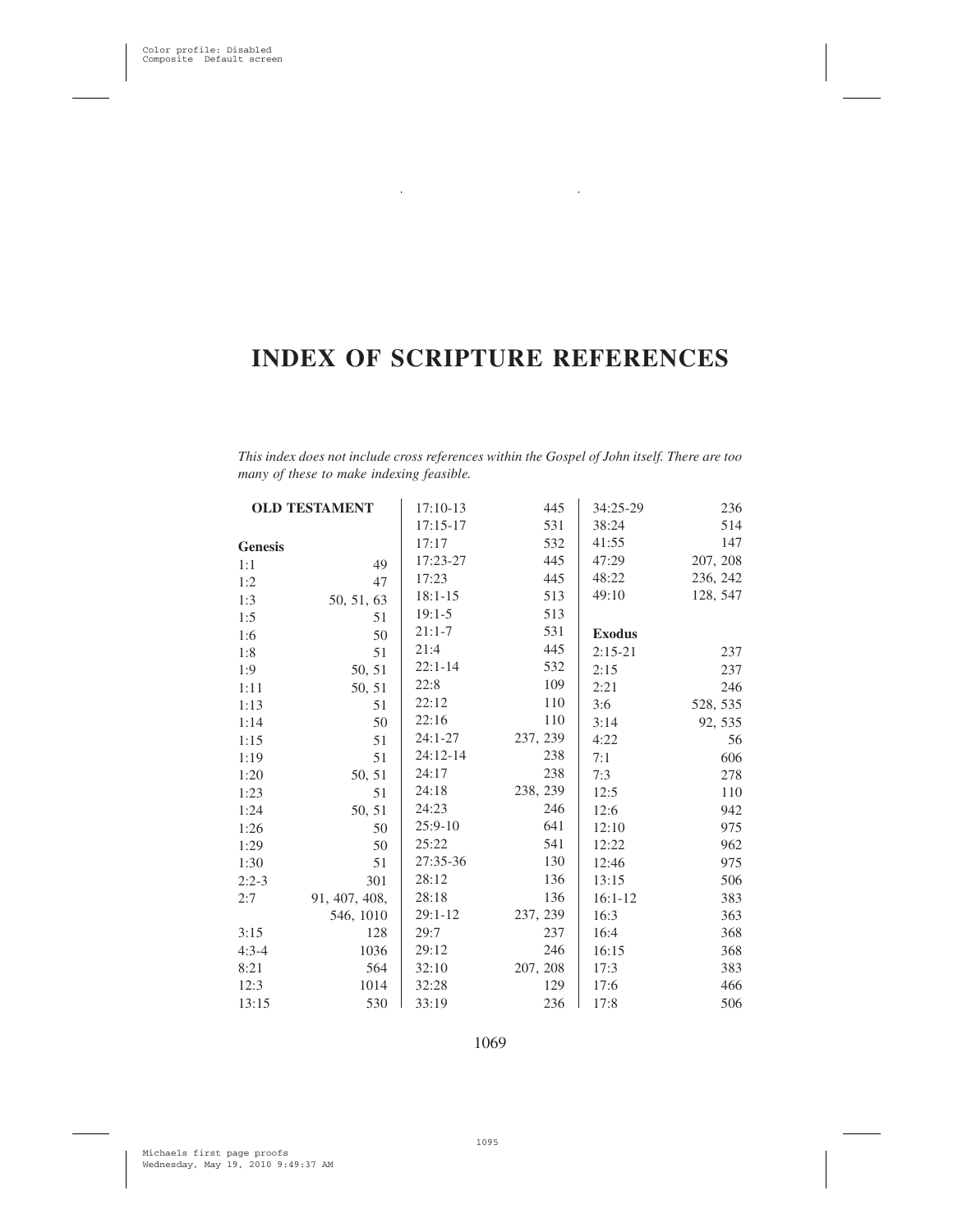| 17:11          | 1048     | 9:12        | 975            | 18:15         | 98, 351              |
|----------------|----------|-------------|----------------|---------------|----------------------|
| 19:11          | 140      | 11:13       | 343            | 18:18-19      | 99                   |
| 19:15          | 140      | 14:27       | 383            | 18:18         | 718                  |
| 19:16          | 140, 330 | 14:29       | 383            | 18:19         | 718                  |
| 19:19          | 330      | 15:35       | 950            | 18:22         | 743                  |
| 20:2           | 336      | 16:41       | 383            | 19:15         | 324, 479, 482,       |
| 20:5           | 540      | 17:5        | 383            |               | 495                  |
| 20:6           | 782      | 18:16       | 159            | 19:16-17      | 473                  |
| 20:13          | 442, 917 | 19:6        | 962            | 19:16-18      | 498                  |
| 20:18-19       | 330      | 19:18       | 962            | 20:6          | 265                  |
| 21:6           | 602      | $20:7 - 11$ | 466            | 21:22-23      | 966                  |
| 22:7-9         | 602      | 21:8-9      | 197, 198       | 22:22-24      | 496                  |
| 22:28          | 202, 907 | 21:9        | 199            | 22:22         | 918                  |
| 31:14          | 554, 918 | 22:6        | 1014           | 22:25         | 918                  |
| 32:32          | 337      | 24:17       | 128            | 24:18         | 506                  |
| 33:18          | 83       | 29:12-35    | 461            | 24:22         | 506                  |
| 33:20          | 83, 91   |             |                | $27:4-8$      | 249                  |
| 33:23          | 91       | Deuteronomy |                | 27:4          | 249                  |
| 34:6           | 83, 90   | $1:16 - 17$ | 473            | 28:30         | 265                  |
| 40:35          | 79       | 2:14        | 291            | 29:2-4        | 708                  |
|                |          | 5:9         | 540            | 30:12         | 195                  |
| Leviticus      |          | 5:10        | 782            | 32:39         | 336, 488, 534,       |
| 5:7            | 159      | 5:15        | 506            |               | 535                  |
| 11:33          | 148      | 5:17        | 917            | 32:47         | 718                  |
| 12:3           | 445      | $6:4-5$     | 334, 336       |               |                      |
| 14:4           | 962      | $6:4-6$     | 782            | Joshua        |                      |
| 17:10-16       | 395      | 7:9         | 782            | 7:19          | 558                  |
| 20:10          | 496      | 8:3         | 261, 718       | 15:9          | 656                  |
| 20:15          | 918      | 11:1        | 782            | 19:28         | 140                  |
| 20:16          | 918      | 11:29       | 249            |               |                      |
| 23:33-36       | 423      | 13:6        | 918            | <b>Judges</b> |                      |
| 23:33          | 461      | 13:10       | 918            | 11:12         | 143                  |
| 23:35-36       | 424      | 13:11       | 918            | 14:6          | 244                  |
| 23:36          | 461      | 14:1        | 56             | 14:19         | 244                  |
| 23:39          | 461      | 15:11       | 672            | 15:14         | 244                  |
| 23:39-43       | 423      | 15:15       | 506            |               |                      |
| 23:42-43       | 423      | 16:12       | 506            | <b>Ruth</b>   |                      |
| 24:14          | 950      | 16:13-17    | 423            | 2:14          | 963                  |
| 24:16          | 932      | 16:13       | 461            |               |                      |
| 24:16-17       | 918      | 16:15       | 461            | 1 Samuel      |                      |
| $25:8-12$      | 533      | 16:16       | 423            |               | $[= 1$ Kingdoms LXX] |
| $26:11-12$     | 79       | 16:18       | 447            | 1:1           | 978                  |
|                |          | 17:6        | 324, 479, 482, | 10:6          | 244                  |
| <b>Numbers</b> |          |             | 495            | 10:10         | 244                  |
| 5:22           | 135      | 17:7        | 498            | 11:6          | 244                  |
| 6:3            | 963      | 18:15-18    | 99, 128, 256,  | 16:7          | 448                  |
| $9:6 - 12$     | 661      |             | 337, 363, 708  | 16:11-13      | 448                  |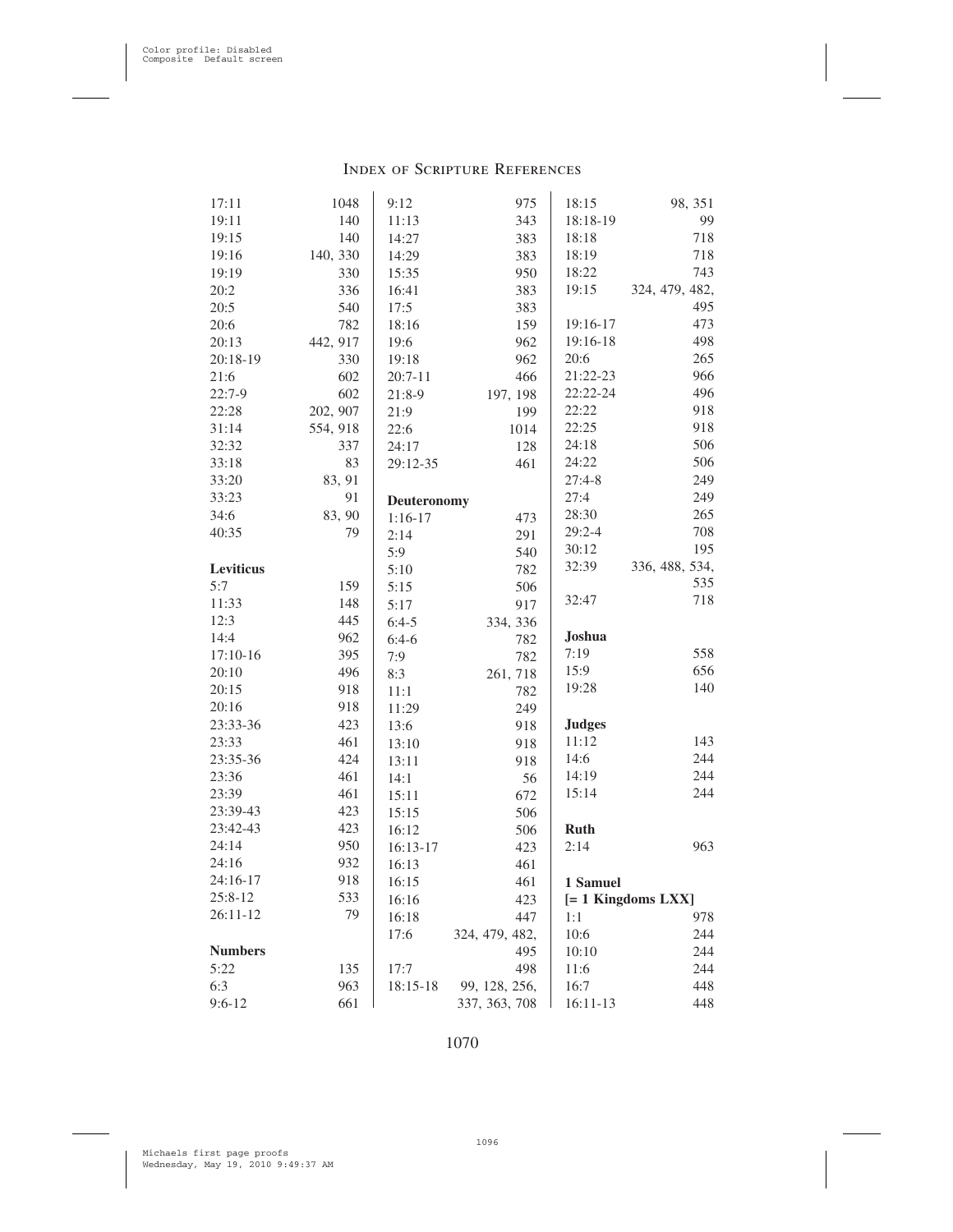| 16:13                    | 244 | <b>Nehemiah</b>         |           | 49[48]:5       | 595          |
|--------------------------|-----|-------------------------|-----------|----------------|--------------|
|                          |     | 3:1                     | 288       | 51:5           | 541, 564     |
| 2 Samuel                 |     | 3:15                    | 547       | 51:7           | 962          |
| $[= 2$ Kingdoms LXX]     |     | 3:32                    | 288       | 56:10          | 891          |
| 7:12                     | 470 | 8:6                     | 135       | 58:3           | 541          |
| $7:13-14$                | 165 | 9:33                    | 207       | 58:4           | 564          |
| 7:13                     | 701 | 12:39                   | 288       | 62:2[63:1]     | 961          |
| 7:14                     | 304 | 13:28                   | 249       | 66:18-19       | 561          |
| 16:8                     | 72  |                         |           | 69:4           | 742          |
| 16:10                    | 143 | Job                     |           | 69[68]:5       | 163, 824     |
| 19:22-23                 | 143 | $3:1-19$                | 541       | 69[68]:10      | 162          |
| 22:17                    | 386 | 10:9                    | 546       | 69:22          | 962, 963     |
|                          |     | 31:8                    | 265       | 69[68]:26      | 870          |
| 1 Kings $[= 3$ Kingdoms  |     |                         |           | 72:19          | 135          |
| LXX]                     |     | <b>Psalms</b>           |           | 77:16-19       | 358          |
| 1:21                     | 950 |                         |           | 78:16          | 465, 466     |
| 17:18                    | 143 | The numbers in brackets |           | 78:17-20       | 466          |
| 17:23                    | 646 | are those of the LXX.   |           | 78[77]:24      | 368, 369     |
| 19:10                    | 456 | $2:1-2$                 | 952       | $80:8-18$      | 801          |
| 19:14                    | 456 | $2:6 - 7$               | 132       | 82[81]:6       | 56, 602, 603 |
|                          |     | 7:10                    | 175       | 82:7           | 603, 604     |
|                          |     | 8:4                     | 319       | 86[85]:4       | 596          |
| $2$ Kings $= 4$ Kingdoms |     | 8:5                     | 602       | 86[85]:10      | 335          |
| LXX]                     |     | 8:6                     | 54        | 88[87]:17      | 595          |
| 2:17                     | 456 | 8:7                     | 319       | 89:4           | 470          |
| 3:13                     | 143 | 16:10                   | 170       | 89:29          | 470          |
| 4:36                     | 646 | 22:15                   | 961       | 89:26-27       | 132, 304     |
| 5:10                     | 548 | 22[21]:16               | 595       | 89[88]:36      | 470, 701     |
| 17:24-41                 | 523 | 22:17                   | 975       | 89[88]:49      | 527          |
| 17:24                    | 247 | 22:18                   | 975       | 89:53          | 135          |
| 17:29-32                 | 247 | 22[21]:19               | 163, 951  | 105[104]:40    | 369          |
| 18:4                     | 197 | 23                      | 589       | 106[105]:25    | 383          |
| 19:15                    | 335 | 25[24]:1                | 596       | 107:23-30      | 358          |
| 19:19                    | 335 | 27:2                    | 891       | 109[108]:3     | 595          |
| 4:38                     | 347 | 28:3                    | 214       | 108[109]:8     | 870          |
| 4:41                     | 347 | 32[31]:7                | 595       | 110:4          | 701          |
| $4:42-44$                | 347 | 32:2                    | 130       | 113-118        | 676          |
| 4:44                     | 349 | 33:6                    | 50        | 114:8          | 465          |
| 14:25                    | 475 | 34:15-16                | 561       | 118[117]:10    | 595          |
|                          |     | 34[33]:21               | 975       | 118[117]:11    | 595          |
| 2 Chronicles             |     | 35:4                    | 891       | 118[117]:12    | 595          |
| $30:17-18$               | 661 | 35[34]:19               | 742, 824  | 118:21         | 644          |
| 35:21                    | 143 | 41:10[40:9]             | 740, 741, | 118:25         | 676          |
|                          |     |                         | 824, 870  | 118:26         | 676          |
| Ezra                     |     | 41:10                   | 163       | 126:5-6        | 265          |
| 10:8                     | 554 | 41:14                   | 135       | 132:12         | 701          |
| 5:16                     | 165 | $41:2-3[42:1-2]$        | 961       | 132[131]:16-17 | 327          |
|                          |     |                         |           |                |              |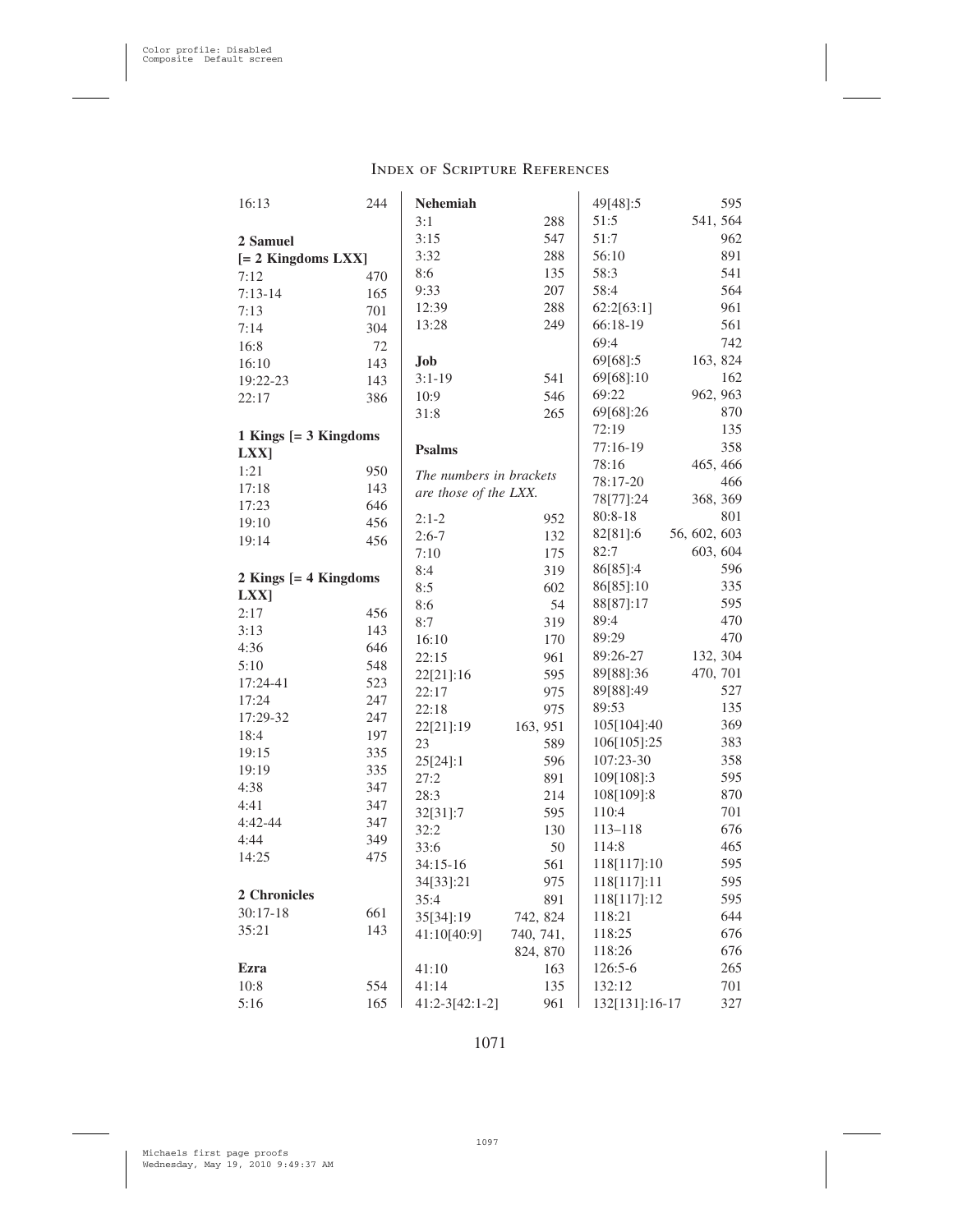| 143[142]:8          | 596            | 52:13           | 198, 709, 711 | <b>Daniel</b> |                |
|---------------------|----------------|-----------------|---------------|---------------|----------------|
|                     |                | 52:14-53:12     | 199           | $7:13-14$     | 319            |
| <b>Proverbs</b>     |                | 52:15           | 709           | 12:2          | 317, 322       |
| 24:12               | 175            | 53:1            | 708           |               |                |
| 30:4                | 195            | 53:7            | 109           | Hosea         |                |
|                     |                | 53:9            | 130           | 1:1           | 603            |
| <b>Ecclesiastes</b> |                | 54:13           | 386, 436      | 1:2           | 514            |
| 6:2                 | 265            | 55:1            | 465           | 1:10          | 56             |
|                     |                | 56:7            | 160           | 2:6           | 514            |
| Isaiah              |                | 58:9            | 643           | 9:10          | 131            |
| $1:13 - 14$         | 482            | 58:11           | 465           | 14:8          | 143            |
| $5:1 - 7$           | 801            | 64:1            | 279           |               |                |
| $6:1-10$            | 711            | 65:2            | 1048          | Joel          |                |
| 6:1                 | 710, 711, 715  | 66:7-9          | 844, 845      | 2:13          | 255            |
| 6:3                 | 710, 711       | 66:14           | 845           | 3:18          | 466            |
| 6:10                | 709, 711       |                 |               |               |                |
| $8:6 - 7$           | 547            | <b>Jeremiah</b> |               | Amos          |                |
| $8:9-10$            | 165            | 1:2             | 603           | 2:2           | 419            |
| 8:17                | 482            | 1:4             | 603           | 4:4           | 165            |
| 9:2                 | 265            | 1:11            | 603           | 9:13          | 265            |
| $11:1-2$            | 470            | 7:11            | 160           |               |                |
| 11:3                | 447            | 7:21            | 165           | Micah         |                |
| 26:10               | 208            | 17:10           | 175           | $4:9-10$      | 844            |
| 26:16-19            | 844            | 17:13           | 497           | 5:2           | 470, 476       |
| 28:16               | 136            | 23:5            | 470           | 5:3           | 844            |
| 29:18               | 572            | 28:6            | 135           | 6:15          | 265            |
| 35:5                | 572            | 31[38]:3        | 386           |               |                |
| 37:20               | 335            |                 |               | Zechariah     |                |
| 40:3                | 101            | <b>Ezekiel</b>  |               | 1:5           | 528            |
| 41:4                | 488, 534       | 6:1             | 603           | $2:10-11$     | 79             |
| 42:7                | 572            | 9:6             | 499           | 3:8           | 131            |
| 42:18               | 572            | $15:1-8$        | 801           | 3:10          | 131            |
| $43:9-10$           | 743            | $17:5 - 8$      | 801           | $6:12-13$     | 165            |
| 43:10-11            | 534            | 18              | 41            | 7:9           | 447            |
| 43:10               | 257, 488       | 19:10-14        | 801           | 9:9           | 132, 676, 952  |
| 43:20               | 465            | 34              | 589           | 12:10-12      | 978            |
| 43:25               | 488, 534, 535  | 36:25-27        | 102, 185      | 12:10         | 973, 976       |
| 44:3                | 465            | 37:4            | 317           | 13:1          | 102            |
| 45:18               | 257, 488, 534  | 37:5            | 408           | 13:7          | 580, 587, 854, |
| 45:19               | 488, 534, 535  | 37:9            | 1010          |               | 1028           |
| 46:9-10a            | 743            | 37:27           | 79            | 14:1          | 466            |
| 48:12               | 488, 534       | 39:17-18        | 396           | 14:4          | 466            |
| 49:26               | 396            | 45:25           | 461           | 14:6          | 466            |
| 51:12               | 257, 488, 534, | $47:1 - 12$     | 465           | 14:8          | 465, 466       |
|                     | 535            | 47:10           | 1038          | 14:9          | 466            |
| 52:6                | 257, 488       | 48:24           | 419           | 14:13         | 466            |
| 52:13-53:12         | 109            | 48:41           | 419           | 14:20         | 466            |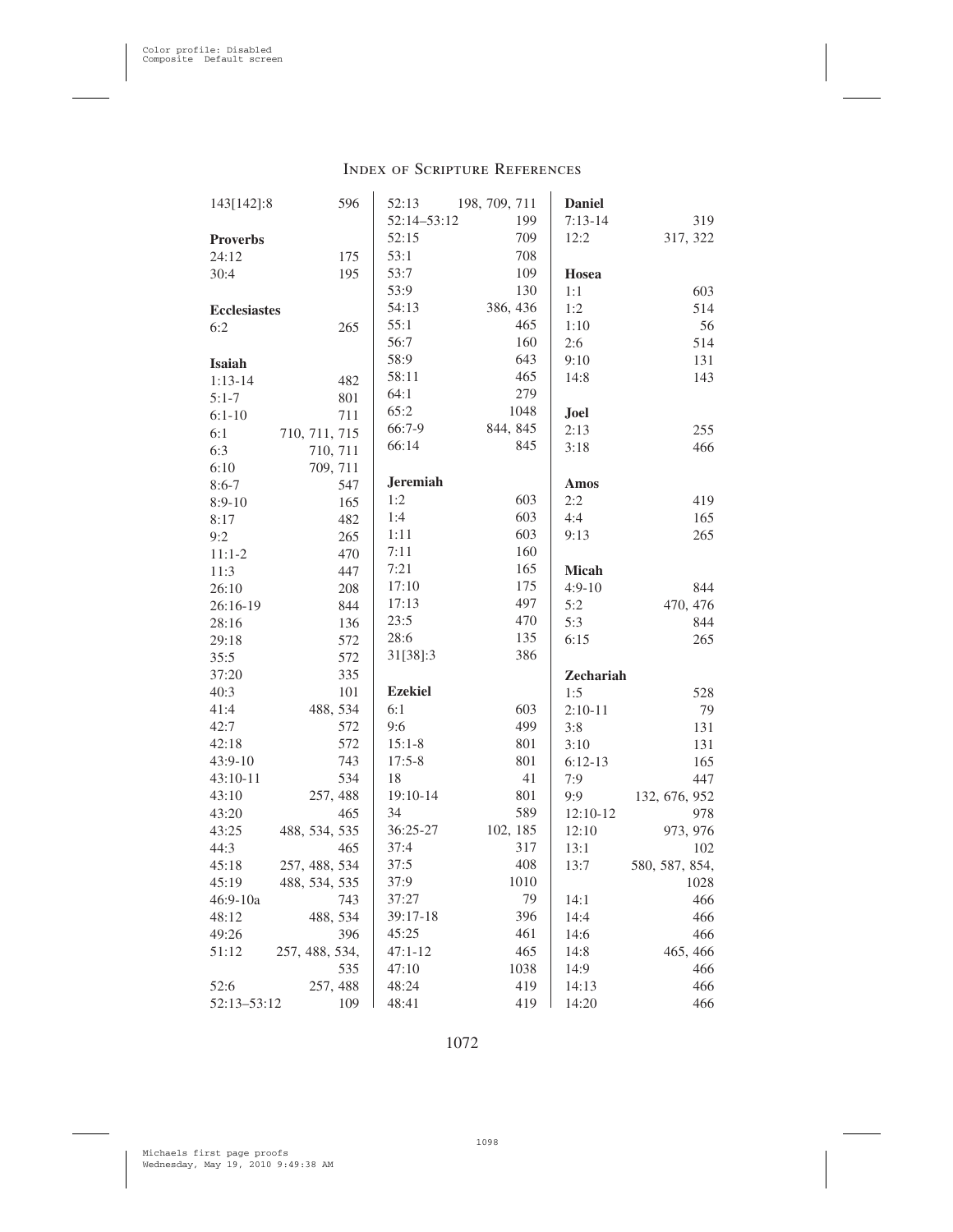| 14:21          | 158, 160, 466        | 4:13       | 156             | $8:5-13$   | 276               |
|----------------|----------------------|------------|-----------------|------------|-------------------|
|                |                      | 4:14       | 893             | 8:5        | 276               |
| Malachi        |                      | 4:17       | 215             | 8:6        | 281               |
| 2:10           | 515                  | $4:18-20$  | 122             | 8:7        | 277               |
| 3:1            | 98                   | 4:18       | 121             | 8:8        | 280, 281          |
| 4:5            | 98                   | 4:19       | 1028, 1049      | 8:9        | 280               |
|                |                      | 4:20       | 1043            | 8:10       | 280               |
|                |                      | 4:21       | 7               | 8:11       | 568               |
|                | <b>NEW TESTAMENT</b> | 4:23       | 314             | 8:13       | 279, 281, 282     |
|                |                      | 4:34       | 34              | 8:15       | 282, 692          |
| <b>Matthew</b> |                      | 5:1        | 413             | 8:17       | 893               |
| 1:1            | 46                   | 5:2        | 342             | 8:19       | 496               |
| 1:16           | 256, 384             | $5:3-12$   | 572             | 8:20       | 273, 964          |
| 1:21           | 653                  | $5:11-12$  | 820             | 8:21       | 413               |
| 1:22           | 893                  | 5:16       | 1002            | $8:23-27$  | 356               |
| 2:2            | 568                  | 5:17       | 336, 438, 572,  | 8:23       | 413               |
| $2:4-6$        | 470                  |            | 603             | 8:26       | 792               |
| 2:7            | 256                  | 5:18       | 893             | 8:27       | 310               |
| 2:11           | 255                  | 5:19       | 303, 438        | 8:29       | 143, 416          |
| 2:12           | 353                  | 5:20       | 182, 438        | 9:1        | 540               |
| $2:13-14$      | 137                  | $5:21-48$  | 262, 535        | 9:6        | 290, 1013, 1014   |
| 2:13           | 353                  | 5:25       | 455             | 9:8        | 319               |
| 2:14           | 353                  | 5:29-30    | 653, 895        | 9:9        | 539               |
| 2:15           | 893                  | 5:29       | 446, 651        | 9:10       | 413               |
| 2:17           | 256, 893             | 5:30       | 446, 651        | 9:11       | 413               |
| 2:22           | 256, 353             | 5:37       | 872             | 9:13       | 40, 475           |
| 2:23           | 156, 889, 893        | 5:40       | 953             | 9:14       | 413               |
| 3:1            | 100, 102             | 5:43-47    | 812             | 9:15       | 219               |
| 3:3            | 100, 112             | $6:6 - 13$ | 873             | 9:18       | 568               |
| 3:6            | 106                  | 6:10       | 562             | 9:19       | 413               |
| $3:7-11$       | 205                  | 6:13       | 694, 872        | 9:22       | 282               |
| 3:7            | 228                  | $6:14-15$  | 760, 1014, 1015 | 9:27       | 540               |
| 3:9            | 506                  | $6:22-23$  | 446             | 9:33       | 310, 472          |
| $3:10-12$      | 326                  | 6:23       | 704             | 9:34       | 696               |
| 3:10           | 807, 1012            | $7:7-8$    | 456             | 9:36       | 263, 652          |
| 3:11           | 95, 103, 105,        | 7:7        | 122, 362, 808,  | 9:37       | 263, 413          |
|                | 110, 111             |            | 847, 1032       | 9:38       | 580               |
| 3:14           | 726                  | 7:14       | 185             | $10:1-4$   | 416               |
| 3:15           | 543                  | $7:16-20$  | 185             | 10:1       | 351, 413          |
| 3:16           | 114, 138             | 7:19       | 326, 310        | $10:2 - 4$ | 413               |
| 3:17           | 80, 107, 115,        | 7:21       | 182, 438        | 10:2       | 7, 121, 122, 123, |
|                | 116, 366             | $7:22-23$  | 173             |            | 256               |
| 4:4            | 261, 345, 364        | 7:22       | 334             | 10:3       | 125               |
| 4:6            | 137                  | 7:24       | 438             | 10:4       | 788               |
| 4:9            | 255, 314             | $7:25-27$  | 187             | $10:5-16$  | 266, 873          |
| 4:11           | 137, 692             | 7:29       | 438             | 10:5       | 235, 380, 652     |
| 4:12           | 33, 215, 232, 353    | 8:2        | 568             | 10:6       | 202, 263          |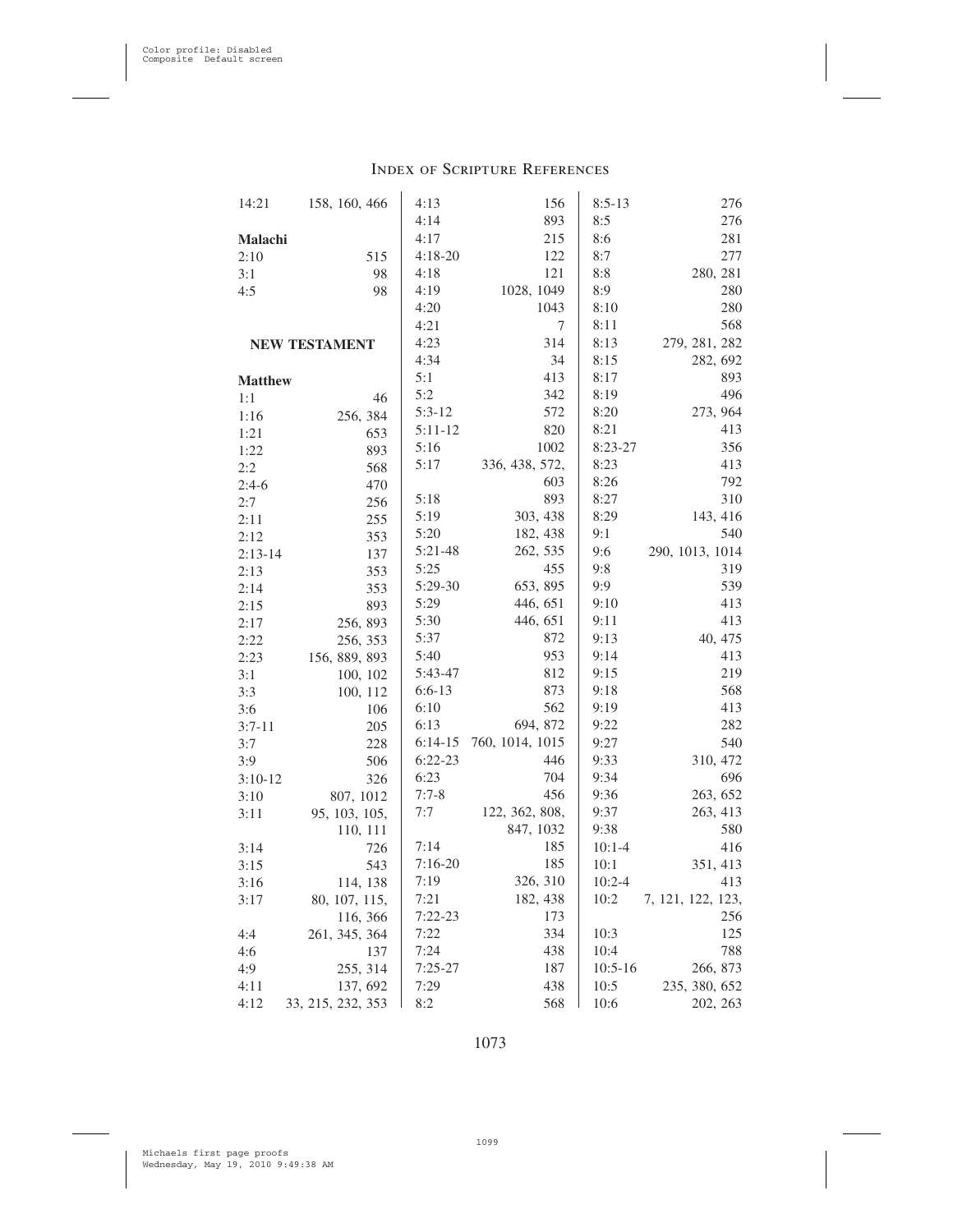| 10:11      | 803               | 12:26     | 696              | $15:2-3$  | 240               |
|------------|-------------------|-----------|------------------|-----------|-------------------|
| $10:17-18$ | 873               | 12:27     | 124              | 15:3      | 524               |
| 10:17      | 557, 648, 827     | 12:28     | 535              | 15:14     | 576               |
| 10:19-20   | 826               | 12:29     | 696              | 15:17     | 364               |
| $10:21-22$ | 742, 824, 825     | 12:33-35  | 185              | 15:19     | 255               |
| 10:21      | 748, 918          | 12:38     | 164, 278, 454,   | 15:21-28  | 276               |
| 10:22      | 821               |           | 496              | 15:21     | 353               |
| 10:23      | 736, 873, 1049,   | 12:39-40  | 164, 369         | 15:24     | 202, 380, 652     |
|            | 1051              | 12:40     | 167, 198, 370    | 15:25     | 568               |
| 10:24-25   | 736               | 12:45     | 299              | 15:26     | 251, 277          |
| 10:24      | 737, 742          | 12:46-50  | 955              | 15:28     | 145, 280, 281,    |
| 10:25      | 737, 767, 820     | 12:49     | 1002             |           | 282, 500          |
| 10:29-31   | 1038              | 12:50     | 438              | 15:30     | 342               |
| 10:29      | 953               | 13:1      | 786              | 15:31     | 310               |
| 10:32-33   | 97                | 13:11     | 69               | 15:32     | 143, 145, 355     |
| 10:34-35   | 572               | 13:14-15  | 573              | 15:33     | 343               |
| 10:34      | 336               | 13:15     | 709              | 15:34     | 346               |
| 10:35-37   | 749               | 13:24-30  | 581              | 15:36     | 348, 1040         |
| 10:35-36   | 742               | 13:35     | 893              | 15:37     | 149, 349, 363     |
| 10:38-39   | 397               | 13:36-43  | 581              | 15:39     | 355               |
| 10:39      | 586, 690          | 13:41-42  | 205              | 15:40     | 23, 955           |
| 10:40      | 1, 313, 714, 717, | 13:41     | 137              | 15:41     | 955               |
|            | 744               | 13:44-46  | 127, 131         | 15:47     | 23                |
| $11:2-5$   | 454               | 13:47     | 1038             | 16:1      | 164, 278, 369,    |
| 11:2       | 215               | 13:48     | 1038             |           | 497               |
| 11:3       | 104               | 13:49-50  | 205              | 16:4      | 164, 369, 729     |
| 11:5       | 576               | 13:54     | 272              | $16:9-10$ | 149, 349          |
| 11:7       | 100               | 13:55     | 21, 23, 384, 955 | 16:13     | 567               |
| 11:11      | 223               | 13:57     | 66, 272          | 16:15     | 415               |
| 11:12      | 353               | $14:3-12$ | 215              | 16:16-18  | 780               |
| 11:14      | 96, 98            | 14:4      | 917              | 16:16     | 402               |
| 11:18      | 326, 443          | 14:9      | 276              | 16:17-19  | 415               |
| 11:21-24   | 823               | 14:13     | 353              | 16:17     | 124, 1018         |
| 11:25      | 643               | 14:15     | 355              | 16:18-19  | 646               |
| 11:27      | 29, 226, 587,     | 14:18     | 346              | 16:18     | 124, 1013         |
|            | 775, 881, 1002    | 14:19     | 347, 348, 1040   | 16:19     | 1013              |
| 12:2       | 917               | 14:20     | 149, 349, 363,   | 16:20     | 415               |
| 12:4       | 195               |           | 413              | 16:21     | 140, 167          |
| 12:5       | 445               | 14:21     | 348              | 16:22     | 406               |
| 12:8       | 302               | 14:22     | 355              | 16:23     | 406, 418          |
| 12:11-12   | 446               | 14:23     | 354, 355         | 16:24-25  | 397               |
| 12:11      | 577               | 14:24-33  | 355              | 16:24     | 86, 104, 682, 691 |
| 12:12      | 602               | 14:24     | 355              | 16:25     | 586, 690, 691     |
| 12:15      | 353               | 14:26     | 357              | 16:26     | 683               |
| 12:18-23   | 247               | 14:27     | 357              | 16:27     | 365               |
| 12:18      | $80\,$            | 14:32     | 356              | 16:28     | 20, 527, 1051,    |
| 12:24      | 696               | 14:33     | 568              |           | 1052              |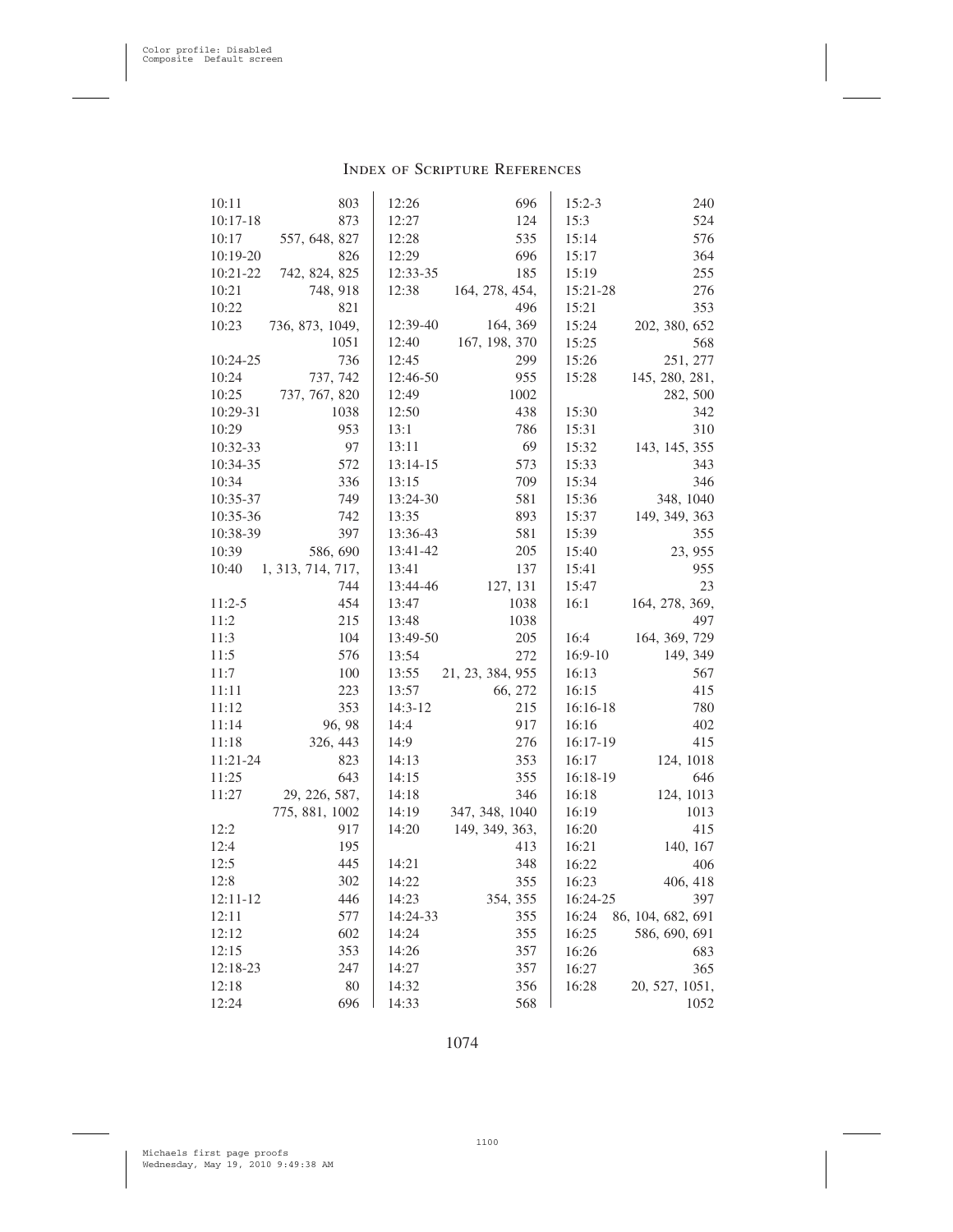| 17:1       | 7, 140, 663              | $21:2-5$    | 952            | 24:3      | 634           |
|------------|--------------------------|-------------|----------------|-----------|---------------|
| 17:5       | 80, 115                  | 21:4        | 677, 893       | 24:9-10   | 826           |
| 17:12      | 96, 326                  | 21:5        | 677, 678       | 24:9      | 831           |
| $17:12-13$ | 98                       | 21:8        | 675            | 24:15     | 649           |
| 17:18      | 282                      | 21:9        | 104, 675, 676, | 24:21     | 50            |
| 17:23      | 140, 167                 |             | 677            | 24:25     | 742           |
| 17:27      | 1032                     | 21:12       | 157, 159       | 24:26     | 786           |
| 18:3       | 180, 182, 999            | 21:13       | 160            | 24:27     | 634, 789      |
| 18:6-9     | 651                      | 21:20       | 310            | 24:28     | 586           |
| 18:8-9     | 227, 651                 | 21:22       | 847            | 24:30-31  | 137           |
| 18:8       | 185                      | 21:23-24:1  | 433            | 24:30     | 369, 788      |
| 18:9       | 185                      | 21:25       | 326            | 24:31     | 772           |
| 18:12-14   | 127                      | 21:28-32    | 801            | 24:34     | 278, 1052     |
| 18:12      | 254                      | 21:32       | 158            | 24:35     | 893           |
| 18:13      | 565                      | 21:33-46    | 801            | 24:36     | 1053          |
| 18:14      | 651                      | 21:39       | 950            | 24:37     | 634           |
| $18:15-17$ | 555, 1013                | 21:38       | 479            | 24:40-41  | 772           |
| 18:16      | 482                      | $22:1 - 14$ | 219            | 24:41     | 530           |
| 18:19      | 781                      | 22:4        | 585            | 24:42     | 738           |
|            | 18:21-35 760, 1013, 1015 | 22:14       | 503            | 24:43-44  | 584           |
| 18:26      | 255, 568                 | 22:16       | 496            | 24:44     | 738           |
| 18:33      | 186                      | 22:17       | 917            | 24:45-51  | 767           |
| 18:35      | 1014                     | 22:18       | 497            | 24:45     | 738, 739      |
| 19:3       | 497, 917                 | 22:21       | 506            | 24:46     | 738           |
| 19:4       | 50                       | 22:22       | 310            | 24:51     | 728           |
| 19:8       | 50                       | 22:23       | 786            | $25:1-13$ | 219, 220      |
| 19:16      | 185                      | 22:24       | 496            | 25:21     | 266           |
| 19:17      | 185, 227                 | 22:32       | 528            | 25:23     | 266           |
| 19:18      | 917                      | 22:34-40    | 759            | 25:24     | 265           |
| 19:21      | 953                      | 22:35-36    | 497            | 25:31-46  | 205, 672      |
| 19:23-24   | 182                      | 22:37-39    | 783            | 25:31     | 137, 320      |
| 19:28      | 180, 320, 413,           | 22:38-39    | 759            | 25:44     | 692           |
|            | 653, 750                 | 22:36       | 496            | 26:2      | 655, 663      |
| 19:29      | 185                      | 22:46       | 499            | $26:3-4$  | 655           |
| $20:1-16$  | 264, 801                 | 23:11       | 692            | 26:3      | 29,899        |
| 20:15      | 431, 917                 | 23:12       | 572            | 26:5      | 655, 674, 919 |
| 20:16      | 265                      | 23:16       | 576            | 26:6-13   | 614           |
| 20:17      | 928                      | 23:17       | 576            | 26:6      | 664           |
| 20:19      | 167                      | 23:19       | 576            | 26:7      | 614, 664, 665 |
| 20:20-21   | 749                      | 23:23       | 186            | 26:8      | 667, 894      |
| 20:20      | 568                      | 23:26       | 576            | 26:10     | 671           |
| 20:26      | 692                      | 23:31       | 515            | 26:11     | 671, 672      |
| 20:28      | 692                      | 23:32       | 165            | 26:13     | 614, 667, 670 |
| 20:30      | 540                      | 23:34       | 515, 557, 827  | 26:14-16  | 668, 723      |
| 20:34      | 540                      | 23:35       | 968            | 26:14     | 419           |
| $21:1-9$   | 675                      | 23:37       | 515            | 26:18     | 23            |
| $21:1 - 7$ | 677                      | 23:39       | 653            | 26:21     | 758           |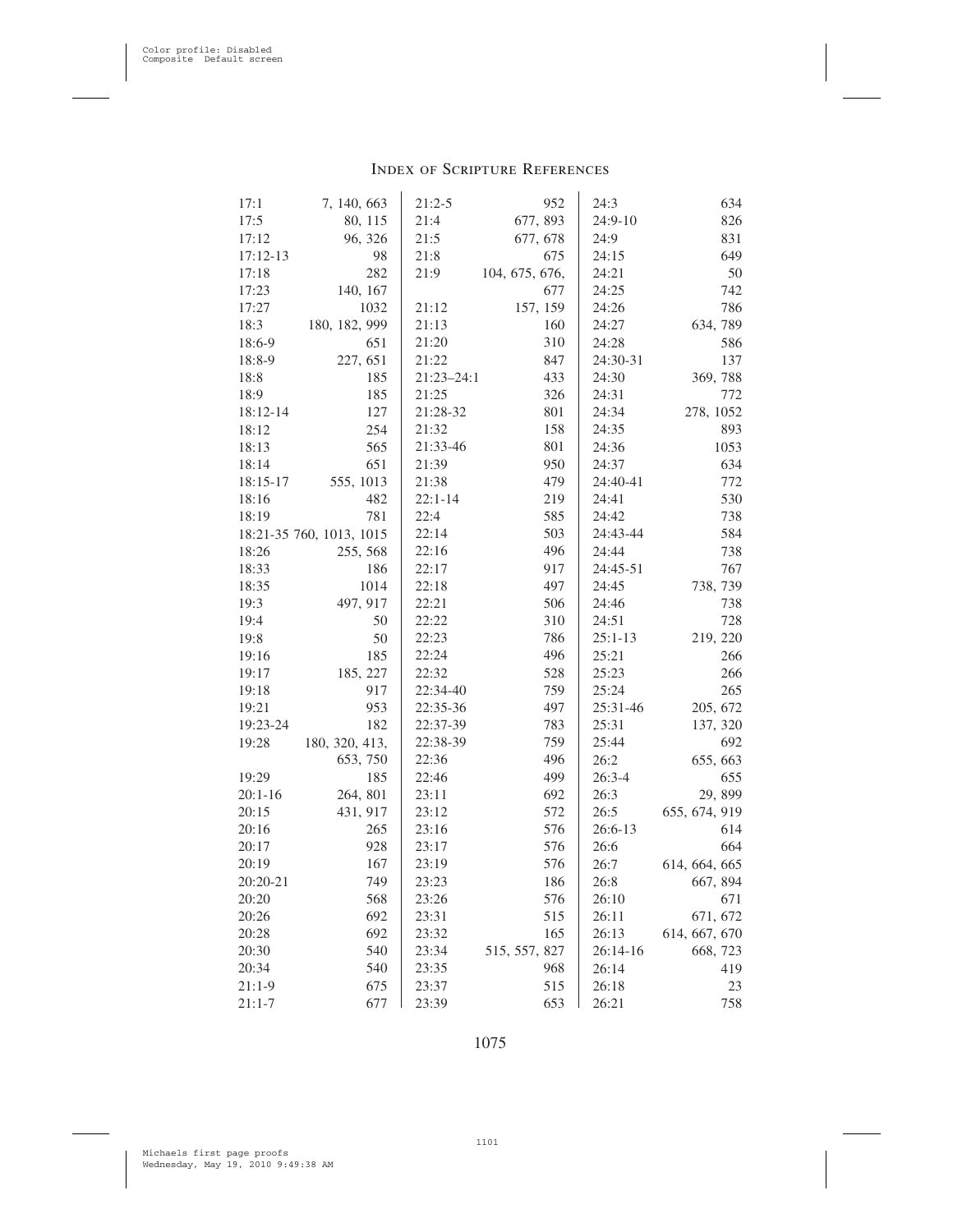| 26:22    | 419, 748       | 26:67-68   | 907, 940      | 27:68       | 929              |
|----------|----------------|------------|---------------|-------------|------------------|
| 26:23    | 740, 753       | 26:68      | 908           | 28          | 995              |
| 26:24    | 741, 771       | 26:69-75   | 897           | 28:1        | 670, 954, 986    |
| 26:26    | 348, 395, 752, | 26:69      | 899, 900, 901 | 28:3        | 994              |
|          | 1040           | 26:75      | 911, 1046     | $28:5 - 10$ | 998              |
| 26:27-28 | 395            | 27:2       | 916, 921      | $28:5 - 7$  | 994              |
| 26:27    | 348            | 27:4       | 968           | 28:5        | 998, 1001        |
| 26:28    | 758, 968, 1014 | 27:6       | 917, 968      | 28:6        | 996              |
| 26:29    | 750, 786       | 27:8       | 968           | 28:7        | 1027             |
| 26:30    | 755, 798       | 27:9       | 870, 893      | 28:8        | 1007             |
| 26:31-33 | 827            | 27:11      | 920, 921, 923 | 28:9        | 255, 568, 1000,  |
| 26:31    | 587, 854, 892, | $27:12-14$ | 935           |             | 1001             |
|          | 1028           | 27:12      | 921           | 28:10       | 29, 998, 1001,   |
| 26:32    | 1027           | 27:16      | 928           |             | 1005, 1007, 1027 |
| 26:33    | 1043           | 27:17      | 927           | 28:11-15    | 987              |
| 26:34    | 766, 1045      | 27:20      | 927           | 28:16-20    | 1027             |
| 26:35    | 765, 766       | 27:21      | 927           | 28:16       | 342, 1007, 1015  |
| 26:36    | 886            | 27:24-25   | 935           | 28:17       | 68, 568, 1005,   |
| 26:37    | 7              | 27:24      | 683, 968      |             | 1016             |
| 26:38    | 803            | 27:25      | 515, 968      | 28:18       | 226, 923         |
| 26:39    | 378, 693, 798, | 27:26-31   | 931           | 28:19-20    | 232              |
|          | 808, 879, 895  | 27:26      | 928           | 28:19       | 233              |
| 26:41    | 694            | 27:27      | 915, 929      | 28:20       | 783, 815         |
| 26:42    | 283            | 27:32      | 948           |             |                  |
| 26:45-46 | 798            | 27:33      | 948           | <b>Mark</b> |                  |
| 26:45    | 930            | 27:34      | 446, 962, 963 | 1:1         | 46               |
| 26:47    | 755, 798       | 27:35      | 951           | 1:2         | 98               |
| 26:48    | 889            | 27:37      | 949           | 1:3         | 100              |
| 26:49    | 889            | 27:38      | 949           | 1:4         | 100, 102, 110,   |
| 26:51    | 894            | 27:40      | 164, 165, 168 |             | 214, 1014        |
| 26:52    | 895            | 27:44      | 949           | 1:5         | 106              |
| 26:53    | 137, 895, 923  | 27:45      | 954, 944, 960 | 1:6         | 95,              |
| 26:55-66 | 919            | 27:46      | 493, 961      | 1:7         | 105, 111         |
| 26:55    | 905            | 27:48      | 962, 963, 967 | 1:8         | 103, 1012        |
| 26:56    | 854, 892, 893, | 27:49      | 29, 967, 968  | $1:9-11$    | 49               |
|          | 897            | 27:50      | 965, 967, 968 | 1:10        | 114              |
| 26:57-75 | 885            | 27:51-54   | 973           | 1:11        | 80, 226, 325     |
| 26:57-68 | 906, 910       | 27:54      | 973           | 1:12        | 580              |
| 26:57    | 897            | 27:55      | 692, 954      | 1:13        | 137, 692         |
| 26:58    | 897, 899, 900, | 27:56      | 23, 954       | 1:14        | 33, 215          |
|          | 957            | 27:57      | 979           | 1:15        | 429              |
| 26:59-68 | 897            | 27:59-60   | 981           | $1:16-18$   | 122              |
| 26:59    | 648, 918       | 27:59      | 983, 984      | $1:16-20$   | 36               |
| 26:61    | 165, 168       | 27:60      | 986           | 1:16        | 121, 539, 540    |
| 26:63    | 597, 906       | 27:61      | 954           | 1:17        | 86, 126, 1028,   |
| 26:64    | 138            | 27:62-66   | 987           |             | 1049             |
| 26:65    | 906, 907       | 27:64      | 140, 167      | 1:18        | 1043             |
|          |                |            |               |             |                  |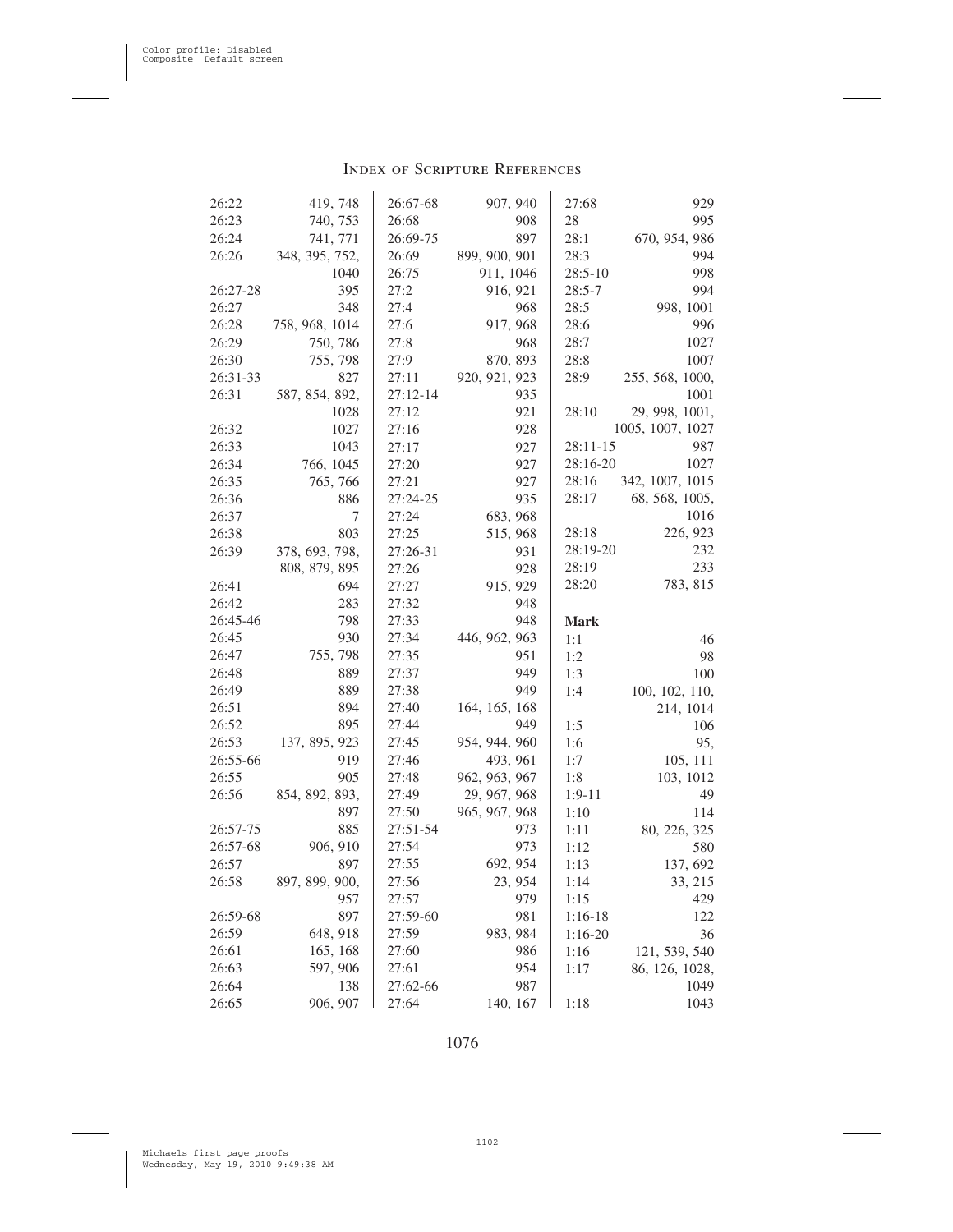| 1:19      | 7                 | 3:1       | 806            | 5:21-43    | 628               |
|-----------|-------------------|-----------|----------------|------------|-------------------|
| 1:20      | 386               | 3:2       | 295            | 5:24       | 639               |
| $1:21-28$ | 403               | 3:4       | 296, 303, 312, | 5:25       | 291               |
| 1:21      | 403               |           | 602, 917       | 5:30       | 406               |
| 1:23-26   | 403               | 3:9       | 639            | 5:31       | 639               |
| 1:24      | 143, 415          | 3:11      | 416            | 5:35-43    | 639               |
| 1:27      | 152               | $3:13-19$ | 416            | 5:37       | 7,639             |
| 1:29      | 126               | 3:14      | 216, 351, 413, | 5:38       | 639               |
| 1:31      | 282, 692          |           | 910            | 5:39       | 317, 621, 639     |
| 1:34      | 174               | $3:16-19$ | 413            | 5:40       | 216, 621, 639,    |
| 1:35      | 354, 639          | 3:16      | 122            |            | 910               |
| 1:38      | 618               | 3:17      | $\overline{7}$ | 5:41-43    | 639               |
| 1:40      | 292               | 3:18      | 125, 788       | 5:42-43    | 646               |
| 1:41      | 292               | 3:20      | 639            | 5:43       | 177               |
| 1:43-44   | 638               | 3:21      | 592            | 6:1        | 272               |
| 1:44      | 442               | 3:22      | 443, 592, 696  | 6:2        | 435               |
| 1:45      | 638               | $3:23-30$ | 523            | 6:3        | 21, 23, 141, 156, |
| $2:1-12$  | 151               | 3:23      | 593, 696       |            | 384, 623, 955     |
| $2:3-4$   | 293               | 3:27      | 696            | 6:4        | 66, 272, 426, 958 |
| 2:4       | 294               | 3:28      | 1014           | $6:6 - 13$ | 266               |
| 2:5       | 294, 298, 299,    | 3:30      | 443, 592       | 6:9        | 347               |
|           | 541               | 3:31-35   | 21, 955, 958   | 6:14       | 102, 276          |
| $2:6-8$   | 479               | $3:31-33$ | 156            | $6:17-29$  | 215               |
| 2:8       | 406               | 3:34-35   | 956, 958       | 6:18       | 917               |
| $2:9-12$  | 298               | 3:34      | 629            | 6:23       | 620               |
| $2:9-10$  | 299               | $4:1-9$   | 581            | 6:24       | 102               |
| 2:9       | 294, 541          | 4:1       | 639            | 6:25       | 102               |
| $2:10-11$ | 290               | 4:2       | 434            | 6:29       | 215               |
| 2:10      | 319, 1013, 1014   | 4:3       | 586            | 6:32       | 340               |
| 2:11      | 294, 295          | $4:10-12$ | 377            | 6:34       | 652               |
| 2:12      | 294, 472          | 4:10      | 629            | 6:35       | 344               |
| 2:13      | 540               | 4:11      | 194            | 6:36       | 344, 355          |
| $2:14-17$ | 151               | 4:12      | 573            | 6:37       | 344, 345, 669     |
| 2:14      | 125, 539          | $4:13-20$ | 581            | 6:41       | 348, 1040         |
| 2:17      | 40, 130, 572, 577 | 4:21      | 133            | 6:42       | 363               |
| $2:18-20$ | 577               | 4:26-29   | 262            | 6:43       | 149, 349, 413     |
| 2:18      | 215               | $4:27-28$ | 589            | 6:44       | 347               |
| $2:19-20$ | 152, 219          | 4:34      | 639, 906       | 6:45-46    | 355               |
| 2:29      | 586               | $4:35-41$ | 356            | 6:45       | 355               |
| 2:20      | 530, 787          | 4:35-36   | 639            | 6:46       | 354               |
| 2:22      | 152, 577          | 4:35      | 786            | 6:47       | 354, 356          |
| $2:23-28$ | 151, 296          | 4:36      | 361            | 6:48       | 355, 358          |
| 2:23      | 295               | 4:41      | 152, 356, 479  | 6:49       | 355, 357          |
| 2:24      | 295, 917          | 5:7       | 143, 416       | 6:50       | 357               |
| 2:26      | 296               | 5:13      | 891            | 6:51       | 356               |
| 2:28      | 302, 319, 551     | 5:18      | 216, 910       | 7:6        | 522               |
| $3:1-5$   | 151               | 5:20      | 310            | 7:9        | 522               |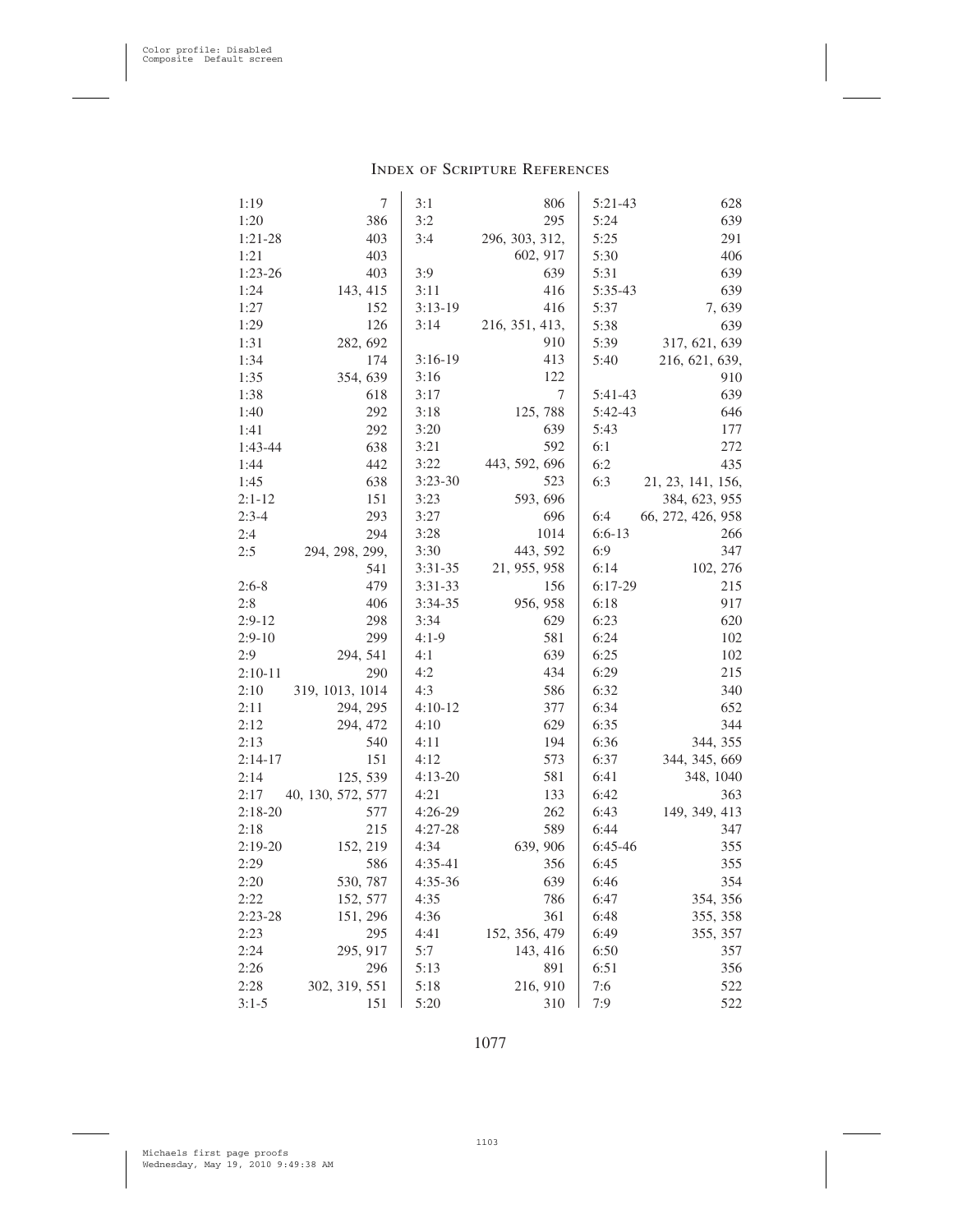| 7:10      | 442               | 9:7        | 80, 107, 115, 325 | 11:15          | 157, 159        |
|-----------|-------------------|------------|-------------------|----------------|-----------------|
| $7:14-15$ | 581               | 9:8        | 294               | 11:17          | 160             |
| 7:17      | 639               | 9:13       | 98, 326           | 11:25          | 164, 760, 1014, |
| $7:24-30$ | 276               | 9:18       | 806               |                | 1015            |
| 7:24      | 639               | 9:24       | 1017              | $11:27 - 13:1$ | 433             |
| 7:27      | 251, 277          | $9:25-26$  | 1017              | 11:27-28       | 595             |
| 7:28      | 278               | 9:29       | 562               | 11:30          | 217, 223        |
| 7:29      | 279, 281          | 9:30       | 638               | 11:31          | 479             |
| 7:33      | 545, 639          | 9:31       | 140, 167, 638,    | $12:1-12$      | 801             |
| 7:34      | 562               |            | 930               | $12:6-7$       | 801             |
| 8:2       | 143, 145, 165     | 9:33-37    | 180               | 12:6           | 80              |
| 8:3       | 355               | 9:35       | 692               | 12:8           | 950             |
| 8:4       | 343               | 9:37       | 313, 714, 717     | 12:14          | 450, 917        |
| 8:5       | 346               | 9:38       | 7                 | 12:17          | 506             |
| 8:6       | 348, 1040         | 9:40       | 7                 | 12:18-27       | 532             |
| 8:7       | 346               | $9:42-48$  | 651               | 12:27          | 528, 535        |
| 8:8       | 149, 349, 363     | 9:43       | 185, 227          | 12:28-34       | 759             |
| 8:9       | 355               | 9:45       | 185, 227          | 12:29-31       | 783             |
| 8:11      | 164, 278, 369,    | 9:47       | 182, 185          | 12:38          | 434             |
|           | 454, 497          | 10:2       | 497, 917          | 12:34          | 499             |
| 8:12      | 164               | $10:3-4$   | 442               | 12:41-44       | 485             |
| 8:14      | 1031              | 10:6       | 50                | 12:41          | 485             |
| $8:16-17$ | 479               | $10:13-16$ | 180               | 12:43          | 485             |
| 8:18      | 573               | $10:17-18$ | 431               | 13             | 34              |
| $8:19-21$ | 149               | 10:19      | 917               | 13:3           | 7               |
| 8:19-20   | 349               | 10:21      | 749               | 13:6           | 334             |
| $8:22-26$ | 563               | 10:23-27   | 181               | 13:9           | 557, 648, 827   |
| 8:23      | 545, 639          | 10:23-25   | 182               | 13:11          | 826, 1012       |
| $8:24-25$ | 545               | 10:26      | 479               | $13:12-13$     | 742, 824, 825   |
| 8:26      | 639               | 10:33      | 930               | 13:12          | 748, 918        |
| 8:29      | 415               | 10:34      | 140, 167, 928     | 13:13          | 821             |
| 8:30      | 415               | 10:37      | 7, 13             | 13:14          | 186             |
| 8:31      | 138, 167, 198,    | 10:39      | 1048              | 13:19          | 50              |
|           | 930               | 10:40      | 1053              | 13:22          | 278, 334, 454,  |
| 8:32-33   | 406               | 10:43-44   | 572, 813          |                | 554             |
| 8:33      | 418               | 10:43      | 692               | 13:23          | 742             |
| 8:34-35   | 397               | 10:45      | 586, 666, 692,    | 13:26-27       | 137             |
| 8:34      | 86, 682, 691      |            | 725, 930          | 13:26          | 788             |
| 8:35      | 572, 586, 690,    | 10:46-52   | 563               | 13:27          | 772             |
|           | 953               | 10:46      | 540, 548          | 13:30          | 1052            |
| 8:36      | 682               | 10:51      | 292, 1000         | 13:31-35       | 426             |
| 8:38      | 137, 138, 365,    | $11:1-10$  | 675               | 13:32          | 786, 1053       |
|           | 557               | $11:1-6$   | 675, 677          | 13:34-37       | 772             |
| 9:1       | 20, 527, 1051     | 11:2       | 984               | 13:34          | 578, 767        |
| 9:2       | 7, 140, 294, 663, | 11:8       | 675               | 13:35          | 767             |
|           | 750               | 11:9       | 104, 675, 676     | $14:1-2$       | 674             |
| 9:5       | 294, 346, 729     | 11:10      | 676               | 14:1           | 655, 656, 663   |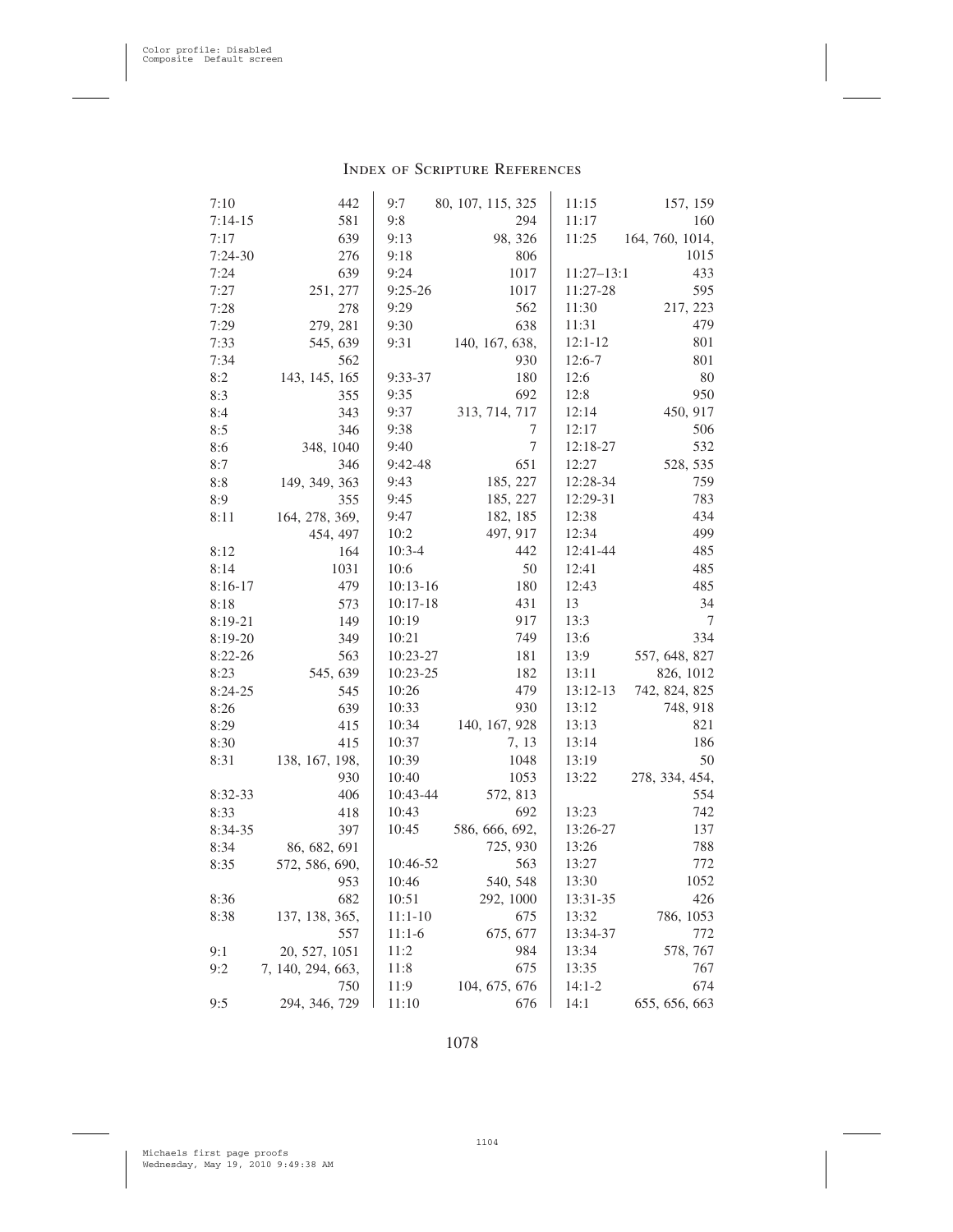| 14:2         | 655               | 14:49    | 741905         | 15:29      | 164, 165, 168    |
|--------------|-------------------|----------|----------------|------------|------------------|
| 14:3-9       | 614, 665          | 14:50-51 | 854            | 15:32      | 368, 949         |
| 14:3         | 29, 614, 664, 665 | 14:50    | 892, 897       | 15:33      | 943, 960         |
| 14:4         | 479, 667, 894     | 14:51-52 | 895            | 15:34      | 493, 961         |
| 14:5         | 664, 667          | 14:53-72 | 885            | 15:36      | 962, 963         |
| 14:6         | 669, 671          | 14:53-65 | 906, 910       | 15:37      | 965, 973         |
| 14:7         | 671               | 14:53    | 897            | 15:38      | 973              |
| 14:8         | 669, 670, 983     | 14:54    | 455, 897, 899, | 15:39      | 973              |
| 14:9         | 614               |          | 900, 903, 957  | 15:40      | 141, 954         |
| $14:10 - 11$ | 668               | 14:55-65 | 897            | 15:41      | 692, 954         |
| 14:10        | 419, 723          | 14:55-64 | 919            | 15:42      | 941              |
| 14:14        | 24                | 14:55    | 648, 907, 918  | 15:43      | 978, 981, 982    |
| 14:17-19     | 827               | 14:58    | 140, 164, 165, | 15:44      | 967, 980         |
| 14:18        | 740, 748          |          | 168            | 15:46      | 981, 986         |
| 14:19        | 419, 748          | 14:61    | 906            | 15:47      | 141, 954         |
| 14:20        | 740, 741, 752     | 14:62    | 138, 319, 535, | 16         | 995              |
| 14:21        | 741, 771, 930     |          | 536, 597, 906  | 16:1       | 141, 670, 954,   |
| 14:22        | 348, 395, 752,    | 14:63-64 | 906            |            | 981, 986         |
|              | 1040              | 14:64    | 907            | 16:3       | 644              |
| 14:23        | 348, 786          | 14:65    | 455, 908, 929, | $16:5 - 7$ | 994              |
| 14:24        | 758               |          | 940            | 16:5       | 994              |
| 14:25        | 750               | 14:66-72 | 897            | 16:6       | 996, 998         |
| 14:26        | 755, 798          | 14:66    | 899, 900, 901  | 16:7       | 580, 589, 1027,  |
| 14:27-28     | 580               | 14:67    | 900            |            | 1046             |
| 14:27        | 587, 854, 892,    | 14:68    | 899            | 16:8       | 1007             |
|              | 1028              | 14:69    | 900            | 16:9       | 987              |
| 14:28        | 1026              | 14:70    | 436            | 16:11      | 1005, 1007, 1016 |
| 14:29-30     | 1026              | 14:72    | 911, 1046      | 16:13      | 1005, 1016       |
| 14:29        | 1043              | 15:1     | 648, 916, 921, | 16:14      | 1005, 1015, 1016 |
| 14:30        | 766, 1045         |          | 926            | 16:16      | 203              |
| 14:31        | 765, 766          | 15:2     | 920, 921, 923  |            |                  |
| 14:32        | 886               | $15:3-5$ | 935            | Luke       |                  |
| 14:33        | 7,750             | $15:4-5$ | 922            | 1:2        | 26, 46, 50, 410  |
| 14:34        | 803               | 15:5     | 926            | 1:3        | 6, 24, 1058      |
| 14:35-36     | 693               | 15:9     | 927            | 1:13       | 16               |
| 14:35        | 697, 896          | 15:11    | 927            | 1:16       | 495              |
| 14:36        | 378, 643, 798,    | 15:15-20 | 931            | 1:17       | 98               |
|              | 808, 879, 895,    | 15:16    | 899, 915, 929  | 1:35       | 82, 185          |
|              | 896               | 15:20    | 948            | 1:60       | 16               |
| 14:38        | 694               | 15:21    | 948, 975       | 1:63       | 16               |
| 14:41-42     | 753, 798          | 15:22    | 948            | 1:80       | 100, 221         |
| 14:41        | 930               | 15:23    | 962, 963       | 1:77       | 1014             |
| 14:42        | 618               | 15:24    | 951            | 2:9        | 137              |
| 14:43        | 755, 798          | 15:25    | 942, 943       | 2:16       | 495              |
| 14:44        | 889               | 15:26    | 949            | 2:19       | 24               |
| 14:45        | 889               | 15:27    | 949            | 2:21       | 445              |
| 14:47        | 894               | 15:28    | 959            | 2:22       | 442              |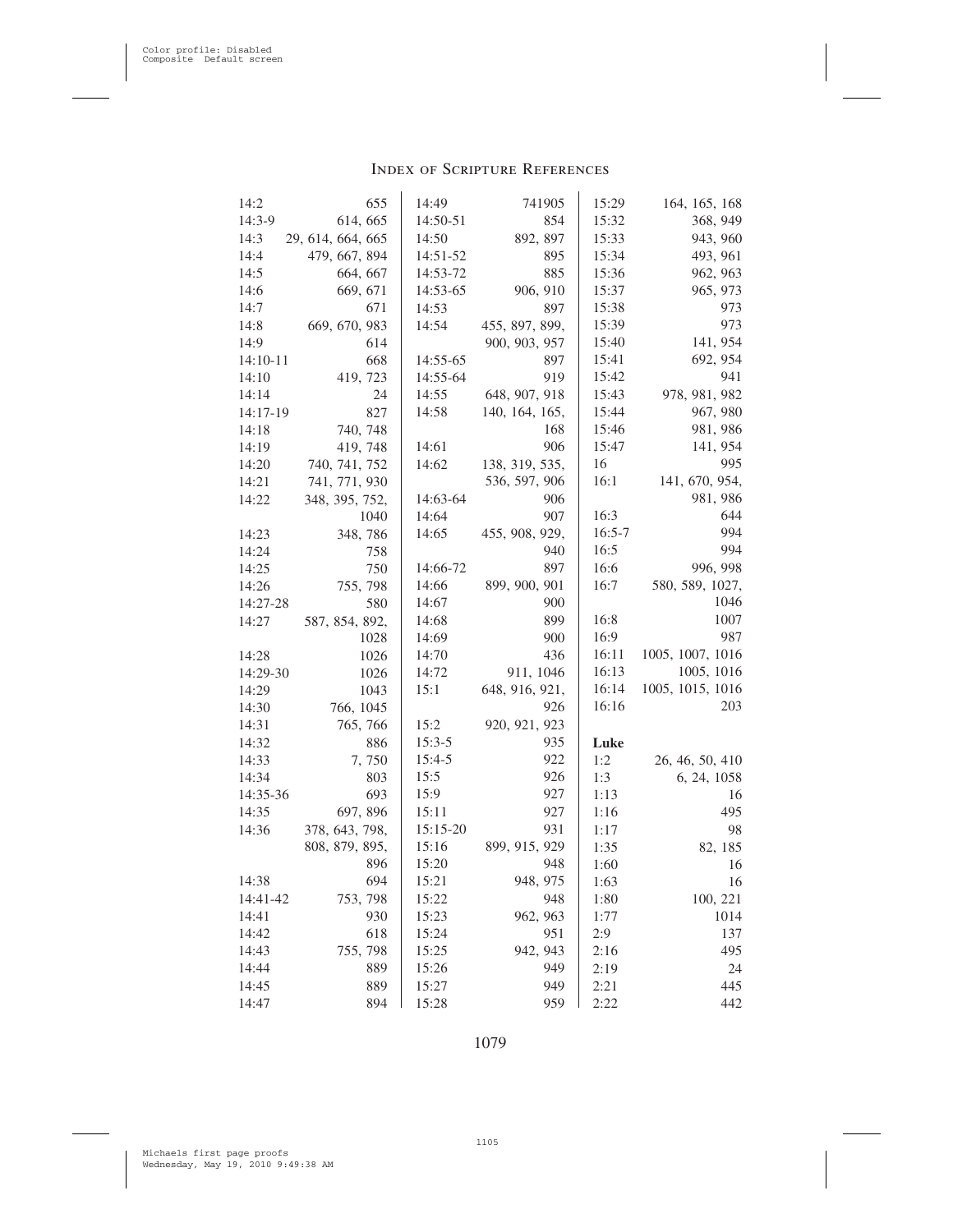| 2:26      | 526, 527       | $5:1-11$    | 36, 122, 1027    | 7:19    | 104            |
|-----------|----------------|-------------|------------------|---------|----------------|
| 2:31      | 495            | 5:1         | 341              | 7:20    | 102            |
| 2:35      | 42             | 5:4         | 1032             | 7:21    | 611            |
| 2:40      | 221            | 5:5         | 1030, 1032       | 7:22    | 576            |
| $2:42-51$ | 142            | 5:6         | 1038             | 7:24    | 100            |
| 2:46-47   | 435            | 5:8         | 130              | 7:28    | 223            |
| 2:46      | 165            | 5:10        | 7,386            | 7:29    | 495            |
| 2:49      | 145, 160       | 5:11        | 1028             | 7:33    | 102, 443       |
| 2:51      | 24             | 5:12        | 82               | 7:36-50 | 248, 614, 664, |
| 3:1       | 165, 916       | 5:18        | 294              |         | 667, 725       |
| 3:2       | 100, 650, 896, | 5:19        | 294              | 7:36-38 | 665            |
|           | 902            | 5:21        | 495              | 7:37-38 | 614            |
| 3:3       | 110            | 5:23        | 294              | 7:37    | 614, 664       |
| $3:7-14$  | 95             | 5:24        | 294, 1013        | 7:38    | 637, 666       |
| 3:7       | 228            | 5:25        | 294              | 7:39    | 248, 479       |
| 3:8       | 506            | 5:26        | 152              | 7:49    | 479            |
| 3:9       | 807            | 5:30        | 495              | $8:1-3$ | 862            |
| 3:15      | 96, 328        | 5:32        | 40               | $8:2-3$ | 669            |
| $3:15-16$ | 95             | 5:33        | 124, 215         | 8:3     | 692            |
| 3:16      | 103, 105, 111, | 5:34-35     | 219              | 8:8     | 314            |
|           | 301, 1012      | 5:39        | 152              | 8:15    | 21             |
| 3:17      | 110            | 6:2         | 917              | 8:16    | 133            |
| 3:18      | 1020           | 6:5         | 302              | 8:20    | 687            |
| $3:19-20$ | 215            | 6:7         | 495              | 8:21    | 21, 956        |
| 3:21      | 138, 495       | 6:9         | 602              | 8:25    | 310            |
| 3:22      | 114            | $6:12-16$   | 416              | 8:28    | 143, 416       |
| 3:23      | 384, 532       | 6:13        | 13, 351, 413     | 8:47    | 495            |
| 4:1       | 82, 83, 106    | $6:14-16$   | 413              | 8:48    | 500            |
| 4:14      | 82             | 6:14        | 7, 121, 122, 125 | 8:51    | 7              |
| $4:16-30$ | 403            | 6:16        | 788              | $9:1-6$ | 266, 873       |
| 4:16      | 403            | 6:17        | 495              | 9:9     | 686            |
| 4:18      | 576            | $6:20-26$   | 572              | 9:13    | 495            |
| $4:22-23$ | 403            | 6:22        | 557              | 9:14    | 347            |
| 4:22      | 310, 403, 435  | 6:29        | 953              | 9:16    | 348, 1040      |
| 4:24      | 66, 272, 273   | 6:32-35     | 812              | 9:17    | 149, 349, 363, |
| 4:26      | 818            | 6:39        | 576              |         | 413            |
| 4:27      | 195            | 6:40        | 736              | 9:20    | 415            |
| 4:28-29   | 403            | $7:1-10$    | 276              | 9:21    | 415            |
| 4:30      | 296, 537       | 7:1         | 276              | 9:22    | 140, 167, 198, |
| $4:31-37$ | 403            | 7:2         | 277              |         | 495            |
| 4:31      | 403            | 7:6         | 277, 281         | 9:23-24 | 397            |
| 4:34      | 143, 415       | 7:7         | 280, 281         | 9:23    | 104, 682       |
| 4:36      | 479            | 7:8         | 280              | 9:24    | 586, 690, 691  |
| 4:39      | 282            | 7:9         | 280              | 9:25    | 683            |
| 4:41      | 416            | $7:11 - 17$ | 628              | 9:26    | 137, 365       |
| 4:43      | 274            | 7:15        | 646              | 9:27    | 20, 181, 400,  |
| 4:44      | 128            | $7:18-22$   | 454              |         | 527, 1051      |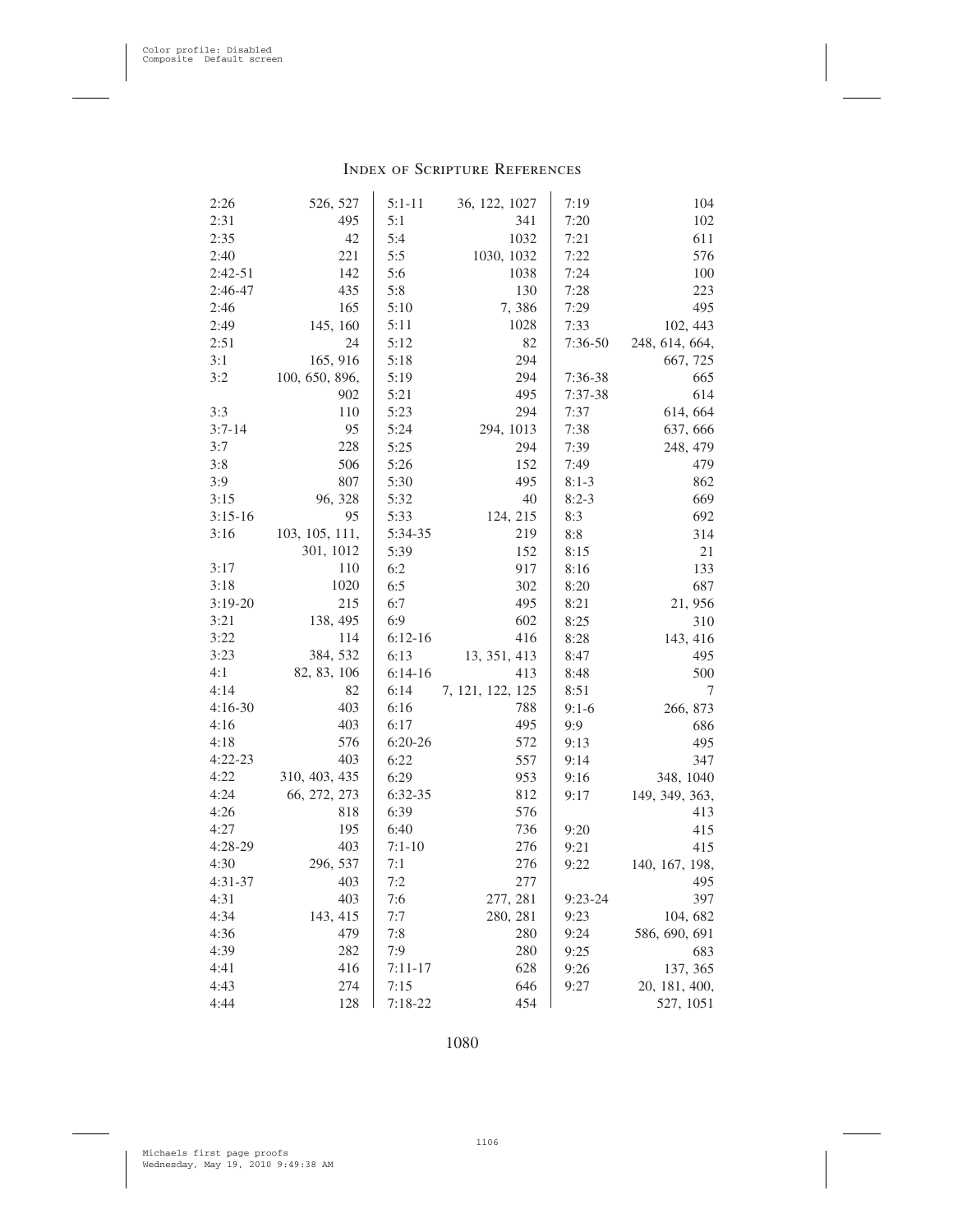| 9:28       | 7                 | 11:35    | 620            | 14:35    | 314           |
|------------|-------------------|----------|----------------|----------|---------------|
| 9:32       | 76, 81, 181       | 11:36    | 704            | 15       | 546           |
| 9:33       | 729               | 11:38    | 310            | 15:2     | 495           |
| 9:35       | 80, 115, 116      | 11:53    | 495            | 15:4-6   | 565           |
| 9:43       | 310               | 12:4     | 813            | 15:4     | 577           |
| 9:48       | 313, 714, 717     | 12:6-7   | 1038           | 15:6     | 202, 380      |
| 9:49       | 7                 | 12:8-9   | 97, 137        | 15:8     | 254           |
| 9:51       | 429               | 12:8     | 557            | 15:11-32 | 767           |
| 9:52       | 235               | 12:11    | 557, 826, 1012 | 15:23    | 585           |
| 9:53       | 275               | 12:12    | 186            | 15:24    | 380           |
| 9:54       | 7                 | 12:14    | 324            | 15:27    | 585           |
| $9:57-62$  | 1050              | 12:29    | 586            | 15:30    | 585           |
| 9:58       | 273, 964          | 12:32    | 589            | 15:32    | 127, 186      |
| $10:1-12$  | 266, 873          | 12:35-38 | 767            | 16:8     | 704           |
| 10:1       | 235               | 12:35-37 | 739            | 16:9     | 767           |
| $10:5-6$   | 1008              | 12:35    | 738            | 16:11    | 173           |
| 10:7       | 264               | 12:37    | 692, 726       | 16:20    | 613           |
| $10:12-15$ | 823               | 12:39-40 | 584            | 16:22    | 528           |
| 10:16      | 1, 313, 452, 714, | 12:40    | 738            | 16:31    | 127, 613      |
|            | 716, 744, 1014    | 12:42    | 739            | $17:3-4$ | 1015          |
| 10:18      | 695, 696          | 12:43    | 738            | 17:6     | 512           |
| 10:22      | 29, 226, 587, 775 | 12:44    | 400            | 17:11-19 | 235           |
| 10:25-28   | 759               | 12:45    | 738            | 17:22    | 530           |
| 10:25      | 496, 497          | 12:46    | 728            | 17:24-25 | 198, 771      |
| 10:26-27   | 783               | 12:47-48 | 739            | 17:24    | 530, 789      |
| 10:29      | 497               | 12:48    | 254            | 17:30    | 530           |
| 10:30-33   | 235               | 12:49    | 572            | 17:31-32 | 1050          |
| 10:37      | 523               | 12:52-53 | 742            | 17:33    | 397, 586, 690 |
| 10:38-42   | 614, 630          | $13:1-5$ | 541            | 17:34-35 | 772           |
| 10:38-39   | 613               | 13:1     | 929            | 18:1     | 186           |
| 10:39      | 636, 666          | 13:6-9   | 801            | 18:13    | 562           |
| 10:40      | 664, 692          | 13:6-7   | 254            | 18:18-19 | 431           |
| 10:42      | 630               | 13:10    | 295            | 18:18    | 177, 181, 496 |
| 11:1       | 215               | 13:11    | 291            | 18:20    | 917           |
| 11:2       | 693, 877          | 13:12    | 145, 500, 959  | 18:25    | 182           |
| 11:4       | 694               | 13:14    | 186            | 18:33    | 140, 167, 928 |
| $11:9-10$  | 456               | 13:15-16 | 446, 602       | 18:37    | 889           |
| 11:9       | 122, 362, 808,    | 13:16    | 186, 291, 303  | 18:43    | 495           |
|            | 847, 1032         | 13:25    | 767            | 19:5     | 186           |
| 11:14      | 310               | 13:31-33 | 144            | 19:10    | 254, 380      |
| 11:16      | 278, 369, 497     | 13:32-33 | 544            | 19:21-22 | 265           |
| 11:19      | 124               | 13:32    | 140            | 19:28-40 | 675           |
| 11:26      | 299               | 14:3     | 295, 303, 917  | 19:29-35 | 677           |
| 11:27-28   | 956               | 14:5     | 602            | 19:30    | 984           |
| 11:29-30   | 164, 369          | 14:21    | 767            | 19:36    | 675           |
| 11:30      | 198               | 14:26    | 690            | 19:37    | 675, 678      |
| 11:34      | 446               | 14:27    | 104, 397       | 19:38    | 104, 676      |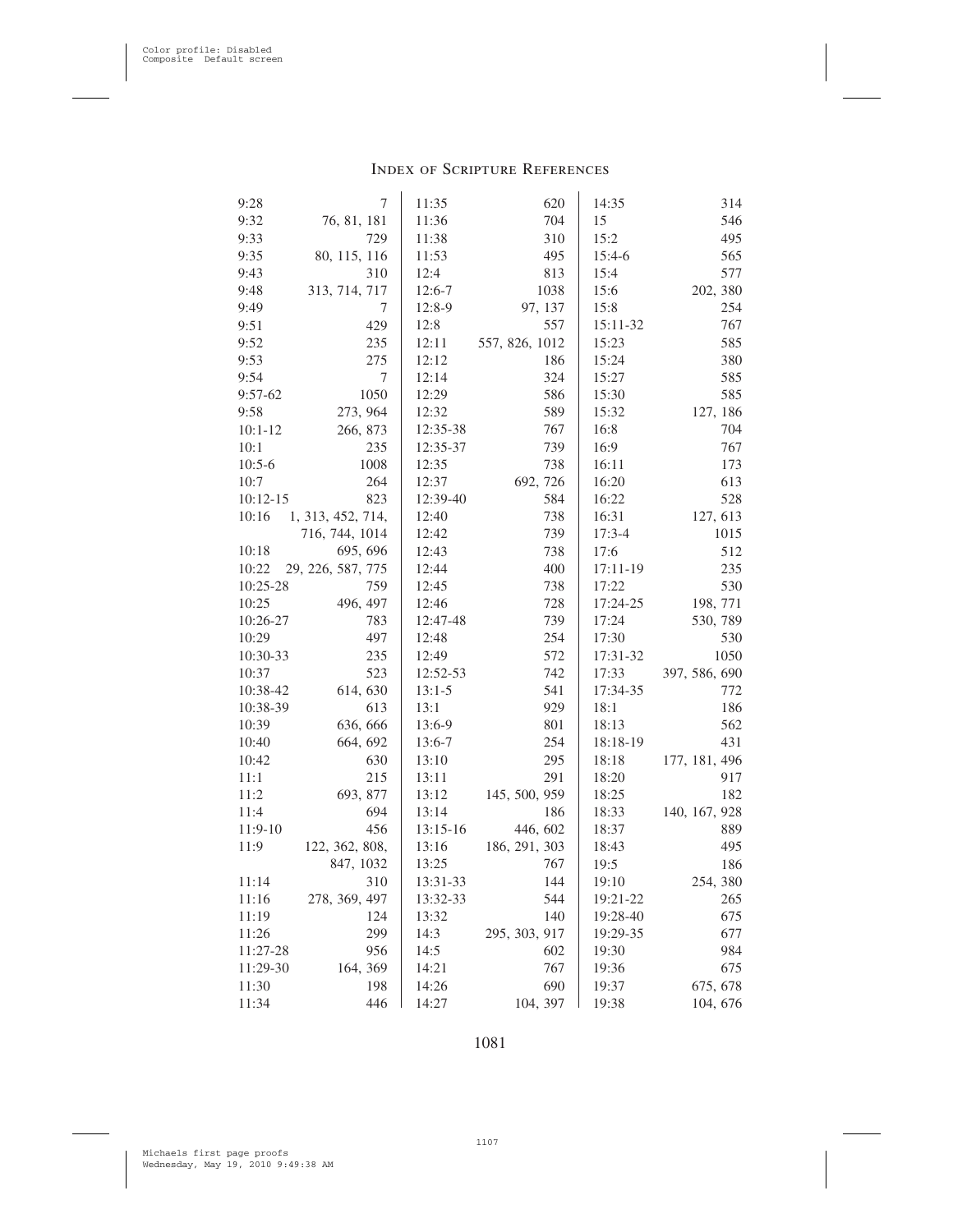| 19:39         | 678              | 22:33    | 765            | 23:22      | 29, 928        |
|---------------|------------------|----------|----------------|------------|----------------|
| 19:45         | 157, 159         | 22:34    | 766, 1045      | 23:25      | 928, 947       |
| 19:46         | 160              | 22:35-38 | 894            | 23:26      | 948            |
| 19:47         | 494, 495         | 22:39-40 | 886            | 23:27-31   | 948            |
| 19:48         | 495              | 22:39    | 494            | 23:33      | 948, 949       |
| $20:1 - 21:4$ | 433              | 22:41-42 | 693            | 23:34      | 643, 951, 1014 |
| 20:1          | 495              | 22:42    | 378, 643, 798, | 23:35      | 116            |
| 20:6          | 495              |          | 879, 895       | 23:36      | 962            |
| 20:9-19       | 801              | 22:43    | 137            | 23:38      | 949            |
| 20:15         | 950              | 22:46    | 694            | 23:39-43   | 949            |
| 20:19         | 495              | 22:47    | 755, 798, 889  | 23:40-43   | 967            |
| 20:22         | 917              | 22:49-50 | 894            | 23:44      | 943, 960       |
| 20:25         | 506              | 22:50    | 895            | 23:46      | 643, 965       |
| 20:26         | 310              | 22:51    | 895            | 23:49      | 954            |
| 20:38         | 528              | 22:52-53 | 889            | 23:50-51   | 979            |
| 20:40         | 499              | 22:53    | 454, 905       | 23:50      | 177, 981       |
| 20:45         | 495              | 22:54-62 | 897            | 23:51      | 982            |
| $21:1 - 4$    | 485              | 22:54    | 897, 957       | 23:53      | 981, 984       |
| 21:1          | 485              | 22:55    | 899            | 23:56      | 981, 985       |
| 21:3          | 400              | 22:56    | 900, 901       | 24         | 995            |
| 21:12         | 827              | 22:57    | 145            | $24:4 - 7$ | 994            |
| 21:14         | 723              | 22:59    | 436            | 24:4       | 994            |
| 21:16         | 918              | 22:61-62 | 1046           | $24:5 - 7$ | 997            |
| 21:17         | 821              | 22:61    | 899.911        | $24:5-6$   | 996            |
| 21:27         | 788              | 22:63-71 | 897            | 24:5       | 998            |
| 21:32         | 1052             | 22:63-65 | 907, 912, 940  | 24:7       | 140, 167, 198  |
| 21:37-38      | 433, 494, 495    | 22:64    | 929            | 24:10      | 986            |
| 21:37         | 886              | 22:66    | 495, 648       | 24:11      | 1005, 1007     |
| 21:38         | 461, 494, 495    | 22:66-71 | 906, 910, 919  | 24:12      | 19, 310, 991,  |
| 22:1          | 24               | 22:67    | 906            |            | 994, 995, 1008 |
| 22:2          | 495, 655, 674    | 22:69    | 565            | 24:15-29   | 565            |
| $22:3-6$      | 723              | 22:71    | 907, 908       | $24:15-16$ | 1031           |
| 22:3          | 419, 723, 752,   | 23:2     | 916, 921, 922, | 24:16      | 998            |
|               | 753              |          | 932, 939       | 24:19      | 495            |
| 22:8          | 7                | 23:3     | 920, 921, 924  | 24:20      | 177            |
| 22:14         | 737              | 23:4     | 29             | 24:21      | 140, 167       |
| 22:19         | 348, 395, 738,   | 23:5     | 431            | 24:23      | 994, 997       |
|               | 1040             | 23:6     | 934            | 24:24      | 990, 993, 995, |
| 22:20         | 758              | 23:8     | 687\           |            | 997            |
| 22:21         | 740              | 23:9     | 922            | $24:25-27$ | 332            |
| 22:22         | 771              | 23:10    | 495            | 24:27      | 128, 993       |
| 22:23         | 748              | 23:11    | 929            | 24:29      | 82, 803        |
| 22:26         | 692              | 23:13    | 177            | 24:30-31   | 1020           |
| 22:27         | 692, 726         | 23:14    | 29, 431        | 24:30      | 1040           |
| 22:30         | 653, 750         | 23:16    | 927, 928, 931  | 24:31-32   | 1012           |
| 22:31         | 1045, 1046, 1049 | 23:18    | 927            | 24:35      | 93             |
| 22:32         | 766              | 23:19    | 928            | 24:36      | 1008           |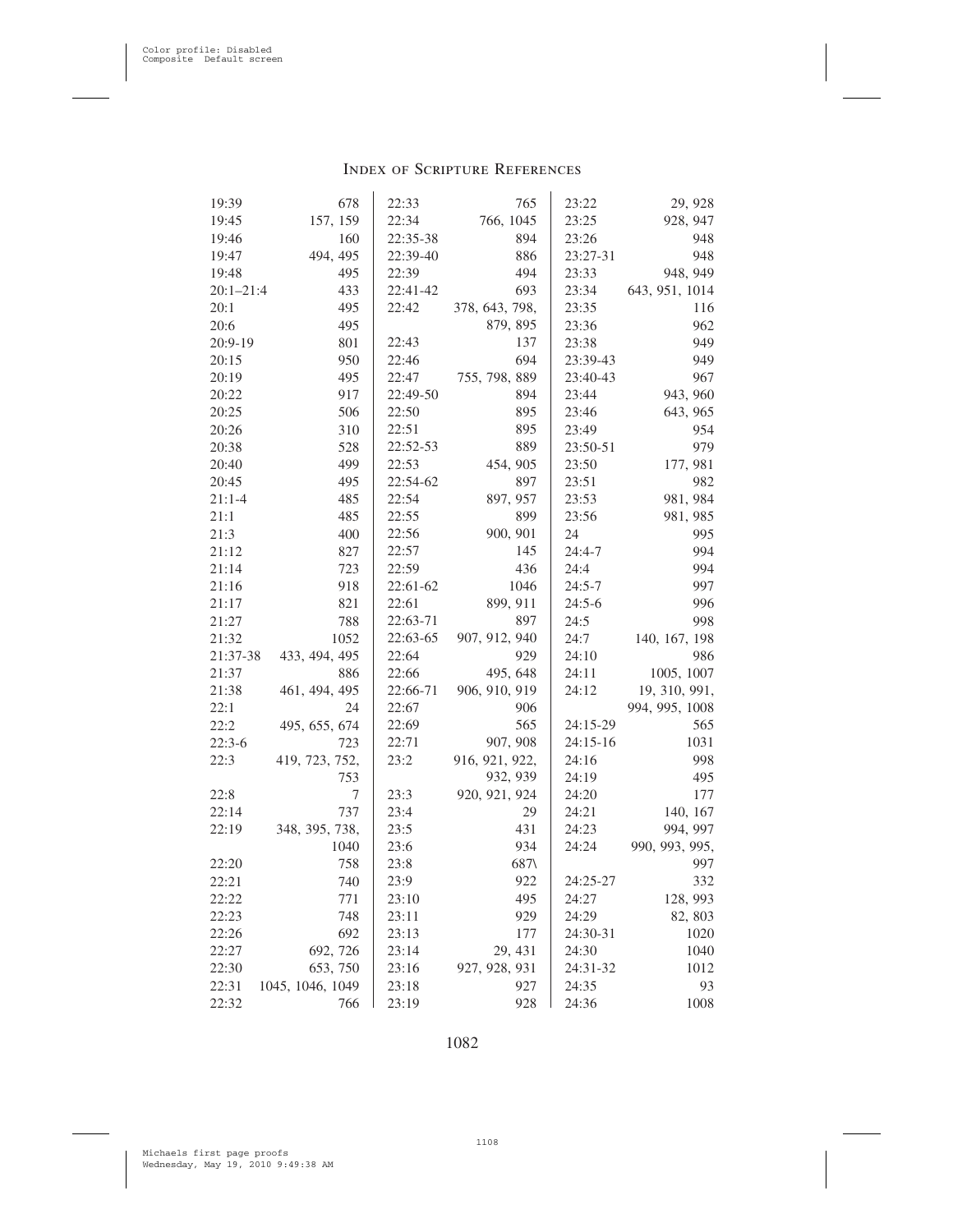| 24:39        | 1008             | 3:14        | 928            | 10:15    | 283           |
|--------------|------------------|-------------|----------------|----------|---------------|
| 24:40-41     | 1005             | $3:17 - 26$ | 508            | 10:25    | 255, 568      |
| 24:40        | 1008             | $3:19-21$   | 653            | 10:26    | 569           |
| 24:41        | 310, 1005, 1008, | 3:22        | 99             | 10:31    | 562           |
|              | 1016             | 3:26        | 99             | 10:37-41 | 34            |
| 24:42-43     | 1020             | 4:5         | 177, 435       | 10:38    | 82            |
| 24:44-47     | 332              | 4:6         | 9, 896, 902    | 10:40-41 | 789           |
| 24:44        | 442              | $4:8-12$    | 7              | 10:40    | 167           |
| 24:45-46     | 993              | 4:8         | 177            | 10:41-42 | 843           |
| 24:46        | 140, 781         | $4:9 - 20$  | 7              | 10:45    | 241           |
| 24:47        | 1014, 1015       | 4:10        | 889, 947       | 10:48    | 234           |
| 24:49        | 1012             | 4:12        | 775            | 11:14    | 246, 282, 283 |
|              |                  | 4:13        | 435, 436       | 11:15    | 50            |
| Acts         |                  | 4:25-27     | 952            | 11:17    | 241           |
| $1:1-2$      | 1012             | 4:30        | 278            | 11:24    | 82, 83        |
| 1:1          | 1058             | 5:12        | 278, 595       | 12:2     | 13, 750       |
| 1:3          | 13, 1021, 1030   | 5:22        | 455            | 12:6     | 583           |
| 1:5          | 155, 1012        | 5:26        | 455            | 12:8     | 1047          |
| $1:6-7$      | 653              | 5:31        | 197, 702       | 12:13    | 1007          |
| 1:7          | 1053             | 6:3         | 82, 83         | 12:14    | 583           |
| 1:8          | 82, 213, 1012    | 6:5         | 9, 82, 83, 125 | 12:17    | 22            |
| $1:9-10$     | 1020             | 6:7         | 221            | 12:24    | 221           |
| 1:11         | 997              | 6:8         | 82, 83, 278    | 13:10    | 82, 418       |
| 1:13         | 122, 125, 788    | 6:13        | 649            | 13:13    | 629           |
| 1:14         | 957              | 6:14        | 164, 165, 649, | 13:25    | 95, 105       |
| 1:20         | 870              |             | 889            | 13:35    | 170           |
| $1:21-22$    | 826              | 7:37        | 99             | 13:36    | 621           |
| $2:1 - 4$    | 1012             | 7:48-49     | 253            | 13:43    | 561           |
| 2:6          | 187              | $7:54-60$   | 917            | 13:50    | 561           |
| 2:7          | 436              | 7:55        | 82, 83         | 14:1     | 458, 686      |
| 2:16         | 112              | 7:56        | 138, 565       | 14:3     | 278           |
| 2:22         | 889              | 7:58        | 950            | 14:8     | 540           |
| 2:23         | 515              | 7:60        | 621            | 14:10    | 244           |
| 2:24         | 647              | 8           | 125            | 14:13    | 583           |
| 2:31         | 170, 993         | 8:13        | 266            | 14:15    | 250, 251, 569 |
| 2:33         | 197, 702         | $8:14-25$   | 13, 266        | 14:22    | 182           |
| 2:36         | 508, 554, 947    | 8:16        | 234            | 15:5     | 502           |
| 2:38         | 234, 241         | $8:20-23$   | 7              | 15:12    | 93, 278       |
| 2:43         | 278              | 8:20        | 241            | 15:14    | 93            |
| $3:1 - 4:22$ | 13               | 8:21        | 728            | 15:20    | 395           |
| 3:2          | 540              | 8:32-35     | 109            | 15:29    | 395           |
| $3:4-6$      | 7                | 8:37        | 568            | 16:1     | 458, 686      |
| 3:6          | 889              | 9:33        | 291            | 16:14    | 561           |
| 3:8          | 244              | 9:36        | 82             | 16:15    | 246, 282, 283 |
| 3:11         | 595              | 10:2        | 562            | 16:21    | 917           |
| $3:12-26$    | 7                | 10:4        | 562            | 16:31-33 | 246, 282, 283 |
| $3:13-15$    | 508              | 10:8        | 93             | 16:34    | 503           |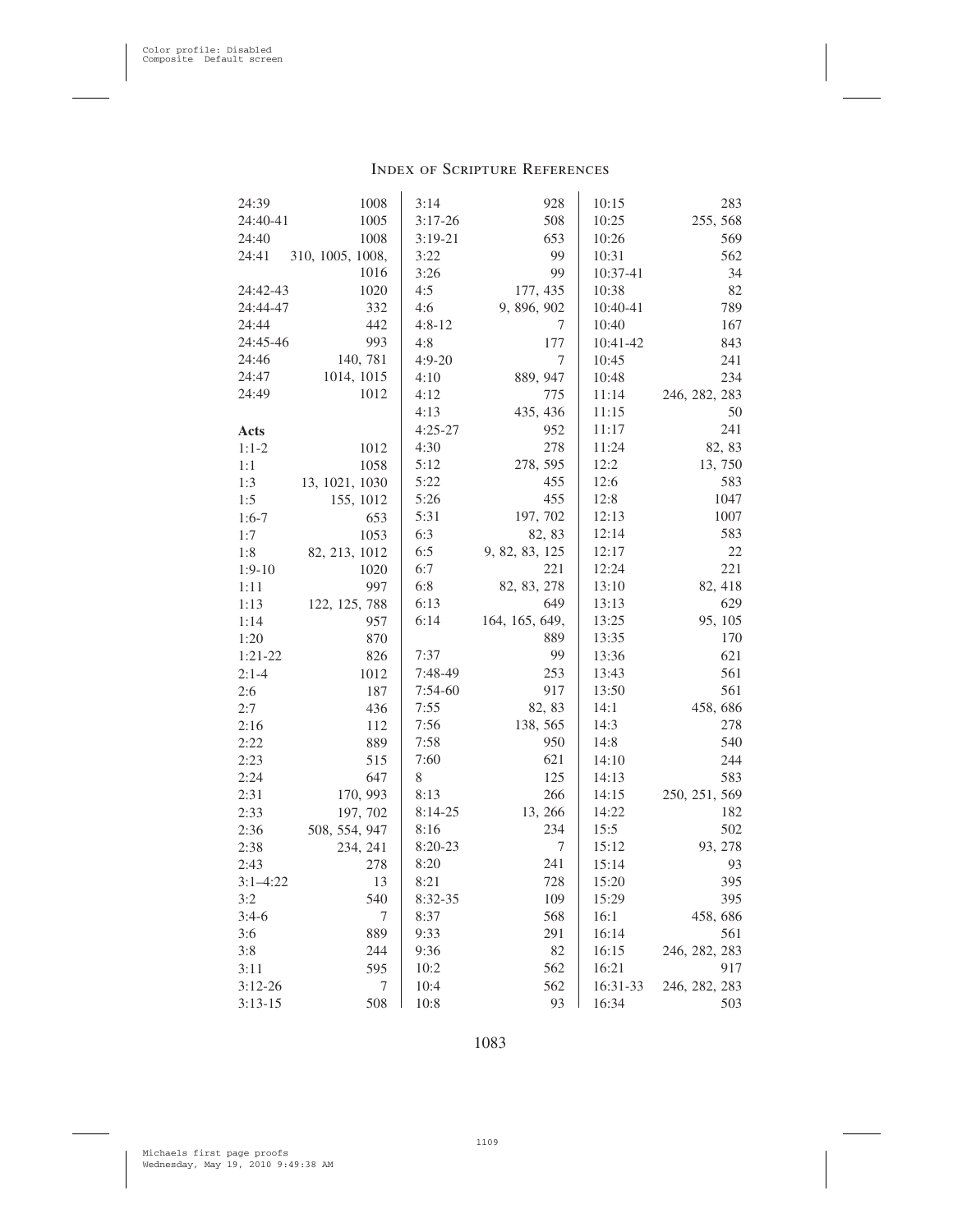| 17:4          | 561           | 2:10      | 458, 686, 699 | 15:4          | 162            |
|---------------|---------------|-----------|---------------|---------------|----------------|
| 17:17         | 561           | $2:19-20$ | 576           | 15:7          | 760            |
| 17:22         | 248           | 3:2       | 173           | 15:19         | 278            |
| 17:23         | 251           | 3:9       | 458, 686, 699 | 16:22         | 1055           |
| 17:24         | 250, 253      | 3:10      | 458           | 16:27         | 335            |
| 17:28         | 250           | 3:12      | 458           |               |                |
| 17:29         | 253           | 3:19      | 450           | 1 Corinthians |                |
| 18:4          | 458, 686      | 3:23      | 699           | 1:12          | 124            |
| 18:8          | 246, 282, 283 | 4:17      | 531, 532      | 1:13          | 234            |
| 18:10         | 115           | $5:6-8$   | 812, 813      | 1:15          | 234            |
| 19:10         | 458, 686      | 5:12      | 507, 822      | 1:16          | 234, 246       |
| 19:17         | 458, 686      | 5:13      | 507           | 1:17          | 267            |
| 19:20         | 221           | 6:14      | 507           | 1:18          | 380, 687       |
| 19:28         | 82            | $6:16-18$ | 506           | 1:22          | 277, 458, 686, |
| 20:21         | 458, 686      | 6:16      | 507           |               | 687            |
| 20:28-29      | 589           | 6:23      | 507           | 1:24          | 458, 686, 687  |
| 20:28         | 1045          | $7:7-11$  | 507           | 1:32          | 687            |
| 20:32         | 392           | 7:10      | 331           | 2:6           | 696            |
| 20:34         | 167           | 7:14      | 450           | 2:9           | 790            |
| 21:8          | 125           | 7:18      | 392           | $3:6 - 7$     | 267            |
| 21:19         | 93            | 8:7       | 185           | 3:6           | 304            |
| 21:20         | 502           | $8:10-11$ | 408           | 3:8           | 264, 265       |
| 21:25         | 395           | $8:14-15$ | 70            | 3:10          | 267            |
| 21:28         | 649           | $8:16-17$ | 70            | $3:13-15$     | 205            |
| 22:8          | 889           | 8:18      | 844           | 3:22          | 124            |
| 22:25         | 917           | 8:19      | 70            | 4:4           | 696            |
| 22:30         | 648           | 8:21      | 70, 507       | 4:5           | 205            |
| $23:2-3$      | 907           | 8:22      | 450           | 4:7           | 217, 936       |
| $23:4-5$      | 907           | 8:23      | 70            | 4:12          | 254            |
| 23:6          | 380           | 8:26      | 693           | $5:3-5$       | 555            |
| 23:35         | 915           | 8:28      | 450           | 5:10          | 871            |
| 24:5          | 129           | 8:32      | 110           | 6:12          | 917            |
| 24:15         | 311, 322, 380 | 9:4       | 70            | 7:16          | 145            |
| 26:8          | 311           | 9:7       | 511           | 7:39          | 621            |
| 26:9          | 889           | 9:8       | 70, 512       | 8:6           | 91, 515        |
| 27:40         | 187           | 9:33      | 466           | 9:5           | 124            |
| 28:27         | 709           | 10:12     | 686, 699      | 9:17          | 174            |
|               |               | 10:21     | 1048          | $9:20-22$     | 523            |
| <b>Romans</b> |               | 11:3      | 456, 515      | $10:1-5$      | 389            |
| 1:16          | 458, 686      | 11:11-32  | 653           | 10:4          | 466            |
| 1:18          | 699           | 11:32     | 699           | 10:5          | 466            |
| $1:21-23$     | 261           | 12:10     | 759           | 10:10         | 383            |
| 1:22          | 253           | 13:12-13  | 1030          | 10:23         | 917            |
| 1:25          | 519           | 13:12     | 544           | 10:32         | 458, 686       |
| 2:2           | 450           | 13:14     | 72            | 11:23         | 752            |
| $2:6-11$      | 205           | 14:17     | 399           | 11:24-25      | 738            |
| 2:9           | 458, 686, 699 | 15:3      | 162           | 11:24         | 348, 395, 1040 |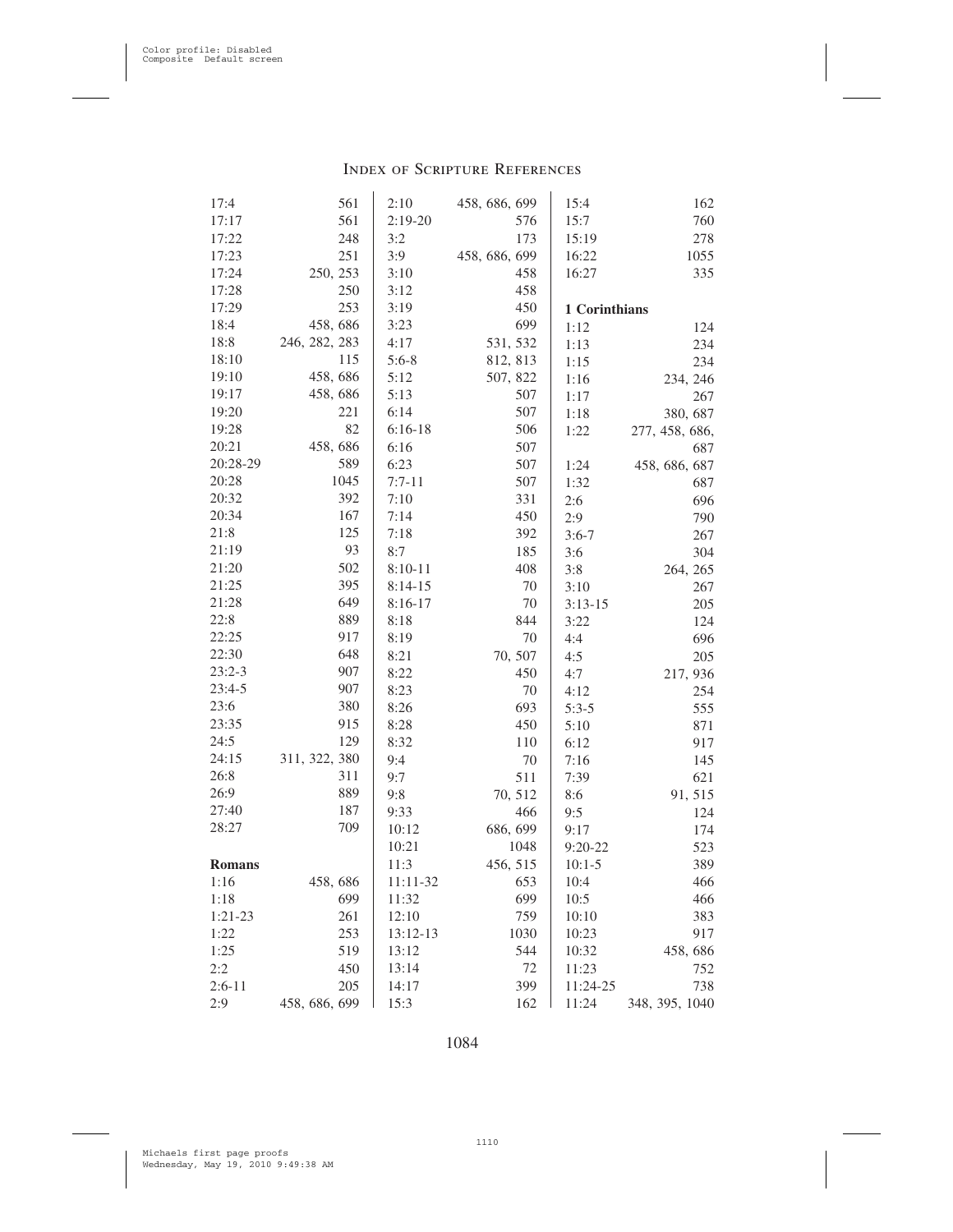| 11:25         | 395, 758      | 6:18             | 80            | 5:24              | 73       |
|---------------|---------------|------------------|---------------|-------------------|----------|
| 11:27-29      | 980           | 8:23             | 112           | 5:13              | 206      |
| 11:30         | 621           | 12:4             | 917           | 5:25              | 73, 392  |
| 12:13         | 246, 458, 686 | 12:8             | 112           |                   |          |
| 12:17         | 446           | 12:9             | 115           | Philippians       |          |
| 12:27         | 226           | 12:12            | 278           | 1:7               | 112      |
| 13:9          | 226           |                  |               | $2:5-11$          | 725      |
| 13:10         | 226           | <b>Galatians</b> |               | 2:6               | 304      |
| 13:12         | 226           | 1:4              | 392           | 2:9               | 197      |
| 14:7          | 187           | 1:18             | 124           | 4:10              | 112      |
| 14:8          | 187           | 1:19             | 426           |                   |          |
| 14:10         | 187           | $2:7-8$          | 124           | <b>Colossians</b> |          |
| 14:13         | 187           | 2:7              | 174           | 1:18              | 50       |
| 14:25         | 255           | 2:9              | 124           | 1:22              | 393      |
| 15:4          | 140, 167      | 2:11             | 124           | 2:15              | 757      |
| 15:5          | 124           | 2:14             | 124           | 2:16              | 399      |
| 15:6          | 621           | 2:20             | 392           | 3:11              | 458, 686 |
| 15:7          | 21, 426       | 3:16             | 530           | 3:13              | 760      |
| 15:18         | 621           | 3:21             | 331           | $3:18-19$         | 73       |
| 15:20         | 621           | 3:28             | 458, 686      | 4:11              | 256      |
| 15:23         | 634           | $4:1 - 7$        | 70, 507       |                   |          |
| 15:27         | 54            | 4:1              | 308           | 1 Thessalonians   |          |
| 15:36-38      | 697           | $4:5 - 7$        | 507           | $1:9-10$          | 402      |
| 15:36         | 689           | 4:5              | 70            | 1:9               | 251      |
| 15:45         | 408           | $4:31-26$        | 507           | 2:4               | 174      |
| 15:47         | 223           | 4:26             | 180           | 2:15              | 515      |
| 15:50         | 186           | 4:28-29          | 180           | 2:19              | 634      |
| 15:51         | 262, 317, 621 | 4:29             | 185, 515      | 3:13              | 634      |
| 15:52         | 392           | 5:16             | 72            | 4:9               | 174, 759 |
| 15:53         | 392           | 5:17             | 185           | $4:13-15$         | 621      |
| 15:53-54      | 167           | $6:7-8$          | 185           | 4:13              | 174, 317 |
| 16:15         | 246           |                  |               | 4:15              | 634      |
|               |               | <b>Ephesians</b> |               | $4:16-17$         | 772      |
| 2 Corinthians |               | 1:13             | 224           | 4:16              | 634      |
| 1:22          | 224           | 2:2              | 696           | 4:17              | 629      |
| $2:15-16$     | 380           | 2:3              | $72\,$        | $5:1 - 11$        | 544      |
| 3:6           | 408           | $2:13 - 14$      | 393           | 5:2               | 530, 584 |
| $4:3-4$       | 380           | 2:15             | 757           | 5:3               | 843      |
| 4:6           | 55            | 2:16             | 757           | 5:4               | 584      |
| 4:17          | 844           | 3:14             | 317           | 5:5               | 70, 705  |
| 3:18          | 76            | 4:16             | 515           |                   |          |
| 5:1           | 167, 450      | $4:9-10$         | 196           | 2 Thessalonians   |          |
| 5:2           | 167, 392      | 4:30             | 224           | 2:1               | 112, 634 |
| 5:4           | 167, 392      | 4:32             | 760           | 2:3               | 869      |
| 5:10          | 205           | 5:2              | 392, 759, 760 | 2:8               | 634      |
| 5:17          | 72            | 5:8              | 705           | 2:9               | 278      |
| 6:16          | 79            | 5:22             | 73            | 3:3               | 872      |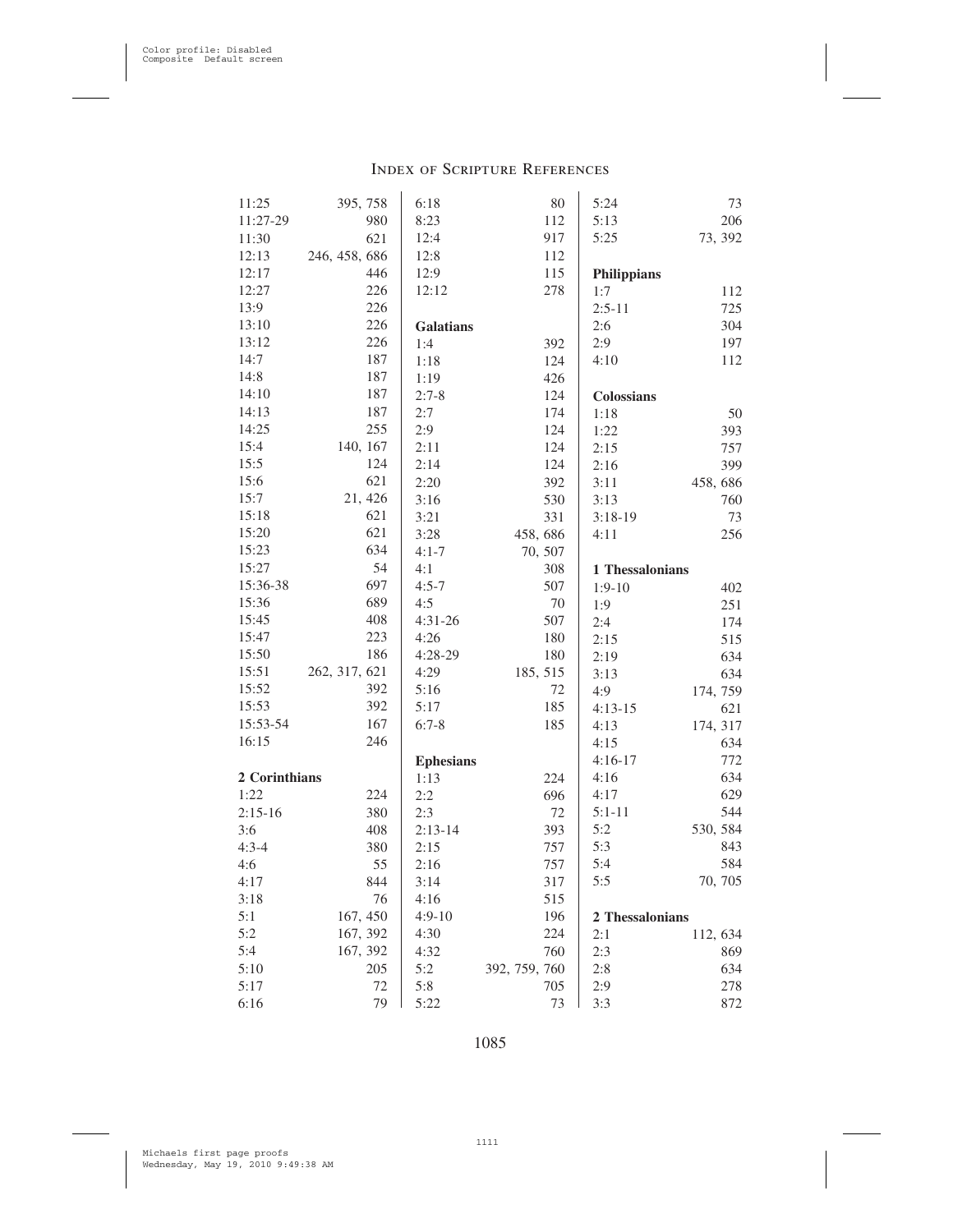| 3:8            | 364         | 10:19        | 393, 973      | 2:22        | 110, 130          |
|----------------|-------------|--------------|---------------|-------------|-------------------|
| 3:10           | 364         | 11:8-19      | 513           | 3:12        | 561               |
| 5:21           | 585         | 11:17        | 344           | 3:18        | 408               |
|                |             | 11:19        | 531, 532      | 4:8         | 759, 760          |
| 1 Timothy      |             | 11:21        | 255           | 4:17        | 499               |
| 1:8            | 450         | 12:2         | 844           | 5:1         | 499               |
| 1:11           | 174         | 12:19        | 330           | $5:2-3$     | 589               |
| 1:17           | 335         | 12:22        | 249           | 5:2         | 1045              |
| 1:20           | 555         | 12:25        | 330           | 5:4         | 1044              |
| 2:6            | 392         | 12:26        | 330           | 5:13        | 124               |
| 2:11           | 563         | 13:1         | 759           |             |                   |
| 3:11           | 417, 518    | 13:12        | 950           | 2 Peter     |                   |
| 5:10           | 735         | 13:20        | 580           | 1:12        | 208               |
| 5:18           | 264         |              |               | 1:16        | 634               |
| 6:13           | 916         | <b>James</b> |               | $1:17-18$   | 81                |
|                |             | 1:1          | 21, 22        | 2:20        | 299               |
| 2 Timothy      |             | 1:12         | 790           | 3:4         | 50, 621, 634      |
| 3:3            | 417, 518    | 1:15         | 507           |             |                   |
| 4:8            | 324, 790    | 1:17         | 936           | 1 John      |                   |
|                |             | 1:25         | 738           | $1:1 - 4$   | 75                |
| <b>Titus</b>   |             | 2:5          | 790           | $1:1-3$     | 223               |
| 1:3            | 174         | 2:18         | 207           | $1:1-2$     | 190, 192, 826     |
| 2:3            | 417, 518    | 2:21         | 513           | 1:1         | 50, 75, 81, 410,  |
| 2:14           | 392         | 3:3          | 446           |             | 826               |
| 3:5            | 180         | 3:6          | 446           | 1:2         | 92, 849           |
|                |             | 3:12         | 185           | 1:3         | 75, 91, 849       |
| <b>Hebrews</b> |             | 4:4          | 819, 1043     | 1:4         | 811               |
| $1:1-2$        | 51, 99, 226 | 4:12         | 324           | $1:5 - 2:2$ | 130               |
| 1:1            | 330         | 5:4          | 264           | 1:5         | 48, 75, 206, 317  |
| 1:3            | 111         | $5:7-8$      | 262           | $1:6-7$     | 209, 620, 704     |
| 2:4            | 278         | 5:7          | 634           | 1:6         | 208               |
| $2:5-9$        | 319         | 5:8          | 634           | 1:7         | 72, 111, 760,     |
| $2:10-11$      | 878         | 5:9          | 324, 583      |             | 781, 802          |
| $2:11-12$      | 1002        | 5:15         | 299           | 1:8         | 576               |
| 2:15           | 507         | 5:20         | 760           | 1:9         | 440, 562, 760,    |
| 3:1            | 737         |              |               |             | 781               |
| $3:17-19$      | 389         | 1 Peter      |               | $2:1-2$     | 760               |
| 5:3            | 873         | 1:3          | 180           | 2:1         | 91, 757, 783      |
| 5:7            | 561         | 1:19         | 109, 110, 544 | 2:2         | 111, 336, 652,    |
| 6:8            | 807         | 1:22         | 759           |             | 654               |
| $7:26-27$      | 873         | 1:23         | 70, 180       | 2:5         | 878               |
| 9:7            | 873         | 2:1          | 130           | 2:6         | 736               |
| 9:19           | 962         | 2:5          | 874           | 2:7         | 50, 410, 826      |
| $9:25-26$      | 111         | 2:6          | 136           | 2:8         | 56, 206, 316, 317 |
| 10:5           | 393         | 2:8          | 466           | 2:9         | 206, 302, 820     |
| 10:10          | 393         | 2:9          | 705, 874      | 2:11        | 188, 206, 620,    |
| 10:14          | 878         | 2:17         | 759           |             | 705, 715, 820     |
|                |             |              |               |             |                   |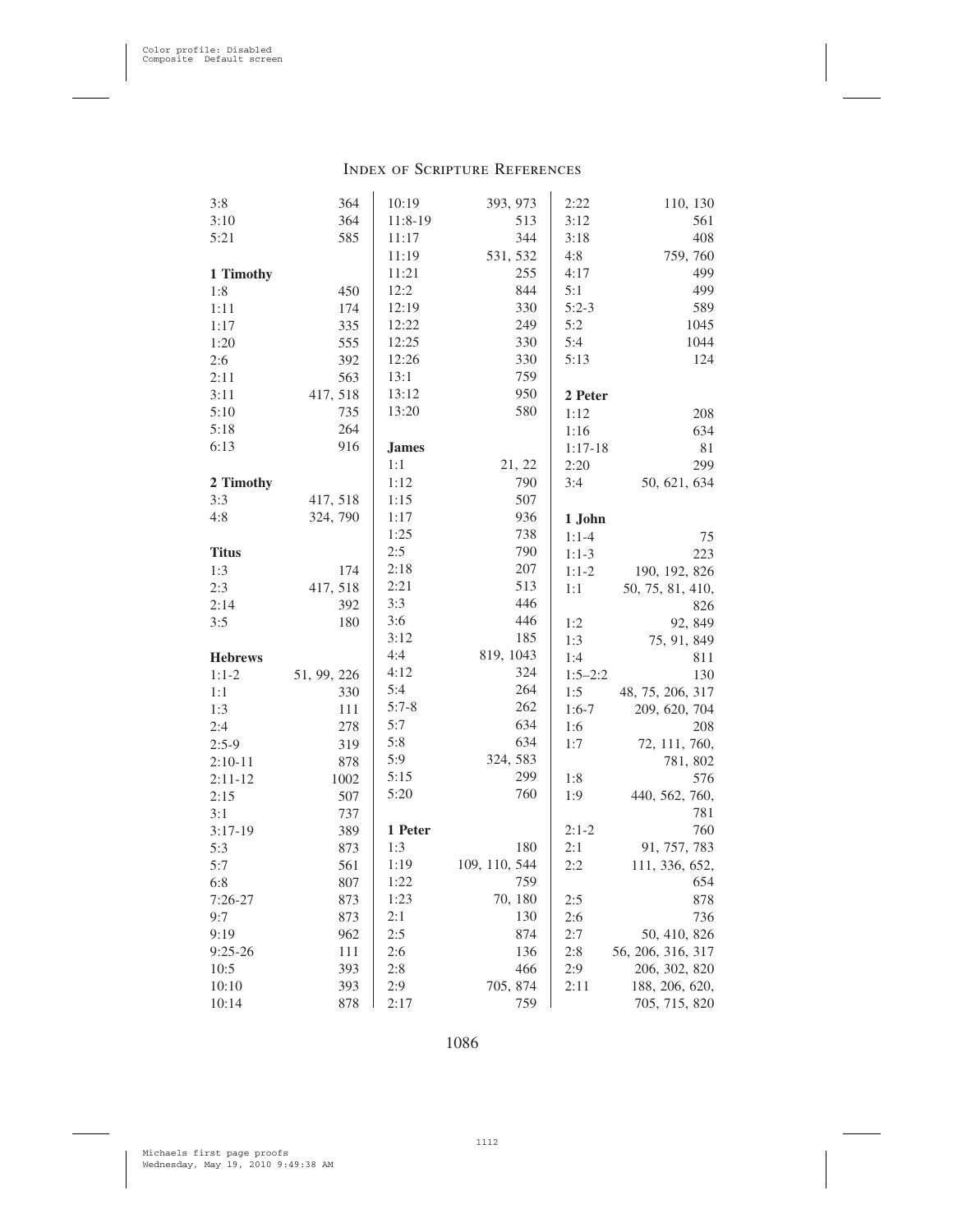| 2:12      | 757               | 4:6<br>188, 253            | 12<br>811              |
|-----------|-------------------|----------------------------|------------------------|
| $2:13-14$ | 855               | 4:7<br>48, 71, 515         |                        |
| 2:13      | 50, 826           | 4:8<br>48                  | 3 John                 |
| 2:14      | 50, 1031          | 4:9<br>92, 265, 333        | 3<br>208               |
| $2:15-16$ | 72                | 111, 265, 760<br>4:10      | $\overline{4}$<br>208  |
| 2:15      | 333, 818          | 735, 760<br>4:11           | 15<br>813, 816         |
| 2:17      | 56, 365, 437      | 81, 330, 878<br>4:12       |                        |
| $2:18-22$ | 869               | 4:13<br>210, 265           | Jude                   |
| $2:18-19$ | 808               | 4:14<br>81, 113, 190, 270  | $\mathbf{1}$<br>21, 22 |
| 2:18      | 1031              | 4:15<br>97, 210            | 25<br>335              |
| $2:22-23$ | 97                | 4:16<br>48, 632            |                        |
| 2:22      | 520, 529          | $4:17-18$<br>793, 878      | <b>Revelation</b>      |
| 2:24      | 50, 210, 826      | 4:17<br>265                | 1:2<br>46              |
| 2:27      | 174, 440          | 815<br>4:19                | 1:3<br>1019            |
| 2:28      | 634, 757, 803     | 4:20<br>516, 820           | 7, 92<br>1:4           |
| 2:29      | 71, 515           | 5:1<br>71, 333, 515,       | 1:7<br>492, 788, 978   |
| 3:1       | 70, 654, 1002     | 516, 1002                  | 1:8<br>92              |
| 3:2       | 70, 654           | 5:2<br>70, 265, 654        | 999<br>1:12            |
| $3:2-3$   | 110               | $5:4-5$<br>856             | 320<br>1:13            |
| 3:5       | 108, 110, 113,    | 5:4<br>71, 515             | 1:14<br>263            |
|           | 440               | 972<br>$5:5-6$             | 1:15<br>214            |
| 3:7       | 757               | 5:6<br>72, 91, 111, 407,   | 320<br>$1:17-18$       |
| 3:8       | 50, 108, 418,     | 968, 970                   | 1:19<br>727            |
|           | 519, 821, 936     | 5:8<br>111                 | 2:1<br>7               |
| 3:9       | 70, 71, 73, 189,  | $5:9-10$<br>972            | 2:2<br>175             |
|           | 515               | 5:9<br>325                 | 2:7<br>315             |
| 3:10      | 70, 265, 418, 654 | 5:10<br>225, 325           | $2:9-10$<br>518        |
| 3:11      | 50, 410, 826      | $5:11-12$<br>245, 859      | 2:9<br>175             |
| $3:12-13$ | 186               | 5:11<br>199                | 2:11<br>315            |
| 3:12      | 519               | 5:12<br>228, 285, 972      | 2:13<br>175, 315       |
| 3:13      | 819               | 5:13<br>1023               | 2:19<br>175            |
| 3:14      | 315               | 5:14<br>437, 562           | 2:22<br>315            |
| 3:15      | 519, 820          | 130, 760, 823<br>$5:16-17$ | 2:23<br>175            |
| 3:16      | 265, 735, 760,    | 5:16<br>616, 783, 846      | 3:1<br>175             |
|           | 812, 816          | 5:17<br>440                | 3:3<br>584             |
| 3:17      | 811, 812          | 5:18<br>71, 73, 189, 515   | 3:8<br>175             |
| 3:18      | 757               | 5:19<br>188                | 3:9<br>255             |
| 3:19      | 265               | $5:20-21$<br>399           | 3:10<br>486            |
| 3:22      | 493, 644          | 5:20<br>91, 285, 452, 860  | 3:12<br>196            |
| 3:23      | 91                | 5:21<br>757                | 50<br>3:14             |
| 3:24      | 210, 265          |                            | 3:15<br>175            |
| $4:1-6$   | 522               | 2 John                     | 3:21<br>856            |
| 4:2       | 91, 265           | 3<br>83, 91                | 4:1<br>138, 727        |
| $4:2-3$   | 97, 516           | $\overline{4}$<br>208      | 4:8<br>92              |
| 4:3       | 252, 264, 869     | 50, 826, 845<br>5          | 853<br>$5:2-5$         |
| 4:4       | 188, 757, 855     | 50, 826<br>6               | 109, 856<br>5:5        |
| $4:5-6$   | 522               | 7<br>91,869                | 5:6<br>109             |
|           |                   |                            |                        |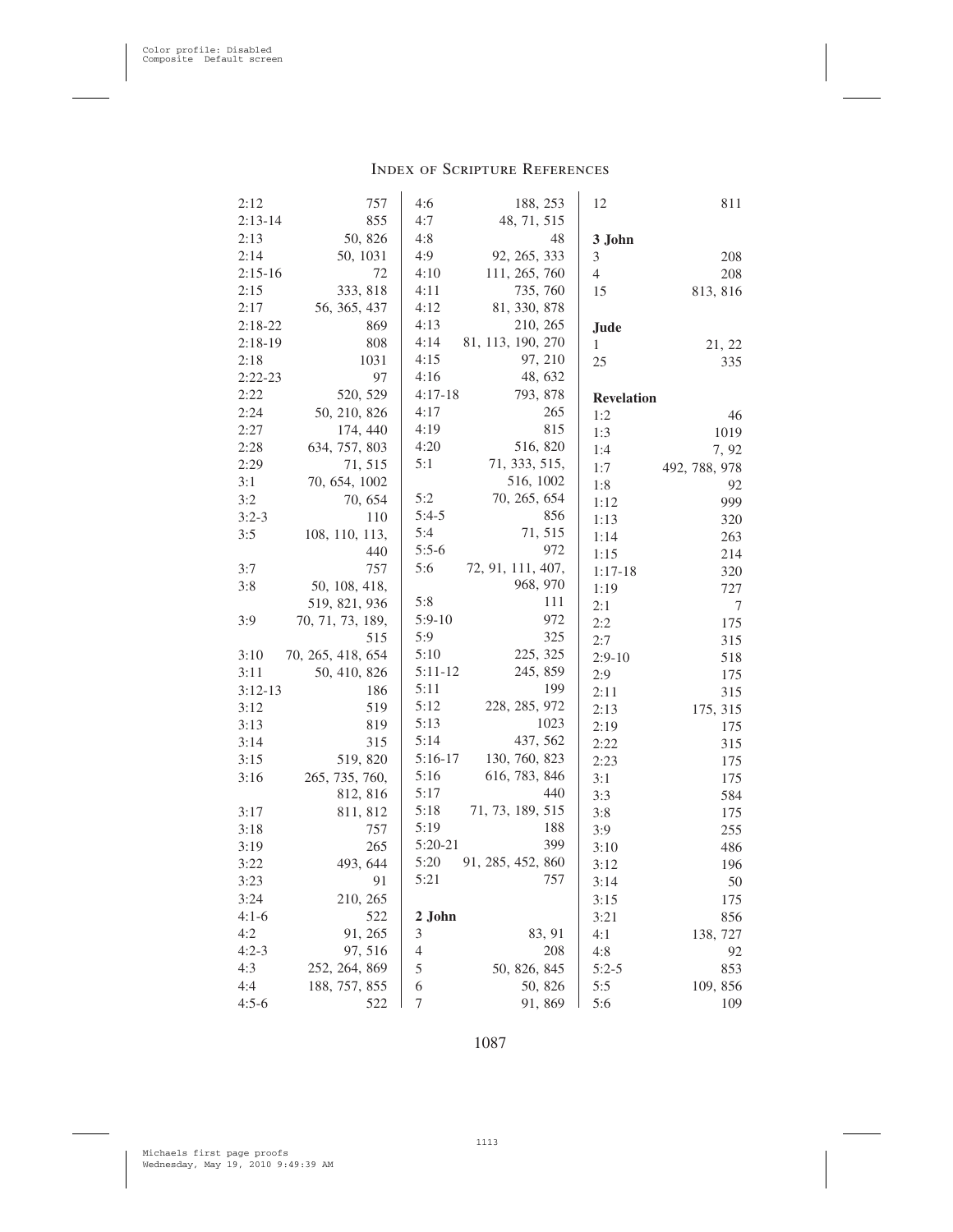| 5:14      | 255            | 12:12    | 78            | 19:13      | 46            |
|-----------|----------------|----------|---------------|------------|---------------|
| 6:9       | 46             | 13:6     | 78, 486       | 19:17-18   | 396           |
| 6:10      | 486            | 13:9     | 315           | $20:1-10$  | 844           |
| 7:1       | 187            | 13:12    | 486           | $20:2-3$   | 695           |
| $7:1-8$   | 263            | 13:14    | 486           | $20:4-6$   | 322           |
| 7:9       | 263, 675, 1038 | $14:1-5$ | 263           | 20:4       | 46            |
| 7:10      | 676            | 14:4     | 263           | 20:6       | 728           |
| 7:11      | 255            | 14:14-15 | 263           | $20:11-15$ | 322           |
| $7:13-14$ | 853            | 14:14    | 320           | $20:12-13$ | 205           |
| 7:13      | 934            | 14:15    | 262           | 21:2       | 196, 923      |
| 7:15      | 78             | 15:2     | 856           | 21:3       | 78, 79        |
| 7:16      | 78             | 16:5     | 92            | 21:4       | 78            |
| 8:13      | 486            | 16:6     | 396           | 21:7       | 80, 856       |
| $11:8-9$  | 843            | 16:15    | 584           | 21:8       | 728, 792      |
| 11:10     | 486, 843       | 17:1     | 214           | 21:10      | 196, 249, 923 |
| 11:12     | 634            | 17:2     | 486           | 21:27      | 195           |
| 11:16     | 255            | 17:6     | 853           | 22:8       | 255, 568      |
| 11:17     | 92             | 17:8     | 486           | 22:9       | 568           |
| $12:1-6$  | 959            | 17:14    | 856           | 22:12      | 205           |
| 12:2      | 844            | 17:15    | 214           | 22:15      | 208           |
| $12:9-10$ | 518            | 19:6     | 214           | $22:18-19$ | 1058          |
| 12:9      | 695            | 19:9     | 46            | 22:18      | 377, 1020     |
| 12:11     | 856            | 19:10    | 255, 568, 569 | 22:19      | 728, 1020     |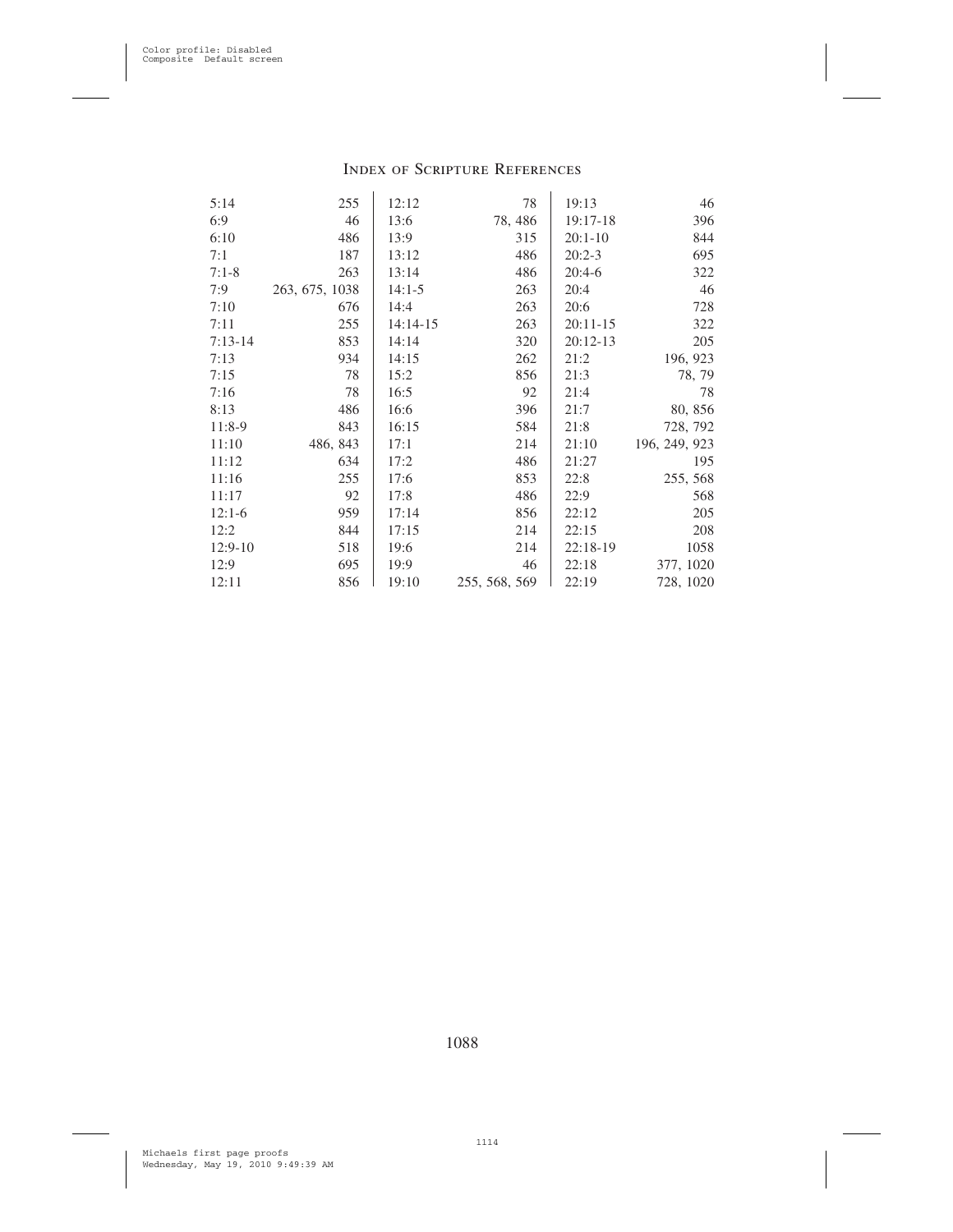# **INDEX OF EARLY EXTRABIBLICAL LITERATURE**

 $\sim 10^{11}$ 

 $\mathcal{L}^{\text{max}}$  and  $\mathcal{L}^{\text{max}}$ 

| <b>JEWISH</b>     |      | 48.10               | 98       | 16.25          | 528 |
|-------------------|------|---------------------|----------|----------------|-----|
| <b>LITERATURE</b> |      | 49.13               | 164      |                |     |
|                   |      |                     |          | 1 Esdras       |     |
| Apocrypha         |      | Baruch              |          | 5.44           | 164 |
| Tobit             |      | $3.35 - 4.2$        | 66       | 9.47           | 135 |
| $3.3 - 5$         | 540  | 3.29                | 195      | 48.6           | 451 |
| $4.6 - 7$         | 208  |                     |          |                |     |
| 7.9               | 731  | Epistle of Jeremiah |          | Pseudepigrapha |     |
| 8.8               | 135  | 60                  | 187      | 2 Baruch       |     |
| 11.12-13          | 563  |                     |          | 29.5           | 149 |
| 12.20-21          | 1003 | 1 Maccabees         |          |                |     |
| 13.6              | 208  | $2.23 - 26$         | 829      | 1 Enoch        |     |
|                   |      | 4.26                | 99       | 10.19          | 149 |
| Wisdom of Solomon |      | 4.59                | 594      | 39.4-5         | 767 |
| 8.19-20           | 541  | 7.19                | 289      | 42.1           | 67  |
| 9.16              | 193  | 9.27                | 99       | $46.3 - 4$     | 320 |
| 10.10             | 180  | 9.39                | 219      | 62.5           | 320 |
| 15.11             | 1010 | 13.51               | 675      | 69.27          | 320 |
| $16.5 - 7$        | 197  | 14.41               | 99       |                |     |
| 16.10-11          | 197  |                     |          | 2 Enoch        |     |
| 16.26             | 261  | 2 Maccabees         |          | 61.2           | 767 |
|                   |      | 1.9                 | 595      |                |     |
| Sirach            |      | 3.24                | 485      | 3 Enoch        |     |
| $9.1 - 9$         | 239  | 3.28                | 485      | 6.2            | 183 |
| $24.3 - 11$       | 66   | 5.17-18             | 507      |                |     |
| 24.31             | 465  | 7.32-33             | 507      | 4 Ezra         |     |
| 26.29             | 160  | 10.6                | 461, 595 | 3.320-27       | 507 |
| 27.2              | 160  | 10.7                | 675      | 4.21           | 193 |
| $32.1 - 2$        | 150  |                     |          | 6.56-59        | 507 |
| 43.31             | 93   | 4 Maccabees         |          | $7.10 - 11$    | 507 |
| 48.1              | 326  | 7.19                | 528      | 7.95           | 767 |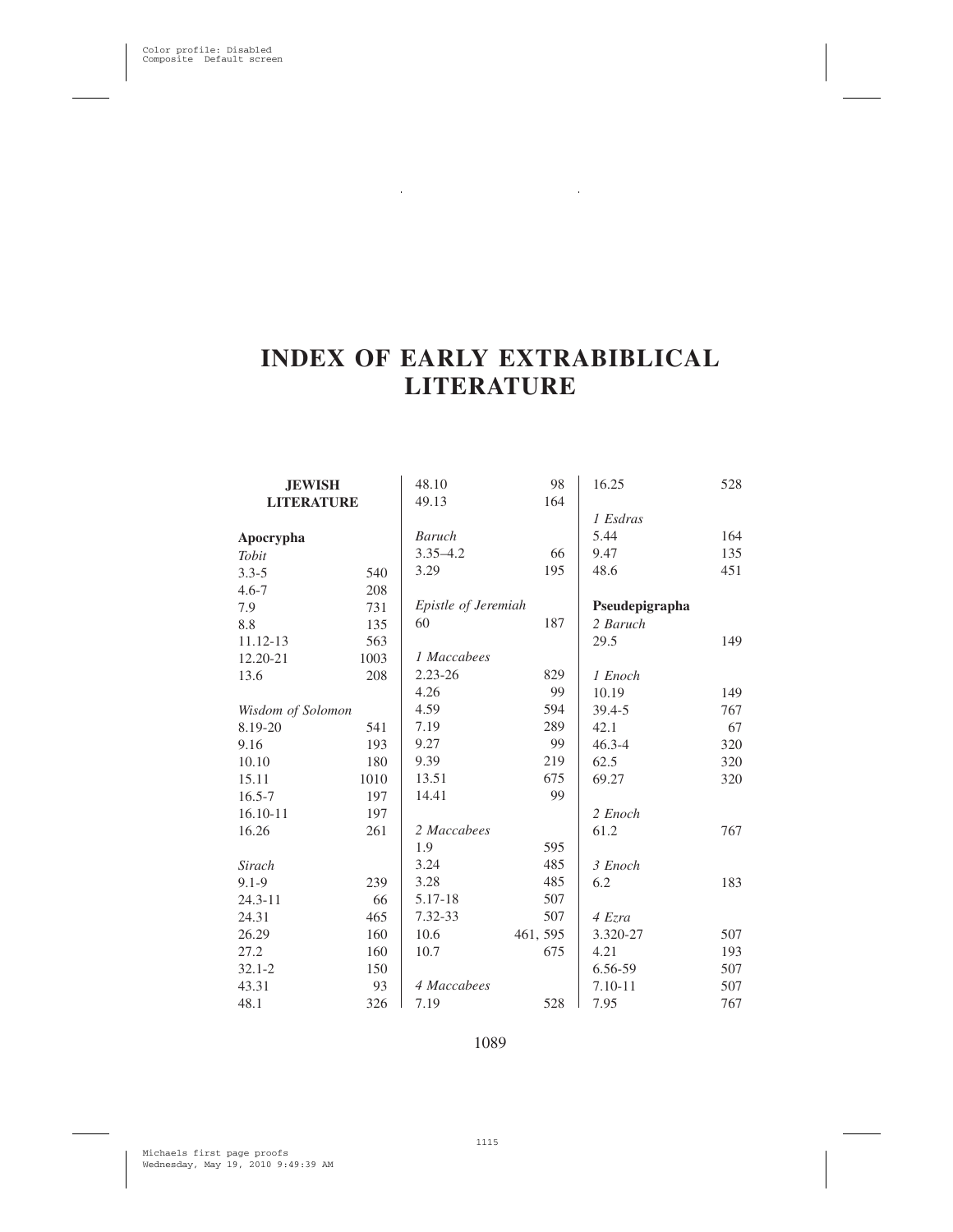| 12.32                   | 103, 451                       | 1QS 2.10                   | 135 | Shabbat                  |          |
|-------------------------|--------------------------------|----------------------------|-----|--------------------------|----------|
| 13.52                   | 103, 451                       | 1QS 2.18                   | 135 | 7.2                      | 295, 550 |
|                         |                                | 1QS 5.3                    | 207 | 10.5                     | 295      |
| <b>Jubilees</b>         |                                | 1QS 6.24-7.25              | 554 | 18.3                     | 445      |
| 15.17                   | 532                            | 1QS 8.2                    | 207 | 19.2                     | 445      |
| 16.19                   | 532                            | 1QS 9.11                   | 99  | 24.3                     | 550      |
|                         |                                | 3Q15                       | 289 |                          |          |
| Letter of Aristeas      |                                | 4QTestimonia               | 99  | <b>Shegalim</b>          |          |
| 270                     | 174                            | 4QFlorilegium              | 166 | 6.5                      | 485      |
| 139                     | 335                            |                            |     |                          |          |
| 252                     | 498                            | <b>Rabbinic Literature</b> |     | Sukkah                   |          |
|                         |                                |                            |     | 4.1                      | 462      |
| Lives of the Prophets   |                                | <b>MISHNAH</b>             |     | 4.8                      | 461      |
| 1.2                     | 547                            | Abot                       |     | 4.9                      | 462      |
|                         |                                | 1.5                        | 239 | $5.2 - 3$                | 477, 485 |
| Psalms of Solomon       |                                | 2.6                        | 472 |                          |          |
| 7.1                     | 824                            | 2.7                        | 331 | Ta'anit                  |          |
| 17.21                   | 470                            | 3.1                        | 183 | 3.8                      |          |
|                         |                                | 3.2                        | 79  |                          |          |
| Sibylline Oracles       |                                |                            |     | Yebamot                  |          |
| 12.104                  | 340                            | Baba Batra                 |     | 16.3                     | 628      |
|                         |                                | 6.8                        | 641 |                          |          |
| Testament of Abraham    |                                |                            |     | <b>BABYLONIAN TALMUD</b> |          |
| 2.2                     | 513                            | Baba Qamma                 |     | Abodah Zarah             |          |
| $13.2 - 3$              | 319                            | 8.6                        | 506 |                          | 603      |
|                         |                                |                            |     | 5a                       |          |
|                         | <b>Testament of the Twelve</b> | <b>Bekhorot</b>            |     | <b>Berakot</b>           |          |
| <b>Patriarchs</b>       |                                | 5.5                        | 418 | 4b                       | 282      |
| T. Issachar             |                                | 8.7                        | 159 | 6b                       | 561      |
| 7.8                     | 641                            |                            |     | 28 <sub>b</sub>          | 555      |
| T. Joseph               |                                | Ketubbot                   |     |                          |          |
| 19.11                   | 109                            | 2.9                        | 479 | Erubin                   |          |
|                         |                                |                            |     | 53 <sub>b</sub>          | 239      |
| T. Levi                 |                                | Middot                     |     |                          |          |
| 9.11                    | 731                            | 2.2                        | 555 |                          |          |
| 18.1                    | 531                            |                            |     | Gittin<br>56a            | 176      |
| 18.14                   | 531                            | Mo'ed Qatan                |     |                          |          |
| T. Reuben               |                                | $3.1 - 2$                  | 555 |                          |          |
| 7.2                     | 641                            |                            |     | Ketubbot<br>$6b-67a$     | 176      |
|                         |                                | Nedarim                    |     |                          |          |
| <b>Dead Sea Scrolls</b> |                                | 3.11                       | 445 | Sanhedrin                |          |
|                         |                                |                            |     |                          |          |
| 1QH 5.21<br>1QH 9.21    | 183                            | Rosh ha-Shanah             |     | 39a<br>43a               | 193      |
|                         | 183                            |                            |     |                          | 176      |
| 1QH 11.24               | 183                            | 3.8                        | 197 |                          |          |
| 1QS 1.5                 | 207                            |                            |     | Shabbat                  |          |
| 1QS 1.9-11              | 818                            | Sanhedrin                  |     | 132a                     | 446      |
| 1QS 1.20                | 135                            | 3.5                        | 219 | 108b                     | 550      |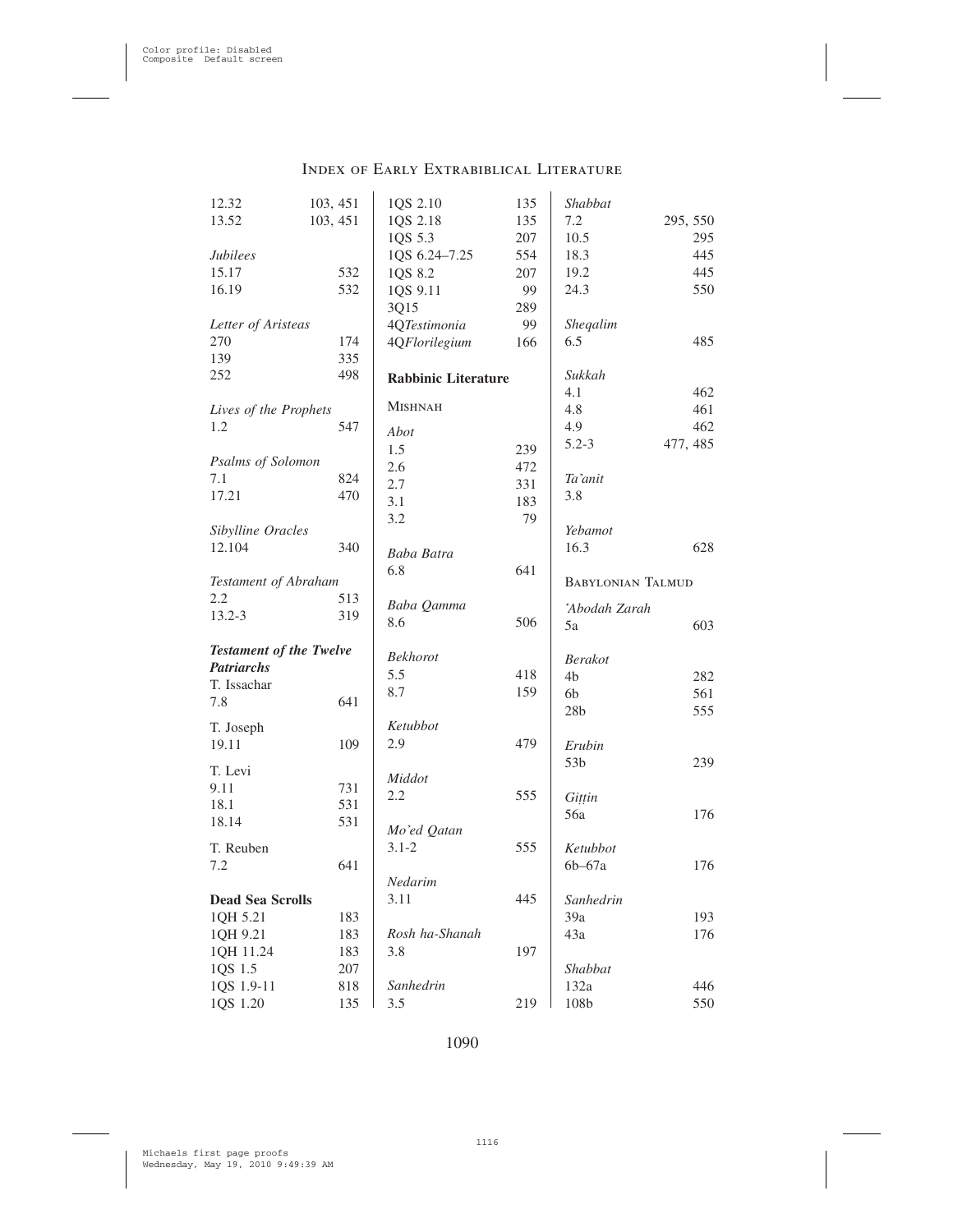| Sukkah                |          | Deuteronomy Rabbah      |      | On Flight and Finding  |     |
|-----------------------|----------|-------------------------|------|------------------------|-----|
| 27 <sub>b</sub>       | 475      | 7.12                    | 603  | 71                     | 335 |
| 48b                   | 462      |                         |      |                        |     |
|                       |          | Ruth Rabbah             |      | On the Change of Names |     |
| Ta'anit               |          | 1                       | 603  | $50 - 51$              | 499 |
| 2a                    | 184, 311 |                         |      | 154                    | 532 |
| $19b - 20a$           | 176      | Ecclesiastes Rabbah     |      | 161                    | 531 |
|                       |          | 3.16.1                  | 603  |                        |     |
| Yoma                  |          |                         |      | On the Cherubim        |     |
| 85b                   | 446      | Songs Rabbah            |      | 87                     | 304 |
|                       |          | 1.2.5                   | 603  |                        |     |
|                       |          |                         |      | On Rewards and         |     |
| <b>Midrashim</b>      |          | Sifre Deuteronomy       |      | Punishments            |     |
| Mekilta Exodus        |          | §329                    | 305  | 54                     | 352 |
| 2.272                 | 603      |                         |      |                        |     |
| 20.2                  | 305      | <b>Philo</b>            |      | Posterity of Cain      |     |
|                       |          |                         |      | 145                    | 89  |
| Mekilta de R. Ishmael |          | Agriculture             |      |                        |     |
| 2.210                 | 140      | $95 - 96$               | 197  | <b>Josephus</b>        |     |
| 2.231-32              | 305      |                         |      | Life                   |     |
|                       |          | Allegory of the Laws    |      | 269                    | 235 |
| Pesigta de Rab Kahana |          | 1.5                     | 301  | 400                    | 276 |
| 28                    | 461      | 1.48-49                 | 304  |                        |     |
|                       |          | 2.79-81                 | 197  | <b>Antiquities</b>     |     |
| Genesis Rabbah        |          | 3.227                   | 265  | 1.196                  | 513 |
| 11.12                 | 301      |                         |      | 1.244-48               | 239 |
| 60.13                 | 561      | <b>Embassy</b> to Gaius |      | 2.257                  | 237 |
| 63.6                  | 541      | 160                     | 938  | 4.219                  | 483 |
| 68.12                 | 136      | 299-305                 | 929  | 3.153                  | 953 |
|                       |          | 302                     | 939  | 3.161                  | 952 |
| Exodus Rabbah         |          |                         |      | 3.245                  | 423 |
| 22.3                  | 561      | <b>Flaccus</b>          |      | 8.17                   | 885 |
| 30.9                  | 301      | 1                       | 938  | 9.288                  | 247 |
| 32.1                  | 603      | 83                      | 966  | 11.302                 | 249 |
| 32.7                  | 603      |                         |      | 11.321-24              | 249 |
|                       |          | Life of Moses           |      | 11.341                 | 242 |
| Leviticus Rabbah      |          | $2.3 - 4$               | 352  | 12.235                 | 595 |
|                       |          |                         |      | 12.396                 | 174 |
| 4.1                   | 603      | Migration of Abraham    |      | 13.255-56              | 249 |
| 11.3                  | 603      | 107                     | 513  | 13.282                 | 652 |
| 18.1                  | 628      |                         |      | 13.299-300             | 652 |
| 31.6                  | 62       | On the Creation         |      | 13.380                 | 491 |
|                       |          | 135                     | 1010 | 13.391                 | 140 |
| Numbers Rabbah        |          |                         |      | 15.112                 | 140 |
| 7.4                   | 603      | On Dreams               |      | 15.289                 | 276 |
| 16.24                 | 603      | 1.171                   | 134  | 15.380                 | 165 |
| 21.3                  | 829      | 1.229-30                | 47   | 15.391                 | 164 |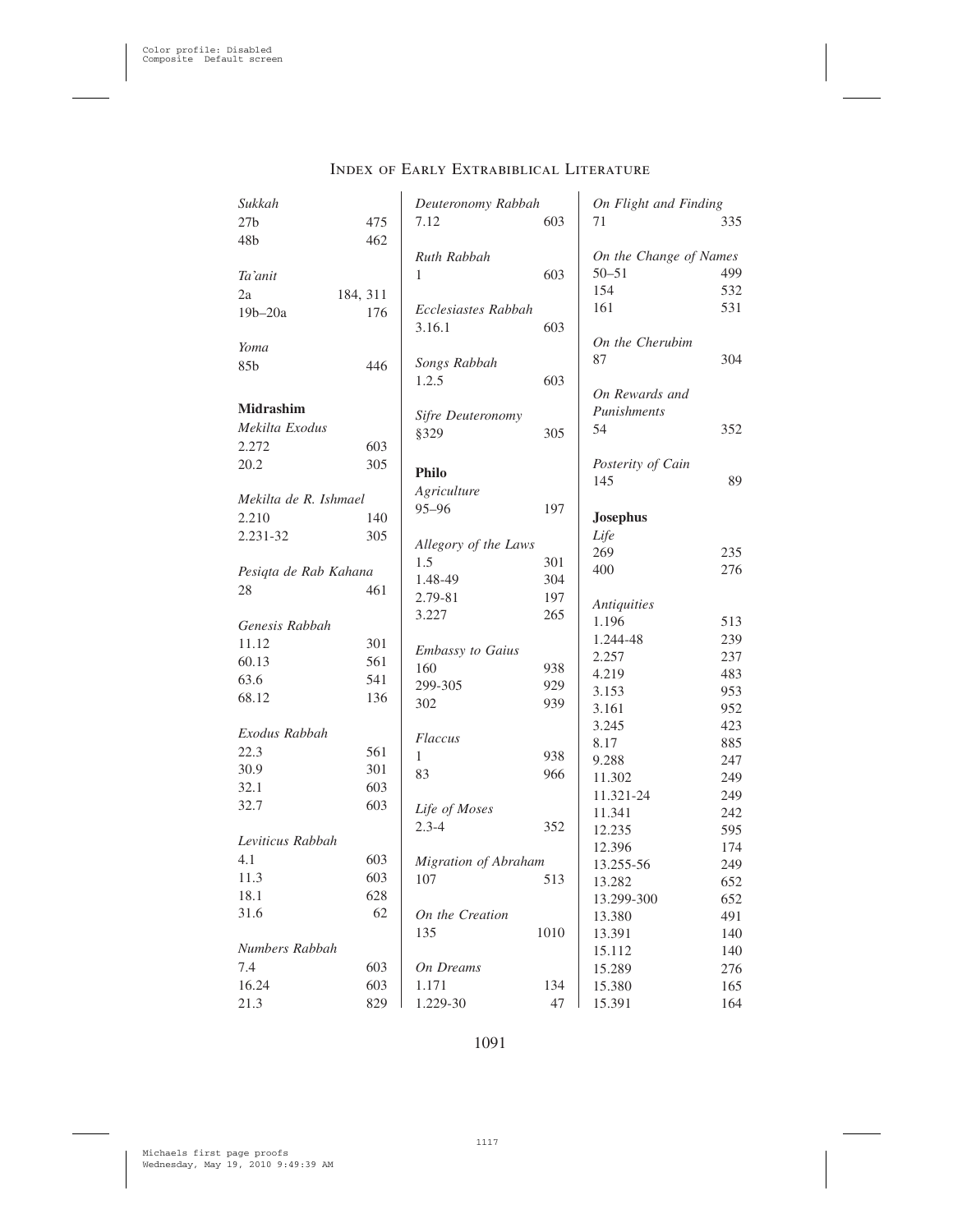| 15.395-402 | 289      | <b>Samaritan Writings</b> |      | 17.5                           | 492       |
|------------|----------|---------------------------|------|--------------------------------|-----------|
| 15.398-401 | 595      | Memar Markah              |      |                                |           |
| 15.403     | 915      | 4.12                      | 256  | Didache                        |           |
| 17.266     | 276      |                           |      | $7.1 - 2$                      | 241       |
| 17.270     | 276      |                           |      | 9.2                            | 801       |
| 17.281     | 276      | <b>EARLY CHRISTIAN</b>    |      | 9.4                            | 350, 1039 |
| 18.34      | 650, 896 | <b>LITERATURE</b>         |      | 10.6                           | 676       |
| 18.35      | 650      |                           |      | $11.4 - 5$                     | 273       |
| 18.55-62   | 929      | Acts of Peter             |      | 11.8                           | 274       |
| 18.85-89   | 929      | 2.3                       | 514  | 16.6                           | 369       |
| 18.85      | 256      | $37 - 38$                 | 1046 | 16.7                           | 789       |
| 18.95      | 650      |                           |      |                                |           |
| 18.116     | 326      | <b>Acts of Philip</b>     |      | Diognetus                      |           |
| 18.117     | 328      | 110                       | 518  | 1                              | 255       |
| 18.119     | 326      | 119                       | 518  |                                |           |
|            |          |                           |      | <b>Egerton Papyrus</b>         |           |
| 20.118     | 235      | Acts of Pilate            |      | 2                              | 331, 336  |
| 20.219     | 165      | 3.1                       | 920  | $2.2 - 3$                      | 337       |
| 20.200     | 828, 917 | 3.2                       | 926  |                                |           |
| 20.220     | 595      | 15.1                      | 456  | <b>Clement of Alexandria</b>   |           |
| 20.221     | 595      | 16.7                      | 973  | Paedagogus                     |           |
| 20.228     | 164      | 20.3                      | 869  | 2.8                            | 667       |
| 20.268     | 917      |                           |      |                                |           |
|            |          | Acts of Thomas            |      | <b>Stromateis</b>              |           |
| Jewish War |          | 31                        | 623  | 6.5                            | 255       |
| 1.68-69    | 652      | 32                        | 517  |                                |           |
| 1.75       | 915      | 76                        | 76   | <b>Epiphanius</b>              |           |
| 1.229      | 661      | 147                       | 263  | Panarion                       |           |
| 1.673      | 982      |                           |      | 3.33                           | 8         |
| 2.169      | 939      | <b>Barnabas</b>           |      | 33.4.1-2                       | 441       |
| 2.169-77   | 929      | 12.2                      | 1048 | 33.6.5                         | 208       |
| 2.172      | 940      | 12.4                      | 1048 |                                |           |
| 3.57       | 341      | $12.5 - 7$                | 197  | <b>Epistle of the Apostles</b> |           |
| 4.456      | 341      | 12.6                      | 1048 | 5                              | 142, 156  |
| 5.149-51   |          | 12.7                      | 199  |                                |           |
|            | 289      | 15.9                      | 1017 | <b>Eusebius</b>                |           |
| 5.176-83   | 915      |                           |      | <b>Ecclesiastical History</b>  |           |
| 5.184-85   | 595      | 1 Clement                 |      | $2.3 - 5$                      | 917       |
| 5.190-92   | 289      | 4.1                       | 1036 | 2.23                           | 828       |
| 5.200      | 485      | 16.1                      | 589  | 2.23.4-18                      | 917       |
| 5.306      | 356      | 44.3                      | 589  | $3.3 - 4$                      | 10        |
| 5.449      | 931      | 49.5                      | 760  | 3.20.4                         | 923       |
| 6.290      | 661      | 54.2                      | 589  | 3.24.7-8                       | 28        |
| 6.282      | 485      | 57.2                      | 589  | 3.31.3                         | 9,898     |
| 6.301      | 934      |                           |      | 3.39.5-7                       | 10        |
| 6.305      | 934      | 2 Clement                 |      | 3.29.15                        | 9         |
| 6.427      | 686      | 16.4                      | 760  | 5.14                           | 37        |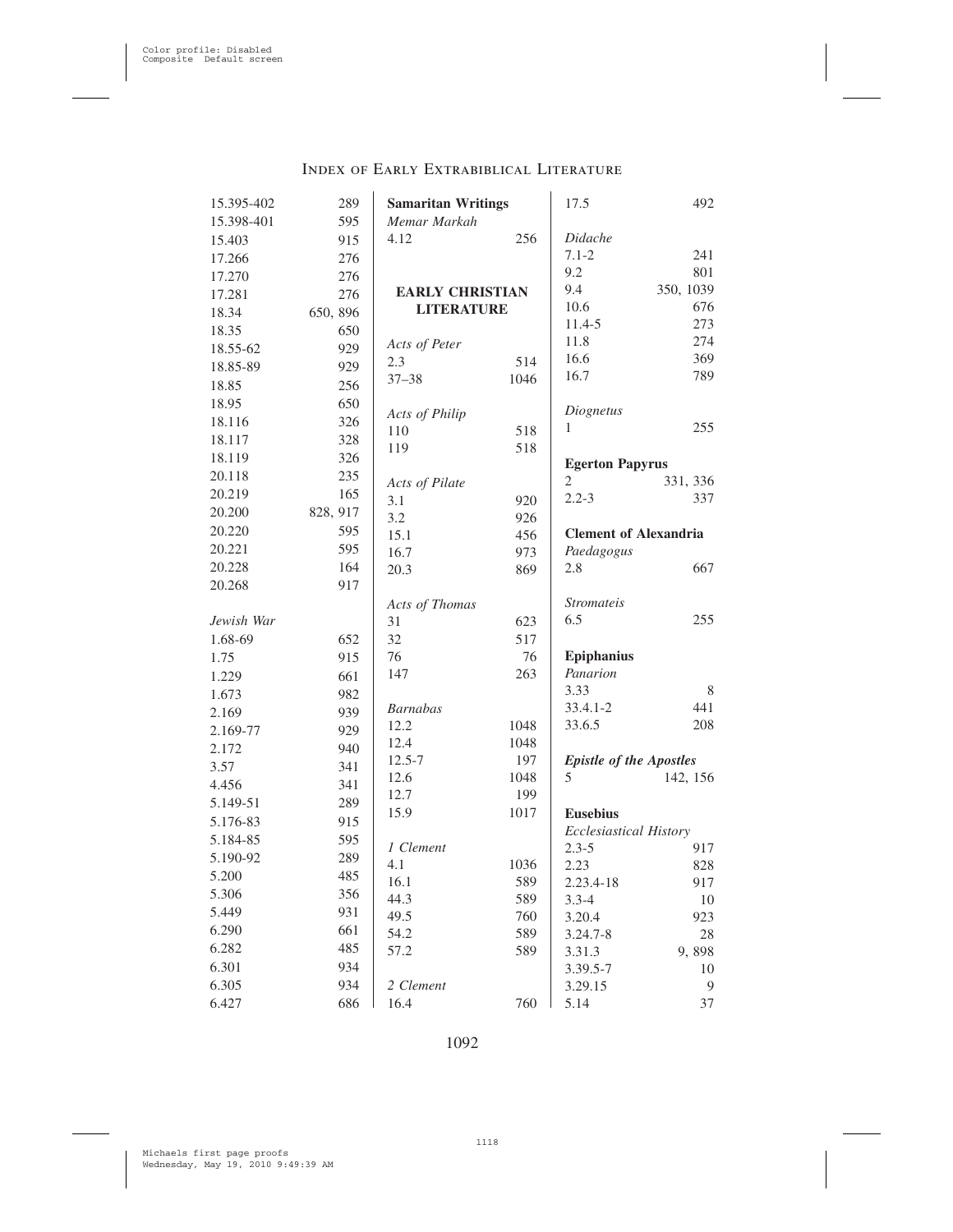| 5.20.5-6                       | 8          | Similitudes                             |          | 5.15.2               | 546                   |
|--------------------------------|------------|-----------------------------------------|----------|----------------------|-----------------------|
| 5.24.3                         | 9          | 9.16.4                                  | 224      | 5.15.12              | 91                    |
| 6.14.7                         | 28         |                                         |          | 5.33.3               | 149                   |
| 7.25.7                         | 12         | <i>Visions</i>                          |          |                      |                       |
|                                |            | 1.1.7                                   | 145      | <b>Jerome</b>        |                       |
| Onomasticon                    | 106, 656,  | 1.2.2                                   | 263      |                      | Commentary on Ezekiel |
|                                | 978        | 2.4.1                                   | 263      | 47.6-12              | 1037                  |
|                                |            | $3.10.2 - 5$                            | 263      |                      |                       |
| <b>Gospel According to the</b> |            |                                         |          |                      |                       |
| <b>Hebrews</b>                 | 894        | <b>Justin Martyr</b><br><b>Ignatius</b> |          |                      |                       |
|                                |            | To the Ephesians                        |          | Apology              |                       |
| <b>Gospel of Peter</b>         |            | 1.2                                     | 809      | 1.12.9               | 737                   |
| $1.1 - 2$                      | 276        |                                         |          | 1.26                 | 523, 527              |
| 3.7                            | 940        | To the Magnesians                       |          | 1.35                 | 940                   |
| 23                             | 980        | 7.1                                     | 38       | 1.35.6               | 1048                  |
| 24                             | 983        | 8.2                                     | 493      | 1.52.12              | 978                   |
| 25                             | 978        | 9.1                                     | 809      | 1.60                 | 197, 199              |
|                                |            |                                         |          | 1.61.4               | 180                   |
| <b>Gospel of Philip</b>        |            | To the Philadelphians                   |          | 1.63.10              | 737                   |
| 48                             | 600        | 7.1                                     | 38, 188  | 1,63.14              | 737                   |
| 54.5-7                         | 868        |                                         |          |                      |                       |
|                                |            | To Polycarp                             |          | Dialogue with Trypho |                       |
| <b>Gospel of Thomas</b>        |            | 6.1                                     | 728      | 8.4                  | 98, 103, 451          |
| 1                              | 623        |                                         |          | 14.8                 | 978                   |
| $\overline{c}$                 | 1032       | To the Romans                           |          | 16.4                 | 555                   |
| 3                              | 386        | 4.2                                     | 809, 834 | 47.4                 | 555                   |
| $8\,$                          | 1032, 1038 | 5.1                                     | 809      | 56                   |                       |
| 9                              | 1032       | $7.2 - 3$                               | 397      |                      | 513                   |
| 10                             | 1032       | 7.3                                     | 38       | 90.5                 | 1048                  |
| 16                             | 1032       |                                         |          | 91                   | 197, 199              |
| 18                             | 527        | To the Smyrneans                        |          | 94                   | 197                   |
| 19                             | 527        | 1.2                                     | 916      | 96.2                 | 555                   |
| 31                             | 66, 273    |                                         |          | 110.1                | 451                   |
| 47                             | 152        | To the Trallians                        |          | 112                  | 197                   |
| 64                             | 160        | 5.2                                     | 809      | 114.4                | 463                   |
| 77                             | 641        | 9.1                                     | 916      | 135.3                | 466                   |
| 92                             | 1032       |                                         |          | 137.2                | 555                   |
| 93                             | 1032       | <b>Irenaeus</b>                         |          | 137.4                | 559                   |
| 94                             | 1032       | <b>Against Heresies</b>                 |          |                      |                       |
| 111                            | 527        | 1.8.5                                   | 8,53     |                      | Martyrdom of Polycarp |
|                                |            | 1.30.5-6                                | 518      | 8.1                  | 966                   |
| <b>Gospel of Truth</b>         |            | 1.30.6                                  | 519      | 13.1                 | 828                   |
| 38.6-11                        | 868        | 1.30.8                                  | 518      | 14.2                 | 728                   |
|                                |            | 2.22.6                                  | 533      |                      |                       |
| <b>Hermas</b>                  |            | 3.1.1                                   | 6        | <b>Melito</b>        |                       |
| <b>Mandates</b>                |            | 3.3.4                                   | 8        | Eclogues             |                       |
| $11.5 - 6$                     | 853        | 3.11.1                                  | 8        | $5 - 6$              | 110                   |
|                                |            |                                         |          |                      |                       |